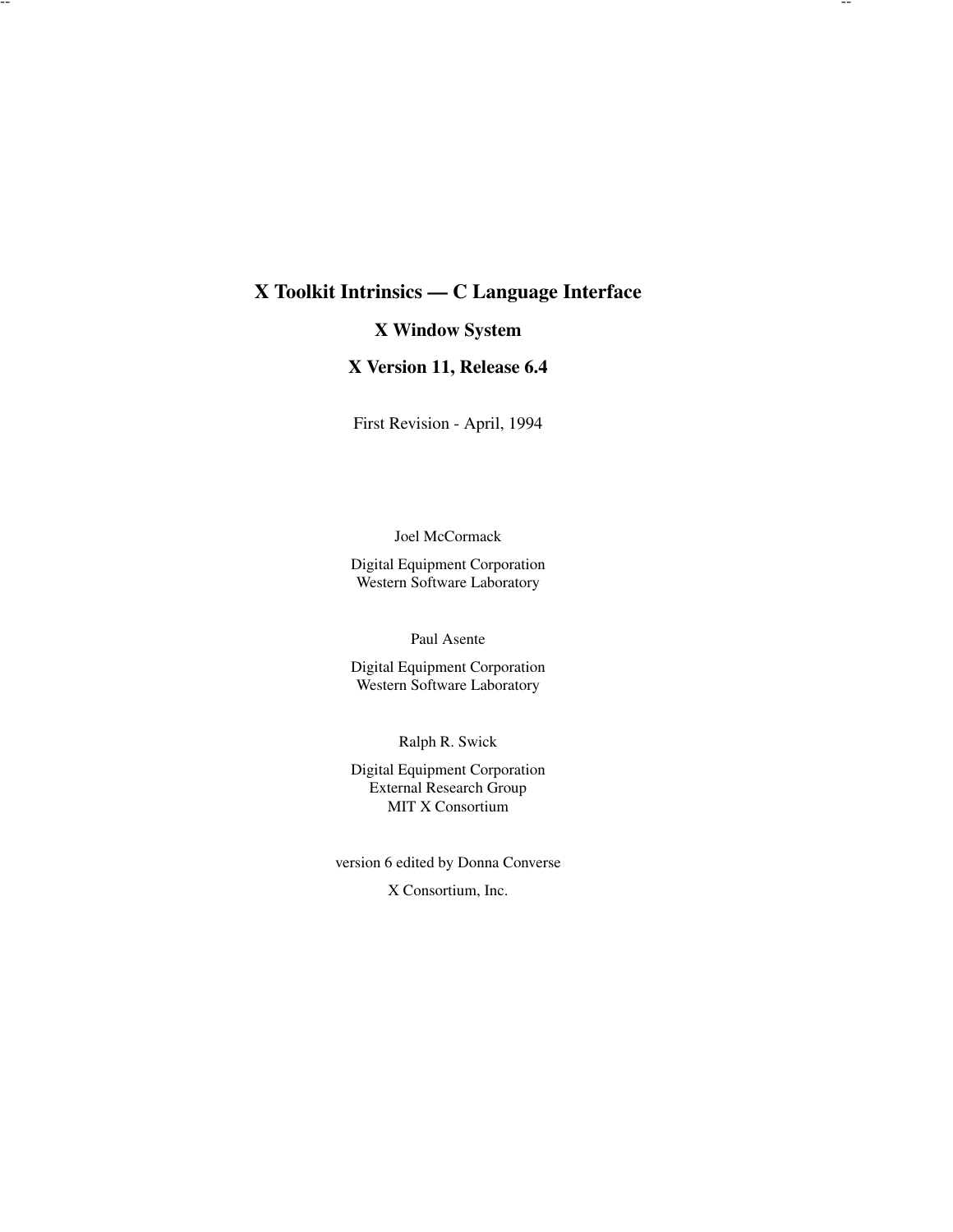X Window System is a trademark of X Consortium, Inc.

Copyright © 1985, 1986, 1987, 1988, 1991, 1994 X Consortium

Permission is hereby granted, free of charge, to any person obtaining a copy of this software and associated documentation files (the "Software"), to deal in the Software without restriction, including without limitation the rights to use, copy, modify, merge, publish, distribute, sublicense, and/or sell copies of the Software, and to permit persons to whom the Software is furnished to do so, subject to the following conditions:

-- --

The above copyright notice and this permission notice shall be included in all copies or substantial portions of the Software.

THE SOFTWARE IS PROVIDED "AS IS", WITHOUT WARRANTY OF ANY KIND, EXPRESS OR IMPLIED, INCLUDING BUT NOT LIMITED TO THE WARRANTIES OF MERCHANTABILITY, FITNESS FOR A PARTIC-ULAR PURPOSE AND NONINFRINGEMENT. IN NO EVENT SHALL THE X CONSORTIUM BE LIABLE FOR ANY CLAIM, DAMAGES OR OTHER LIABILITY, WHETHER IN AN ACTION OF CONTRACT, TORT OR OTH-ERWISE, ARISING FROM, OUT OF OR IN CONNECTION WITH THE SOFTWARE OR THE USE OR OTHER DEALINGS IN THE SOFTWARE.

Except as contained in this notice, the name of the X Consortium shall not be used in advertising or otherwise to promote the sale, use or other dealings in this Software without prior written authorization from the X Consortium.

Copyright © 1985, 1986, 1987, 1988, 1991, 1994 Digital Equipment Corporation, Maynard, Massachusetts.

Permission to use, copy, modify and distribute this documentation for any purpose and without fee is hereby granted, provided that the above copyright notice appears in all copies and that both that copyright notice and this permission notice appear in supporting documentation, and that the name of Digital not be used in in advertising or publicity pertaining to distribution of the software without specific, written prior permission. Digital makes no representations about the suitability of the software described herein for any purpose. It is provided ''as is'' without express or implied warranty.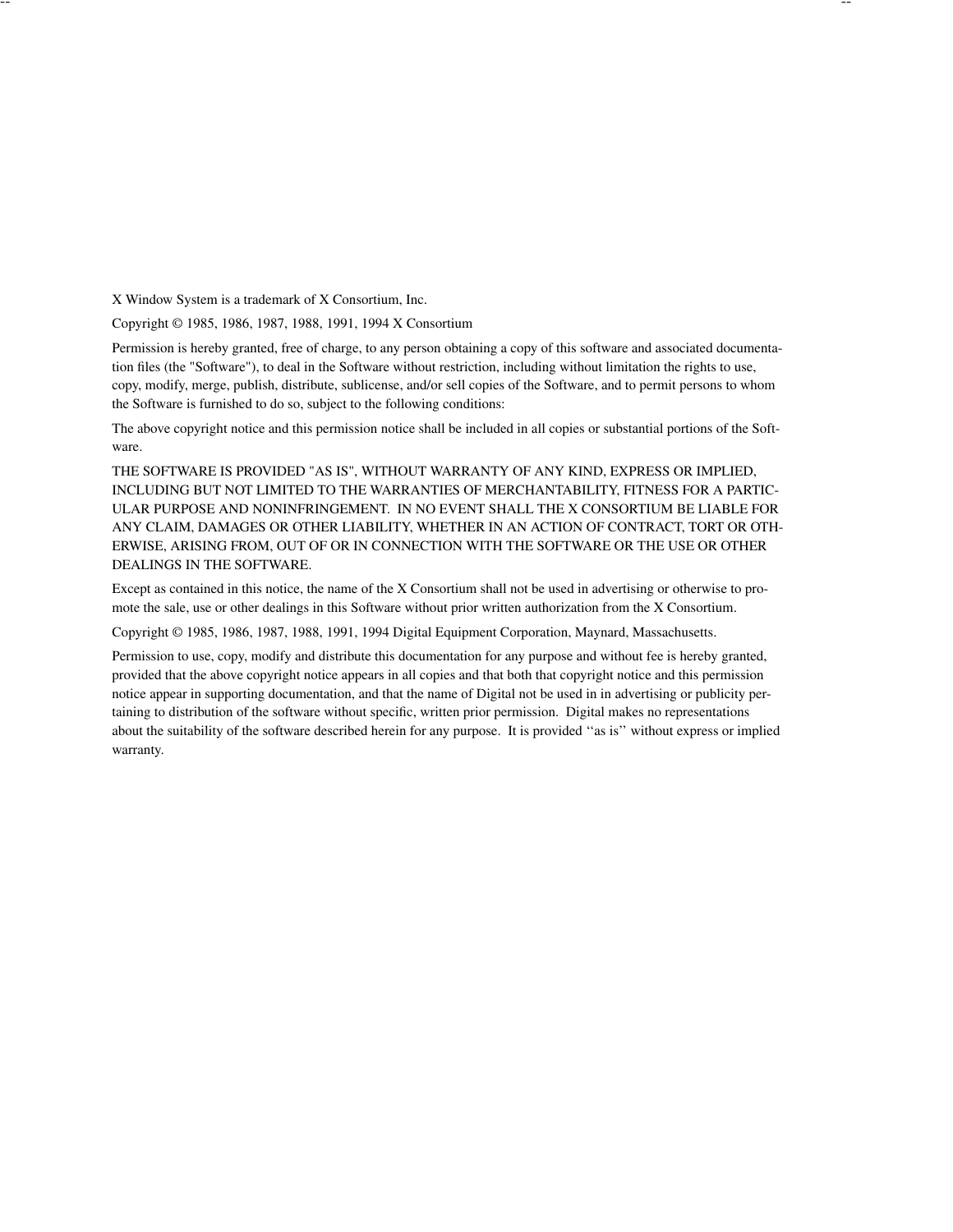## **Acknowledgments**

-- --

The design of the X11 Intrinsics was done primarily by Joel McCormack of Digital WSL. Major contributions to the design and implementation also were done by Charles Haynes, Mike Chow, and Paul Asente of Digital WSL. Additional contributors to the design and/or implementation were:

Loretta Guarino-Reid (Digital WSL) Rich Hyde (Digital WSL) Susan Angebranndt (Digital WSL) Terry Weissman (Digital WSL) Mary Larson (Digital UEG) Mark Manasse (Digital SRC) Jim Gettys (Digital SRC) Leo Treggiari (Digital SDT) Ralph Swick (Project Athena and Digital ERP) Mark Ackerman (Project Athena) Ron Newman (Project Athena) Bob Scheifler (MIT LCS)

The contributors to the X10 toolkit also deserve mention. Although the X11 Intrinsics present an entirely different programming style, they borrow heavily from the implicit and explicit concepts in the X10 toolkit.

The design and implementation of the X10 Intrinsics were done by:

Terry Weissman (Digital WSL) Smokey Wallace (Digital WSL) Phil Karlton (Digital WSL) Charles Haynes (Digital WSL) Frank Hall (HP)

The design and implementation of the X10 toolkit's sample widgets were by the above, as well as by:

Ram Rao (Digital UEG) Mary Larson (Digital UEG) Mike Gancarz (Digital UEG) Kathleen Langone (Digital UEG)

These widgets provided a checklist of requirements that we had to address in the X11 Intrinsics.

Thanks go to Al Mento of Digital's UEG Documentation Group for formatting and generally improving this document and to John Ousterhout of Berkeley for extensively reviewing early drafts of it.

Finally, a special thanks to Mike Chow, whose extensive performance analysis of the X10 toolkit provided the justification to redesign it entirely for X11.

Joel McCormack Western Software Laboratory Digital Equipment Corporation

March 1988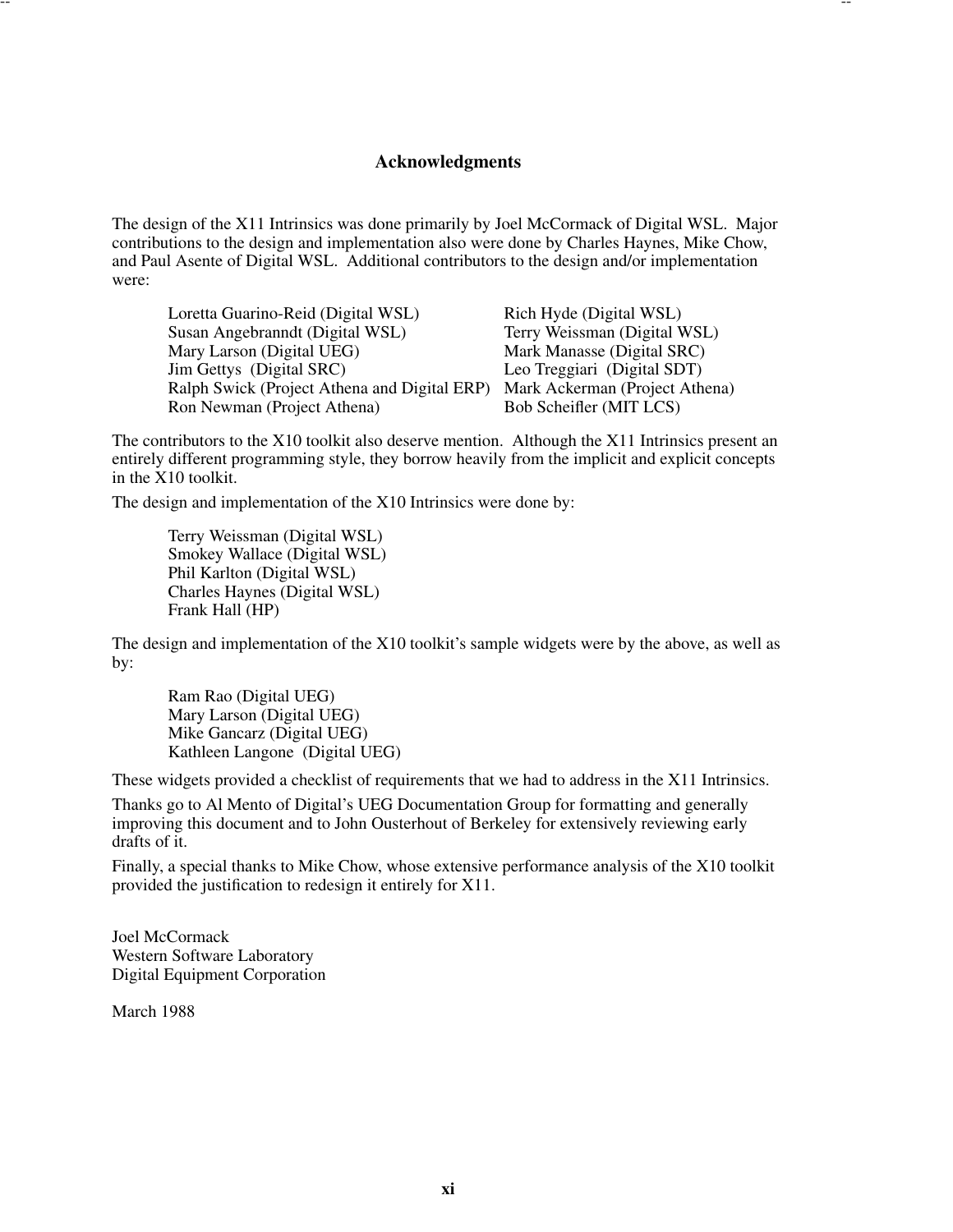The current design of the Intrinsics has benefited greatly from the input of several dedicated reviewers in the membership of the X Consortium. In addition to those already mentioned, the following individuals have dedicated significant time to suggesting improvements to the Intrinsics:

-- --

Marcel Meth (AT&T) Jim Fulton (MIT) Scott McGregor (Digital)<br>Julian Payne (ESS)

Steve Pitschke (Stellar) C. Doug Blewett (AT&T) Bob Miller (HP) David Schiferl (Tektronix)<br>Fred Taft (HP) Michael Squires (Sequent) Michael Squires (Sequent) Mike Collins (Digital)<br>
Scott McGregor (Digital)<br>
Phil Karlton (Digital) Jacques Davy (Bull) Gabriel Beged-Dov (HP) Glenn Widener (Tektronix)

Thanks go to each of them for the countless hours spent reviewing drafts and code.

Ralph R. Swick External Research Group Digital Equipment Corporation MIT Project Athena

June 1988

From Release 3 to Release 4, several new members joined the design team. We greatly appreciate the thoughtful comments, suggestions, lengthy discussions, and in some cases implementation code contributed by each of the following:

Don Alecci (AT&T) Ellis Cohen (OSF)<br>Donna Converse (MIT) Clive Feather (IXI) Donna Converse (MIT) Clive Feather (IXI)<br>Nayeem Islam (Sun) Dana Laursen (HP) Nayeem Islam (Sun)<br>Keith Packard (MIT) Richard Probst (Sun) Larry Cable (Sun)

Chris Peterson (MIT)

In Release 5, the effort to define the internationalization additions was headed by Bill McMahon of Hewlett Packard and Frank Rojas of IBM. This has been an educational process for many of us, and Bill and Frank's tutelage has carried us through. Vania Joloboff of the OSF also contributed to the internationalization additions. The implementation efforts of Bill, Gabe Beged-Dov, and especially Donna Converse for this release are also gratefully acknowledged.

Ralph R. Swick

December 1989 and July 1991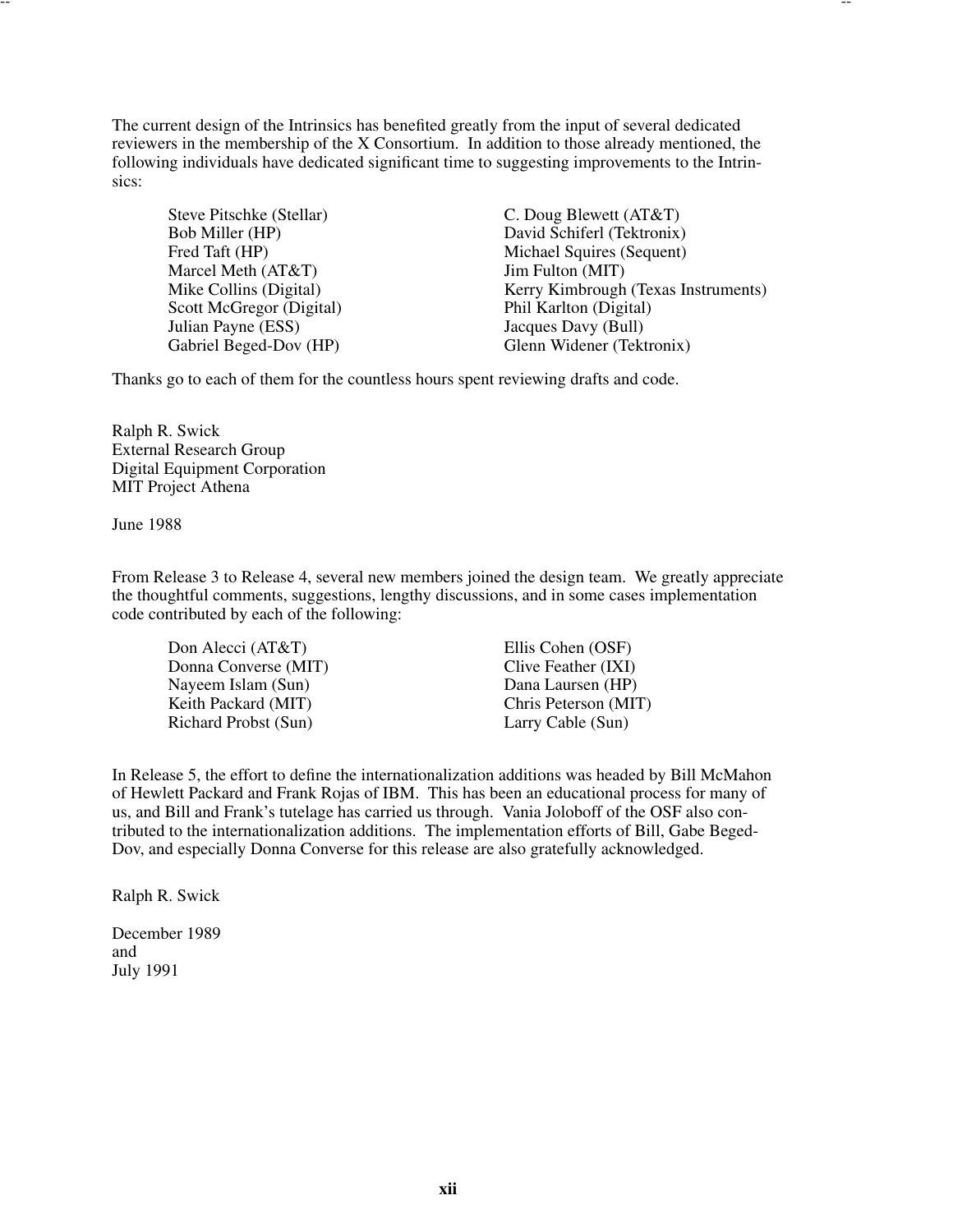The Release 6 Intrinsics is a result of the collaborative efforts of participants in the X Consortium's **intrinsics** working group. A few individuals contributed substantial design proposals, participated in lengthy discussions, reviewed final specifications, and in most cases, were also responsible for sections of the implementation. They deserve recognition and thanks for their major contributions:

-- --

Paul Asente (Adobe) Larry Cable (SunSoft) Ellis Cohen (OSF) Daniel Dardailler (OSF) Courtney Loomis (HP) Douglas Rand (OSF) Bob Scheifler (X Consortium) Ajay Vohra (SunSoft)

Vania Joloboff (OSF) Kaleb Keithley (X Consortium)

Many others analyzed designs, offered useful comments and suggestions, and participated in a significant subset of the process. The following people deserve thanks for their contributions: Andy Bovingdon, Sam Chang, Chris Craig, George Erwin-Grotsky, Keith Edwards, Clive Feather, Stephen Gildea, Dan Heller, Steve Humphrey, David Kaelbling, Jaime Lau, Rob Lembree, Stuart Marks, Beth Mynatt, Tom Paquin, Chris Peterson, Kamesh Ramakrishna, Tom Rodriguez, Jim VanGilder, Will Walker, and Mike Wexler.

I am especially grateful to two of my colleagues: Ralph Swick for expert editorial guidance, and Kaleb Keithley for leadership in the implementation and the specification work.

Donna Converse X Consortium April 1994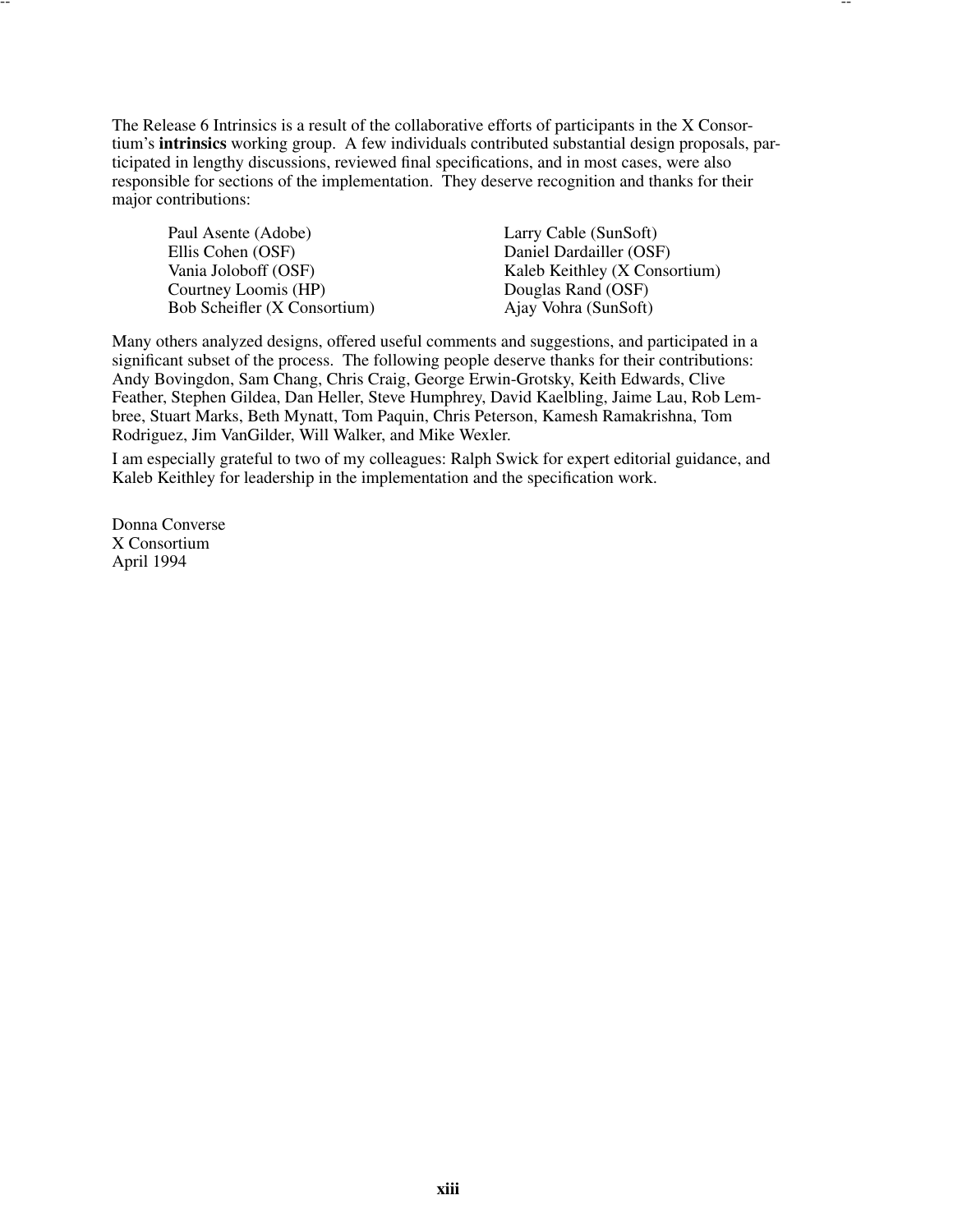## **About This Manual**

-- --

*X Toolkit Intrinsics — C Language Interface* is intended to be read by both application programmers who will use one or more of the many widget sets built with the Intrinsics and by widget programmers who will use the Intrinsics to build widgets for one of the widget sets. Not all the information in this manual, however, applies to both audiences. That is, because the application programmer is likely to use only a number of the Intrinsics functions in writing an application and because the widget programmer is likely to use many more, if not all, of the Intrinsics functions in building a widget, an attempt has been made to highlight those areas of information that are deemed to be of special interest for the application programmer. (It is assumed the widget programmer will have to be familiar with all the information.) Therefore, all entries in the table of contents that are printed in **bold** indicate the information that should be of special interest to an application programmer.

It is also assumed that, as application programmers become more familiar with the concepts discussed in this manual, they will find it more convenient to implement portions of their applications as special-purpose or custom widgets. It is possible, nonetheless, to use widgets without knowing how to build them.

## **Conventions Used in this Manual**

This document uses the following conventions:

- Global symbols are printed in **this special font**. These can be either function names, symbols defined in include files, data types, or structure names. Arguments to functions, procedures, or macros are printed in *italics*.
- Each function is introduced by a general discussion that distinguishes it from other functions. The function declaration itself follows, and each argument is specifically explained. General discussion of the function, if any is required, follows the arguments.
- To eliminate any ambiguity between those arguments that you pass and those that a function returns to you, the explanations for all arguments that you pass start with the word *specifies* or, in the case of multiple arguments, the word *specify*. The explanations for all arguments that are returned to you start with the word *returns* or, in the case of multiple arguments, the word *return*.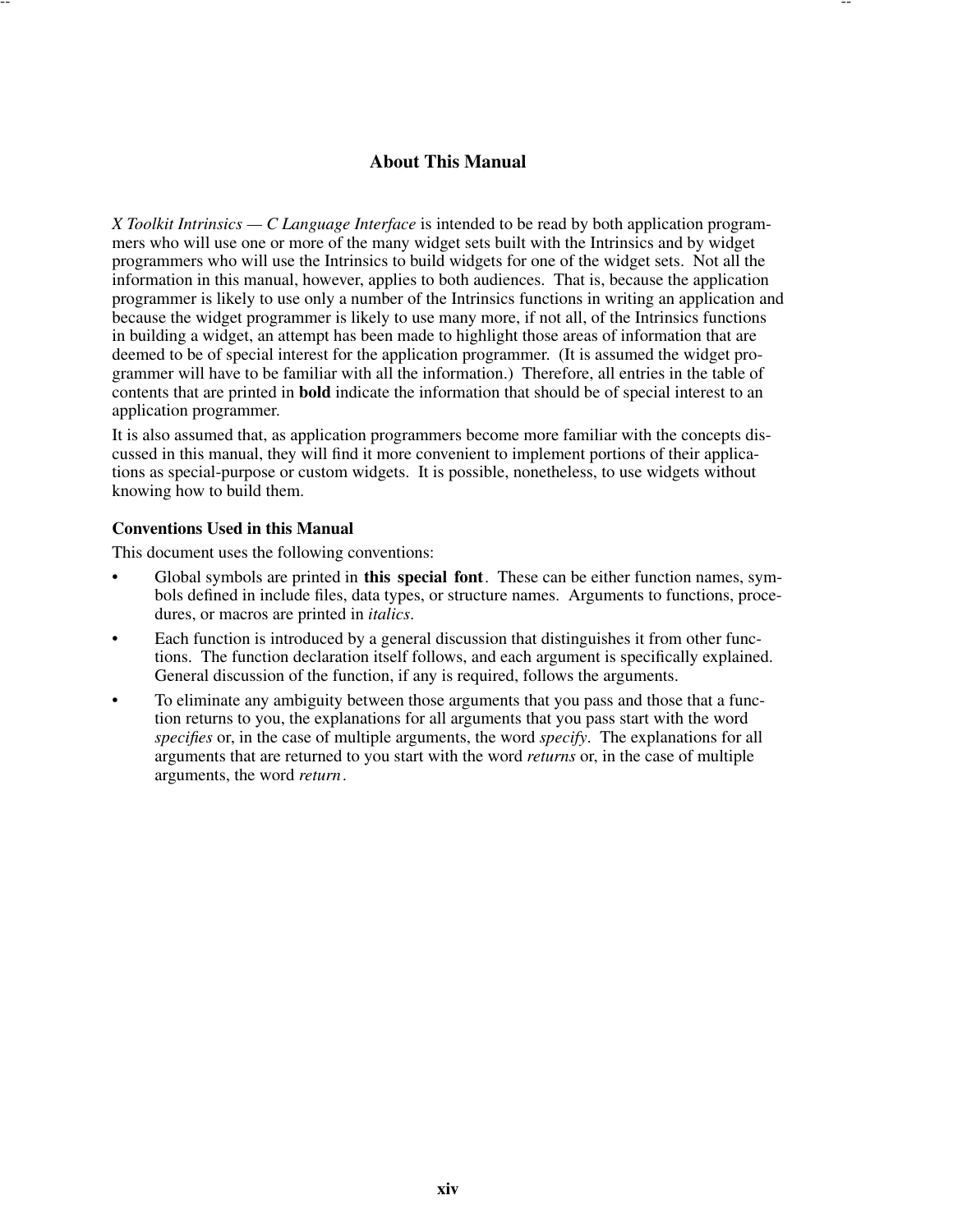## **Chapter 1**

-- --

## **Intrinsics and Widgets**

The Intrinsics are a programming library tailored to the special requirements of user interface construction within a network window system, specifically the X Window System. The Intrinsics and a widget set make up an X Toolkit.

## **1.1. Intrinsics**

The Intrinsics provide the base mechanism necessary to build a wide variety of interoperating widget sets and application environments. The Intrinsics are a layer on top of Xlib, the C Library X Interface. They extend the fundamental abstractions provided by the X Window System while still remaining independent of any particular user interface policy or style.

The Intrinsics use object-oriented programming techniques to supply a consistent architecture for constructing and composing user interface components, known as widgets. This allows programmers to extend a widget set in new ways, either by deriving new widgets from existing ones (subclassing) or by writing entirely new widgets following the established conventions.

When the Intrinsics were first conceived, the root of the object hierarchy was a widget class named Core. In Release 4 of the Intrinsics, three nonwidget superclasses were added above Core. These superclasses are described in Chapter 12. The name of the class now at the root of the Intrinsics class hierarchy is Object. The remainder of this specification refers uniformly to *widgets* and *Core* as if they were the base class for all Intrinsics operations. The argument descriptions for each Intrinsics procedure and Chapter 12 describe which operations are defined for the nonwidget superclasses of Core. The reader may determine by context whether a specific reference to *widget* actually means ''widget'' or ''object.''

#### **1.2. Languages**

The Intrinsics are intended to be used for two programming purposes. Programmers writing widgets will be using most of the facilities provided by the Intrinsics to construct user interface components from the simple, such as buttons and scrollbars, to the complex, such as control panels and property sheets. Application programmers will use a much smaller subset of the Intrinsics procedures in combination with one or more sets of widgets to construct and present complete user interfaces on an X display. The Intrinsics programming interfaces primarily intended for application use are designed to be callable from most procedural programming languages. Therefore, most arguments are passed by reference rather than by value. The interfaces primarily intended for widget programmers are expected to be used principally from the C language. In these cases, the usual C programming conventions apply. In this specification, the term *client* refers to any module, widget, or application that calls an Intrinsics procedure.

Applications that use the Intrinsics mechanisms must include the header files <**X11/Intrinsic.h**> and <**X11/StringDefs.h**>, or their equivalent, and they may also include <**X11/Xatoms.h**> and <**X11/Shell.h**>. In addition, widget implementations should include <**X11/IntrinsicP.h**> instead of <**X11/Intrinsic.h**>.

The applications must also include the additional header files for each widget class that they are to use (for example, <**X11/Xaw/Label.h**> or <**X11/Xaw/Scrollbar.h**>). On a POSIX-based system, the Intrinsics object library file is named **libXt.a** and is usually referenced as −lXt when linking the application.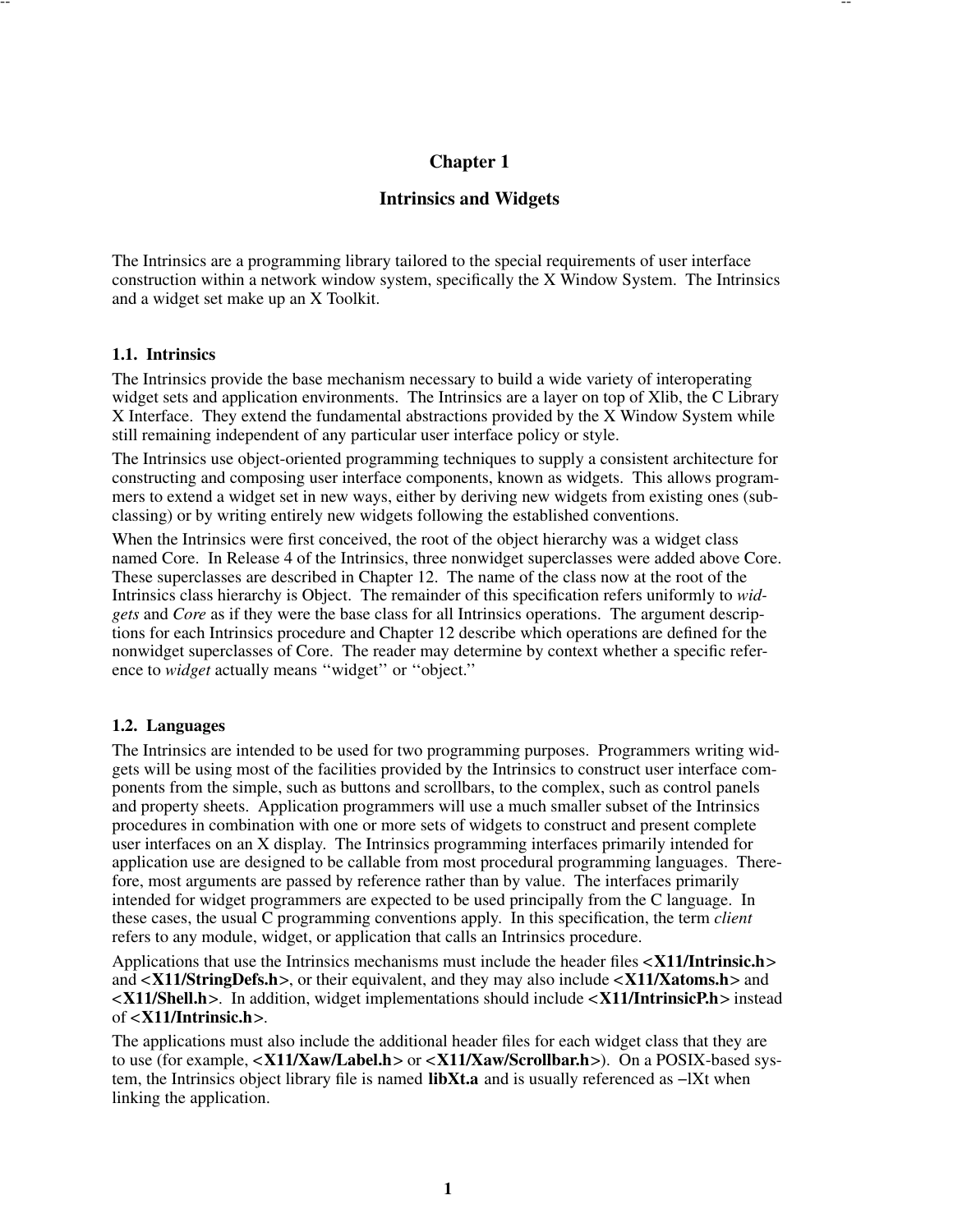## **1.3. Procedures and Macros**

All functions defined in this specification except those specified below may be implemented as C macros with arguments. C applications may use ''#undef '' to remove a macro definition and ensure that the actual function is referenced. Any such macro will expand to a single expression that has the same precedence as a function call and that evaluates each of its arguments exactly once, fully protected by parentheses, so that arbitrary expressions may be used as arguments.

-- --

The following symbols are macros that do not have function equivalents and that may expand their arguments in a manner other than that described above: **XtCheckSubclass**, **XtNew**, **XtNumber**, **XtOffsetOf**, **XtOffset**, and **XtSetArg**.

## **1.4. Widgets**

The fundamental abstraction and data type of the X Toolkit is the widget, which is a combination of an X window and its associated input and display semantics and which is dynamically allocated and contains state information. Some widgets display information (for example, text or graphics), and others are merely containers for other widgets (for example, a menu box). Some widgets are output-only and do not react to pointer or keyboard input, and others change their display in response to input and can invoke functions that an application has attached to them.

Every widget belongs to exactly one widget class, which is statically allocated and initialized and which contains the operations allowable on widgets of that class. Logically, a widget class is the procedures and data associated with all widgets belonging to that class. These procedures and data can be inherited by subclasses. Physically, a widget class is a pointer to a structure. The contents of this structure are constant for all widgets of the widget class but will vary from class to class. (Here, ''constant'' means the class structure is initialized at compile time and never changed, except for a one-time class initialization and in-place compilation of resource lists, which takes place when the first widget of the class or subclass is created.) For further information, see Section 2.5.

The distribution of the declarations and code for a new widget class among a public .h file for application programmer use, a private .h file for widget programmer use, and the implementation .c file is described in Section 1.6. The predefined widget classes adhere to these conventions.

A widget instance is composed of two parts:

- A data structure which contains instance-specific values.
- A class structure which contains information that is applicable to all widgets of that class.

Much of the input/output of a widget (for example, fonts, colors, sizes, or border widths) is customizable by users.

This chapter discusses the base widget classes, Core, Composite, and Constraint, and ends with a discussion of widget classing.

#### **1.4.1. Core Widgets**

The Core widget class contains the definitions of fields common to all widgets. All widgets classes are subclasses of the Core class, which is defined by the **CoreClassPart** and **CorePart** structures.

#### **1.4.1.1. CoreClassPart Structure**

All widget classes contain the fields defined in the **CoreClassPart** structure.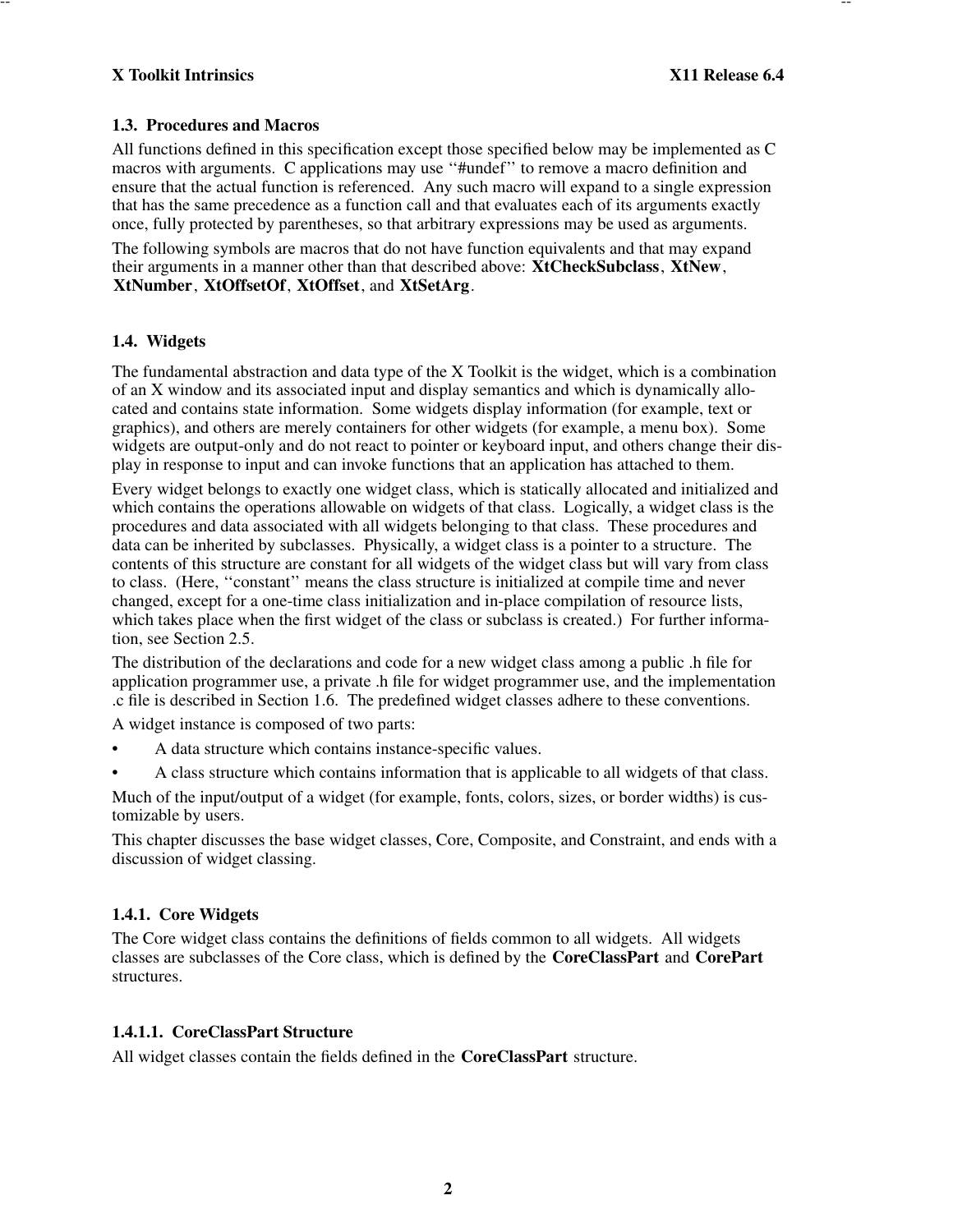$\mathbf{I}$ 

typedef struct { WidgetClass superclass; See Section 1.6 String class name; See Chapter 9 Cardinal widget size; See Section 1.6 XtProc class\_initialize; See Section 1.6 XtWidgetClassProc class\_part\_initialize; See Section 1.6 XtEnum class\_inited; See Section 1.6 XtInitProc initialize; See Section 2.5 XtArgsProc initialize hook; See Section 2.5 XtRealizeProc realize; See Section 2.6 XtActionList actions; See Chapter 10 Cardinal num\_actions; See Chapter 10 XtResourceList resources; See Chapter 9 Cardinal num resources; See Chapter 9 XrmClass xrm class; Private to resource manager Boolean compress\_motion; See Section 7.9 XtEnum compress\_exposure; See Section 7.9 Boolean compress\_enterleave; See Section 7.9 Boolean visible interest; See Section 7.10 XtWidgetProc destroy; See Section 2.8 XtWidgetProc resize; See Chapter 6 XtExposeProc expose; See Section 7.10 XtSetValuesFunc set\_values; See Section 9.7 XtArgsFunc set values hook; See Section 9.7 XtAlmostProc set\_values\_almost; See Section 9.7 XtArgsProc get values hook; See Section 9.7 XtAcceptFocusProc accept\_focus; See Section 7.3 XtVersionType version; See Section 1.6 XtPointer callback\_private; Private to callbacks String tm\_table; See Chapter 10 XtGeometryHandler query geometry; See Chapter 6 XtStringProc display\_accelerator; See Chapter 10 XtPointer extension; See Section 1.6

} CoreClassPart;

All widget classes have the Core class fields as their first component. The prototypical **Widget-Class** and **CoreWidgetClass** are defined with only this set of fields.

-- --

typedef struct { CoreClassPart core\_class; } WidgetClassRec, \*WidgetClass, CoreClassRec, \*CoreWidgetClass;

Various routines can cast widget class pointers, as needed, to specific widget class types. The single occurrences of the class record and pointer for creating instances of Core are In **IntrinsicP.h**:

extern WidgetClassRec widgetClassRec; #define coreClassRec widgetClassRec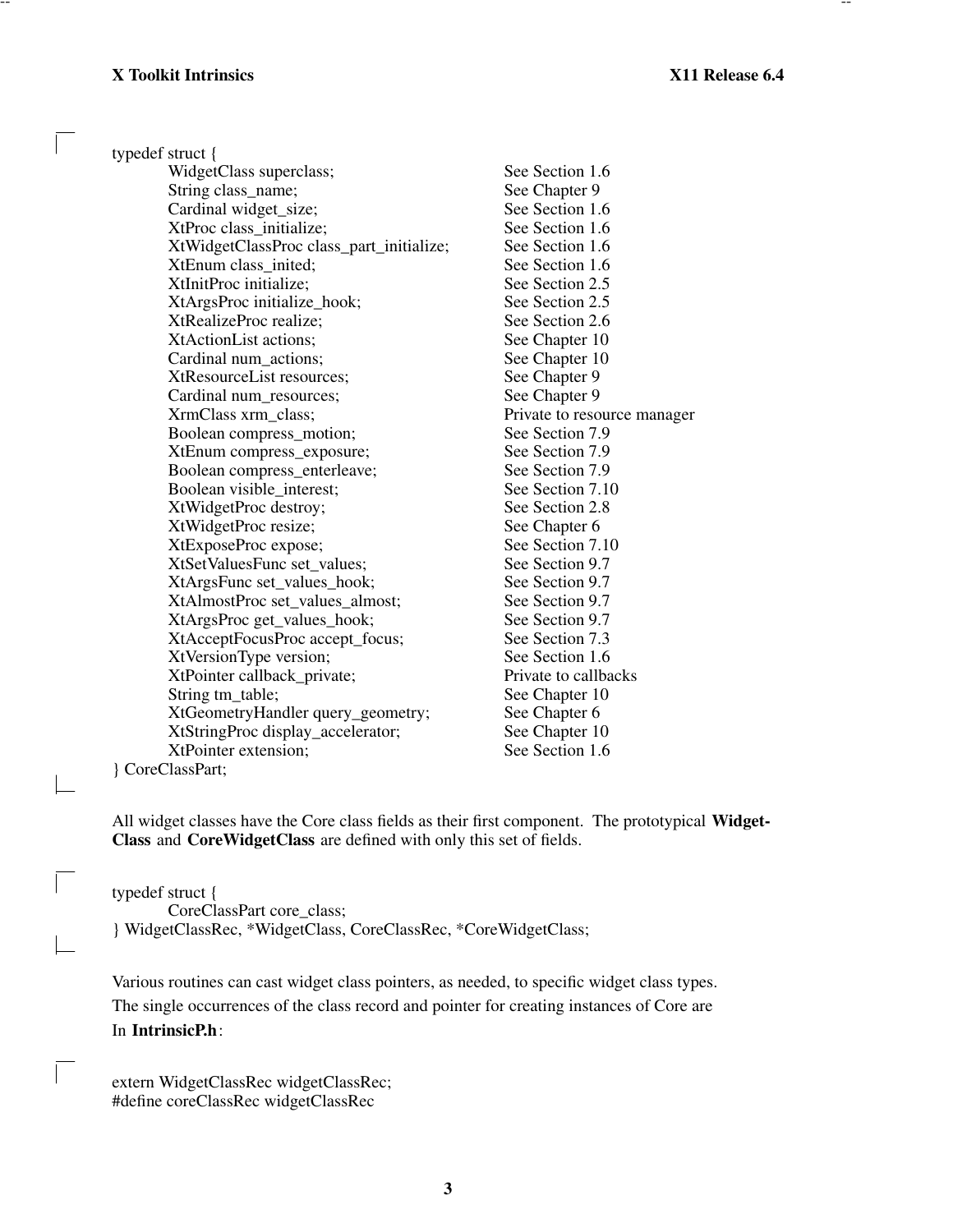In **Intrinsic.h**:

extern WidgetClass widgetClass, coreWidgetClass;

The opaque types **Widget** and **WidgetClass** and the opaque variable **widgetClass** are defined for generic actions on widgets. In order to make these types opaque and ensure that the compiler does not allow applications to access private data, the Intrinsics use incomplete structure definitions in **Intrinsic.h**:

-- --

typedef struct \_WidgetClassRec \*WidgetClass, \*CoreWidgetClass;

## **1.4.1.2. CorePart Structure**

 $\overline{\Gamma}$ 

All widget instances contain the fields defined in the **CorePart** structure.

| typedef struct _CorePart {        |                  |
|-----------------------------------|------------------|
| Widget self;                      | Described below  |
| WidgetClass widget_class;         | See Section 1.6  |
| Widget parent;                    | See Section 2.5  |
| Boolean being_destroyed;          | See Section 2.8  |
| XtCallbackList destroy_callbacks; | See Section 2.8  |
| XtPointer constraints;            | See Section 3.6  |
| Position x;                       | See Chapter 6    |
| Position y;                       | See Chapter 6    |
| Dimension width;                  | See Chapter 6    |
| Dimension height;                 | See Chapter 6    |
| Dimension border_width;           | See Chapter 6    |
| Boolean managed;                  | See Chapter 3    |
| Boolean sensitive;                | See Section 7.7  |
| Boolean ancestor_sensitive;       | See Section 7.7  |
| XtTranslations accelerators;      | See Chapter 10   |
| Pixel border_pixel;               | See Section 2.6  |
| Pixmap border_pixmap;             | See Section 2.6  |
| WidgetList popup_list;            | See Chapter 5    |
| Cardinal num_popups;              | See Chapter 5    |
| String name;                      | See Chapter 9    |
| Screen *screen;                   | See Section 2.6  |
| Colormap colormap;                | See Section 2.6  |
| Window window;                    | See Section 2.6  |
| Cardinal depth;                   | See Section 2.6  |
| Pixel background_pixel;           | See Section 2.6  |
| Pixmap background_pixmap;         | See Section 2.6  |
| Boolean visible;                  | See Section 7.10 |
| Boolean mapped_when_managed;      | See Chapter 3    |
| $\int$ CorePart                   |                  |

} CorePart;

All widget instances have the Core fields as their first component. The prototypical type **Widget**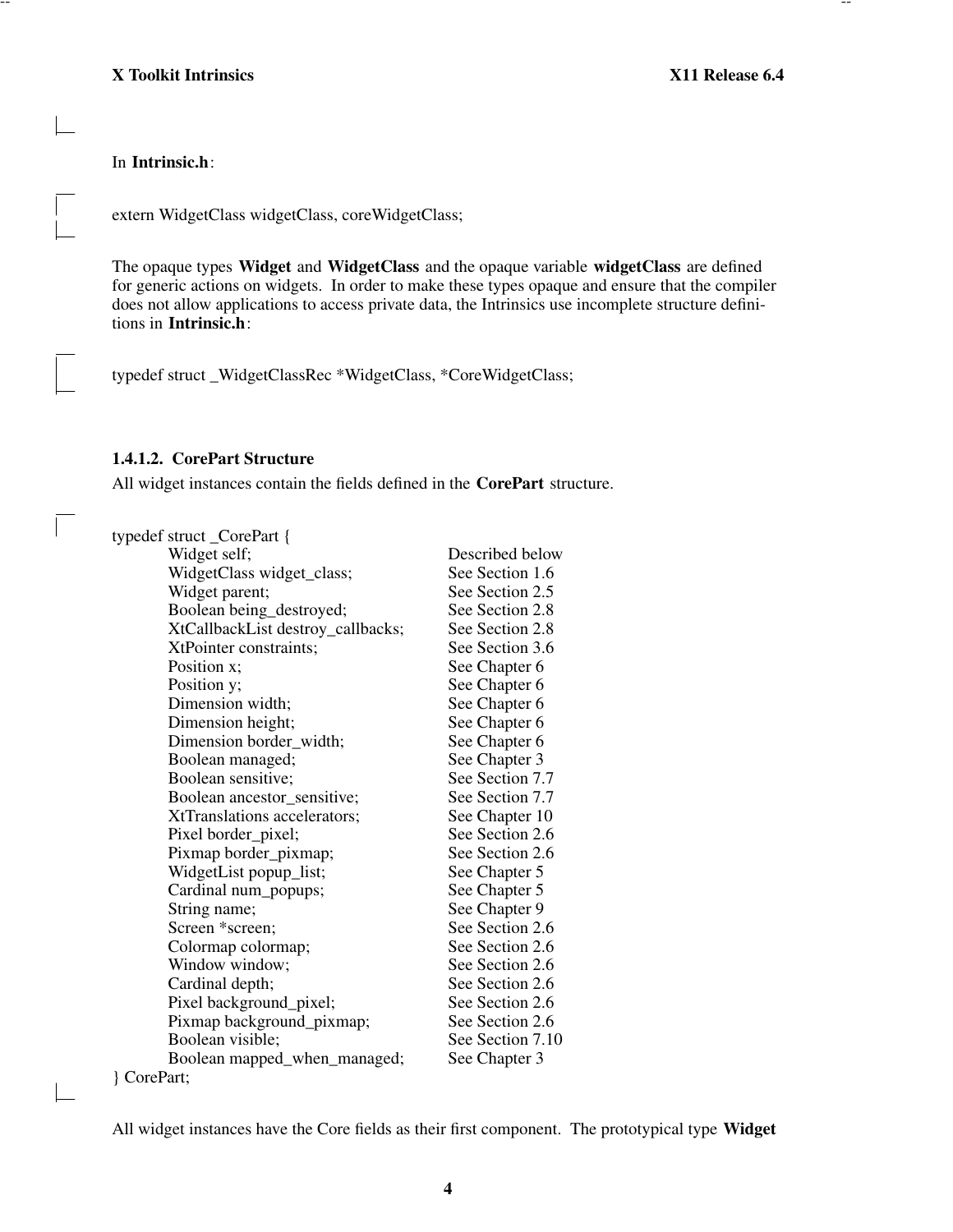L

is defined with only this set of fields.

typedef struct { CorePart core; } WidgetRec, \*Widget, CoreRec, \*CoreWidget;

Various routines can cast widget pointers, as needed, to specific widget types. In order to make these types opaque and ensure that the compiler does not allow applications to access private data, the Intrinsics use incomplete structure definitions in **Intrinsic.h**.

-- --

typedef struct \_WidgetRec \*Widget, \*CoreWidget;

## **1.4.1.3. Core Resources**

The resource names, classes, and representation types specified in the **coreClassRec** resource list are

| Name                   | Class                  | Representation             |
|------------------------|------------------------|----------------------------|
| <b>XtNaccelerators</b> | <b>XtCAccelerators</b> | <b>XtRAcceleratorTable</b> |
| XtNbackground          | XtCBackground          | <b>XtRPixel</b>            |
| XtNbackgroundPixmap    | XtCPixmap              | XtRPixmap                  |
| <b>XtNborderColor</b>  | XtCBorderColor         | <b>XtRPixel</b>            |
| XtNborderPixmap        | XtCPixmap              | XtRPixmap                  |
| XtNcolormap            | XtCColormap            | XtRColormap                |
| XtNdepth               | XtCDepth               | <b>XtRInt</b>              |
| XtNmappedWhenManaged   | XtCMappedWhenManaged   | XtRBoolean                 |
| <b>XtNscreen</b>       | <b>XtCScreen</b>       | <b>XtRScreen</b>           |
| <b>XtNtranslations</b> | XtCTranslations        | <b>XtRTranslationTable</b> |

Additional resources are defined for all widgets via the **objectClassRec** and **rectObjClassRec** resource lists; see Sections 12.2 and 12.3 for details.

## **1.4.1.4. CorePart Default Values**

The default values for the Core fields, which are filled in by the Intrinsics, from the resource lists, and by the initialize procedures, are

| Field             | Default Value                                                               |
|-------------------|-----------------------------------------------------------------------------|
| self              | Address of the widget structure (may not be changed).                       |
| widget_class      | <i>widget_class</i> argument to <b>XtCreateWidget</b> (may not be changed). |
| parent            | <i>parent</i> argument to <b>XtCreateWidget</b> (may not be changed).       |
| being_destroyed   | Parent's <i>being_destroyed</i> value.                                      |
| destroy_callbacks | <b>NULL</b>                                                                 |
| constraints       | <b>NULL</b>                                                                 |
| X                 | $\theta$                                                                    |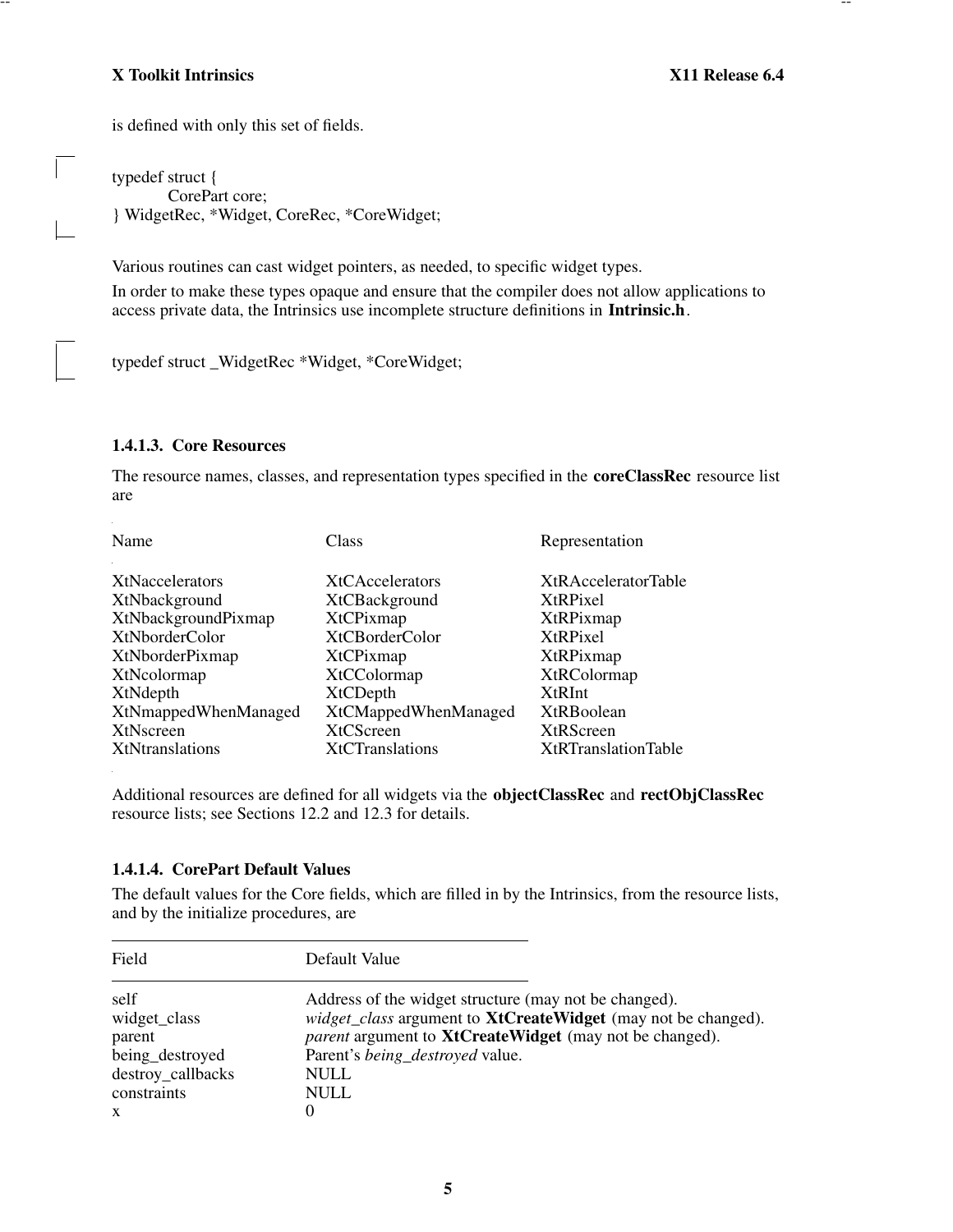| y                  | $\theta$                                                                       |
|--------------------|--------------------------------------------------------------------------------|
| width              | 0                                                                              |
| height             | $\theta$                                                                       |
| border_width       |                                                                                |
| managed            | <b>False</b>                                                                   |
| sensitive          | <b>True</b>                                                                    |
| ancestor_sensitive | logical AND of parent's <i>sensitive</i> and <i>ancestor_sensitive</i> values. |
| accelerators       | <b>NULL</b>                                                                    |
| border_pixel       | <b>XtDefaultForeground</b>                                                     |
| border_pixmap      | <b>XtUnspecifiedPixmap</b>                                                     |
| popup_list         | <b>NULL</b>                                                                    |
| num_popups         | $\Omega$                                                                       |
| name               | <i>name</i> argument to <b>XtCreateWidget</b> (may not be changed).            |
| screen             | Parent's <i>screen</i> ; top-level widget gets screen from display specifier   |
|                    | (may not be changed).                                                          |
| colormap           | Parent's <i>colormap</i> value.                                                |
| window             | <b>NULL</b>                                                                    |
| depth              | Parent's <i>depth</i> ; top-level widget gets root window depth.               |
| background_pixel   | <b>XtDefaultBackground</b>                                                     |
| background_pixmap  | <b>XtUnspecifiedPixmap</b>                                                     |
| visible            | <b>True</b>                                                                    |
| mapped_when_man-   | <b>True</b>                                                                    |
| aged               |                                                                                |

-- --

**XtUnspecifiedPixmap** is a symbolic constant guaranteed to be unequal to any valid Pixmap id, **None**, and **ParentRelative**.

## **1.4.2. Composite Widgets**

 $\mathbf{L}$ 

 $\overline{\phantom{a}}$ 

The Composite widget class is a subclass of the Core widget class (see Chapter 3). Composite widgets are intended to be containers for other widgets. The additional data used by composite widgets are defined by the **CompositeClassPart** and **CompositePart** structures.

## **1.4.2.1. CompositeClassPart Structure**

In addition to the Core class fields, widgets of the Composite class have the following class fields.

| typedef struct {                    |                 |
|-------------------------------------|-----------------|
| XtGeometryHandler geometry_manager; | See Chapter 6   |
| XtWidgetProc change_managed;        | See Chapter 3   |
| XtWidgetProc insert_child;          | See Chapter 3   |
| XtWidgetProc delete_child;          | See Chapter 3   |
| XtPointer extension;                | See Section 1.6 |
| CompositeClassPart;                 |                 |

The extension record defined for **CompositeClassPart** with *record\_type* equal to **NULLQUARK** is **CompositeClassExtensionRec**.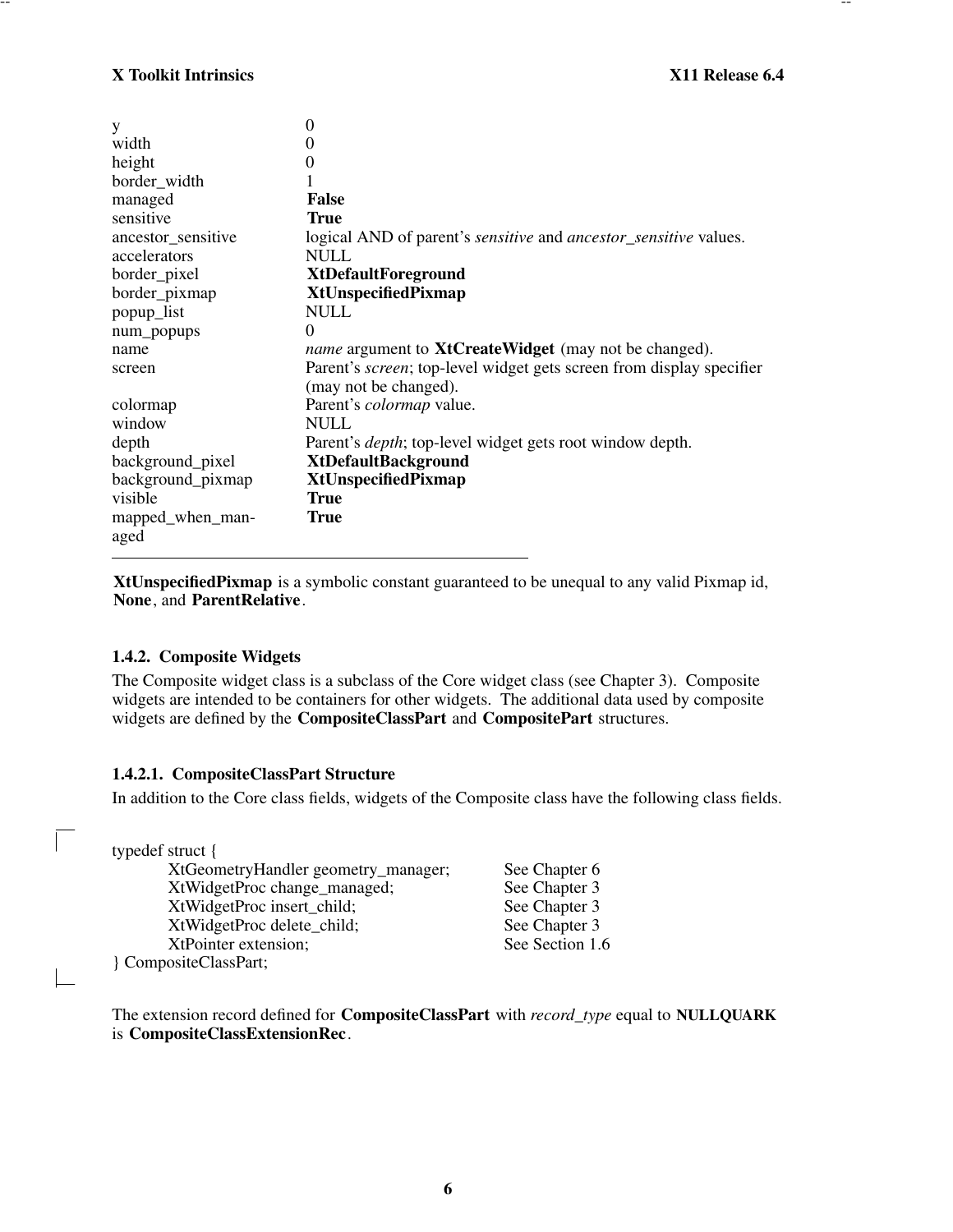$\overline{\Box}$ 

 $\overline{\phantom{a}}$ 

 $\overline{\Gamma}$ 

 $\boxed{\phantom{1}}$ 

 $\overline{\mathbb{L}}$ 

 $\overline{\overline{L}}$ 

 $\Box$ 

| typedef struct {                                                                                |                    |
|-------------------------------------------------------------------------------------------------|--------------------|
| XtPointer next_extension;                                                                       | See Section 1.6.12 |
| XrmQuark record_type;                                                                           | See Section 1.6.12 |
| long version;                                                                                   | See Section 1.6.12 |
| Cardinal record_size;                                                                           | See Section 1.6.12 |
| Boolean accepts_objects;                                                                        | See Section 2.5.2  |
| Boolean allows_change_managed_set;                                                              | See Section 3.4.3  |
| } CompositeClassExtensionRec, *CompositeClassExtension;                                         |                    |
| Composite classes have the Composite class fields immediately following the Core class fields.  |                    |
| typedef struct {                                                                                |                    |
| CoreClassPart core_class;                                                                       |                    |
| CompositeClassPart composite_class;                                                             |                    |
| } CompositeClassRec, *CompositeWidgetClass;                                                     |                    |
|                                                                                                 |                    |
| The single occurrences of the class record and pointer for creating instances of Composite are  |                    |
| In IntrinsicP.h:                                                                                |                    |
| extern CompositeClassRec compositeClassRec;                                                     |                    |
|                                                                                                 |                    |
| In Intrinsic.h:                                                                                 |                    |
|                                                                                                 |                    |
| extern WidgetClass compositeWidgetClass;                                                        |                    |
|                                                                                                 |                    |
| The opaque types Composite Widget and Composite Widget Class and the opaque variable            |                    |
| composite WidgetClass are defined for generic operations on widgets whose class is Composite    |                    |
| or a subclass of Composite. The symbolic constant for the CompositeClassExtension version       |                    |
| identifier is XtCompositeExtensionVersion (see Section 1.6.12). Intrinsic.h uses an incom-      |                    |
| plete structure definition to ensure that the compiler catches attempts to access private data. |                    |
|                                                                                                 |                    |
| typedef struct_CompositeClassRec *CompositeWidgetClass;                                         |                    |
|                                                                                                 |                    |

-- --

## **1.4.2.2. CompositePart Structure**

In addition to the Core instance fields, widgets of the Composite class have the following instance fields defined in the **CompositePart** structure.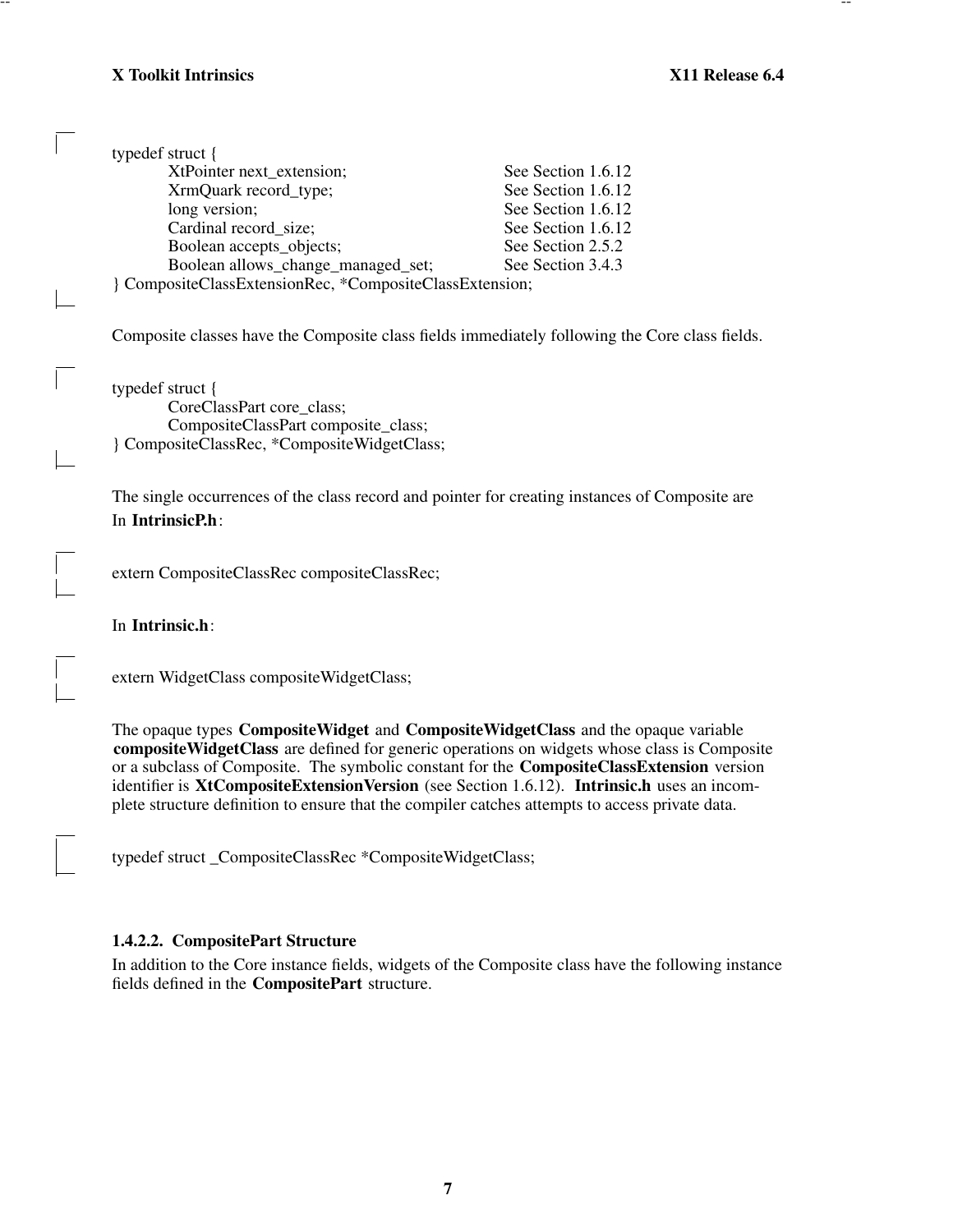$\mathbf{L}$ 

| typedef struct {             |                 |
|------------------------------|-----------------|
| WidgetList children;         | See Chapter 3   |
| Cardinal num children;       | See Chapter 3   |
| Cardinal num slots;          | See Chapter 3   |
| XtOrderProc insert_position; | See Section 3.2 |
| CompositePart;               |                 |

Composite widgets have the Composite instance fields immediately following the Core instance fields.

-- --

typedef struct { CorePart core; CompositePart composite; } CompositeRec, \*CompositeWidget;

**Intrinsic.h** uses an incomplete structure definition to ensure that the compiler catches attempts to access private data.

typedef struct \_CompositeRec \*CompositeWidget;

## **1.4.2.3. Composite Resources**

The resource names, classes, and representation types that are specified in the **compositeClass-Rec** resource list are

| Name                     | Class                    | Representation     |
|--------------------------|--------------------------|--------------------|
| <b>XtNchildren</b>       | <b>XtCReadOnly</b>       | XtRWidgetList      |
| <b>XtNinsertPosition</b> | <b>XtCInsertPosition</b> | <b>XtRFunction</b> |
| XtNnumChildren           | <b>XtCReadOnly</b>       | XtRCardinal        |

#### **1.4.2.4. CompositePart Default Values**

The default values for the Composite fields, which are filled in from the Composite resource list and by the Composite initialize procedure, are

| Field                                 | Default Value                                                                      |
|---------------------------------------|------------------------------------------------------------------------------------|
| children<br>num children<br>num slots | <b>NULL</b><br>$\theta$<br>0<br>insert_position Internal function to insert at end |

The *children*, *num\_children*, and *insert\_position* fields are declared as resources; XtNinsertPosition is a settable resource, XtNchildren and XtNnumChildren may be read by any client but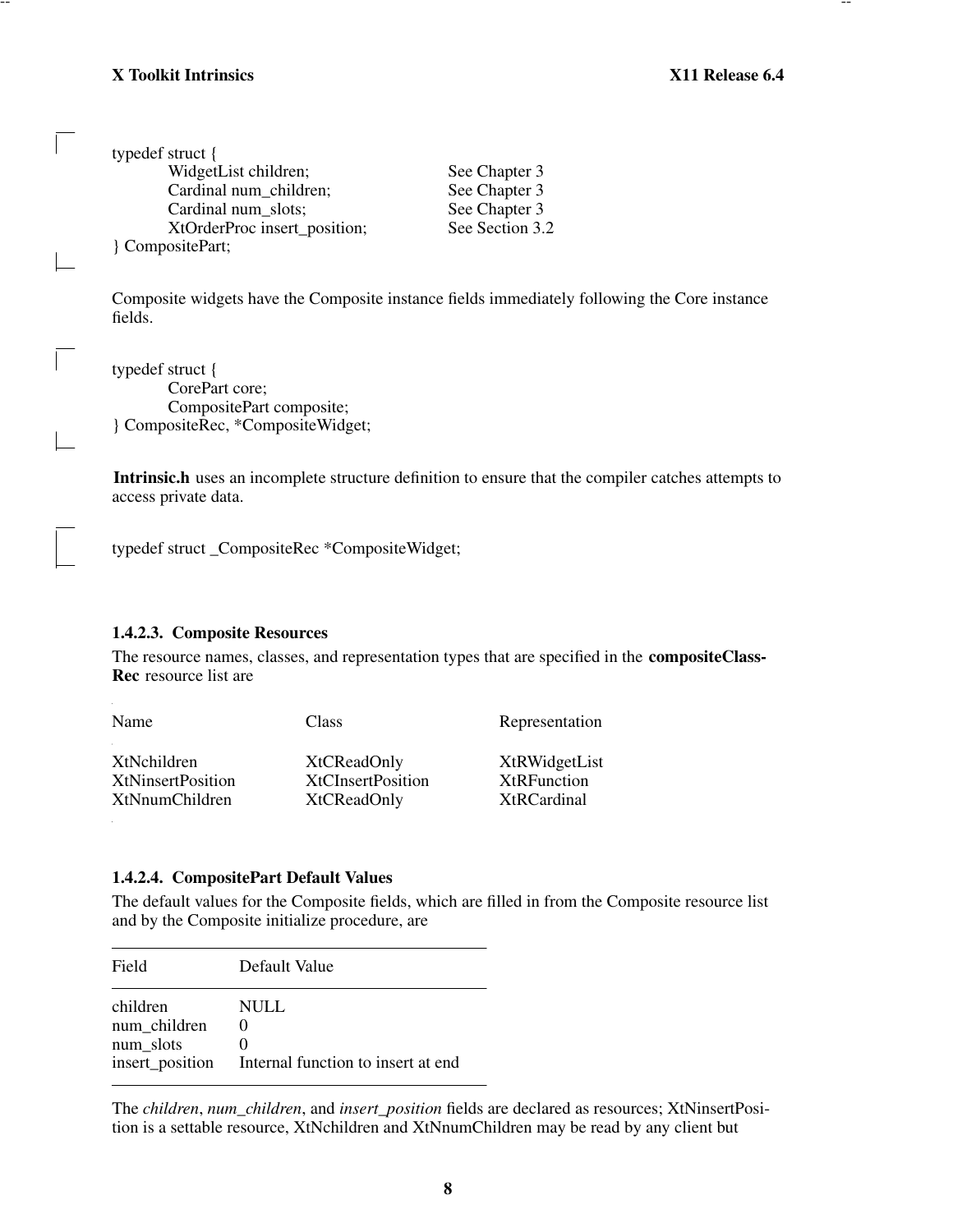should only be modified by the composite widget class procedures.

#### **1.4.3. Constraint Widgets**

The Constraint widget class is a subclass of the Composite widget class (see Section 3.6). Constraint widgets maintain additional state data for each child; for example, client-defined constraints on the child's geometry. The additional data used by constraint widgets are defined by the **ConstraintClassPart** and **ConstraintPart** structures.

-- --

## **1.4.3.1. ConstraintClassPart Structure**

In addition to the Core and Composite class fields, widgets of the Constraint class have the following class fields.

| typedef struct {            |                   |
|-----------------------------|-------------------|
| XtResourceList resources;   | See Chapter 9     |
| Cardinal num resources;     | See Chapter 9     |
| Cardinal constraint_size;   | See Section 3.6   |
| XtInitProc initialize;      | See Section 3.6   |
| XtWidgetProc destroy;       | See Section 3.6   |
| XtSetValuesFunc set_values; | See Section 9.7.2 |
| XtPointer extension;        | See Section 1.6   |
| { ConstraintClassPart;      |                   |

The extension record defined for **ConstraintClassPart** with *record\_type* equal to **NULLQUARK** is **ConstraintClassExtensionRec**.

| typedef struct {                                          |                    |
|-----------------------------------------------------------|--------------------|
| XtPointer next_extension;                                 | See Section 1.6.12 |
| XrmQuark record_type;                                     | See Section 1.6.12 |
| long version;                                             | See Section 1.6.12 |
| Cardinal record_size;                                     | See Section 1.6.12 |
| XtArgsProc get_values_hook;                               | See Section 9.7.1  |
| } ConstraintClassExtensionRec, *ConstraintClassExtension; |                    |

Constraint classes have the Constraint class fields immediately following the Composite class fields.

typedef struct \_ConstraintClassRec { CoreClassPart core\_class; CompositeClassPart composite\_class; ConstraintClassPart constraint\_class; } ConstraintClassRec, \*ConstraintWidgetClass;

The single occurrences of the class record and pointer for creating instances of Constraint are In **IntrinsicP.h**: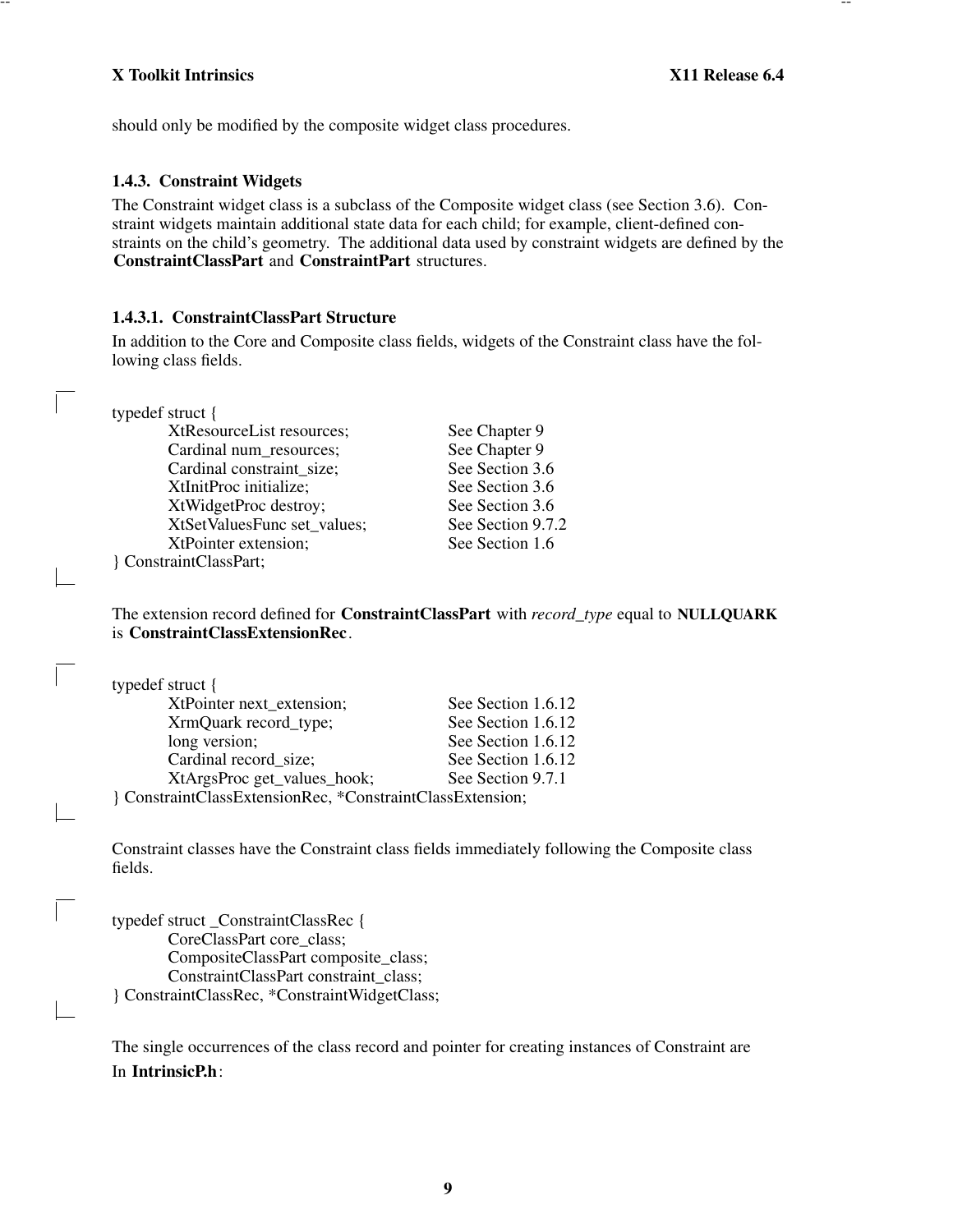In **Intrinsic.h**:

extern WidgetClass constraintWidgetClass;

The opaque types **ConstraintWidget** and **ConstraintWidgetClass** and the opaque variable **constraintWidgetClass** are defined for generic operations on widgets whose class is Constraint or a subclass of Constraint. The symbolic constant for the **ConstraintClassExtension** version identifier is **XtConstraintExtensionVersion** (see Section 1.6.12). **Intrinsic.h** uses an incomplete structure definition to ensure that the compiler catches attempts to access private data.

-- --

typedef struct \_ConstraintClassRec \*ConstraintWidgetClass;

## **1.4.3.2. ConstraintPart Structure**

In addition to the Core and Composite instance fields, widgets of the Constraint class have the following unused instance fields defined in the **ConstraintPart** structure

typedef struct { int empty; } ConstraintPart;

Constraint widgets have the Constraint instance fields immediately following the Composite instance fields.

typedef struct { CorePart core; CompositePart composite; ConstraintPart constraint; } ConstraintRec, \*ConstraintWidget;

**Intrinsic.h** uses an incomplete structure definition to ensure that the compiler catches attempts to access private data.

typedef struct \_ConstraintRec \*ConstraintWidget;

#### **1.4.3.3. Constraint Resources**

The **constraintClassRec** *core\_class* and *constraint\_class resources* fields are NULL, and the *num\_resources* fields are zero; no additional resources beyond those declared by the superclasses are defined for Constraint.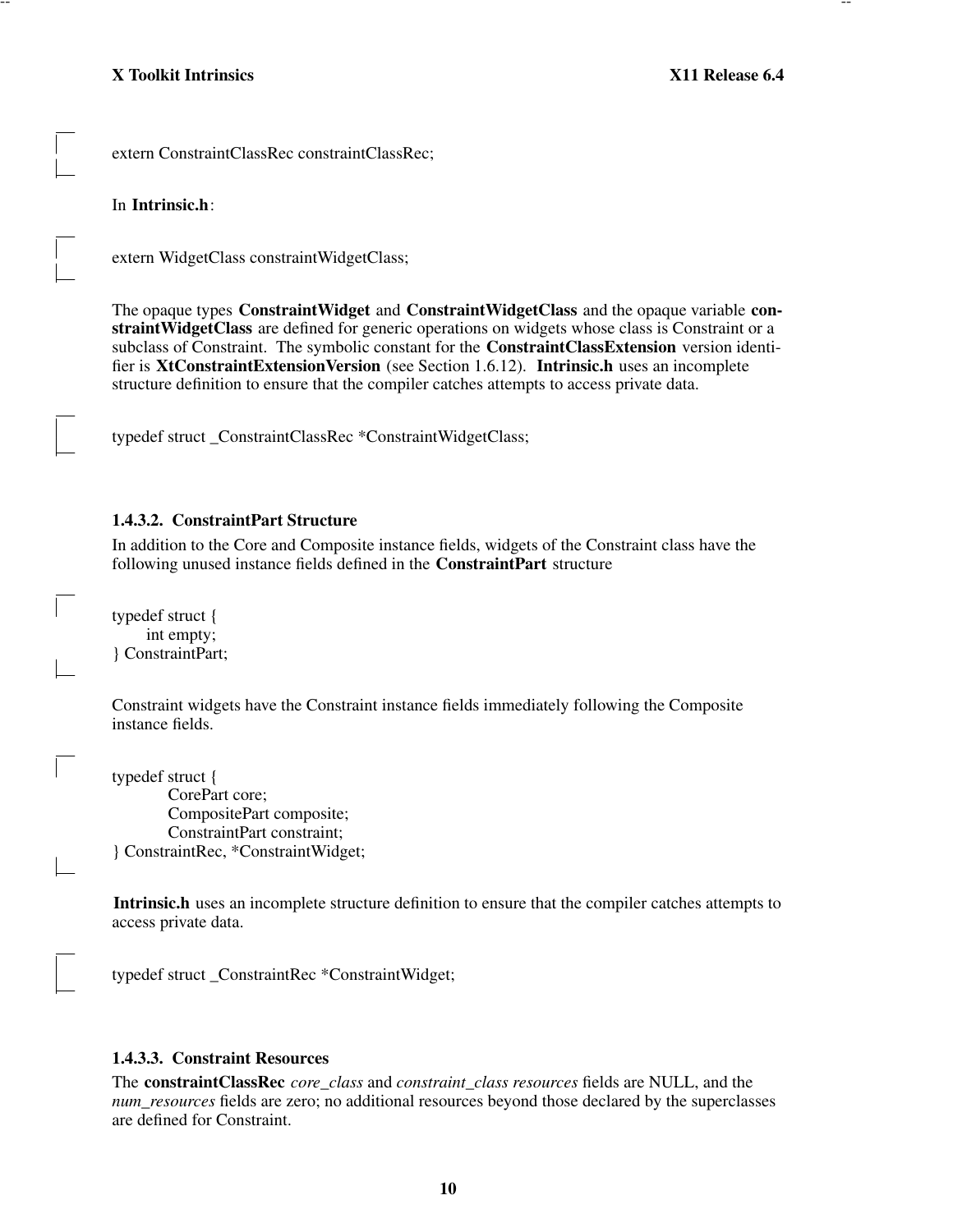## **1.5. Implementation-Specific Types**

To increase the portability of widget and application source code between different system environments, the Intrinsics define several types whose precise representation is explicitly dependent upon, and chosen by, each individual implementation of the Intrinsics.

-- --

These implementation-defined types are

| <b>Boolean</b>   | A datum that contains a zero or nonzero value. Unless explicitly stated, clients<br>should not assume that the nonzero value is equal to the symbolic value True.                                                                                                                                                                                                                                                  |
|------------------|--------------------------------------------------------------------------------------------------------------------------------------------------------------------------------------------------------------------------------------------------------------------------------------------------------------------------------------------------------------------------------------------------------------------|
| <b>Cardinal</b>  | An unsigned integer datum with a minimum range of $[02^16-1]$ .                                                                                                                                                                                                                                                                                                                                                    |
| <b>Dimension</b> | An unsigned integer datum with a minimum range of $[02^16-1]$ .                                                                                                                                                                                                                                                                                                                                                    |
| <b>Position</b>  | A signed integer datum with a minimum range of $[-2^152^15-1]$ .                                                                                                                                                                                                                                                                                                                                                   |
| <b>XtPointer</b> | A datum large enough to contain the largest of a char <sup>*</sup> , int <sup>*</sup> , function pointer, struc-<br>ture pointer, or long value. A pointer to any type or function, or a long value may<br>be converted to an <b>XtPointer</b> and back again and the result will compare equal to<br>the original value. In ANSI C environments it is expected that <b>XtPointer</b> will be<br>defined as void*. |
| <b>XtArgVal</b>  | A datum large enough to contain an <b>XtPointer</b> , <b>Cardinal</b> , <b>Dimension</b> , or <b>Posi-</b><br>tion value.                                                                                                                                                                                                                                                                                          |
| <b>XtEnum</b>    | An integer datum large enough to encode at least 128 distinct values, two of which                                                                                                                                                                                                                                                                                                                                 |

are the symbolic values **True** and **False**. The symbolic values **TRUE** and **FALSE** are also defined to be equal to **True** and **False**, respectively.

In addition to these specific types, the precise order of the fields within the structure declarations for any of the instance part records **ObjectPart**, **RectObjPart**, **CorePart**, **CompositePart**, **ShellPart**, **WMShellPart**, **TopLevelShellPart**, and **ApplicationShellPart** is implementationdefined. These structures may also have additional private fields internal to the implementation. The **ObjectPart**, **RectObjPart**, and **CorePart** structures must be defined so that any member with the same name appears at the same offset in **ObjectRec**, **RectObjRec**, and **CoreRec** (**WidgetRec**). No other relations between the offsets of any two fields may be assumed.

## **1.6. Widget Classing**

The *widget* class field of a widget points to its widget class structure, which contains information that is constant across all widgets of that class. As a consequence, widgets usually do not implement directly callable procedures; rather, they implement procedures, called methods, that are available through their widget class structure. These methods are invoked by generic procedures that envelop common actions around the methods implemented by the widget class. Such procedures are applicable to all widgets of that class and also to widgets whose classes are subclasses of that class.

All widget classes are a subclass of Core and can be subclassed further. Subclassing reduces the amount of code and declarations necessary to make a new widget class that is similar to an existing class. For example, you do not have to describe every resource your widget uses in an **XtResourceList**. Instead, you describe only the resources your widget has that its superclass

does not. Subclasses usually inherit many of their superclasses' procedures (for example, the expose procedure or geometry handler).

Subclassing, however, can be taken too far. If you create a subclass that inherits none of the procedures of its superclass, you should consider whether you have chosen the most appropriate superclass.

To make good use of subclassing, widget declarations and naming conventions are highly stylized. A widget consists of three files:

• A public .h file, used by client widgets or applications.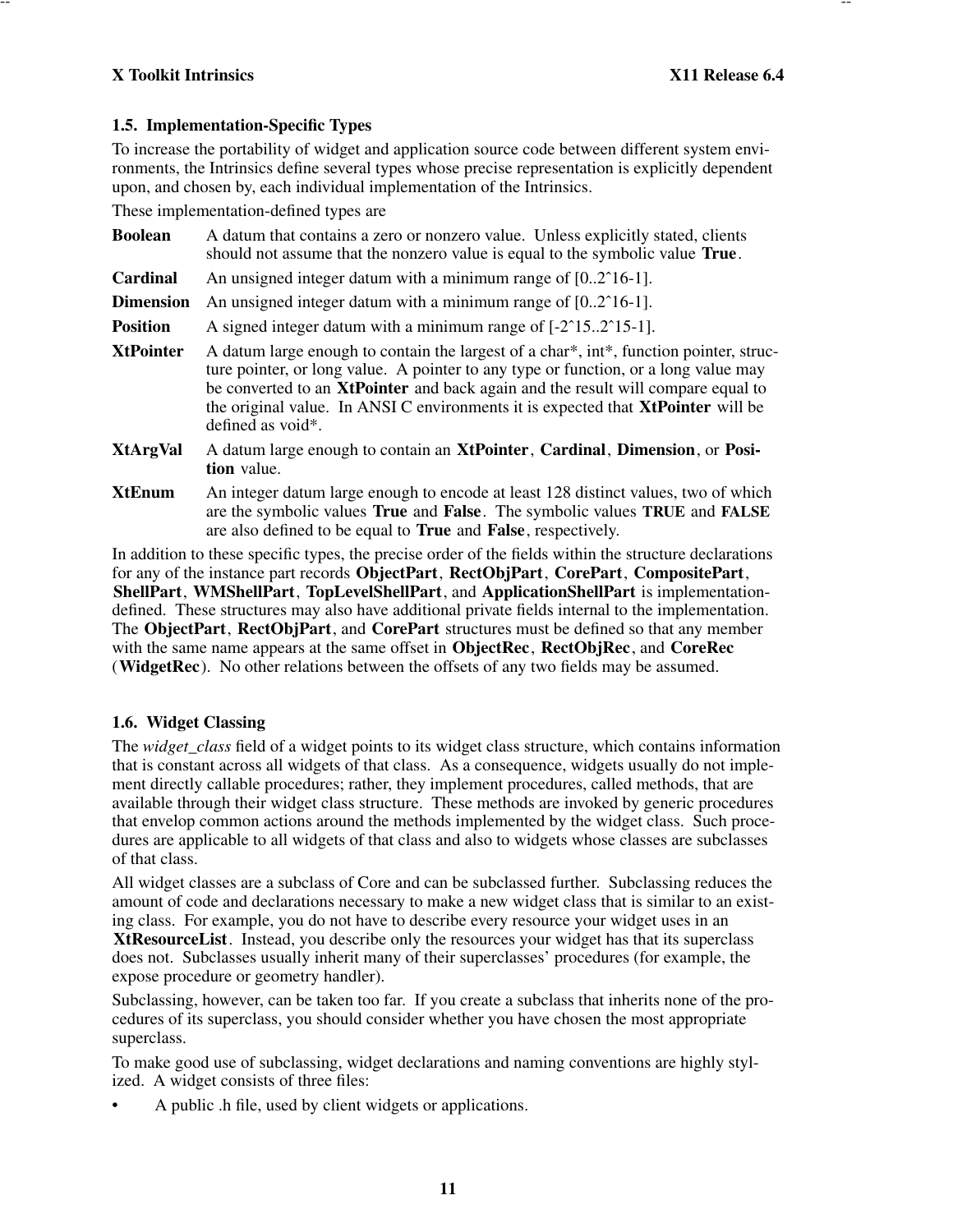• A private .h file, used by widgets whose classes are subclasses of the widget class.

-- --

• A .c file, which implements the widget.

## **1.6.1. Widget Naming Conventions**

The Intrinsics provide a vehicle by which programmers can create new widgets and organize a collection of widgets into an application. To ensure that applications need not deal with as many styles of capitalization and spelling as the number of widget classes it uses, the following guidelines should be followed when writing new widgets:

- Use the X library naming conventions that are applicable. For example, a record component name is all lowercase and uses underscores (\_) for compound words (for example, background\_pixmap). Type and procedure names start with uppercase and use capitalization for compound words (for example, **ArgList** or **XtSetValues**).
- A resource name is spelled identically to the field name except that compound names use capitalization rather than underscore. To let the compiler catch spelling errors, each resource name should have a symbolic identifier prefixed with ''XtN''. For example, the *background\_pixmap* field has the corresponding identifier XtNbackgroundPixmap, which is defined as the string ''backgroundPixmap''. Many predefined names are listed in <**X11/StringDefs.h**>. Before you invent a new name, you should make sure there is not already a name that you can use.
- A resource class string starts with a capital letter and uses capitalization for compound names (for example,''BorderWidth''). Each resource class string should have a symbolic identifier prefixed with ''XtC'' (for example, XtCBorderWidth). Many predefined classes are listed in <**X11/StringDefs.h**>.
- A resource representation string is spelled identically to the type name (for example, ''TranslationTable''). Each representation string should have a symbolic identifier prefixed with "XtR" (for example, XtRTranslationTable). Many predefined representation types are listed in <**X11/StringDefs.h**>.
- New widget classes start with a capital and use uppercase for compound words. Given a new class name AbcXyz, you should derive several names:
	- − Additional widget instance structure part name AbcXyzPart.
	- − Complete widget instance structure names AbcXyzRec and \_AbcXyzRec.
	- Widget instance structure pointer type name AbcXyzWidget.
	- − Additional class structure part name AbcXyzClassPart.
	- − Complete class structure names AbcXyzClassRec and \_AbcXyzClassRec.
	- Class structure pointer type name AbcXyzWidgetClass.
	- − Class structure variable abcXyzClassRec.
	- − Class structure pointer variable abcXyzWidgetClass.
- Action procedures available to translation specifications should follow the same naming conventions as procedures. That is, they start with a capital letter, and compound names use uppercase (for example, ''Highlight'' and ''NotifyClient'').

The symbolic identifiers XtN..., XtC..., and XtR... may be implemented as macros, as global symbols, or as a mixture of the two. The (implicit) type of the identifier is **String**. The pointer value itself is not significant; clients must not assume that inequality of two identifiers implies inequality of the resource name, class, or representation string. Clients should also note that although global symbols permit savings in literal storage in some environments, they also introduce the possibility of multiple definition conflicts when applications attempt to use independently developed widgets simultaneously.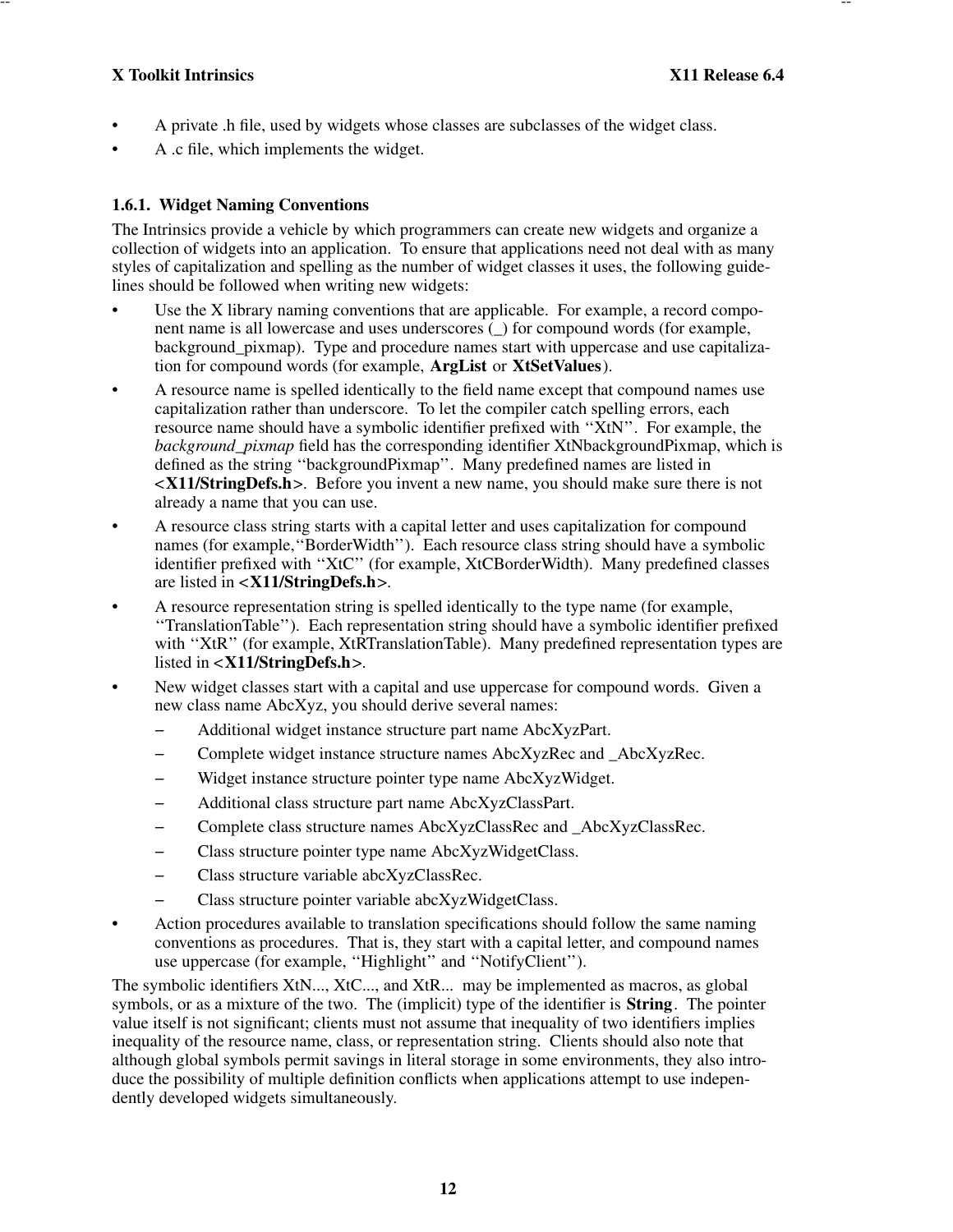## **1.6.2. Widget Subclassing in Public .h Files**

The public .h file for a widget class is imported by clients and contains

- A reference to the public .h file for the superclass.
- Symbolic identifiers for the names and classes of the new resources that this widget adds to its superclass. The definitions should have a single space between the definition name and the value and no trailing space or comment in order to reduce the possibility of compiler warnings from similar declarations in multiple classes.

-- --

- Type declarations for any new resource data types defined by the class.
- The class record pointer variable used to create widget instances.
- The C type that corresponds to widget instances of this class.
- Entry points for new class methods.

For example, the following is the public .h file for a possible implementation of a Label widget:

#ifndef LABEL\_H #define LABEL\_H

/\* New resources \*/ #define XtNjustify "justify" #define XtNforeground "foreground" #define XtNlabel "label" #define XtNfont "font" #define XtNinternalWidth "internalWidth" #define XtNinternalHeight "internalHeight"

/\* Class record pointer \*/ extern WidgetClass labelWidgetClass;

/\* C Widget type definition \*/ typedef struct LabelRec \*LabelWidget;

```
/* New class method entry points */
extern void LabelSetText();
       /* Widget w */
       /* String text */
```
extern String LabelGetText(); /\* Widget w \*/

#endif LABEL\_H

The conditional inclusion of the text allows the application to include header files for different widgets without being concerned that they already may be included as a superclass of another widget.

To accommodate operating systems with file name length restrictions, the name of the public .h file is the first ten characters of the widget class. For example, the public .h file for the Constraint widget class is **Constraint.h**.

## **1.6.3. Widget Subclassing in Private .h Files**

The private .h file for a widget is imported by widget classes that are subclasses of the widget and contains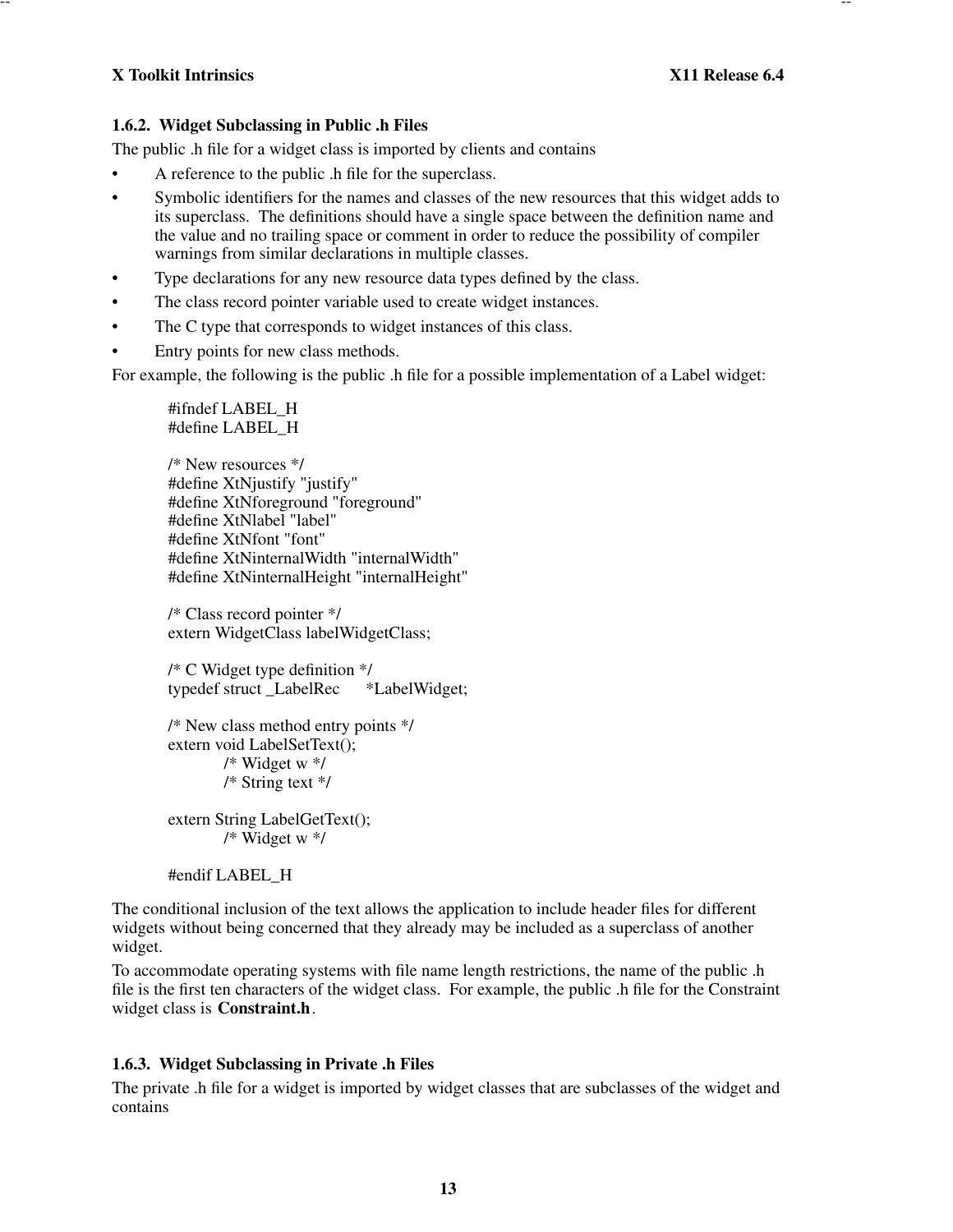- A reference to the public .h file for the class.
- A reference to the private .h file for the superclass.
- Symbolic identifiers for any new resource representation types defined by the class. The definitions should have a single space between the definition name and the value and no trailing space or comment.

-- --

- A structure part definition for the new fields that the widget instance adds to its superclass's widget structure.
- The complete widget instance structure definition for this widget.
- A structure part definition for the new fields that this widget class adds to its superclass's constraint structure if the widget class is a subclass of Constraint.
- The complete constraint structure definition if the widget class is a subclass of Constraint.
- Type definitions for any new procedure types used by class methods declared in the widget class part.
- A structure part definition for the new fields that this widget class adds to its superclass's widget class structure.
- The complete widget class structure definition for this widget.
- The complete widget class extension structure definition for this widget, if any.
- The symbolic constant identifying the class extension version, if any.
- The name of the global class structure variable containing the generic class structure for this class.
- An inherit constant for each new procedure in the widget class part structure.

For example, the following is the private .h file for a possible Label widget:

#ifndef LABELP\_H #define LABELP\_H

#include <X11/Label.h>

GC normal\_GC; GC gray GC;

Pixmap gray pixmap; Position label x; Position label y;

Dimension label\_width; Dimension label height;

/\* New representation types used by the Label widget \*/ #define XtRJustify "Justify"

| /* New fields for the Label widget record */ |                                      |
|----------------------------------------------|--------------------------------------|
| typedef struct {                             |                                      |
| /* Settable resources $*/$                   |                                      |
| Pixel foreground;                            |                                      |
| XFontStruct *font;                           |                                      |
| String label;                                | /* text to display $*/$              |
| XtJustify justify;                           |                                      |
| Dimension internal_width;                    | $/*$ # pixels horizontal border $*/$ |
| Dimension internal_height;                   | $/*$ # pixels vertical border $*/$   |
| /* Data derived from resources */            |                                      |

**14**

Cardinal label len;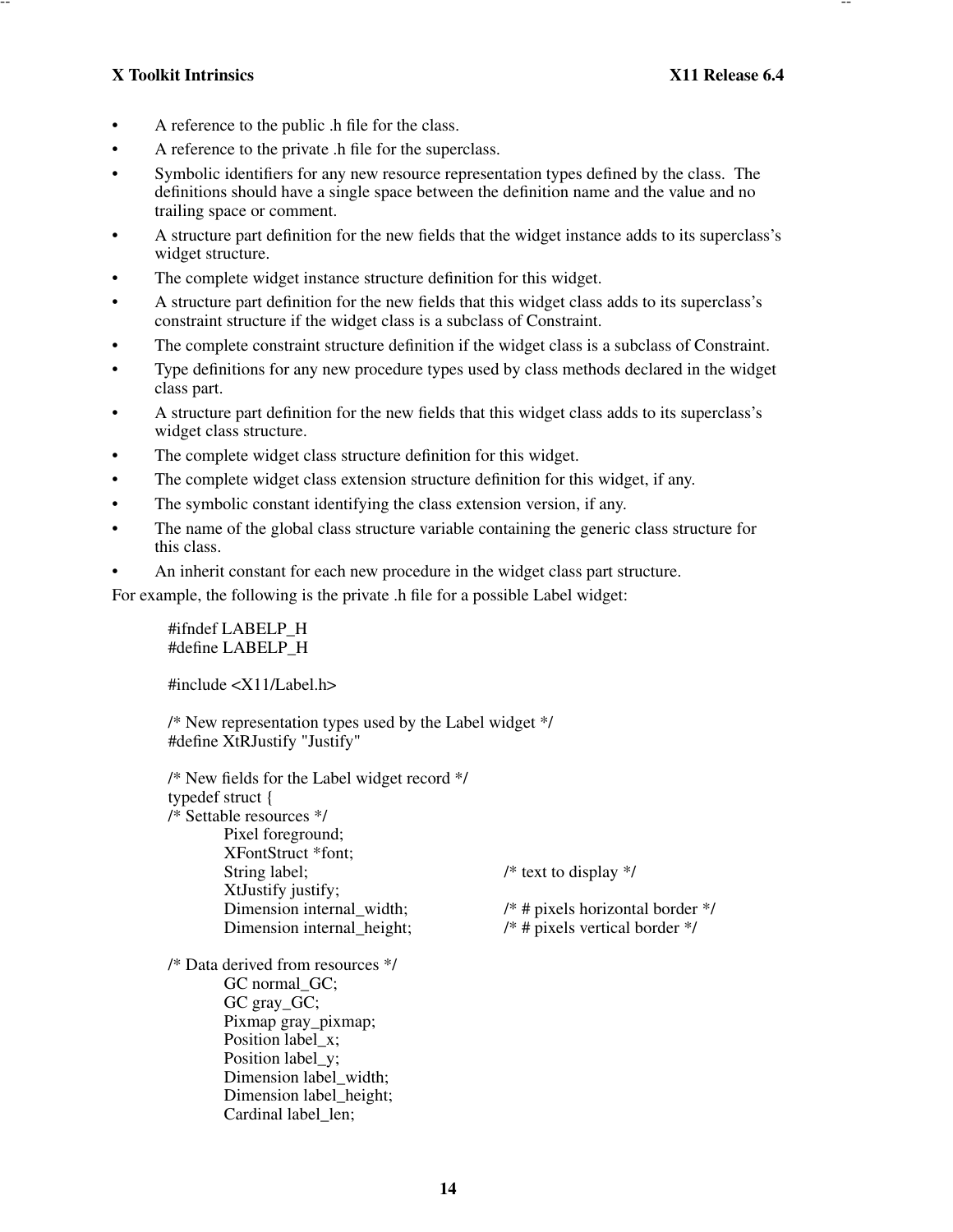Boolean display\_sensitive; } LabelPart; /\* Full instance record declaration \*/ typedef struct \_LabelRec { CorePart core; LabelPart label; } LabelRec; /\* Types for Label class methods \*/ typedef void (\*LabelSetTextProc)(); /\* Widget w \*/ /\* String text \*/ typedef String (\*LabelGetTextProc)(); /\* Widget w \*/ /\* New fields for the Label widget class record \*/ typedef struct { LabelSetTextProc set\_text; LabelGetTextProc get text; XtPointer extension; } LabelClassPart; /\* Full class record declaration \*/ typedef struct \_LabelClassRec { CoreClassPart core\_class; LabelClassPart label\_class; } LabelClassRec; /\* Class record variable \*/ extern LabelClassRec labelClassRec;

-- --

#define LabelInheritSetText((LabelSetTextProc)\_XtInherit) #define LabelInheritGetText((LabelGetTextProc)\_XtInherit) #endif LABELP\_H

To accommodate operating systems with file name length restrictions, the name of the private .h file is the first nine characters of the widget class followed by a capital P. For example, the private .h file for the Constraint widget class is **ConstrainP.h**.

## **1.6.4. Widget Subclassing in .c Files**

The .c file for a widget contains the structure initializer for the class record variable, which contains the following parts:

- Class information (for example, *superclass*, *class\_name*, *widget\_size*, *class\_initialize*, and *class\_inited*).
- Data constants (for example, *resources* and *num\_resources*, *actions* and *num\_actions*, *visible\_interest*, *compress\_motion*, *compress\_exposure*, and *version*).
- Widget operations (for example, *initialize*, *realize*, *destroy*, *resize*, *expose*, *set\_values*, *accept\_focus*, and any new operations specific to the widget).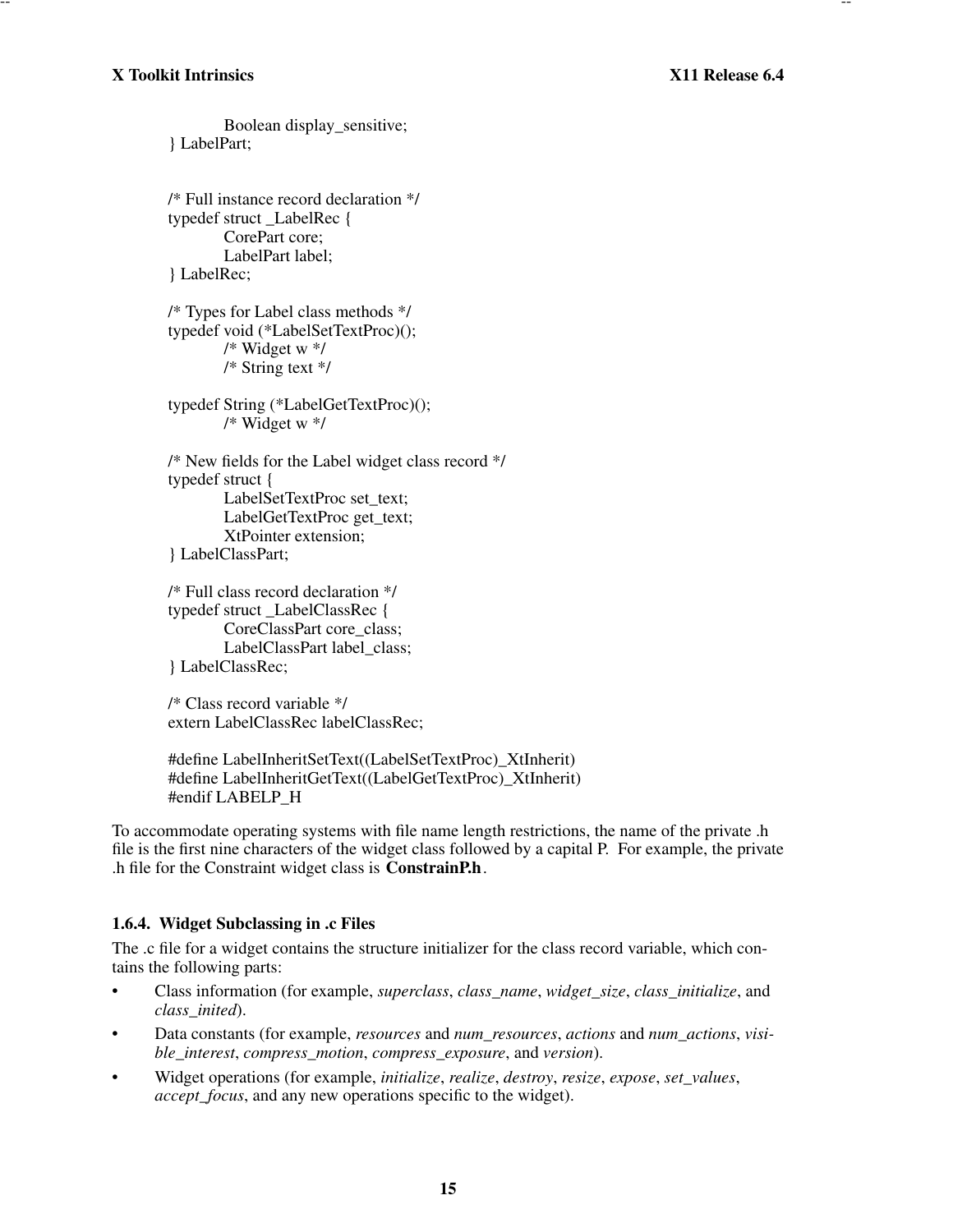The *superclass* field points to the superclass global class record, declared in the superclass private .h file. For direct subclasses of the generic core widget, *superclass* should be initialized to the address of the **widgetClassRec** structure. The superclass is used for class chaining operations and for inheriting or enveloping a superclass's operations (see Sections 1.6.7, 1.6.9, and 1.6.10).

-- --

The *class\_name* field contains the text name for this class, which is used by the resource manager. For example, the Label widget has the string ''Label''. More than one widget class can share the same text class name. This string must be permanently allocated prior to or during the execution of the class initialization procedure and must not be subsequently deallocated.

The *widget\_size* field is the size of the corresponding widget instance structure (not the size of the class structure).

The *version* field indicates the toolkit implementation version number and is used for runtime consistency checking of the X Toolkit and widgets in an application. Widget writers must set it to the implementation-defined symbolic value **XtVersion** in the widget class structure initialization. Those widget writers who believe that their widget binaries are compatible with other implementations of the Intrinsics can put the special value **XtVersionDontCheck** in the *version* field to disable version checking for those widgets. If a widget needs to compile alternative code for different revisions of the Intrinsics interface definition, it may use the symbol

**XtSpecificationRelease**, as described in Chapter 13. Use of **XtVersion** allows the Intrinsics implementation to recognize widget binaries that were compiled with older implementations.

The *extension* field is for future upward compatibility. If the widget programmer adds fields to class parts, all subclass structure layouts change, requiring complete recompilation. To allow clients to avoid recompilation, an extension field at the end of each class part can point to a record that contains any additional class information required.

All other fields are described in their respective sections.

The .c file also contains the declaration of the global class structure pointer variable used to create instances of the class. The following is an abbreviated version of the .c file for a Label widget. The resources table is described in Chapter 9.

| /* Resources specific to Label */                                                           |
|---------------------------------------------------------------------------------------------|
| static XtResource resources $\begin{bmatrix} \end{bmatrix} = \begin{bmatrix} \end{bmatrix}$ |
| {XtNforeground, XtCForeground, XtRPixel, sizeof(Pixel),                                     |
| XtOffset(LabelWidget, label.foreground), XtRString,                                         |
| XtDefaultForeground,                                                                        |
| {XtNfont, XtCFont, XtRFontStruct, sizeof(XFontStruct *),                                    |
| XtOffset(LabelWidget, label.font), XtRString,                                               |
| XtDefaultFont},                                                                             |
| {XtNlabel, XtCLabel, XtRString, sizeof(String),                                             |
| XtOffset(LabelWidget, label.label), XtRString, NULL},                                       |
|                                                                                             |
|                                                                                             |
|                                                                                             |

}

.

/\* Forward declarations of procedures \*/ static void ClassInitialize(); static void Initialize(); static void Realize(); static void SetText(); static void GetText(); .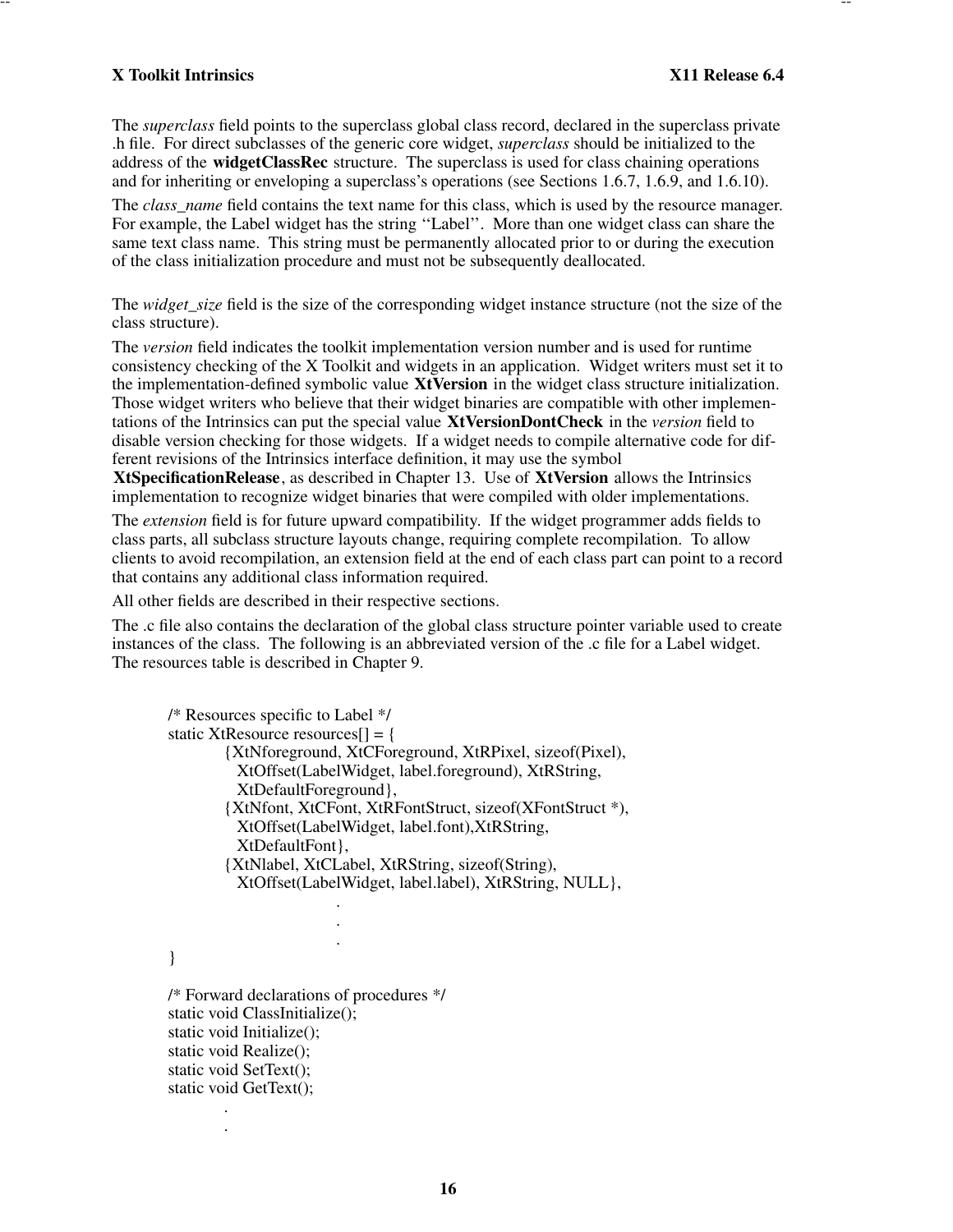.

```
/* Class record constant */
LabelClassRec labelClassRec = {
  {
   /* core_class fields */
                                             */ (WidgetClass)&coreClassRec,<br>*/ "Label".
           \frac{1}{2} /* class_name \frac{1}{2} /* widget size \frac{1}{2} /* widget size \frac{1}{2} /* size of (Label)
                                             */ sizeof(LabelRec),<br>*/ ClassInitialize.
           /* class initialize */ ClassInitialize,
           /* class_part_initialize */ NULL,
           /* class_inited * False,<br>/* initialize * False,
           /* initialize */ Initialize,<br>/* initialize hook */ NULL.
           /* initialize_hook */ NULL,<br>/* realize */ Realize
           /* realize * Realize,
           /* actions \begin{array}{ccc} \n\ast/ & & & \text{NULL}, \\
\ast/ & & & \n\end{array}\frac{1}{*} num_actions \frac{1}{*} 0,<br>
\frac{1}{*} resources \frac{1}{*} res
           /* resources */ resources,<br>/* num resources */ XtNumber
           /* num_resources */ XtNumber(resources),<br>/* xrm class */ NULLOUARK.
           \frac{1}{2} \frac{1}{2} \frac{1}{2} \frac{1}{2} \frac{1}{2} \frac{1}{2} \frac{1}{2} \frac{1}{2} \frac{1}{2} \frac{1}{2} \frac{1}{2} \frac{1}{2} \frac{1}{2} \frac{1}{2} \frac{1}{2} \frac{1}{2} \frac{1}{2} \frac{1}{2} \frac{1}{2} \frac{1}{2} \frac{1}{2} \frac{1}{2} /* compress motion */ True,
           /* compress_exposure */ True,
           /* compress_enterleave */ True,<br>/* visible interest */ False.
           /* visible_interest */ False,<br>/* destroy */ NULL
           \frac{1}{2} /* destroy \frac{1}{2} /* destroy \frac{1}{2} /* Resize.
           /* resize */ Resize,
           \frac{1}{2} expose \frac{1}{2} expose \frac{1}{2} expose \frac{1}{2} expose \frac{1}{2} expose \frac{1}{2} exposed \frac{1}{2} exponential exponential exponential exponential exponential exponential exponential exponential exponential 
           /* set_values ** SetValues,<br>/* set values hook ** NULL.
           /* set_values_hook */ NULL,<br>/* set values almost */ XtInher
           /* set_values_almost */ XtInheritSetValuesAlmost,<br>/* get_values_hook */ NULL
           \frac{1}{2} /* get_values_hook \frac{\frac{1}{2}}{2} NULL, \frac{1}{2} NULL,
           \frac{1}{*} accept_focus \frac{1}{*} NULL,<br>
\frac{1}{*} version \frac{1}{*} XtVersi
           /* version */ XtVersion,
           /* callback_offsets */ NULL,<br>/* tm table */ NULL,
           \frac{1}{*} tm_table \frac{*}{*} NULL,<br>
\frac{1}{*} auery geometry \frac{*}{*} XtInher
           /* query_geometry */ XtInheritQueryGeometry,<br>/* display accelerator */ NULL.
           /* display_accelerator */ NULL,
           /* extension */ NULL
 },
  {
   /* Label_class fields */<br>/* get text */
           /* get_text */ GetText,
           \frac{1}{2} /* set_text \frac{1}{2} \frac{1}{2} \frac{1}{2} \frac{1}{2} \frac{1}{2} \frac{1}{2} \frac{1}{2} \frac{1}{2} \frac{1}{2} \frac{1}{2} \frac{1}{2} \frac{1}{2} \frac{1}{2} \frac{1}{2} \frac{1}{2} \frac{1}{2} \frac{1}{2} \frac{1}{2} \frac{1}{2} \frac{1}{2}/* extension */ NULL
 }
```
-- --

};

/\* Class record pointer \*/

WidgetClass labelWidgetClass = (WidgetClass) &labelClassRec;

/\* New method access routines \*/ void LabelSetText(w, text) Widget w;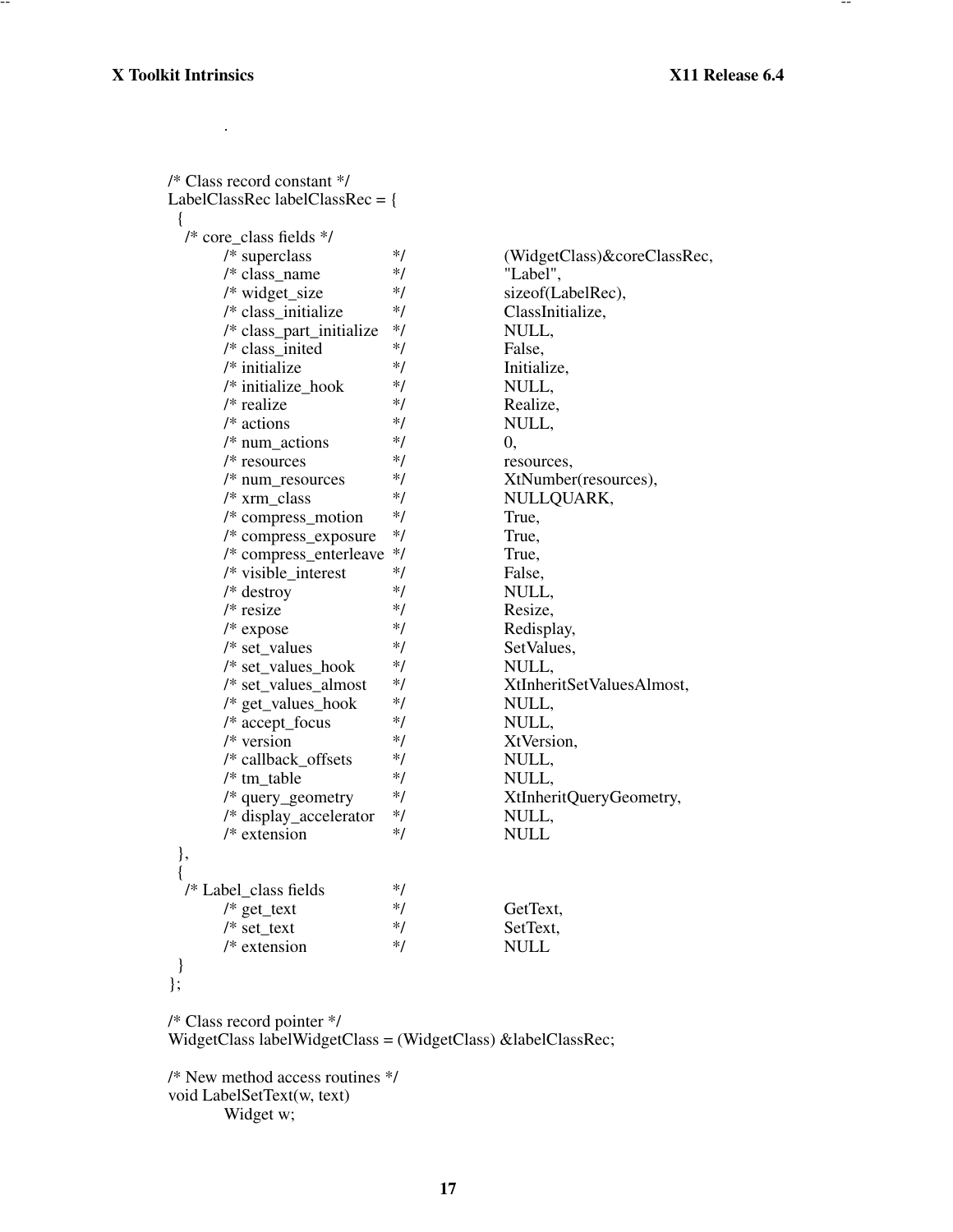| String text;                                                                                                                                        |  |
|-----------------------------------------------------------------------------------------------------------------------------------------------------|--|
| Label WidgetClass lwc = $(Label$ WidgetClass $)XtClass(w);$<br>XtCheckSubclass(w, labelWidgetClass, NULL);<br>*(lwc->label_class.set_text)(w, text) |  |
|                                                                                                                                                     |  |
| /* Private procedures */                                                                                                                            |  |
|                                                                                                                                                     |  |
|                                                                                                                                                     |  |

-- --

## **1.6.5. Widget Class and Superclass Look Up**

To obtain the class of a widget, use **XtClass**.

WidgetClass XtClass(*w*) Widget *w*;

.

*w* Specifies the widget. Must be of class Object or any subclass thereof.

The **XtClass** function returns a pointer to the widget's class structure.

To obtain the superclass of a widget, use **XtSuperclass**.

WidgetClass XtSuperclass(*w*) Widget *w*;

*w* Specifies the widget. Must be of class Object or any subclass thereof.

The **XtSuperclass** function returns a pointer to the widget's superclass class structure.

#### **1.6.6. Widget Subclass Verification**

To check the subclass to which a widget belongs, use **XtIsSubclass**.

Boolean XtIsSubclass(*w*, *widget\_class*) Widget *w*; WidgetClass *widget\_class*;

*w* Specifies the widget or object instance whose class is to be checked. Must be of class Object or any subclass thereof.

*widget\_class* Specifies the widget class for which to test. Must be **objectClass** or any subclass thereof.

The **XtIsSubclass** function returns **True** if the class of the specified widget is equal to or is a subclass of the specified class. The widget's class can be any number of subclasses down the chain and need not be an immediate subclass of the specified class. Composite widgets that need to restrict the class of the items they contain can use **XtIsSubclass** to find out if a widget belongs to the desired class of objects.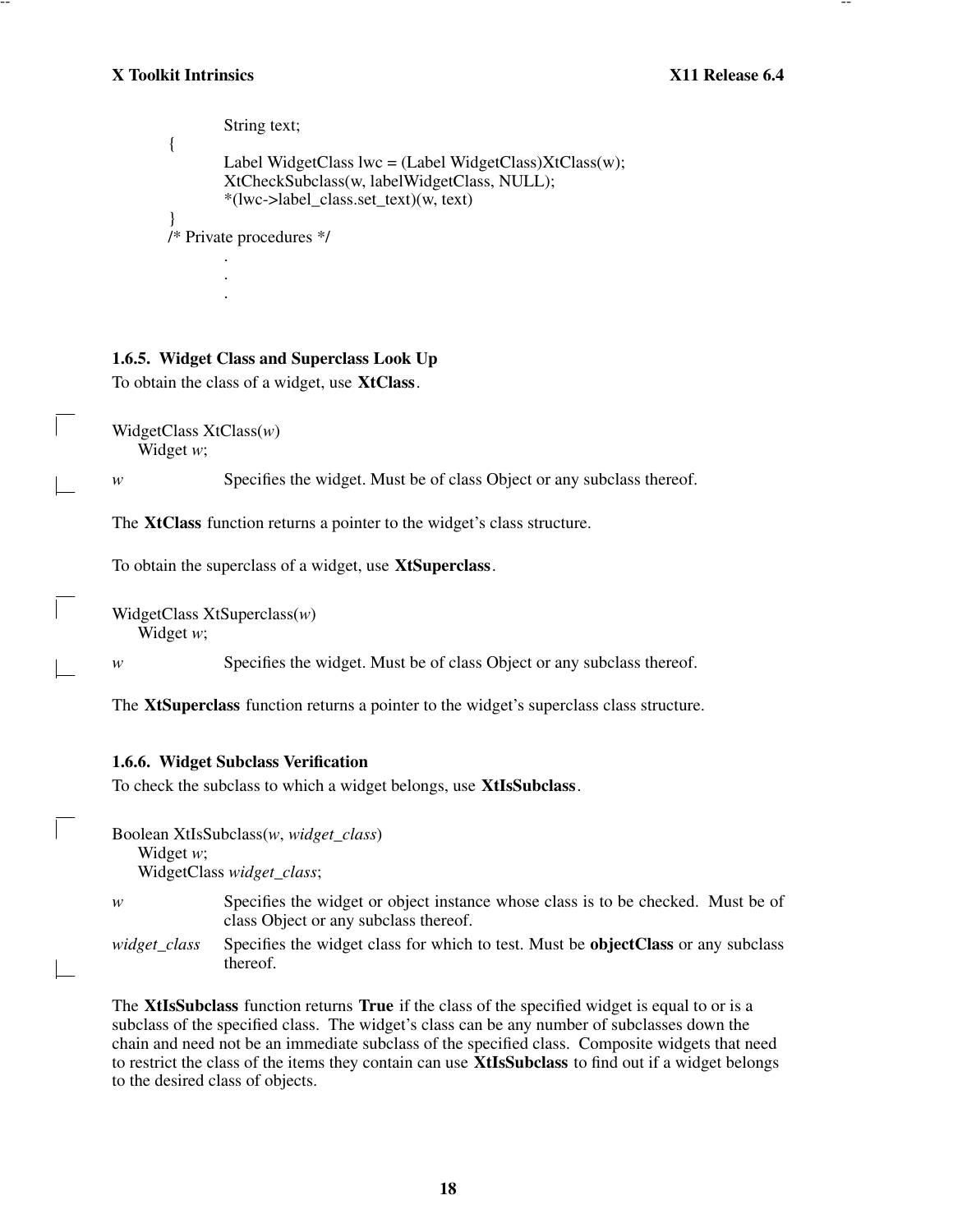To test if a given widget belongs to a subclass of an Intrinsics-defined class, the Intrinsics define macros or functions equivalent to **XtIsSubclass** for each of the built-in classes. These procedures are **XtIsObject**, **XtIsRectObj**, **XtIsWidget**, **XtIsComposite**, **XtIsConstraint**, **XtIsShell**, **XtIsOverrideShell**, **XtIsWMShell**, **XtIsVendorShell**, **XtIsTransientShell**, **XtIsTopLevelShell**, **XtIsApplicationShell**, and **XtIsSessionShell**.

-- --

All these macros and functions have the same argument description.

Boolean XtIs*<class>* (*w*) Widget *w*;

*w* Specifies the widget or object instance whose class is to be checked. Must be of class Object or any subclass thereof.

These procedures may be faster than calling **XtIsSubclass** directly for the built-in classes.

To check a widget's class and to generate a debugging error message, use **XtCheckSubclass**, defined in <**X11/IntrinsicP.h**>:

void XtCheckSubclass(*w*, *widget\_class*, *message*) Widget *w*; WidgetClass *widget\_class*; String *message*;

- *w* Specifies the widget or object whose class is to be checked. Must be of class Object or any subclass thereof.
- *widget\_class* Specifies the widget class for which to test. Must be **objectClass** or any subclass thereof.

*message* Specifies the message to be used.

The **XtCheckSubclass** macro determines if the class of the specified widget is equal to or is a subclass of the specified class. The widget's class can be any number of subclasses down the chain and need not be an immediate subclass of the specified class. If the specified widget's class is not a subclass, **XtCheckSubclass** constructs an error message from the supplied message, the widget's actual class, and the expected class and calls **XtErrorMsg**. **XtCheckSubclass** should be used at the entry point of exported routines to ensure that the client has passed in a valid widget class for the exported operation.

**XtCheckSubclass** is only executed when the module has been compiled with the compiler symbol DEBUG defined; otherwise, it is defined as the empty string and generates no code.

#### **1.6.7. Superclass Chaining**

While most fields in a widget class structure are self-contained, some fields are linked to their corresponding fields in their superclass structures. With a linked field, the Intrinsics access the field's value only after accessing its corresponding superclass value (called downward superclass chaining) or before accessing its corresponding superclass value (called upward superclass chaining). The self-contained fields are

In all widget classes: *class\_name*

*class\_initialize widget\_size realize visible\_interest*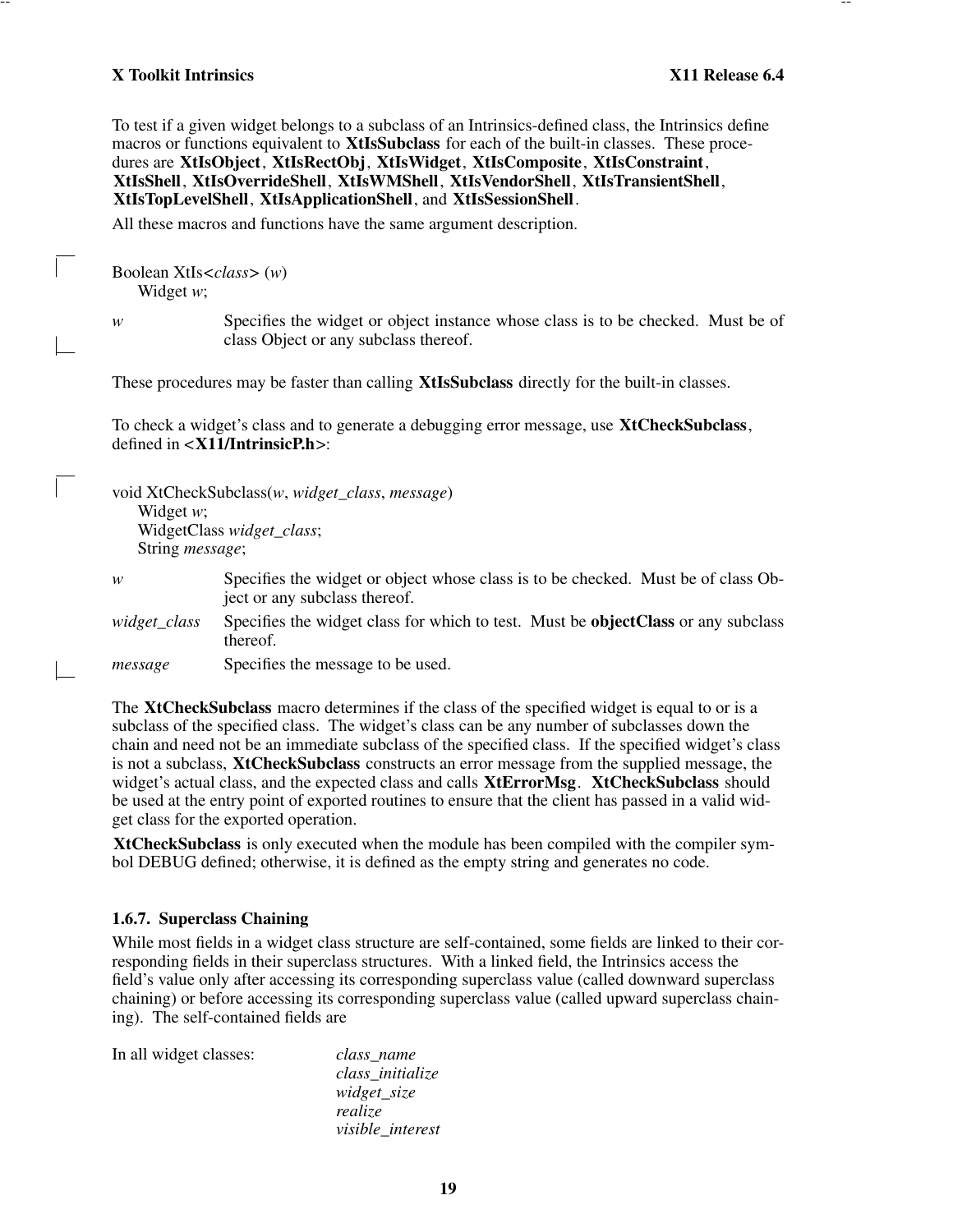|                               | resize                    |
|-------------------------------|---------------------------|
|                               | expose                    |
|                               | accept_focus              |
|                               | compress_motion           |
|                               | compress_exposure         |
|                               | compress_enterleave       |
|                               | set_values_almost         |
|                               | tm_table                  |
|                               | version                   |
|                               | allocate                  |
|                               | deallocate                |
| In Composite widget classes:  | geometry_manager          |
|                               | change_managed            |
|                               | insert_child              |
|                               | delete_child              |
|                               | accepts_objects           |
|                               | allows_change_managed_set |
| In Constraint widget classes: | constraint_size           |
| In Shell widget classes:      | root_geometry_manager     |

With downward superclass chaining, the invocation of an operation first accesses the field from the Object, RectObj, and Core class structures, then from the subclass structure, and so on down the class chain to that widget's class structure. These superclass-to-subclass fields are

-- --

*class\_part\_initialize get\_values\_hook initialize initialize\_hook set\_values set\_values\_hook resources*

In addition, for subclasses of Constraint, the following fields of the **ConstraintClassPart** and **ConstraintClassExtensionRec** structures are chained from the Constraint class down to the subclass:

> *resources initialize set\_values get\_values\_hook*

With upward superclass chaining, the invocation of an operation first accesses the field from the widget class structure, then from the superclass structure, and so on up the class chain to the Core, RectObj, and Object class structures. The subclass-to-superclass fields are

> *destroy actions*

For subclasses of Constraint, the following field of **ConstraintClassPart** is chained from the subclass up to the Constraint class: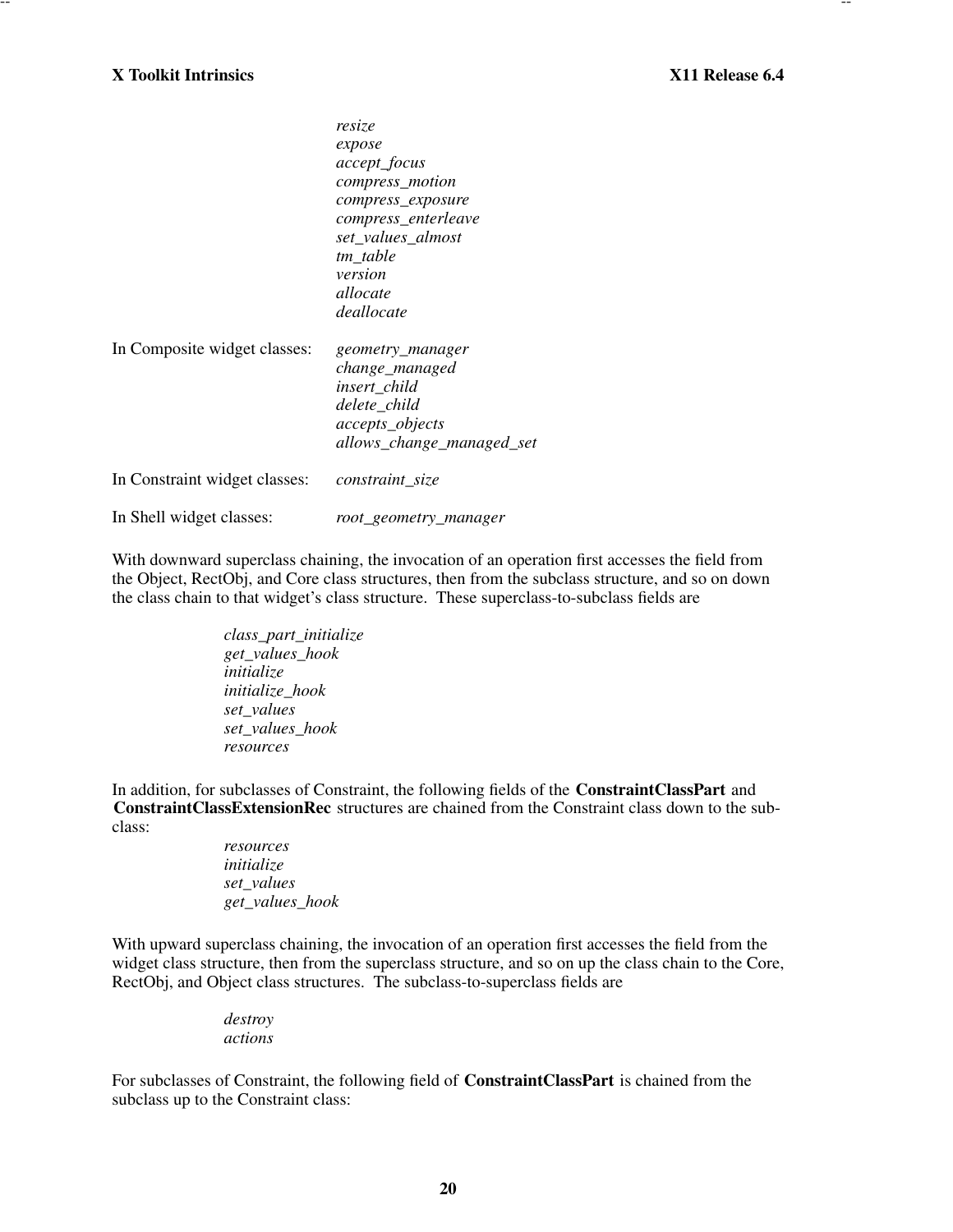*destroy*

#### **1.6.8. Class Initialization: class\_initialize and class\_part\_initialize Procedures**

-- --

Many class records can be initialized completely at compile or link time. In some cases, however, a class may need to register type converters or perform other sorts of once-only runtime initialization.

Because the C language does not have initialization procedures that are invoked automatically when a program starts up, a widget class can declare a class\_initialize procedure that will be automatically called exactly once by the Intrinsics. A class initialization procedure pointer is of type **XtProc**:

typedef void (\*XtProc)(void);

A widget class indicates that it has no class initialization procedure by specifying NULL in the *class\_initialize* field.

In addition to the class initialization that is done exactly once, some classes perform initialization for fields in their parts of the class record. These are performed not just for the particular class, but for subclasses as well, and are done in the class's class part initialization procedure, a pointer to which is stored in the *class\_part\_initialize* field. The class\_part\_initialize procedure pointer is of type **XtWidgetClassProc**.

typedef void (\*XtWidgetClassProc)(WidgetClass); WidgetClass *widget\_class*;

*widget\_class* Points to the class structure for the class being initialized.

During class initialization, the class part initialization procedures for the class and all its superclasses are called in superclass-to-subclass order on the class record. These procedures have the responsibility of doing any dynamic initializations necessary to their class's part of the record. The most common is the resolution of any inherited methods defined in the class. For example, if a widget class C has superclasses Core, Composite, A, and B, the class record for C first is passed to Core 's class\_part\_initialize procedure. This resolves any inherited Core methods and compiles the textual representations of the resource list and action table that are defined in the class record. Next, Composite's class\_part\_initialize procedure is called to initialize the composite part of C's class record. Finally, the class\_part\_initialize procedures for A, B, and C, in that order, are called. For further information, see Section 1.6.9. Classes that do not define any new class fields or that need no extra processing for them can specify NULL in the *class\_part\_initialize* field.

All widget classes, whether they have a class initialization procedure or not, must start with their *class\_inited* field **False**.

The first time a widget of a class is created, **XtCreateWidget** ensures that the widget class and all superclasses are initialized, in superclass-to-subclass order, by checking each *class\_inited* field and, if it is **False**, by calling the class\_initialize and the class\_part\_initialize procedures for the class and all its superclasses. The Intrinsics then set the *class\_inited* field to a nonzero value. After the one-time initialization, a class structure is constant.

The following example provides the class initialization procedure for a Label class.

static void ClassInitialize() {

> XtSetTypeConverter(XtRString, XtRJustify, CvtStringToJustify, NULL, 0, XtCacheNone, NULL);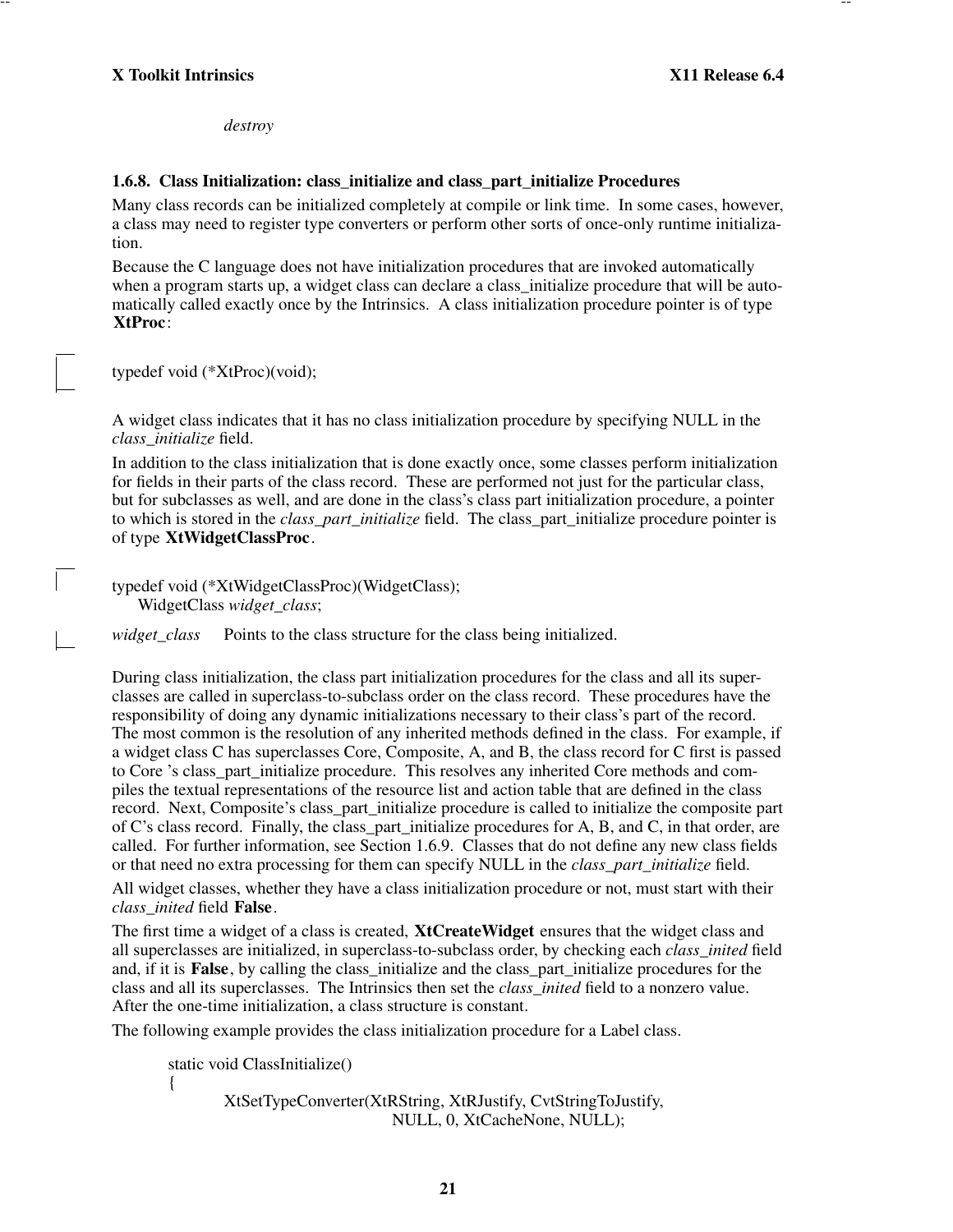}

#### **1.6.9. Initializing a Widget Class**

A class is initialized when the first widget of that class or any subclass is created. To initialize a widget class without creating any widgets, use **XtInitializeWidgetClass**.

-- --

void XtInitializeWidgetClass(*object\_class*) WidgetClass *object\_class*;

*object\_class* Specifies the object class to initialize. May be **objectClass** or any subclass thereof.

If the specified widget class is already initialized, **XtInitializeWidgetClass** returns immediately.

If the class initialization procedure registers type converters, these type converters are not available until the first object of the class or subclass is created or **XtInitializeWidgetClass** is called (see Section 9.6).

## **1.6.10. Inheritance of Superclass Operations**

A widget class is free to use any of its superclass's self-contained operations rather than implementing its own code. The most frequently inherited operations are

expose realize insert\_child delete\_child geometry\_manager set values almost

To inherit an operation *xyz*, specify the constant **XtInherit***Xyz* in your class record.

Every class that declares a new procedure in its widget class part must provide for inheriting the procedure in its class\_part\_initialize procedure. The chained operations declared in Core and Constraint records are never inherited. Widget classes that do nothing beyond what their superclass does specify NULL for chained procedures in their class records.

Inheriting works by comparing the value of the field with a known, special value and by copying in the superclass's value for that field if a match occurs. This special value, called the inheritance constant, is usually the Intrinsics internal value **\_XtInherit** cast to the appropriate type. **\_XtInherit** is a procedure that issues an error message if it is actually called.

For example, **CompositeP.h** contains these definitions:

#define XtInheritGeometryManager ((XtGeometryHandler) \_XtInherit) #define XtInheritChangeManaged ((XtWidgetProc) \_XtInherit) #define XtInheritInsertChild ((XtArgsProc) \_XtInherit) #define XtInheritDeleteChild ((XtWidgetProc) \_XtInherit)

Composite's class\_part\_initialize procedure begins as follows:

static void CompositeClassPartInitialize(widgetClass) WidgetClass widgetClass;

{

CompositeWidgetClass wc = (CompositeWidgetClass)widgetClass;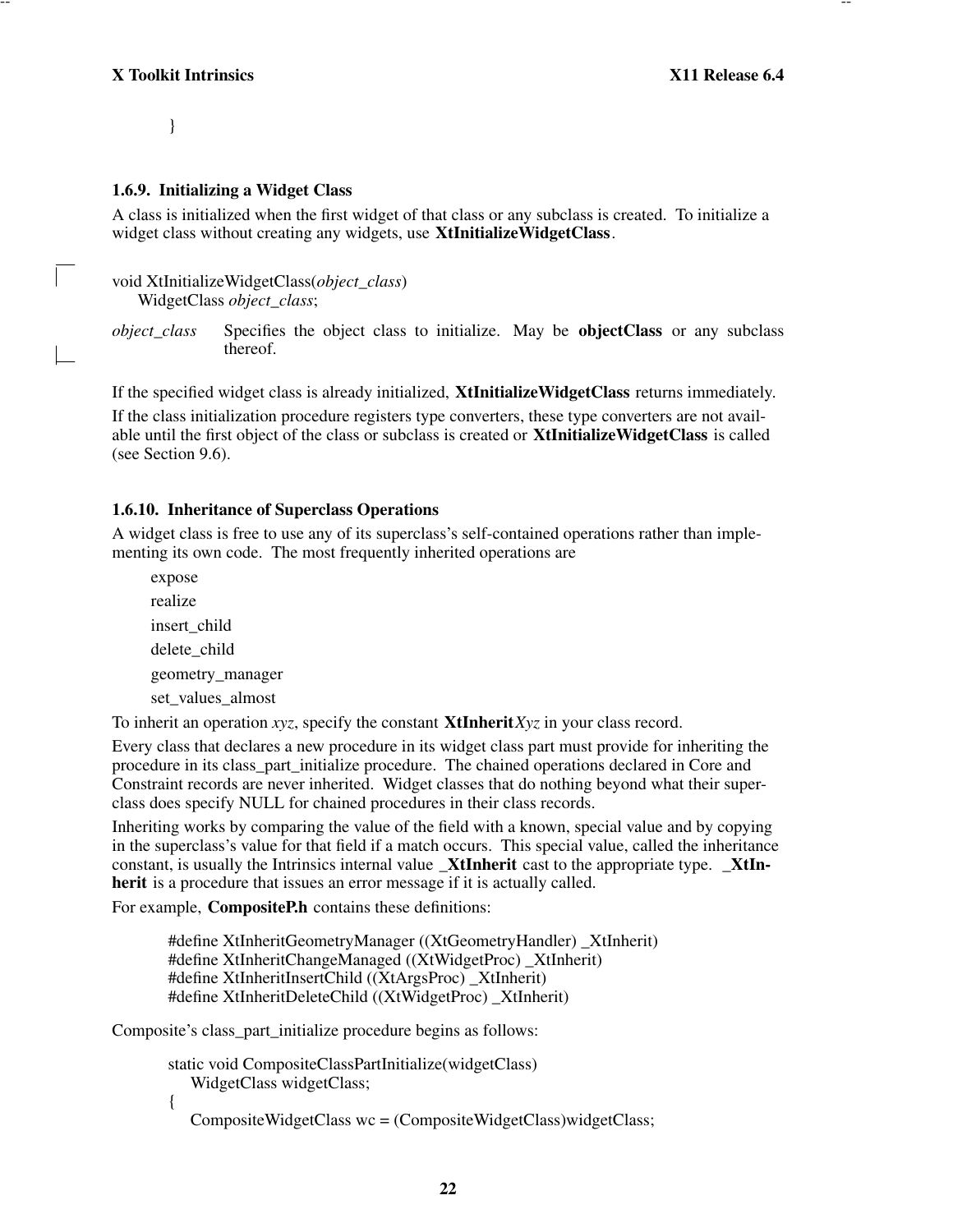CompositeWidgetClass super = (CompositeWidgetClass)wc->core\_class.superclass;

-- --

```
if (wc->composite_class.geometry_manager == XtInheritGeometryManager) {
  wc-\geqcomposite class.geometry manager = super-\geqcomposite class.geometry manager;
}
if (wc->composite class.change managed = XtInheritChangeManaged) {
  wc->composite_class.change_managed = super->composite_class.change_managed;
}
.
.
.
```
Nonprocedure fields may be inherited in the same manner as procedure fields. The class may declare any reserved value it wishes for the inheritance constant for its new fields. The following inheritance constants are defined:

For Object:

### **XtInheritAllocate**

## **XtInheritDeallocate**

For Core:

```
XtInheritRealize
     XtInheritResize
     XtInheritExpose
     XtInheritSetValuesAlmost
     XtInheritAcceptFocus
     XtInheritQueryGeometry
     XtInheritTranslations
     XtInheritDisplayAccelerator
For Composite:
     XtInheritGeometryManager
     XtInheritChangeManaged
     XtInheritInsertChild
```
**XtInheritDeleteChild**

For Shell:

**XtInheritRootGeometryManager**

## **1.6.11. Invocation of Superclass Operations**

A widget sometimes needs to call a superclass operation that is not chained. For example, a widget's expose procedure might call its superclass's *expose* and then perform a little more work on its own. For example, a Composite class with predefined managed children can implement insert\_child by first calling its superclass's *insert\_child* and then calling **XtManageChild** to add the child to the managed set.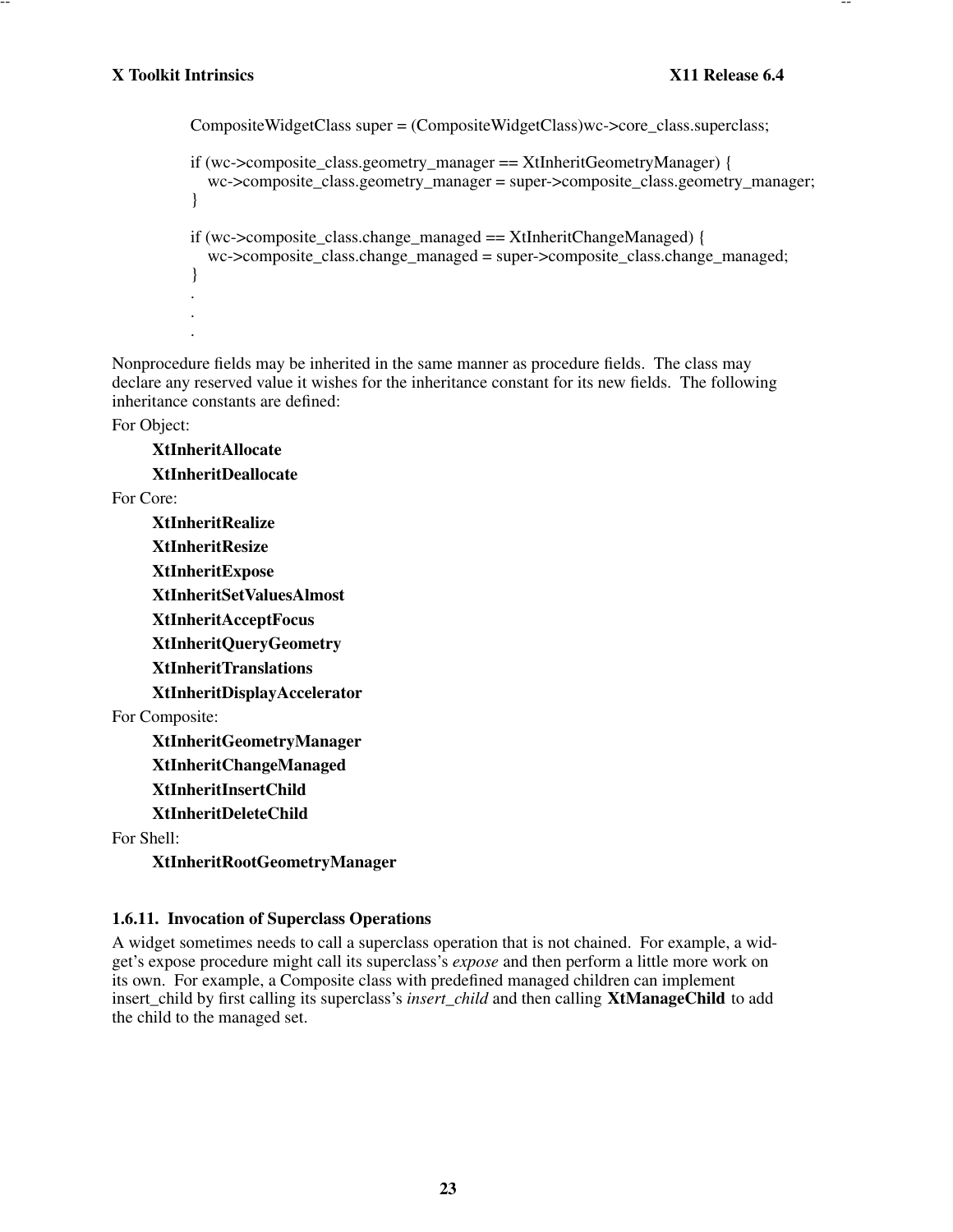#### Note

-- --

A class method should not use **XtSuperclass** but should instead call the class method of its own specific superclass directly through the superclass record. That is, it should use its own class pointers only, not the widget's class pointers, as the widget's class may be a subclass of the class whose implementation is being referenced.

This technique is referred to as *enveloping* the superclass's operation.

## **1.6.12. Class Extension Records**

It may be necessary at times to add new fields to already existing widget class structures. To permit this to be done without requiring recompilation of all subclasses, the last field in a class part structure should be an extension pointer. If no extension fields for a class have yet been defined, subclasses should initialize the value of the extension pointer to NULL.

If extension fields exist, as is the case with the Composite, Constraint, and Shell classes, subclasses can provide values for these fields by setting the *extension* pointer for the appropriate part in their class structure to point to a statically declared extension record containing the additional fields. Setting the *extension* field is never mandatory; code that uses fields in the extension record must always check the *extension* field and take some appropriate default action if it is NULL.

In order to permit multiple subclasses and libraries to chain extension records from a single *extension* field, extension records should be declared as a linked list, and each extension record definition should contain the following four fields at the beginning of the structure declaration:

struct {

XtPointer next\_extension; XrmQuark record\_type; long version; Cardinal record\_size;

};

| next_extension | Specifies the next record in the list, or NULL.                                                     |
|----------------|-----------------------------------------------------------------------------------------------------|
| record_type    | Specifies the particular structure declaration to which each extension record<br>instance conforms. |
| version        | Specifies a version id symbolic constant supplied by the definer of the struc-<br>ture.             |
| record size    | Specifies the total number of bytes allocated for the extension record.                             |

The *record\_type* field identifies the contents of the extension record and is used by the definer of the record to locate its particular extension record in the list. The *record\_type* field is normally assigned the result of **XrmStringToQuark** for a registered string constant. The Intrinsics reserve all record type strings beginning with the two characters ''XT'' for future standard uses. The value **NULLQUARK** may also be used by the class part owner in extension records attached to its own class part extension field to identify the extension record unique to that particular class.

The *version* field is an owner-defined constant that may be used to identify binary files that have been compiled with alternate definitions of the remainder of the extension record data structure. The private header file for a widget class should provide a symbolic constant for subclasses to use to initialize this field. The *record\_size* field value includes the four common header fields and should normally be initialized with **sizeof**().

Any value stored in the class part extension fields of **CompositeClassPart**, **ConstraintClassPart**, or **ShellClassPart** must point to an extension record conforming to this definition.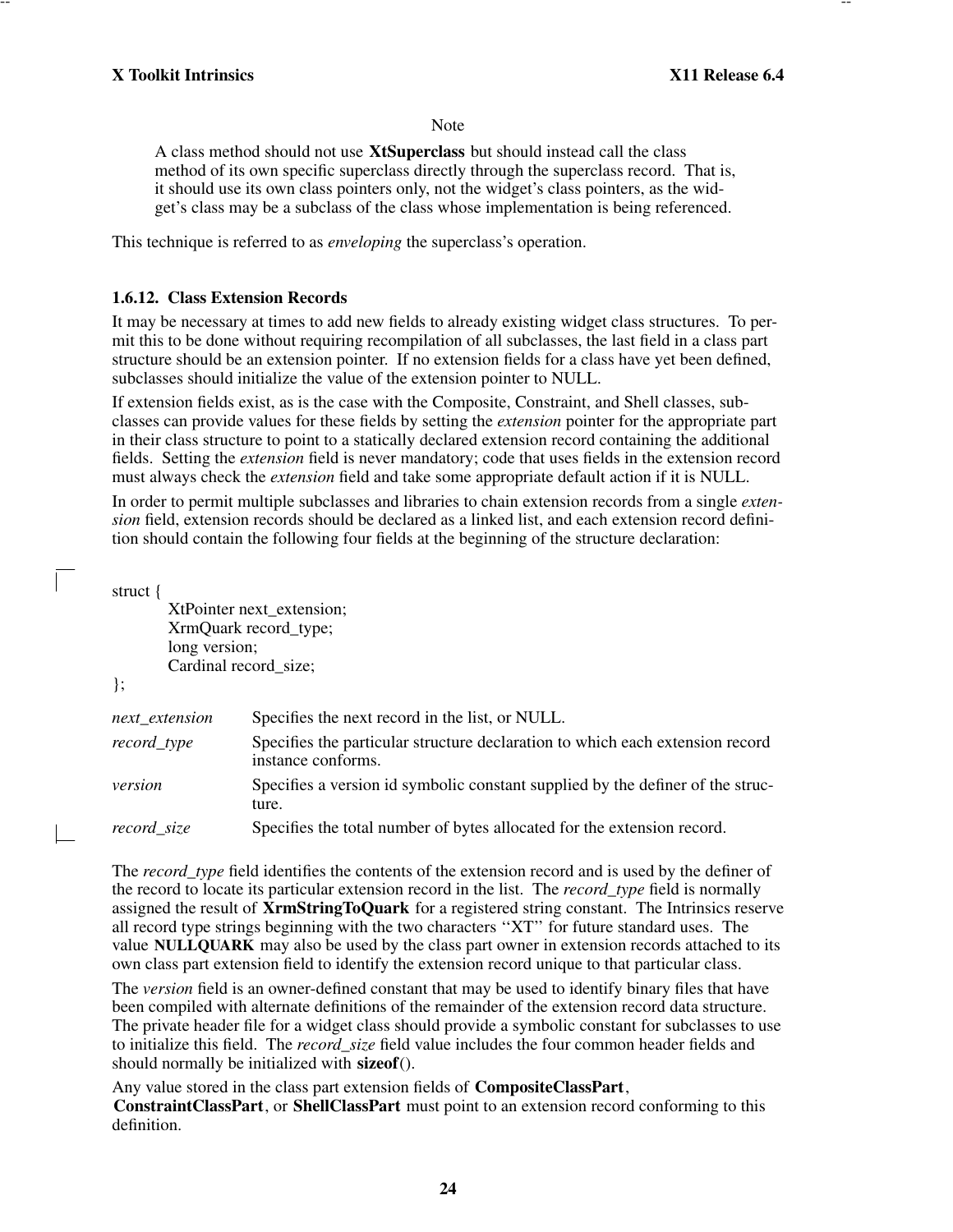$\Box$ 

The Intrinsics provide a utility function for widget writers to locate a particular class extension record in a linked list, given a widget class and the offset of the *extension* field in the class record.

-- --

To locate a class extension record, use **XtGetClassExtension**.

XtPointer XtGetClassExtension(*object\_class*, *byte\_offset*, *type*, *version*, *record\_size*) WidgetClass *object\_class*; Cardinal *byte\_offset*; XrmQuark *type*; long *version*; Cardinal *record\_size*; *object\_class* Specifies the object class containing the extension list to be searched. *byte\_offset* Specifies the offset in bytes from the base of the class record of the extension

field to be searched. *type* Specifies the record\_type of the class extension to be located. *version* Specifies the minimum acceptable version of the class extension required for a match.

*record\_size* Specifies the minimum acceptable length of the class extension record required for a match, or 0.

The list of extension records at the specified offset in the specified object class will be searched for a match on the specified type, a version greater than or equal to the specified version, and a record size greater than or equal the specified record\_size if it is nonzero. **XtGetClassExtension** returns a pointer to a matching extension record or NULL if no match is found. The returned extension record must not be modified or freed by the caller if the caller is not the extension owner.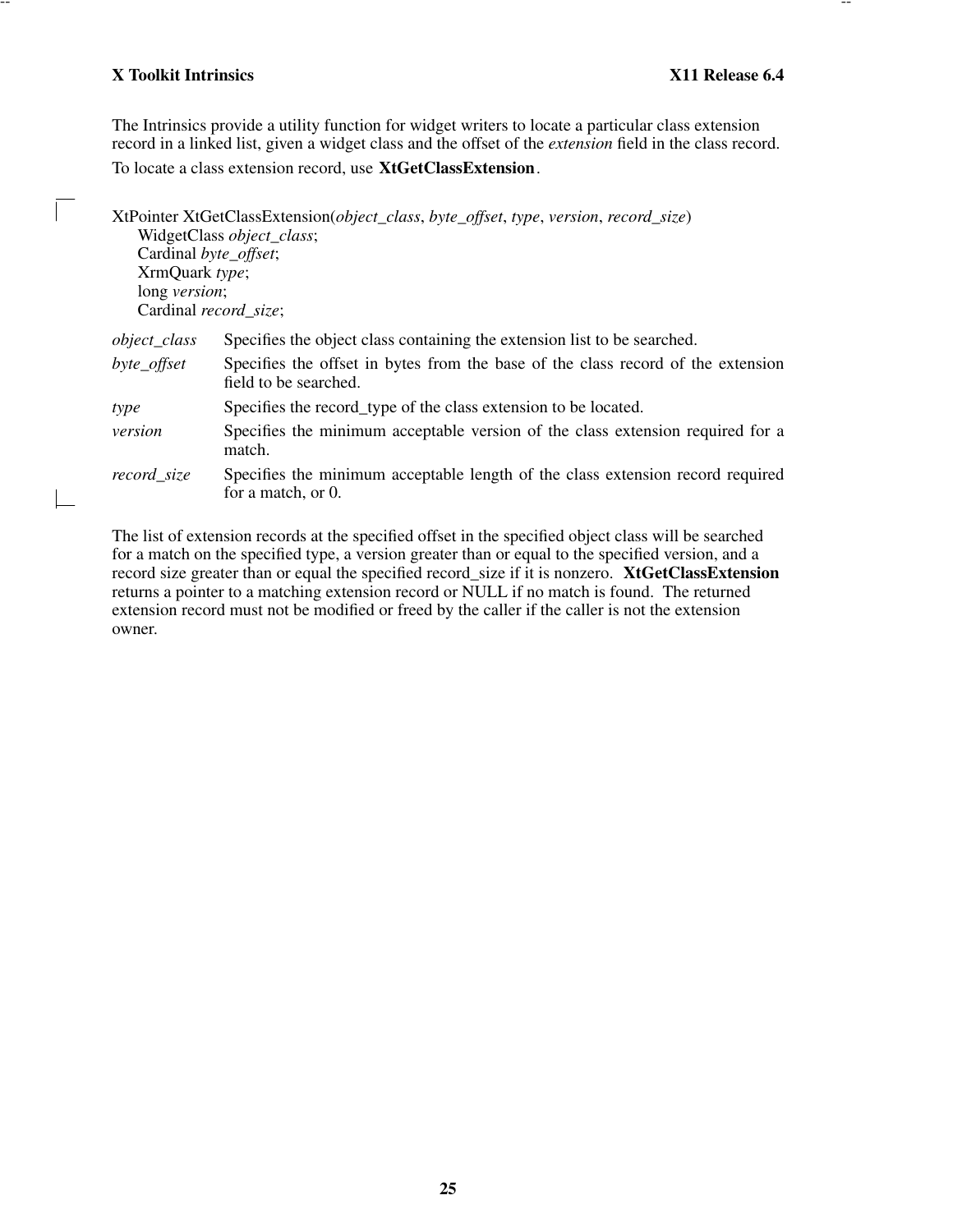## **Chapter 2**

-- --

## **Widget Instantiation**

A hierarchy of widget instances constitutes a widget tree. The shell widget returned by **XtAppCreateShell** is the root of the widget tree instance. The widgets with one or more children are the intermediate nodes of that tree, and the widgets with no children of any kind are the leaves of the widget tree. With the exception of pop-up children (see Chapter 5), this widget tree instance defines the associated X Window tree.

Widgets can be either composite or primitive. Both kinds of widgets can contain children, but the Intrinsics provide a set of management mechanisms for constructing and interfacing between composite widgets, their children, and other clients.

Composite widgets, that is, members of the class **compositeWidgetClass**, are containers for an arbitrary, but widget implementation-defined, collection of children, which may be instantiated by the composite widget itself, by other clients, or by a combination of the two. Composite widgets also contain methods for managing the geometry (layout) of any child widget. Under unusual circumstances, a composite widget may have zero children, but it usually has at least one. By contrast, primitive widgets that contain children typically instantiate specific children of known classes themselves and do not expect external clients to do so. Primitive widgets also do not have general geometry management methods.

In addition, the Intrinsics recursively perform many operations (for example, realization and destruction) on composite widgets and all their children. Primitive widgets that have children must be prepared to perform the recursive operations themselves on behalf of their children.

A widget tree is manipulated by several Intrinsics functions. For example, **XtRealizeWidget** traverses the tree downward and recursively realizes all pop-up widgets and children of composite widgets. **XtDestroyWidget** traverses the tree downward and destroys all pop-up widgets and children of composite widgets. The functions that fetch and modify resources traverse the tree upward and determine the inheritance of resources from a widget's ancestors. **XtMake-GeometryRequest** traverses the tree up one level and calls the geometry manager that is responsible for a widget child's geometry.

To facilitate upward traversal of the widget tree, each widget has a pointer to its parent widget. The Shell widget that **XtAppCreateShell** returns has a *parent* pointer of NULL.

To facilitate downward traversal of the widget tree, the *children* field of each composite widget is a pointer to an array of child widgets, which includes all normal children created, not just the subset of children that are managed by the composite widget's geometry manager. Primitive widgets that instantiate children are entirely responsible for all operations that require downward traversal below themselves. In addition, every widget has a pointer to an array of pop-up children.

## **2.1. Initializing the X Toolkit**

Before an application can call any Intrinsics function other than **XtSetLanguageProc** and **XtToolkitThreadInitialize**, it must initialize the Intrinsics by using

- **XtToolkitInitialize**, which initializes the Intrinsics internals
- **XtCreateApplicationContext**, which initializes the per-application state
- **XtDisplayInitialize** or **XtOpenDisplay**, which initializes the per-display state
- **XtAppCreateShell**, which creates the root of a widget tree

Or an application can call the convenience procedure **XtOpenApplication**, which combines the functions of the preceding procedures. An application wishing to use the ANSI C locale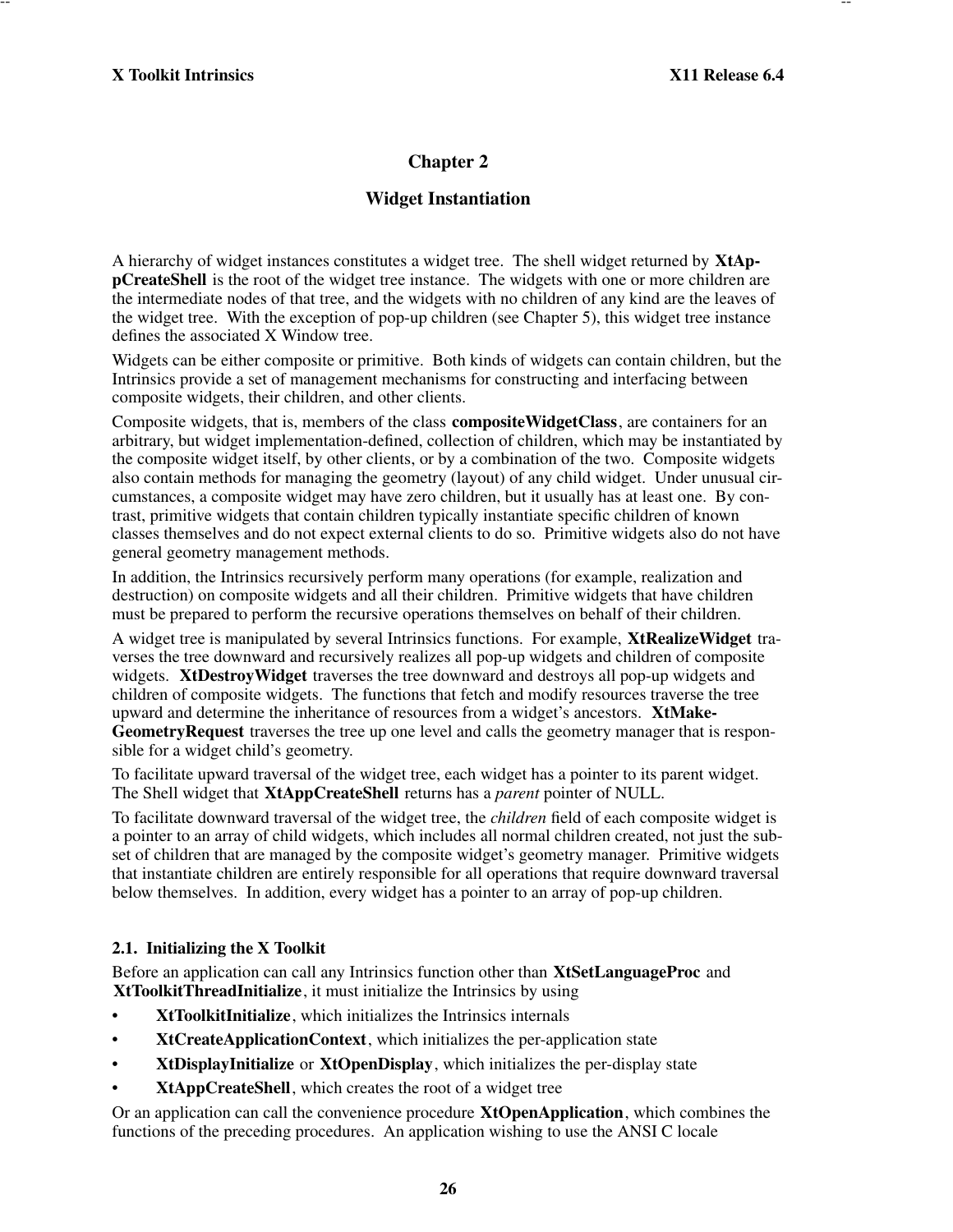## mechanism should call **XtSetLanguageProc** prior to calling **XtDisplayInitialize**, **XtOpenDisplay**, **XtOpenApplication**, or **XtAppInitialize**.

-- --

Multiple instances of X Toolkit applications may be implemented in a single address space. Each instance needs to be able to read input and dispatch events independently of any other instance. Further, an application instance may need multiple display connections to have widgets on multiple displays. From the application's point of view, multiple display connections usually are treated together as a single unit for purposes of event dispatching. To accommodate both requirements, the Intrinsics define application contexts, each of which provides the information needed to distinguish one application instance from another. The major component of an application context is a list of one or more X **Display** pointers for that application. The Intrinsics handle all display connections within a single application context simultaneously, handling input in a roundrobin fashion. The application context type **XtAppContext** is opaque to clients.

To initialize the Intrinsics internals, use **XtToolkitInitialize**.

void XtToolkitInitialize()

If **XtToolkitInitialize** was previously called, it returns immediately. When **XtToolkitThreadInitialize** is called before **XtToolkitInitialize**, the latter is protected against simultaneous activation by multiple threads.

To create an application context, use **XtCreateApplicationContext**.

XtAppContext XtCreateApplicationContext()

The **XtCreateApplicationContext** function returns an application context, which is an opaque type. Every application must have at least one application context.

To destroy an application context and close any remaining display connections in it, use **XtDestroyApplicationContext**.

void XtDestroyApplicationContext(*app\_context*) XtAppContext *app\_context*;

*app\_context* Specifies the application context.

The **XtDestroyApplicationContext** function destroys the specified application context. If called from within an event dispatch (for example, in a callback procedure), **XtDestroyApplication-Context** does not destroy the application context until the dispatch is complete.

To get the application context in which a given widget was created, use **XtWidgetToApplicationContext**.

- XtAppContext XtWidgetToApplicationContext(*w*) Widget *w*;
- *w* Specifies the widget for which you want the application context. Must be of class Object or any subclass thereof.

The **XtWidgetToApplicationContext** function returns the application context for the specified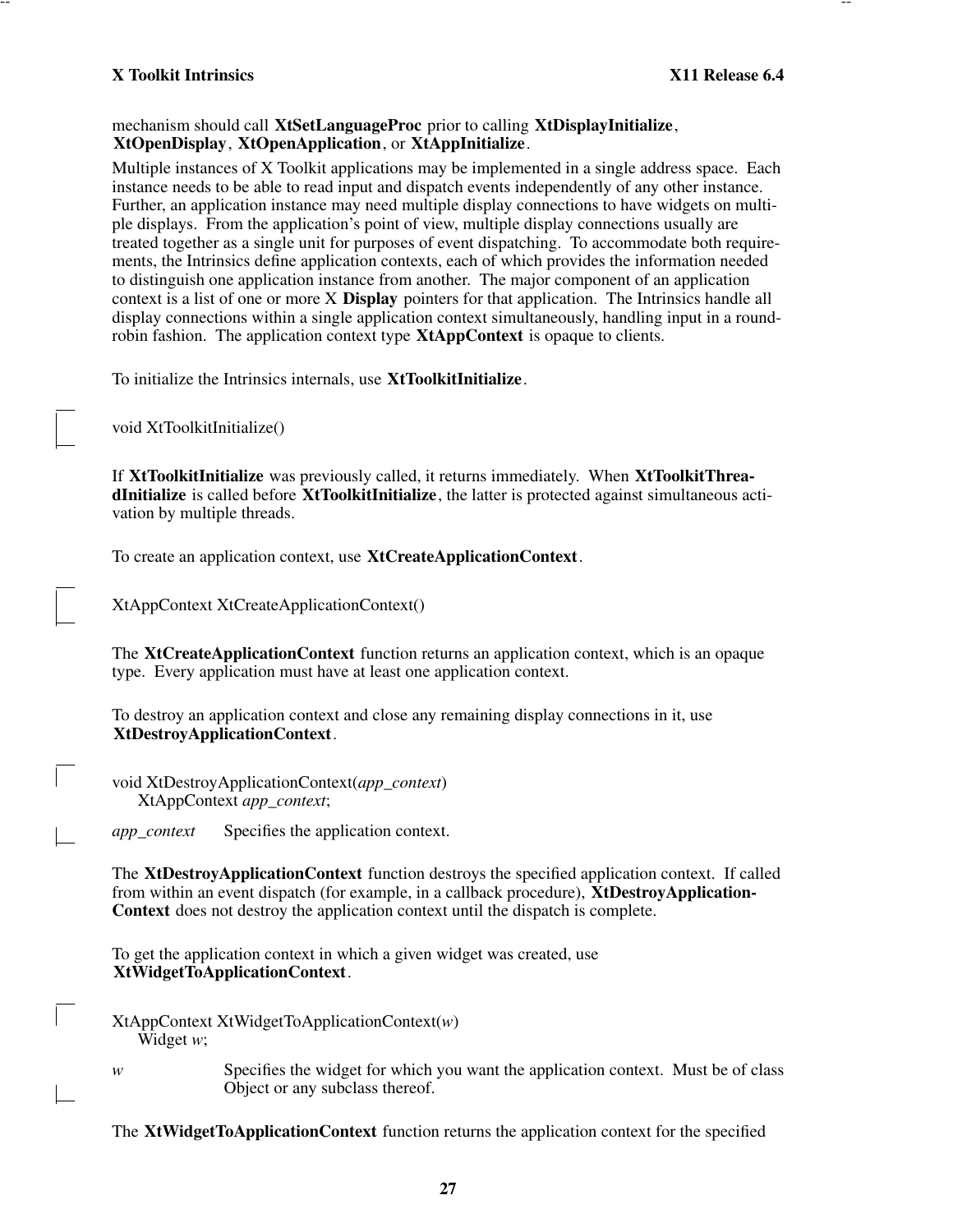widget.

To initialize a display and add it to an application context, use **XtDisplayInitialize**.

-- --

void XtDisplayInitialize(*app\_context*, *display*, *application\_name*, *application\_class*, *options*, *num\_options*, *argc*, *argv*) XtAppContext *app\_context*; Display \**display*; String *application\_name*; String *application\_class*; XrmOptionDescRec \**options*; Cardinal *num\_options*; int \**argc*; String \**argv*; *app\_context* Specifies the application context. *display* Specifies a previously opened display connection. Note that a single display connection can be in at most one application context. *application\_name* Specifies the name of the application instance. *application\_class* Specifies the class name of this application, which is usually the generic name for all instances of this application. *options* Specifies how to parse the command line for any application-specific resources. The *options* argument is passed as a parameter to **XrmParseCommand**. For further information, see Section 15.9 in *Xlib —CLanguage X Interface* and Section 2.4 of this specification. *num\_options* Specifies the number of entries in the options list. *argc* Specifies a pointer to the number of command line parameters. *argv* Specifies the list of command line parameters.

The **XtDisplayInitialize** function retrieves the language string to be used for the specified display (see Section 11.11), calls the language procedure (if set) with that language string, builds the resource database for the default screen, calls the Xlib **XrmParseCommand** function to parse the command line, and performs other per-display initialization. After **XrmParseCommand** has been called, *argc* and *argv* contain only those parameters that were not in the standard option table or in the table specified by the *options* argument. If the modified *argc* is not zero, most applications simply print out the modified *argv* along with a message listing the allowable options. On POSIX-based systems, the application name is usually the final component of *argv*[0]. If the synchronous resource is **True**, **XtDisplayInitialize** calls the Xlib **XSynchronize** function to put Xlib into synchronous mode for this display connection and any others currently open in the application context. See Sections 2.3 and 2.4 for details on the *application\_name*, *application\_class*, *options*, and *num\_options* arguments.

**XtDisplayInitialize** calls **XrmSetDatabase** to associate the resource database of the default screen with the display before returning.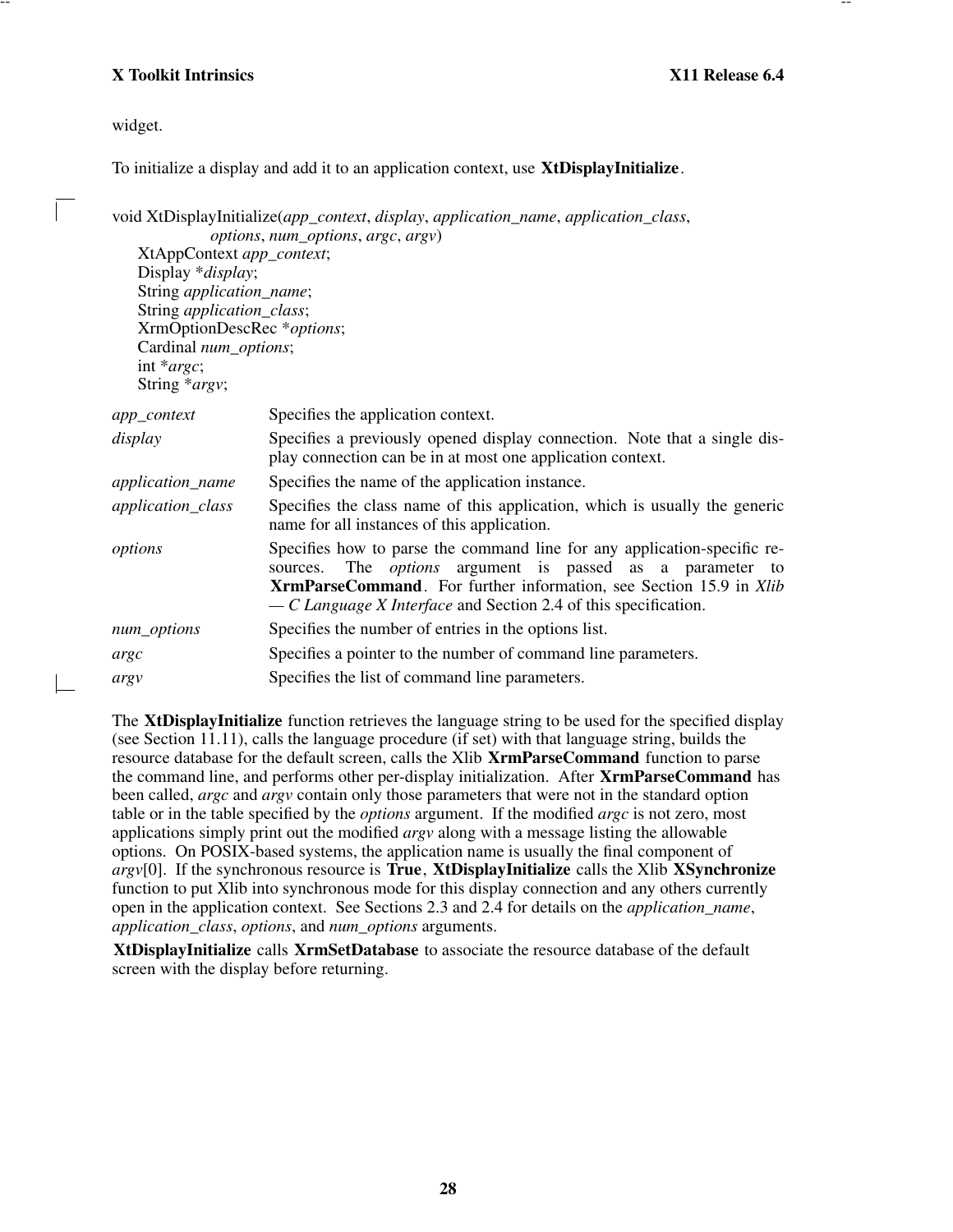To open a display, initialize it, and then add it to an application context, use **XtOpenDisplay**.

-- --

Display \*XtOpenDisplay(*app\_context*, *display\_string*, *application\_name*, *application\_class*, *options*, *num\_options*, *argc*, *argv*)

XtAppContext *app\_context*; String *display\_string*; String *application\_name*; String *application\_class*; XrmOptionDescRec \**options*; Cardinal *num\_options*; int \**argc*; String \**argv*;

| app_context       | Specifies the application context.                                                                                                                           |  |
|-------------------|--------------------------------------------------------------------------------------------------------------------------------------------------------------|--|
| display_string    | Specifies the display string, or NULL.                                                                                                                       |  |
| application_name  | Specifies the name of the application instance, or NULL.                                                                                                     |  |
| application_class | Specifies the class name of this application, which is usually the generic<br>name for all instances of this application.                                    |  |
| options           | Specifies how to parse the command line for any application-specific re-<br>The options argument is passed as a parameter to<br>sources.<br>XrmParseCommand. |  |
| num_options       | Specifies the number of entries in the options list.                                                                                                         |  |
| argc              | Specifies a pointer to the number of command line parameters.                                                                                                |  |
| argy              | Specifies the list of command line parameters.                                                                                                               |  |

The **XtOpenDisplay** function calls **XOpenDisplay** with the specified *display\_string*. If *display\_string* is NULL, **XtOpenDisplay** uses the current value of the −display option specified in *argv*. If no display is specified in *argv*, the user's default display is retrieved from the environment. On POSIX-based systems, this is the value of the **DISPLAY** environment variable.

If this succeeds, **XtOpenDisplay** then calls **XtDisplayInitialize** and passes it the opened display and the value of the −name option specified in *argv* as the application name. If no −name option is specified and *application\_name* is non-NULL, *application\_name* is passed to

**XtDisplayInitialize**. If *application\_name* is NULL and if the environment variable **RESOURCE** NAME is set, the value of **RESOURCE** NAME is used. Otherwise, the application name is the name used to invoke the program. On implementations that conform to ANSI C Hosted Environment support, the application name will be *argv*[0] less any directory and file type components, that is, the final component of *argv*[0], if specified. If *argv*[0] does not exist or is the empty string, the application name is ''main''. **XtOpenDisplay** returns the newly opened display or NULL if it failed.

See Section 7.12 for information regarding the use of **XtOpenDisplay** in multiple threads.

To close a display and remove it from an application context, use **XtCloseDisplay**.

void XtCloseDisplay(*display*) Display \**display*;

*display* Specifies the display.

The **XtCloseDisplay** function calls **XCloseDisplay** with the specified *display* as soon as it is safe to do so. If called from within an event dispatch (for example, a callback procedure),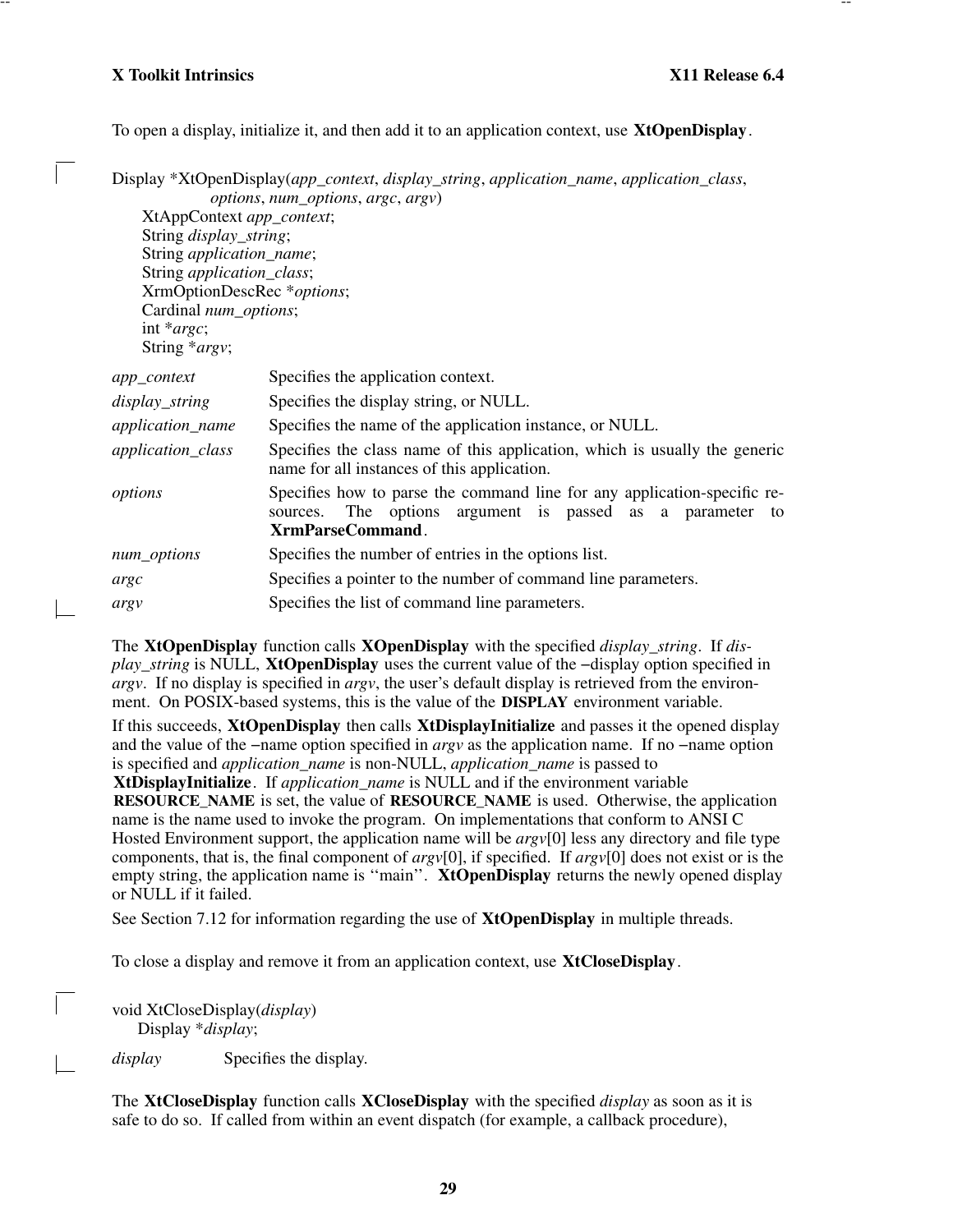**XtCloseDisplay** does not close the display until the dispatch is complete. Note that applications need only call **XtCloseDisplay** if they are to continue executing after closing the display; otherwise, they should call **XtDestroyApplicationContext**.

See Section 7.12 for information regarding the use of **XtCloseDisplay** in multiple threads.

-- --

## **2.2. Establishing the Locale**

Resource databases are specified to be created in the current process locale. During display initialization prior to creating the per-screen resource database, the Intrinsics will call out to a specified application procedure to set the locale according to options found on the command line or in the per-display resource specifications.

The callout procedure provided by the application is of type **XtLanguageProc**.

typedef String (\*XtLanguageProc)(Display\*, String, XtPointer); Display \**display*; String *language*; XtPointer *client\_data*;

| display  | Passes the display.                                                                                                 |
|----------|---------------------------------------------------------------------------------------------------------------------|
| language | Passes the initial language value obtained from the command line or server per-<br>display resource specifications. |
|          |                                                                                                                     |

*client\_data* Passes the additional client data specified in the call to **XtSetLanguageProc**.

The language procedure allows an application to set the locale to the value of the language resource determined by **XtDisplayInitialize**. The function returns a new language string that will be subsequently used by **XtDisplayInitialize** to establish the path for loading resource files. The returned string will be copied by the Intrinsics into new memory.

Initially, no language procedure is set by the Intrinsics. To set the language procedure for use by **XtDisplayInitialize**, use **XtSetLanguageProc**.

|             | XtLanguageProc XtSetLanguageProc(app_context, proc, client_data)                 |
|-------------|----------------------------------------------------------------------------------|
|             | XtAppContext app_context;                                                        |
|             | XtLanguageProc <i>proc</i> ;                                                     |
|             | XtPointer client data;                                                           |
| app_context | Specifies the application context in which the language procedure is to be used, |

or NULL. *proc* Specifies the language procedure. *client\_data* Specifies additional client data to be passed to the language procedure when it is

**XtSetLanguageProc** sets the language procedure that will be called from **XtDisplayInitialize** for all subsequent Displays initialized in the specified application context. If *app\_context* is NULL, the specified language procedure is registered in all application contexts created by the calling process, including any future application contexts that may be created. If *proc* is NULL, a default language procedure is registered. **XtSetLanguageProc** returns the previously registered language procedure. If a language procedure has not yet been registered, the return value is unspecified, but if this return value is used in a subsequent call to **XtSetLanguageProc**, it will cause the default language procedure to be registered.

The default language procedure does the following:

called.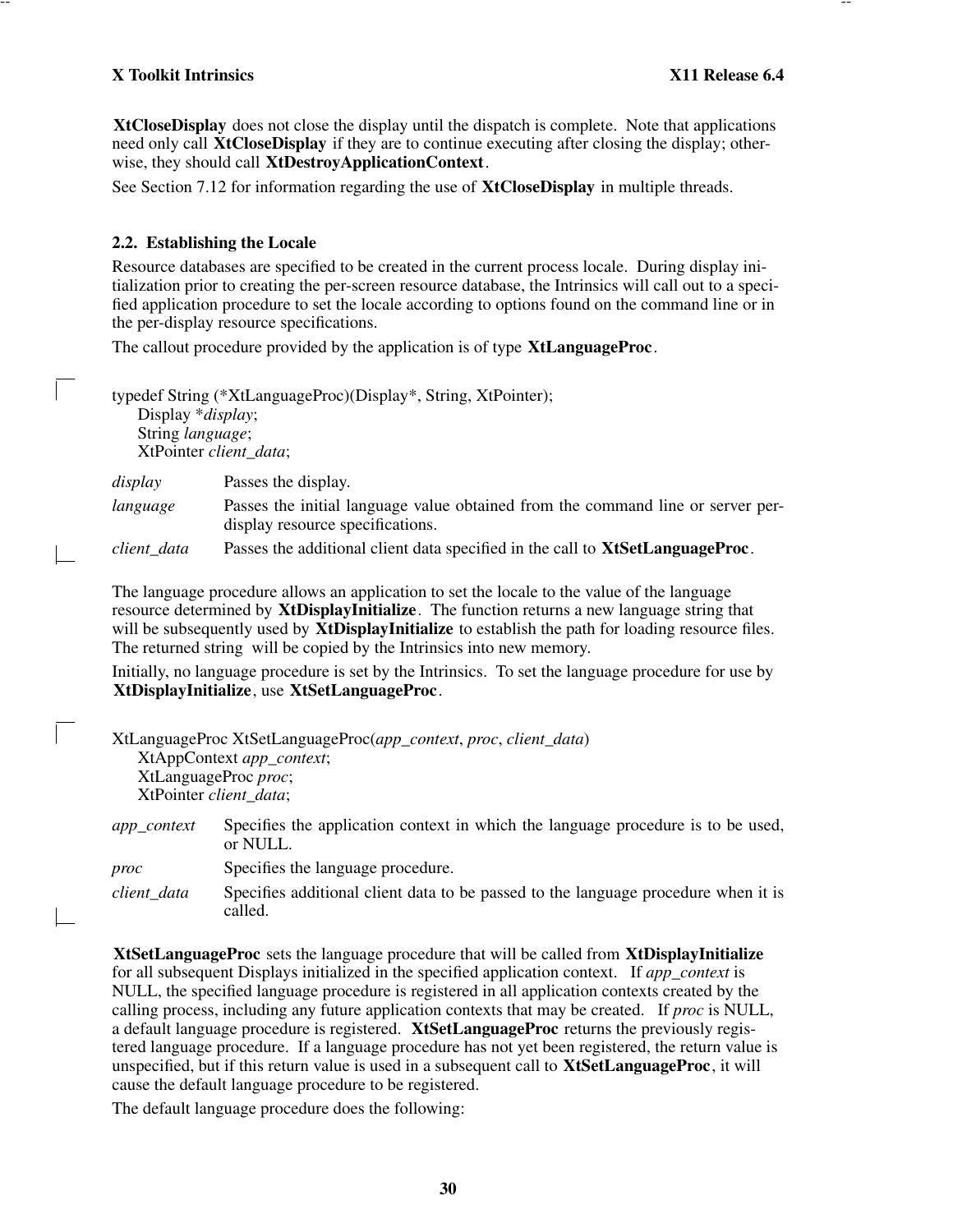• Sets the locale according to the environment. On ANSI C-based systems this is done by calling **setlocale**( **LC\_ALL**, *language* ). If an error is encountered, a warning message is issued with **XtWarning**.

-- --

- Calls **XSupportsLocale** to verify that the current locale is supported. If the locale is not supported, a warning message is issued with **XtWarning** and the locale is set to ''C''.
- Calls **XSetLocaleModifiers** specifying the empty string.
- Returns the value of the current locale. On ANSI C-based systems this is the return value from a final call to **setlocale**( **LC\_ALL**, NULL ).

A client wishing to use this mechanism to establish locale can do so by calling **XtSetLanguage-Proc** prior to **XtDisplayInitialize**, as in the following example.

Widget top; XtSetLanguageProc(NULL, NULL, NULL);  $top = XtOpenApplication(...);$ ...

# **2.3. Loading the Resource Database**

The **XtDisplayInitialize** function first determines the language string to be used for the specified display. It then creates a resource database for the default screen of the display by combining the following sources in order, with the entries in the first named source having highest precedence:

- Application command line (*argc*, *argv*).
- Per-host user environment resource file on the local host.
- Per-screen resource specifications from the server.
- Per-display resource specifications from the server or from the user preference file on the local host.
- Application-specific user resource file on the local host.
- Application-specific class resource file on the local host.

When the resource database for a particular screen on the display is needed (either internally, or when **XtScreenDatabase** is called), it is created in the following manner using the sources listed above in the same order:

- A temporary database, the ''server resource database'', is created from the string returned by **XResourceManagerString** or, if **XResourceManagerString** returns NULL, the contents of a resource file in the user's home directory. On POSIX-based systems, the usual name for this user preference resource file is \$HOME/**.Xdefaults**.
- If a language procedure has been set, **XtDisplayInitialize** first searches the command line for the option ''-xnlLanguage'', or for a -xrm option that specifies the xnlLanguage/Xnl-Language resource, as specified by Section 2.4. If such a resource is found, the value is assumed to be entirely in XPCS, the X Portable Character Set. If neither option is specified on the command line, **XtDisplayInitialize** queries the server resource database (which is assumed to be entirely in XPCS) for the resource *name***.xnlLanguage**, class *Class***.XnlLanguage** where *name* and *Class* are the *application\_name* and *application\_class* specified to **XtDisplayInitialize**. The language procedure is then invoked with the resource value if found, else the empty string. The string returned from the language procedure is saved for all future references in the Intrinsics that require the per-display language string.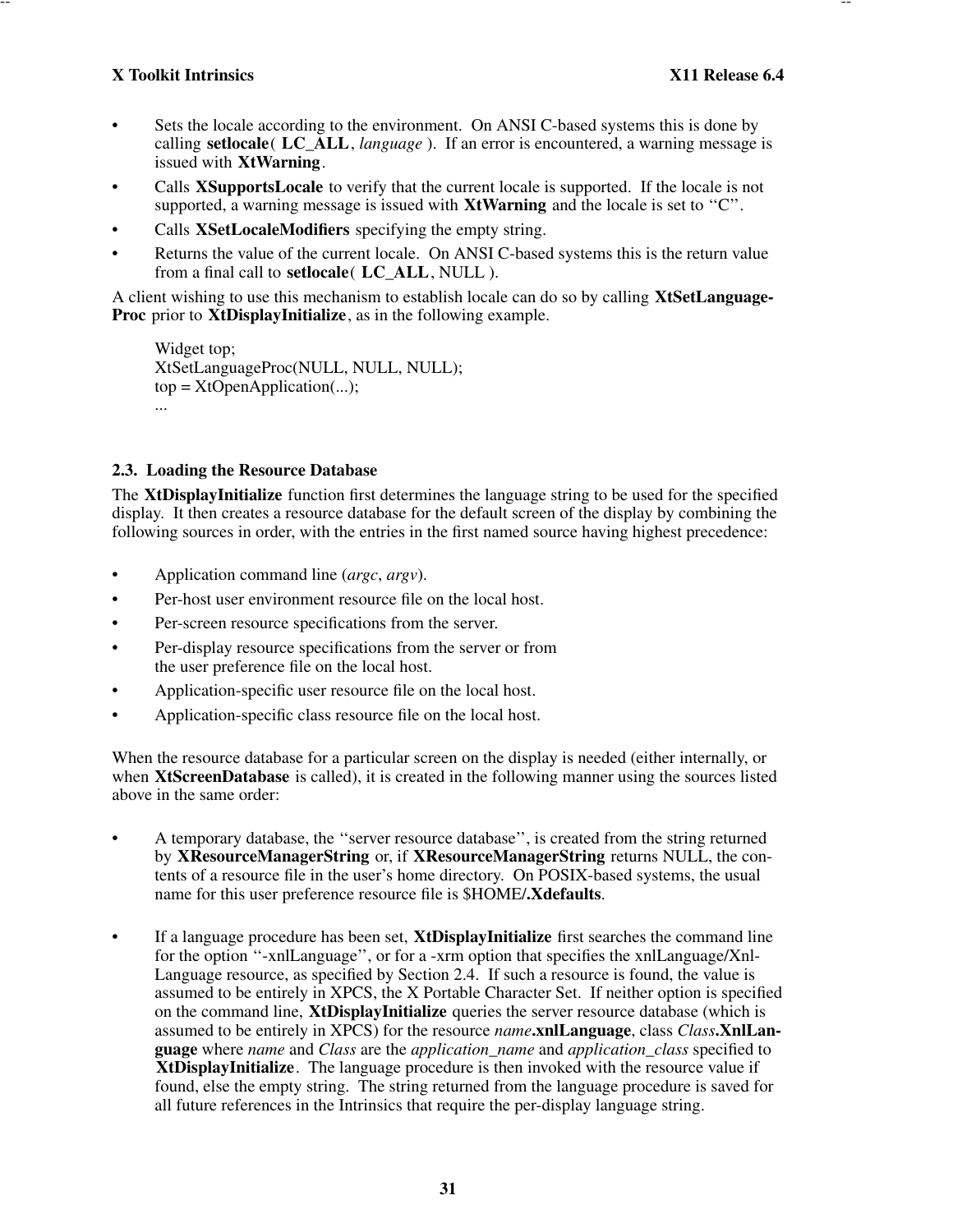The screen resource database is initialized by parsing the command line in the manner specified by Section 2.4.

-- --

- If a language procedure has not been set, the initial database is then queried for the resource *name***.xnlLanguage**, class *Class***.XnlLanguage** as specified above. If this database query fails, the server resource database is queried; if this query also fails, the language is determined from the environment; on POSIX-based systems, this is done by retrieving the value of the **LANG** environment variable. If no language string is found, the empty string is used. This language string is saved for all future references in the Intrinsics that require the per-display language string.
- After determining the language string, the user's environment resource file is then merged into the initial resource database if the file exists. This file is user-, host-, and process-specific and is expected to contain user preferences that are to override those specifications in the per-display and per-screen resources. On POSIX-based systems, the user's environment resource file name is specified by the value of the **XENVIRONMENT** environment variable. If this environment variable does not exist, the user's home directory is searched for a file named **.Xdefaults-***host*, where *host* is the host name of the machine on which the application is running.
- The per-screen resource specifications are then merged into the screen resource database, if they exist. These specifications are the string returned by **XScreenResourceString** for the respective screen and are owned entirely by the user.
- Next, the server resource database created earlier is merged into the screen resource database. The server property, and corresponding user preference file, are owned and constructed entirely by the user.
- The application-specific user resource file from the local host is then merged into the screen resource database. This file contains user customizations and is stored in a directory owned by the user. Either the user or the application or both can store resource specifications in the file. Each should be prepared to find and respect entries made by the other. The file name is found by calling **XrmSetDatabase** with the current screen resource database, after preserving the original display-associated database, then calling **XtResolvePathname** with the parameters (*display*, NULL, NULL, NULL, *path*, NULL, 0, NULL), where *path* is defined in an operating-system-specific way. On POSIX-based systems, *path* is defined to be the value of the environment variable **XUSERFILESEARCHPATH** if this is defined. If **XUSERFILESEARCHPATH** is not defined, an implementation-dependent default value is used. This default value is constrained in the following manner:
	- − If the environment variable **XAPPLRESDIR** is not defined, the default **XUSERFILE-SEARCHPATH** must contain at least six entries. These entries must contain \$HOME as the directory prefix, plus the following substitutions:
		- 1. %C, %N, %L or %C, %N, %l, %t, %c 2. %C, %N, %l 3. %C, %N<br>4. %N, %L or %N, %l, %t, %c 5. %N, %l 6.  $\%N$

The order of these six entries within the path must be as given above. The order and use of substitutions within a given entry are implementation-dependent.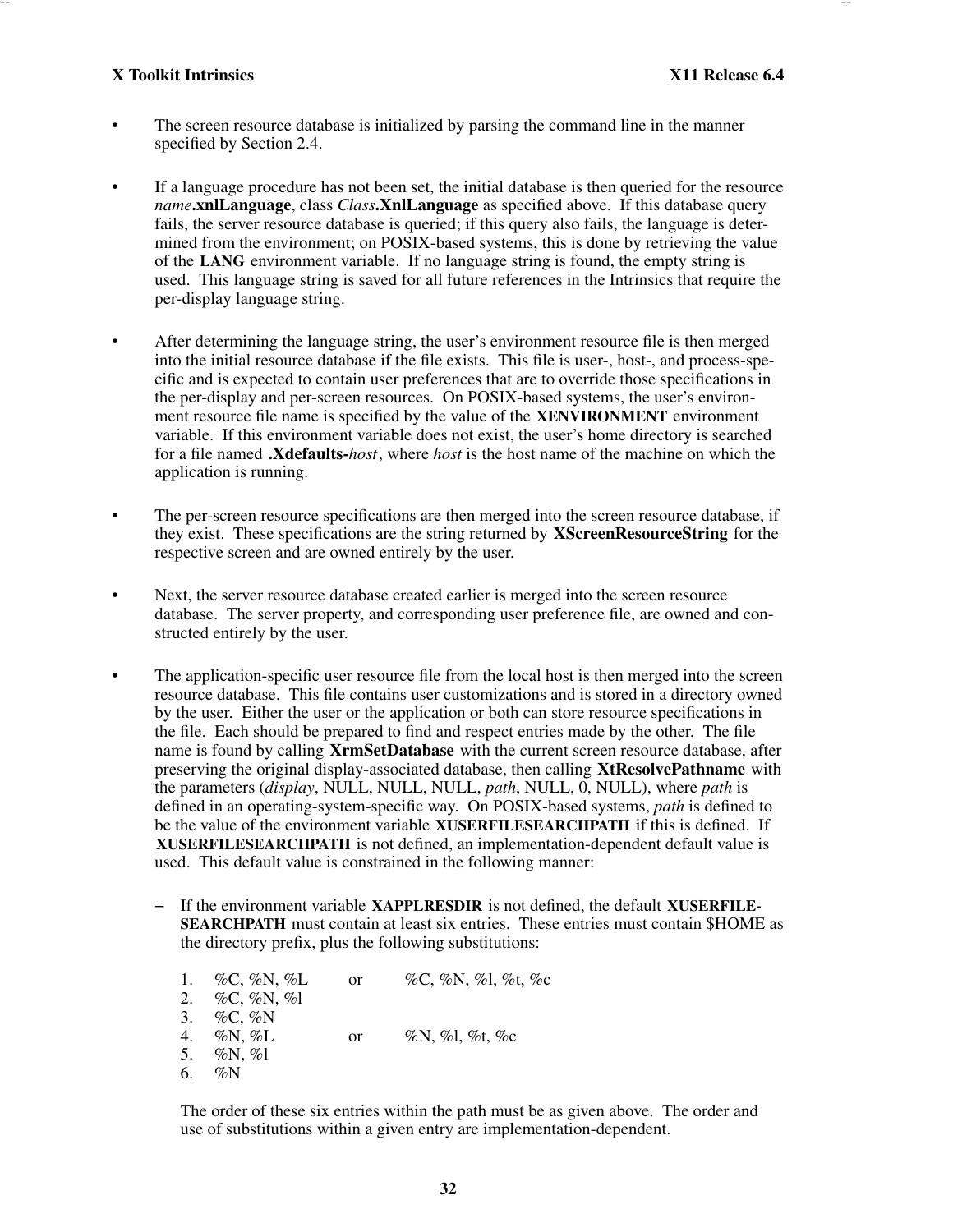− If **XAPPLRESDIR** is defined, the default **XUSERFILESEARCHPATH** must contain at least seven entries. These entries must contain the following directory prefixes and substitutions:

-- --

| $\overline{1}$ . | <b>\$XAPPLRESDIR</b> | with | %C, %N, %L      | $\alpha$ | %C, %N, %l, %t, %c |
|------------------|----------------------|------|-----------------|----------|--------------------|
| 2.               | <b>\$XAPPLRESDIR</b> | with | $\%C, \%N, \%I$ |          |                    |
| 3.               | <b>\$XAPPLRESDIR</b> | with | %C, %N          |          |                    |
| 4.               | <b>\$XAPPLRESDIR</b> | with | %N, %L          | $\alpha$ | %N, %l, %t, %c     |
| 5 <sub>1</sub>   | <b>\$XAPPLRESDIR</b> | with | $\%N, \%1$      |          |                    |
| 6.               | <b>\$XAPPLRESDIR</b> | with | $\%N$           |          |                    |
| 7.               | <b>SHOME</b>         | with | $\%N$           |          |                    |

The order of these seven entries within the path must be as given above. The order and use of substitutions within a given entry are implementation-dependent.

Last, the application-specific class resource file from the local host is merged into the screen resource database. This file is owned by the application and is usually installed in a system directory when the application is installed. It may contain sitewide customizations specified by the system manager. The name of the application class resource file is found by calling **XtResolvePathname** with the parameters (*display*, ''app-defaults'', NULL, NULL, NULL, NULL, 0, NULL). This file is expected to be provided by the developer of the application and may be required for the application to function properly. A simple application that wants to be assured of having a minimal set of resources in the absence of its class resource file can declare fallback resource specifications with **XtAppSetFallbackResources**. Note that the customization substitution string is retrieved dynamically by **XtResolvePathname** so that the resolved file name of the application class resource file can be affected by any of the earlier sources for the screen resource database, even though the contents of the class resource file have lowest precedence. After calling **XtResolvePathname**, the original display-associated database is restored.

To obtain the resource database for a particular screen, use **XtScreenDatabase**.

XrmDatabase XtScreenDatabase(*screen*) Screen \**screen*;

*screen* Specifies the screen whose resource database is to be returned.

The **XtScreenDatabase** function returns the fully merged resource database as specified above, associated with the specified screen. If the specified *screen* does not belong to a **Display** initialized by **XtDisplayInitialize**, the results are undefined.

To obtain the default resource database associated with a particular display, use **XtDatabase**.

XrmDatabase XtDatabase(*display*) Display \**display*;

*display* Specifies the display.

The **XtDatabase** function is equivalent to **XrmGetDatabase**. It returns the database associated with the specified display, or NULL if a database has not been set.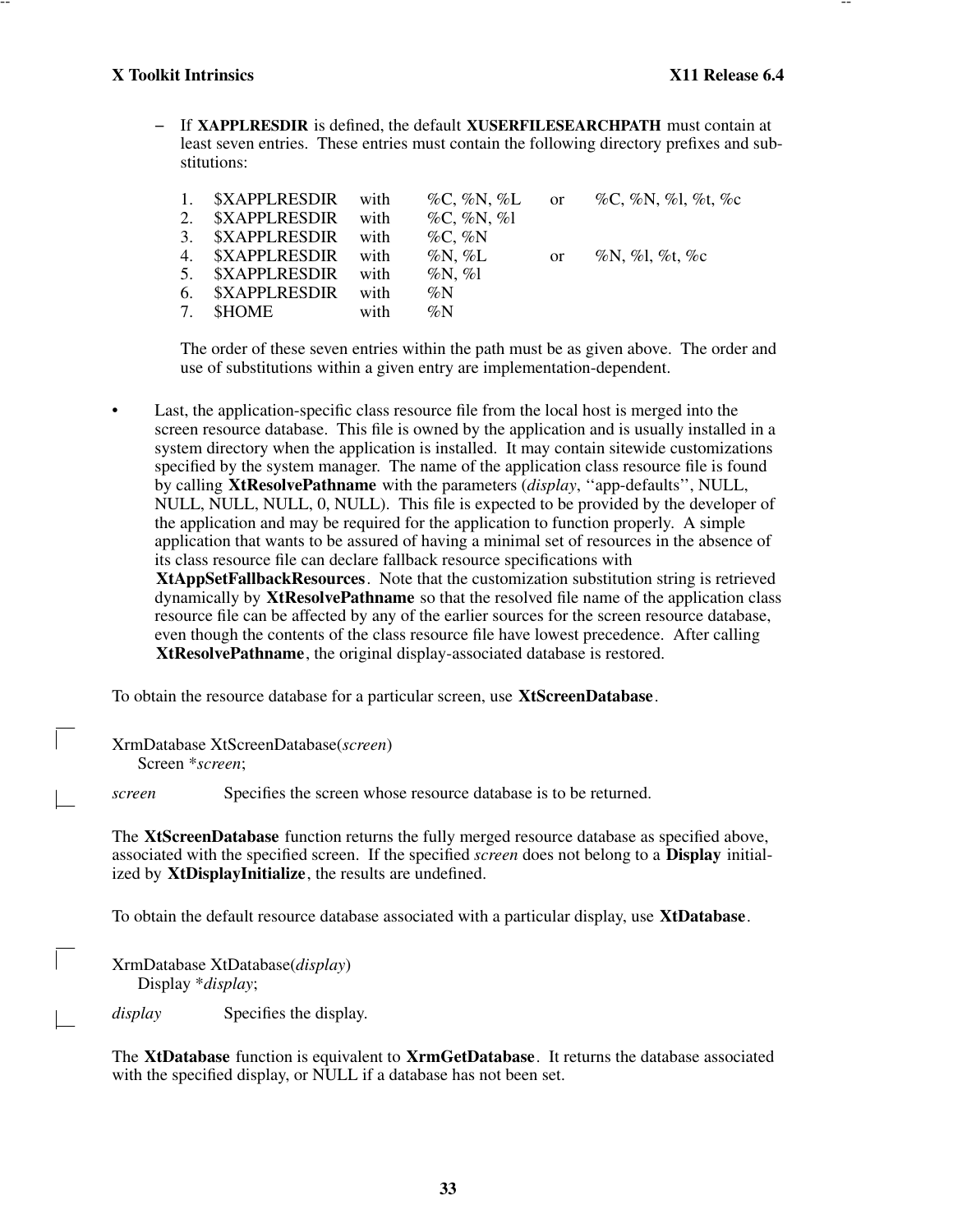To specify a default set of resource values that will be used to initialize the resource database if no application-specific class resource file is found (the last of the six sources listed above), use **XtAppSetFallbackResources**.

-- --

void XtAppSetFallbackResources(*app\_context*, *specification\_list*) XtAppContext *app\_context*; String \**specification\_list*; *app\_context* Specifies the application context in which the fallback specifications will be used. *specification\_list* Specifies a NULL-terminated list of resource specifications to preload the

Each entry in *specification\_list* points to a string in the format of **XrmPutLineResource**. Following a call to **XtAppSetFallbackResources**, when a resource database is being created for a particular screen and the Intrinsics are not able to find or read an application-specific class resource file according to the rules given above and if *specification\_list* is not NULL, the resource specifications in *specification\_list* will be merged into the screen resource database in place of the application-specific class resource file. **XtAppSetFallbackResources** is not required to copy *specification\_list*; the caller must ensure that the contents of the list and of the strings addressed by the list remain valid until all displays are initialized or until **XtAppSetFallbackResources** is called again. The value NULL for *specification list* removes any previous fallback resource specification for the application context. The intended use for fallback resources is to provide a minimal number of resources that will make the application usable (or at least terminate with helpful diagnostic messages) when some problem exists in finding and loading the application defaults file.

# **2.4. Parsing the Command Line**

The **XtOpenDisplay** function first parses the command line for the following options:

−display Specifies the display name for **XOpenDisplay**.

database, or NULL.

- −name Sets the resource name prefix, which overrides the application name passed to **XtOpenDisplay**.
- −xnllanguage Specifies the initial language string for establishing locale and for finding application class resource files.

**XtDisplayInitialize** has a table of standard command line options that are passed to **XrmParseCommand** for adding resources to the resource database, and it takes as a parameter additional application-specific resource abbreviations. The format of this table is described in Section 15.9 in *Xlib — C Language X Interface*.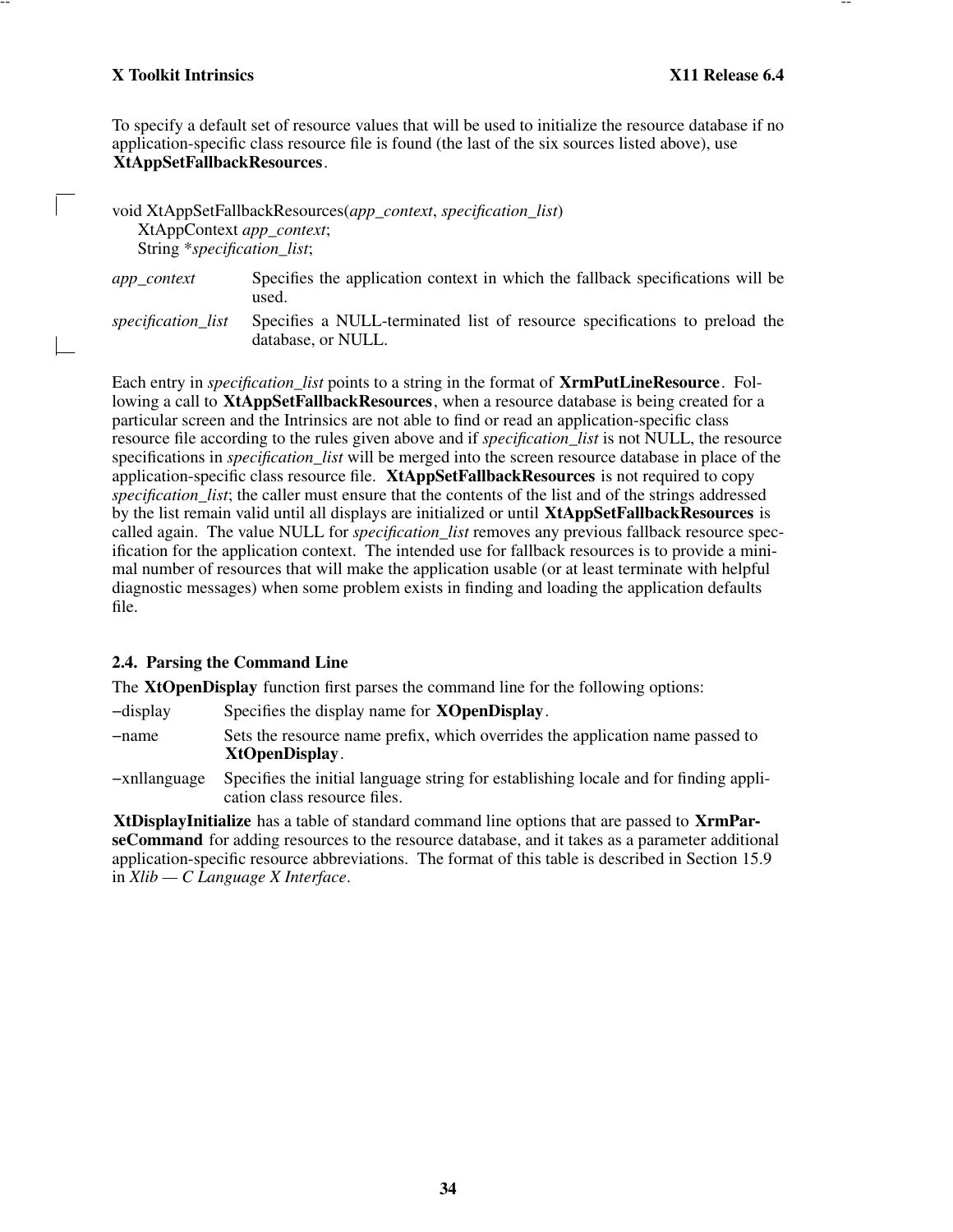$\overline{\Gamma}$ 

 $\boxed{\phantom{1}}$ 

 $\hat{\mathcal{L}}$ 

| typedef enum {                        |                                                                   |
|---------------------------------------|-------------------------------------------------------------------|
| XrmoptionNoArg,                       | /* Value is specified in OptionDescRec.value */                   |
| XrmoptionIsArg,                       | /* Value is the option string itself $*/$                         |
| XrmoptionStickyArg,                   | /* Value is characters immediately following option */            |
| XrmoptionSepArg,                      | /* Value is next argument in argv $*/$                            |
| XrmoptionResArg,                      | /* Use the next argument as input to XrmPutLineResource*/         |
| XrmoptionSkipArg,                     | /* Ignore this option and the next argument in argv $\frac{k}{r}$ |
| XrmoptionSkipNArgs,                   | /* Ignore this option and the next $*/$                           |
|                                       | /* OptionDescRec.value arguments in argv */                       |
| XrmoptionSkipLine                     | /* Ignore this option and the rest of argv $*/$                   |
| <i>KrmOptionKind</i> ;                |                                                                   |
| typedef struct {                      |                                                                   |
| char *option;                         | /* Option name in argy $*/$                                       |
| char *specifier;                      | /* Resource name (without application name) */                    |
| XrmOptionKind argKind;                | /* Location of the resource value $*/$                            |
| XPointer value;                       | /* Value to provide if XrmoptionNoArg */                          |
| XrmOptionDescRec, *XrmOptionDescList; |                                                                   |

-- --

The standard table contains the following entries:

| <b>Option String</b><br><b>Resource Name</b> |                   | <b>Argument Kind</b> | <b>Resource Value</b> |  |
|----------------------------------------------|-------------------|----------------------|-----------------------|--|
|                                              |                   |                      |                       |  |
| -background                                  | *background       | SepArg               | next argument         |  |
| $-bd$                                        | *borderColor      | SepArg               | next argument         |  |
| $-bg$                                        | *background       | SepArg               | next argument         |  |
| -borderwidth                                 | .borderWidth      | SepArg               | next argument         |  |
| -bordercolor                                 | *borderColor      | SepArg               | next argument         |  |
| $-bw$                                        | .borderWidth      | SepArg               | next argument         |  |
| -display                                     | display.          | SepArg               | next argument         |  |
| $-fg$                                        | *foreground       | SepArg               | next argument         |  |
| $-\text{fn}$                                 | *font             | SepArg               | next argument         |  |
| $-font$                                      | *font             | SepArg               | next argument         |  |
| -foreground                                  | *foreground       | SepArg               | next argument         |  |
| -geometry                                    | .geometry         | SepArg               | next argument         |  |
| -iconic                                      | .iconic           | NoArg                | "true"                |  |
| -name                                        | .name             | SepArg               | next argument         |  |
| -reverse                                     | .reverseVideo     | NoArg                | "on"                  |  |
| $-rv$                                        | .reverseVideo     | NoArg                | " $on$ "              |  |
| $+rv$                                        | .reverseVideo     | NoArg                | "off"                 |  |
| -selectionTimeout                            | .selectionTimeout | SepArg               | next argument         |  |
| -synchronous                                 | .synchronous      | NoArg                | "on"                  |  |
| +synchronous                                 | .synchronous      | NoArg                | "off"                 |  |
| -title                                       | .title            | SepArg               | next argument         |  |
| -xnllanguage                                 | .xnlLanguage      | SepArg               | next argument         |  |
| $-xrm$                                       | next argument     | ResArg               | next argument         |  |
| $-x$ tsessionID                              | .sessionID        | SepArg               | next argument         |  |
|                                              |                   |                      |                       |  |

Note that any unique abbreviation for an option name in the standard table or in the application table is accepted.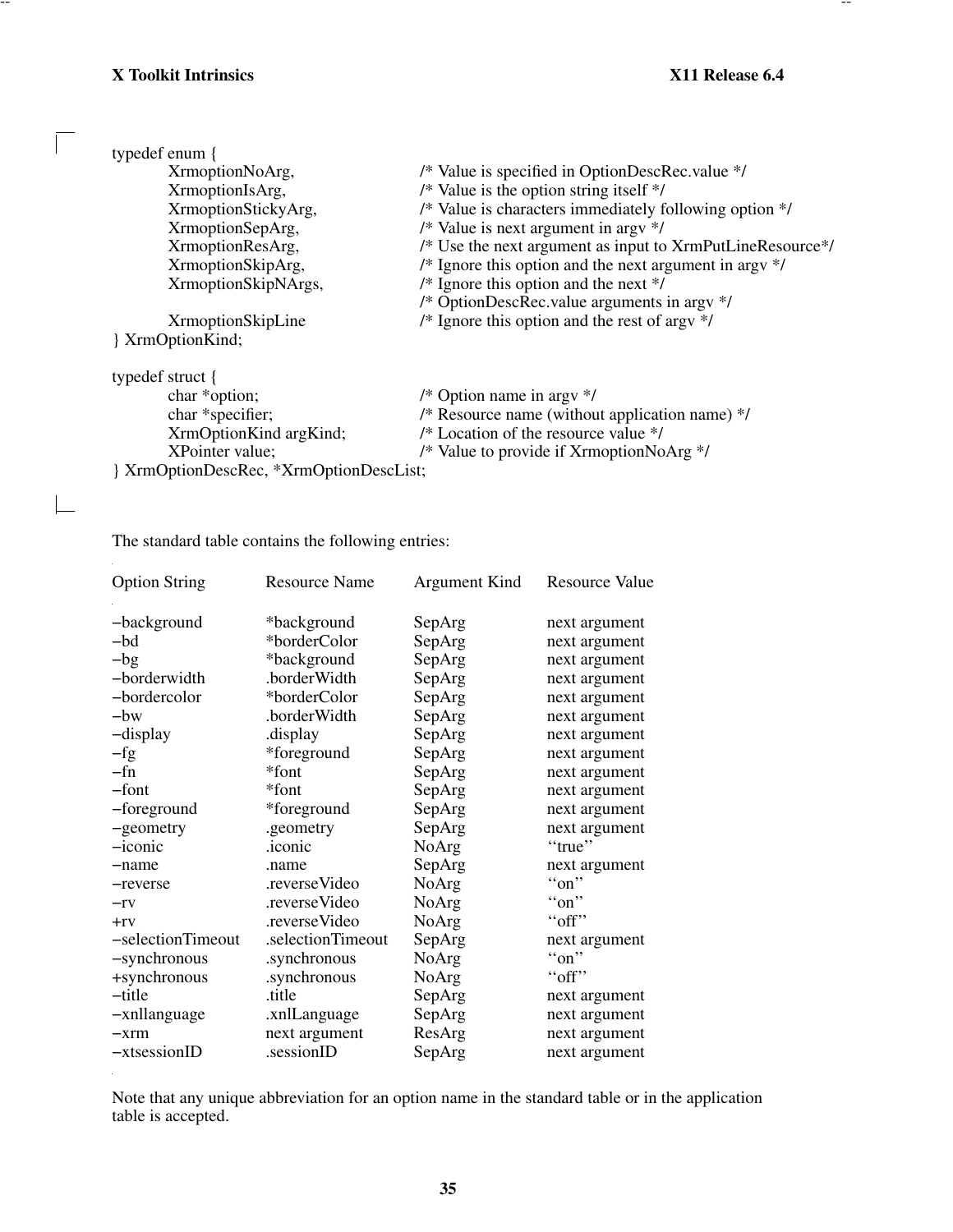If reverseVideo is **True**, the values of **XtDefaultForeground** and **XtDefaultBackground** are exchanged for all screens on the Display.

-- --

The value of the synchronous resource specifies whether or not Xlib is put into synchronous mode. If a value is found in the resource database during display initialization, **XtDisplayInitialize** makes a call to **XSynchronize** for all display connections currently open in the application context. Therefore, when multiple displays are initialized in the same application context, the most recent value specified for the synchronous resource is used for all displays in the application context.

The value of the selectionTimeout resource applies to all displays opened in the same application context. When multiple displays are initialized in the same application context, the most recent value specified is used for all displays in the application context.

The −xrm option provides a method of setting any resource in an application. The next argument should be a quoted string identical in format to a line in the user resource file. For example, to give a red background to all command buttons in an application named **xmh**, you can start it up as

#### xmh −xrm 'xmh\*Command.background: red'

When it parses the command line, **XtDisplayInitialize** merges the application option table with the standard option table before calling the Xlib **XrmParseCommand** function. An entry in the application table with the same name as an entry in the standard table overrides the standard table entry. If an option name is a prefix of another option name, both names are kept in the merged table. The Intrinsics reserve all option names beginning with the characters ''-xt'' for future standard uses.

## **2.5. Creating Widgets**

The creation of widget instances is a three-phase process:

- 1. The widgets are allocated and initialized with resources and are optionally added to the managed subset of their parent.
- 2. All composite widgets are notified of their managed children in a bottom-up traversal of the widget tree.
- 3. The widgets create X windows, which then are mapped.

To start the first phase, the application calls **XtCreateWidget** for all its widgets and adds some (usually, most or all) of its widgets to their respective parents' managed set by calling **XtManageChild**. To avoid an  $O(n^2)$  creation process where each composite widget lays itself out each time a widget is created and managed, parent widgets are not notified of changes in their managed set during this phase.

After all widgets have been created, the application calls **XtRealizeWidget** with the top-level widget to execute the second and third phases. **XtRealizeWidget** first recursively traverses the widget tree in a postorder (bottom-up) traversal and then notifies each composite widget with one or more managed children by means of its change\_managed procedure.

Notifying a parent about its managed set involves geometry layout and possibly geometry negotiation. A parent deals with constraints on its size imposed from above (for example, when a user specifies the application window size) and suggestions made from below (for example, when a primitive child computes its preferred size). One difference between the two can cause geometry changes to ripple in both directions through the widget tree. The parent may force some of its children to change size and position and may issue geometry requests to its own parent in order to better accommodate all its children. You cannot predict where anything will go on the screen until this process finishes.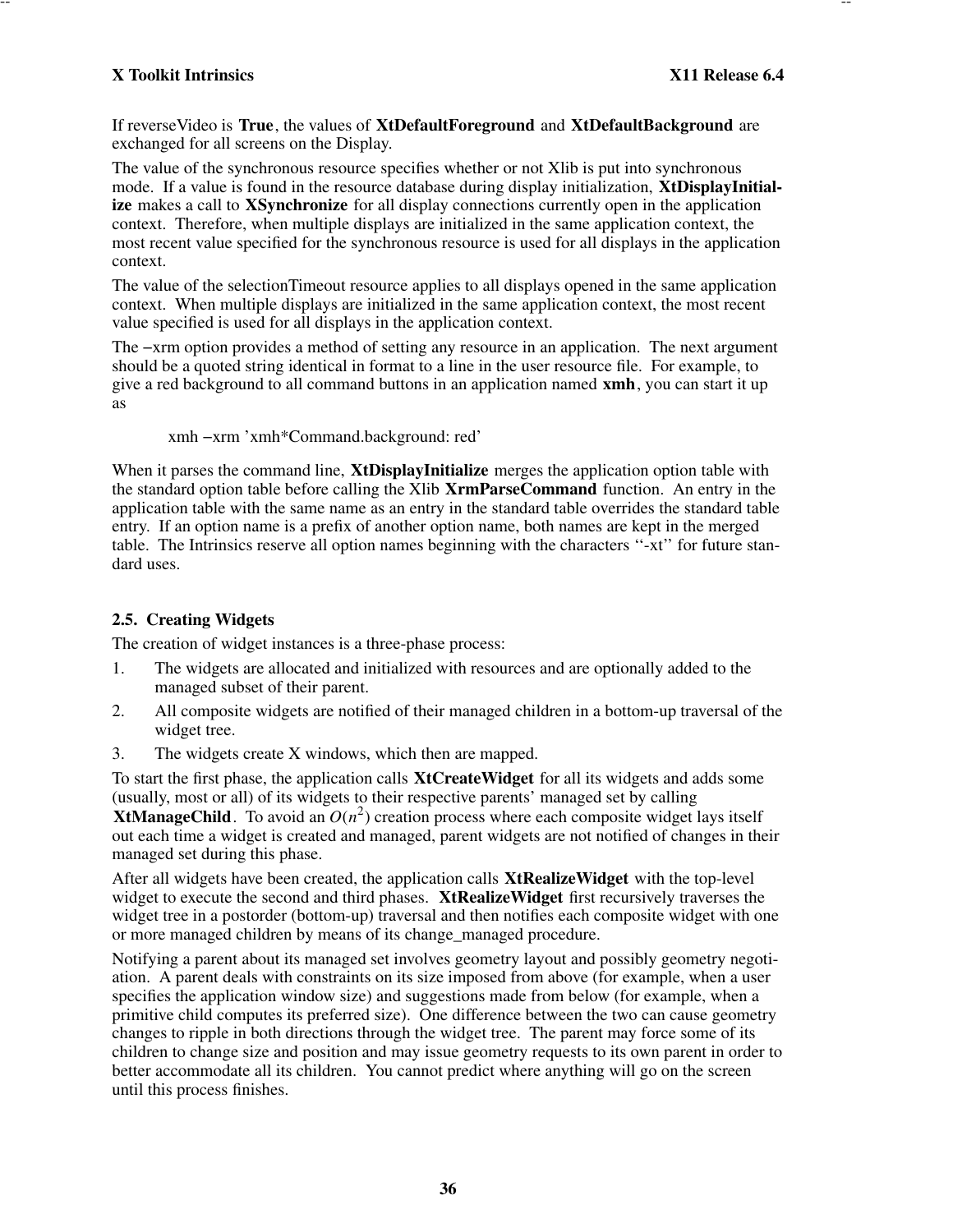Consequently, in the first and second phases, no X windows are actually created, because it is likely that they will get moved around after creation. This avoids unnecessary requests to the X server.

-- --

Finally, **XtRealizeWidget** starts the third phase by making a preorder (top-down) traversal of the widget tree, allocates an X window to each widget by means of its realize procedure, and finally maps the widgets that are managed.

# **2.5.1. Creating and Merging Argument Lists**

Many Intrinsics functions may be passed pairs of resource names and values. These are passed as an arglist, a pointer to an array of **Arg** structures, which contains

typedef struct { String name; XtArgVal value; } Arg, \*ArgList;

where **XtArgVal** is as defined in Section 1.5.

If the size of the resource is less than or equal to the size of an **XtArgVal**, the resource value is stored directly in *value*; otherwise, a pointer to it is stored in *value*.

To set values in an **ArgList**, use **XtSetArg**.

void XtSetArg(*arg*, *name*, *value*) Arg *arg*; String *name*; XtArgVal *value*; *arg* Specifies the *name/value* pair to set. *name* Specifies the name of the resource. *value* Specifies the value of the resource if it will fit in an **XtArgVal**, else the address.

The **XtSetArg** function is usually used in a highly stylized manner to minimize the probability of making a mistake; for example:

```
Arg args[20];
int n;
n=0:
XtSetArg(args[n], XtNheight, 100); n++;
XtSetArg(args[n], XtNwidth, 200); n++;
XtSetValues(widget, args, n);
```
Alternatively, an application can statically declare the argument list and use **XtNumber**:

```
static Args args[] = {
        {XtNheight, (XtArgVal) 100},
        {XtNwidth, (XtArgVal) 200},
};
XtSetValues(Widget, args, XtNumber(args));
```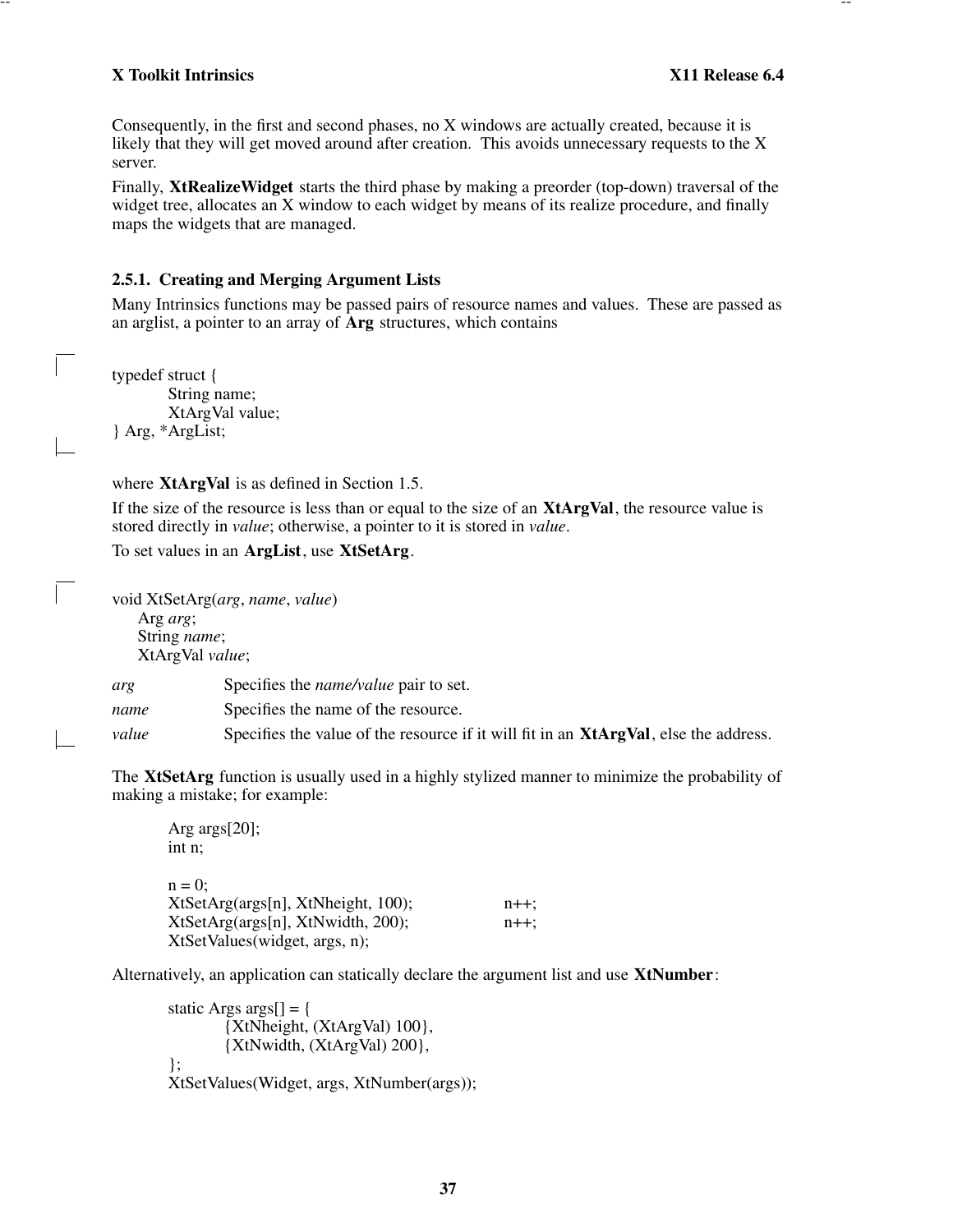Note that you should not use expressions with side effects such as auto-increment or auto-decrement within the first argument to **XtSetArg**. **XtSetArg** can be implemented as a macro that evaluates the first argument twice.

-- --

To merge two arglist arrays, use **XtMergeArgLists**.

ArgList XtMergeArgLists(*args1*, *num\_args1*, *args2*, *num\_args2*) ArgList *args1*; Cardinal *num\_args1*; ArgList *args2*; Cardinal *num\_args2*; *args1* Specifies the first argument list. *num\_args1* Specifies the number of entries in the first argument list.

*args2* Specifies the second argument list.

*num\_args2* Specifies the number of entries in the second argument list.

The **XtMergeArgLists** function allocates enough storage to hold the combined arglist arrays and copies them into it. Note that it does not check for duplicate entries. The length of the returned list is the sum of the lengths of the specified lists. When it is no longer needed, free the returned storage by using **XtFree**.

All Intrinsics interfaces that require **ArgList** arguments have analogs conforming to the ANSI C variable argument list (traditionally called ''varargs'') calling convention. The name of the analog is formed by prefixing ''Va'' to the name of the corresponding **ArgList** procedure; e.g., **XtVaCreateWidget**. Each procedure named **XtVa***something* takes as its last arguments, in place of the corresponding **ArgList**/ **Cardinal** parameters, a variable parameter list of resource name and value pairs where each name is of type **String** and each value is of type **XtArgVal**. The end of the list is identified by a *name* entry containing NULL. Developers writing in the C language wishing to pass resource name and value pairs to any of these interfaces may use the **ArgList** and varargs forms interchangeably.

Two special names are defined for use only in varargs lists: **XtVaTypedArg** and **XtVaNestedList**.

#define XtVaTypedArg "XtVaTypedArg"

If the name **XtVaTypedArg** is specified in place of a resource name, then the following four arguments are interpreted as a *name/type/value/size* tuple *where* name is of type **String**, *type* is of type **String**, *value* is of type **XtArgVal**, and *size* is of type int. When a varargs list containing **XtVaTypedArg** is processed, a resource type conversion (see Section 9.6) is performed if necessary to convert the value into the format required by the associated resource. If *type* is XtRString, then *value* contains a pointer to the string and *size* contains the number of bytes allocated, including the trailing null byte. If *type* is not XtRString, then *if* size is less than or equal to **sizeof**(**XtArgVal**), the value should be the data cast to the type **XtArgVal**, otherwise *value* is a pointer to the data. If the type conversion fails for any reason, a warning message is issued and the list entry is skipped.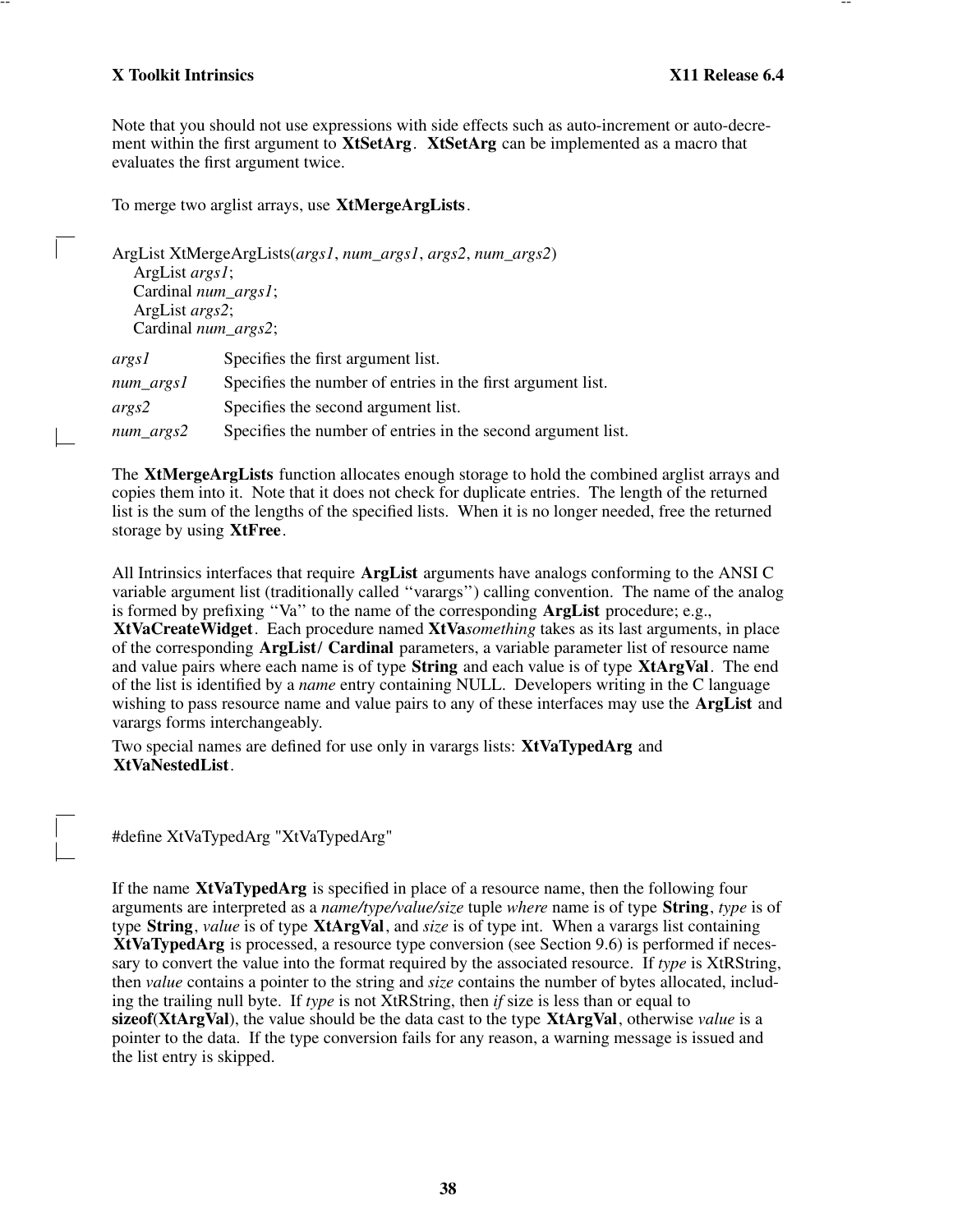#define XtVaNestedList "XtVaNestedList"

If the name **XtVaNestedList** is specified in place of a resource name, then the following argument is interpreted as an **XtVarArgsList** value, which specifies another varargs list that is logically inserted into the original list at the point of declaration. The end of the nested list is identified with a name entry containing NULL. Varargs lists may nest to any depth.

-- --

To dynamically allocate a varargs list for use with **XtVaNestedList** in multiple calls, use **XtVaCreateArgsList**.

typedef XtPointer XtVarArgsList;

XtVarArgsList XtVaCreateArgsList(*unused*, ...) XtPointer *unused*;

| unused |  | This argument is not currently used and must be specified as NULL. |  |  |  |
|--------|--|--------------------------------------------------------------------|--|--|--|
|        |  |                                                                    |  |  |  |

Specifies a variable parameter list of resource name and value pairs.

The **XtVaCreateArgsList** function allocates memory and copies its arguments into a single list pointer, which may be used with **XtVaNestedList**. The end of both lists is identified by a *name* entry containing NULL. Any entries of type **XtVaTypedArg** are copied as specified without applying conversions. Data passed by reference (including Strings) are not copied, only the pointers themselves; the caller must ensure that the data remain valid for the lifetime of the created varargs list. The list should be freed using **XtFree** when no longer needed.

Use of resource files and of the resource database is generally encouraged over lengthy arglist or varargs lists whenever possible in order to permit modification without recompilation.

#### **2.5.2. Creating a Widget Instance**

To create an instance of a widget, use **XtCreateWidget**.

Widget XtCreateWidget(*name*, *object\_class*, *parent*, *args*, *num\_args*) String *name*; WidgetClass *object\_class*; Widget *parent*; ArgList *args*; Cardinal *num\_args*; *name* Specifies the resource instance name for the created widget, which is used for re-

- trieving resources and, for that reason, should not be the same as any other widget that is a child of the same parent. *object\_class* Specifies the widget class pointer for the created object. Must be **objectClass** or any subclass thereof.
- *parent* Specifies the parent widget. Must be of class Object or any subclass thereof.
- *args* Specifies the argument list to override any other resource specifications.
- *num\_args* Specifies the number of entries in the argument list.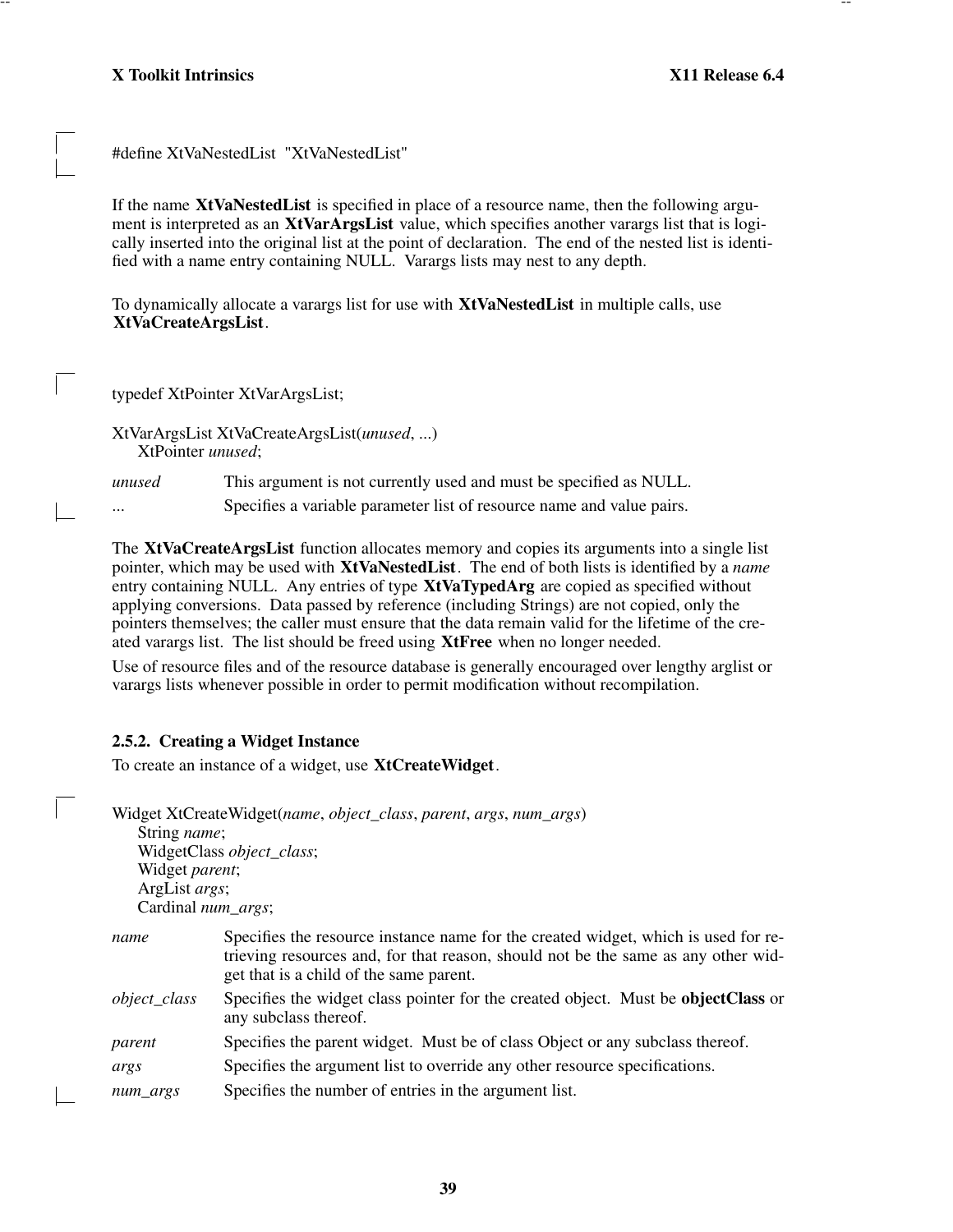The **XtCreateWidget** function performs all the boilerplate operations of widget creation, doing the following in order:

• Checks to see if the class initialize procedure has been called for this class and for all superclasses and, if not, calls those necessary in a superclass-to-subclass order.

-- --

- If the specified class is not **coreWidgetClass** or a subclass thereof, and the parent's class is a subclass of **compositeWidgetClass** and either no extension record in the parent's composite class part extension field exists with the *record\_type* **NULLQUARK** or the *accepts\_objects* field in the extension record is **False**, **XtCreateWidget** issues a fatal error; see Section 3.1 and Chapter 12.
- If the specified class contains an extension record in the object class part *extension* field with *record\_type* **NULLQUARK** and the *allocate* field is not NULL, the procedure is invoked to allocate memory for the widget instance. If the parent is a member of the class **constraintWidgetClass**, the procedure also allocates memory for the parent's constraints and stores the address of this memory into the *constraints* field. If no allocate procedure is found, the Intrinsics allocate memory for the widget and, when applicable, the constraints, and initializes the *constraints* field.
- Initializes the Core nonresource data fields *self*, *parent*, *widget\_class*, *being\_destroyed*, *name*, *managed*, *window*, *visible*, *popup\_list*, and *num\_popups*.
- Initializes the resource fields (for example, *background\_pixel*) by using the **CoreClassPart** resource lists specified for this class and all superclasses.
- If the parent is a member of the class **constraintWidgetClass**, initializes the resource fields of the constraints record by using the **ConstraintClassPart** resource lists specified for the parent's class and all superclasses up to **constraintWidgetClass**.
- Calls the initialize procedures for the widget starting at the Object initialize procedure on down to the widget's initialize procedure.
- If the parent is a member of the class **constraintWidgetClass**, calls the **ConstraintClass-Part** initialize procedures, starting at **constraintWidgetClass** on down to the parent's **ConstraintClassPart** initialize procedure.
- If the parent is a member of the class **compositeWidgetClass**, puts the widget into its parent's children list by calling its parent's insert\_child procedure. For further information, see Section 3.1.

To create an instance of a widget using varargs lists, use **XtVaCreateWidget**.

| String <i>name</i> ;<br>Widget parent; | Widget XtVaCreateWidget(name, object_class, parent, )<br>WidgetClass <i>object_class</i> ;                  |
|----------------------------------------|-------------------------------------------------------------------------------------------------------------|
| name                                   | Specifies the resource name for the created widget.                                                         |
| <i>object_class</i>                    | Specifies the widget class pointer for the created object. Must be object Class or<br>any subclass thereof. |
| parent                                 | Specifies the parent widget. Must be of class Object or any subclass thereof.                               |
| $\cdots$                               | Specifies the variable argument list to override any other resource specifications.                         |

The **XtVaCreateWidget** procedure is identical in function to **XtCreateWidget** with the *args* and *num\_args* parameters replaced by a varargs list, as described in Section 2.5.1.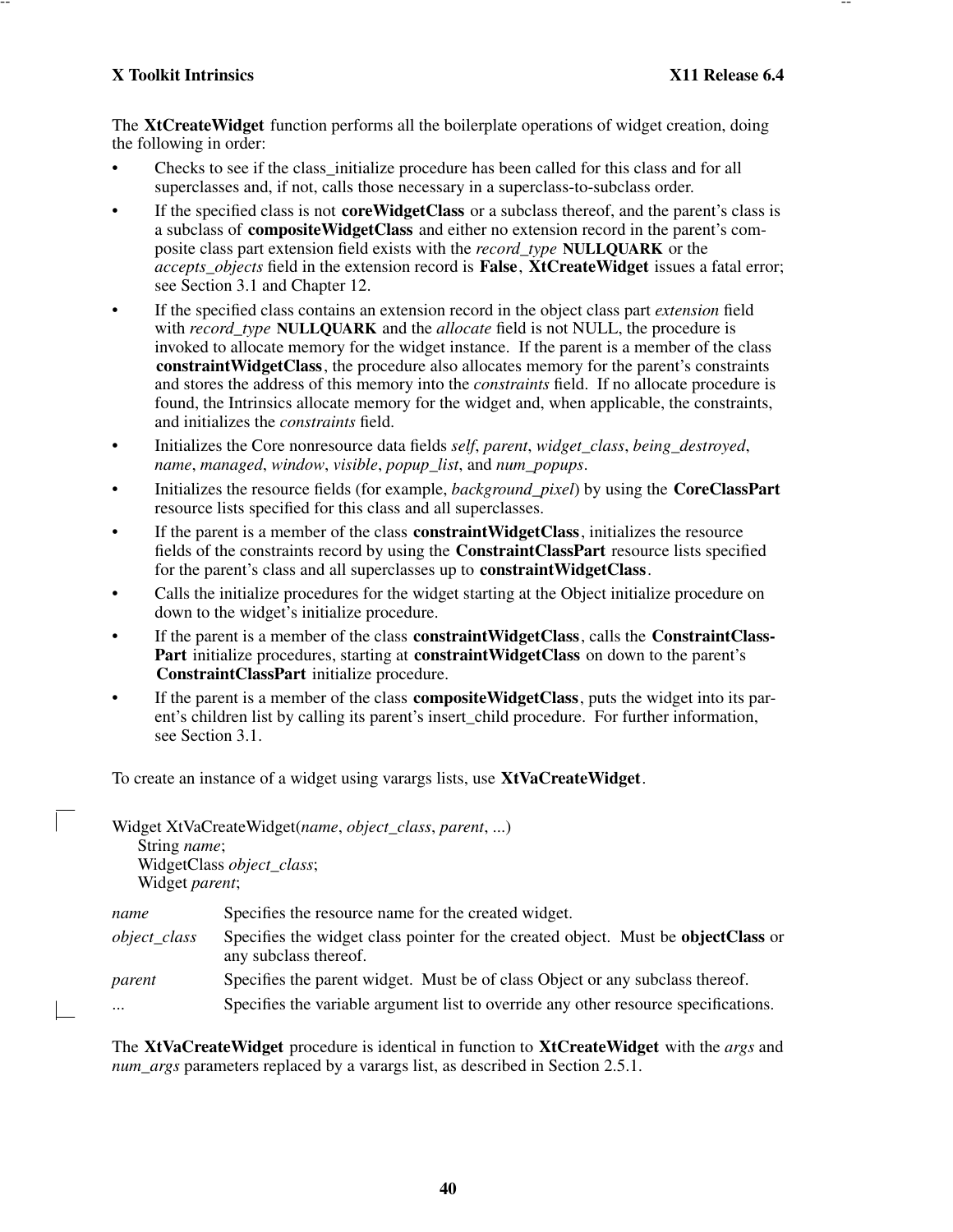#### **2.5.3. Creating an Application Shell Instance**

An application can have multiple top-level widgets, each of which specifies a unique widget tree that can potentially be on different screens or displays. An application uses **XtAppCreateShell** to create independent widget trees.

-- --

Widget XtAppCreateShell(*name*, *application\_class*, *widget\_class*, *display*, *args*, *num\_args*) String *name*; String *application\_class*; WidgetClass *widget\_class*; Display \**display*; ArgList *args*; Cardinal *num\_args*; *name* Specifies the instance name of the shell widget. If *name* is NULL, the application name passed to **XtDisplayInitialize** is used. *application\_class* Specifies the resource class string to be used in place of the widget *class\_name* string when *widget\_class* is **applicationShellWidgetClass** or a subclass thereof. *widget\_class* Specifies the widget class for the top-level widget (e.g., **applicationShellWidgetClass**). *display* Specifies the display for the default screen and for the resource database used to retrieve the shell widget resources.

*args* Specifies the argument list to override any other resource specifications.

*num\_args* Specifies the number of entries in the argument list.

The **XtAppCreateShell** function creates a new shell widget instance as the root of a widget tree. The screen resource for this widget is determined by first scanning *args* for the XtNscreen argument. If no XtNscreen argument is found, the resource database associated with the default screen of the specified display is queried for the resource *name*.screen, class *Class*.Screen where *Class* is the specified *application\_class* if *widget\_class* is **applicationShellWidgetClass** or a subclass thereof. If *widget\_class* is not **applicationShellWidgetClass** or a subclass, *Class* is the *class\_name* field from the **CoreClassPart** of the specified *widget\_class*. If this query fails, the default screen of the specified display is used. Once the screen is determined, the resource database associated with that screen is used to retrieve all remaining resources for the shell widget not specified in *args*. The widget name and *Class* as determined above are used as the leftmost (i.e., root) components in all fully qualified resource names for objects within this widget tree.

If the specified widget class is a subclass of WMShell, the name and *Class* as determined above will be stored into the **WM\_CLASS** property on the widget's window when it becomes realized. If the specified *widget\_class* is **applicationShellWidgetClass** or a subclass thereof, the **WM\_COMMAND** property will also be set from the values of the XtNargv and XtNargc resources.

To create multiple top-level shells within a single (logical) application, you can use one of two methods:

- Designate one shell as the real top-level shell and create the others as pop-up children of it by using **XtCreatePopupShell**.
- Have all shells as pop-up children of an unrealized top-level shell.

The first method, which is best used when there is a clear choice for what is the main window, leads to resource specifications like the following: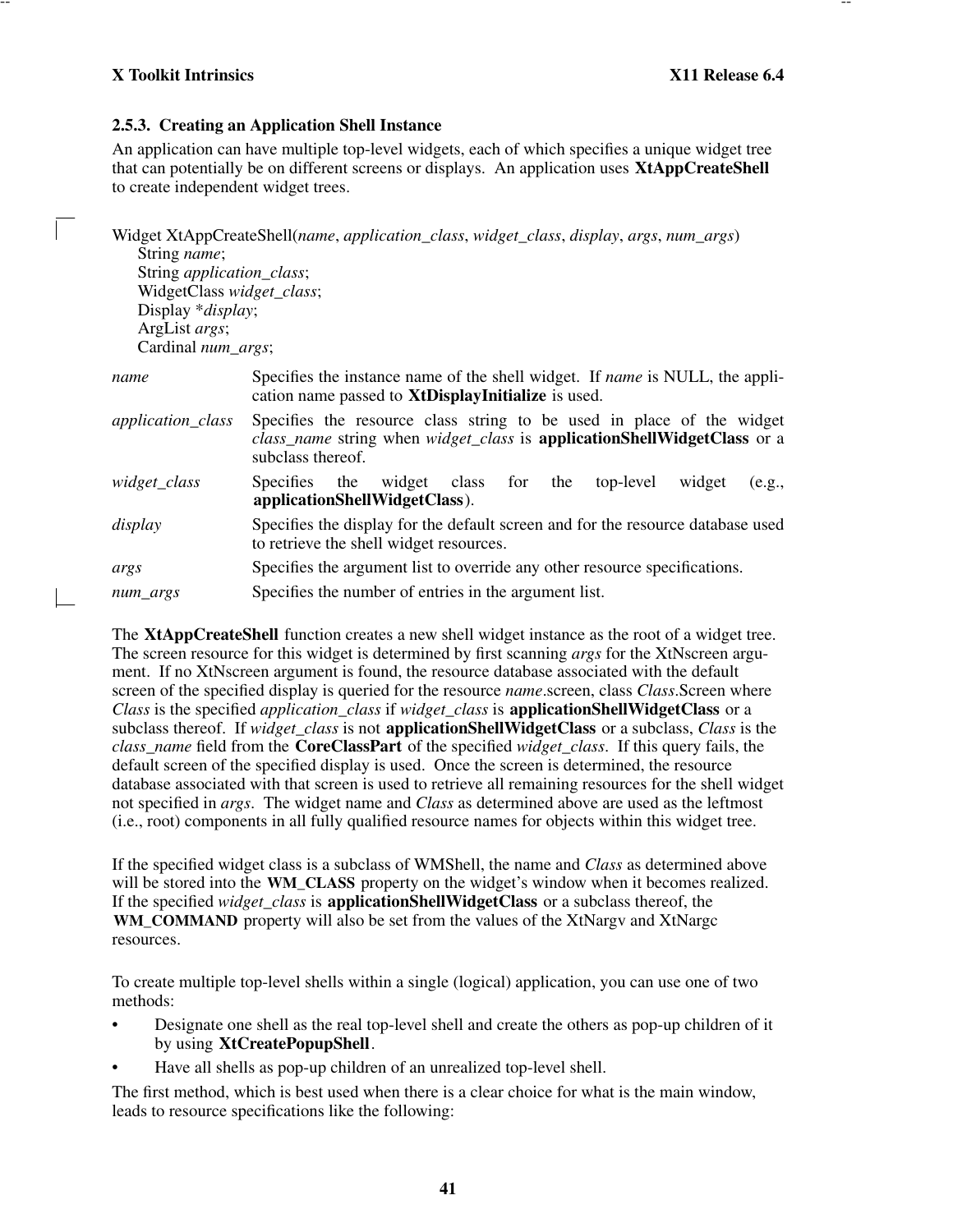| xmail.geometry:         | (the main window)    |
|-------------------------|----------------------|
| xmail.read.geometry:    | (the read window)    |
| xmail.compose.geometry: | (the compose window) |

The second method, which is best if there is no main window, leads to resource specifications like the following:

-- --

| xmail.headers.geometry: | (the headers window) |
|-------------------------|----------------------|
| xmail.read.geometry     | (the read window)    |
| xmail.compose.geometry: | (the compose window) |

To create a top-level widget that is the root of a widget tree using varargs lists, use **XtVaAppCreateShell**.

| Widget XtVaAppCreateShell(name, application_class, widget_class, display, )<br>String <i>name</i> ;<br>String <i>application_class</i> ;<br>WidgetClass widget_class;<br>Display *display; |                                                                                                                                                                       |  |  |
|--------------------------------------------------------------------------------------------------------------------------------------------------------------------------------------------|-----------------------------------------------------------------------------------------------------------------------------------------------------------------------|--|--|
| name                                                                                                                                                                                       | Specifies the instance name of the shell widget. If <i>name</i> is NULL, the<br>application name passed to <b>XtDisplayInitialize</b> is used.                        |  |  |
| <i>application_class</i>                                                                                                                                                                   | Specifies the resource class string to be used in place of the widget<br>class_name string when widget_class is applicationShellWidgetClass<br>or a subclass thereof. |  |  |
| widget_class                                                                                                                                                                               | Specifies the widget class for the top-level widget.                                                                                                                  |  |  |
| display                                                                                                                                                                                    | Specifies the display for the default screen and for the resource database<br>used to retrieve the shell widget resources.                                            |  |  |
| $\cdots$                                                                                                                                                                                   | Specifies the variable argument list to override any other resource specifi-<br>cations.                                                                              |  |  |

The **XtVaAppCreateShell** procedure is identical in function to **XtAppCreateShell** with the *args* and *num\_args* parameters replaced by a varargs list, as described in Section 2.5.1.

# **2.5.4. Convenience Procedure to Initialize an Application**

To initialize the Intrinsics internals, create an application context, open and initialize a display, and create the initial root shell instance, an application may use **XtOpenApplication** or **XtVaOpenApplication**.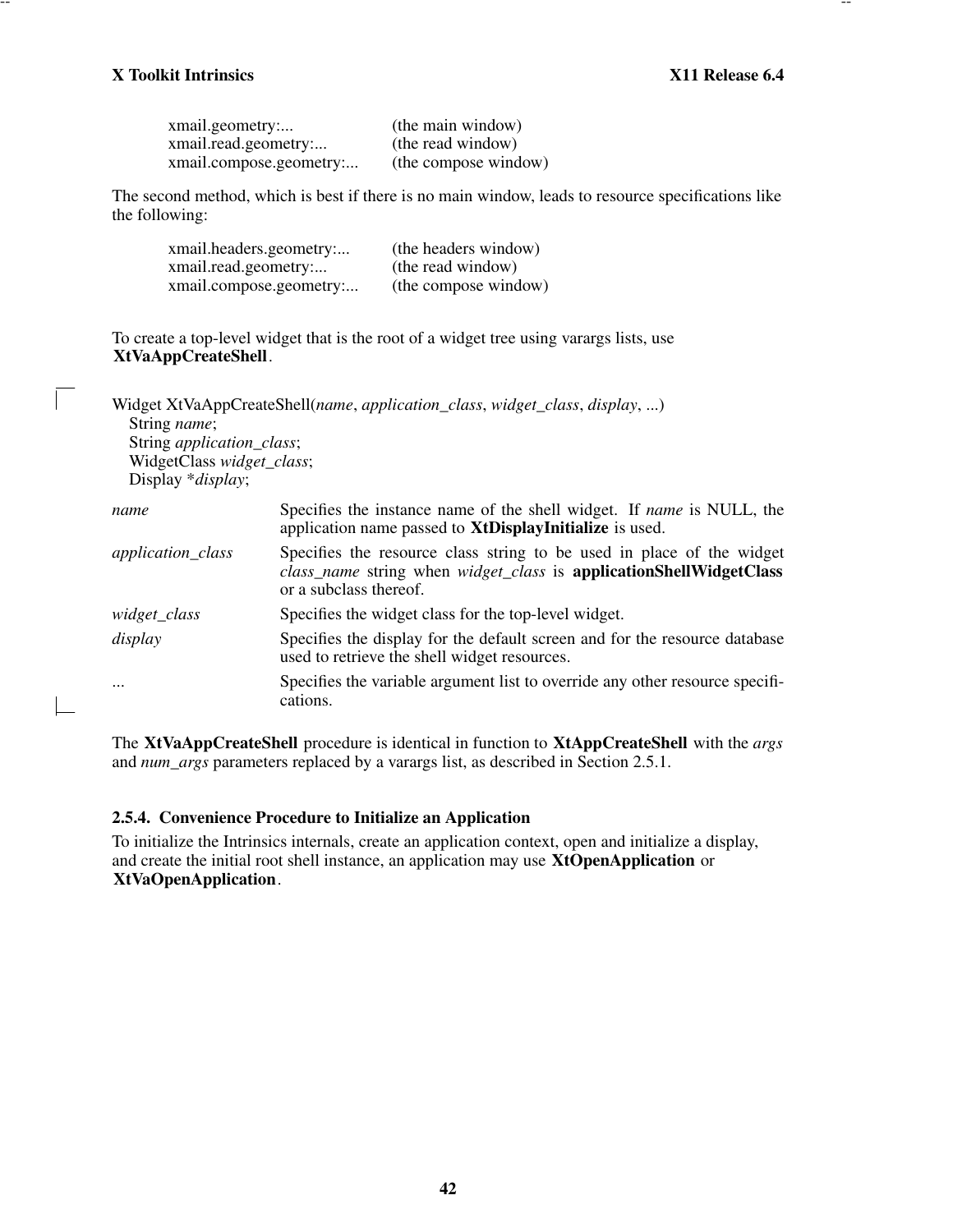$\Box$ 

Widget XtOpenApplication(*app\_context\_return*, *application\_class*, *options*, *num\_options*, *argc\_in\_out*, *argv\_in\_out*, *fallback\_resources*, *widget\_class*, *args*, *num\_args*) XtAppContext \**app\_context\_return*; String *application\_class*; XrmOptionDescList *options*; Cardinal *num\_options*; int \**argc\_in\_out*; String \**argv\_in\_out*; String \**fallback\_resources*; WidgetClass *widget\_class*; ArgList *args*; Cardinal *num\_args*; *app\_context\_return* Returns the application context, if non-NULL. *application\_class* Specifies the class name of the application. *options* Specifies the command line options table. *num\_options* Specifies the number of entries in *options*. *argc\_in\_out* Specifies a pointer to the number of command line arguments. *argv\_in\_out* Specifies a pointer to the command line arguments. *fallback\_resources* Specifies resource values to be used if the application class resource file cannot be opened or read, or NULL. *widget\_class* Specifies the class of the widget to be created. Must be shellWidgetClass or a subclass. *args* Specifies the argument list to override any other resource specifications for the created shell widget. *num\_args* Specifies the number of entries in the argument list.

-- --

The **XtOpenApplication** function calls **XtToolkitInitialize** followed by

**XtCreateApplicationContext**, then calls **XtOpenDisplay** with *display\_string* NULL and *application\_name* NULL, and finally calls **XtAppCreateShell** with *name* NULL, the specified *widget\_class*, an argument list and count, and returns the created shell. The recommended *widget\_class* is **sessionShellWidgetClass**. The argument list and count are created by merging the specified *args* and *num\_args* with a list containing the specified *argc* and *argv*. The modified *argc* and *argv* returned by **XtDisplayInitialize** are returned in *argc\_in\_out* and *argv\_in\_out*. If *app\_context\_return* is not NULL, the created application context is also returned. If the display specified by the command line cannot be opened, an error message is issued and **XtOpenApplication** terminates the application. If *fallback\_resources* is non-NULL, **XtAppSetFallbackResources** is called with the value prior to calling **XtOpenDisplay**.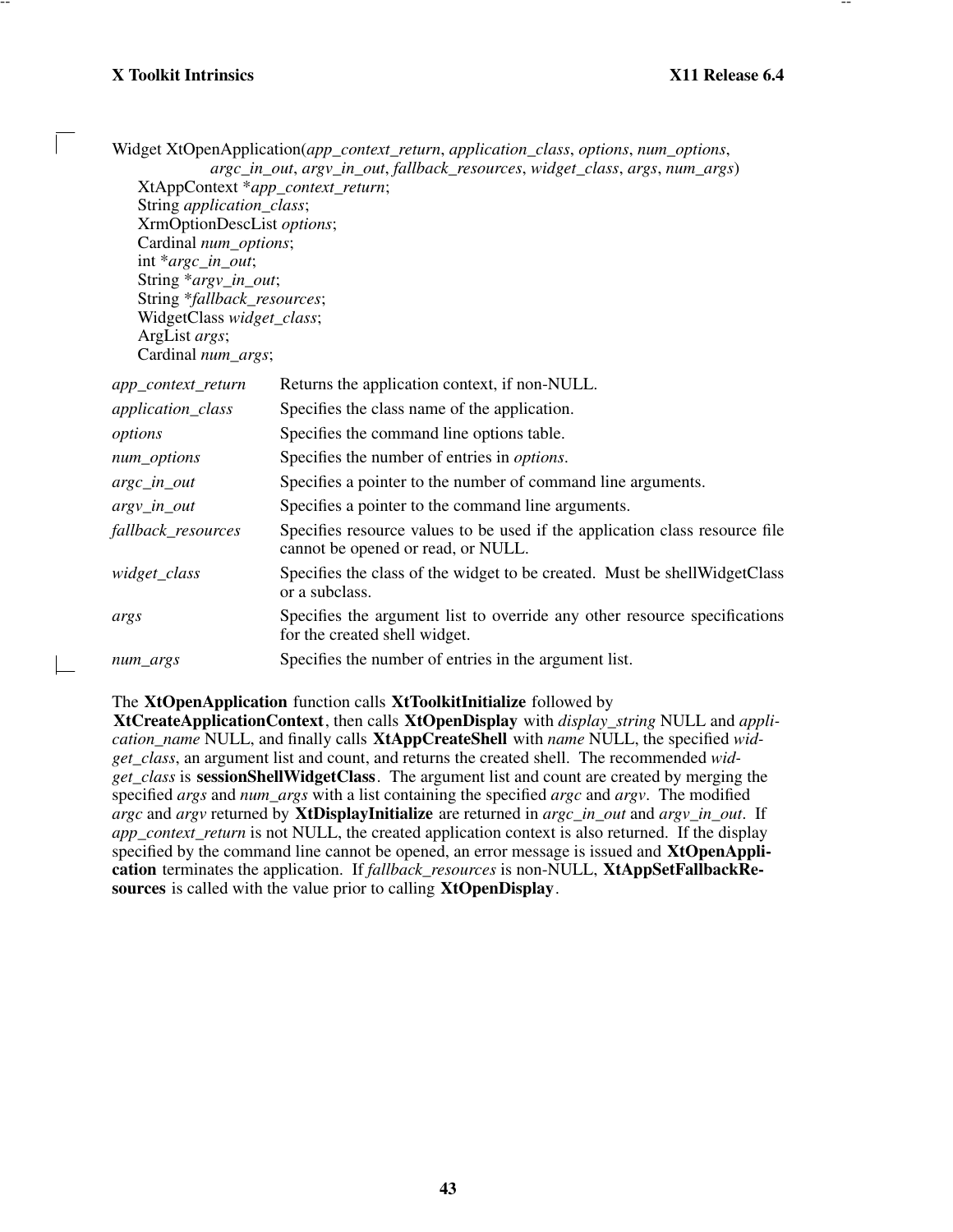$\Box$ 

Widget XtVaOpenApplication(*app\_context\_return*, *application\_class*, *options*, *num\_options*, *argc\_in\_out*, *argv\_in\_out*, *fallback\_resources*, *widget\_class*, ...) XtAppContext \**app\_context\_return*; String *application\_class*; XrmOptionDescList *options*; Cardinal *num\_options*; int \**argc\_in\_out*; String \**argv\_in\_out*; String \**fallback\_resources*; WidgetClass *widget\_class*;

-- --

| app_context_return       | Returns the application context, if non-NULL.                                                                  |
|--------------------------|----------------------------------------------------------------------------------------------------------------|
| <i>application_class</i> | Specifies the class name of the application.                                                                   |
| options                  | Specifies the command line options table.                                                                      |
| num_options              | Specifies the number of entries in <i>options</i> .                                                            |
| $argc_in_out$            | Specifies a pointer to the number of command line arguments.                                                   |
| argy in out              | Specifies the command line arguments array.                                                                    |
| fallback_resources       | Specifies resource values to be used if the application class resource file<br>cannot be opened, or NULL.      |
| widget_class             | Specifies the class of the widget to be created. Must be shell Widget Class<br>or a subclass.                  |
| $\cdots$                 | Specifies the variable argument list to override any other resource specifi-<br>cations for the created shell. |
|                          |                                                                                                                |

The **XtVaOpenApplication** procedure is identical in function to **XtOpenApplication** with the *args* and *num\_args* parameters replaced by a varargs list, as described in Section 2.5.1.

## **2.5.5. Widget Instance Allocation: The allocate Procedure**

A widget class may optionally provide an instance allocation procedure in the **ObjectClassExtension** record.

When the call to create a widget includes a varargs list containing **XtVaTypedArg**, these arguments will be passed to the allocation procedure in an **XtTypedArgList**.

typedef struct { String name; String type; XtArgVal value; int size; } XtTypedArg, \*XtTypedArgList;

The allocate procedure pointer in the **ObjectClassExtension** record is of type **XtAllocateProc**.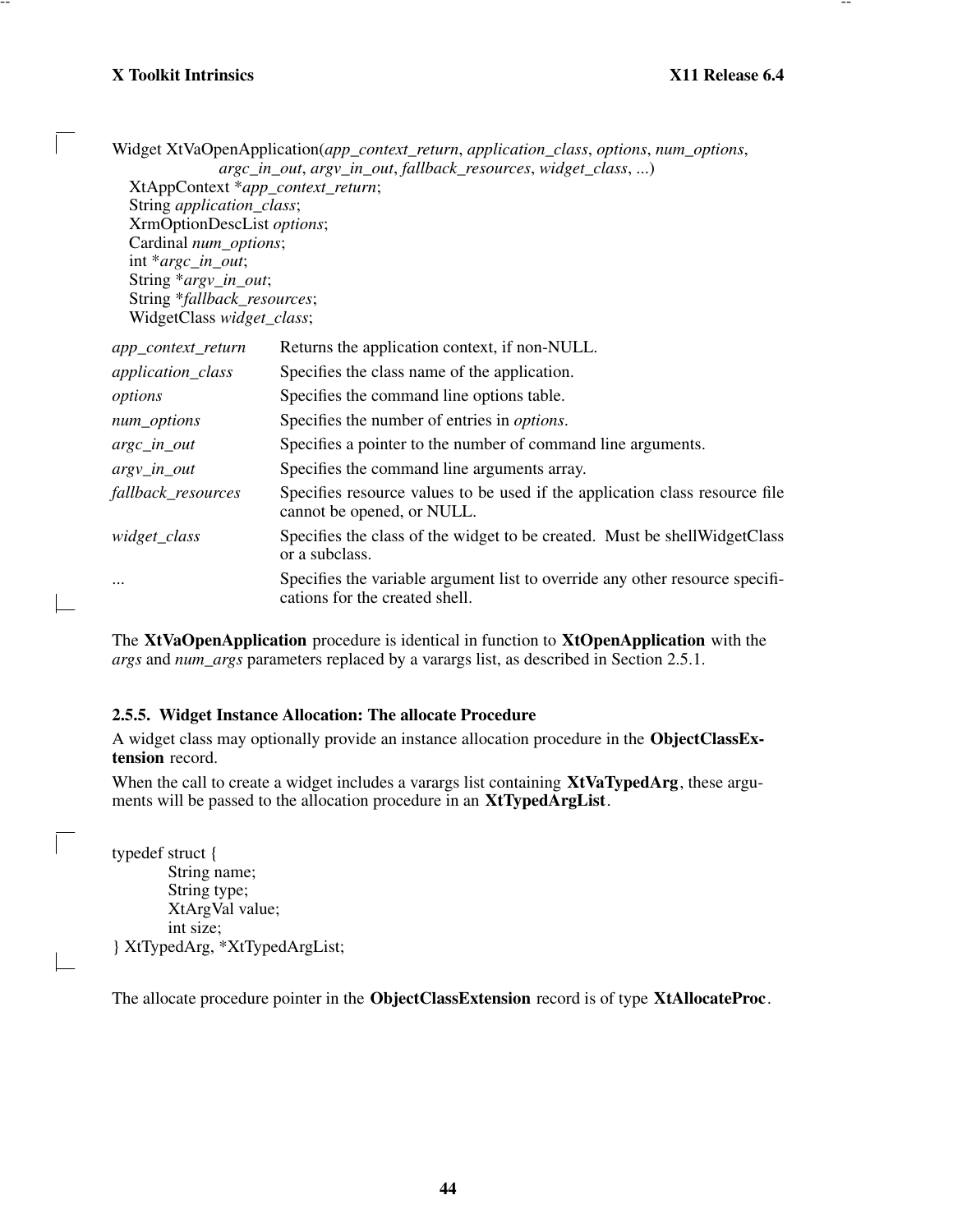| typedef void (*XtAllocateProc)(WidgetClass, Cardinal*, Cardinal*, ArgList, Cardinal*, |  |  |
|---------------------------------------------------------------------------------------|--|--|
| XtTypedArgList, Cardinal*, Widget*, XtPointer*);                                      |  |  |

-- --

WidgetClass *widget\_class*; Cardinal\* *constraint\_size*; Cardinal\* *more\_bytes*; ArgList *args*; Cardinal\* *num\_args*; XtTypedArgList *typed\_args*, Cardinal\* *num\_typed\_args*; Widget\* *new\_return*; XtPointer\* *more\_bytes\_return*;

| widget_class      | Specifies the widget class of the instance to allocate.                                                                |
|-------------------|------------------------------------------------------------------------------------------------------------------------|
| constraint_size   | Specifies the size of the constraint record to allocate, or 0.                                                         |
| more_bytes        | Specifies the number of auxiliary bytes of memory to allocate.                                                         |
| args              | Specifies the argument list as given in the call to create the widget.                                                 |
| num_args          | Specifies the number of arguments.                                                                                     |
| typed_args        | Specifies the list of typed arguments given in the call to create the wid-<br>get.                                     |
| num_typed_args    | Specifies the number of typed arguments.                                                                               |
| new return        | Returns a pointer to the newly allocated instance, or NULL in case of er-<br>ror.                                      |
| more_bytes_return | Returns the auxiliary memory if it was requested, or NULL if requested<br>and an error occurred; otherwise, unchanged. |

At widget allocation time, if an extension record with *record\_type* equal to **NULLQUARK** is located through the object class part *extension* field and the *allocate* field is not NULL, the **XtAllocateProc** will be invoked to allocate memory for the widget. If no ObjectClassPart extension record is declared with *record\_type equal* to **NULLQUARK**, then **XtInheritAllocate** and **XtInheritDeallocate** are assumed. If no **XtAllocateProc** is found, the Intrinsics will allocate memory for the widget.

An **XtAllocateProc** must perform the following:

- Allocate memory for the widget instance and return it in *new\_return*. The memory must be at least *wc->core\_class.widget\_size* bytes in length, double-word aligned.
- Initialize the *core.constraints* field in the instance record to NULL or to point to a constraint record. If *constraint\_size* is not 0, the procedure must allocate memory for the constraint record. The memory must be double-word aligned.
- If *more\_bytes* is not 0, then the address of a block of memory at least *more\_bytes* in size, double-word aligned, must be returned in the *more\_bytes\_return* parameter, or NULL to indicate an error.

A class allocation procedure that envelops the allocation procedure of a superclass must rely on the enveloped procedure to perform the instance and constraint allocation. Allocation procedures should refrain from initializing fields in the widget record except to store pointers to newly allocated additional memory. Under no circumstances should an allocation procedure that envelopes its superclass allocation procedure modify fields in the instance part of any superclass.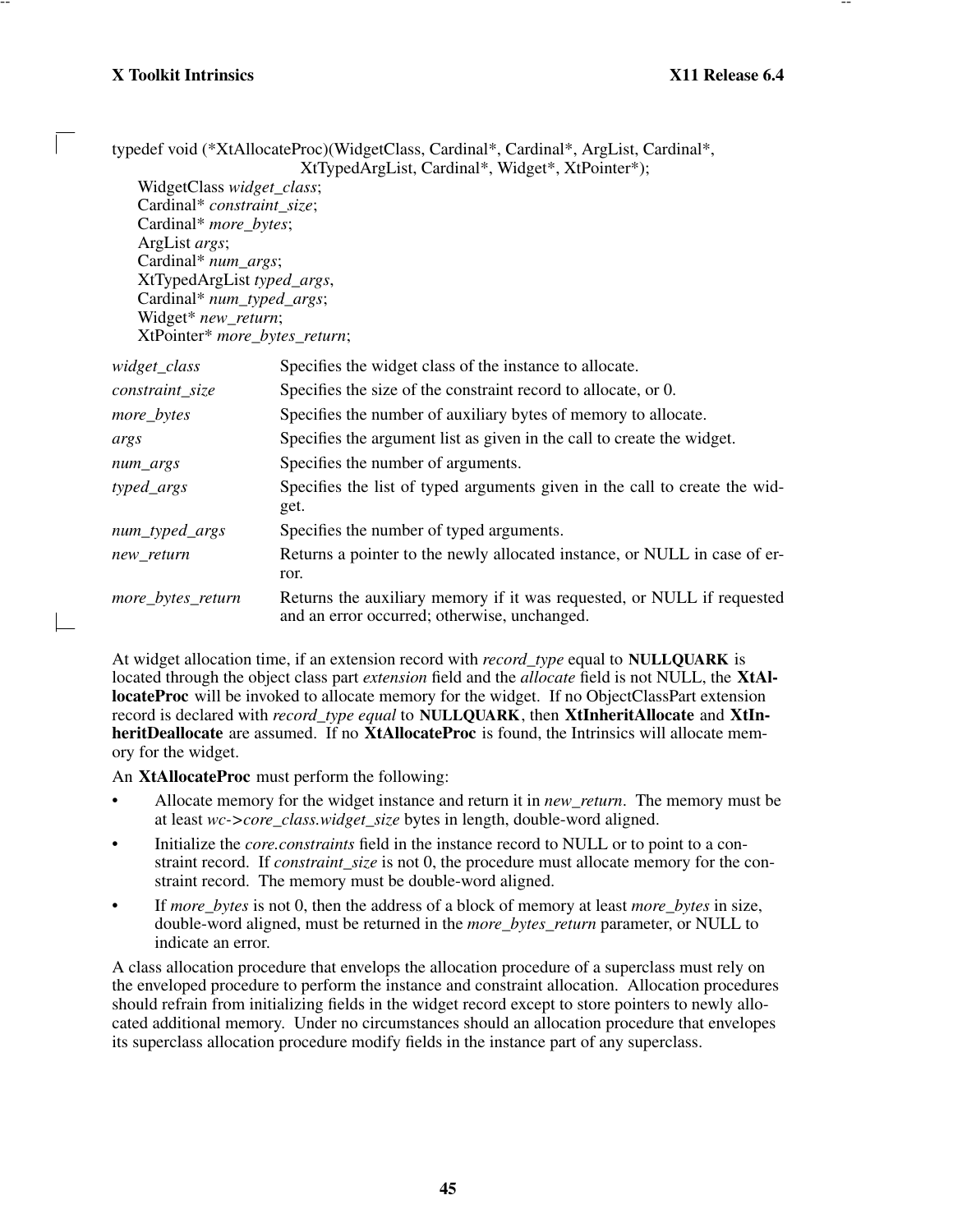#### **2.5.6. Widget Instance Initialization: The initialize Procedure**

The initialize procedure pointer in a widget class is of type **XtInitProc**.

typedef void (\*XtInitProc)(Widget, Widget, ArgList, Cardinal\*);

Widget *request*; Widget *new*; ArgList *args*; Cardinal \**num\_args*;

*request* Specifies a copy of the widget with resource values as requested by the argument list, the resource database, and the widget defaults.

-- --

- *new* Specifies the widget with the new values, both resource and nonresource, that are actually allowed.
- *args* Specifies the argument list passed by the client, for computing derived resource values. If the client created the widget using a varargs form, any resources specified via **XtVaTypedArg** are converted to the widget representation and the list is transformed into the **ArgList** format.
- *num\_args* Specifies the number of entries in the argument list.

An initialization procedure performs the following:

• Allocates space for and copies any resources referenced by address that the client is allowed to free or modify after the widget has been created. For example, if a widget has a field that is a **String**, it may choose not to depend on the characters at that address remaining constant but dynamically allocate space for the string and copy it to the new space. Widgets that do not copy one or more resources referenced by address should clearly so state in their user documentation.

Note

It is not necessary to allocate space for or to copy callback lists.

• Computes values for unspecified resource fields. For example, if *width* and *height* are zero, the widget should compute an appropriate width and height based on its other resources.

Note

A widget may directly assign only its own *width* and *height* within the initialize, initialize\_hook, set\_values, and set\_values\_hook procedures; see Chapter 6.

• Computes values for uninitialized nonresource fields that are derived from resource fields. For example, graphics contexts (GCs) that the widget uses are derived from resources like background, foreground, and font.

An initialization procedure also can check certain fields for internal consistency. For example, it makes no sense to specify a colormap for a depth that does not support that colormap.

Initialization procedures are called in superclass-to-subclass order after all fields specified in the resource lists have been initialized. The initialize procedure does not need to examine *args* and *num\_args* if all public resources are declared in the resource list. Most of the initialization code for a specific widget class deals with fields defined in that class and not with fields defined in its superclasses.

If a subclass does not need an initialization procedure because it does not need to perform any of the above operations, it can specify NULL for the *initialize* field in the class record.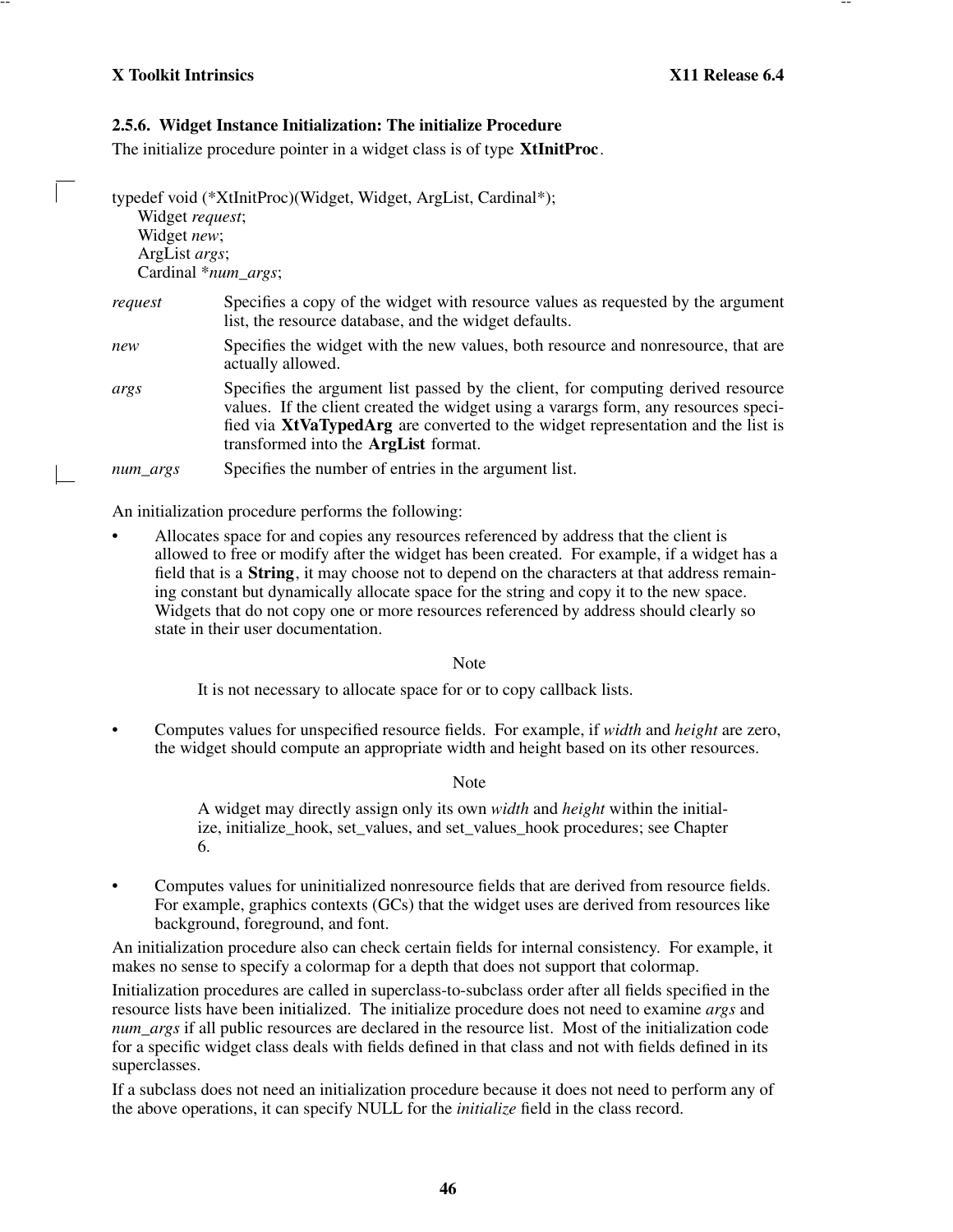Sometimes a subclass may want to overwrite values filled in by its superclass. In particular, size calculations of a superclass often are incorrect for a subclass, and in this case, the subclass must modify or recalculate fields declared and computed by its superclass.

-- --

As an example, a subclass can visually surround its superclass display. In this case, the width and height calculated by the superclass initialize procedure are too small and need to be incremented by the size of the surround. The subclass needs to know if its superclass's size was calculated by the superclass or was specified explicitly. All widgets must place themselves into whatever size is explicitly given, but they should compute a reasonable size if no size is requested.

The *request* and *new* arguments provide the necessary information for a subclass to determine the difference between an explicitly specified field and a field computed by a superclass. The *request* widget is a copy of the widget as initialized by the arglist and resource database. The *new* widget starts with the values in the request, but it has been updated by all superclass initialization procedures called so far. A subclass initialize procedure can compare these two to resolve any potential conflicts.

In the above example, the subclass with the visual surround can see if the *width* and *height* in the *request* widget are zero. If so, it adds its surround size to the *width* and *height* fields in the *new* widget. If not, it must make do with the size originally specified.

The *new* widget will become the actual widget instance record. Therefore, the initialization procedure should do all its work on the *new* widget; the *request* widget should never be modified. If the initialize procedure needs to call any routines that operate on a widget, it should specify *new* as the widget instance.

## **2.5.7. Constraint Instance Initialization: The ConstraintClassPart initialize Procedure**

The constraint initialization procedure pointer, found in the **ConstraintClassPart** *initialize* field of the widget class record, is of type **XtInitProc**. The values passed to the parent constraint initialization procedures are the same as those passed to the child's class widget initialization procedures.

The *constraints* field of the *request* widget points to a copy of the constraints record as initialized by the arglist and resource database.

The constraint initialization procedure should compute any constraint fields derived from constraint resources. It can make further changes to the *new* widget to make the widget and any other constraint fields conform to the specified constraints, for example, changing the widget's size or position.

If a constraint class does not need a constraint initialization procedure, it can specify NULL for the *initialize* field of the **ConstraintClassPart** in the class record.

#### **2.5.8. Nonwidget Data Initialization: The initialize\_hook Procedure**

#### Note

The initialize\_hook procedure is obsolete, as the same information is now available to the initialize procedure. The procedure has been retained for those widgets that used it in previous releases.

The initialize\_hook procedure pointer is of type **XtArgsProc**: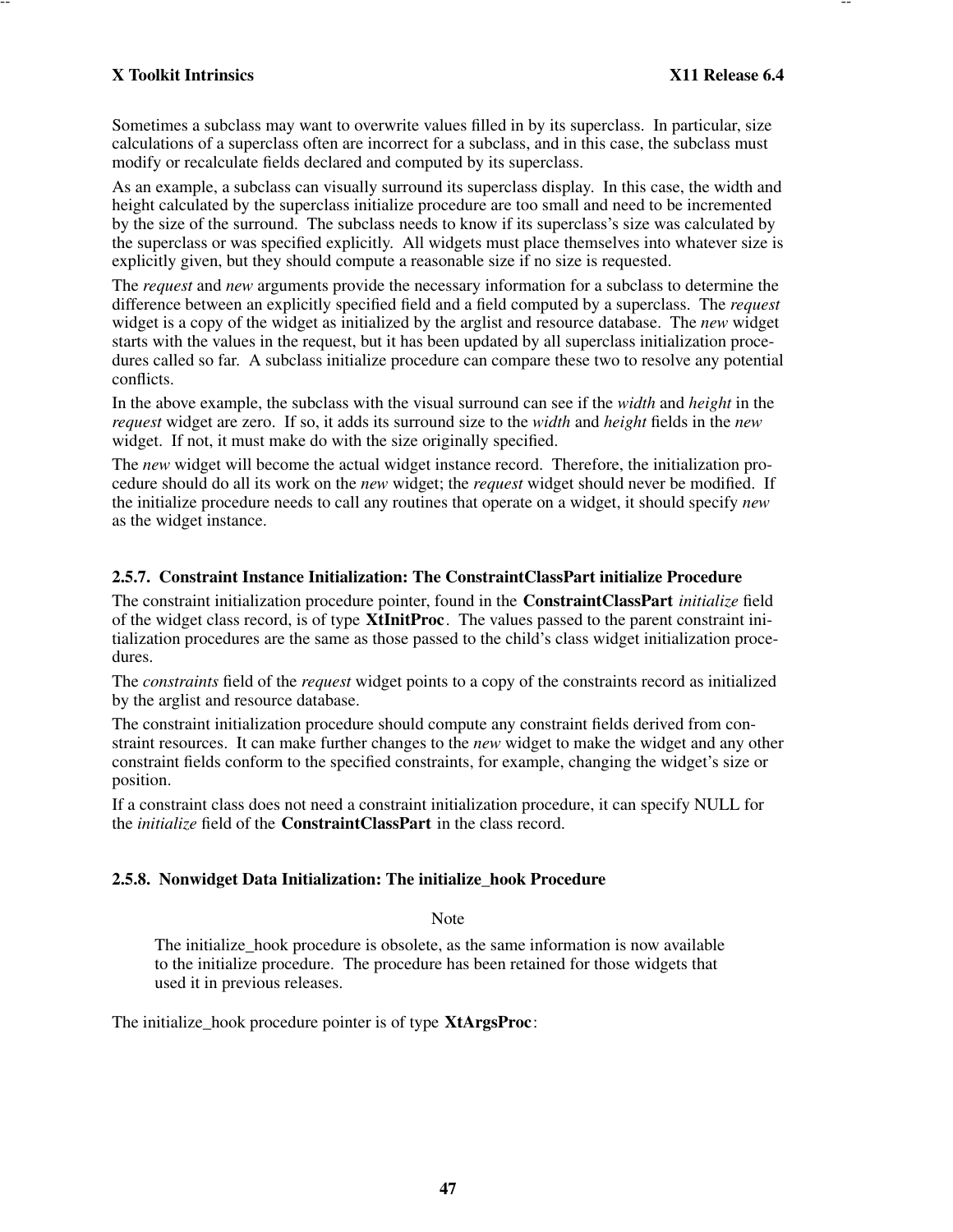typedef void (\*XtArgsProc)(Widget, ArgList, Cardinal\*); Widget *w*; ArgList *args*; Cardinal \**num\_args*; *w* Specifies the widget. *args* Specifies the argument list passed by the client. If the client created the widget using a varargs form, any resources specified via **XtVaTypedArg** are converted

-- --

*num\_args* Specifies the number of entries in the argument list.

If this procedure is not NULL, it is called immediately after the corresponding initialize procedure or in its place if the *initialize* field is NULL.

to the widget representation and the list is transformed into the **ArgList** format.

The initialize\_hook procedure allows a widget instance to initialize nonresource data using information from the specified argument list as if it were a resource.

## **2.6. Realizing Widgets**

To realize a widget instance, use **XtRealizeWidget**.

void XtRealizeWidget(*w*)

Widget *w*;

 $w \perp$  Specifies the widget. Must be of class Core or any subclass thereof.

If the widget is already realized, **XtRealizeWidget** simply returns. Otherwise it performs the following:

- Binds all action names in the widget's translation table to procedures (see Section 10.1.2).
- Makes a postorder traversal of the widget tree rooted at the specified widget and calls each non-NULL change\_managed procedure of all composite widgets that have one or more managed children.
- Constructs an **XSetWindowAttributes** structure filled in with information derived from the Core widget fields and calls the realize procedure for the widget, which adds any widget-specific attributes and creates the X window.
- If the widget is not a subclass of **compositeWidgetClass**, **XtRealizeWidget** returns; otherwise it continues and performs the following:
	- Descends recursively to each of the widget's managed children and calls the realize procedures. Primitive widgets that instantiate children are responsible for realizing those children themselves.
	- − Maps all of the managed children windows that have *mapped\_when\_managed* **True**. If a widget is managed but *mapped\_when\_managed* is **False**, the widget is allocated visual space but is not displayed.

If the widget is a top-level shell widget (that is, it has no parent), and *mapped\_when\_managed* is **True**, **XtRealizeWidget** maps the widget window.

## **XtCreateWidget**, **XtVaCreateWidget**, **XtRealizeWidget**, **XtManageChildren**, **XtUnmanageChildren**, **XtUnrealizeWidget**, **XtSetMappedWhenManaged**, and **XtDestroy-Widget** maintain the following invariants:

If a composite widget is realized, then all its managed children are realized.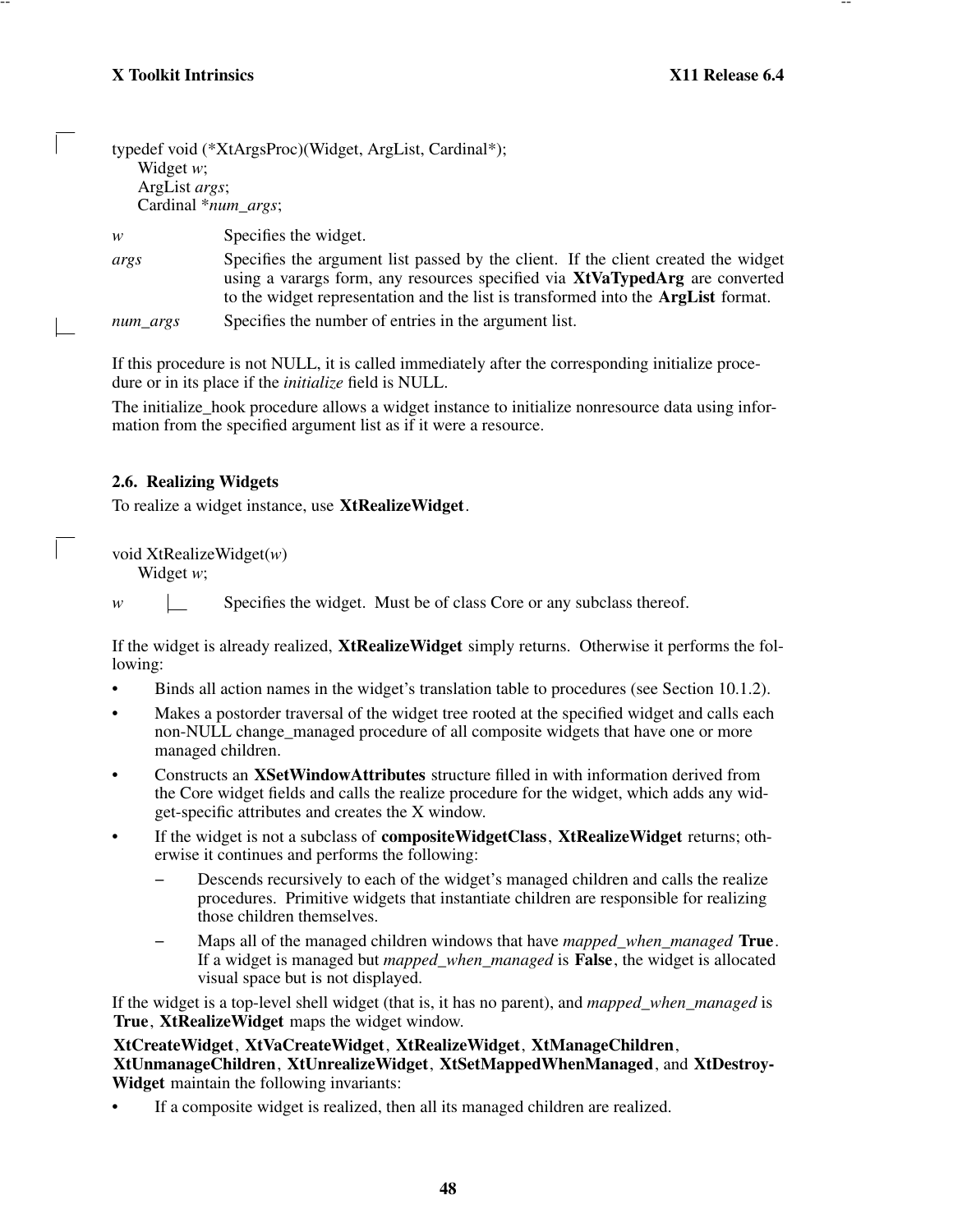If a composite widget is realized, then all its managed children that have *mapped\_when\_managed* **True** are mapped.

All Intrinsics functions and all widget routines should accept either realized or unrealized widgets. When calling the realize or change\_managed procedures for children of a composite widget, **XtRealizeWidget** calls the procedures in reverse order of appearance in the **CompositePart** *children* list. By default, this ordering of the realize procedures will result in the stacking order of any newly created subwindows being top-to-bottom in the order of appearance on the list, and the most recently created child will be at the bottom.

-- --

To check whether or not a widget has been realized, use **XtIsRealized**.

Boolean XtIsRealized(*w*) Widget *w*;

*w* Specifies the widget. Must be of class Object or any subclass thereof.

The **XtIsRealized** function returns **True** if the widget has been realized, that is, if the widget has a nonzero window ID. If the specified object is not a widget, the state of the nearest widget ancestor is returned.

Some widget procedures (for example, set\_values) might wish to operate differently after the widget has been realized.

# **2.6.1. Widget Instance Window Creation: The realize Procedure**

The realize procedure pointer in a widget class is of type **XtRealizeProc**.

typedef void (\*XtRealizeProc)(Widget, XtValueMask\*, XSetWindowAttributes\*); Widget *w*; XtValueMask \**value\_mask*; XSetWindowAttributes \**attributes*; *w* Specifies the widget.

*value\_mask* Specifies which fields in the *attributes* structure are used. *attributes* Specifies the window attributes to use in the **XCreateWindow** call.

The realize procedure must create the widget's window.

Before calling the class realize procedure, the generic **XtRealizeWidget** function fills in a mask and a corresponding **XSetWindowAttributes** structure. It sets the following fields in *attributes* and corresponding bits in *value\_mask* based on information in the widget core structure:

- The *background\_pixmap* (or *background\_pixel* if *background\_pixmap* is **XtUnspecifiedPixmap**) is filled in from the corresponding field.
- The *border\_pixmap* (or *border\_pixel* if *border\_pixmap* is **XtUnspecifiedPixmap**) is filled in from the corresponding field.
- The *colormap* is filled in from the corresponding field.
- The *event\_mask* is filled in based on the event handlers registered, the event translations specified, whether the *expose* field is non-NULL, and whether *visible\_interest* is **True**.
- The *bit\_gravity* is set to **NorthWestGravity** if the *expose* field is NULL.

These or any other fields in attributes and the corresponding bits in *value\_mask* can be set by the realize procedure.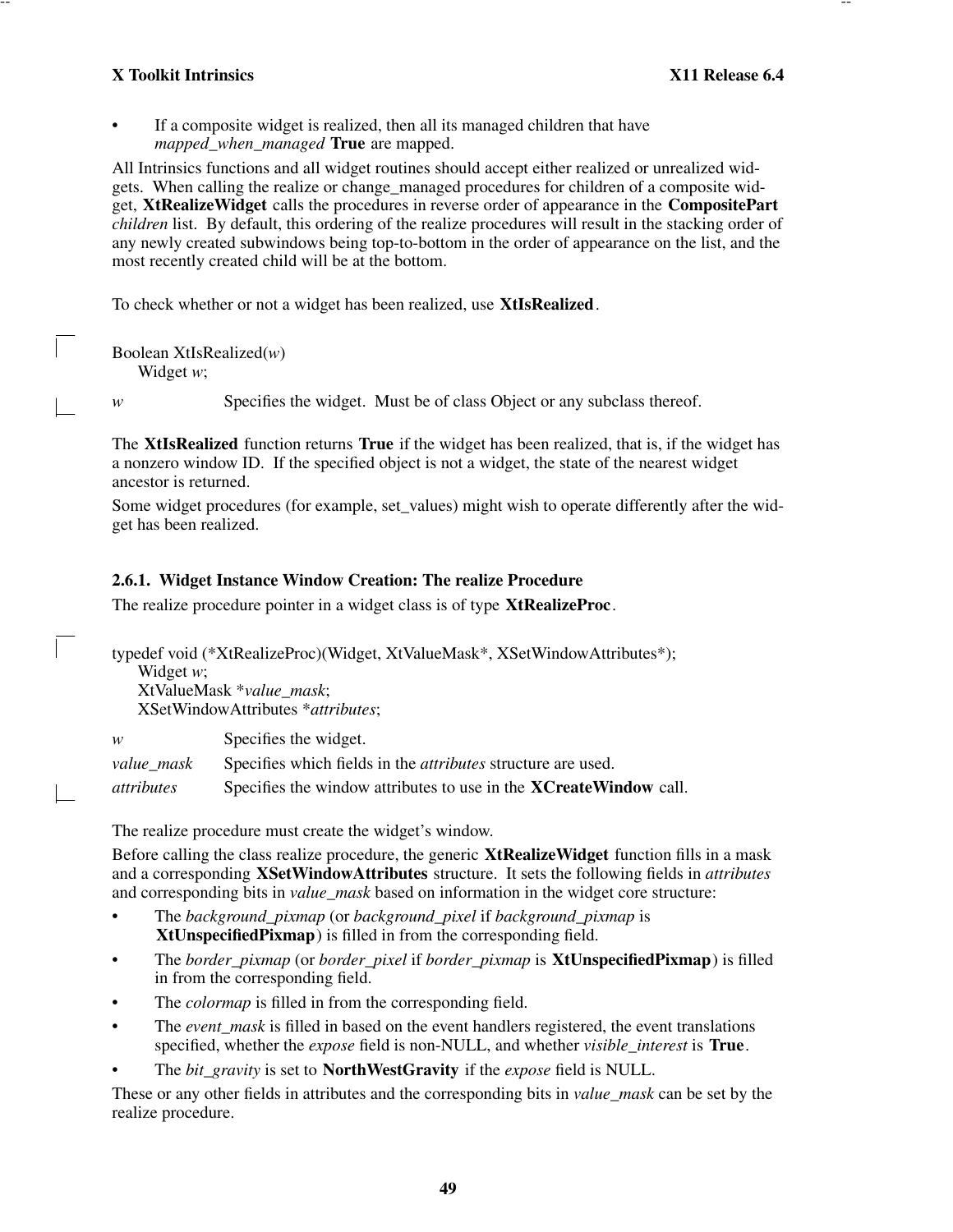Note that because realize is not a chained operation, the widget class realize procedure must update the **XSetWindowAttributes** structure with all the appropriate fields from non-Core superclasses.

-- --

A widget class can inherit its realize procedure from its superclass during class initialization. The realize procedure defined for **coreWidgetClass** calls **XtCreateWindow** with the passed *value\_mask* and *attributes* and with *window\_class* and *visual* set to **CopyFromParent**. Both **compositeWidgetClass** and **constraintWidgetClass** inherit this realize procedure, and most new widget subclasses can do the same (see Section 1.6.10).

The most common noninherited realize procedures set *bit\_gravity* in the mask and attributes to the appropriate value and then create the window. For example, depending on its justification, Label might set *bit\_gravity* to **WestGravity**, **CenterGravity**, or **EastGravity**. Consequently, shrinking it would just move the bits appropriately, and no exposure event is needed for repainting.

If a composite widget's children should be realized in an order other than that specified (to control the stacking order, for example), it should call **XtRealizeWidget** on its children itself in the appropriate order from within its own realize procedure.

Widgets that have children and whose class is not a subclass of **compositeWidgetClass** are responsible for calling **XtRealizeWidget** on their children, usually from within the realize procedure.

Realize procedures cannot manage or unmanage their descendants.

## **2.6.2. Window Creation Convenience Routine**

Rather than call the Xlib **XCreateWindow** function explicitly, a realize procedure should normally call the Intrinsics analog **XtCreateWindow**, which simplifies the creation of windows for widgets.

void XtCreateWindow(*w*, *window\_class*, *visual*, *value\_mask*, *attributes*) Widget *w*; unsigned int *window\_class*; Visual \**visual*; XtValueMask *value\_mask*; XSetWindowAttributes \**attributes*; *w* Specifies the widget that defines the additional window attributed. Must be of

class Core or any subclass thereof. *window\_class* Specifies the Xlib window class (for example, **InputOutput**, **InputOnly**, or **CopyFromParent**). *visual* Specifies the visual type (usually **CopyFromParent**). *value\_mask* Specifies which fields in the *attributes* structure are used. *attributes* Specifies the window attributes to use in the **XCreateWindow** call.

The **XtCreateWindow** function calls the Xlib **XCreateWindow** function with values from the widget structure and the passed parameters. Then, it assigns the created window to the widget's *window* field.

**XtCreateWindow** evaluates the following fields of the widget core structure: *depth*, *screen*, *parent->core.window*, *x*, *y*, *width*, *height*, and *border\_width*.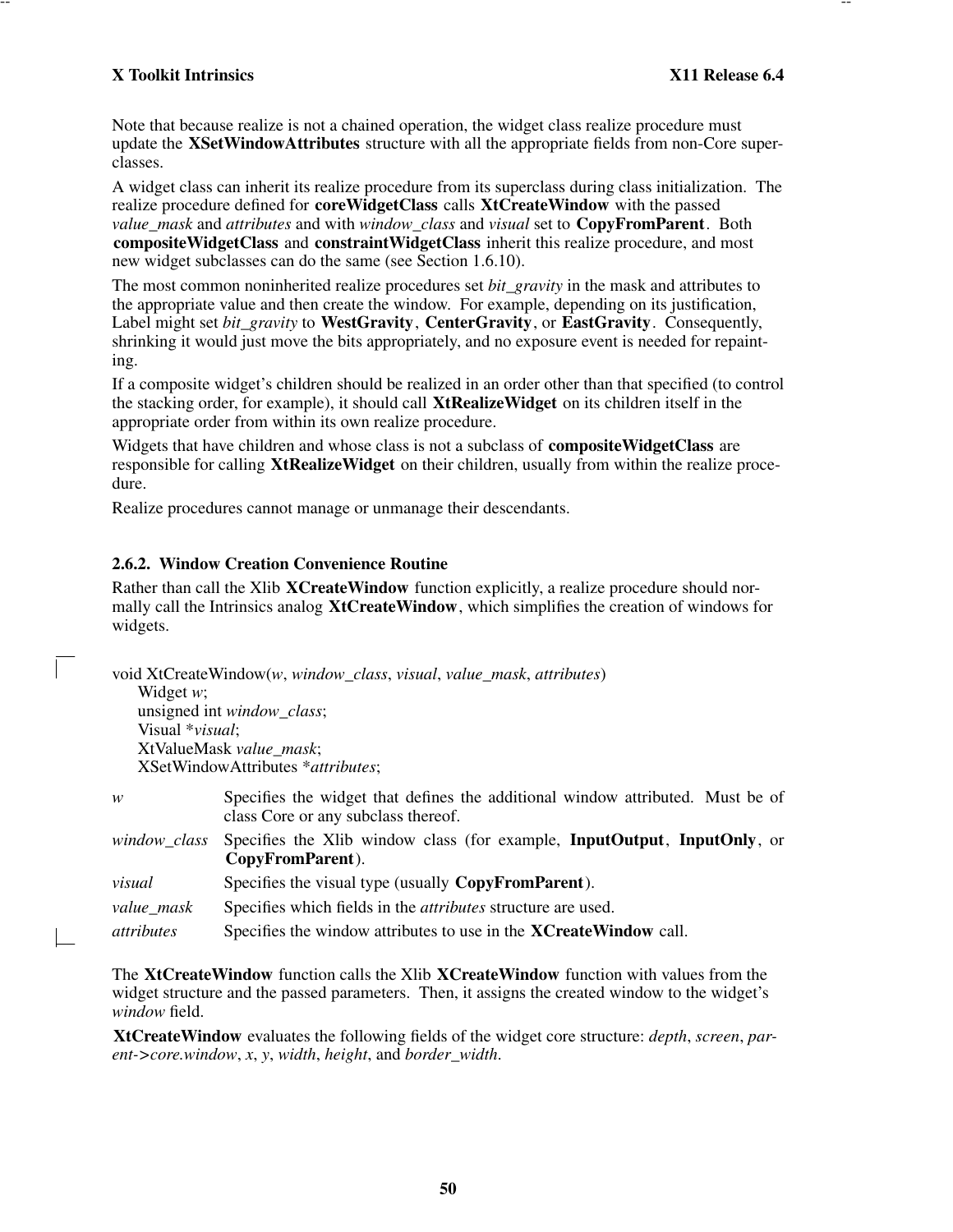## **2.7. Obtaining Window Information from a Widget**

The Core widget class definition contains the screen and window ids. The *window* field may be NULL for a while (see Sections 2.5 and 2.6).

-- --

The display pointer, the parent widget, screen pointer, and window of a widget are available to the widget writer by means of macros and to the application writer by means of functions.

Display \*XtDisplay(*w*) Widget *w*; *w* Specifies the widget. Must be of class Core or any subclass thereof. **XtDisplay** returns the display pointer for the specified widget. Widget XtParent(*w*) Widget *w*; *w* Specifies the widget. Must be of class Object or any subclass thereof. **XtParent** returns the parent object for the specified widget. The returned object will be of class Object or a subclass. Screen \*XtScreen(*w*) Widget *w*; *w* Specifies the widget. Must be of class Core or any subclass thereof. **XtScreen** returns the screen pointer for the specified widget. Window XtWindow(*w*) Widget *w*; *w* Specifies the widget. Must be of class Core or any subclass thereof.

**XtWindow** returns the window of the specified widget.

The display pointer, screen pointer, and window of a widget or of the closest widget ancestor of a nonwidget object are available by means of **XtDisplayOfObject**, **XtScreenOfObject**, and **XtWindowOfObject**.

Display \*XtDisplayOfObject(*object*) Widget *object*;

*object* Specifies the object. Must be of class Object or any subclass thereof.

**XtDisplayOfObject** is identical in function to **XtDisplay** if the object is a widget; otherwise **XtDisplayOfObject** returns the display pointer for the nearest ancestor of *object* that is of class Widget or a subclass thereof.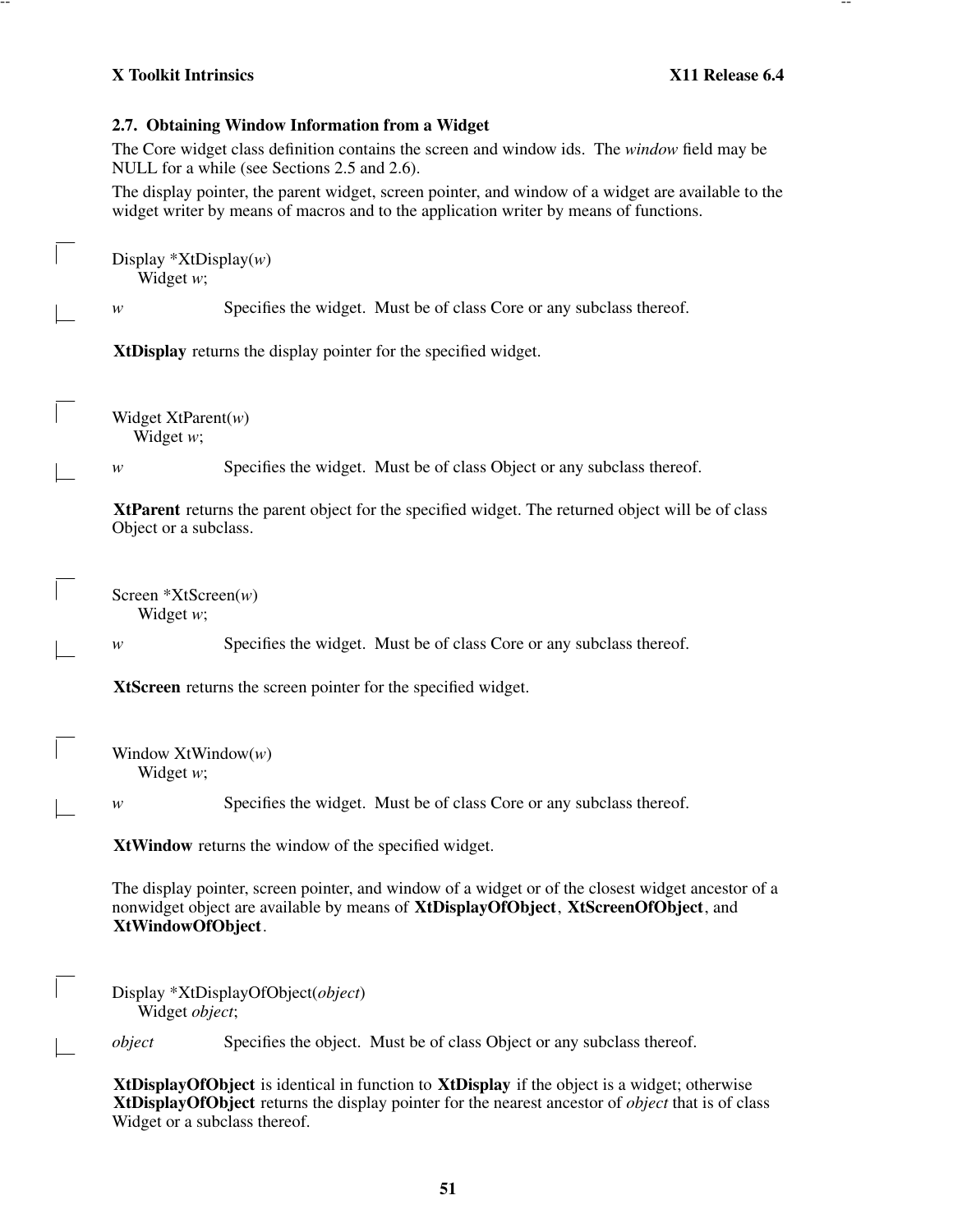Screen \*XtScreenOfObject(*object*) Widget *object*;

*object* Specifies the object. Must be of class Object or any subclass thereof.

-- --

**XtScreenOfObject** is identical in function to **XtScreen** if the object is a widget; otherwise **XtScreenOfObject** returns the screen pointer for the nearest ancestor of *object* that is of class Widget or a subclass thereof.

Window XtWindowOfObject(*object*) Widget *object*;

*object* Specifies the object. Must be of class Object or any subclass thereof.

**XtWindowOfObject** is identical in function to **XtWindow** if the object is a widget; otherwise **XtWindowOfObject** returns the window for the nearest ancestor of *object* that is of class Widget or a subclass thereof.

To retrieve the instance name of an object, use **XtName**.

String XtName(*object*) Widget *object*;

*object* Specifies the object whose name is desired. Must be of class Object or any subclass thereof.

**XtName** returns a pointer to the instance name of the specified object. The storage is owned by the Intrinsics and must not be modified. The name is not qualified by the names of any of the object's ancestors.

Several window attributes are locally cached in the widget instance. Thus, they can be set by the resource manager and **XtSetValues** as well as used by routines that derive structures from these values (for example, *depth* for deriving pixmaps, *background\_pixel* for deriving GCs, and so on) or in the **XtCreateWindow** call.

The *x*, *y*, *width*, *height*, and *border\_width* window attributes are available to geometry managers. These fields are maintained synchronously inside the Intrinsics. When an **XConfigureWindow** is issued by the Intrinsics on the widget's window (on request of its parent), these values are updated immediately rather than some time later when the server generates a **ConfigureNotify** event. (In fact, most widgets do not select **SubstructureNotify** events.) This ensures that all geometry calculations are based on the internally consistent toolkit world rather than on either an inconsistent world updated by asynchronous **ConfigureNotify** events or a consistent, but slow, world in which geometry managers ask the server for window sizes whenever they need to lay out their managed children (see Chapter 6).

#### **2.7.1. Unrealizing Widgets**

To destroy the windows associated with a widget and its non-pop-up descendants, use **XtUnrealizeWidget**.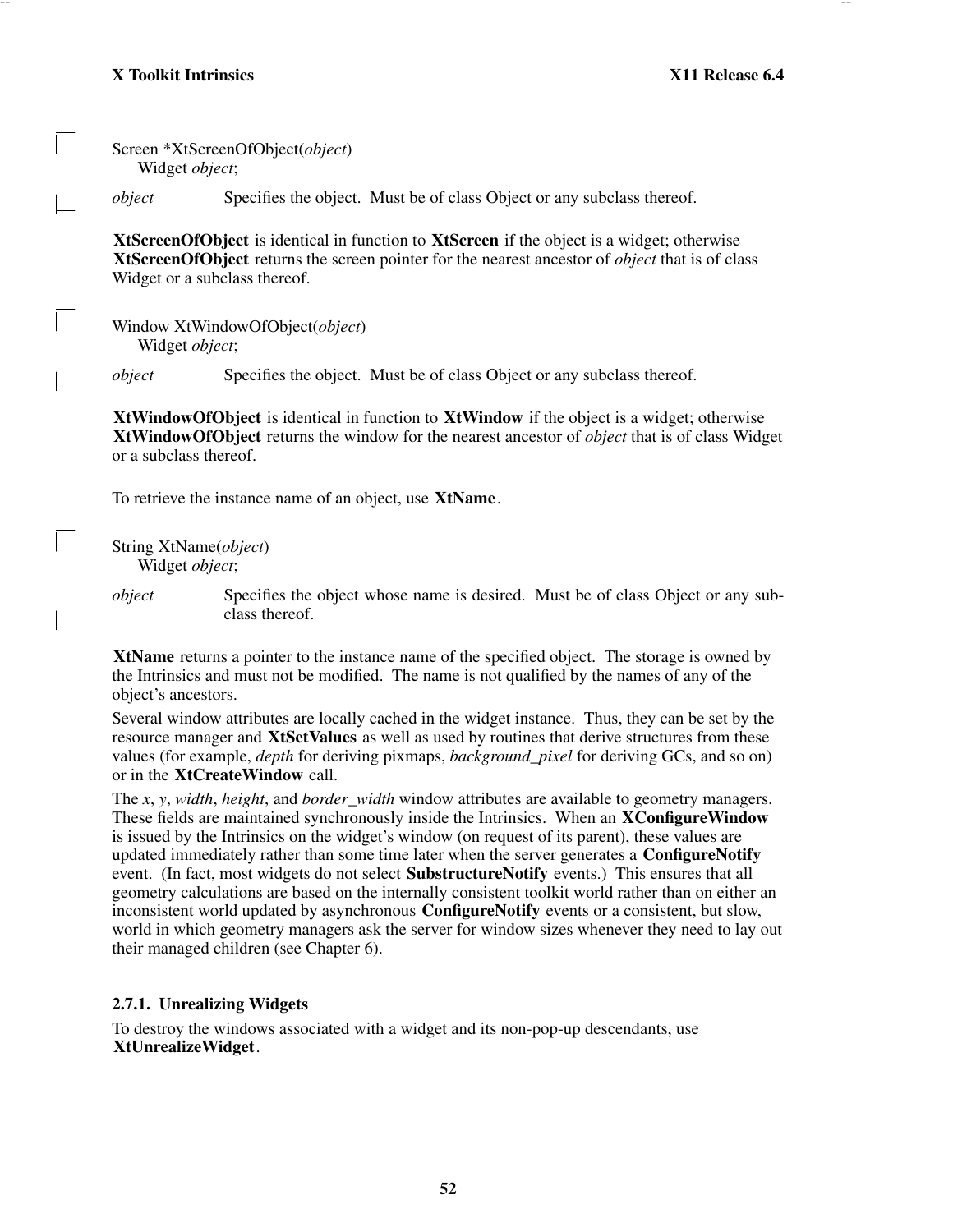void XtUnrealizeWidget(*w*)

Widget *w*;

*w* Specifies the widget. Must be of class Core or any subclass thereof.

-- --

If the widget is currently unrealized, **XtUnrealizeWidget** simply returns. Otherwise it performs the following:

- Unmanages the widget if the widget is managed.
- Makes a postorder (child-to-parent) traversal of the widget tree rooted at the specified widget and, for each widget that has declared a callback list resource named ''unrealizeCallback'', executes the procedures on the XtNunrealizeCallback list.
- Destroys the widget's window and any subwindows by calling **XDestroyWindow** with the specified widget's *window* field.

Any events in the queue or which arrive following a call to **XtUnrealizeWidget** will be dispatched as if the window(s) of the unrealized widget(s) had never existed.

# **2.8. Destroying Widgets**

The Intrinsics provide support

- To destroy all the pop-up children of the widget being destroyed and destroy all children of composite widgets.
- To remove (and unmap) the widget from its parent.
- To call the callback procedures that have been registered to trigger when the widget is destroyed.
- To minimize the number of things a widget has to deallocate when destroyed.
- To minimize the number of **XDestroyWindow** calls when destroying a widget tree.

To destroyawidget instance, use **XtDestroyWidget**.

void XtDestroyWidget(*w*) Widget *w*;

*w* Specifies the widget. Must be of class Object or any subclass thereof.

The **XtDestroyWidget** function provides the only method of destroying a widget, including widgets that need to destroy themselves. It can be called at any time, including from an application callback routine of the widget being destroyed. This requires a two-phase destroy process in order to avoid dangling references to destroyed widgets.

In phase 1, **XtDestroyWidget** performs the following:

- If the *being\_destroyed* field of the widget is **True**, it returns immediately.
- Recursively descends the widget tree and sets the *being\_destroyed* field to **True** for the widget and all normal and pop-up children.
- Adds the widget to a list of widgets (the destroy list) that should be destroyed when it is safe to do so.

Entries on the destroy list satisfy the invariant that if w2 occurs after w1 on the destroy list, then w2 is not a descendent, either normal or pop-up, of w1.

Phase 2 occurs when all procedures that should execute as a result of the current event have been called, including all procedures registered with the event and translation managers, that is, when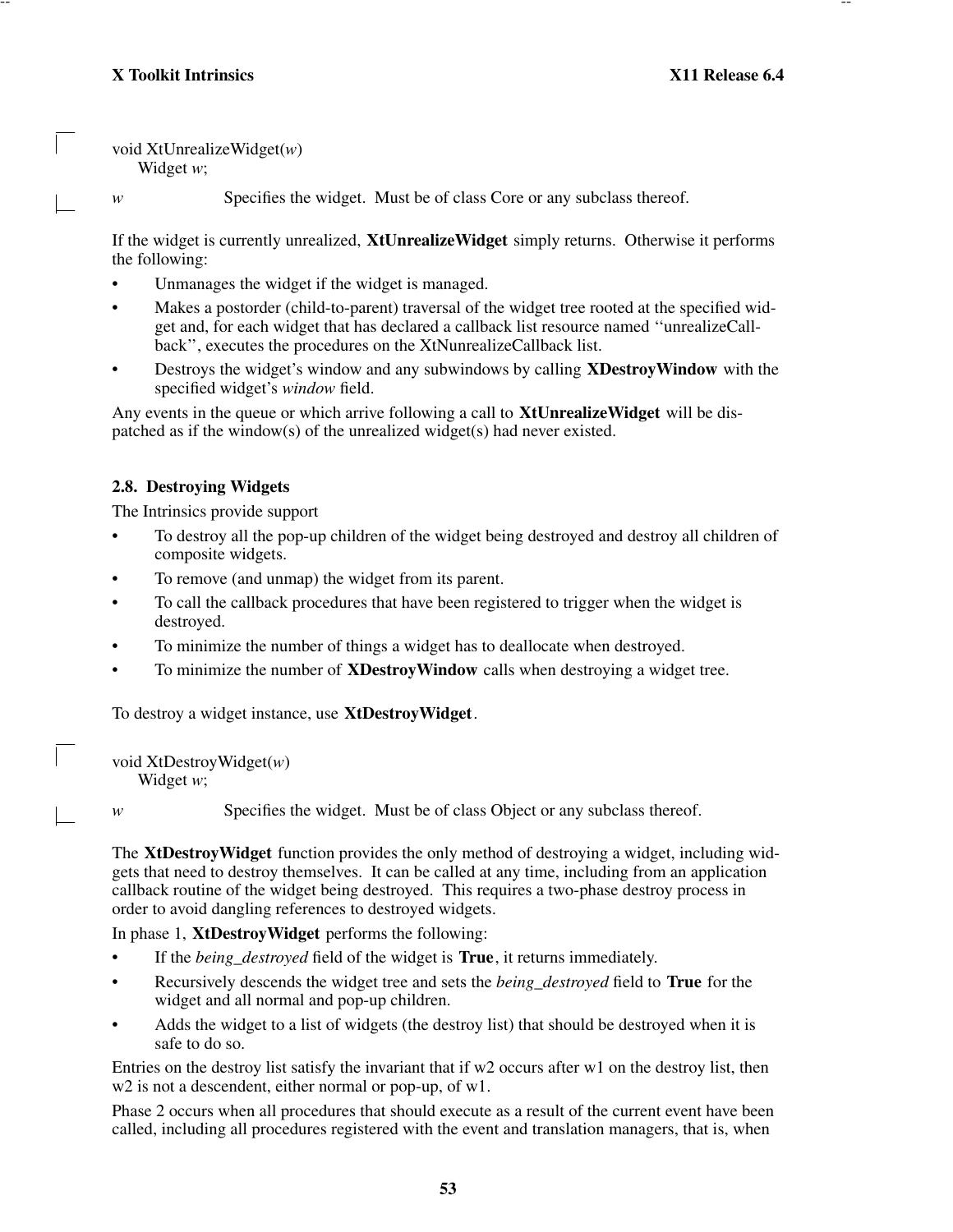the current invocation of **XtDispatchEvent** is about to return, or immediately if not in **XtDispatchEvent**.

In phase 2, **XtDestroyWidget** performs the following on each entry in the destroy list in the order specified:

-- --

- If the widget is not a pop-up child and the widget's parent is a subclass of **composite-WidgetClass**, and if the parent is not being destroyed, it calls **XtUnmanageChild** on the widget and then calls the widget's parent's delete\_child procedure (see Section 3.3).
- Calls the destroy callback procedures registered on the widget and all normal and pop-up descendants in postorder (it calls child callbacks before parent callbacks).

The **XtDestroyWidget** function then makes second traversal of the widget and all normal and pop-up descendants to perform the following three items on each widget in postorder:

- If the widget is not a pop-up child and the widget's parent is a subclass of **constraint-WidgetClass**, it calls the **ConstraintClassPart** destroy procedure for the parent, then for the parent's superclass, until finally it calls the **ConstraintClassPart** destroy procedure for **constraintWidgetClass**.
- Calls the **CoreClassPart** destroy procedure declared in the widget class, then the destroy procedure declared in its superclass, until finally it calls the destroy procedure declared in the Object class record. Callback lists are deallocated.
- If the widget class object class part contains an **ObjectClassExtension** record with the record\_type **NULLQUARK** and the *deallocate* field is not NULL, calls the deallocate procedure to deallocate the instance and if one exists, the constraint record. Otherwise, the Intrinsics will deallocate the widget instance record and if one exists, the constraint record.
- Calls **XDestroyWindow** if the specified widget is realized (that is, has an X window). The server recursively destroys all normal descendant windows. (Windows of realized pop-up Shell children, and their descendants, are destroyed by a shell class destroy procedure.)

# **2.8.1. Adding and Removing Destroy Callbacks**

When an application needs to perform additional processing during the destruction of a widget, it should register a destroy callback procedure for the widget. The destroy callback procedures use the mechanism described in Chapter 8. The destroy callback list is identified by the resource name XtNdestroyCallback.

For example, the following adds an application-supplied destroy callback procedure *ClientDestroy* with client data to a widget by calling **XtAddCallback**.

XtAddCallback(*w*, XtNdestroyCallback, *ClientDestroy*, *client\_data*)

Similarly, the following removes the application-supplied destroy callback procedure *ClientDestroy* by calling **XtRemoveCallback**.

XtRemoveCallback(*w*, XtNdestroyCallback, *ClientDestroy*, *client\_data*)

The *ClientDestroy* argument is of type **XtCallbackProc**; see Section 8.1.

## **2.8.2. Dynamic Data Deallocation: The destroy Procedure**

The destroy procedure pointers in the **ObjectClassPart**, **RectObjClassPart**, and **CoreClass-Part** structures are of type **XtWidgetProc**.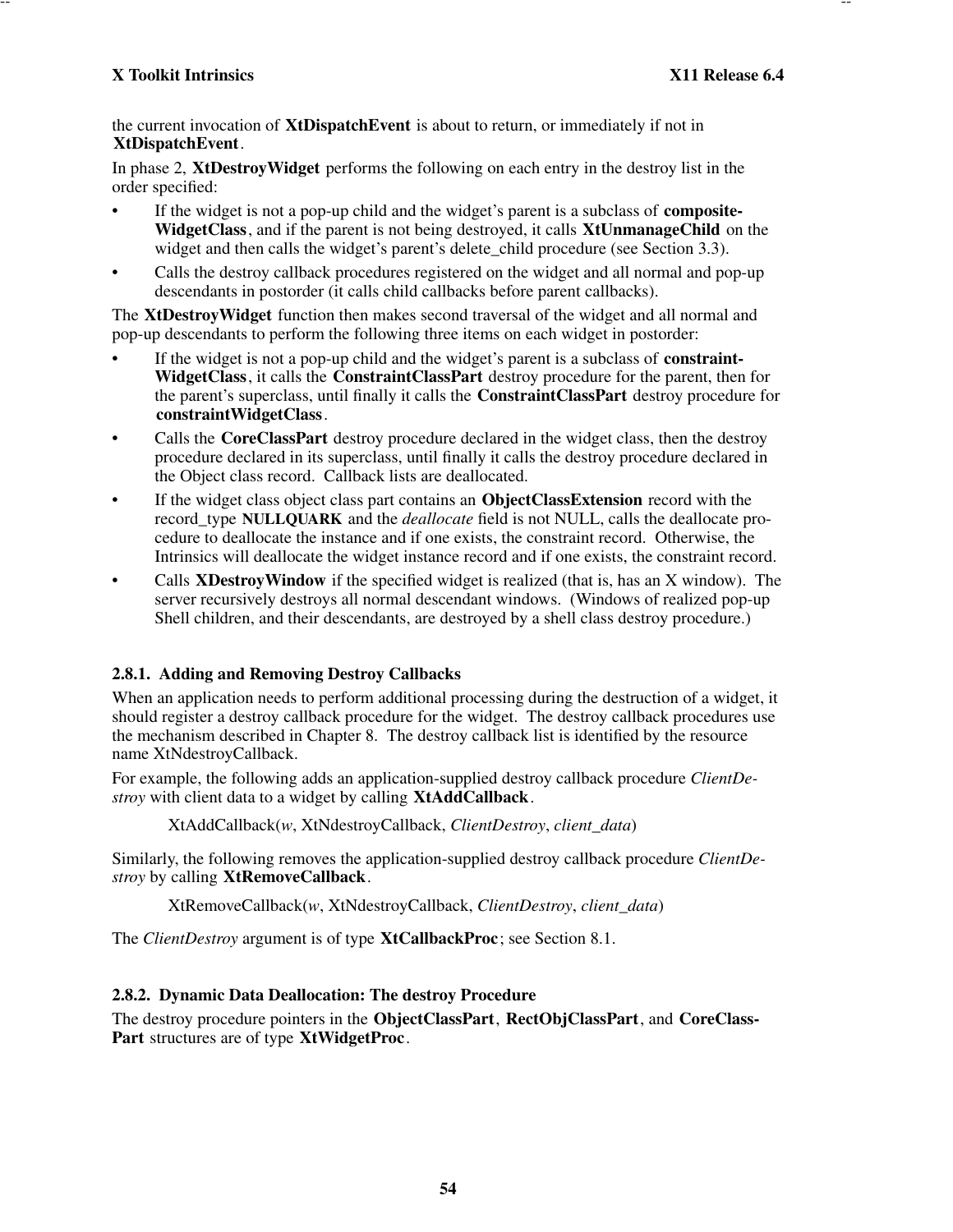typedef void (\*XtWidgetProc)(Widget); Widget *w*;

L

*w* Specifies the widget being destroyed.

The destroy procedures are called in subclass-to-superclass order. Therefore, a widget's destroy procedure should deallocate only storage that is specific to the subclass and should ignore the storage allocated by any of its superclasses. The destroy procedure should deallocate only resources that have been explicitly created by the subclass. Any resource that was obtained from the resource database or passed in an argument list was not created by the widget and therefore should not be destroyed by it. If a widget does not need to deallocate any storage, the destroy procedure entry in its class record can be NULL.

-- --

Deallocating storage includes, but is not limited to, the following steps:

- Calling **XtFree** on dynamic storage allocated with **XtMalloc**, **XtCalloc**, and so on.
- Calling **XFreePixmap** on pixmaps created with direct X calls.
- Calling **XtReleaseGC** on GCs allocated with **XtGetGC**.
- Calling **XFreeGC** on GCs allocated with direct X calls.
- Calling **XtRemoveEventHandler** on event handlers added to other widgets.
- Calling **XtRemoveTimeOut** on timers created with **XtAppAddTimeOut**.
- Calling **XtDestroyWidget** for each child if the widget has children and is not a subclass of **compositeWidgetClass**.

During destroy phase 2 for each widget, the Intrinsics remove the widget from the modal cascade, unregister all event handlers, remove all key, keyboard, button, and pointer grabs and remove all callback procedures registered on the widget. Any outstanding selection transfers will time out.

## **2.8.3. Dynamic Constraint Data Deallocation: The ConstraintClassPart destroy Procedure**

The constraint destroy procedure identified in the **ConstraintClassPart** structure is called for a widget whose parent is a subclass of **constraintWidgetClass**. This constraint destroy procedure pointer is of type **XtWidgetProc**. The constraint destroy procedures are called in subclass-tosuperclass order, starting at the class of the widget's parent and ending at **constraint-WidgetClass**. Therefore, a parent's constraint destroy procedure should deallocate only storage that is specific to the constraint subclass and not storage allocated by any of its superclasses.

If a parent does not need to deallocate any constraint storage, the constraint destroy procedure entry in its class record can be NULL.

## **2.8.4. Widget Instance Deallocation: The deallocate Procedure**

The deallocate procedure pointer in the **ObjectClassExtension** record is of type **XtDeallocateProc**.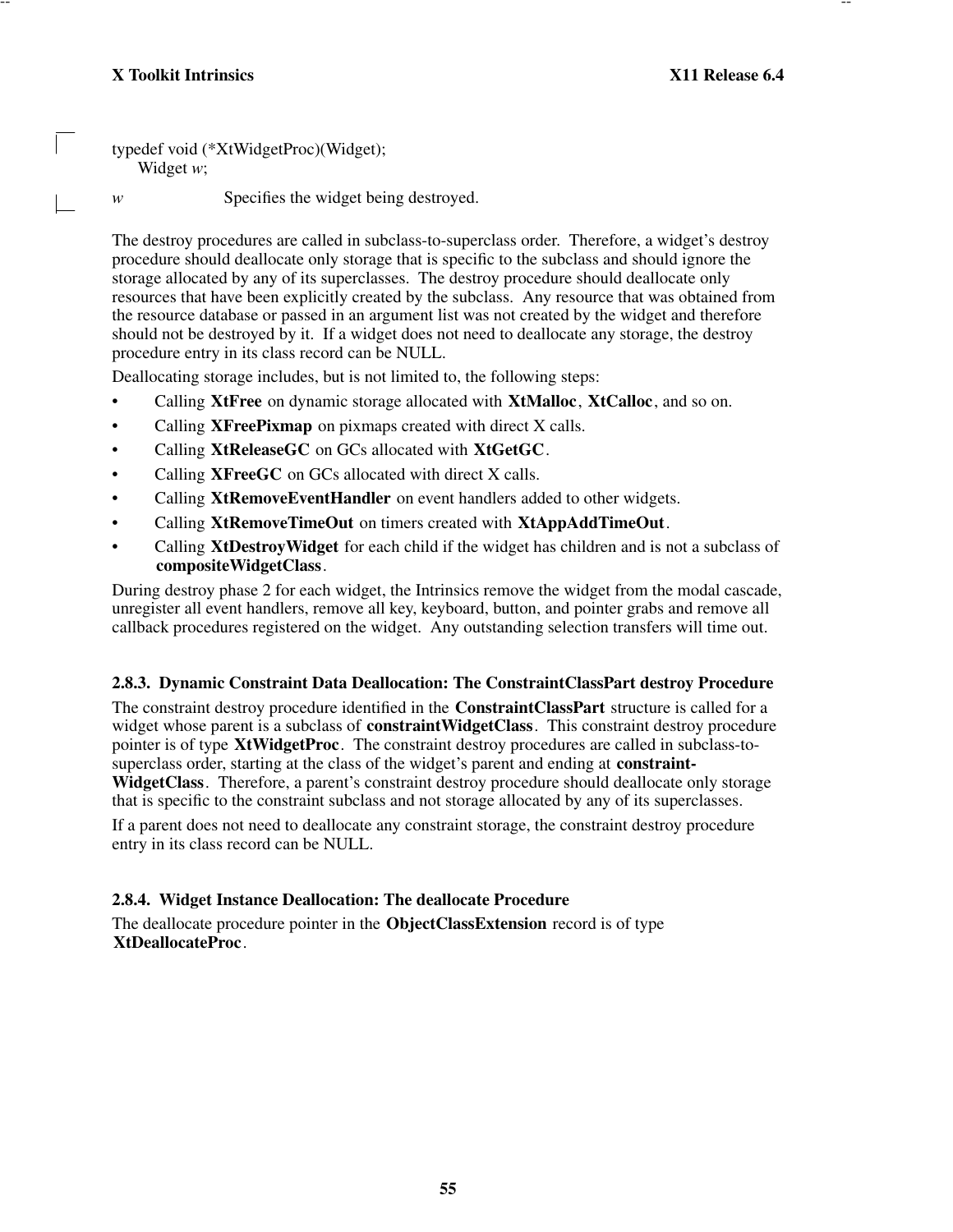$\mathbb{R}$ 

typedef void (\*XtDeallocateProc)(Widget, XtPointer); Widget *widget*; XtPointer *more\_bytes*; *widget* Specifies the widget being destroyed. *more* bytes Specifies the auxiliary memory received from the corresponding allocator along with the widget, or NULL.

-- --

When a widget is destroyed, if an **ObjectClassExtension** record exists in the object class part *extension* field with *record\_type* **NULLQUARK** and the *deallocate* field is not NULL, the **XtDeallocateProc** will be called. If no ObjectClassPart extension record is declared with *record\_type* equal to **NULLQUARK**, then **XtInheritAllocate** and **XtInheritDeallocate** are assumed. The responsibilities of the deallocate procedure are to deallocate the memory specified by *more\_bytes* if it is not NULL, to deallocate the constraints record as specified by the widget's *core.constraints* field if it is not NULL, and to deallocate the widget instance itself.

If no **XtDeallocateProc** is found, it is assumed that the Intrinsics originally allocated the memory and is responsible for freeing it.

#### **2.9. Exiting from an Application**

All X Toolkit applications should terminate by calling **XtDestroyApplicationContext** and then exiting using the standard method for their operating system (typically, by calling **exit** for POSIX-based systems). The quickest way to make the windows disappear while exiting is to call **XtUnmapWidget** on each top-level shell widget. The Intrinsics have no resources beyond those in the program image, and the X server will free its resources when its connection to the application is broken.

Depending upon the widget set in use, it may be necessary to explicitly destroy individual widgets or widget trees with **XtDestroyWidget** before calling **XtDestroyApplicationContext** in order to ensure that any required widget cleanup is properly executed. The application developer must refer to the widget documentation to learn if a widget needs to perform cleanup beyond that performed automatically by the operating system. If the client is a session participant (see Section 4.2), then the client may wish to resign from the session before exiting. See Section 4.2.4 for details.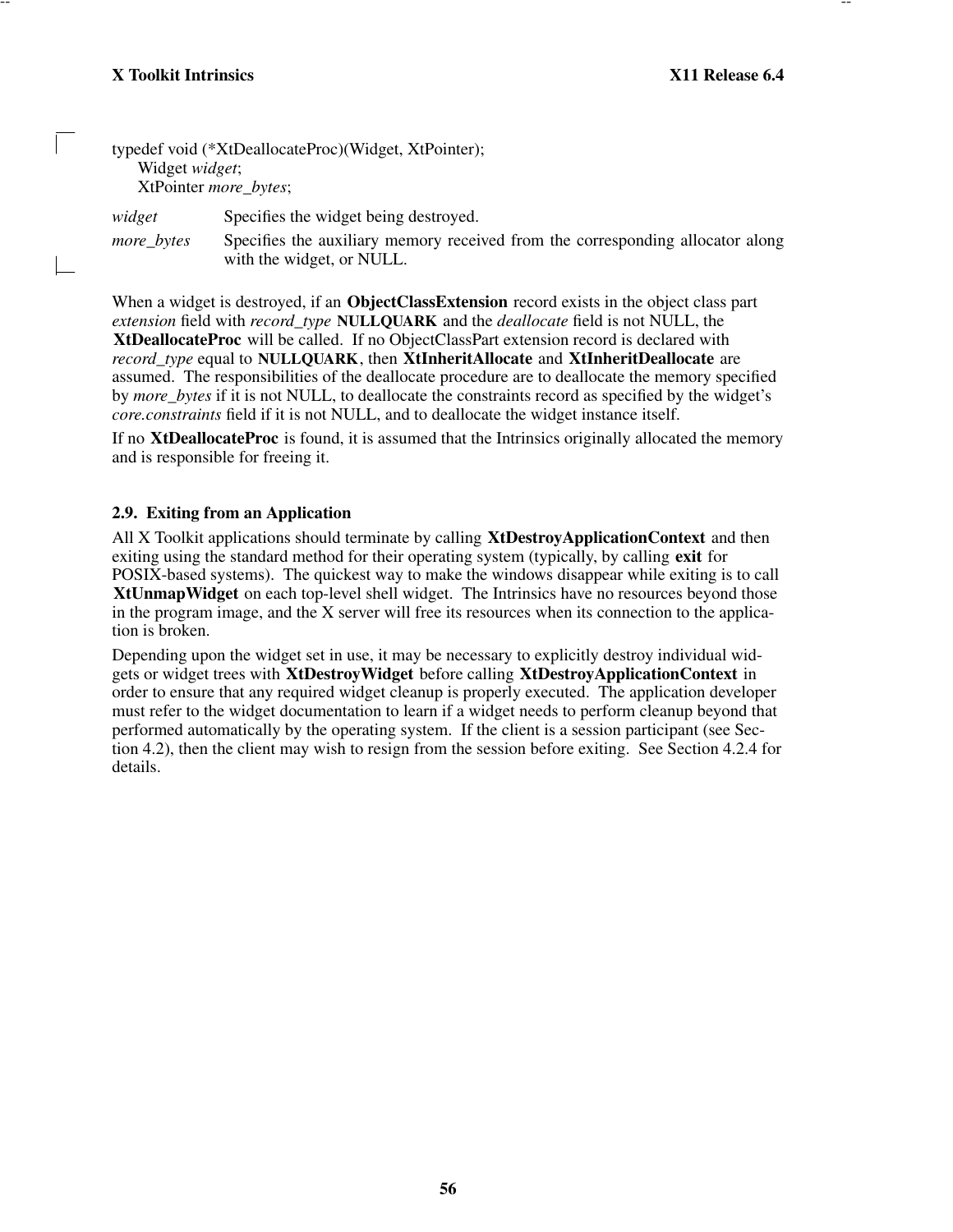# **Chapter 3**

-- --

# **Composite Widgets and Their Children**

Composite widgets (widgets whose class is a subclass of **compositeWidgetClass**) can have an arbitrary number of children. Consequently, they are responsible for much more than primitive widgets. Their responsibilities (either implemented directly by the widget class or indirectly by Intrinsics functions) include:

- Overall management of children from creation to destruction.
- Destruction of descendants when the composite widget is destroyed.
- Physical arrangement (geometry management) of a displayable subset of children (that is, the managed children).
- Mapping and unmapping of a subset of the managed children.

Overall management is handled by the generic procedures **XtCreateWidget** and **XtDestroyWidget**. **XtCreateWidget** adds children to their parent by calling the parent's insert\_child procedure. **XtDestroyWidget** removes children from their parent by calling the parent's delete\_child procedure and ensures that all children of a destroyed composite widget also get destroyed.

Only a subset of the total number of children is actually managed by the geometry manager and hence possibly visible. For example, a composite editor widget supporting multiple editing buffers might allocate one child widget for each file buffer, but it might display only a small number of the existing buffers. Widgets that are in this displayable subset are called managed widgets and enter into geometry manager calculations. The other children are called unmanaged widgets and, by definition, are not mapped by the Intrinsics.

Children are added to and removed from their parent's managed set by using **XtManageChild**, **XtManageChildren**, **XtUnmanageChild**, **XtUnmanageChildren**, and

**XtChangeManagedSet**, which notify the parent to recalculate the physical layout of its children by calling the parent's change\_managed procedure. The **XtCreateManagedWidget** convenience function calls **XtCreateWidget** and **XtManageChild** on the result.

Most managed children are mapped, but some widgets can be in a state where they take up physical space but do not show anything. Managed widgets are not mapped automatically if their *map\_when\_managed* field is **False**. The default is **True** and is changed by using **XtSetMappedWhenManaged**.

Each composite widget class declares a geometry manager, which is responsible for figuring out where the managed children should appear within the composite widget's window. Geometry management techniques fall into four classes:

| Fixed boxes         | Fixed boxes have a fixed number of children created by the parent. All<br>these children are managed, and none ever makes geometry manager<br>requests.                                                                                                                                                                                                                                      |
|---------------------|----------------------------------------------------------------------------------------------------------------------------------------------------------------------------------------------------------------------------------------------------------------------------------------------------------------------------------------------------------------------------------------------|
| Homogeneous boxes   | Homogeneous boxes treat all children equally and apply the same<br>geometry constraints to each child. Many clients insert and delete wid-<br>gets freely.                                                                                                                                                                                                                                   |
| Heterogeneous boxes | Heterogeneous boxes have a specific location where each child is<br>placed. This location usually is not specified in pixels, because the<br>window may be resized, but is expressed rather in terms of the relation-<br>ship between a child and the parent or between the child and other spe-<br>cific children. The class of heterogeneous boxes is usually a subclass<br>of Constraint. |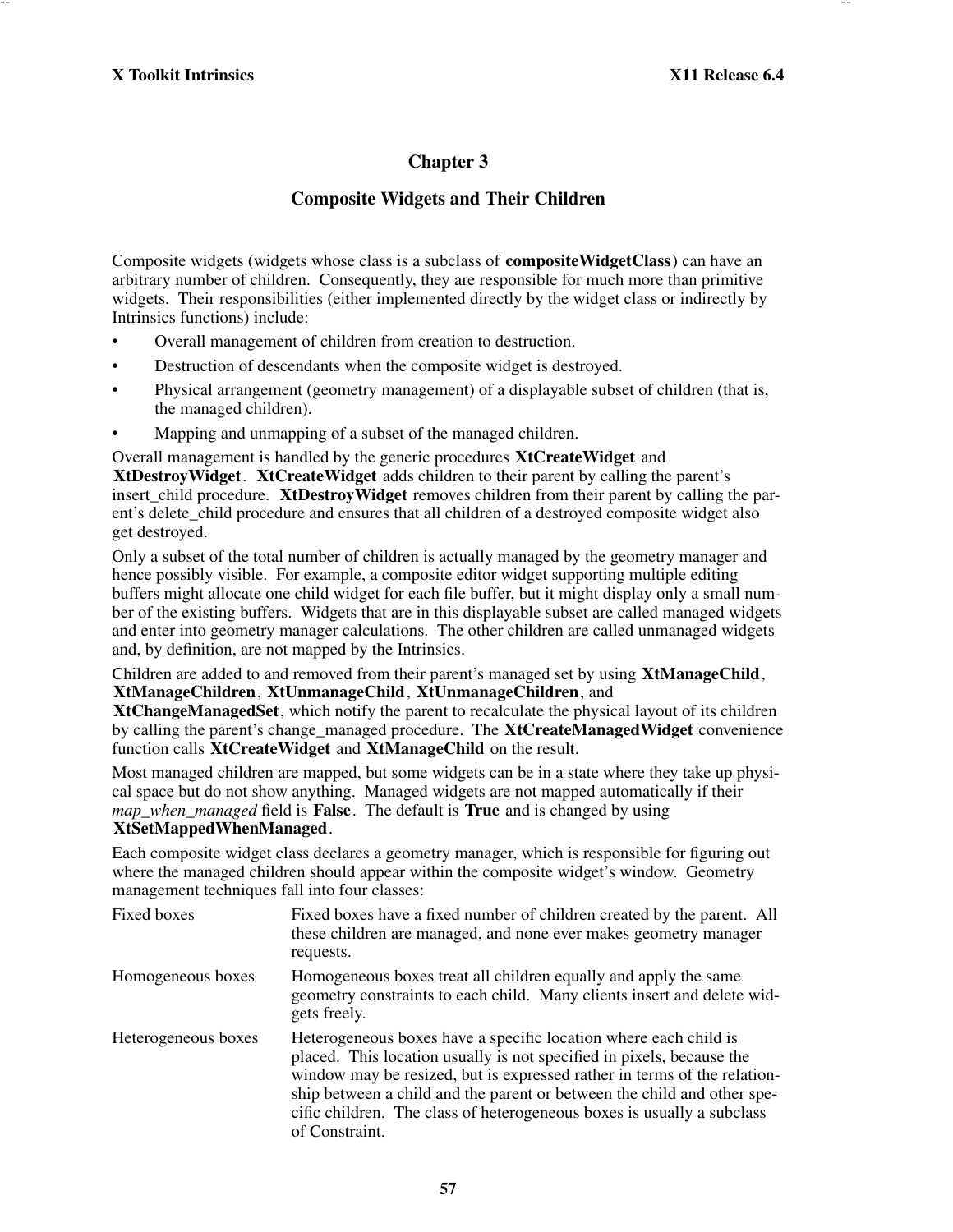Shell boxes Shell boxes typically have only one child, and the child's size is usually exactly the size of the shell. The geometry manager must communicate with the window manager, if it exists, and the box must also accept **ConfigureNotify** events when the window size is changed by the window manager.

-- --

# **3.1. Addition of Children to a Composite Widget: The insert\_child Procedure**

To add a child to the parent's list of children, the **XtCreateWidget** function calls the parent's class routine insert\_child. The insert\_child procedure pointer in a composite widget is of type **XtWidgetProc**.

typedef void (\*XtWidgetProc)(Widget); Widget *w*;

*w* Passes the newly created child.

Most composite widgets inherit their superclass's operation. The insert\_child routine in **CompositeWidgetClass**calls and inserts the child at the specified position in the *children* list, expanding it if necessary.

Some composite widgets define their own insert\_child routine so that they can order their children in some convenient way, create companion controller widgets for a new widget, or limit the number or class of their child widgets. A composite widget class that wishes to allow nonwidget children (see Chapter 12) must specify a **CompositeClassExtension** extension record as described in Section 1.4.2.1 and set the *accepts\_objects* field in this record to **True**. If the **CompositeClassExtension** record is not specified or the *accepts\_objects* field is **False**, the composite widget can assume that all its children are of a subclass of Core without an explicit subclass test in the insert\_child procedure.

If there is not enough room to insert a new child in the *children* array (that is, *num\_children* is equal to *num\_slots*), the insert\_child procedure must first reallocate the array and update *num\_slots*. The insert\_child procedure then places the child at the appropriate position in the array and increments the *num\_children* field.

# **3.2. Insertion Order of Children: The insert\_position Procedure**

Instances of composite widgets sometimes need to specify more about the order in which their children are kept. For example, an application may want a set of command buttons in some logical order grouped by function, and it may want buttons that represent file names to be kept in alphabetical order without constraining the order in which the buttons are created.

An application controls the presentation order of a set of children by supplying an XtNinsertPosition resource. The insert position procedure pointer in a composite widget instance is of type **XtOrderProc**.

typedef Cardinal (\*XtOrderProc)(Widget); Widget *w*;

*w* Passes the newly created widget.

Composite widgets that allow clients to order their children (usually homogeneous boxes) can call their widget instance's insert\_position procedure from the class's insert\_child procedure to determine where a new child should go in its *children* array. Thus, a client using a composite class can apply different sorting criteria to widget instances of the class, passing in a different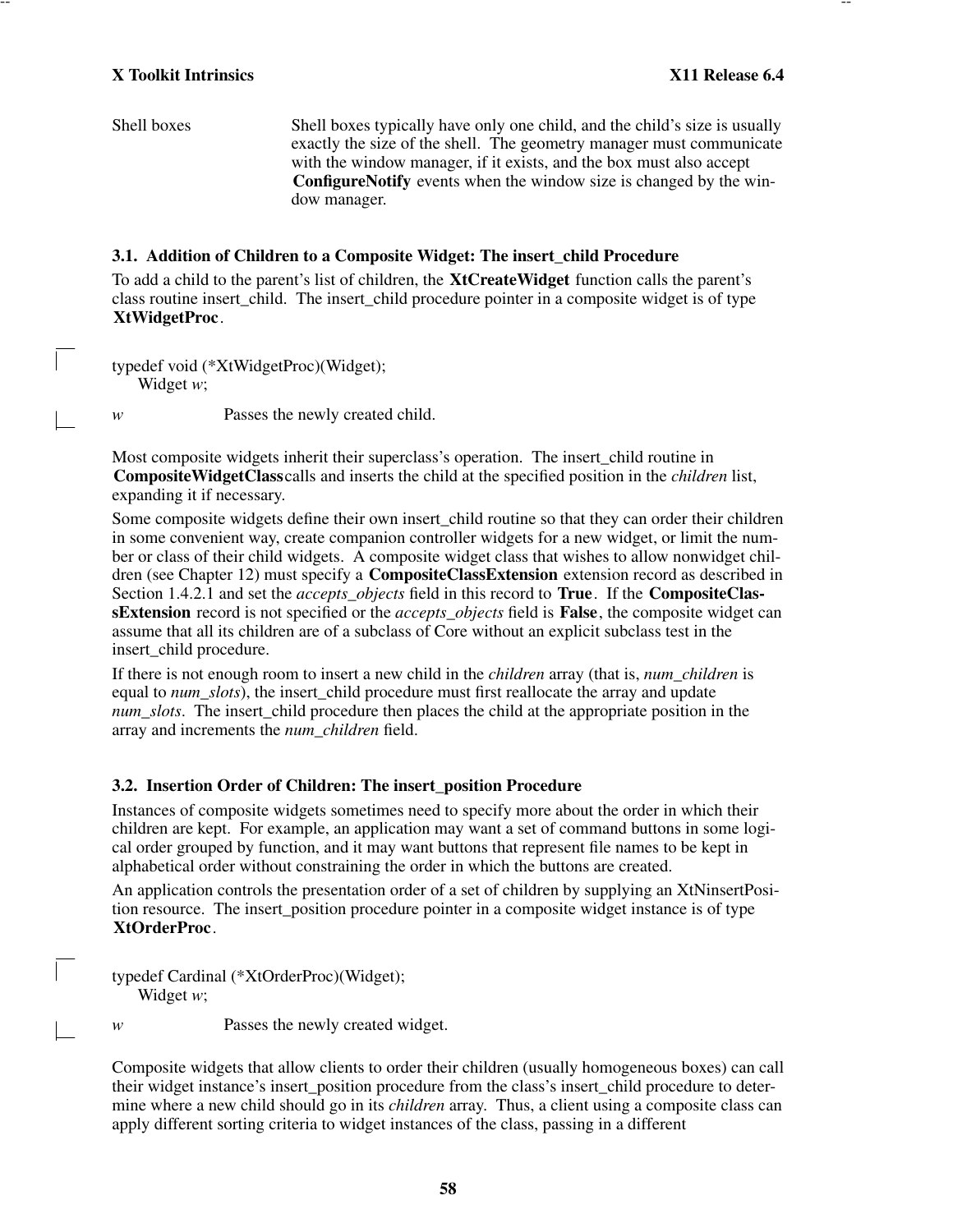insert\_position procedure resource when it creates each composite widget instance.

-- --

The return value of the insert\_position procedure indicates how many children should go before the widget. Returning zero indicates that the widget should go before all other children, and returning *num\_children* indicates that it should go after all other children. The default insert\_position function returns *num\_children* and can be overridden by a specific composite widget's resource list or by the argument list provided when the composite widget is created.

# **3.3. Deletion of Children: The delete\_child Procedure**

To remove the child from the parent's *children* list, the **XtDestroyWidget** function eventually causes a call to the Composite parent's class delete\_child procedure. The delete\_child procedure pointer is of type **XtWidgetProc**.

typedef void (\*XtWidgetProc)(Widget); Widget *w*;

*w* Passes the child being deleted.

Most widgets inherit the delete\_child procedure from their superclass. Composite widgets that create companion widgets define their own delete\_child procedure to remove these companion widgets.

## **3.4. Adding and Removing Children from the Managed Set**

The Intrinsics provide a set of generic routines to permit the addition of widgets to or the removal of widgets from a composite widget's managed set. These generic routines eventually call the composite widget's change\_managed procedure if the procedure pointer is non-NULL. The change\_managed procedure pointer is of type **XtWidgetProc**. The widget argument specifies the composite widget whose managed child set has been modified.

## **3.4.1. Managing Children**

To add a list of widgets to the geometry-managed (and hence displayable) subset of their Composite parent, use **XtManageChildren**.

typedef Widget \*WidgetList;

void XtManageChildren(*children*, *num\_children*) WidgetList *children*; Cardinal *num\_children*;

- *children* Specifies a list of child widgets. Each child must be of class RectObj or any subclass thereof.
- *num\_children* Specifies the number of children in the list.

The **XtManageChildren** function performs the following:

- Issues an error if the children do not all have the same parent or if the parent's class is not a subclass of **compositeWidgetClass**.
- Returns immediately if the common parent is being destroyed; otherwise, for each unique child on the list, **XtManageChildren** ignores the child if it already is managed or is being destroyed, and marks it if not.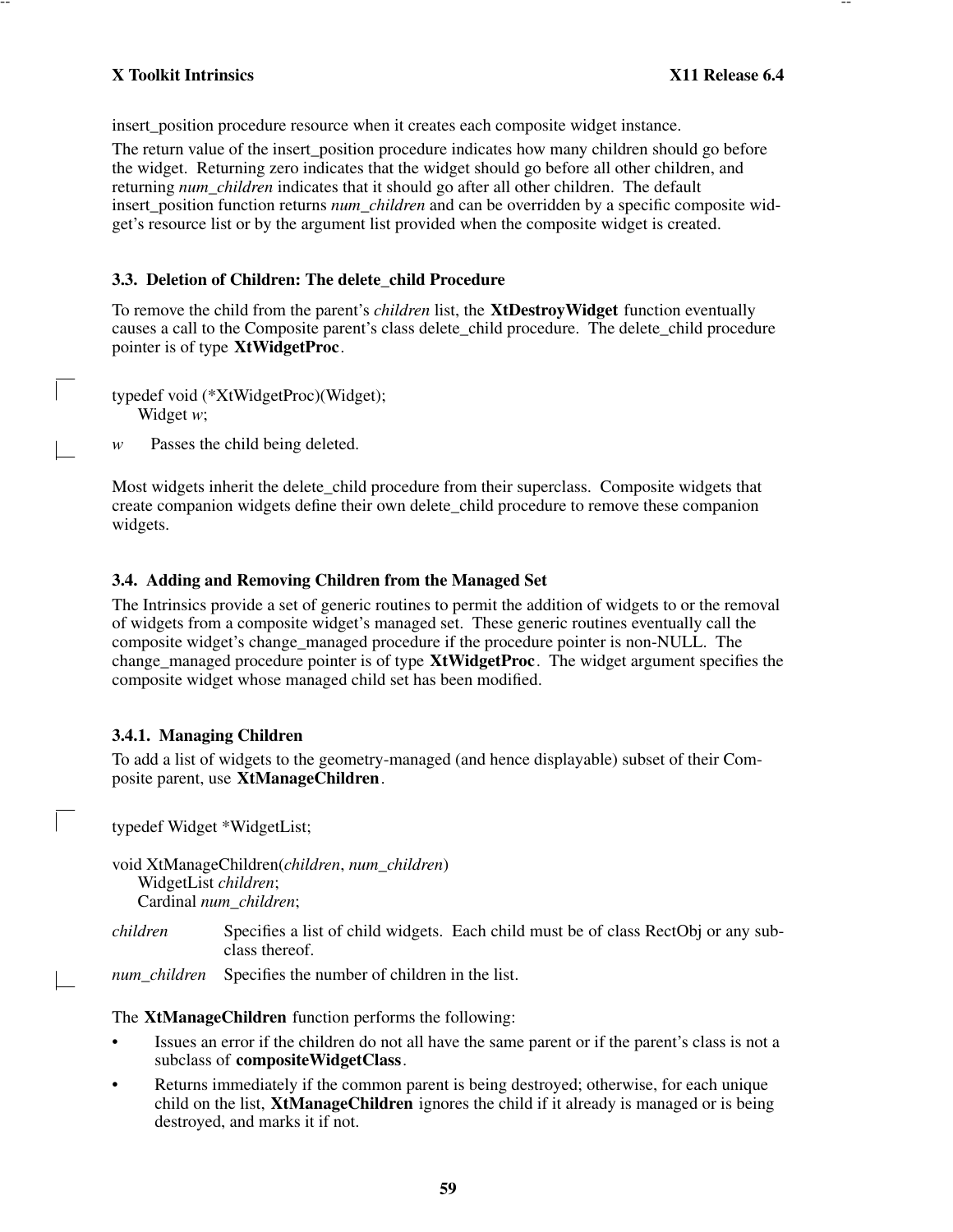If the parent is realized and after all children have been marked, it makes some of the newly managed children viewable:

-- --

- − Calls the change\_managed routine of the widgets' parent.
- − Calls **XtRealizeWidget** on each previously unmanaged child that is unrealized.
- − Maps each previously unmanaged child that has *map\_when\_managed* **True**.

Managing children is independent of the ordering of children and independent of creating and deleting children. The layout routine of the parent should consider children whose *managed* field is **True** and should ignore all other children. Note that some composite widgets, especially fixed boxes, call **XtManageChild** from their insert\_child procedure.

If the parent widget is realized, its change\_managed procedure is called to notify it that its set of managed children has changed. The parent can reposition and resize any of its children. It moves each child as needed by calling **XtMoveWidget**, which first updates the *x* and *y* fields and which then calls **XMoveWindow**.

If the composite widget wishes to change the size or border width of any of its children, it calls **XtResizeWidget**, which first updates the *width*, *height*, and *border\_width* fields and then calls **XConfigureWindow**. Simultaneous repositioning and resizing may be done with **XtConfigureWidget**; see Section 6.6.

To add a single child to its parent widget's set of managed children, use **XtManageChild**.

void XtManageChild(*child*) Widget *child*;

*child* Specifies the child. Must be of class RectObj or any subclass thereof.

The **XtManageChild** function constructs a **WidgetList** of length 1 and calls **XtManageChildren**.

To create and manage a child widget in a single procedure, use **XtCreateManagedWidget** or **XtVaCreateManagedWidget**.

Widget XtCreateManagedWidget(*name*, *widget\_class*, *parent*, *args*, *num\_args*) String *name*; WidgetClass *widget\_class*; Widget *parent*; ArgList *args*; Cardinal *num\_args*;

*name* Specifies the resource instance name for the created widget. *widget\_class* Specifies the widget class pointer for the created widget. Must be **rectObjClass** or any subclass thereof. *parent* Specifies the parent widget. Must be of class Composite or any subclass thereof. *args* Specifies the argument list to override any other resource specifications. *num\_args* Specifies the number of entries in the argument list.

The **XtCreateManagedWidget** function is a convenience routine that calls **XtCreateWidget** and **XtManageChild**.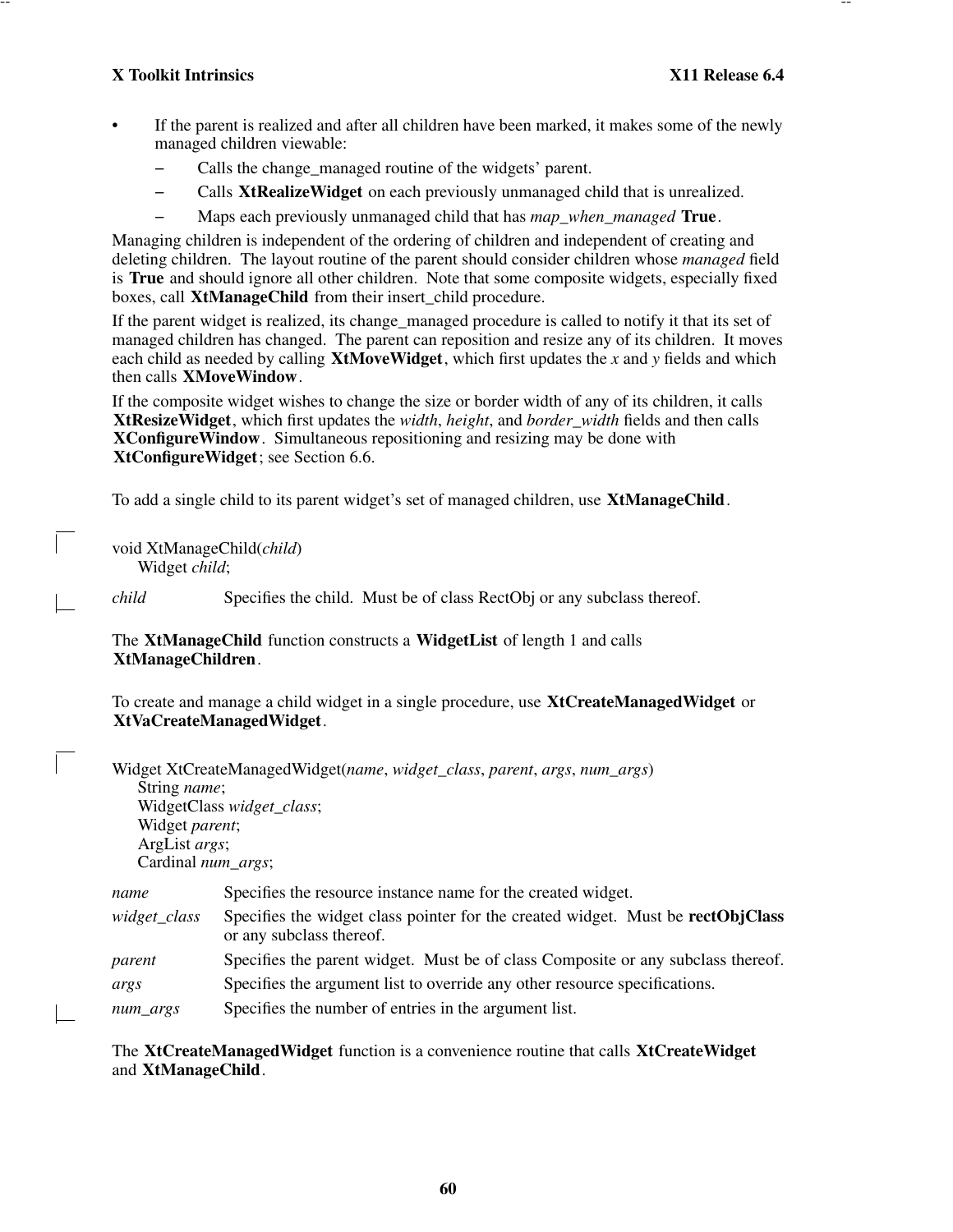| Widget XtVaCreateManagedWidget(name, widget_class, parent, )<br>String <i>name</i> ;<br>WidgetClass widget_class;<br>Widget parent; |                                                                                                             |  |  |
|-------------------------------------------------------------------------------------------------------------------------------------|-------------------------------------------------------------------------------------------------------------|--|--|
| name                                                                                                                                | Specifies the resource instance name for the created widget.                                                |  |  |
| widget_class                                                                                                                        | Specifies the widget class pointer for the created widget. Must be rectObjClass<br>or any subclass thereof. |  |  |
| parent                                                                                                                              | Specifies the parent widget. Must be of class Composite or any subclass thereof.                            |  |  |
| $\cdots$                                                                                                                            | Specifies the variable argument list to override any other resource specifications.                         |  |  |

-- --

**XtVaCreateManagedWidget** is identical in function to **XtCreateManagedWidget** with the *args* and *num\_args* parameters replaced by a varargs list, as described in Section 2.5.1.

#### **3.4.2. Unmanaging Children**

 $\overline{\Gamma}$ 

To remove a list of children from a parent widget's managed list, use **XtUnmanageChildren**.

void XtUnmanageChildren(*children*, *num\_children*) WidgetList *children*; Cardinal *num\_children*;

*children* Specifies a list of child widgets. Each child must be of class RectObj or any subclass thereof.

*num\_children* Specifies the number of children.

The **XtUnmanageChildren** function performs the following:

- Returns immediately if the common parent is being destroyed.
- Issues an error if the children do not all have the same parent or if the parent is not a subclass of **compositeWidgetClass**.
- For each unique child on the list, **XtUnmanageChildren** ignores the child if it is unmanaged; otherwise it performs the following:
	- Marks the child as unmanaged.
	- − If the child is realized and the *map\_when\_managed* field is **True**, it is unmapped.
- If the parent is realized and if any children have become unmanaged, calls the change\_managed routine of the widgets' parent.

**XtUnmanageChildren** does not destroy the child widgets. Removing widgets from a parent's managed set is often a temporary banishment, and some time later the client may manage the children again. To destroy widgets entirely, **XtDestroyWidget** should be called instead; see Section 2.9.

To remove a single child from its parent widget's managed set, use **XtUnmanageChild**.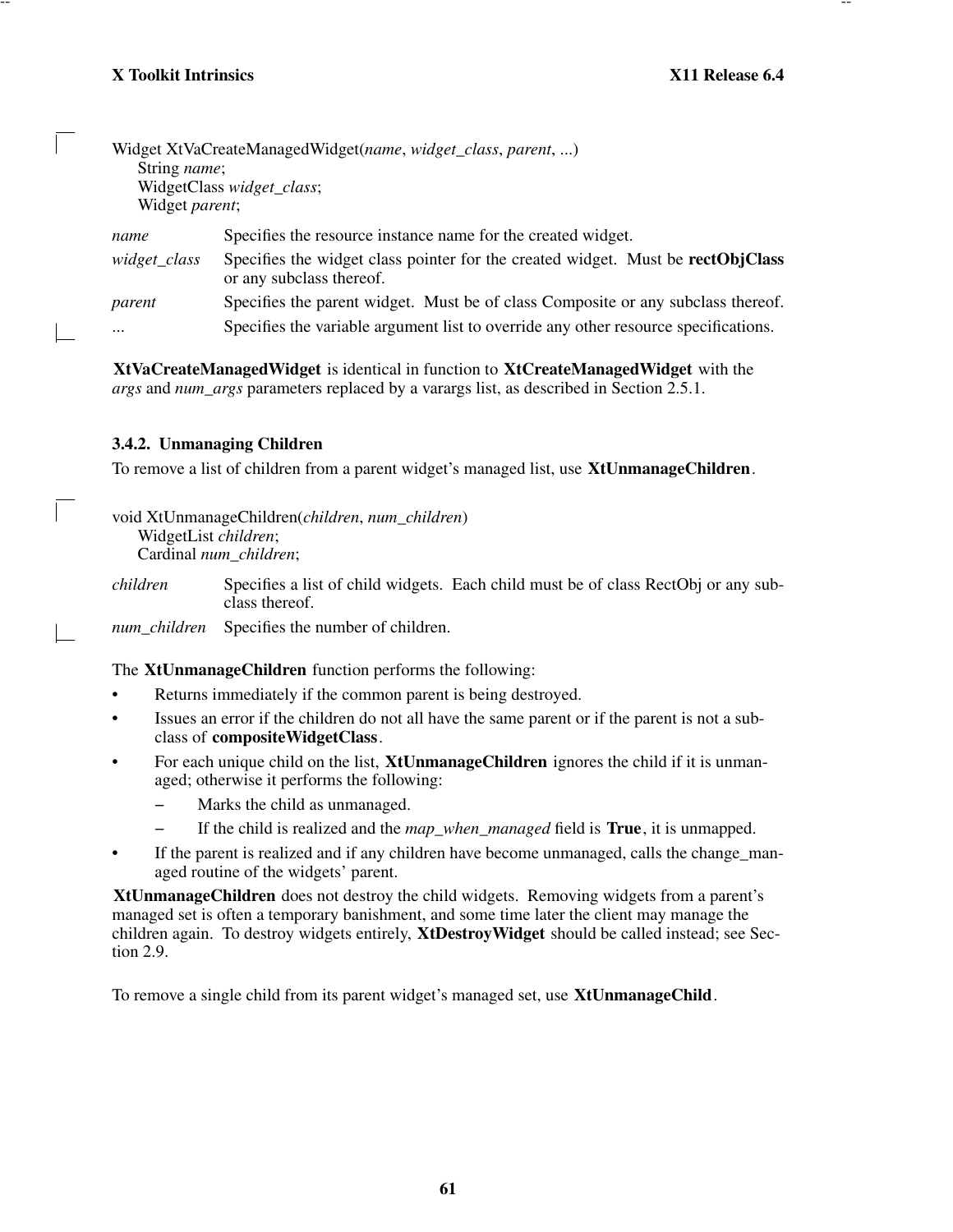void XtUnmanageChild(*child*) Widget *child*;

*child* Specifies the child. Must be of class RectObj or any subclass thereof.

-- --

The **XtUnmanageChild** function constructs a widget list of length 1 and calls **XtUnmanageChildren**.

These functions are low-level routines that are used by generic composite widget building routines. In addition, composite widgets can provide widget-specific, high-level convenience procedures.

#### **3.4.3. Bundling Changes to the Managed Set**

A client may simultaneously unmanage and manage children with a single call to the Intrinsics. In this same call the client may provide a callback procedure that can modify the geometries of one or more children. The composite widget class defines whether this single client call results in separate invocations of the change\_managed method, one to unmanage and the other to manage, or in just a single invocation.

To simultaneously remove from and add to the geometry-managed set of children of a composite parent, use **XtChangeManagedSet**.

void XtChangeManagedSet(*unmanage\_children*, *num\_unmanage\_children*, *do\_change\_proc*, *client\_data*, *manage\_children*, *num\_manage\_children*) WidgetList *unmanage\_children*; Cardinal *num\_unmanage\_children*; XtDoChangeProc *do\_change\_proc*; XtPointer *client\_data*; WidgetList *manage\_children*; Cardinal *num\_manage\_children*;

| unmanage_children     | Specifies the list of widget children to initially remove from the<br>managed set.        |
|-----------------------|-------------------------------------------------------------------------------------------|
| num_unmanage_children | Specifies the number of entries in the <i>unmanage_children</i> list.                     |
| $do\_change\_proc$    | Specifies a procedure to invoke between unmanaging and managing<br>the children, or NULL. |
| client_data           | Specifies client data to be passed to the do_change_proc.                                 |
| manage_children       | Specifies the list of widget children to finally add to the managed<br>set.               |
| num_manage_children   | Specifies the number of entries in the <i>manage_children</i> list.                       |

The **XtChangeManagedSet** function performs the following:

- Returns immediately if *num\_unmanage\_children* and *num\_manage\_children* are both 0.
- Issues a warning and returns if the widgets specified in the *manage\_children* and the *unmanage\_children* lists do not all have the same parent or if that parent is not a subclass of **compositeWidgetClass**.
- Returns immediately if the common parent is being destroyed.
- If *do\_change\_proc* is not NULL and the parent's **CompositeClassExtension** *allows\_change\_managed\_set* field is **False**, then **XtChangeManagedSet** performs the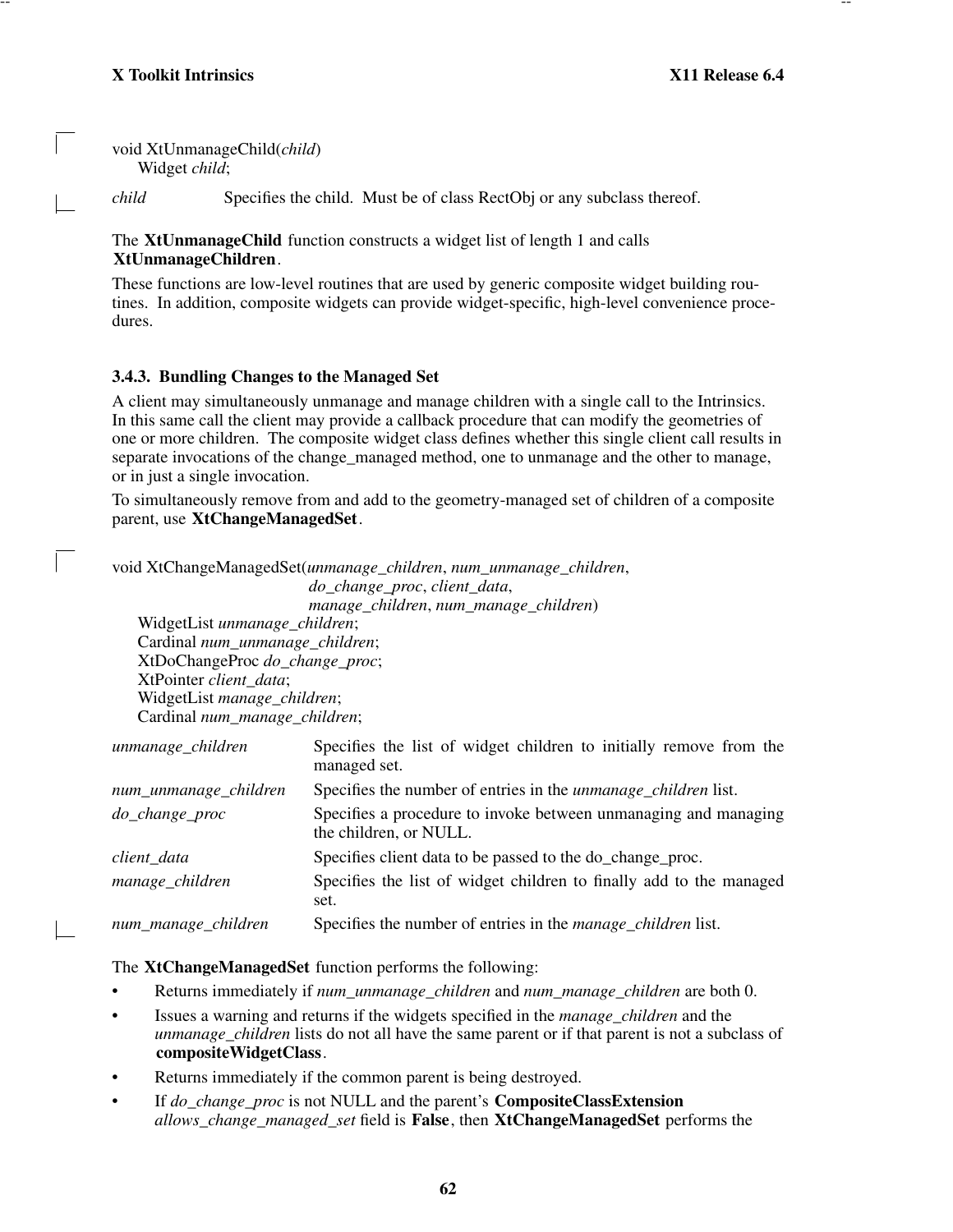following:

- − Calls **XtUnmanageChildren** (*unmanage\_children*, *num\_unmanage\_children*).
- − Calls the *do\_change\_proc*.
- − Calls **XtManageChildren** (*manage\_children*, *num\_manage\_children*).

-- --

- Otherwise, the following is performed:
	- − For each child on the *unmanage\_children* list; if the child is already unmanaged it is ignored, otherwise it is marked as unmanaged, and if it is realized and its *map\_when\_managed* field is **True**, it is unmapped.
	- − If *do\_change\_proc* is non-NULL, the procedure is invoked.
	- − For each child on the *manage\_children* list; if the child is already managed or is being destroyed, it is ignored; otherwise it is marked as managed.
	- If the parent is realized and after all children have been marked, the change\_managed method of the parent is invoked, and subsequently some of the newly managed children are made viewable by calling **XtRealizeWidget** on each previously unmanaged child that is unrealized and mapping each previously unmanaged child that has *map\_when\_managed* **True**.

If no **CompositeClassExtension** record is found in the parent's composite class part *extension* field with record type **NULLQUARK** and version greater than 1, and if **XtInheritChangeManaged** was specified in the parent's class record during class initialization, the value of the *allows\_change\_managed\_set* field is inherited from the superclass. The value inherited from **compositeWidgetClass** for the *allows\_change\_managed\_set* field is **False**.

It is not an error to include a child in both the *unmanage\_children* and the *manage\_children* lists. The effect of such a call is that the child remains managed following the call, but the *do\_change\_proc* is able to affect the child while it is in an unmanaged state.

The *do\_change\_proc* is of type **XtDoChangeProc**.

|                                           | typedef void (*XtDoChangeProc)(Widget, WidgetList, Cardinal*, WidgetList, Cardinal*, XtPointer); |
|-------------------------------------------|--------------------------------------------------------------------------------------------------|
| Widget <i>composite_parent</i> ;          |                                                                                                  |
| WidgetList unmange_children;              |                                                                                                  |
| Cardinal * <i>num_unmanage_children</i> ; |                                                                                                  |
| WidgetList manage_children;               |                                                                                                  |
| Cardinal *num_manage_children;            |                                                                                                  |
| XtPointer client data;                    |                                                                                                  |
| <i>composite_parent</i>                   | Passes the composite parent whose managed set is being altered.                                  |
| unmanage_children                         | Passes the list of children just removed from the managed set.                                   |

| client_data           | Passes the client data passed to XtChangeManagedSet.               |
|-----------------------|--------------------------------------------------------------------|
| num_manage_children   | Passes the number of entries in the <i>manage children</i> list.   |
| manage_children       | Passes the list of children about to be added to the managed set.  |
| num_unmanage_children | Passes the number of entries in the <i>unmanage_children</i> list. |
| unmanage_children     | Passes the list of children just removed from the managed set.     |

The *do\_change\_proc* procedure is used by the caller of **XtChangeManagedSet** to make changes to one or more children at the point when the managed set contains the fewest entries. These changes may involve geometry requests, and in this case the caller of **XtChangeManagedSet** may take advantage of the fact that the Intrinsics internally grant geometry requests made by unmanaged children without invoking the parent's geometry manager. To achieve this advantage, if the *do\_change\_proc* procedure changes the geometry of a child or of a descendant of a child, then that child should be included in the *unmanage\_children* and *manage\_children* lists.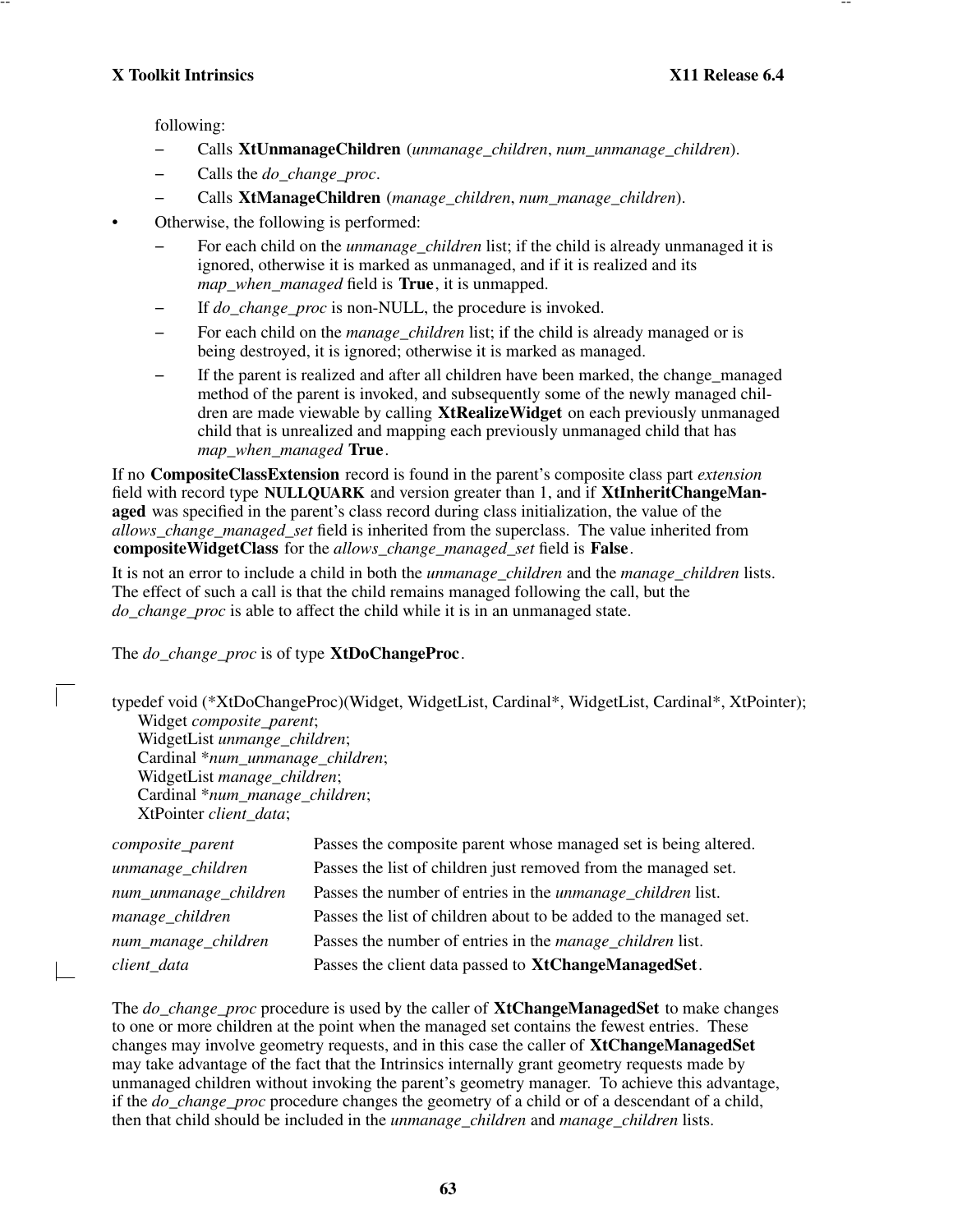# **3.4.4. Determining if a Widget Is Managed**

To determine the managed state of a given child widget, use **XtIsManaged**.

Boolean XtIsManaged(*w*) Widget *w*;

*w* Specifies the widget. Must be of class Object or any subclass thereof.

-- --

The **XtIsManaged** function returns **True** if the specified widget is of class RectObj or any subclass thereof and is managed, or **False** otherwise.

# **3.5. Controlling When Widgets Get Mapped**

A widget is normally mapped if it is managed. However, this behavior can be overridden by setting the XtNmappedWhenManaged resource for the widget when it is created or by setting the *map\_when\_managed* field to **False**.

To change the value of a given widget's *map\_when\_managed* field, use **XtSetMappedWhenManaged**.

| void XtSetMappedWhenManaged(w, map_when_managed) |  |
|--------------------------------------------------|--|
| Widget $w$ ;                                     |  |
| Boolean <i>map_when_managed</i> ;                |  |
|                                                  |  |

*w* Specifies the widget. Must be of class Core or any subclass thereof.

*map\_when\_managed*

Specifies a Boolean value that indicates the new value that is stored into the widget's *map\_when\_managed* field.

If the widget is realized and managed, and if *map\_when\_managed* is **True**, **XtSetMapped-WhenManaged** maps the window. If the widget is realized and managed, and if *map\_when\_managed* is **False**, it unmaps the window. **XtSetMappedWhenManaged** is a convenience function that is equivalent to (but slightly faster than) calling **XtSetValues** and setting the new value for the XtNmappedWhenManaged resource then mapping the widget as appropriate. As an alternative to using **XtSetMappedWhenManaged** to control mapping, a client may set *mapped\_when\_managed* to **False** and use **XtMapWidget** and **XtUnmapWidget** explicitly.

To map a widget explicitly, use **XtMapWidget**.

XtMapWidget(*w*) Widget *w*;

*w* Specifies the widget. Must be of class Core or any subclass thereof.

To unmap a widget explicitly, use **XtUnmapWidget**.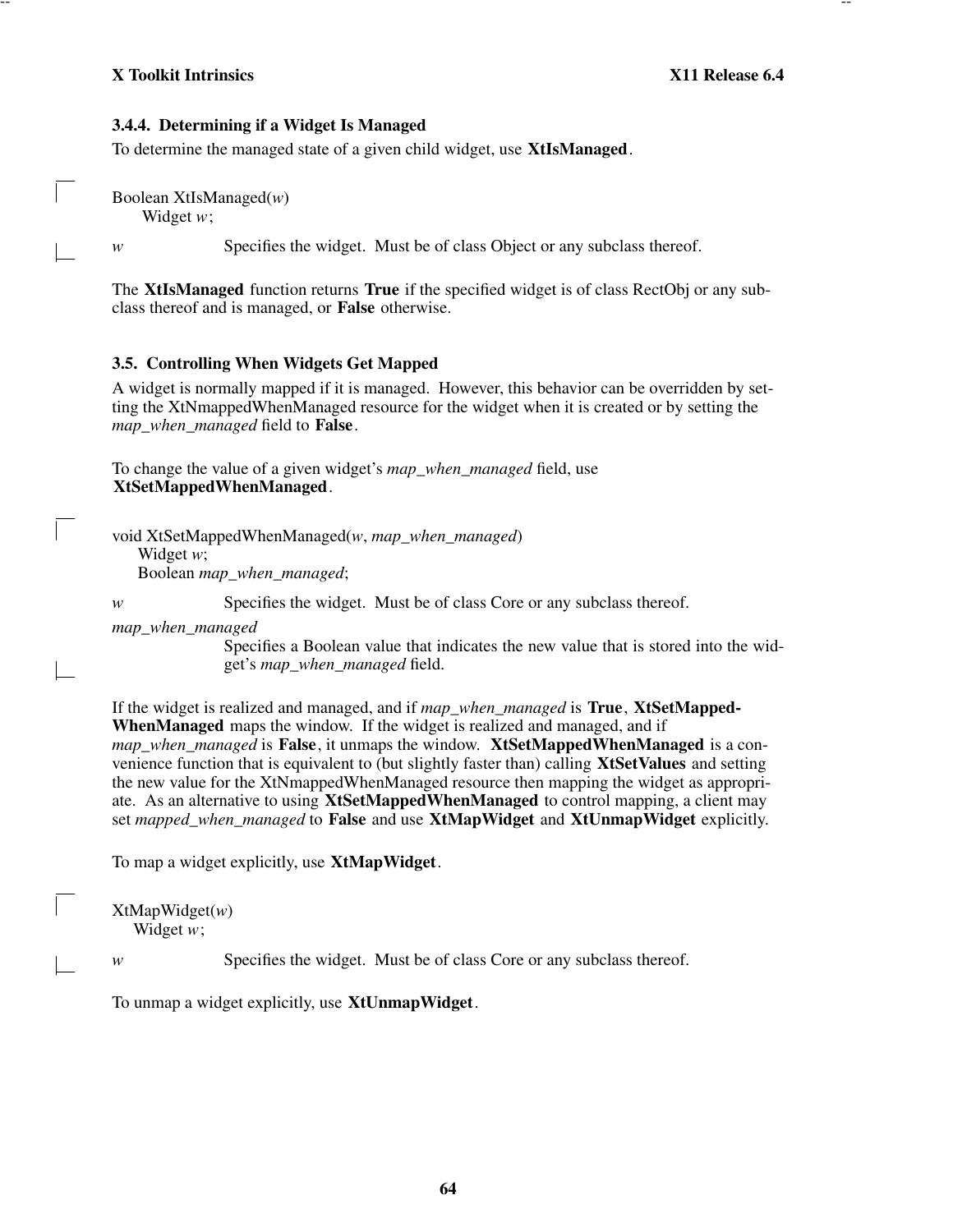XtUnmapWidget(*w*) Widget *w*;

*w* Specifies the widget. Must be of class Core or any subclass thereof.

-- --

#### **3.6. Constrained Composite Widgets**

The Constraint widget class is a subclass of **compositeWidgetClass**. The name is derived from the fact that constraint widgets may manage the geometry of their children based on constraints associated with each child. These constraints can be as simple as the maximum width and height the parent will allow the child to occupy or can be as complicated as how other children should change if this child is moved or resized. Constraint widgets let a parent define constraints as resources that are supplied for their children. For example, if the Constraint parent defines the maximum sizes for its children, these new size resources are retrieved for each child as if they were resources that were defined by the child widget's class. Accordingly, constraint resources may be included in the argument list or resource file just like any other resource for the child.

Constraint widgets have all the responsibilities of normal composite widgets and, in addition, must process and act upon the constraint information associated with each of their children.

To make it easy for widgets and the Intrinsics to keep track of the constraints associated with a child, every widget has a *constraints* field, which is the address of a parent-specific structure that contains constraint information about the child. If a child's parent does not belong to a subclass of **constraintWidgetClass**, then the child's *constraints* field is NULL.

Subclasses of Constraint can add constraint data to the constraint record defined by their superclass. To allow this, widget writers should define the constraint records in their private .h file by using the same conventions as used for widget records. For example, a widget class that needs to maintain a maximum width and height for each child might define its constraint record as follows:

typedef struct { Dimension max\_width, max\_height; } MaxConstraintPart;

typedef struct { MaxConstraintPart max; } MaxConstraintRecord, \*MaxConstraint;

A subclass of this widget class that also needs to maintain a minimum size would define its constraint record as follows:

typedef struct { Dimension min\_width, min\_height; } MinConstraintPart;

typedef struct { MaxConstraintPart max; MinConstraintPart min; } MaxMinConstraintRecord, \*MaxMinConstraint;

Constraints are allocated, initialized, deallocated, and otherwise maintained insofar as possible by the Intrinsics. The Constraint class record part has several entries that facilitate this. All entries in **ConstraintClassPart** are fields and procedures that are defined and implemented by the parent, but they are called whenever actions are performed on the parent's children.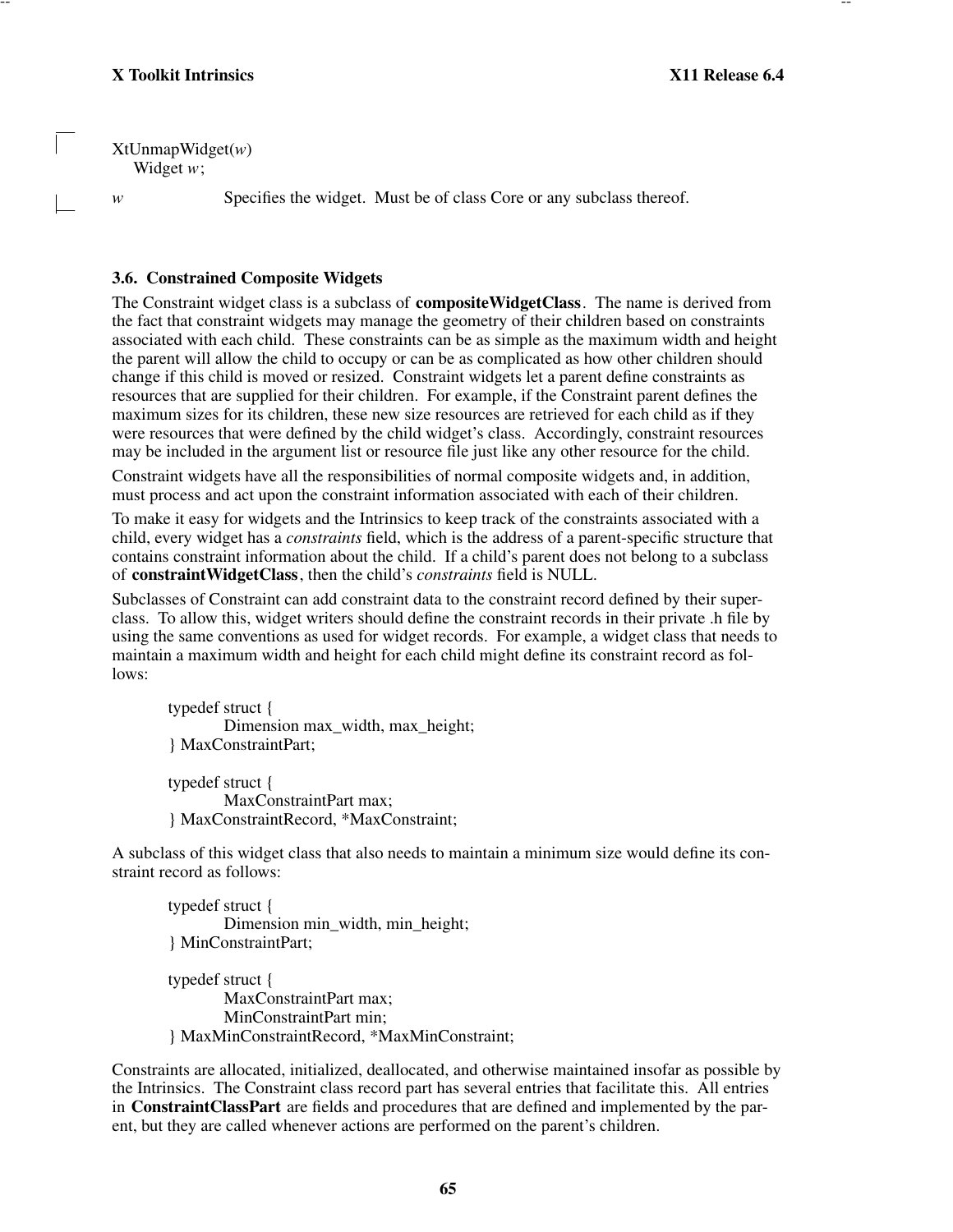The **XtCreateWidget** function uses the *constraint\_size* field in the parent's class record to allocate a constraint record when a child is created. **XtCreateWidget** also uses the constraint resources to fill in resource fields in the constraint record associated with a child. It then calls the constraint initialize procedure so that the parent can compute constraint fields that are derived from constraint resources and can possibly move or resize the child to conform to the given constraints.

-- --

When the **XtGetValues** and **XtSetValues** functions are executed on a child, they use the constraint resources to get the values or set the values of constraints associated with that child. **XtSetValues** then calls the constraint set\_values procedures so that the parent can recompute derived constraint fields and move or resize the child as appropriate. If a Constraint widget class or any of its superclasses have declared a **ConstraintClassExtension** record in the **Constraint-ClassPart** *extension* fields with a record type of **NULLQUARK** and the *get\_values\_hook* field in the extension record is non-NULL, **XtGetValues** calls the get\_values\_hook procedure(s) to allow the parent to return derived constraint fields.

The **XtDestroyWidget** function calls the constraint destroy procedure to deallocate any dynamic storage associated with a constraint record. The constraint record itself must not be deallocated by the constraint destroy procedure; **XtDestroyWidget** does this automatically.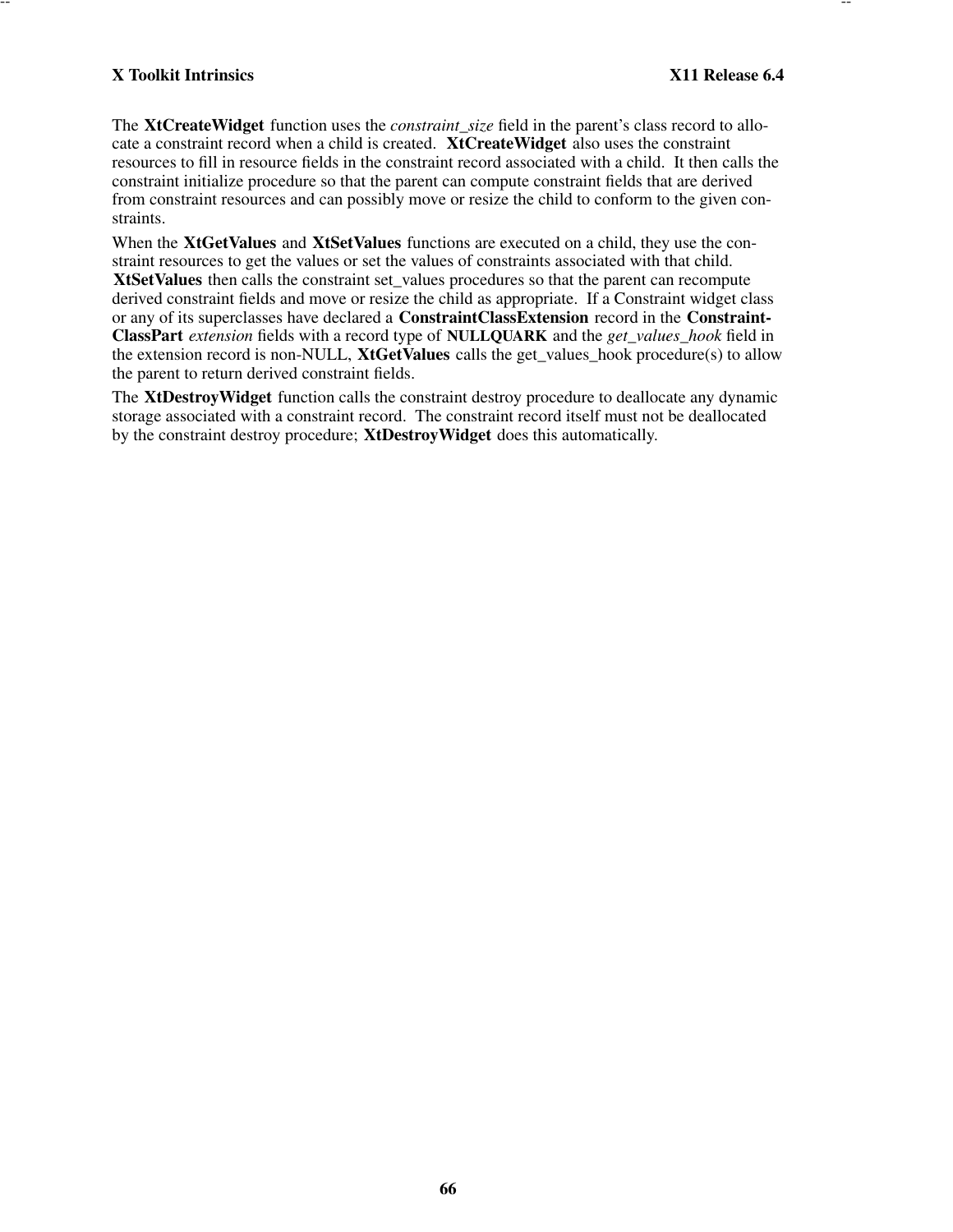# **Chapter 4**

-- --

# **Shell Widgets**

Shell widgets hold an application's top-level widgets to allow them to communicate with the window manager and session manager. Shells have been designed to be as nearly invisible as possible. Clients have to create them, but they should never have to worry about their sizes.

If a shell widget is resized from the outside (typically by a window manager), the shell widget also resizes its managed child widget automatically. Similarly, if the shell's child widget needs to change size, it can make a geometry request to the shell, and the shell negotiates the size change with the outer environment. Clients should never attempt to change the size of their shells directly.

The five types of public shells are:

| <b>OverrideShell</b>    | Used for shell windows that completely bypass the window manager<br>(for example, pop-up menu shells).                                                       |
|-------------------------|--------------------------------------------------------------------------------------------------------------------------------------------------------------|
| <b>TransientShell</b>   | Used for shell windows that have the WM_TRANSIENT_FOR prop-<br>erty set. The effect of this property is dependent upon the window<br>manager being used.     |
| <b>TopLevelShell</b>    | Used for normal top-level windows (for example, any additional top-<br>level widgets an application needs).                                                  |
| <b>ApplicationShell</b> | Formerly used for the single main top-level window that the window<br>manager identifies as an application instance and made obsolete by<br>SessionShell.    |
| <b>SessionShell</b>     | Used for the single main top-level window that the window manager<br>identifies as an application instance and that interacts with the ses-<br>sion manager. |

#### **4.1. Shell Widget Definitions**

Widgets negotiate their size and position with their parent widget, that is, the widget that directly contains them. Widgets at the top of the hierarchy do not have parent widgets. Instead, they must deal with the outside world. To provide for this, each top-level widget is encapsulated in a special widget, called a shell widget.

Shell widgets, whose class is a subclass of the Composite class, encapsulate other widgets and can allow a widget to avoid the geometry clipping imposed by the parent-child window relationship. They also can provide a layer of communication with the window manager.

The eight different types of shells are:

| <b>Shell</b>         | The base class for shell widgets; provides the fields needed for all types<br>of shells. Shell is a direct subclass of <b>composite WidgetClass</b> . |
|----------------------|-------------------------------------------------------------------------------------------------------------------------------------------------------|
| <b>OverrideShell</b> | A subclass of Shell; used for shell windows that completely bypass the<br>window manager.                                                             |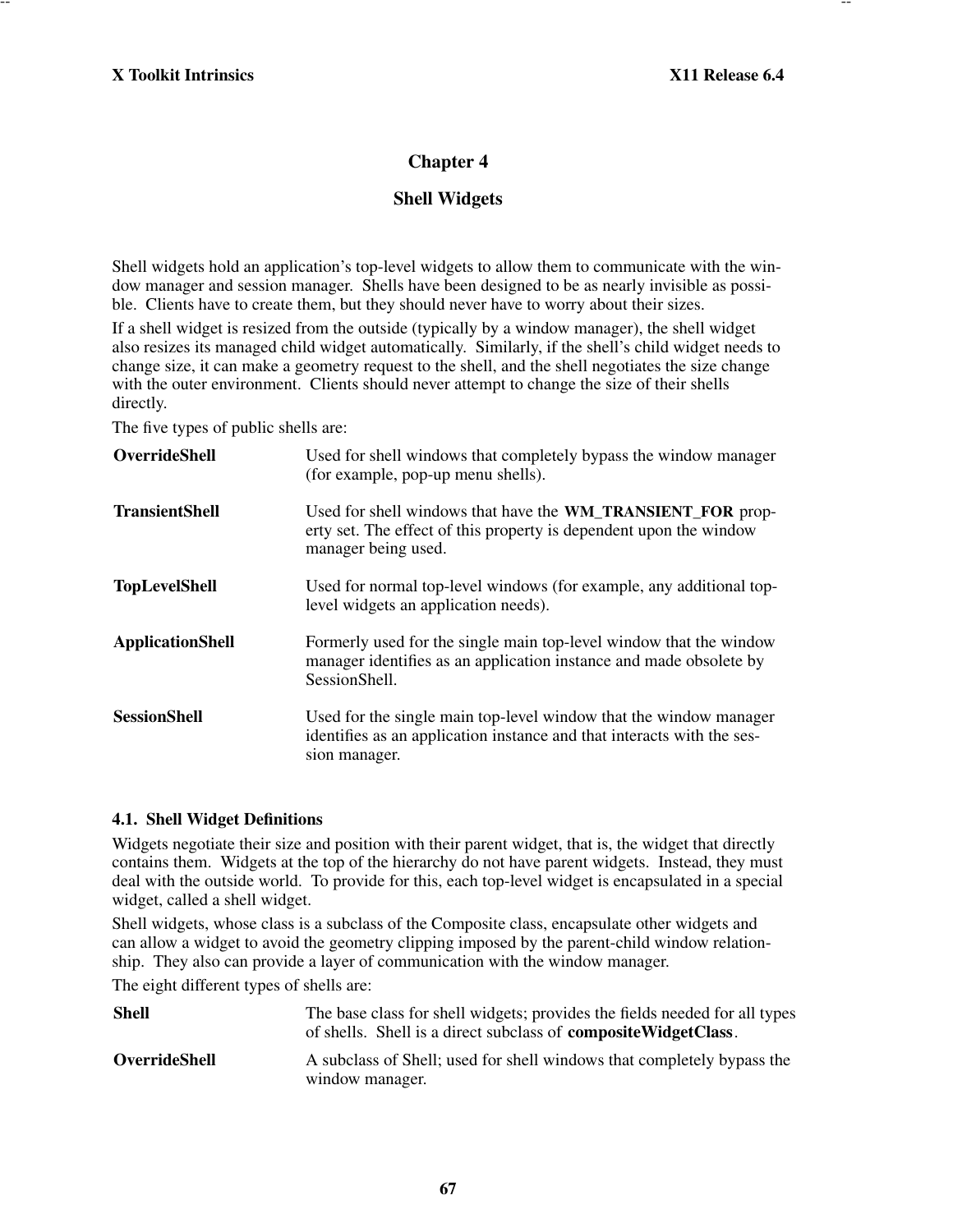| <b>WMShell</b>          | A subclass of Shell; contains fields needed by the common window man-<br>ager protocol.         |
|-------------------------|-------------------------------------------------------------------------------------------------|
| <b>VendorShell</b>      | A subclass of WMShell; contains fields used by vendor-specific window<br>managers.              |
| <b>TransientShell</b>   | A subclass of VendorShell; used for shell windows that desire the<br>WM_TRANSIENT_FOR property. |
| <b>TopLevelShell</b>    | A subclass of VendorShell; used for normal top-level windows.                                   |
| <b>ApplicationShell</b> | A subclass of TopLevelShell; may be used for an application's additional<br>root windows.       |
| <b>SessionShell</b>     | A subclass of Application Shell; used for an application's main root win-<br>dow.               |

Note that the classes Shell, WMShell, and VendorShell are internal and should not be instantiated or subclassed. Only OverrrideShell, TransientShell, TopLevelShell, ApplicationShell, and SessionShell are intended for public use.

#### **4.1.1. ShellClassPart Definitions**

Only the Shell class has additional class fields, which are all contained in the **ShellClassExtensionRec**. None of the other Shell classes have any additional class fields:

typedef struct {

 $\Box$ 

 $\mathbf{L}$ 

XtPointer extension; } ShellClassPart, OverrideShellClassPart, WMShellClassPart, VendorShellClassPart, TransientShellClassPart, TopLevelShellClassPart, ApplicationShellClassPart, SessionShellClassPart;

The full Shell class record definitions are:

| typedef struct _ShellClassRec { |                  |
|---------------------------------|------------------|
| CoreClassPart                   | core_class;      |
| CompositeClassPart              | composite_class; |
| <b>ShellClassPart</b>           | shell class;     |
| BhellClassRec;                  |                  |

typedef struct {

| XtPointer                                                  | next extension;        | See Section 1.6.12 |
|------------------------------------------------------------|------------------------|--------------------|
| <b>XrmQuark</b>                                            | record_type;           | See Section 1.6.12 |
| long                                                       | version;               | See Section 1.6.12 |
| Cardinal                                                   | record size;           | See Section 1.6.12 |
| XtGeometryHandler                                          | root_geometry_manager; | See below          |
| $\frac{1}{2}$ ShellClassExtensionDec *ShellClassExtension: |                        |                    |

} ShellClassExtensionRec, \*ShellClassExtension;

| typedef struct_OverrideShellClassRec { |                       |
|----------------------------------------|-----------------------|
| CoreClassPart                          | core class;           |
| CompositeClassPart                     | composite_class;      |
| <b>ShellClassPart</b>                  | shell class;          |
| OverrideShellClassPart                 | override shell class; |
| } OverrideShellClassRec;               |                       |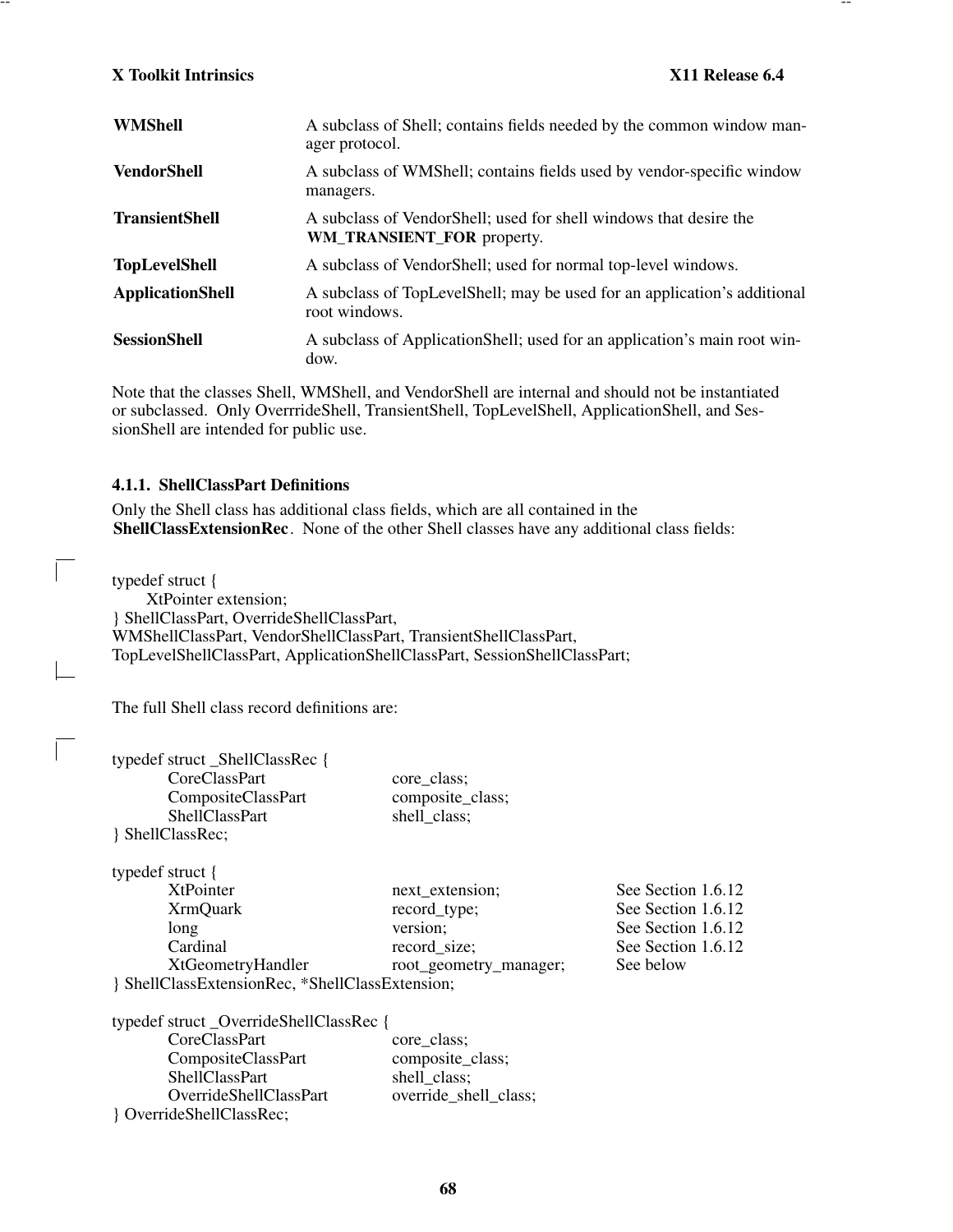typedef struct \_WMShellClassRec {

| <b>CoreClassPart</b>                      | core_class;              |
|-------------------------------------------|--------------------------|
| CompositeClassPart                        | composite_class;         |
| <b>ShellClassPart</b>                     | shell_class;             |
| WMShellClassPart                          | wm_shell_class;          |
| } WMShellClassRec;                        |                          |
|                                           |                          |
| typedef struct _VendorShellClassRec {     |                          |
| <b>CoreClassPart</b>                      | core_class;              |
| CompositeClassPart                        | composite_class;         |
| <b>ShellClassPart</b>                     | shell_class;             |
| <b>WMShellClassPart</b>                   | wm_shell_class;          |
| VendorShellClassPart                      | vendor_shell_class;      |
| } VendorShellClassRec;                    |                          |
|                                           |                          |
| typedef struct _TransientShellClassRec {  |                          |
| <b>CoreClassPart</b>                      | core_class;              |
| CompositeClassPart                        | composite_class;         |
| <b>ShellClassPart</b>                     | shell class;             |
| <b>WMShellClassPart</b>                   | wm_shell_class;          |
| VendorShellClassPart                      | vendor_shell_class;      |
| <b>TransientShellClassPart</b>            | transient_shell_class;   |
| {\transientShellClassRec;                 |                          |
|                                           |                          |
| typedef struct_TopLevelShellClassRec {    |                          |
| <b>CoreClassPart</b>                      |                          |
|                                           | core_class;              |
| CompositeClassPart                        | composite_class;         |
| <b>ShellClassPart</b>                     | shell_class;             |
| <b>WMShellClassPart</b>                   | wm_shell_class;          |
| VendorShellClassPart                      | vendor_shell_class;      |
| TopLevelShellClassPart                    | top_level_shell_class;   |
| } TopLevelShellClassRec;                  |                          |
|                                           |                          |
| typedef struct_ApplicationShellClassRec { |                          |
| <b>CoreClassPart</b>                      | core_class;              |
| CompositeClassPart                        | composite_class;         |
| <b>ShellClassPart</b>                     | shell class;             |
| <b>WMShellClassPart</b>                   | wm_shell_class;          |
| VendorShellClassPart                      | vendor_shell_class;      |
| TopLevelShellClassPart                    | top_level_shell_class;   |
| ApplicationShellClassPart                 | application_shell_class; |
| } ApplicationShellClassRec;               |                          |
|                                           |                          |
| typedef struct _SessionShellClassRec {    |                          |
| CoreClassPart                             | core_class;              |
| CompositeClassPart                        | composite_class;         |
| <b>ShellClassPart</b>                     | shell_class;             |
| <b>WMShellClassPart</b>                   | wm_shell_class;          |
| VendorShellClassPart                      | vendor_shell_class;      |
| TopLevelShellClassPart                    | top_level_shell_class;   |
| ApplicationShellClassPart                 | application_shell_class; |
| SessionShellClassPart                     | session_shell_class;     |
| } SessionShellClassRec;                   |                          |
|                                           |                          |

-- --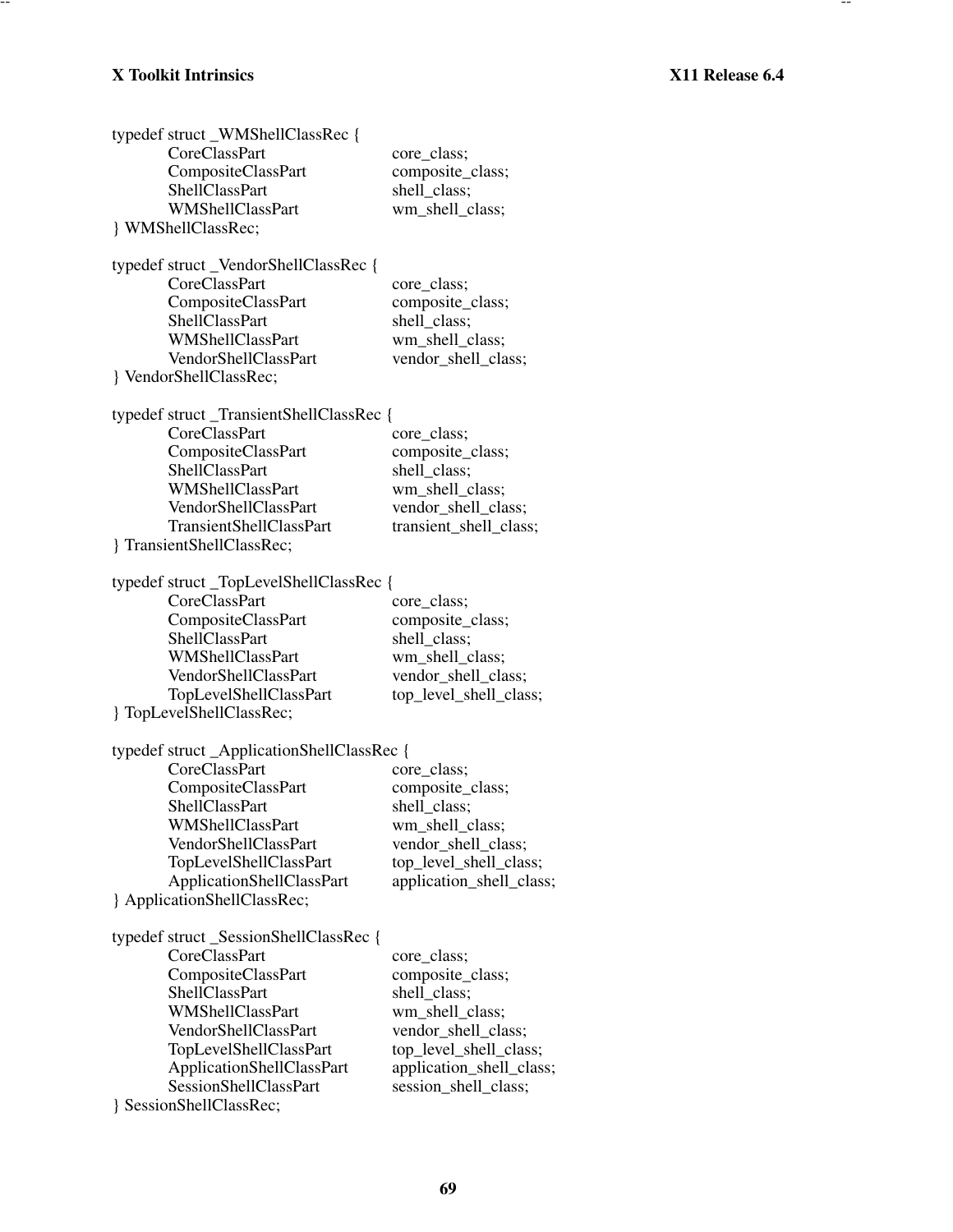The single occurrences of the class records and pointers for creating instances of shells are:

-- --

extern ShellClassRec shellClassRec; extern OverrideShellClassRec overrideShellClassRec; extern WMShellClassRec wmShellClassRec; extern VendorShellClassRec vendorShellClassRec; extern TransientShellClassRec transientShellClassRec; extern TopLevelShellClassRec topLevelShellClassRec; extern ApplicationShellClassRec applicationShellClassRec; extern SessionShellClassRec sessionShellClassRec;

extern WidgetClass shellWidgetClass; extern WidgetClass overrideShellWidgetClass; extern WidgetClass wmShellWidgetClass; extern WidgetClass vendorShellWidgetClass; extern WidgetClass transientShellWidgetClass; extern WidgetClass topLevelShellWidgetClass; extern WidgetClass applicationShellWidgetClass; extern WidgetClass sessionShellWidgetClass;

The following opaque types and opaque variables are defined for generic operations on widgets whose class is a subclass of Shell.

**ShellWidget shellWidgetClass OverrideShellWidget overrideShellWidgetClass WMShellWidget wmShellWidgetClass VendorShellWidget vendorShellWidgetClass TransientShellWidget transientShellWidgetClass TopLevelShellWidget topLevelShellWidgetClass ApplicationShellWidget applicationShellWidgetClass ShellWidgetClass OverrideShellWidgetClass WMShellWidgetClass VendorShellWidgetClass TransientShellWidgetClass TopLevelShellWidgetClass ApplicationShellWidgetClass SessionShellWidgetClass**

Types Variables

 $s$ essionShellWidgetClass

The declarations for all Intrinsics-defined shells except VendorShell appear in **Shell.h** and **ShellP.h**. VendorShell has separate public and private .h files which are included by **Shell.h** and **ShellP.h**.

**Shell.h** uses incomplete structure definitions to ensure that the compiler catches attempts to access private data in any of the Shell instance or class data structures.

The symbolic constant for the **ShellClassExtension** version identifier is **XtShellExtensionVersion** (see Section 1.6.12).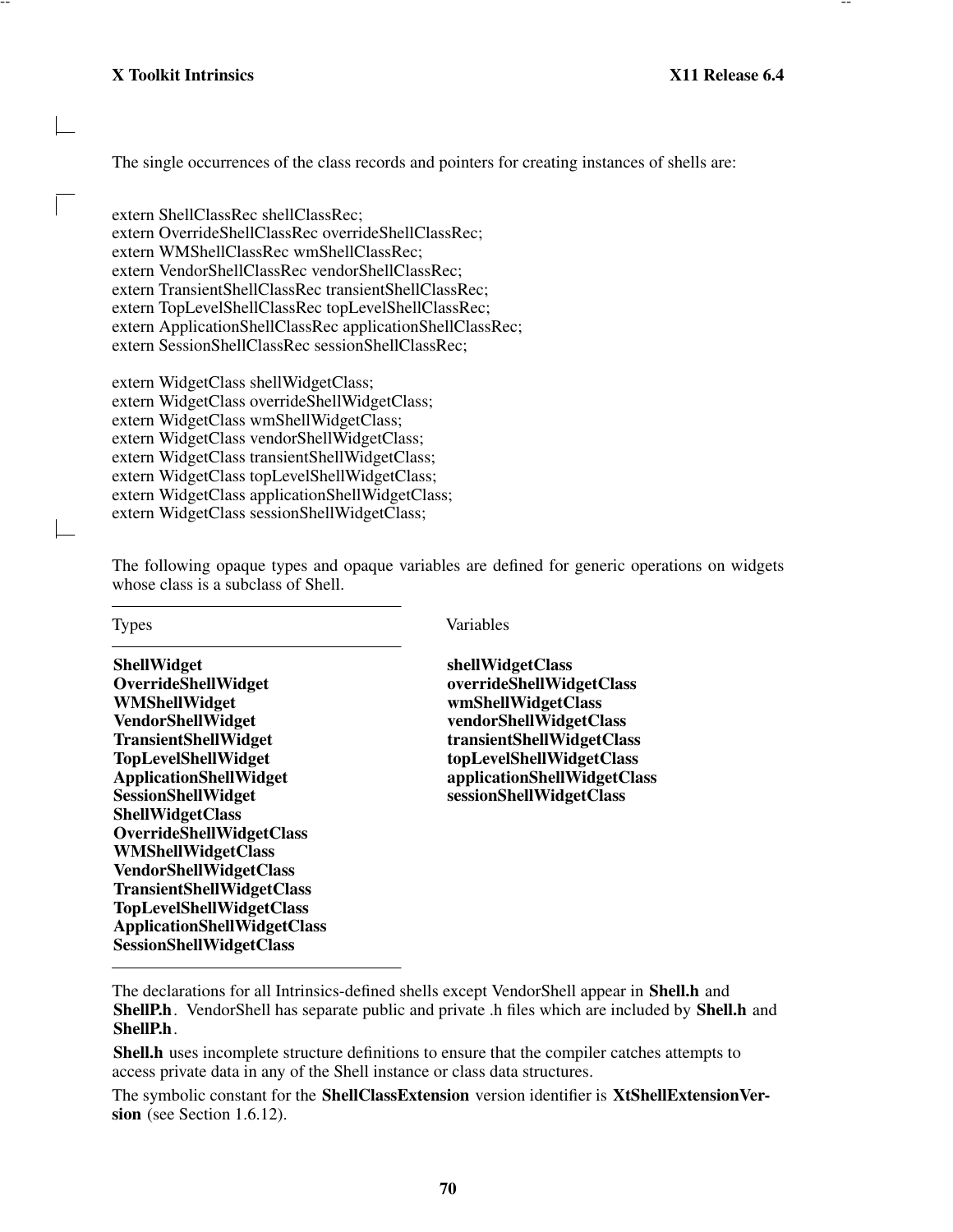The root\_geometry\_manager procedure acts as the parent geometry manager for geometry requests made by shell widgets. When a shell widget calls either **XtMakeGeometryRequest** or **XtMakeResizeRequest**, the root\_geometry\_manager procedure is invoked to negotiate the new geometry with the window manager. If the window manager permits the new geometry, the root\_geometry\_manager procedure should return **XtGeometryYes**; if the window manager denies the geometry request or does not change the window geometry within some timeout interval (equal to *wm\_timeout* in the case of WMShells), the root\_geometry\_manager procedure should return **XtGeometryNo**. If the window manager makes some alternative geometry change, the root\_geometry\_manager procedure may return either **XtGeometryNo** and handle the new geometry as a resize or **XtGeometryAlmost** in anticipation that the shell will accept the compromise. If the compromise is not accepted, the new size must then be handled as a resize. Subclasses of Shell that wish to provide their own root\_geometry\_manager procedures are strongly encouraged to use enveloping to invoke their superclass's root\_geometry\_manager procedure under most situations, as the window manager interaction may be very complex.

-- --

If no **ShellClassPart** extension record is declared with *record\_type* equal to **NULLQUARK**, then **XtInheritRootGeometryManager** is assumed.

#### **4.1.2. ShellPart Definition**

The various shell widgets have the following additional instance fields defined in their widget records:

| typedef struct {       |                          |
|------------------------|--------------------------|
| String                 | geometry;                |
| XtCreatePopupChildProc | create_popup_child_proc; |
| <b>XtGrabKind</b>      | grab_kind;               |
| <b>Boolean</b>         | spring_loaded;           |
| <b>Boolean</b>         | popped_up;               |
| Boolean                | allow_shell_resize;      |
| <b>Boolean</b>         | client_specified;        |
| Boolean                | save_under;              |
| <b>Boolean</b>         | override_redirect;       |
| XtCallbackList         | popup_callback;          |
| <b>XtCallbackList</b>  | popdown_callback;        |
| Visual *               | visual;                  |
| } ShellPart;           |                          |
| typedef struct {       |                          |
| int                    | empty;                   |
| } OverrideShellPart;   |                          |
| typedef struct {       |                          |
| String                 | title:                   |
| int                    | wm_timeout;              |
| <b>Boolean</b>         | wait_for_wm;             |
| Boolean                | transient;               |
| <b>Boolean</b>         | urgency;                 |
| Widget                 | client_leader;           |
| String                 | window_role;             |
| struct_OldXSizeHints { |                          |
| long                   | flags;                   |
| int                    | x, y;                    |
| int                    | width, height;           |
|                        |                          |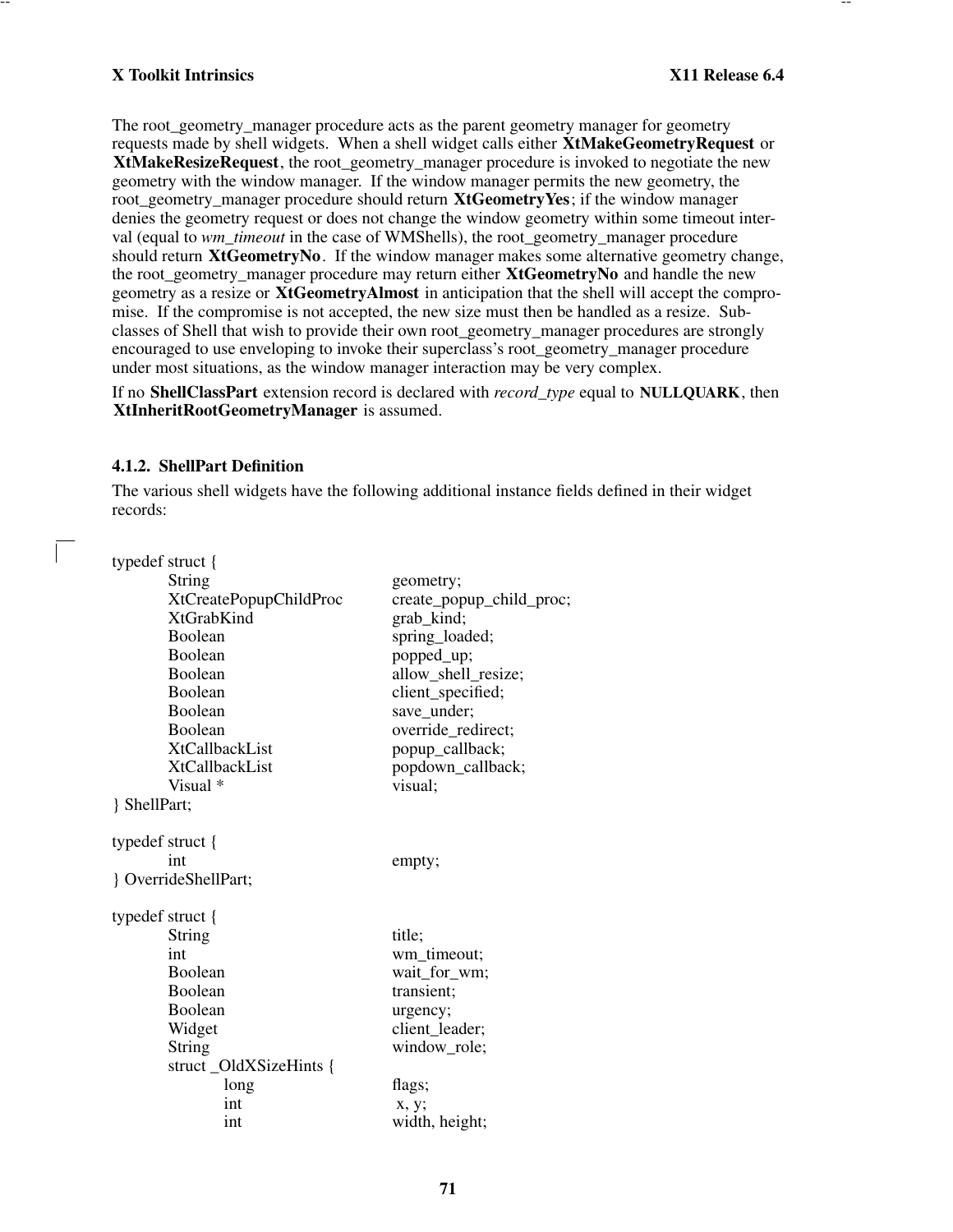int min\_width, min\_height; int max\_width, max\_height; int width\_inc, height\_inc; struct { int x; int y; } min\_aspect, max\_aspect; } size\_hints; XWMHints wm\_hints; int base\_width, base\_height, win\_gravity; Atom title\_encoding; } WMShellPart; typedef struct { int vendor\_specific; } VendorShellPart; typedef struct { Widget transient\_for; } TransientShellPart; typedef struct { String icon\_name; Boolean iconic; Atom icon\_name\_encoding; } TopLevelShellPart; typedef struct { char \* class;<br>XrmClass xrm < xrm\_class; int argc; char \*\* argv; } ApplicationShellPart; typedef struct { connection; String session\_id;<br>String \* session\_id;<br>restart\_com restart\_command; String \* clone\_command;<br>String \* discard\_command String \* discard\_command;<br>String \* discard\_command; String \* resign\_command;<br>String \* shutdown comma String \* shutdown\_command;<br>String \* shutdown\_command; environment; String current dir; String program\_path; unsigned char restart\_style;<br>Boolean join session; Boolean join\_session;<br>XtCallbackList save callback save\_callbacks; XtCallbackList interact callbacks; XtCallbackList cancel\_callbacks; XtCallbackList save\_complete\_callbacks;<br>XtCallbackList die callbacks: die\_callbacks; XtCallbackList error\_callbacks; } SessionShellPart;

-- --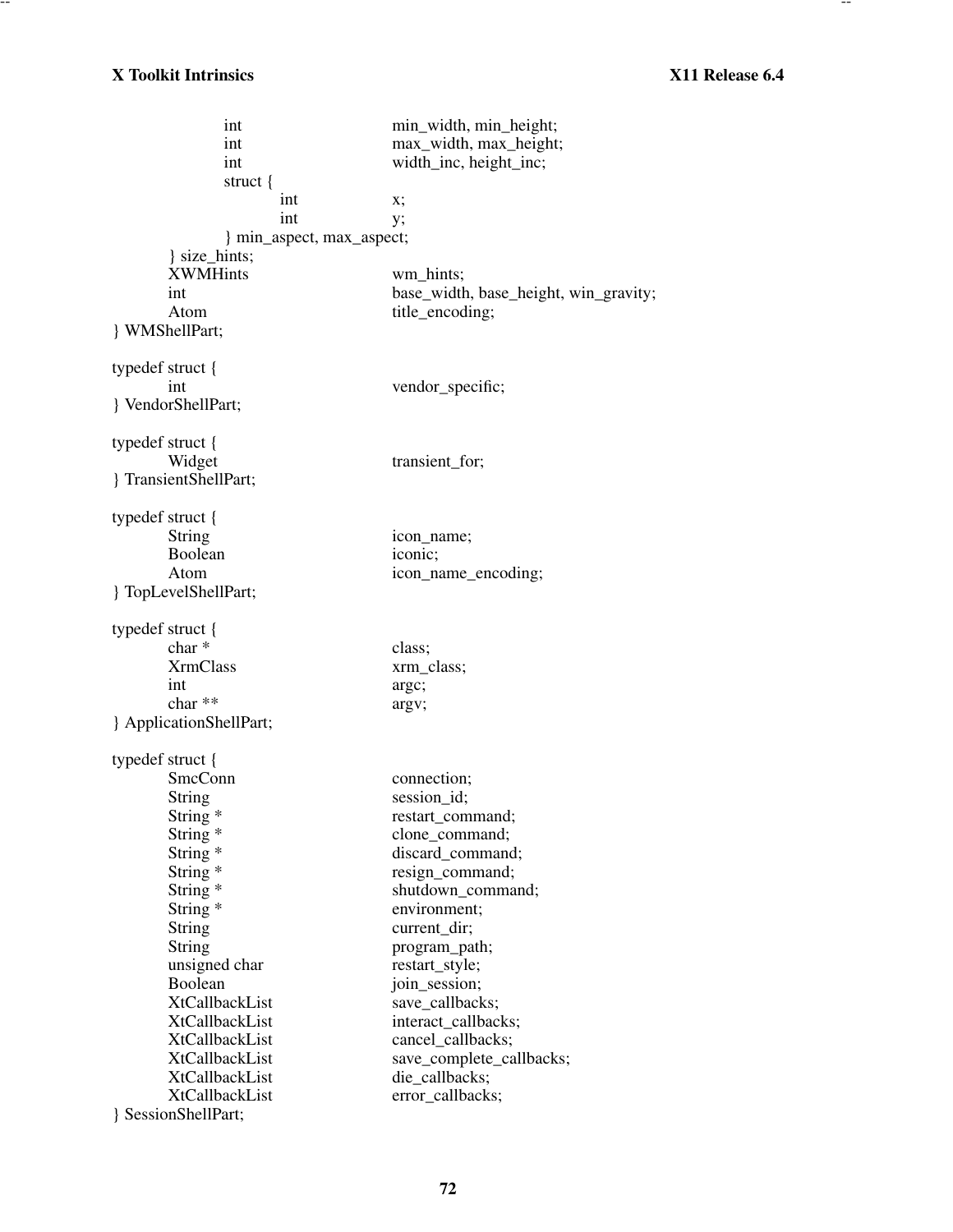$\Box$ 

 $\overline{\Box}$ 

The full shell widget instance record definitions are:

-- --

| typedef struct {                            |            |  |
|---------------------------------------------|------------|--|
| CorePart                                    | core;      |  |
| CompositePart                               | composite; |  |
| ShellPart                                   | shell;     |  |
| } ShellRec, *ShellWidget;                   |            |  |
| typedef struct {                            |            |  |
| CorePart                                    | core;      |  |
| CompositePart                               | composite; |  |
| ShellPart                                   | shell;     |  |
| OverrideShellPart                           | override;  |  |
| } OverrideShellRec, *OverrideShellWidget;   |            |  |
| typedef struct {                            |            |  |
| CorePart                                    | core;      |  |
| CompositePart                               | composite; |  |
| ShellPart                                   | shell;     |  |
| <b>WMShellPart</b>                          | wm;        |  |
| } WMShellRec, *WMShellWidget;               |            |  |
| typedef struct {                            |            |  |
| CorePart                                    | core;      |  |
| CompositePart                               | composite; |  |
| ShellPart                                   | shell:     |  |
| WMShellPart                                 | wm;        |  |
| <b>VendorShellPart</b>                      | vendor;    |  |
| } VendorShellRec, *VendorShellWidget;       |            |  |
|                                             |            |  |
| typedef struct {<br>CorePart                |            |  |
|                                             | core;      |  |
| CompositePart<br><b>ShellPart</b>           | composite; |  |
| <b>WMShellPart</b>                          | shell;     |  |
| <b>VendorShellPart</b>                      | wm;        |  |
| <b>TransientShellPart</b>                   | vendor;    |  |
|                                             | transient; |  |
| } TransientShellRec, *TransientShellWidget; |            |  |
| typedef struct {                            |            |  |
| CorePart                                    | core;      |  |
| CompositePart                               | composite; |  |
| ShellPart                                   | shell;     |  |
| WMShellPart                                 | wm;        |  |
| <b>VendorShellPart</b>                      | vendor;    |  |
| TopLevelShellPart                           | topLevel;  |  |
| } TopLevelShellRec, *TopLevelShellWidget;   |            |  |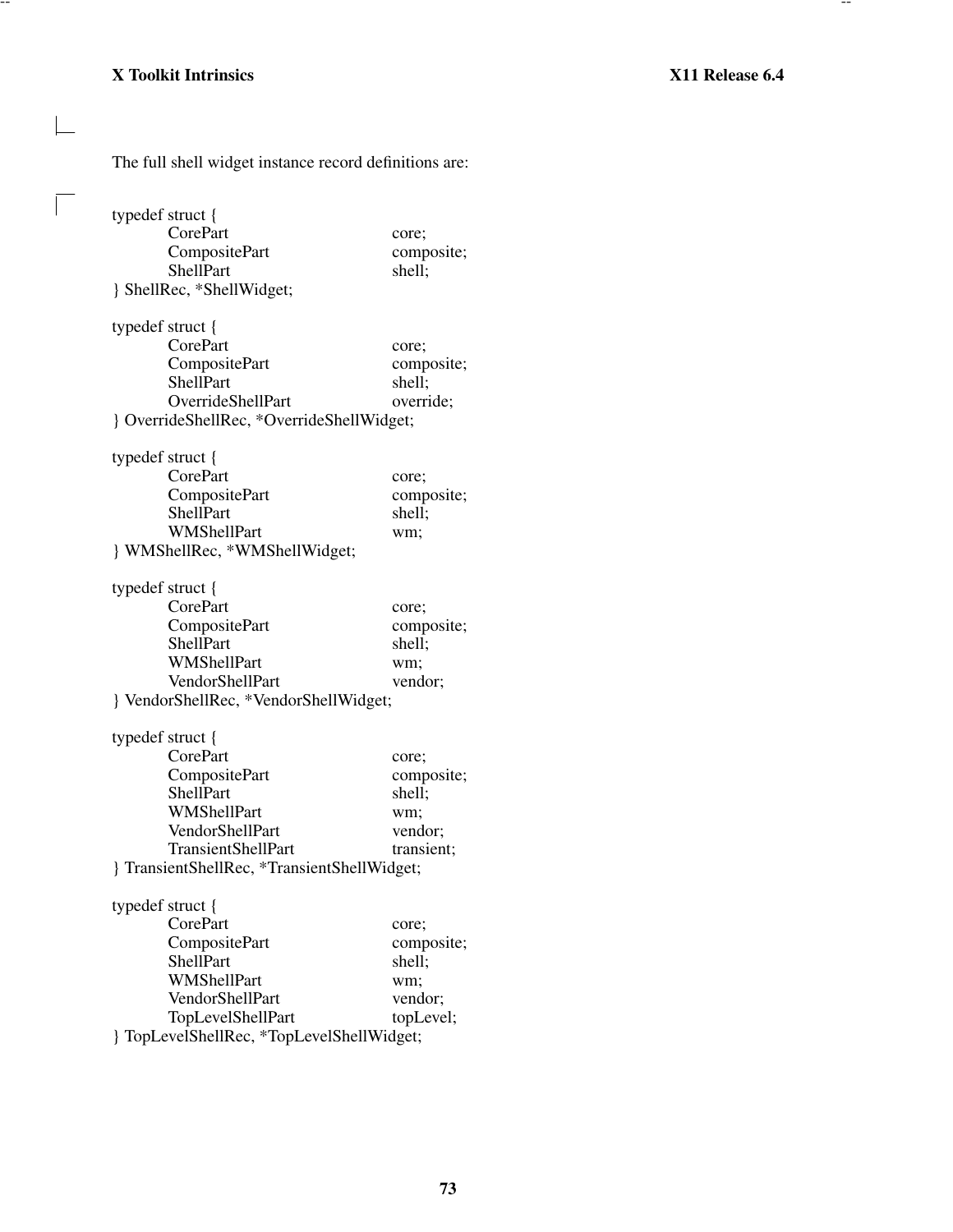| typedef struct {                                |              |
|-------------------------------------------------|--------------|
| CorePart                                        | core;        |
| CompositePart                                   | composite;   |
| <b>ShellPart</b>                                | shell;       |
| WMShellPart                                     | wm;          |
| VendorShellPart                                 | vendor;      |
| TopLevelShellPart                               | topLevel;    |
| ApplicationShellPart                            | application; |
| } ApplicationShellRec, *ApplicationShellWidget; |              |
| typedef struct {                                |              |

| CorePart                                | core;        |
|-----------------------------------------|--------------|
| CompositePart                           | composite;   |
| ShellPart                               | shell;       |
| WMShellPart                             | wm;          |
| <b>VendorShellPart</b>                  | vendor;      |
| TopLevelShellPart                       | topLevel;    |
| ApplicationShellPart                    | application; |
| <b>SessionShellPart</b>                 | session;     |
| } SessionShellRec, *SessionShellWidget; |              |

# **4.1.3. Shell Resources**

The resource names, classes, and representation types specified in the **shellClassRec** resource list are:

-- --

| Name                       | Class                      | Representation     |
|----------------------------|----------------------------|--------------------|
| <b>XtNallowShellResize</b> | <b>XtCAllowShellResize</b> | <b>XtRBoolean</b>  |
| XtNcreatePopupChildProc    | XtCCreatePopupChildProc    | <b>XtRFunction</b> |
| XtNgeometry                | <b>XtCGeometry</b>         | XtRString          |
| XtNoverrideRedirect        | XtCOverrideRedirect        | <b>XtRBoolean</b>  |
| <b>XtNpopdownCallback</b>  | <b>XtCCallback</b>         | <b>XtRCallback</b> |
| <b>XtNpopupCallback</b>    | XtCCallback                | <b>XtRCallback</b> |
| XtNsaveUnder               | XtCSaveUnder               | <b>XtRBoolean</b>  |
| XtNvisual                  | XtCVisual                  | <b>XtRVisual</b>   |

OverrideShell declares no additional resources beyond those defined by Shell.

The resource names, classes, and representation types specified in the **wmShellClassRec** resource list are:

| Name                   | Class                  | Representation |
|------------------------|------------------------|----------------|
| XtNbaseHeight          | XtCBaseHeight          | <b>XtRInt</b>  |
| XtNbaseWidth           | <b>XtCBaseWidth</b>    | XtRInt         |
| <b>XtNclientLeader</b> | <b>XtCClientLeader</b> | XtRWidget      |
| XtNheightInc           | XtCHeightInc           | XtRInt         |
| XtNiconMask            | <b>XtCIconMask</b>     | XtRBitmap      |
| XtNiconPixmap          | XtCIconPixmap          | XtRBitmap      |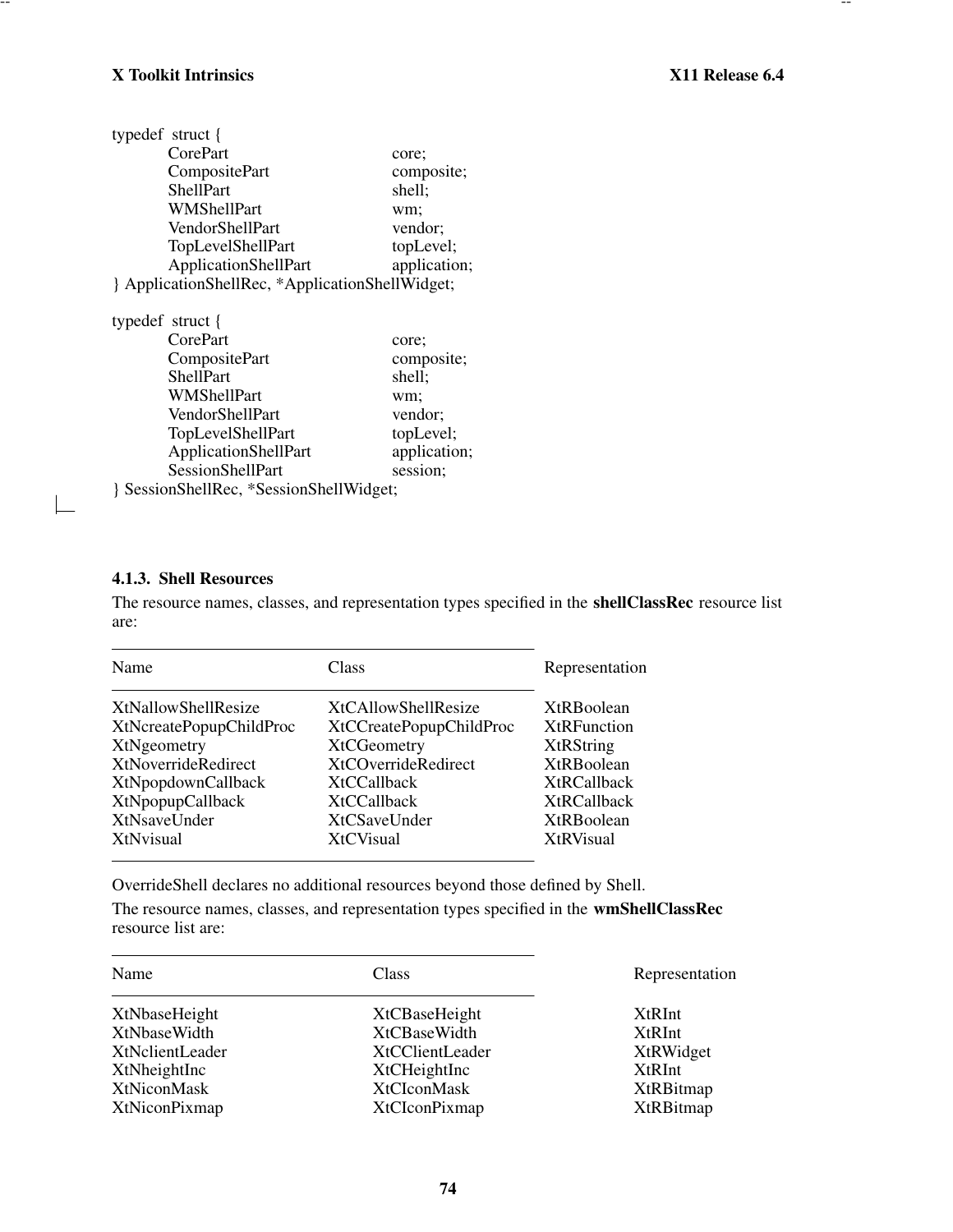| <b>XtNiconWindow</b>       | <b>XtCIconWindow</b>       | <b>XtRWindow</b>  |
|----------------------------|----------------------------|-------------------|
| <b>XtNiconX</b>            | <b>XtCIconX</b>            | <b>XtRInt</b>     |
| <b>XtNiconY</b>            | <b>XtCIconY</b>            | XtRInt            |
| XtNinitialState            | XtCInitialState            | XtRInitialState   |
| XtNinput                   | XtCInput                   | <b>XtRBool</b>    |
| <b>XtNmaxAspectX</b>       | XtCMaxAspectX              | XtRInt            |
| <b>XtNmaxAspectY</b>       | <b>XtCMaxAspectY</b>       | <b>XtRInt</b>     |
| XtNmaxHeight               | XtCMaxHeight               | XtRInt            |
| <b>XtNmaxWidth</b>         | XtCMaxWidth                | XtRInt            |
| XtNminAspectX              | <b>XtCMinAspectX</b>       | XtRInt            |
| <b>XtNminAspectY</b>       | <b>XtCMinAspectY</b>       | XtRInt            |
| XtNminHeight               | XtCMinHeight               | XtRInt            |
| <b>XtNminWidth</b>         | XtCMinWidth                | XtRInt            |
| XtNtitle                   | XtCTitle                   | XtRString         |
| XtNtitleEncoding           | XtCTitleEncoding           | <b>XtRAtom</b>    |
| XtNtransient               | XtCTransient               | XtRBoolean        |
| XtNwaitforwm, XtNwaitForWm | XtCWaitforwm, XtCWaitForWm | <b>XtRBoolean</b> |
| XtNwidthInc                | XtCWidthInc                | XtRInt            |
| XtNwindowRole              | XtCWindowRole              | XtRString         |
| XtNwinGravity              | XtCWinGravity              | XtRGravity        |
| XtNwindowGroup             | XtCWindowGroup             | <b>XtRWindow</b>  |
| XtNwmTimeout               | XtCWmTimeout               | <b>XtRInt</b>     |
| XtNurgency                 | XtCUrgency                 | XtRBoolean        |

-- --

The class resource list for VendorShell is implementation-defined.

The resource names, classes, and representation types that are specified in the **transient-ShellClassRec** resource list are:

| Name                   | <b>Class</b>           | Representation |
|------------------------|------------------------|----------------|
| <b>XtNtransientFor</b> | <b>XtCTransientFor</b> | XtRWidget      |

The resource names, classes, and representation types that are specified in the **topLevelShell-ClassRec** resource list are:

| Name                | <b>Class</b>               | Representation |
|---------------------|----------------------------|----------------|
| <b>XtNiconName</b>  | <b>XtCIconName</b>         | XtRString      |
| XtNiconNameEncoding | <b>XtCIconNameEncoding</b> | <b>XtRAtom</b> |
| XtNiconic           | XtCIconic                  | XtRBoolean     |

The resource names, classes, and representation types that are specified in the **application-ShellClassRec** resource list are:

| Name           | Class          | Representation |
|----------------|----------------|----------------|
| XtNarge        | XtCArge        | <b>XtRInt</b>  |
| <b>XtNargy</b> | <b>XtCArgy</b> | XtRStringArray |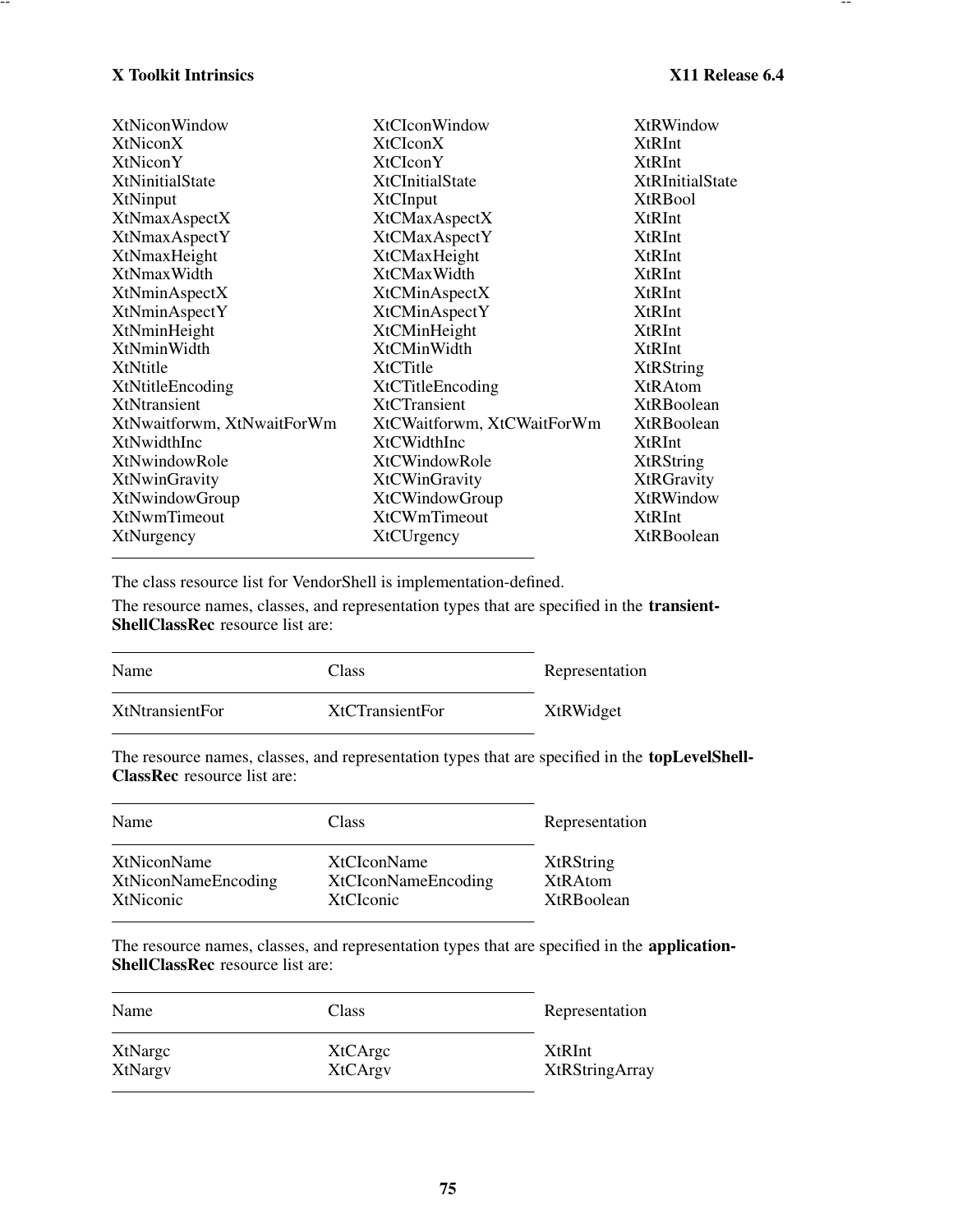| Name                       | Class                      | Representation             |
|----------------------------|----------------------------|----------------------------|
| <b>XtNcancelCallback</b>   | <b>XtCCallback</b>         | <b>XtRCallback</b>         |
| XtNcloneCommand            | XtCCloneCommand            | <b>XtRCommandArgArray</b>  |
| XtNconnection              | <b>XtCConnection</b>       | XtRSmcConn                 |
| <b>XtNcurrentDirectory</b> | <b>XtCCurrentDirectory</b> | XtRDirectoryString         |
| <b>XtNdieCallback</b>      | <b>XtCCallback</b>         | <b>XtRCallback</b>         |
| XtNdiscardCommand          | XtCDiscardCommand          | <b>XtRCommandArgArray</b>  |
| XtNenvironment             | XtCEnvironment             | <b>XtREnvironmentArray</b> |
| XtNerrorCallback           | <b>XtCCallback</b>         | <b>XtRCallback</b>         |
| XtNinteractCallback        | <b>XtCCallback</b>         | <b>XtRCallback</b>         |
| XtNjoinSession             | <b>XtCJoinSession</b>      | <b>XtRBoolean</b>          |
| <b>XtNprogramPath</b>      | <b>XtCProgramPath</b>      | XtRString                  |
| <b>XtNresignCommand</b>    | <b>XtCResignCommand</b>    | <b>XtRCommandArgArray</b>  |
| <b>XtNrestartCommand</b>   | <b>XtCRestartCommand</b>   | <b>XtRCommandArgArray</b>  |
| <b>XtNrestartStyle</b>     | <b>XtCRestartStyle</b>     | <b>XtRRestartStyle</b>     |
| <b>XtNsaveCallback</b>     | <b>XtCCallback</b>         | <b>XtRCallback</b>         |
| XtNsaveCompleteCallback    | <b>XtCCallback</b>         | <b>XtRCallback</b>         |
| XtNsessionID               | <b>XtCSessionID</b>        | XtRString                  |
| XtNshutdownCommand         | <b>XtCShutdownCommand</b>  | <b>XtRCommandArgArray</b>  |

The resource names, classes, and representation types that are specified in the **sessionShellClass-Rec** resource list are:

-- --

# **4.1.4. ShellPart Default Values**

The default values for fields common to all classes of public shells (filled in by the Shell resource lists and the Shell initialize procedures) are:

| Field                   | Default Value                                         |
|-------------------------|-------------------------------------------------------|
| geometry                | <b>NULL</b>                                           |
| create_popup_child_proc | <b>NULL</b>                                           |
| grab_kind               | (none)                                                |
| spring_loaded           | (none)                                                |
| popped_up               | <b>False</b>                                          |
| allow_shell_resize      | <b>False</b>                                          |
| client_specified        | (internal)                                            |
| save_under              | <b>True</b> for OverrideShell and TransientShell,     |
|                         | <b>False</b> otherwise                                |
| override redirect       | <b>True</b> for OverrideShell, <b>False</b> otherwise |
| popup_callback          | NULL                                                  |
| popdown_callback        | <b>NULL</b>                                           |
| visual                  | <b>CopyFromParent</b>                                 |

The *geometry* field specifies the size and position and is usually given only on a command line or in a defaults file. If the *geometry* field is non-NULL when a widget of class WMShell is realized, the geometry specification is parsed using **XWMGeometry** with a default geometry string constructed from the values of  $x$ ,  $y$ , *width*, *height*, *width* inc, and *height* inc and the size and position flags in the window manager size hints are set. If the geometry specifies an x or y position, then **USPosition** is set. If the geometry specifies a width or height, then **USSize** is set. Any fields in the geometry specification override the corresponding values in the Core *x*, *y*, *width*, and *height* fields. If *geometry* is NULL or contains only a partial specification, then the Core *x*, *y*, *width*, and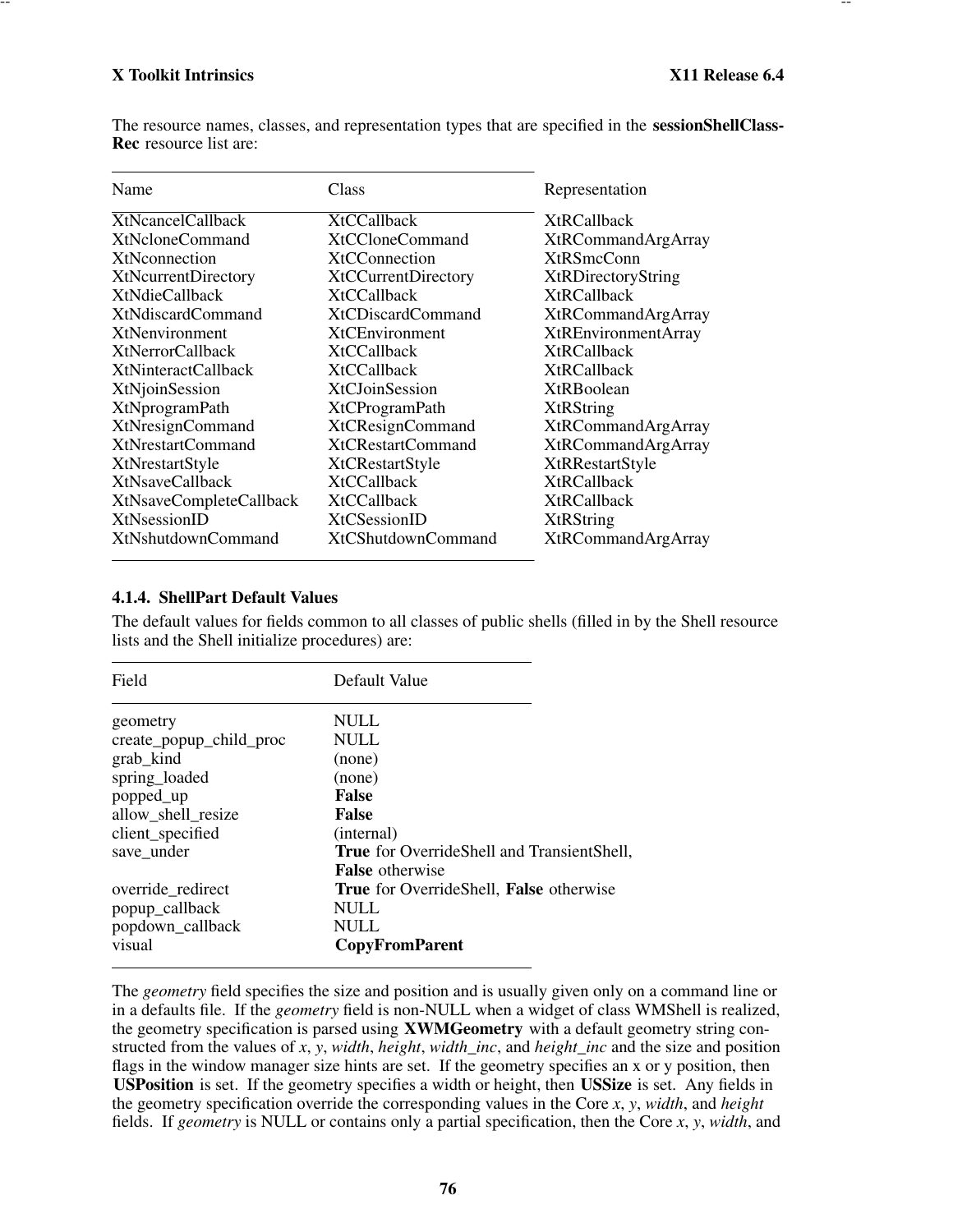*height* fields are used and **PPosition** and **PSize** are set as appropriate. The geometry string is not copied by any of the Intrinsics Shell classes; a client specifying the string in an arglist or varargs list must ensure that the value remains valid until the shell widget is realized. For further information on the geometry string, see Section 16.4 in *Xlib — C Language X Interface*.

-- --

The *create\_popup\_child\_proc* procedure is called by the **XtPopup** procedure and may remain NULL. The *grab\_kind*, *spring\_loaded*, and *popped\_up* fields maintain widget state information as described under **XtPopup**, **XtMenuPopup**, **XtPopdown**, and **XtMenuPopdown**. The *allow\_shell\_resize* field controls whether the widget contained by the shell is allowed to try to resize itself. If allow\_shell\_resize is **False**, any geometry requests made by the child will always return **XtGeometryNo** without interacting with the window manager. Setting *save\_under* **True** instructs the server to attempt to save the contents of windows obscured by the shell when it is mapped and to restore those contents automatically when the shell is unmapped. It is useful for pop-up menus. Setting *override\_redirect* **True** determines whether the window manager can intercede when the shell window is mapped. For further information on override redirect, see Section 3.2 in *Xlib — C Language X Interface* and Sections 4.1.10 and 4.2.2 in the *Inter-Client Communication Conventions Manual*. The pop-up and pop-down callbacks are called during **XtPopup** and **XtPopdown**. The default value of the *visual* resource is the symbolic value **CopyFromParent**. The Intrinsics do not need to query the parent's visual type when the default value is used; if a client using **XtGetValues** to examine the visual type receives the value **CopyFromParent**, it must then use **XGetWindowAttributes** if it needs the actual visual type.

| Field         | Default Value                                             |
|---------------|-----------------------------------------------------------|
| title         | Icon name, if specified, otherwise the application's name |
| wm_timeout    | Five seconds, in units of milliseconds                    |
| wait_for_wm   | True                                                      |
| transient     | True for TransientShell, False otherwise                  |
| urgency       | <b>False</b>                                              |
| client_leader | <b>NULL</b>                                               |
| window role   | <b>NULL</b>                                               |
| min width     | <b>XtUnspecifiedShellInt</b>                              |
| min_height    | XtUnspecifiedShellInt                                     |
| max_width     | <b>XtUnspecifiedShellInt</b>                              |
| max_height    | <b>XtUnspecifiedShellInt</b>                              |
| width_inc     | XtUnspecifiedShellInt                                     |
| height_inc    | <b>XtUnspecifiedShellInt</b>                              |
| min_aspect_x  | <b>XtUnspecifiedShellInt</b>                              |
| min_aspect_y  | <b>XtUnspecifiedShellInt</b>                              |
| max_aspect_x  | <b>XtUnspecifiedShellInt</b>                              |
| max_aspect_y  | <b>XtUnspecifiedShellInt</b>                              |
| input         | <b>False</b>                                              |
| initial state | Normal                                                    |
| icon_pixmap   | None                                                      |
| icon_window   | None                                                      |
| $icon_x$      | XtUnspecifiedShellInt                                     |
| $icon_y$      | <b>XtUnspecifiedShellInt</b>                              |
| icon_mask     | None                                                      |
| window_group  | <b>XtUnspecifiedWindow</b>                                |
| base_width    | XtUnspecifiedShellInt                                     |
| base_height   | <b>XtUnspecifiedShellInt</b>                              |

The default values for Shell fields in WMShell and its subclasses are: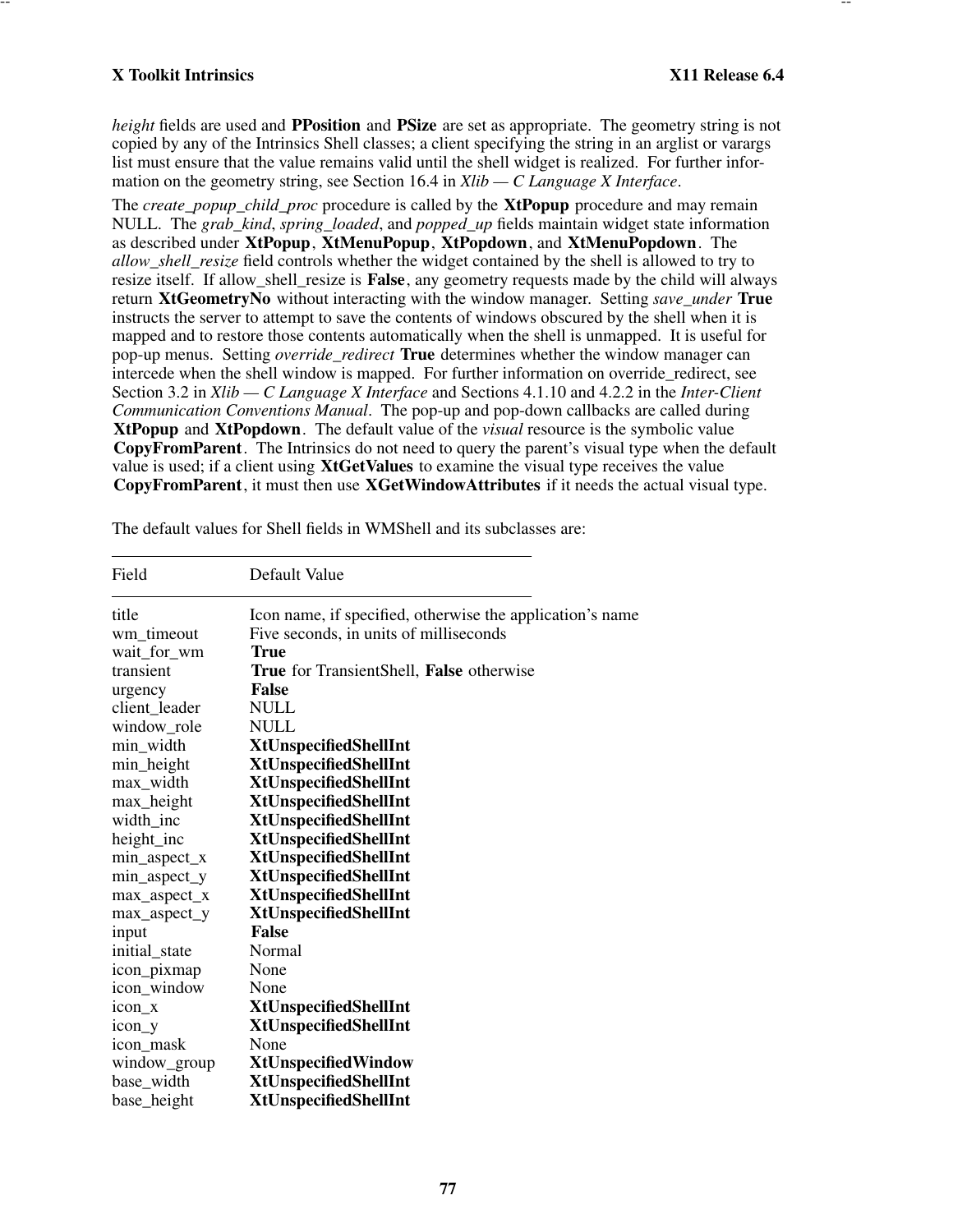# win\_gravity **XtUnspecifiedShellInt** title encoding See text

The *title* and *title\_encoding* fields are stored in the **WM\_NAME** property on the shell's window by the WMShell realize procedure. If the *title\_encoding* field is **None**, the *title* string is assumed to be in the encoding of the current locale and the encoding of the **WM\_NAME** property is set to **XStdICCTextStyle**. If a language procedure has not been set the default value of *title encoding* is **XA\_STRING**, otherwise the default value is **None**. The *wm\_timeout* field specifies, in milliseconds, the amount of time a shell is to wait for confirmation of a geometry request to the window manager. If none comes back within that time, the shell assumes the window manager is not functioning properly and sets *wait\_for\_wm* to **False** (later events may reset this value). When *wait for wm* is **False**, the shell does not wait for a response, but relies on asynchronous notification. If *transient* is **True**, the **WM\_TRANSIENT\_FOR** property will be stored on the shell window with a value as specified below. The interpretation of this property is specific to the window manager under which the application is run; see the *Inter-Client Communication Conventions Manual* for more details.

-- --

The realize and set\_values procedures of WMShell store the **WM\_CLIENT\_LEADER** property on the shell window. When *client\_leader* is not NULL and the client leader widget is realized, the property will be created with the value of the window of the client leader widget. When *client\_leader* is NULL and the shell widget has a NULL parent, the widget's window is used as the value of the property. When *client\_leader* is NULL and the shell widget has a non-NULL parent, a search is made for the closest shell ancestor with a non-NULL *client\_leader*, and if none is found the shell ancestor with a NULL parent is the result. If the resulting widget is realized, the property is created with the value of the widget's window.

When the value of *window role* is not NULL, the realize and set values procedures store the WM\_WINDOW\_ROLE property on the shell's window with the value of the resource.

All other resources specify fields in the window manager hints and the window manager size hints. The realize and set values procedures of WMShell set the corresponding flag bits in the hints if any of the fields contain nondefault values. In addition, if a flag bit is set that refers to a field with the value **XtUnspecifiedShellInt**, the value of the field is modified as follows:

| Field                      | Replacement                                                              |
|----------------------------|--------------------------------------------------------------------------|
| base_width, base_height    | 0                                                                        |
| width_inc, height_inc      |                                                                          |
| max_width, max_height      | 32767                                                                    |
| min_width, min_height      |                                                                          |
| min_aspect_x, min_aspect_y | -1                                                                       |
| max_aspect_x, max_aspect_y | -1                                                                       |
| $icon_x, icon_y$           | $-1$                                                                     |
| win_gravity                | Value returned by <b>XWMGeometry</b> if called,<br>else NorthWestGravity |

If the shell widget has a non-NULL parent, then the realize and set\_values procedures replace the value **XtUnspecifiedWindow** in the *window\_group* field with the window id of the root widget of the widget tree if the root widget is realized. The symbolic constant **XtUnspecifiedWindow-Group** may be used to indicate that the *window\_group* hint flag bit is not to be set. If *transient* is **True**, the shell's class is not a subclass of TransientShell, and *window\_group* is not **XtUnspecifiedWindowGroup**, the WMShell realize and set\_values procedures then store the **WM\_TRANSIENT\_FOR** property with the value of *window\_group*.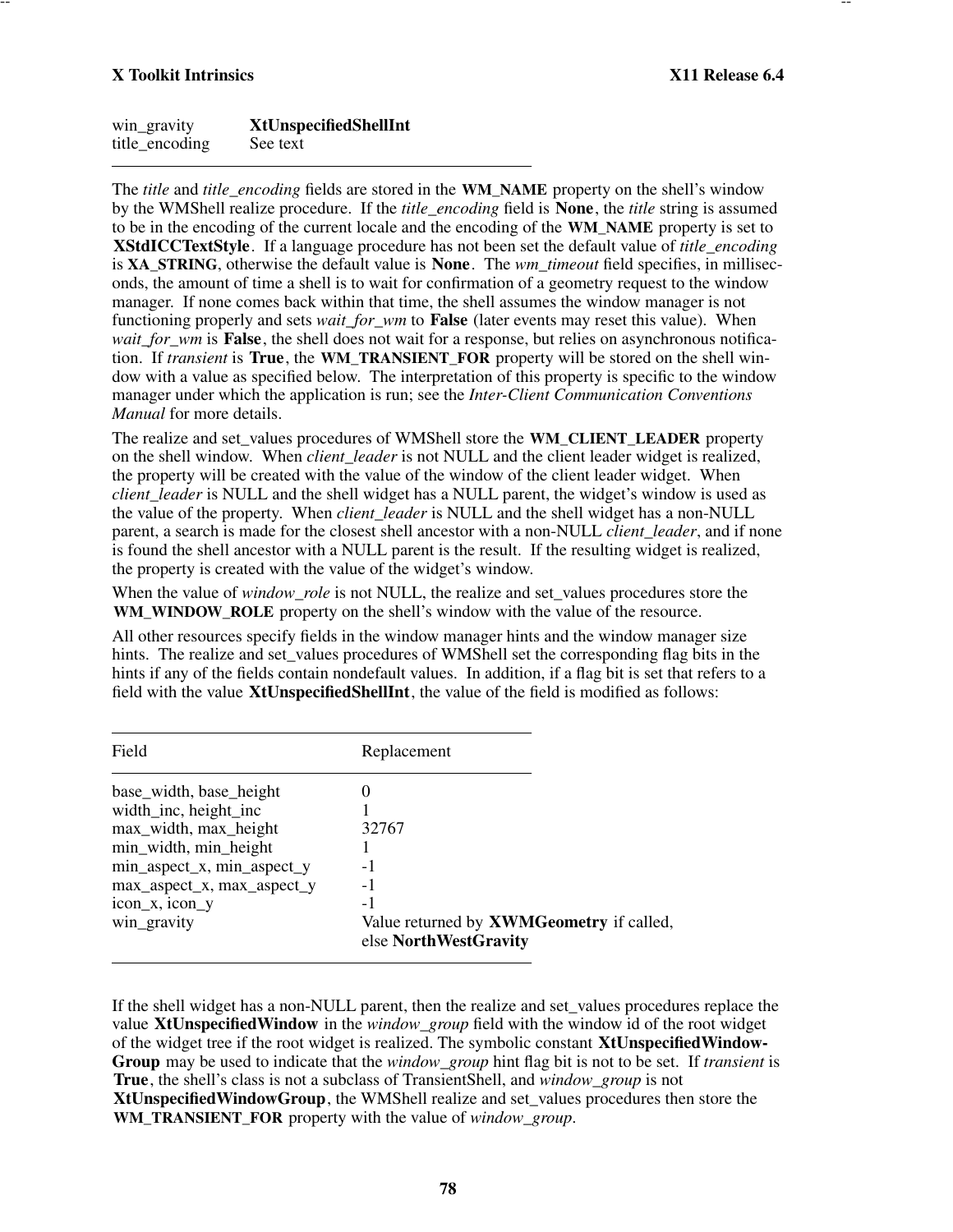Transient shells have the following additional resource:

| Field              | Default Value |
|--------------------|---------------|
| transient for NULL |               |

The realize and set\_values procedures of TransientShell store the **WM\_TRANSIENT\_FOR** property on the shell window if *transient* is **True**. If *transient\_for* is non-NULL and the widget specified by *transient\_for* is realized, then its window is used as the value of the **WM\_TRAN-SIENT\_FOR** property; otherwise, the value of *window\_group* is used.

-- --

**TopLevel** shells have the the following additional resources:

| Field              | Default Value       |
|--------------------|---------------------|
| icon name          | Shell widget's name |
| iconic             | <b>False</b>        |
| icon_name_encoding | See text            |

The *icon\_name* and *icon\_name\_encoding* fields are stored in the **WM\_ICON\_NAME** property on the shell's window by the TopLevelShell realize procedure. If the *icon\_name\_encoding* field is **None**, the *icon* name string is assumed to be in the encoding of the current locale and the encoding of the **WM\_ICON\_NAME** property is set to **XStdICCTextStyle**. Ifalanguage procedure has not been set, the default value of *icon\_name\_encoding* is **XA\_STRING**, otherwise the default value is **None**. The *iconic* field may be used by a client to request that the window manager iconify or deiconify the shell; the TopLevelShell set\_values procedure will send the appropriate **WM\_CHANGE\_STATE** message (as specified by the *Inter-Client Communication Conventions Manual*) if this resource is changed from **False** to **True** and will call **XtPopup** specifying *grab\_kind* as **XtGrabNone** if *iconic* is changed from **True** to **False**. The XtNiconic resource is also an alternative way to set the XtNinitialState resource to indicate that a shell should be initially displayed as an icon; the TopLevelShell initialize procedure will set *initial\_state* to **Iconic-State** if *iconic* is **True**.

Application shells have the following additional resources:

Field Default Value argc 0 argv NULL

The *argc* and *argv* fields are used to initialize the standard property **WM\_COMMAND**. See the *Inter-Client Communication Conventions Manual* for more information.

The default values for the SessionShell instance fields, which are filled in from the resource lists and by the initialize procedure, are

| Field            | Default Value |
|------------------|---------------|
| cancel callbacks | <b>NULL</b>   |
| clone_command    | See text      |
| connection       | <b>NULL</b>   |
| current dir      | <b>NULL</b>   |
| die callbacks    | NULL          |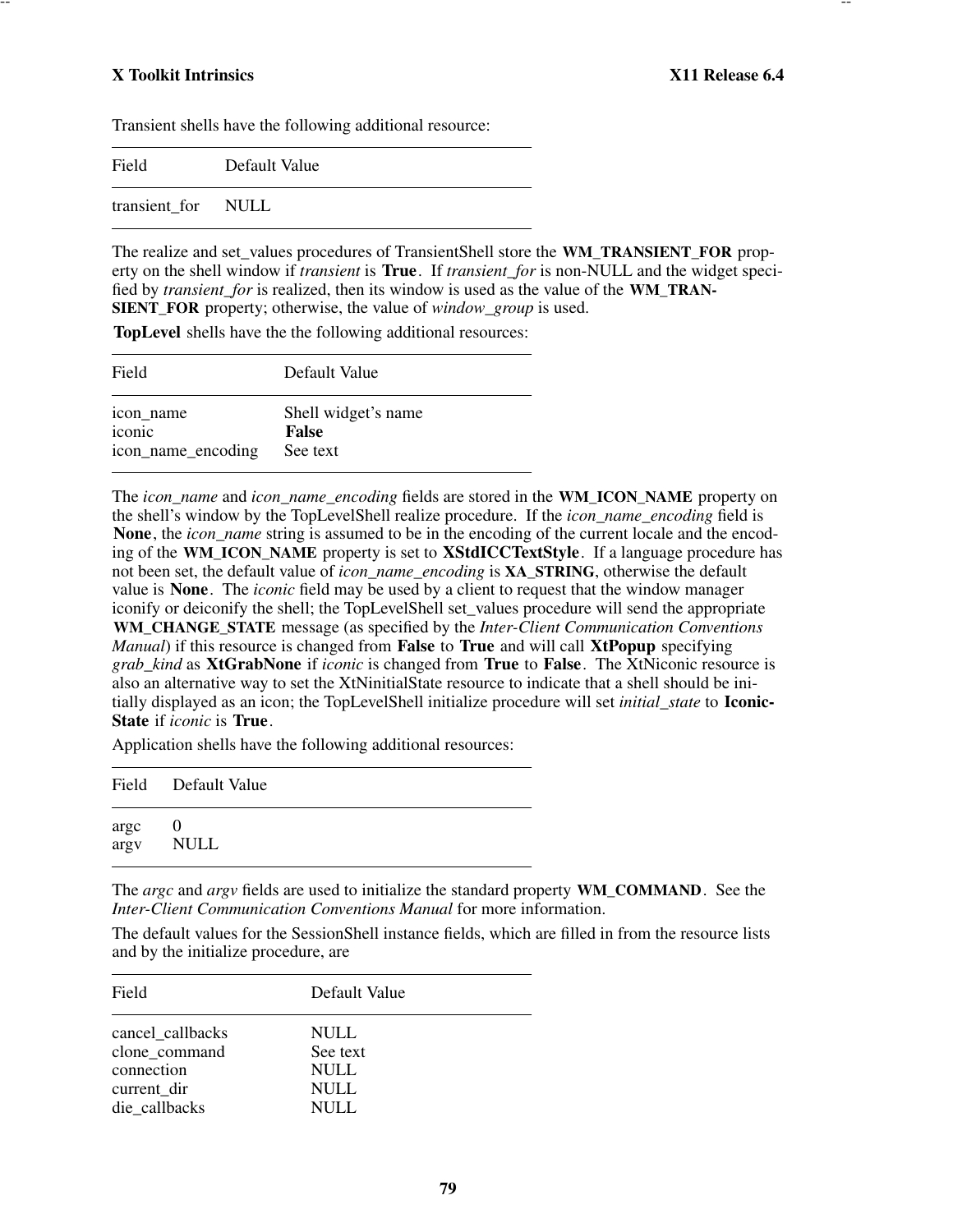| discard command         | <b>NULL</b>               |
|-------------------------|---------------------------|
| environment             | <b>NULL</b>               |
| error callbacks         | <b>NULL</b>               |
| interact_callbacks      | <b>NULL</b>               |
| join_session            | True                      |
| program_path            | See text                  |
| resign_command          | <b>NULL</b>               |
| restart_command         | See text                  |
| restart_style           | <b>SmRestartIfRunning</b> |
| save callbacks          | <b>NULL</b>               |
| save_complete_callbacks | <b>NULL</b>               |
| session id              | <b>NULL</b>               |
| shutdown_command        | NULL                      |
|                         |                           |

The *connection* field contains the session connection object or NULL if a session connection is not being managed by this widget.

-- --

The *session id* is an identification assigned to the session participant by the session manager. The *session\_id* will be passed to the session manager as the client identifier of the previous session. When a connection is established with the session manager, the client id assigned by the session manager is stored in the *session\_id* field. When not NULL, the *session\_id* of the Session shell widget that is at the root of the widget tree of the client leader widget will be used to create the **SM\_CLIENT\_ID** property on the client leader's window.

If *join\_session* is **False**, the widget will not attempt to establish a connection to the session manager at shell creation time. See Sections 4.2.1 and 4.2.4 for more information on the functionality of this resource.

The *restart\_command*, *clone\_command*, *discard\_command*, *resign\_command*, *shutdown\_command*, *environment*, *current\_dir*, *program\_path*, and *restart\_style* fields contain standard session properties.

When a session connection is established or newly managed by the shell, the shell initialize and set\_values methods check the values of the *restart\_command*, *clone\_command*, and *program\_path* resources. At that time, if *restart\_command* is NULL, the value of the *argv* resource will be copied to *restart\_command*. Whether or not *restart\_command* was NULL, if ''-xtsessionID'' ''<session id>'' does not already appear in the *restart\_command*, it will be added

by the initialize and set\_values methods at the beginning of the command arguments; if the ''-xtsessionID'' argument already appears with an incorrect session id in the following argument, that argument will be replaced with the current session id.

After this, the shell initialize and set\_values procedures check the *clone\_command*. If *clone\_command* is NULL, *restart\_command* will be copied to *clone\_command*, except the ''-xtsessionID'' and following argument will not be copied.

Finally, the shell initialize and set\_values procedures check the *program\_path*. If *program\_path* is NULL, the first element of *restart\_command* is copied to *program\_path*.

The possible values of *restart\_style* are **SmRestartIfRunning**, **SmRestartAnyway**, **SmRestartImmediately**, and **SmRestartNever**. A resource converter is registered for this resource; for the strings that it recognizes, see Section 9.6.1.

The resource type EnvironmentArray is a NULL-terminated array of pointers to strings; each string has the format "name=value". The '=' character may not appear in the name, and the string is terminated by a null character.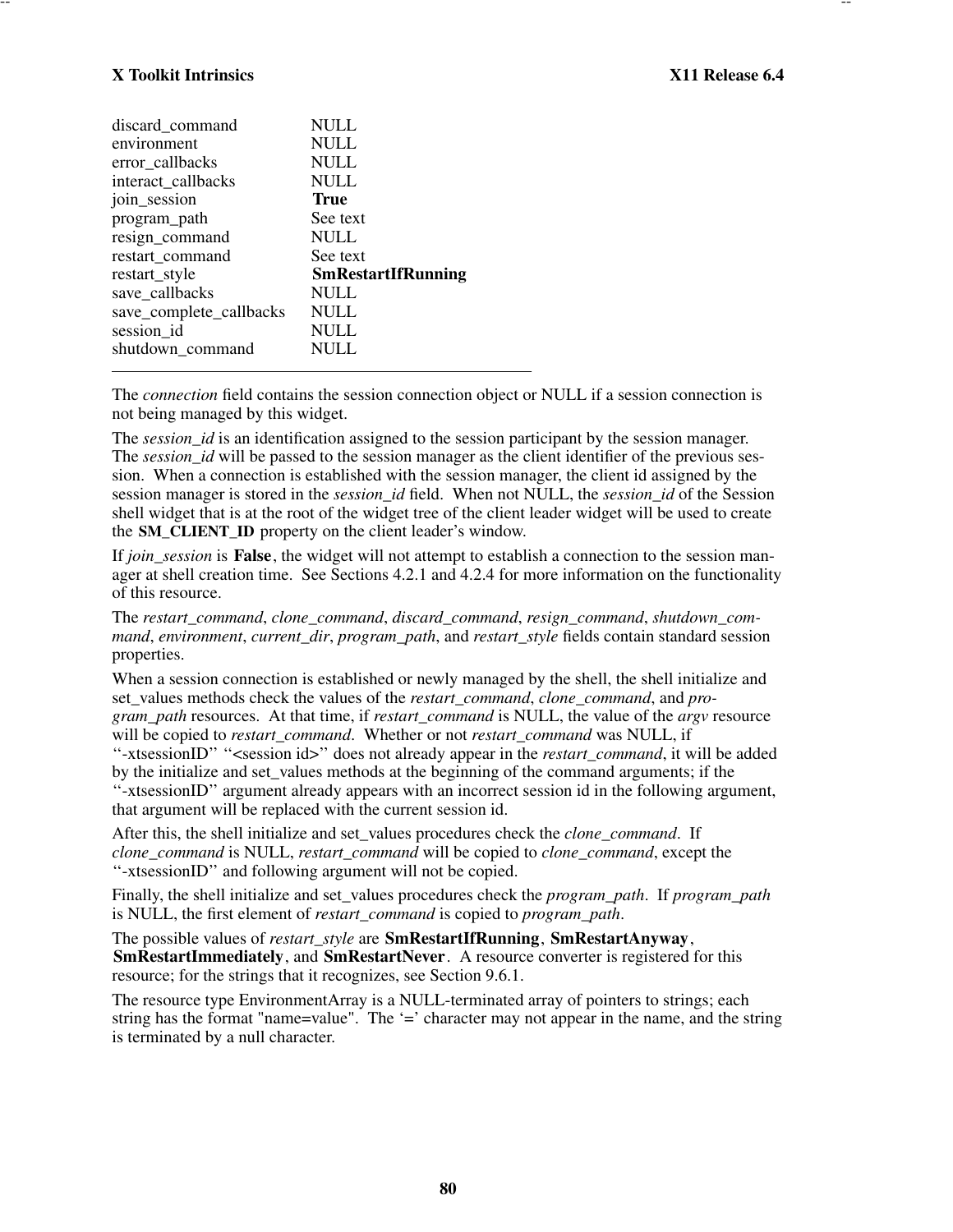# **4.2. Session Participation**

Applications can participate in a user's session, exchanging messages with the session manager as described in the *X Session Management Protocol* and the *X Session Management Library*.

-- --

When a widget of **sessionShellWidgetClass** or a subclass is created, the widget provides support for the application as a session participant and continues to provide support until the widget is destroyed.

# **4.2.1. Joining a Session**

When a Session shell is created, if *connection* is NULL, and if *join\_session* is **True**, and if *argv* or *restart\_command* is not NULL, and if in POSIX environments the **SESSION\_MANAGER** environment variable is defined, the shell will attempt to establish a new connection with the session manager.

To transfer management of an existing session connection from an application to the shell at widget creation time, pass the existing session connection ID as the *connection* resource value when creating the Session shell, and if the other creation-time conditions on session participation are met, the widget will maintain the connection with the session manager. The application must ensure that only one Session shell manages the connection.

In the Session shell set\_values procedure, if *join\_session* changes from **False** to **True** and *connection* is NULL and when in POSIX environments the **SESSION\_MANAGER** environment variable is defined, the shell will attempt to open a connection to the session manager. If *connection* changes from NULL to non-NULL, the Session shell will take over management of that session connection and will set *join\_session* to **True**. If *join\_session* changes from **False** to **True** and *connection* is not NULL, the Session shell will take over management of the session connection.

When a successful connection has been established, *connection* contains the session connection ID for the session participant. When the shell begins to manage the connection, it will call **XtAppAddInput** to register the handler which watches for protocol messages from the session manager. When the attempt to connect fails, a warning message is issued and *connection* is set to NULL.

While the connection is being managed, if a **SaveYourself**, **SaveYourselfPhase2**, **Interact**, **ShutdownCancelled**, **SaveComplete**, or **Die** message is received from the session manager, the Session shell will call out to application callback procedures registered on the respective callback list of the Session shell and will send **SaveYourselfPhase2Request**, **InteractRequest**, **InteractDone**, **SaveYourselfDone**, and **ConnectionClosed** messages as appropriate. Initially, all of the client's session properties are undefined. When any of the session property resource values are defined or change, the Session shell initialize and set\_values procedures will update the client's session property value by a **SetProperties** or a **DeleteProperties** message, as appropriate. The session ProcessID and UserID properties are always set by the shell when it is possible to determine the value of these properties.

# **4.2.2. Saving Application State**

The session manager instigates an application checkpoint by sending a **SaveYourself** request. Applications are responsible for saving their state in response to the request.

When the **SaveYourself** request arrives, the procedures registered on the Session shell's save callback list are called. If the application does not register any save callback procedures on the save callback list, the shell will report to the session manager that the application failed to save its state. Each procedure on the save callback list receives a token in the *call\_data* parameter.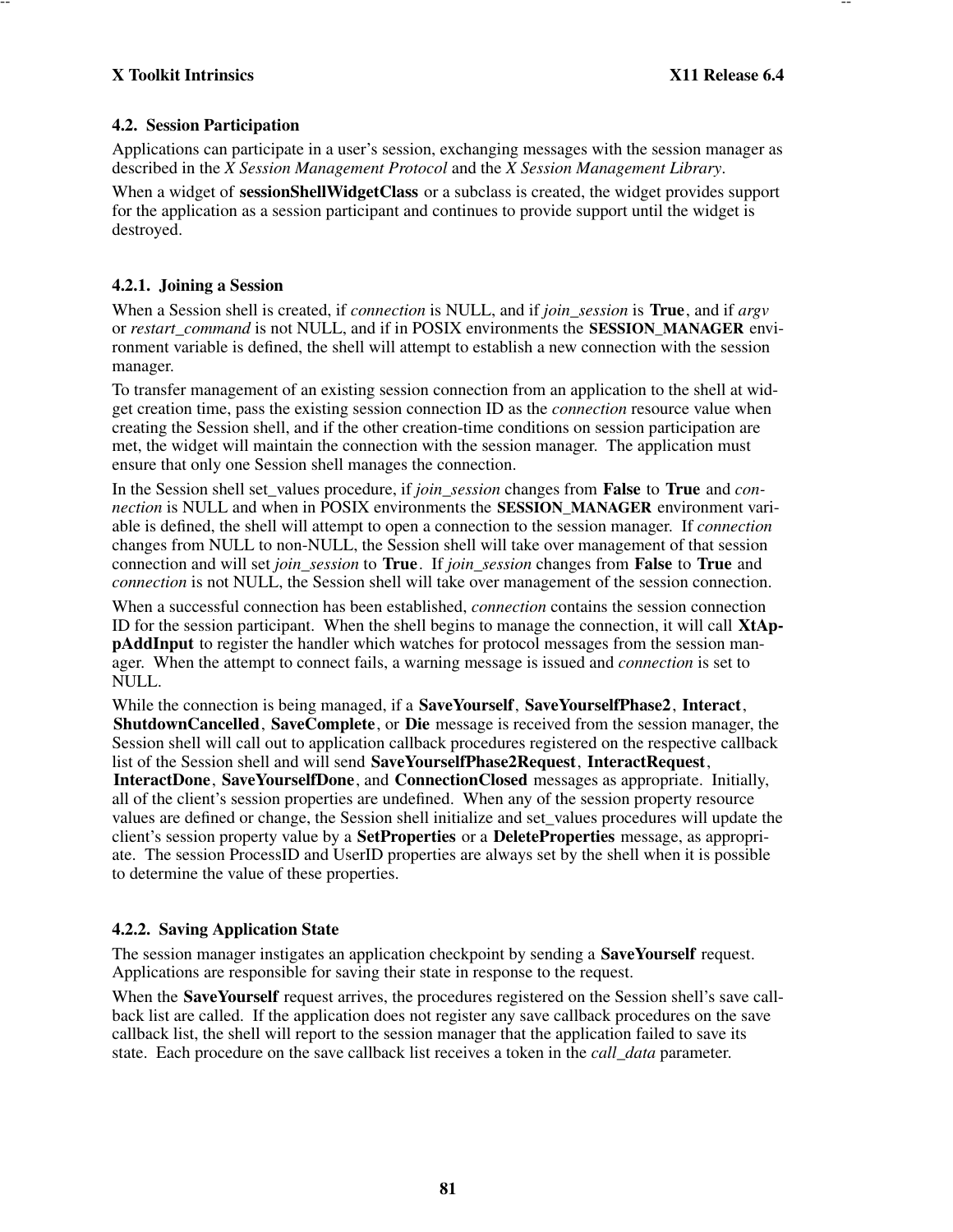The checkpoint token in the *call\_data* parameter is of type **XtCheckpointToken**.

-- --

| typedef struct {                                         |                       |                  |
|----------------------------------------------------------|-----------------------|------------------|
| int                                                      | save_type;            |                  |
| int                                                      | interact_style;       |                  |
| Boolean                                                  | shutdown;             |                  |
| Boolean                                                  | fast:                 |                  |
| <b>Boolean</b>                                           | cancel shutdown       |                  |
| int                                                      | phase;                |                  |
| int                                                      | interact_dialog_type; | $/*$ return $*/$ |
| Boolean                                                  | request_cancel;       | $/*$ return $*/$ |
| Boolean                                                  | request_next_phase;   | $/*$ return $*/$ |
| Boolean                                                  | save_success;         | $/*$ return $*/$ |
| $\frac{1}{2}$ XtChecknointTokenRec $*$ XtChecknointToken |                       |                  |

} XtCheckpointTokenRec, \*XtCheckpoint1oken;

The *save\_type*, *interact\_style*, *shutdown*, and *fast* fields of the token contain the parameters of the **SaveYourself** message. The possible values of *save\_type* are **SmSaveLocal**, **SmSaveGlobal**, and **SmSaveBoth**; these indicate the type of information to be saved. The possible values of *interact\_style* are **SmInteractStyleNone**, **SmInteractStyleErrors**, and **SmInteractStyleAny**; these indicate whether user interaction would be permitted and, if so, what kind of interaction. If *shutdown* is **True**, the checkpoint is being performed in preparation for the end of the session. If *fast* is **True**, the client should perform the checkpoint as quickly as possible. If *cancel\_shutdown* is **True**, a **ShutdownCancelled** message has been received for the current save operation. (See Section 4.4.4.) The *phase* is used by manager clients, such as a window manager, to distinguish between the first and second phase of a save operation. The *phase* will be either 1 or 2. The remaining fields in the checkpoint token structure are provided for the application to communicate with the shell.

Upon entry to the first application save callback procedure, the return fields in the token have the following initial values: *interact\_dialog\_type* is **SmDialogNormal**; *request\_cancel* is **False**; *request\_next\_phase* is **False**; and *save\_success* is **True**. When a token is returned with any of the four return fields containing a noninitial value, and when the field is applicable, subsequent tokens passed to the application during the current save operation will always contain the noninitial value.

The purpose of the token's *save\_success* field is to indicate the outcome of the entire operation to the session manager and ultimately, to the user. Returning **False** indicates some portion of the application state could not be successfully saved. If any token is returned to the shell with *save\_success* **False**, tokens subsequently received by the application for the current save operation will show *save\_success* as **False**. When the shell sends the final status of the checkpoint to the session manager, it will indicate failure to save application state if any token was returned with *save\_success* **False**.

Session participants that manage and save the state of other clients should structure their save or interact callbacks to set *request\_next\_phase* to **True** when phase is 1, which will cause the shell to send the **SaveYourselfPhase2Request** when the first phase is complete. When the **SaveYourselfPhase2** message is received, the shell will invoke the save callbacks a second time with *phase* equal to 2. Manager clients should save the state of other clients when the callbacks are invoked the second time and *phase* equal to 2.

The application may request additional tokens while a checkpoint is under way, and these additional tokens must be returned by an explicit call.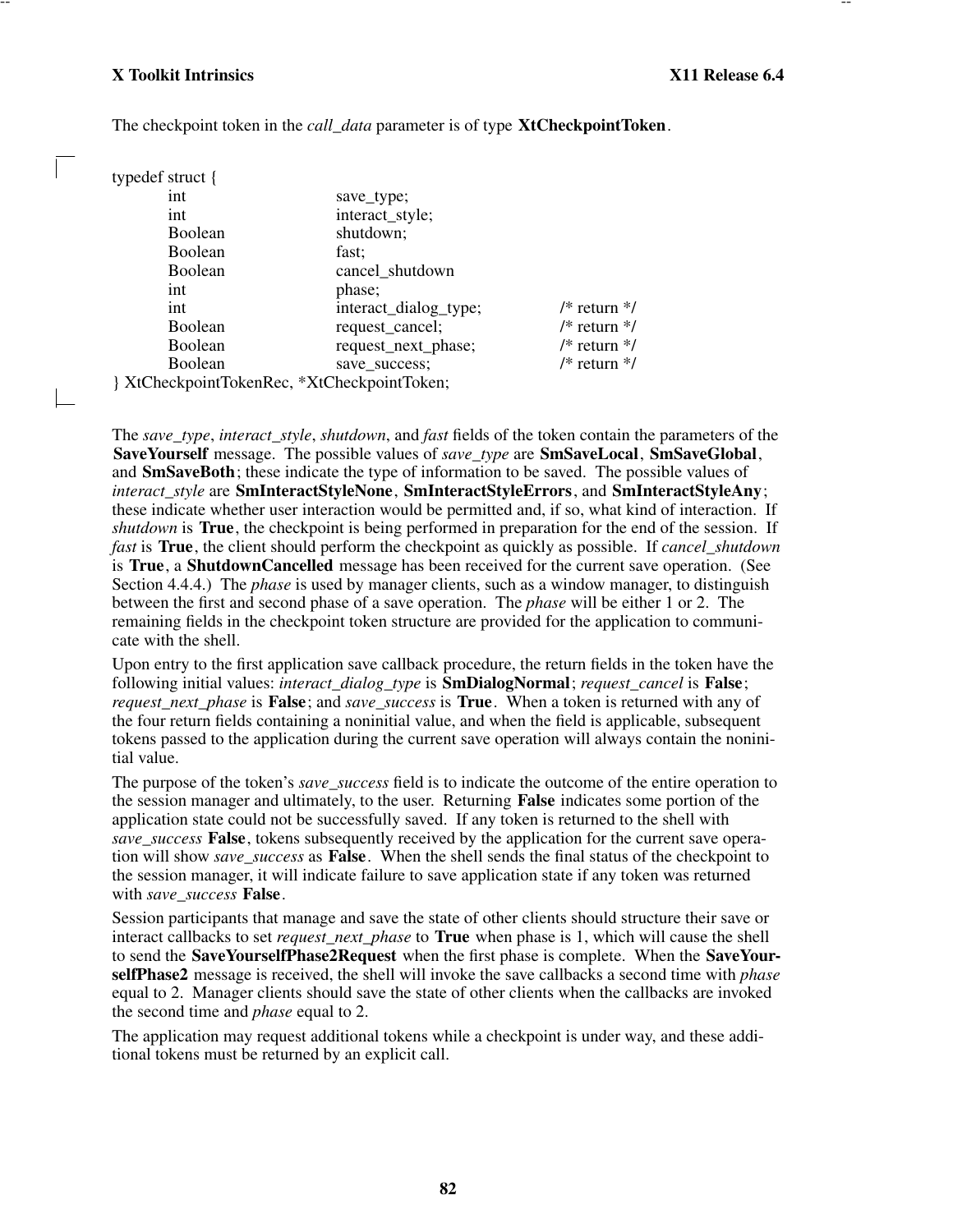To request an additional token for a save callback response that has a deferred outcome, use **XtSessionGetToken**.

-- --

*widget* Specifies the Session shell widget which manages session participation.

The **XtSessionGetToken** function will return NULL if no checkpoint operation is currently under way.

To indicate the completion of checkpoint processing including user interaction, the application must signal the Session shell by returning all tokens. (See Sections 4.2.2.2 and 4.2.2.4). To return a token, use **XtSessionReturnToken**.

void XtSessionReturnToken(*token*) XtCheckpointToken *token*;

*token* Specifies a token that was received as the *call\_data* by a procedure on the interact callback list or a token that was received by a call to **XtSessionGetToken**.

Tokens passed as *call\_data* to save callbacks are implicitly returned when the save callback procedure returns. A save callback procedure should not call **XtSessionReturnToken** on the token passed in its *call\_data*.

# **4.2.2.1. Requesting Interaction**

When the token *interact style* allows user interaction, the application may interact with the user during the checkpoint, but must wait for permission to interact. Applications request permission to interact with the user during the checkpointing operation by registering a procedure on the Session shell's interact callback list. When all save callback procedures have returned, and each time a token that was granted by a call to **XtSessionGetToken** is returned, the Session shell examines the interact callback list. If interaction is permitted and the interact callback list is not empty, the shell will send an **InteractRequest** to the session manager when an interact request is not already outstanding for the application.

The type of interaction dialog that will be requested is specified by the *interact\_dialog\_type* field in the checkpoint token. The possible values for *interact\_dialog\_type* are **SmDialogError** and **SmDialogNormal**. If a token is returned with *interact\_dialog\_type* containing **SmDialogError**, the interact request and any subsequent interact requests will be for an error dialog; otherwise, the request will be for a normal dialog with the user.

When a token is returned with *save\_success* **False** or *interact\_dialog\_type* **SmDialogError**, tokens subsequently passed to callbacks during the same active **SaveYourself** response will reflect these changed values, indicating that an error condition has occurred during the checkpoint.

The *request\_cancel* field is a return value for interact callbacks only. Upon return from a procedure on the save callback list, the value of the token's *request\_cancel* field is not examined by the shell. This is also true of tokens received through a call to **XtSessionGetToken**.

XtCheckpointToken XtSessionGetToken(*widget*) Widget *widget*;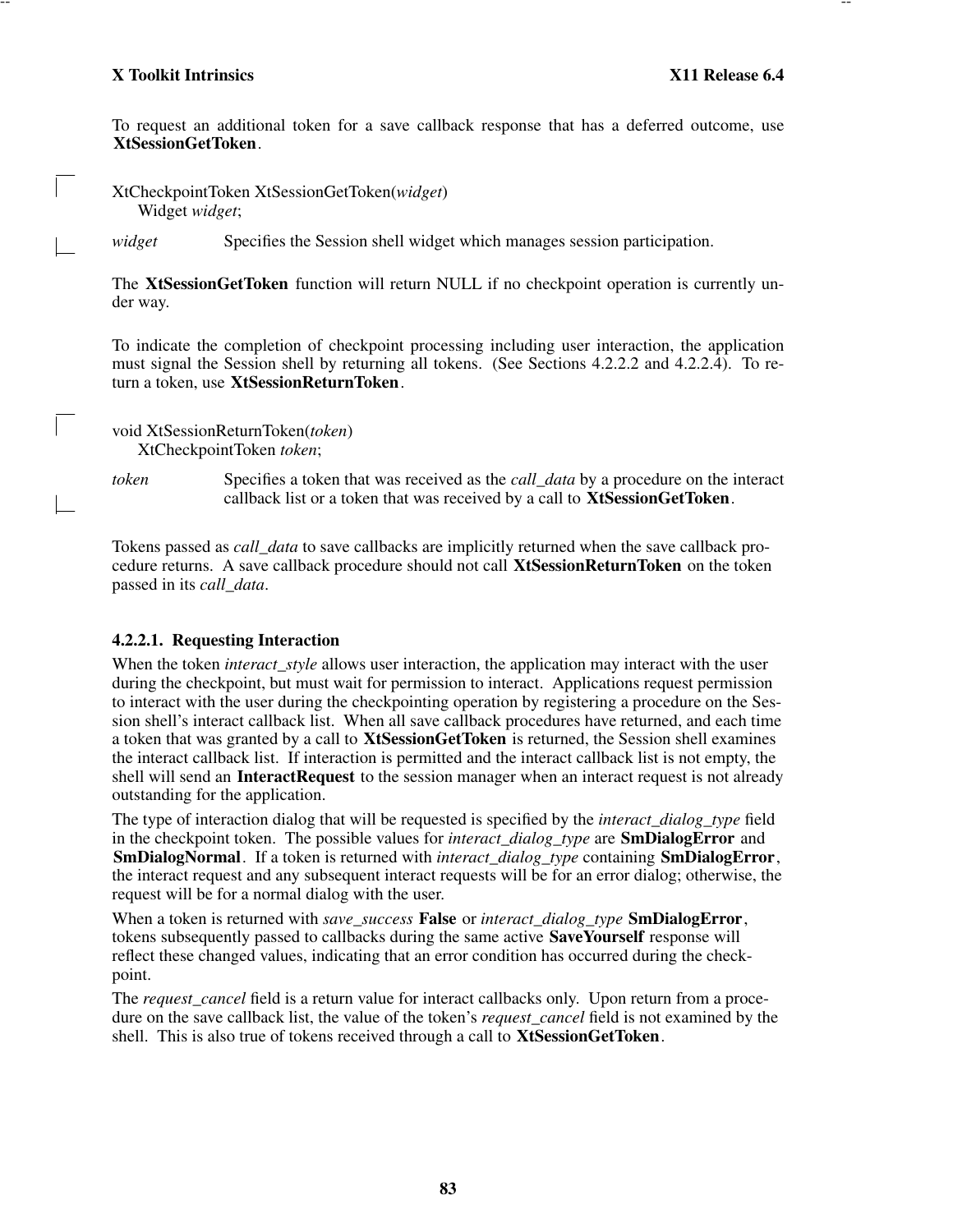### **4.2.2.2. Interacting with the User during a Checkpoint**

When the session manager grants the application's request for user interaction, the Session shell receives an **Interact** message. The procedures registered on the interact callback list are executed, but not as if executing a typical callback list. These procedures are individually executed in sequence, with a checkpoint token functioning as the sequencing mechanism. Each step in the sequence begins by removing a procedure from the interact callback list and executing it with a token passed in the *call\_data*. The interact callback will typically pop up a dialog box and return. When the user interaction and associated application checkpointing has completed, the application must return the token by calling **XtSessionReturnToken**. Returning the token completes the current step and triggers the next step in the sequence.

-- --

During interaction the client may request cancellation of a shutdown. When a token passed as *call\_data* to an interact procedure is returned, if *shutdown* is **True** and *cancel\_shutdown* is **False**, *request\_cancel* indicates whether the application requests that the pending shutdown be cancelled. If *request\_cancel* is **True**, the field will also be **True** in any tokens subsequently granted during the checkpoint operation. When a token is returned requesting cancellation of the session shutdown, pending interact procedures will still be called by the Session shell. When all interact procedures have been removed from the interact callback list, executed, and the final interact token returned to the shell, an **InteractDone** message is sent to the session manager, indicating whether a pending session shutdown is requested to be cancelled.

#### **4.2.2.3. Responding to a Shutdown Cancellation**

Callbacks registered on the cancel callback list are invoked when the Session shell processes a **ShutdownCancelled** message from the session manager. This may occur during the processing of save callbacks, while waiting for interact permission, during user interaction, or after the save operation is complete and the application is expecting a **SaveComplete** or a **Die** message. The *call\_data* for these callbacks is NULL.

When the shell notices that a pending shutdown has been cancelled, the token *cancel shutdown* field will be **True** in tokens subsequently given to the application.

Receiving notice of a shutdown cancellation does not cancel the pending execution of save callbacks or interact callbacks. After the cancel callbacks execute, if *interact\_style* is not **SmInteractStyleNone** and the interact list is not empty, the procedures on the interact callback list will be executed and passed a token with *interact\_style* **SmInteractStyleNone**. The application should not interact with the user, and the Session shell will not send an **InteractDone** message.

#### **4.2.2.4.** Completing a Save

When there is no user interaction, the shell regards the application as having finished saving state when all callback procedures on the save callback list have returned, and any additional tokens passed out by **XtSessionGetToken** have been returned by corresponding calls to

**XtSessionReturnToken**. If the save operation involved user interaction, the above completion conditions apply, and in addition, all requests for interaction have been granted or cancelled, and all tokens passed to interact callbacks have been returned through calls to

**XtSessionReturnToken**. If the save operation involved a manager client that requested the second phase, the above conditions apply to both the first and second phase of the save operation.

When the application has finished saving state, the Session shell will report the result to the session manager by sending the **SaveYourselfDone** message. If the session is continuing, the shell will receive the **SaveComplete** message when all applications have completed saving state. This message indicates that applications may again allow changes to their state. The shell will execute the save\_complete callbacks. The *call\_data* for these callbacks is NULL.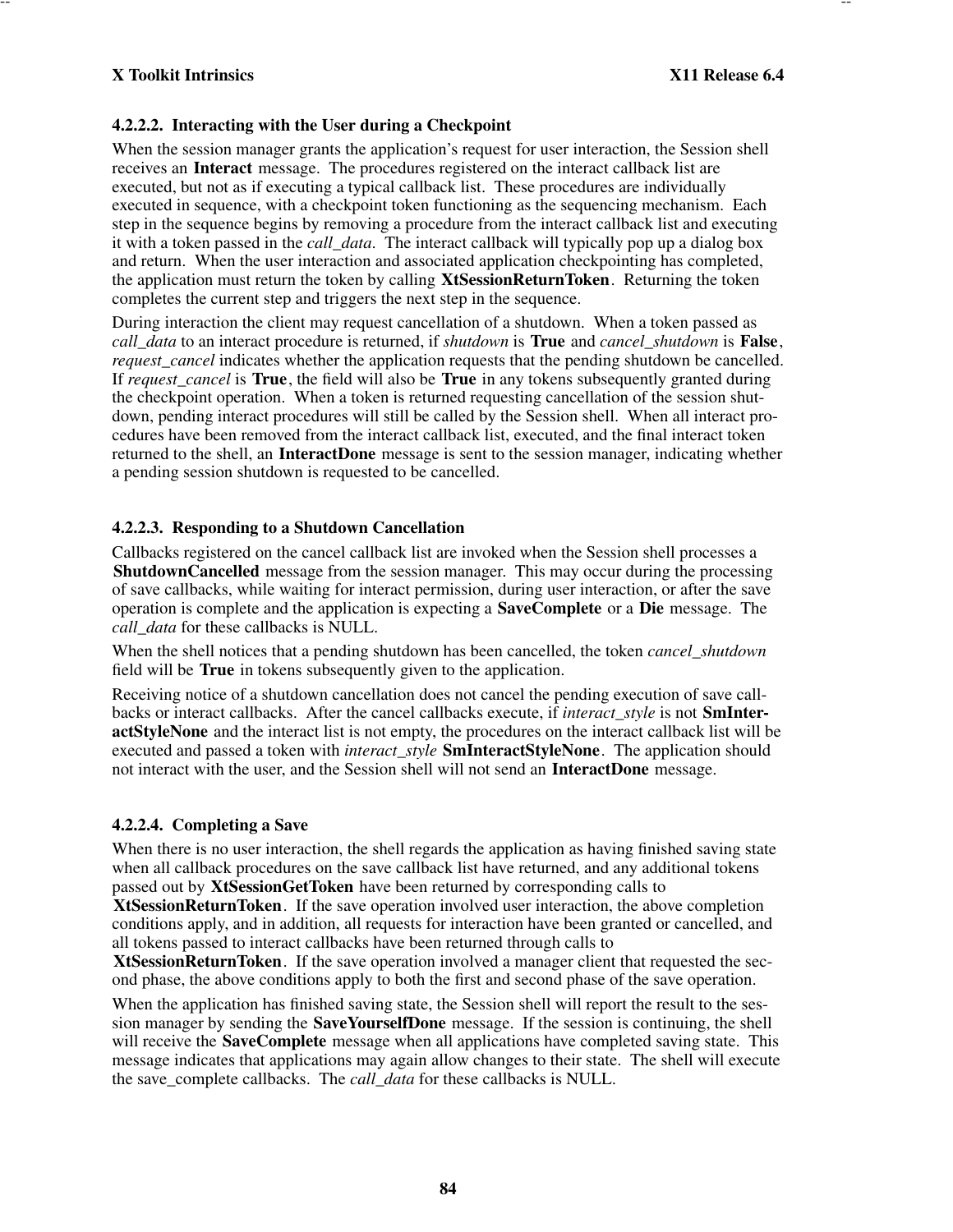# **4.2.3. Responding to a Shutdown**

Callbacks registered on the die callback list are invoked when the session manager sends a **Die** message. The callbacks on this list should do whatever is appropriate to quit the application. Before executing procedures on the die callback list, the Session shell will close the connection to the session manager and will remove the handler that watches for protocol messages. The *call\_data* for these callbacks is NULL.

-- --

# **4.2.4. Resigning from a Session**

When the Session shell widget is destroyed, the destroy method will close the connection to the session manager by sending a **ConnectionClosed** protocol message and will remove the input callback that was watching for session protocol messages.

When **XtSetValues** is used to set *join\_session* to **False**, the set\_values method of the Session shell will close the connection to the session manager if one exists by sending a **Connection-Closed** message, and *connection* will be set to NULL.

Applications that exit in response to user actions and that do not wait for phase 2 destroy to complete on the Session shell should set *join\_session* to **False** before exiting.

When **XtSetValues** is used to set *connection* to NULL, the Session shell will stop managing the connection, if one exists. However, that session connection will not be closed.

Applications that wish to ensure continuation of a session connection beyond the destruction of the shell should first retrieve the *connection* resource value, then set the *connection* resource to NULL, and then they may safely destroy the widget without losing control of the session connection.

The error callback list will be called if an unrecoverable communications error occurs while the shell is managing the connection. The shell will close the connection, set *connection* to NULL, remove the input callback, and call the procedures registered on the error callback list. The *call\_data* for these callbacks is NULL.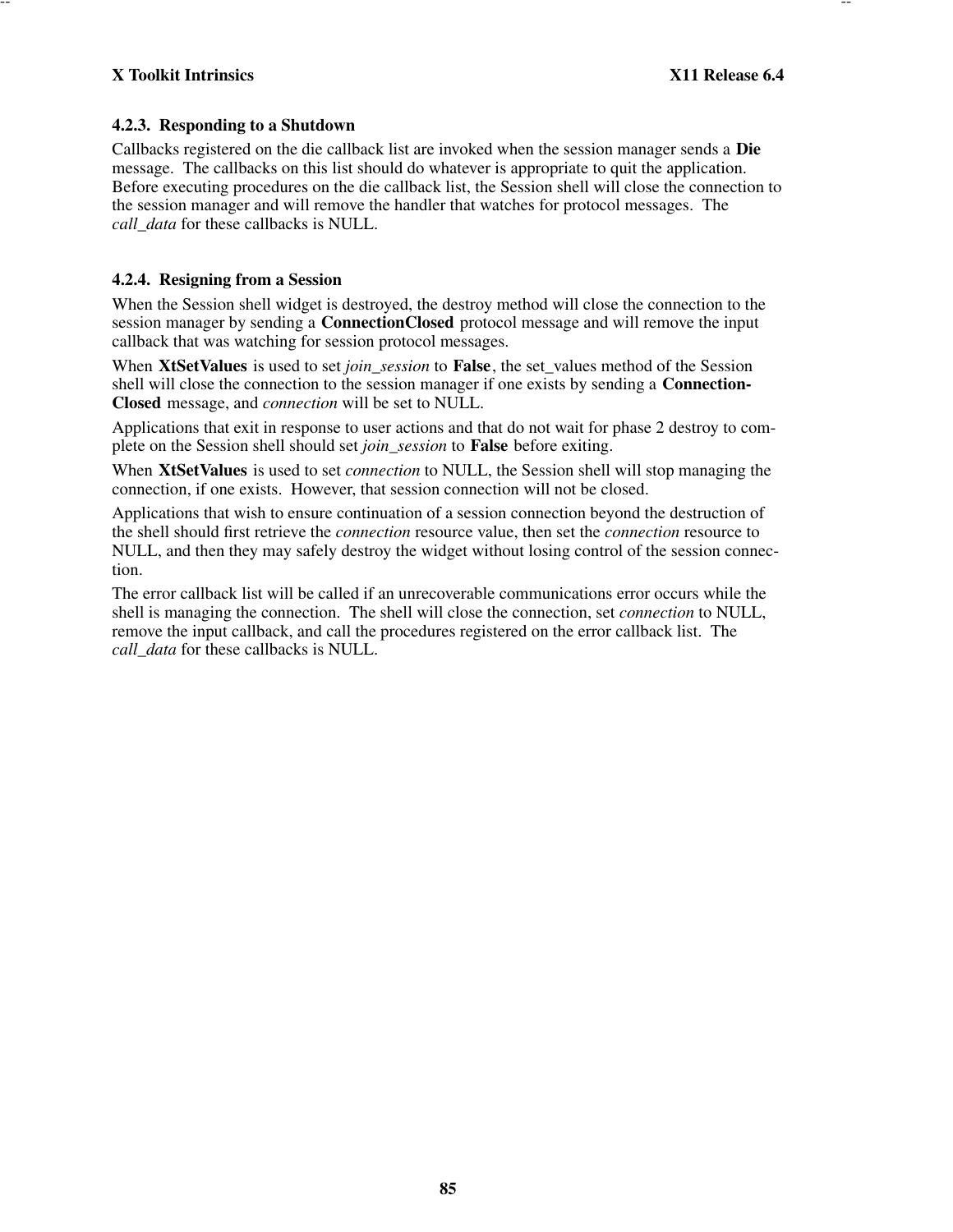# **Chapter 5**

-- --

# **Pop-Up Widgets**

Pop-up widgets are used to create windows outside of the window hierarchy defined by the widget tree. Each pop-up child has a window that is a descendant of the root window, so that the pop-up window is not clipped by the pop-up widget's parent window. Therefore, pop-ups are created and attached differently to their widget parent than normal widget children.

A parent of a pop-up widget does not actively manage its pop-up children; in fact, it usually does not operate upon them in any way. The *popup\_list* field in the **CorePart** structure contains the list of its pop-up children. This pop-up list exists mainly to provide the proper place in the widget hierarchy for the pop-up to get resources and to provide a place for **XtDestroyWidget** to look for all extant children.

A composite widget can have both normal and pop-up children. A pop-up can be popped up from almost anywhere, not just by its parent. The term *child* always refers to a normal, geometry-managed widget on the composite widget's list of children, and the term *pop-up child* always refers to a widget on the pop-up list.

# **5.1. Pop-Up Widget Types**

There are three kinds of pop-up widgets:

• Modeless pop-ups

A modeless pop-up (for example, a dialog box that does not prevent continued interaction with the rest of the application) can usually be manipulated by the window manager and looks like any other application window from the user's point of view. The application main window itself is a special case of a modeless pop-up.

Modal pop-ups

A modal pop-up (for example, a dialog box that requires user input to continue) can sometimes be manipulated by the window manager, and except for events that occur in the dialog box, it disables user-event distribution to the rest of the application.

• Spring-loaded pop-ups

A spring-loaded pop-up (for example, a menu) can seldom be manipulated by the window manager, and except for events that occur in the pop-up or its descendants, it disables userevent distribution to all other applications.

Modal pop-ups and spring-loaded pop-ups are very similar and should be coded as if they were the same. In fact, the same widget (for example, a ButtonBox or Menu widget) can be used both as a modal pop-up and as a spring-loaded pop-up within the same application. The main difference is that spring-loaded pop-ups are brought up with the pointer and, because of the grab that the pointer button causes, require different processing by the Intrinsics. Furthermore, all user input remap events occurring outside the spring-loaded pop-up (e.g., in a descendant) are also delivered to the spring-loaded pop-up after they have been dispatched to the appropriate descendant, so that, for example, button-up can take down a spring-loaded pop-up no matter where the button-up occurs.

Any kind of pop-up, in turn, can pop up other widgets. Modal and spring-loaded pop-ups can constrain user events to the most recent such pop-up or allow user events to be dispatched to any of the modal or spring-loaded pop-ups currently mapped.

Regardless of their type, all pop-up widget classes are responsible for communicating with the X window manager and therefore are subclasses of one of the Shell widget classes.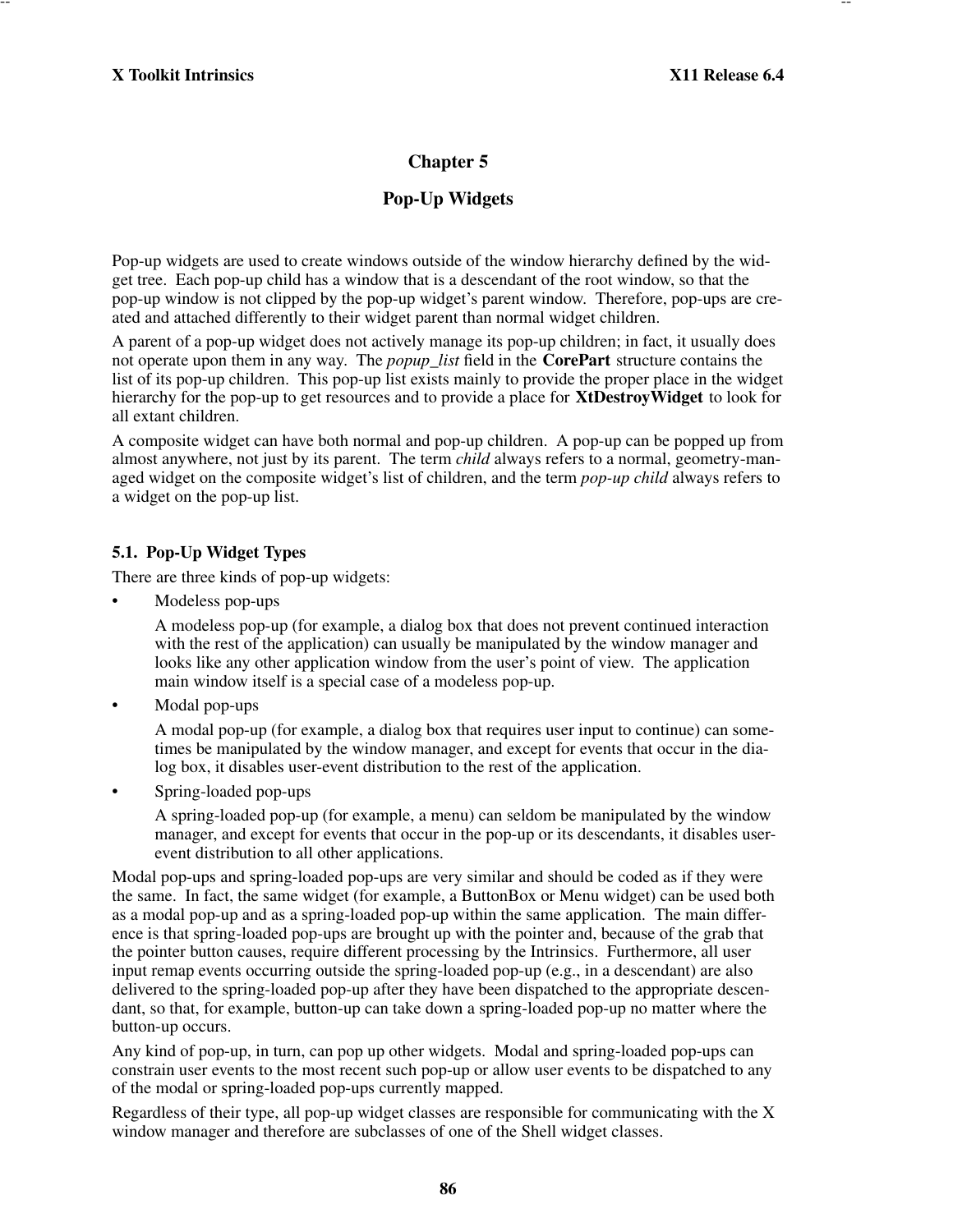# **5.2. Creating a Pop-Up Shell**

For a widget to be popped up, it must be the child of a pop-up shell widget. None of the Intrinsics-supplied shells will simultaneously manage more than one child. Both the shell and child taken together are referred to as the pop-up. When you need to use a pop-up, you always refer to the pop-up by the pop-up shell, not the child.

-- --

To create a pop-up shell, use **XtCreatePopupShell**.

| String <i>name</i> ;<br>Widget parent;<br>ArgList args;<br>Cardinal <i>num_args</i> ; | Widget XtCreatePopupShell(name, widget_class, parent, args, num_args)<br>WidgetClass widget_class; |
|---------------------------------------------------------------------------------------|----------------------------------------------------------------------------------------------------|
| name                                                                                  | Specifies the instance name for the created shell widget.                                          |
| widget_class                                                                          | Specifies the widget class pointer for the created shell widget.                                   |
| parent                                                                                | Specifies the parent widget. Must be of class Core or any subclass thereof.                        |
| args                                                                                  | Specifies the argument list to override any other resource specifications.                         |
| num args                                                                              | Specifies the number of entries in the argument list.                                              |

The **XtCreatePopupShell** function ensures that the specified class is a subclass of Shell and, rather than using insert child to attach the widget to the parent's *children* list, attaches the shell to the parent's *popup\_list* directly.

The screen resource for this widget is determined by first scanning *args* for the XtNscreen argument. If no XtNscreen argument is found, the resource database associated with the parent's screen is queried for the resource *name*.screen, class *Class*.Screen where *Class* is the *class\_name* field from the **CoreClassPart** of the specified *widget\_class*. If this query fails, the parent's screen is used. Once the screen is determined, the resource database associated with that screen is used to retrieve all remaining resources for the widget not specified in *args*.

A spring-loaded pop-up invoked from a translation table via **XtMenuPopup** must already exist at the time that the translation is invoked, so the translation manager can find the shell by name. Pop-ups invoked in other ways can be created when the pop-up actually is needed. This delayed creation of the shell is particularly useful when you pop up an unspecified number of pop-ups. You can look to see if an appropriate unused shell (that is, not currently popped up) exists and create a new shell if needed.

To create a pop-up shell using varargs lists, use **XtVaCreatePopupShell**.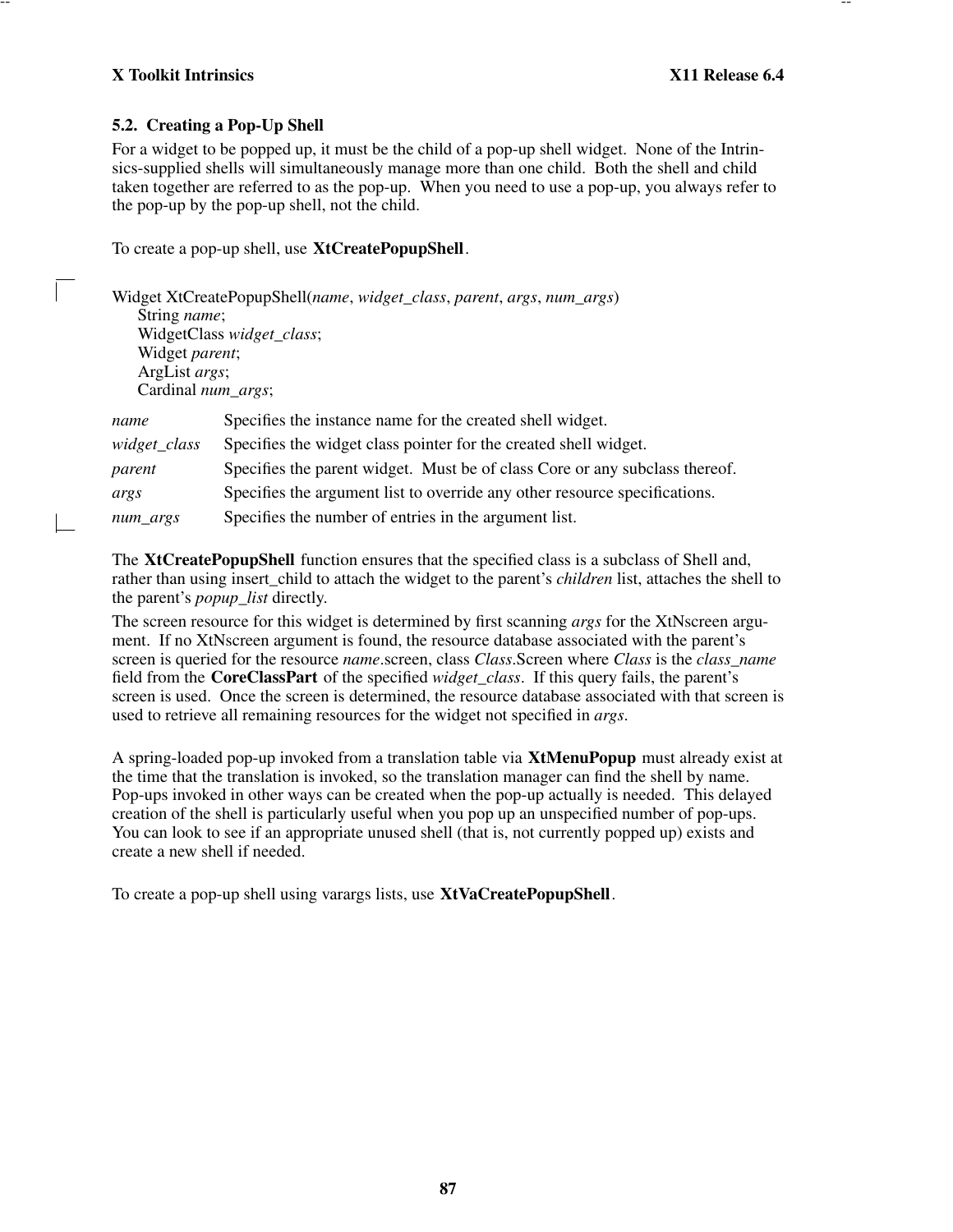| Widget XtVaCreatePopupShell(name, widget_class, parent, ) |                                                                                     |  |
|-----------------------------------------------------------|-------------------------------------------------------------------------------------|--|
| String <i>name</i> ;<br>WidgetClass widget_class;         |                                                                                     |  |
| Widget parent;                                            |                                                                                     |  |
| name                                                      | Specifies the instance name for the created shell widget.                           |  |
| widget_class                                              | Specifies the widget class pointer for the created shell widget.                    |  |
| parent                                                    | Specifies the parent widget. Must be of class Core or any subclass thereof.         |  |
| $\cdots$                                                  | Specifies the variable argument list to override any other resource specifications. |  |

-- --

**XtVaCreatePopupShell** is identical in function to **XtCreatePopupShell** with *the* args and *num\_args* parameters replaced by a varargs list as described in Section 2.5.1.

#### **5.3. Creating Pop-Up Children**

Once a pop-up shell is created, the single child of the pop-up shell can be created either statically or dynamically.

At startup, an application can create the child of the pop-up shell, which is appropriate for pop-up children composed of a fixed set of widgets. The application can change the state of the subparts of the pop-up child as the application state changes. For example, if an application creates a static menu, it can call **XtSetSensitive** (or, in general, **XtSetValues**) on any of the buttons that make up the menu. Creating the pop-up child early means that pop-up time is minimized, especially if the application calls **XtRealizeWidget** on the pop-up shell at startup. When the menu is needed, all the widgets that make up the menu already exist and need only be mapped. The menu should pop up as quickly as the X server can respond.

Alternatively, an application can postpone the creation of the child until it is needed, which minimizes application startup time and allows the pop-up child to reconfigure itself each time it is popped up. In this case, the pop-up child creation routine might poll the application to find out if it should change the sensitivity of any of its subparts.

Pop-up child creation does not map the pop-up, even if you create the child and call **XtRealizeWidget** on the pop-up shell.

All shells have pop-up and pop-down callbacks, which provide the opportunity either to make last-minute changes to a pop-up child before it is popped up or to change it after it is popped down. Note that excessive use of pop-up callbacks can make popping up occur more slowly.

#### **5.4. Mapping a Pop-Up Widget**

Pop-ups can be popped up through several mechanisms:

- A call to **XtPopup** or **XtPopupSpringLoaded**.
- One of the supplied callback procedures **XtCallbackNone**, **XtCallbackNonexclusive**, or **XtCallbackExclusive**.
- The standard translation action **XtMenuPopup**.

Some of these routines take an argument of type **XtGrabKind**, which is defined as

typedef enum {XtGrabNone, XtGrabNonexclusive, XtGrabExclusive} XtGrabKind;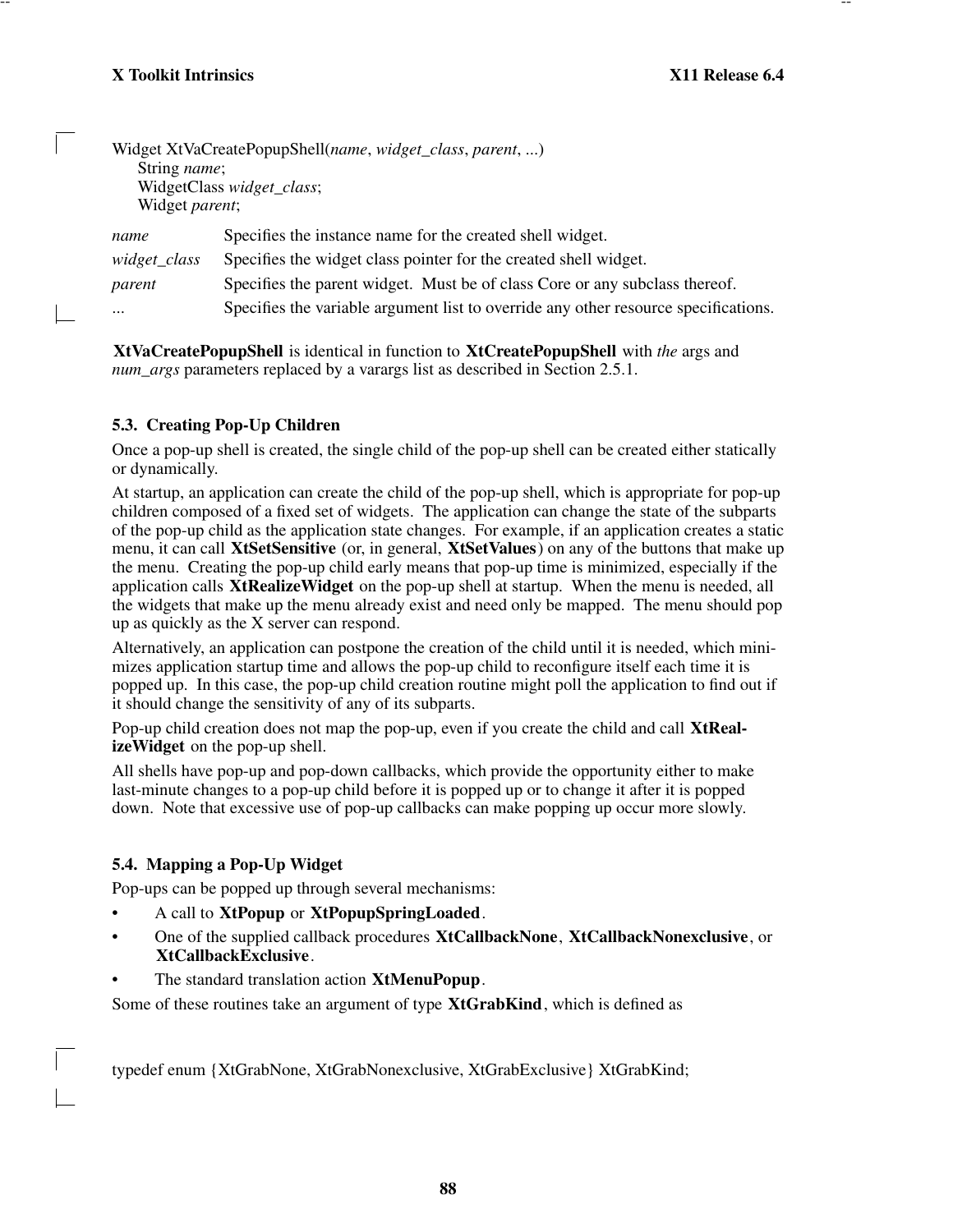The create\_popup\_child\_proc procedure pointer in the shell widget instance record is of type **XtCreatePopupChildProc**.

-- --

typedef void (\*XtCreatePopupChildProc)(Widget); Widget *w*;

*w* Specifies the shell widget being popped up.

To map a pop-up from within an application, use **XtPopup**.

void XtPopup(*popup\_shell*, *grab\_kind*) Widget *popup\_shell*; XtGrabKind *grab\_kind*;

*popup\_shell* Specifies the shell widget. *grab\_kind* Specifies the way in which user events should be constrained.

The **XtPopup** function performs the following:

- Calls **XtCheckSubclass** to ensure *popup\_shell*'s class is a subclass of **shellWidgetClass**.
- Raises the window and returns if the shell's *popped\_up* field is already **True**.
- Calls the callback procedures on the shell's *popup\_callback* list, specifying a pointer to the value of *grab\_kind* as the *call\_data* argument.
- Sets the shell *popped\_up* field to **True**, the shell *spring\_loaded* field to **False**, and the shell *grab\_kind* field from *grab\_kind*.
- If the shell's *create\_popup\_child\_proc* field is non-NULL, **XtPopup** calls it with *popup shell* as the parameter.
- If *grab\_kind* is either **XtGrabNonexclusive** or **XtGrabExclusive**, it calls

XtAddGrab(*popup\_shell*, (*grab\_kind* == XtGrabExclusive), False)

- Calls **XtRealizeWidget** with *popup\_shell* specified.
- Calls **XMapRaised** with the window of *popup\_shell*.

To map a spring-loaded pop-up from within an application, use **XtPopupSpringLoaded**.

void XtPopupSpringLoaded(*popup\_shell*) Widget *popup\_shell*;

*popup shell* Specifies the shell widget to be popped up.

The **XtPopupSpringLoaded** function performs exactly as **XtPopup** except that it sets the shell *spring\_loaded* field to **True** and always calls **XtAddGrab** with *exclusive* **True** and *springloaded* **True**.

To map a pop-up from a given widget's callback list, you also can register one of the **XtCallbackNone**, **XtCallbackNonexclusive**, or **XtCallbackExclusive** convenience routines as callbacks, using the pop-up shell widget as the client data.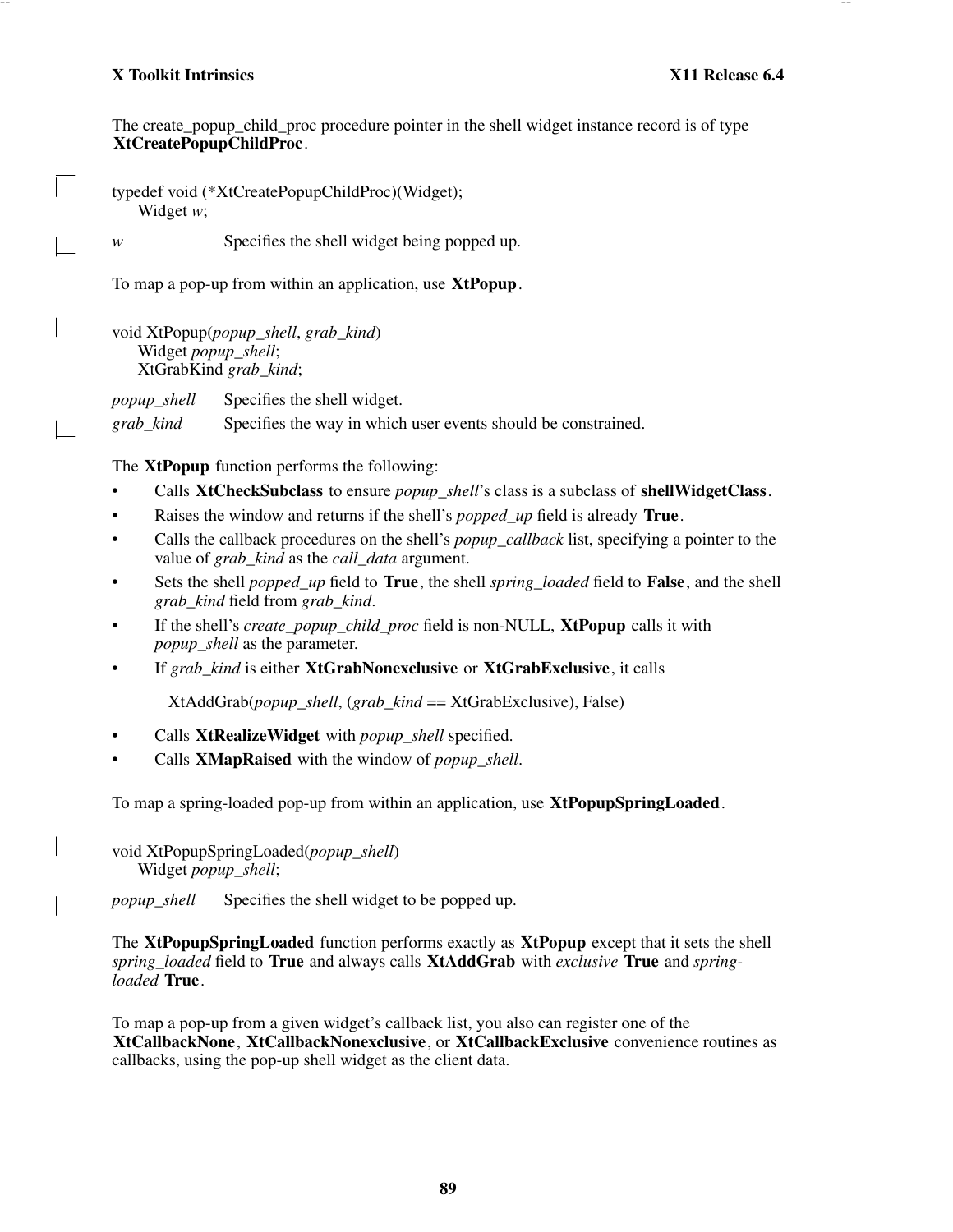| void XtCallbackNone(w, client_data, call_data)<br>Widget $w$ ;<br>XtPointer client data;<br>XtPointer call_data;         |                                                                            |  |
|--------------------------------------------------------------------------------------------------------------------------|----------------------------------------------------------------------------|--|
| w                                                                                                                        | Specifies the widget.                                                      |  |
| client_data                                                                                                              | Specifies the pop-up shell.                                                |  |
| call_data                                                                                                                | Specifies the callback data argument, which is not used by this procedure. |  |
| void XtCallbackNonexclusive(w, client_data, call_data)<br>Widget $w$ ;<br>XtPointer client data;<br>XtPointer call_data; |                                                                            |  |
| w                                                                                                                        | Specifies the widget.                                                      |  |
| client_data                                                                                                              | Specifies the pop-up shell.                                                |  |
| call data                                                                                                                | Specifies the callback data argument, which is not used by this procedure. |  |

-- --

void XtCallbackExclusive(*w*, *client\_data*, *call\_data*) Widget *w*; XtPointer *client\_data*; XtPointer *call\_data*;

| w           | Specifies the widget.                                                      |
|-------------|----------------------------------------------------------------------------|
| client data | Specifies the pop-up shell.                                                |
| call data   | Specifies the callback data argument, which is not used by this procedure. |

The **XtCallbackNone**, **XtCallbackNonexclusive**, and **XtCallbackExclusive** functions call **XtPopup** with the shell specified by the *client\_data* argument and *grab\_kind* set as the name specifies. **XtCallbackNone**, **XtCallbackNonexclusive**, and **XtCallbackExclusive** specify **XtGrabNone**, **XtGrabNonexclusive**, and **XtGrabExclusive**, respectively. Each function then sets the widget that executed the callback list to be insensitive by calling **XtSetSensitive**. Using these functions in callbacks is not required. In particular, an application must provide customized code for callbacks that create pop-up shells dynamically or that must do more than desensitizing the button.

Within a translation table, to pop up a menu when a key or pointer button is pressed or when the pointer is moved into a widget, use **XtMenuPopup**, or its synonym, **MenuPopup**. From a translation writer's point of view, the definition for this translation action is

void XtMenuPopup(*shell\_name*) String *shell\_name*;

*shell\_name* Specifies the name of the shell widget to pop up.

**XtMenuPopup** is known to the translation manager, which registers the corresponding built-in action procedure **XtMenuPopupAction** using **XtRegisterGrabAction** specifying *owner\_events* **True**, *event\_mask* **ButtonPressMask | ButtonReleaseMask**, and *pointer\_mode* and *keyboard\_mode* **GrabModeAsync**.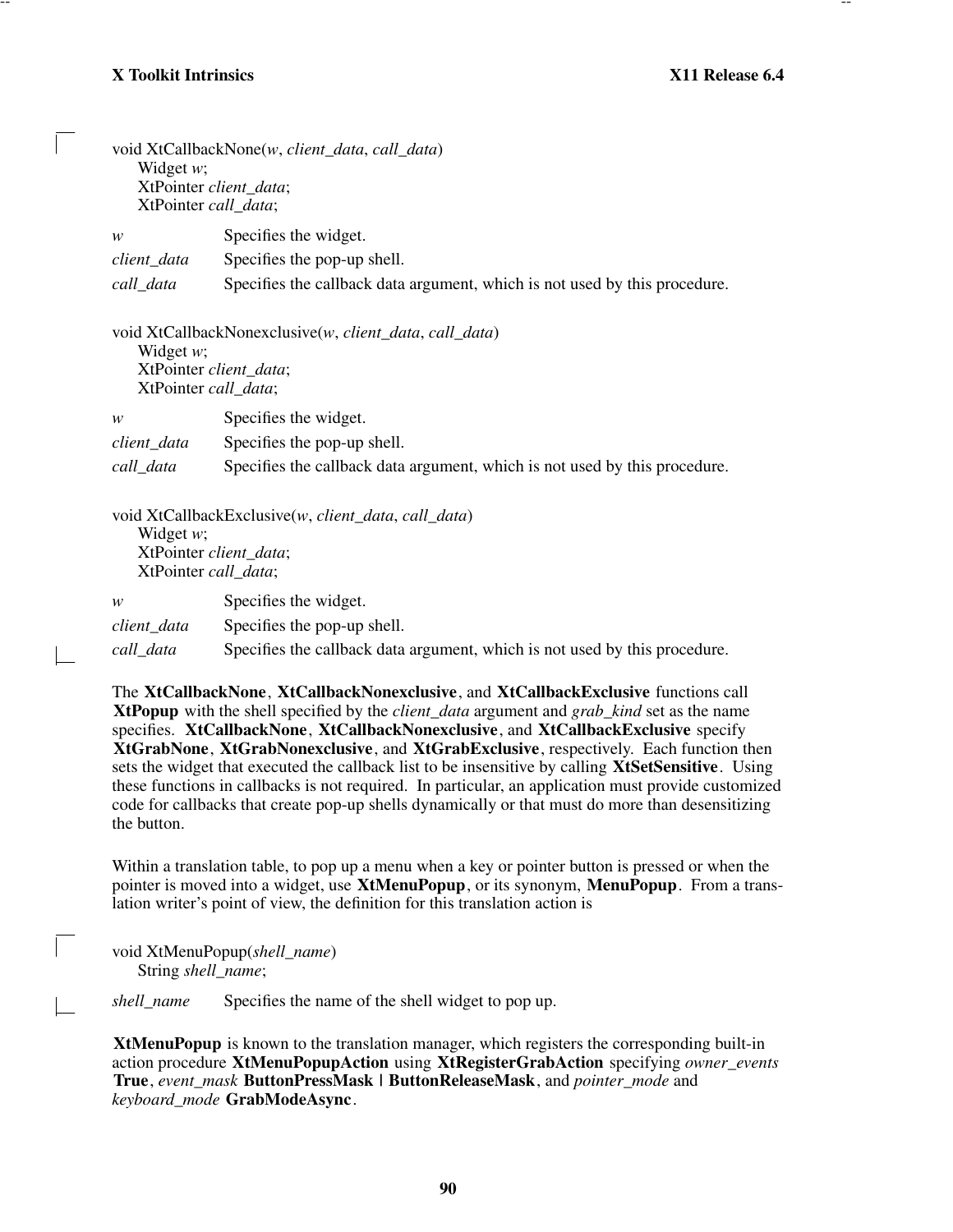If **XtMenuPopup** is invoked on **ButtonPress**, it calls **XtPopupSpringLoaded** on the specified shell widget. If **XtMenuPopup** is invoked on **KeyPress** or **EnterWindow**, it calls **XtPopup** on the specified shell widget with *grab\_kind* set to **XtGrabNonexclusive**. Otherwise, the translation manager generates a warning message and ignores the action.

-- --

**XtMenuPopup** tries to find the shell by searching the widget tree starting at the widget in which it is invoked. If it finds a shell with the specified name in the pop-up children of that widget, it pops up the shell with the appropriate parameters. Otherwise, it moves up the parent chain to find a pop-up child with the specified name. If **XtMenuPopup** gets to the application top-level shell widget and has not found a matching shell, it generates a warning and returns immediately.

# **5.5. Unmapping a Pop-Up Widget**

Pop-ups can be popped down through several mechanisms:

- A call to **XtPopdown**
- The supplied callback procedure **XtCallbackPopdown**
- The standard translation action **XtMenuPopdown**

To unmap a pop-up from within an application, use **XtPopdown**.

void XtPopdown(*popup\_shell*) Widget *popup\_shell*;

*popup\_shell* Specifies the shell widget to pop down.

The **XtPopdown** function performs the following:

- Calls **XtCheckSubclass** to ensure *popup\_shell*'s class is a subclass of **shellWidgetClass**.
- Checks that the *popped\_up* field of *popup\_shell* is **True**; otherwise, it returns immediately.
- Unmaps *popup\_shell*'s window and, if *override\_redirect* is **False**, sends a synthetic **UnmapNotify** event as specified by the *Inter-Client Communication Conventions Manual*.
- If *popup\_shell*'s *grab\_kind* is either **XtGrabNonexclusive** or **XtGrabExclusive**, it calls **XtRemoveGrab**.
- Sets *popup\_shell*'s *popped\_up* field to **False**.
- Calls the callback procedures on the shell's *popdown\_callback* list, specifying a pointer to the value of the shell's *grab\_kind* field as the *call\_data* argument.

To pop down a pop-up from a callback list, you may use the callback **XtCallbackPopdown**.

void XtCallbackPopdown(*w*, *client\_data*, *call\_data*) Widget *w*; XtPointer *client\_data*; XtPointer *call\_data*; *w* Specifies the widget. *client\_data* Specifies a pointer to the **XtPopdownID** structure. *call\_data* Specifies the callback data argument, which is not used by this procedure.

The **XtCallbackPopdown** function casts the *client\_data* parameter to a pointer of type **XtPopdownID**.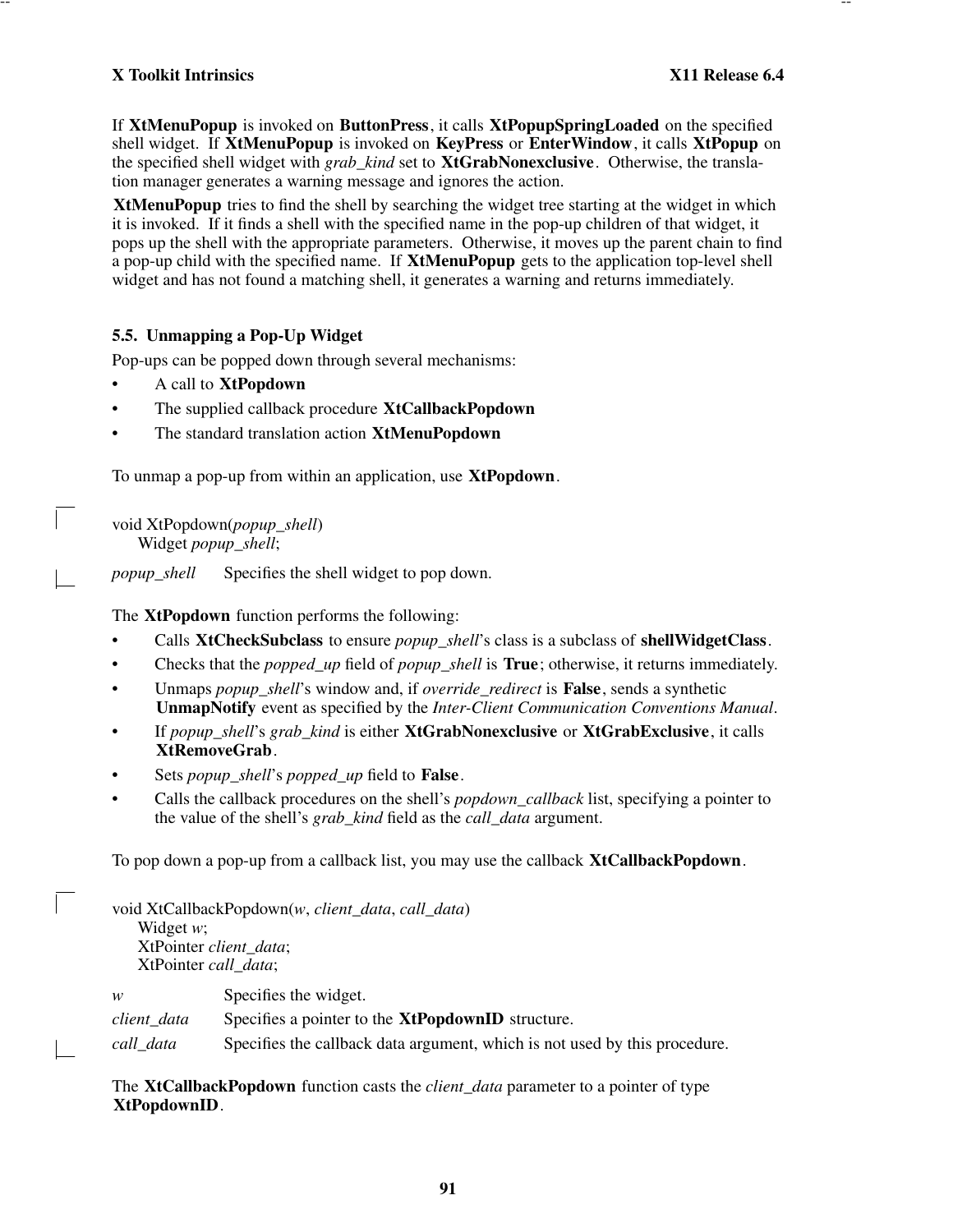$\Box$ 

typedef struct { Widget shell\_widget; Widget enable\_widget; } XtPopdownIDRec, \*XtPopdownID;

The *shell\_widget* is the pop-up shell to pop down, and the *enable\_widget* is usually the widget that was used to pop it up in one of the pop-up callback convenience procedures.

-- --

**XtCallbackPopdown** calls **XtPopdown** with the specified *shell\_widget* and then calls **XtSet-Sensitive** to resensitize *enable\_widget*.

Within a translation table, to pop down a spring-loaded menu when a key or pointer button is released or when the pointer is moved into a widget, use **XtMenuPopdown** or its synonym, **MenuPopdown**. From a translation writer's point of view, the definition for this translation action is

void XtMenuPopdown(*shell\_name*) String *shell\_name*;

*shell\_name* Specifies the name of the shell widget to pop down.

If a shell name is not given, **XtMenuPopdown** calls **XtPopdown** with the widget for which the translation is specified. If *shell\_name* is specified in the translation table, **XtMenuPopdown** tries to find the shell by looking up the widget tree starting at the widget in which it is invoked. If it finds a shell with the specified name in the pop-up children of that widget, it pops down the shell; otherwise, it moves up the parent chain to find a pop-up child with the specified name. If **XtMenuPopdown** gets to the application top-level shell widget and cannot find a matching shell, it generates a warning and returns immediately.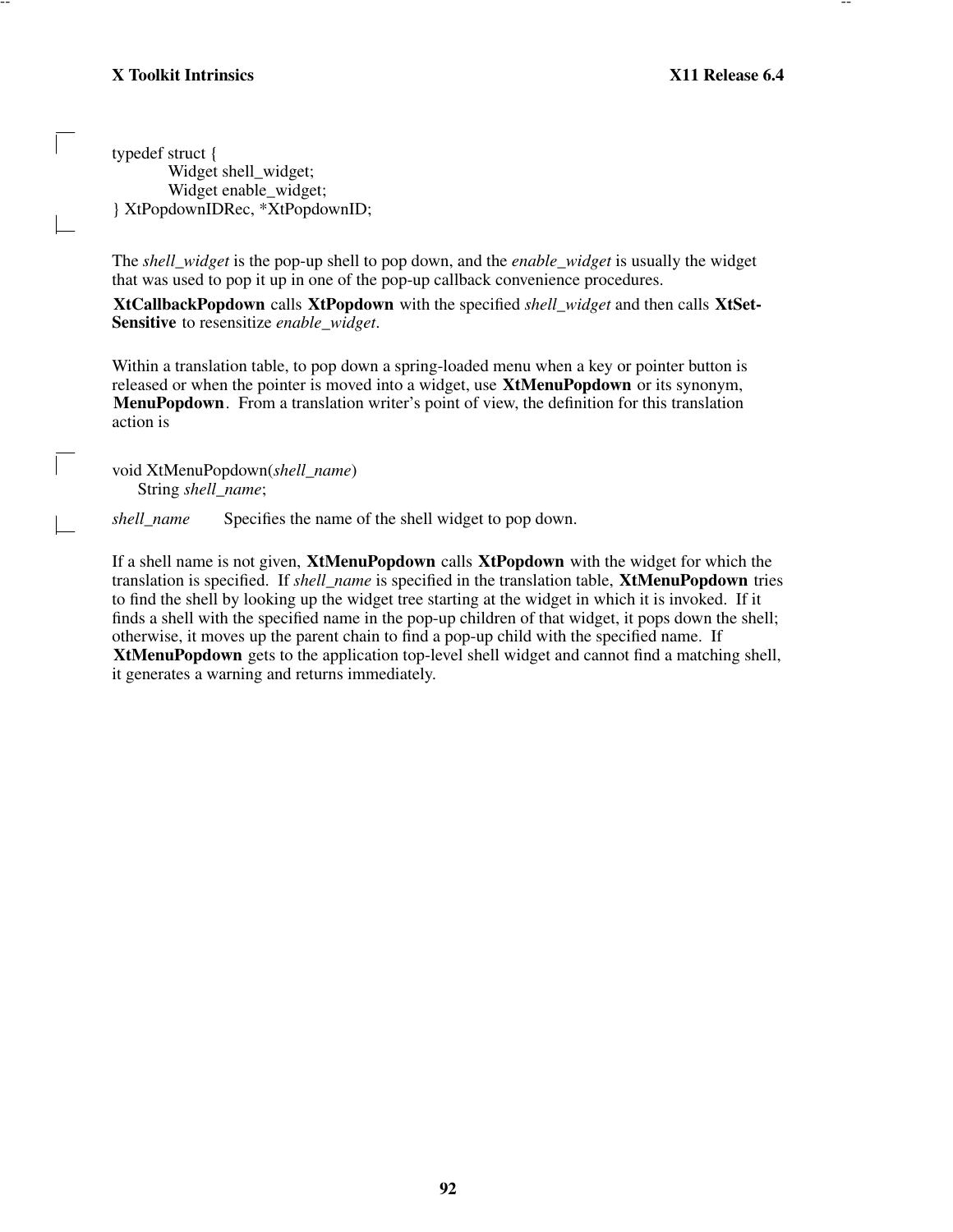# **Chapter 6**

-- --

# **Geometry Management**

A widget does not directly control its size and location; rather, its parent is responsible for controlling them. Although the position of children is usually left up to their parent, the widgets themselves often have the best idea of their optimal sizes and, possibly, preferred locations.

To resolve physical layout conflicts between sibling widgets and between a widget and its parent, the Intrinsics provide the geometry management mechanism. Almost all composite widgets have a geometry manager specified in the *geometry\_manager* field in the widget class record that is responsible for the size, position, and stacking order of the widget's children. The only exception is fixed boxes, which create their children themselves and can ensure that their children will never make a geometry request.

# **6.1. Initiating Geometry Changes**

Parents, children, and clients each initiate geometry changes differently. Because a parent has absolute control of its children's geometry, it changes the geometry directly by calling **XtMoveWidget**, **XtResizeWidget**, or **XtConfigureWidget**. A child must ask its parent for a geometry change by calling **XtMakeGeometryRequest** or **XtMakeResizeRequest**. An application or other client code initiates a geometry change by calling **XtSetValues** on the appropriate geometry fields, thereby giving the widget the opportunity to modify or reject the client request before it gets propagated to the parent and the opportunity to respond appropriately to the parent's reply.

When a widget that needs to change its size, position, border width, or stacking depth asks its parent's geometry manager to make the desired changes, the geometry manager can allow the request, disallow the request, or suggest a compromise.

When the geometry manager is asked to change the geometry of a child, the geometry manager may also rearrange and resize any or all of the other children that it controls. The geometry manager can move children around freely using **XtMoveWidget**. When it resizes a child (that is, changes the width, height, or border width) other than the one making the request, it should do so by calling **XtResizeWidget**. The requesting child may be given special treatment; see Section 6.5. It can simultaneously move and resize a child with a single call to **XtConfigureWidget**.

Often, geometry managers find that they can satisfy a request only if they can reconfigure a widget that they are not in control of; in particular, the composite widget may want to change its own size. In this case, the geometry manager makes a request to its parent's geometry manager. Geometry requests can cascade this way to arbitrary depth.

Because such cascaded arbitration of widget geometry can involve extended negotiation, windows are not actually allocated to widgets at application startup until all widgets are satisfied with their geometry; see Sections 2.5 and 2.6.

#### Notes

- 1. The Intrinsics treatment of stacking requests is deficient in several areas. Stacking requests for unrealized widgets are granted but will have no effect. In addition, there is no way to do an **XtSetValues** that will generate a stacking geometry request.
- 2. After a successful geometry request (one that returned **XtGeometryYes**), a widget does not know whether its resize procedure has been called. Widgets should have resize procedures that can be called more than once without ill effects.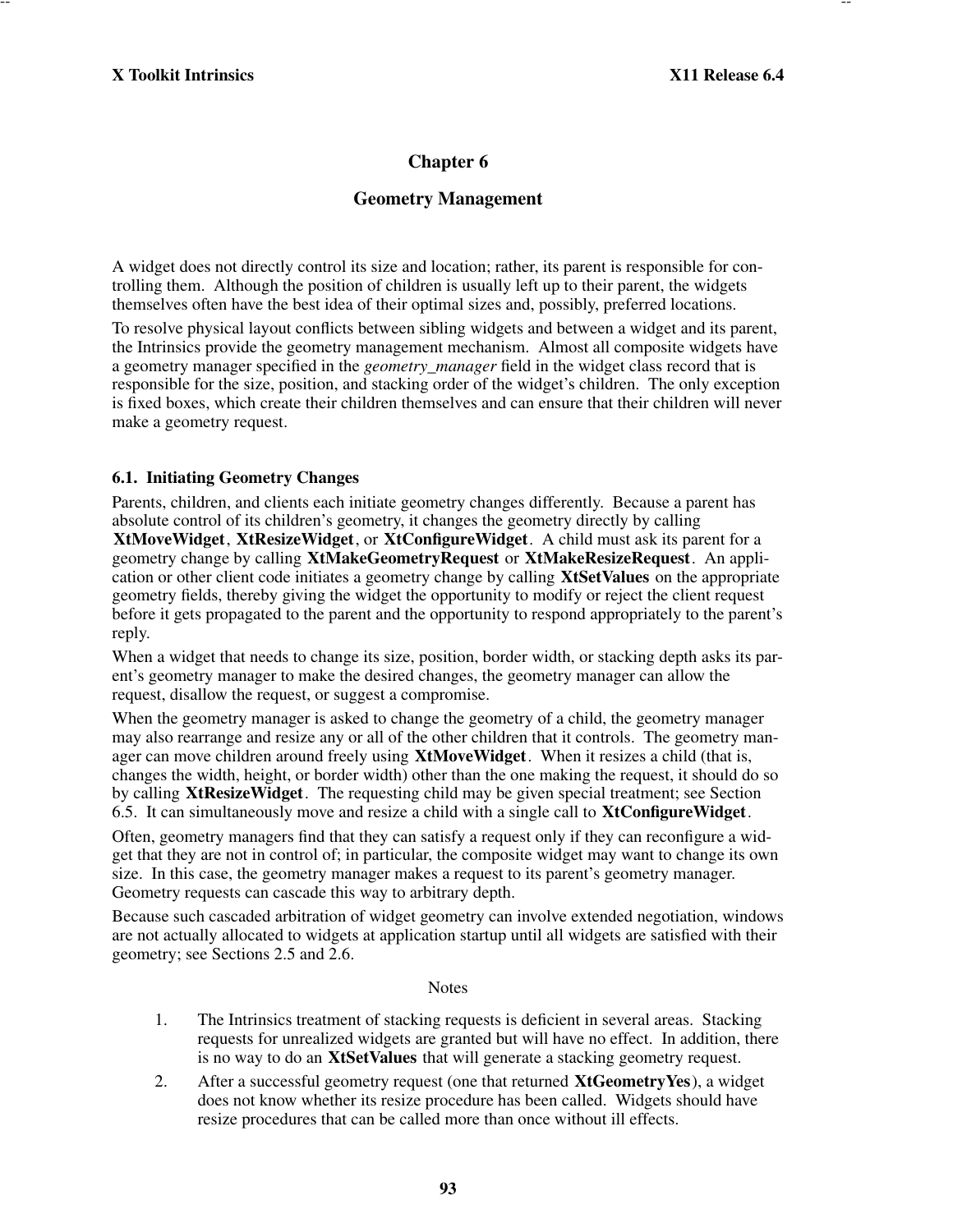# **6.2. General Geometry Manager Requests**

typedef unsigned long XtGeometryMask;

When making a geometry request, the child specifies an **XtWidgetGeometry** structure.

-- --

| typedef struct {<br>Position x, y; | XtGeometryMask request_mode;<br>Dimension width, height;<br>Dimension border_width;<br>Widget sibling;                                                                                                                    |
|------------------------------------|---------------------------------------------------------------------------------------------------------------------------------------------------------------------------------------------------------------------------|
| { XtWidgetGeometry;                | int stack_mode;                                                                                                                                                                                                           |
| Widget $w$ ;                       | To make a general geometry manager request from a widget, use XtMakeGeometryRequest.<br>XtGeometryResult XtMakeGeometryRequest(w, request, reply_return)<br>XtWidgetGeometry *request;<br>XtWidgetGeometry *reply_return; |
| w                                  | Specifies the widget making the request. Must be of class RectObj or any sub-<br>class thereof.                                                                                                                           |
| request                            | Specifies the desired widget geometry (size, position, border width, and stacking<br>order).                                                                                                                              |
| reply_return                       | Returns the allowed widget size, or may be NULL if the requesting widget is not<br>interested in handling XtGeometryAlmost.                                                                                               |
|                                    |                                                                                                                                                                                                                           |

Depending on the condition, **XtMakeGeometryRequest** performs the following:

- If the widget is unmanaged or the widget's parent is not realized, it makes the changes and returns **XtGeometryYes**.
- If the parent's class is not a subclass of **compositeWidgetClass** or the parent's *geometry\_manager* field is NULL, it issues an error.
- If the widget's *being\_destroyed* field is **True**, it returns **XtGeometryNo**.
- If the widget *x*, *y*, *width*, *height*, and *border\_width* fields are all equal to the requested values, it returns **XtGeometryYes**; otherwise, it calls the parent's geometry\_manager procedure with the given parameters.
- If the parent's geometry manager returns **XtGeometryYes** and if **XtCWQueryOnly** is not set in *request->request\_mode* and if the widget is realized, **XtMakeGeometryRequest** calls the **XConfigureWindow** Xlib function to reconfigure the widget's window (set its size, location, and stacking order as appropriate).
- If the geometry manager returns **XtGeometryDone**, the change has been approved and actually has been done. In this case, **XtMakeGeometryRequest** does no configuring and returns **XtGeometryYes**. **XtMakeGeometryRequest** never returns **XtGeometryDone**.
- Otherwise, **XtMakeGeometryRequest** just returns the resulting value from the parent's geometry manager.

Children of primitive widgets are always unmanaged; therefore, **XtMakeGeometryRequest** always returns **XtGeometryYes** when called by a child of a primitive widget.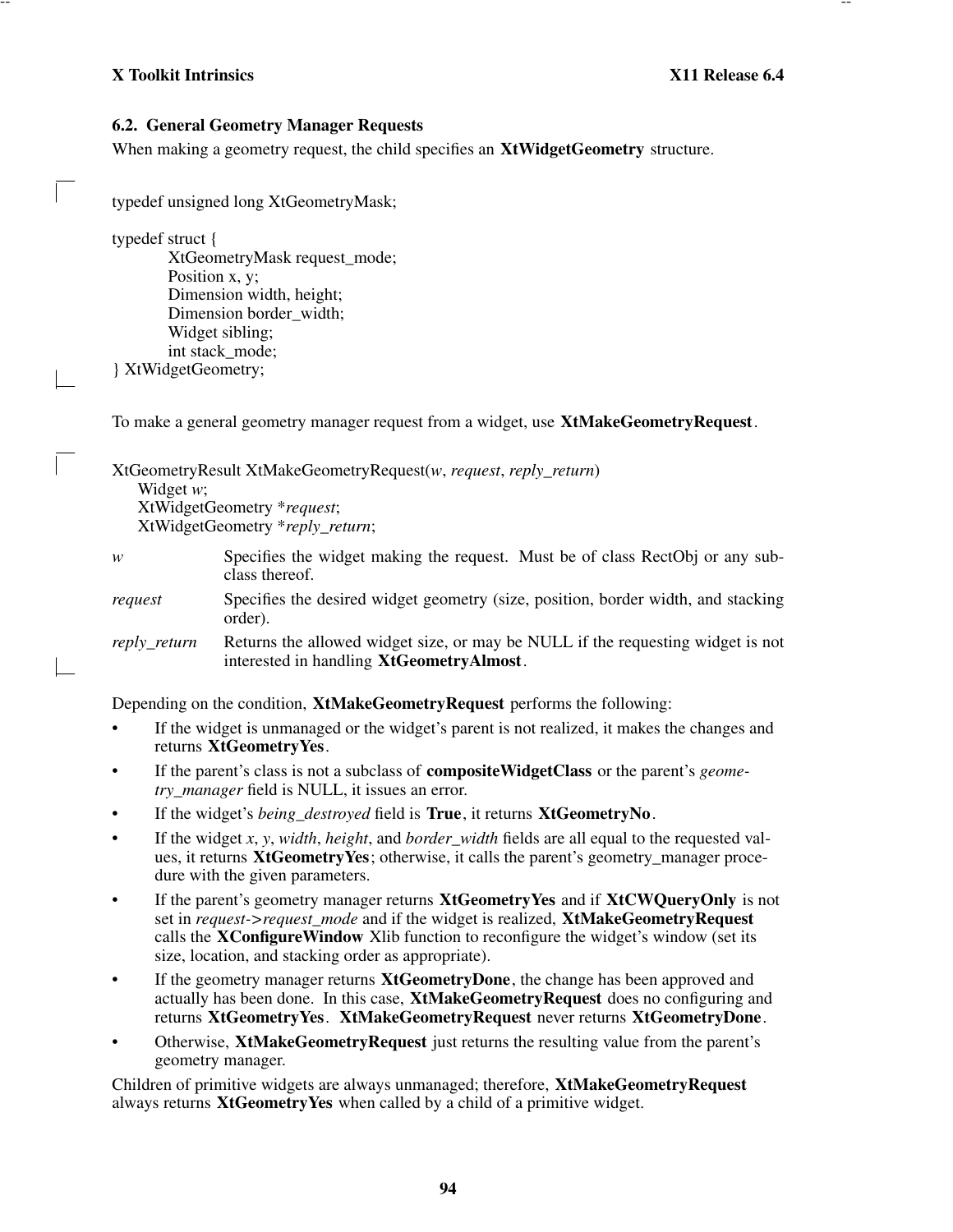$\mathbf{L}$ 

The return codes from geometry managers are

typedef enum { XtGeometryYes, XtGeometryNo, XtGeometryAlmost, XtGeometryDone } XtGeometryResult;

#### The *request\_mode* definitions are from <**X11/X.h**>.

| #define | <b>CWX</b>           | (1<0)  |
|---------|----------------------|--------|
| #define | <b>CWY</b>           | (1<1)  |
| #define | <b>CWWidth</b>       | (1<2)  |
| #define | <b>CWHeight</b>      | (1<3)  |
| #define | <b>CWBorderWidth</b> | (1<<4) |
| #define | <b>CWSibling</b>     | (1<5)  |
| #define | <b>CWStackMode</b>   | (1<6)  |
|         |                      |        |

The Intrinsics also support the following value.

| #define | <b>XtCWQueryOnly</b> | (1<2) |
|---------|----------------------|-------|
|---------|----------------------|-------|

**XtCWQueryOnly** indicates that the corresponding geometry request is only a query as to what would happen if this geometry request were made and that no widgets should actually be changed.

-- --

**XtMakeGeometryRequest**, like the **XConfigureWindow** Xlib function, uses *request\_mode* to determine which fields in the **XtWidgetGeometry** structure the caller wants to specify. The *stack\_mode* definitions are from <**X11/X.h**>:

| #define | <b>Above</b>    | 0                           |
|---------|-----------------|-----------------------------|
| #define | <b>Below</b>    |                             |
| #define | <b>TopIf</b>    | $\mathcal{D}_{\mathcal{A}}$ |
| #define | <b>BottomIf</b> | 3                           |
| #define | <b>Opposite</b> | 4                           |

The Intrinsics also support the following value.

#define **XtSMDontChange** 5

For definition and behavior of **Above**, **Below**, **TopIf**, **BottomIf**, and **Opposite**, see Section 3.7 in *Xlib — C Language X Interface*. **XtSMDontChange** indicates that the widget wants its current stacking order preserved.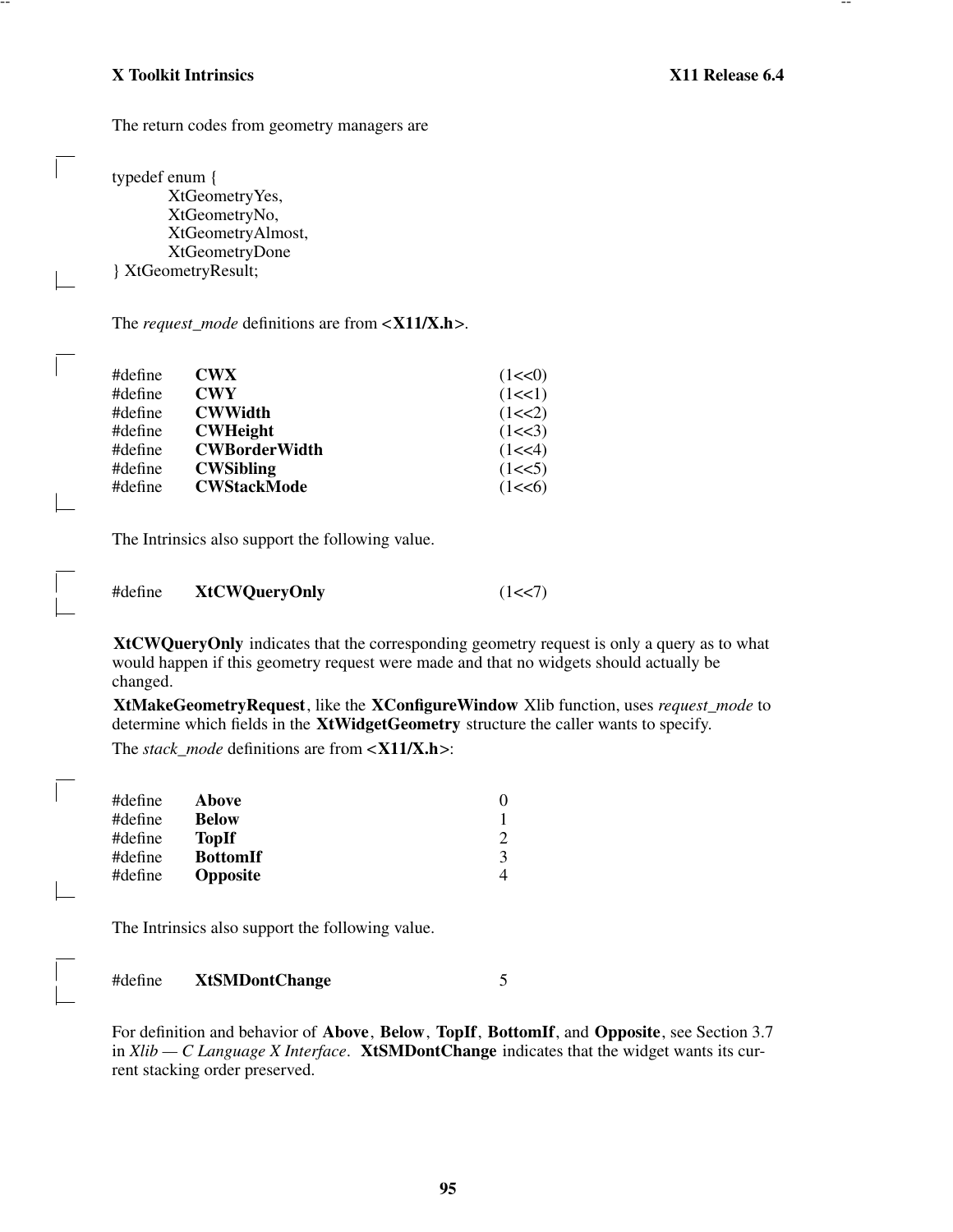# **6.3. Resize Requests**

To make a simple resize request from a widget, you can use **XtMakeResizeRequest** as an alternative to **XtMakeGeometryRequest**.

-- --

| XtGeometryResult XtMakeResizeRequest(w, width, height, width_return, height_return)<br>Widget $w$ ;<br>Dimension <i>width</i> , <i>height</i> ; |                                                                                                 |  |
|-------------------------------------------------------------------------------------------------------------------------------------------------|-------------------------------------------------------------------------------------------------|--|
|                                                                                                                                                 | Dimension *width_return, *height_return;                                                        |  |
| w                                                                                                                                               | Specifies the widget making the request. Must be of class RectObj or any sub-<br>class thereof. |  |
| width<br>height                                                                                                                                 | Specify the desired widget width and height.                                                    |  |
| width_return                                                                                                                                    | Return the allowed widget width and height.                                                     |  |

*height\_return*

The **XtMakeResizeRequest** function, a simple interface to **XtMakeGeometryRequest**, creates an **XtWidgetGeometry** structure and specifies that width and height should change by setting *request mode* to **CWWidth | CWHeight**. The geometry manager is free to modify any of the other window attributes (position or stacking order) to satisfy the resize request. If the return value is **XtGeometryAlmost**, *width\_return* and *height\_return* contain a compromise width and height. If these are acceptable, the widget should immediately call **XtMakeResizeRequest** again and request that the compromise width and height be applied. If the widget is not interested in **XtGeometryAlmost** replies, it can pass NULL for *width\_return* and *height\_return*.

# **6.4. Potential Geometry Changes**

Sometimes a geometry manager cannot respond to a geometry request from a child without first making a geometry request to the widget's own parent (the original requestor's grandparent). If the request to the grandparent would allow the parent to satisfy the original request, the geometry manager can make the intermediate geometry request as if it were the originator. On the other hand, if the geometry manager already has determined that the original request cannot be completely satisfied (for example, if it always denies position changes), it needs to tell the grandparent to respond to the intermediate request without actually changing the geometry because it does not know if the child will accept the compromise. To accomplish this, the geometry manager uses **XtCWQueryOnly** in the intermediate request.

When XtCWQueryOnly is used, the geometry manager needs to cache enough information to exactly reconstruct the intermediate request. If the grandparent's response to the intermediate query was **XtGeometryAlmost**, the geometry manager needs to cache the entire reply geometry in the event the child accepts the parent's compromise.

If the grandparent's response was **XtGeometryAlmost**, it may also be necessary to cache the entire reply geometry from the grandparent when **XtCWQueryOnly** is not used. If the geometry manager is still able to satisfy the original request, it may immediately accept the grandparent's compromise and then act on the child's request. If the grandparent's compromise geometry is insufficient to allow the child's request and if the geometry manager is willing to offer a different compromise to the child, the grandparent's compromise should not be accepted until the child has accepted the new compromise.

Note that a compromise geometry returned with **XtGeometryAlmost** is guaranteed only for the next call to the same widget; therefore, a cache of size 1 is sufficient.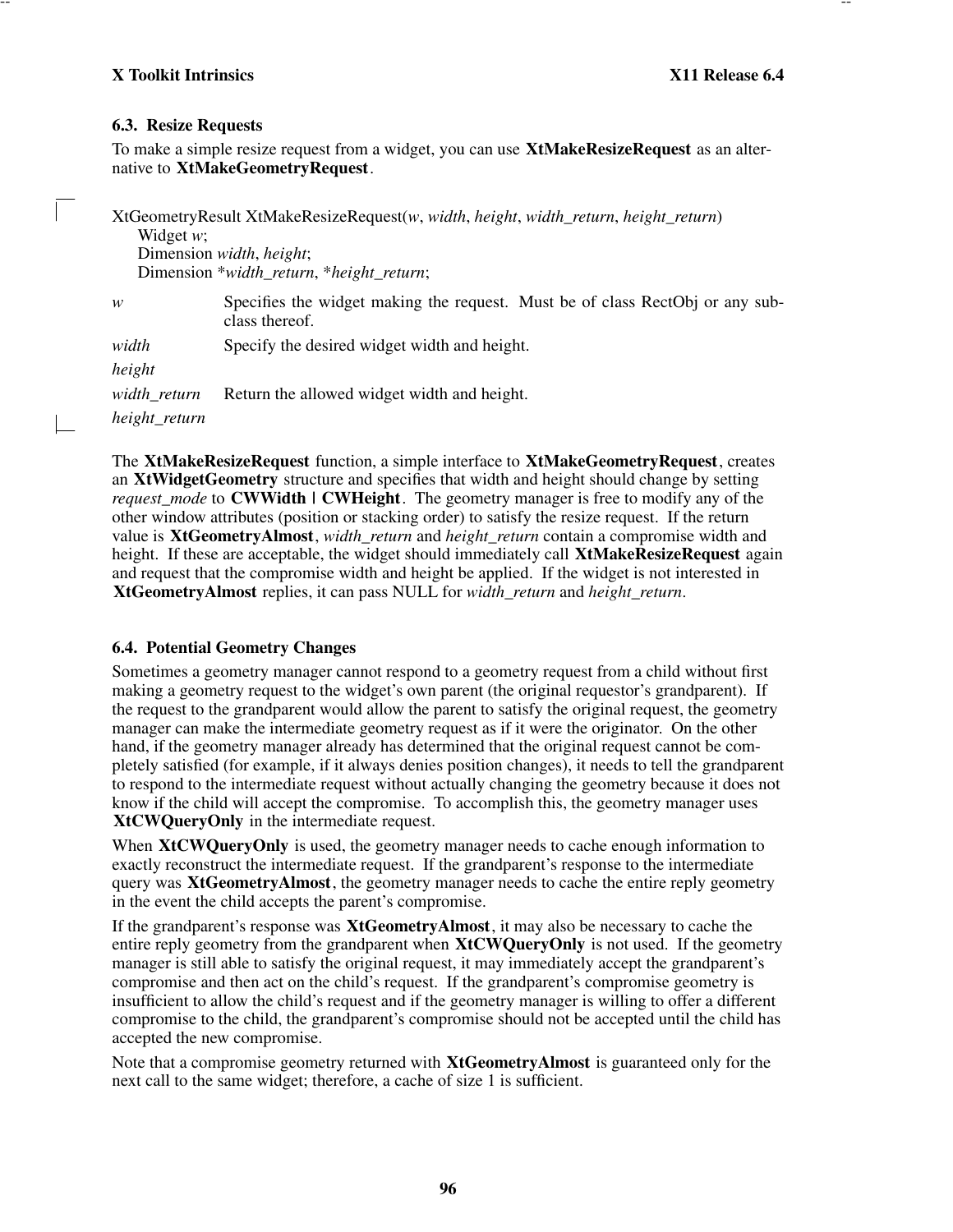#### **6.5. Child Geometry Management: The geometry\_manager Procedure**

The geometry\_manager procedure pointer in a composite widget class is of type **XtGeometryHandler**.

-- --

typedef XtGeometryResult (\*XtGeometryHandler)(Widget, XtWidgetGeometry\*, XtWidgetGeometry\*); Widget *w*;

XtWidgetGeometry \**request*; XtWidgetGeometry \**geometry\_return*;

| W               | Passes the widget making the request.                                                  |
|-----------------|----------------------------------------------------------------------------------------|
| request         | Passes the new geometry the child desires.                                             |
| geometry return | Passes a geometry structure in which the geometry manager may store a com-<br>promise. |

A class can inherit its superclass's geometry manager during class initialization.

A bit set to zero in the request's *request\_mode* field means that the child widget does not care about the value of the corresponding field, so the geometry manager can change this field as it wishes. A bit set to 1 means that the child wants that geometry element set to the value in the corresponding field.

If the geometry manager can satisfy all changes requested and if **XtCWQueryOnly** is not specified, it updates the widget's *x*, *y*, *width*, *height*, and *border\_width* fields appropriately. Then, it returns **XtGeometryYes**, and the values pointed to by the *geometry\_return* argument are undefined. The widget's window is moved and resized automatically by **XtMakeGeometryRequest**.

Homogeneous composite widgets often find it convenient to treat the widget making the request the same as any other widget, including reconfiguring it using **XtConfigureWidget** or **XtResizeWidget** as part of its layout process, unless **XtCWQueryOnly** is specified. If it does this, it should return **XtGeometryDone** to inform **XtMakeGeometryRequest** that it does not need to do the configuration itself.

Note

To remain compatible with layout techniques used in older widgets (before **XtGeometryDone** was added to the Intrinsics), a geometry manager should avoid using **XtResizeWidget** or **XtConfigureWidget** on the child making the request because the layout process of the child may be in an intermediate state in which it is not prepared to handle a call to its resize procedure. A self-contained widget set may choose this alternative geometry management scheme, however, provided that it clearly warns widget developers of the compatibility consequences.

Although **XtMakeGeometryRequest** resizes the widget's window (if the geometry manager returns **XtGeometryYes**), it does not call the widget class's resize procedure. The requesting widget must perform whatever resizing calculations are needed explicitly.

If the geometry manager disallows the request, the widget cannot change its geometry. The values pointed to by *geometry\_return* are undefined, and the geometry manager returns **XtGeometryNo**.

Sometimes the geometry manager cannot satisfy the request exactly but may be able to satisfy a similar request. That is, it could satisfy only a subset of the requests (for example, size but not position) or a lesser request (for example, it cannot make the child as big as the request but it can make the child bigger than its current size). In such cases, the geometry manager fills in the structure pointed to by *geometry\_return* with the actual changes it is willing to make, including an appropriate *request\_mode* mask, and returns **XtGeometryAlmost**. Ifabit in *geometry\_return->request\_mode* is zero, the geometry manager agrees not to change the corresponding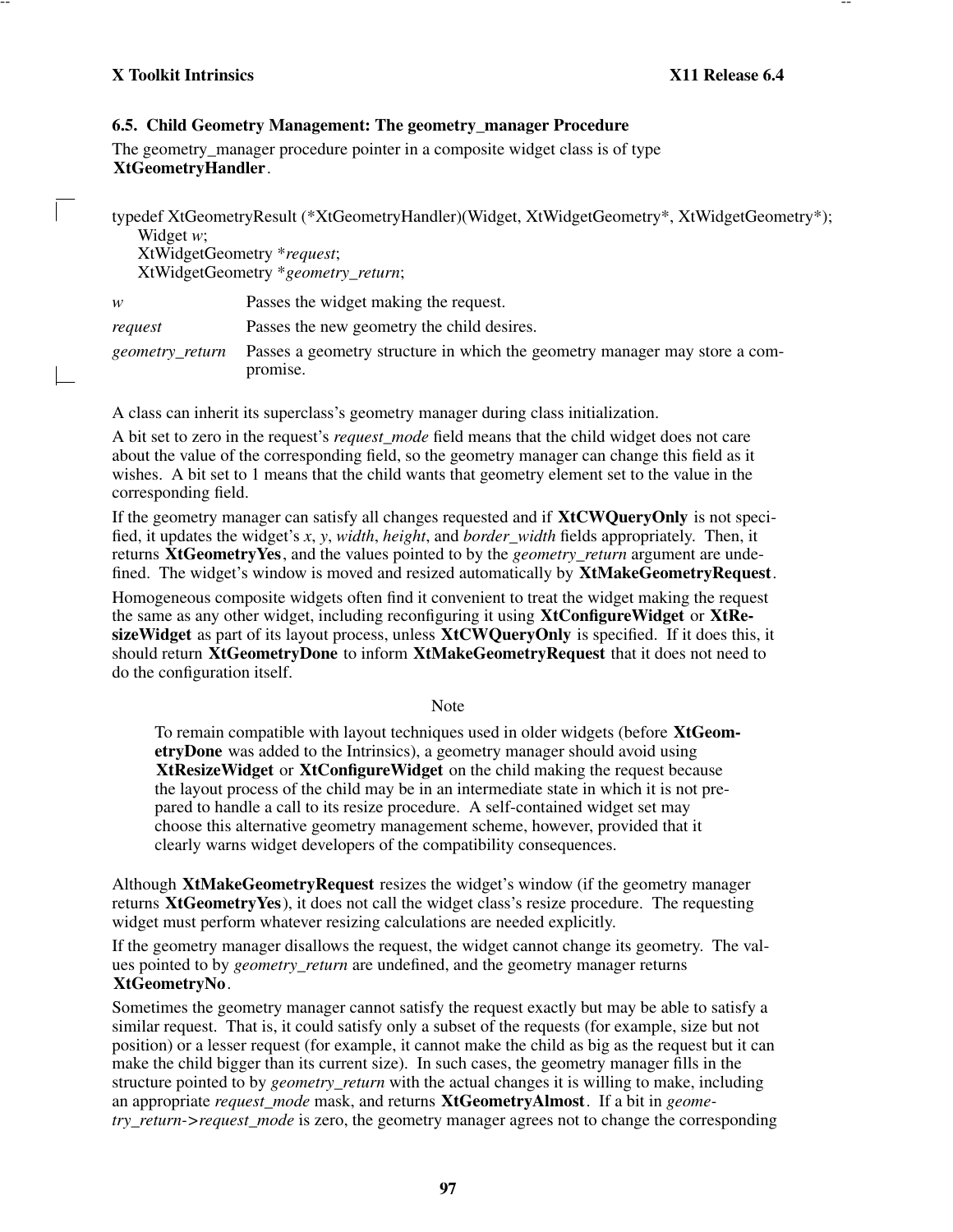value if *geometry return* is used immediately in a new request. If a bit is 1, the geometry manager does change that element to the corresponding value in *geometry\_return*. More bits may be set in *geometry\_return->request\_mode* than in the original request if the geometry manager intends to change other fields should the child accept the compromise.

-- --

When **XtGeometryAlmost** is returned, the widget must decide if the compromise suggested in *geometry return* is acceptable. If it is, the widget must not change its geometry directly; rather, it must make another call to **XtMakeGeometryRequest**.

If the next geometry request from this child uses the *geometry\_return* values filled in by the geometry manager with an **XtGeometryAlmost** return and if there have been no intervening geometry requests on either its parent or any of its other children, the geometry manager must grant the request, if possible. That is, if the child asks immediately with the returned geometry, it should get an answer of **XtGeometryYes**. However, dynamic behavior in the user's window manager may affect the final outcome.

To return **XtGeometryYes**, the geometry manager frequently rearranges the position of other managed children by calling **XtMoveWidget**. However, a few geometry managers may sometimes change the size of other managed children by calling **XtResizeWidget** or

**XtConfigureWidget**. If **XtCWQueryOnly** is specified, the geometry manager must return data describing how it would react to this geometry request without actually moving or resizing any widgets.

Geometry managers must not assume that the *request* and *geometry\_return* arguments point to independent storage. The caller is permitted to use the same field for both, and the geometry manager must allocate its own temporary storage, if necessary.

# **6.6. Widget Placement and Sizing**

To move a sibling widget of the child making the geometry request, the parent uses **XtMoveWidget**.

```
void XtMoveWidget(w, x, y)
   Widget w;
   Position x;
   Position y;
w Specifies the widget. Must be of class RectObj or any subclass thereof.
x
y Specify the new widget x and y coordinates.
```
The **XtMoveWidget** function returns immediately if the specified geometry fields are the same as the old values. Otherwise, **XtMoveWidget** writes the new *x* and *y* values into the object and, if the object is a widget and is realized, issues an Xlib **XMoveWindow** call on the widget's window.

To resize a sibling widget of the child making the geometry request, the parent uses **XtResizeWidget**.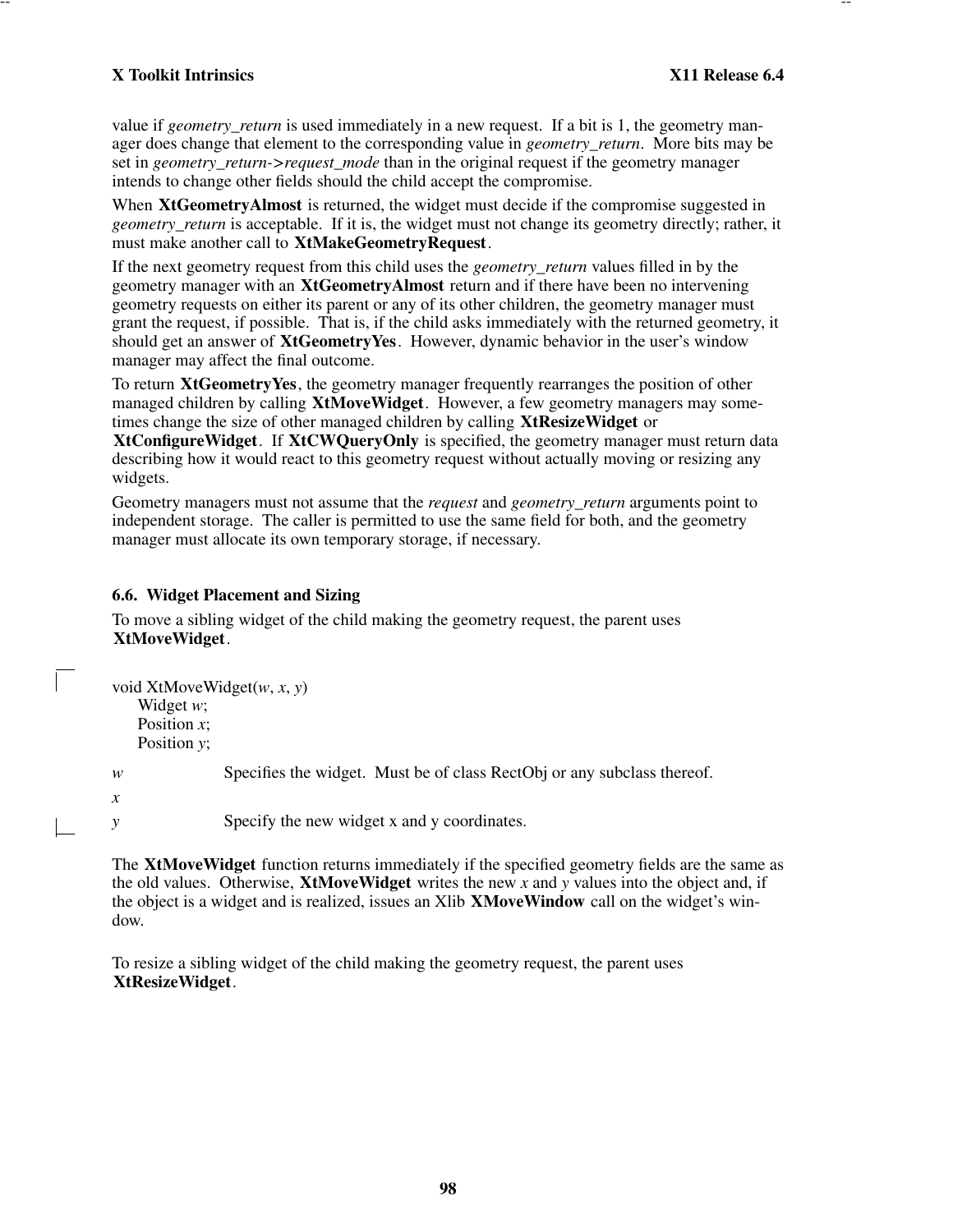void XtResizeWidget(*w*, *width*, *height*, *border\_width*) Widget *w*; Dimension *width*; Dimension *height*; Dimension *border\_width*;

*w* Specifies the widget. Must be of class RectObj or any subclass thereof.

-- --

#### *width*

 $\mathbf{L}$ 

*height*

*border\_width Specify the new widget size.* 

The **XtResizeWidget** function returns immediately if the specified geometry fields are the same as the old values. Otherwise, **XtResizeWidget** writes the new *width*, *height*, and *border\_width* values into the object and, if the object is a widget and is realized, issues an **XConfigureWindow** call on the widget's window.

If the new width or height is different from the old values, **XtResizeWidget** calls the object's resize procedure to notify it of the size change.

To move and resize the sibling widget of the child making the geometry request, the parent uses **XtConfigureWidget**.

void XtConfigureWidget(*w*, *x*, *y*, *width*, *height*, *border\_width*) Widget *w*; Position *x*; Position *y*; Dimension *width*; Dimension *height*; Dimension *border\_width*; *w* Specifies the widget. Must be of class RectObj or any subclass thereof. *x y* Specify the new widget x and y coordinates. *width height border\_width Specify the new widget size.* 

The **XtConfigureWidget** function returns immediately if the specified new geometry fields are all equal to the current values. Otherwise, **XtConfigureWidget** writes the new *x*, *y*, *width*, *height*, and *border\_width* values into the object and, if the object is a widget and is realized, makes an Xlib **XConfigureWindow** call on the widget's window.

If the new width or height is different from its old value, **XtConfigureWidget** calls the object's resize procedure to notify it of the size change; otherwise, it simply returns.

To resize a child widget that already has the new values of its width, height, and border width, the parent uses **XtResizeWindow**.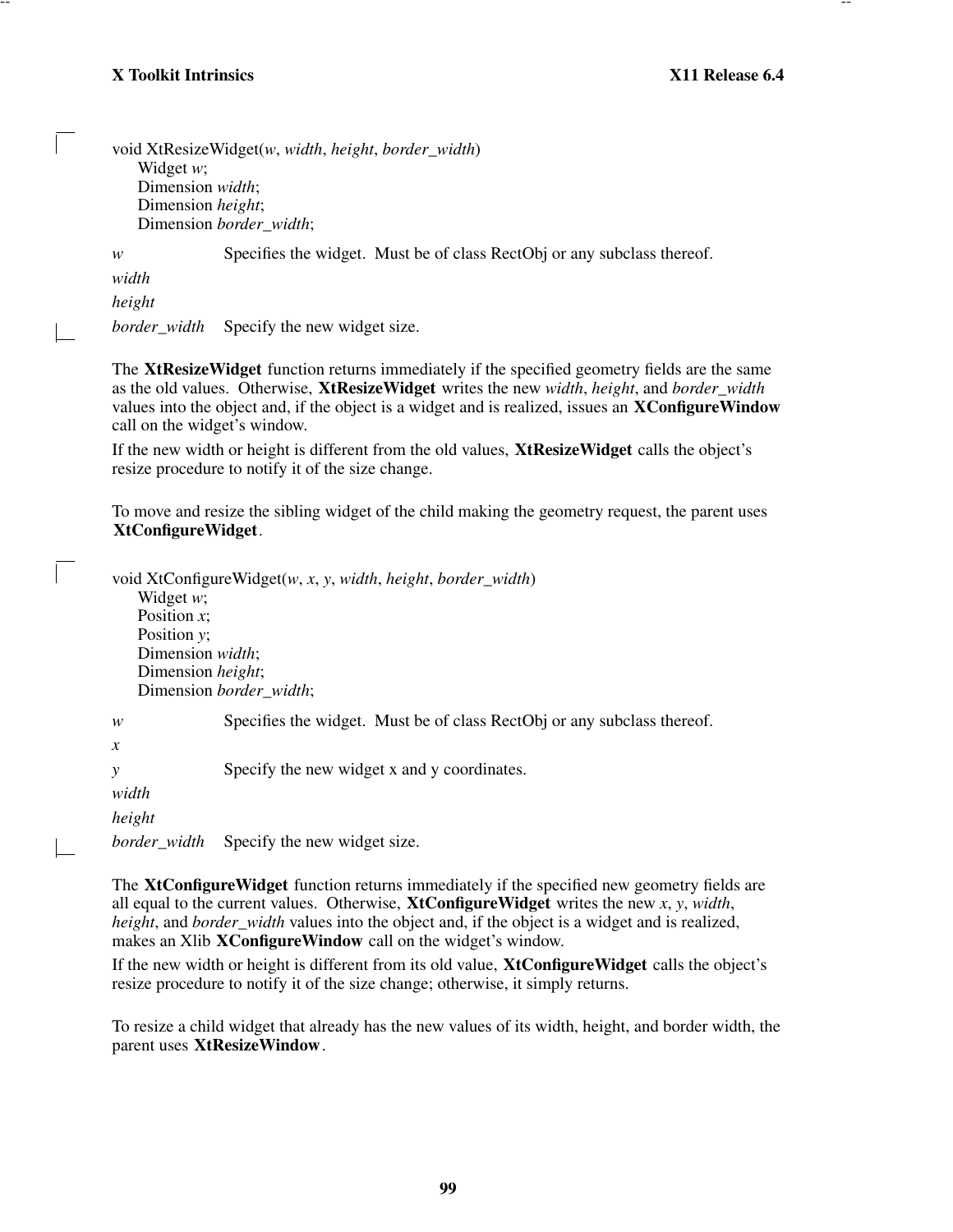void XtResizeWindow(*w*) Widget *w*;

*w* Specifies the widget. Must be of class Core or any subclass thereof.

-- --

The **XtResizeWindow** function calls the **XConfigureWindow** Xlib function to make the window of the specified widget match its width, height, and border width. This request is done unconditionally because there is no inexpensive way to tell if these values match the current values. Note that the widget's resize procedure is not called.

There are very few times to use **XtResizeWindow**; instead, the parent should use **XtResizeWidget**.

#### **6.7. Preferred Geometry**

Some parents may be willing to adjust their layouts to accommodate the preferred geometries of their children. They can use **XtQueryGeometry** to obtain the preferred geometry and, as they see fit, can use or ignore any portion of the response.

To query a child widget's preferred geometry, use **XtQueryGeometry**.

XtGeometryResult XtQueryGeometry(*w*, *intended*, *preferred\_return*) Widget *w*; XtWidgetGeometry \**intended*; XtWidgetGeometry \**preferred\_return*;

*w* Specifies the widget. Must be of class RectObj or any subclass thereof. *intended* Specifies the new geometry the parent plans to give to the child, or NULL. *preferred\_return* Returns the child widget's preferred geometry.

To discover a child's preferred geometry, the child's parent stores the new geometry in the corresponding fields of the intended structure, sets the corresponding bits in *intended.request\_mode*, and calls **XtQueryGeometry**. The parent should set only those fields that are important to it so that the child can determine whether it may be able to attempt changes to other fields.

**XtQueryGeometry** clears all bits in the *preferred\_return->request\_mode* field and checks the *query\_geometry* field of the specified widget's class record. If *query\_geometry* is not NULL, **XtQueryGeometry** calls the query\_geometry procedure and passes as arguments the specified widget, *intended*, and *preferred\_return* structures. If the *intended* argument is NULL, **XtQuery-Geometry** replaces it with a pointer to an **XtWidgetGeometry** structure with *request\_mode* equal to zero before calling the query\_geometry procedure.

#### Note

If **XtQueryGeometry** is called from within a geometry\_manager procedure for the widget that issued **XtMakeGeometryRequest** or **XtMakeResizeRequest**, the results are not guaranteed to be consistent with the requested changes. The change request passed to the geometry manager takes precedence over the preferred geometry.

The query\_geometry procedure pointer is of type **XtGeometryHandler**.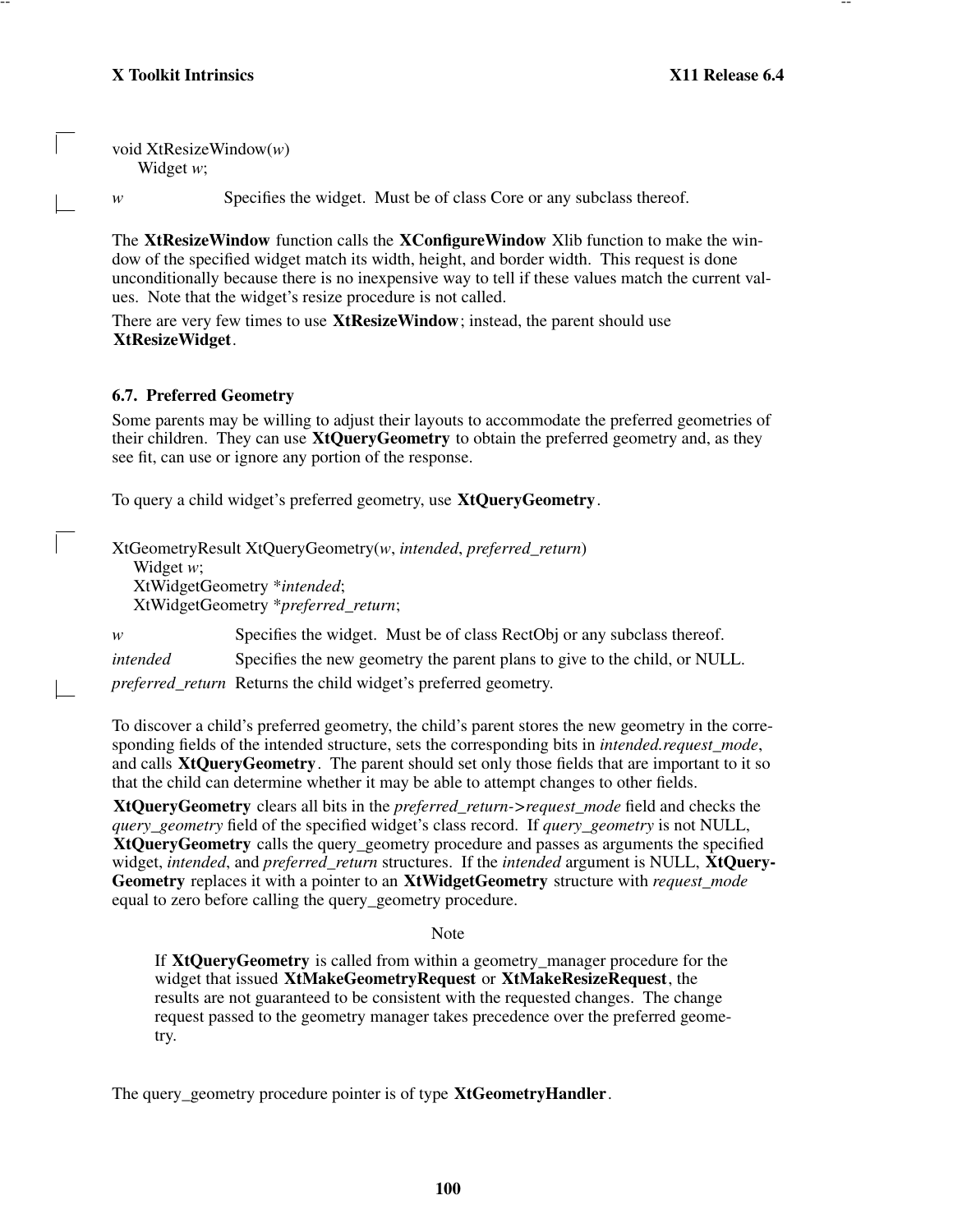$\mathsf{L}$ 

typedef XtGeometryResult (\*XtGeometryHandler)(Widget, XtWidgetGeometry\*, XtWidgetGeometry\*); Widget *w*; XtWidgetGeometry \**request*;

XtWidgetGeometry \**preferred\_return*;

*w* Passes the child widget whose preferred geometry is required.

*request* Passes the geometry changes that the parent plans to make.

*preferred return* Passes a structure in which the child returns its preferred geometry.

-- --

The query geometry procedure is expected to examine the bits set in *request->request mode*, evaluate the preferred geometry of the widget, and store the result in *preferred\_return* (setting the bits in *preferred return->request mode* corresponding to those geometry fields that it cares about). If the proposed geometry change is acceptable without modification, the query\_geometry procedure should return **XtGeometryYes**. If at least one field in *preferred\_return* with a bit set in *preferred\_return->request\_mode* is different from the corresponding field in *request* or if a bit was set in *preferred return->request mode* that was not set in the request, the query geometry procedure should return **XtGeometryAlmost**. If the preferred geometry is identical to the current geometry, the query\_geometry procedure should return **XtGeometryNo**.

Note

The query\_geometry procedure may assume that no **XtMakeResizeRequest** or **XtMakeGeometryRequest** is in progress for the specified widget; that is, it is not required to construct a reply consistent with the requested geometry if such a request were actually outstanding.

After calling the query\_geometry procedure or if the *query\_geometry* field is NULL, **XtQuery-Geometry** examines all the unset bits in *preferred\_return->request\_mode* and sets the corresponding fields in *preferred\_return* to the current values from the widget instance. If **CWStack-Mode** is not set, the *stack\_mode* field is set to **XtSMDontChange**. **XtQueryGeometry** returns the value returned by the query\_geometry procedure or **XtGeometryYes** if the *query\_geometry* field is NULL.

Therefore, the caller can interpret a return of **XtGeometryYes** as not needing to evaluate the contents of the reply and, more important, not needing to modify its layout plans. A return of **XtGeometryAlmost** means either that both the parent and the child expressed interest in at least one common field and the child's preference does not match the parent's intentions or that the child expressed interest in a field that the parent might need to consider. A return value of **XtGeometryNo** means that both the parent and the child expressed interest in a field and that the child suggests that the field's current value in the widget instance is its preferred value. In addition, whether or not the caller ignores the return value or the reply mask, it is guaranteed that the *preferred\_return* structure contains complete geometry information for the child.

Parents are expected to call **XtQueryGeometry** in their layout routine and wherever else the information is significant after change\_managed has been called. The first time it is invoked, the changed\_managed procedure may assume that the child's current geometry is its preferred geometry. Thus, the child is still responsible for storing values into its own geometry during its initialize procedure.

#### **6.8. Size Change Management: The resize Procedure**

A child can be resized by its parent at any time. Widgets usually need to know when they have changed size so that they can lay out their displayed data again to match the new size. When a parent resizes a child, it calls **XtResizeWidget**, which updates the geometry fields in the widget,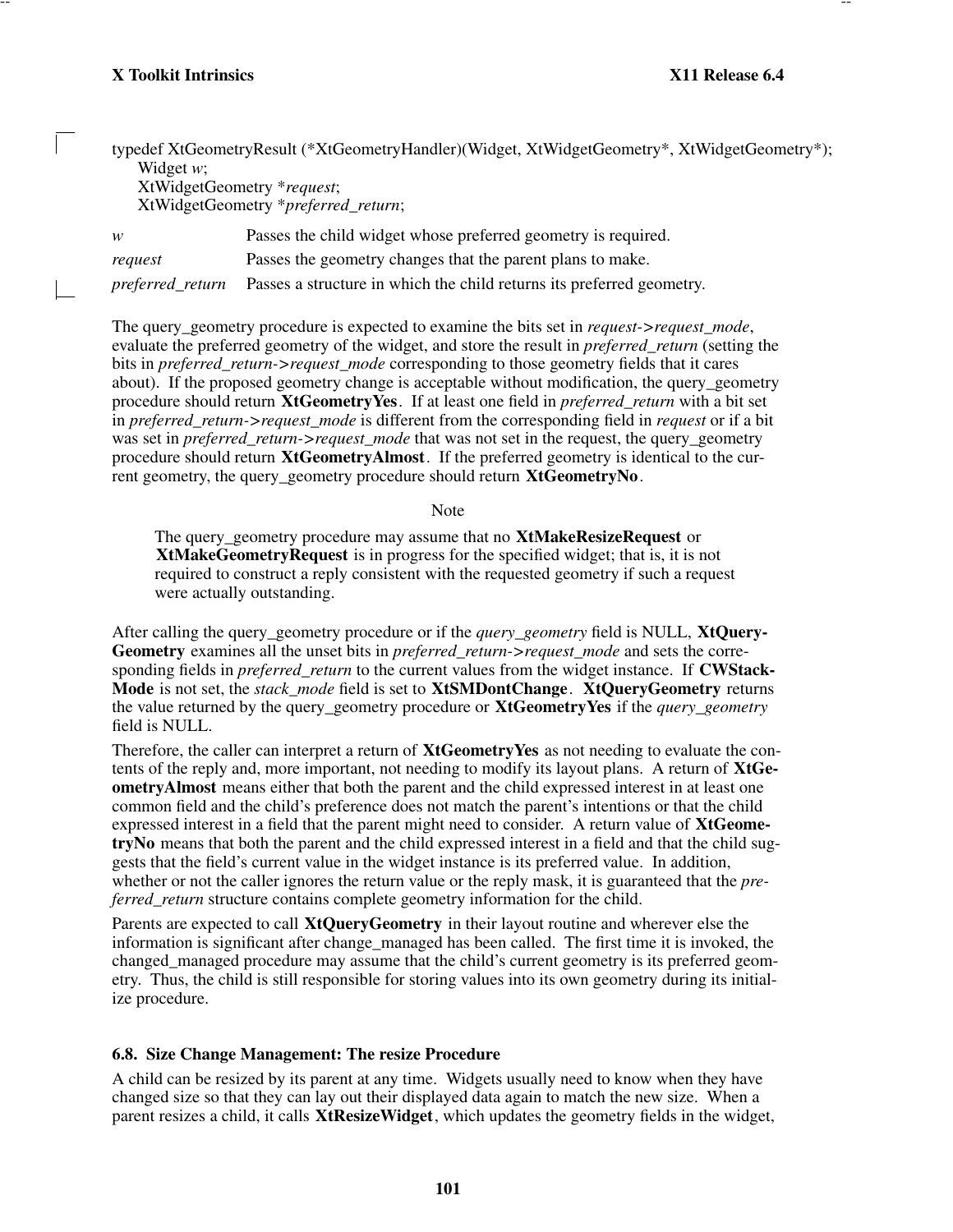configures the window if the widget is realized, and calls the child's resize procedure to notify the child. The resize procedure pointer is of type **XtWidgetProc**.

-- --

If a class need not recalculate anything when a widget is resized, it can specify NULL for the *resize* field in its class record. This is an unusual case and should occur only for widgets with very trivial display semantics. The resize procedure takes a widget as its only argument. The *x*, *y*, *width*, *height*, and *border\_width* fields of the widget contain the new values. The resize procedure should recalculate the layout of internal data as needed. (For example, a centered Label in a window that changes size should recalculate the starting position of the text.) The widget must obey resize as a command and must not treat it as a request. A widget must not issue an **XtMakeGeometryRequest** or **XtMakeResizeRequest** call from its resize procedure.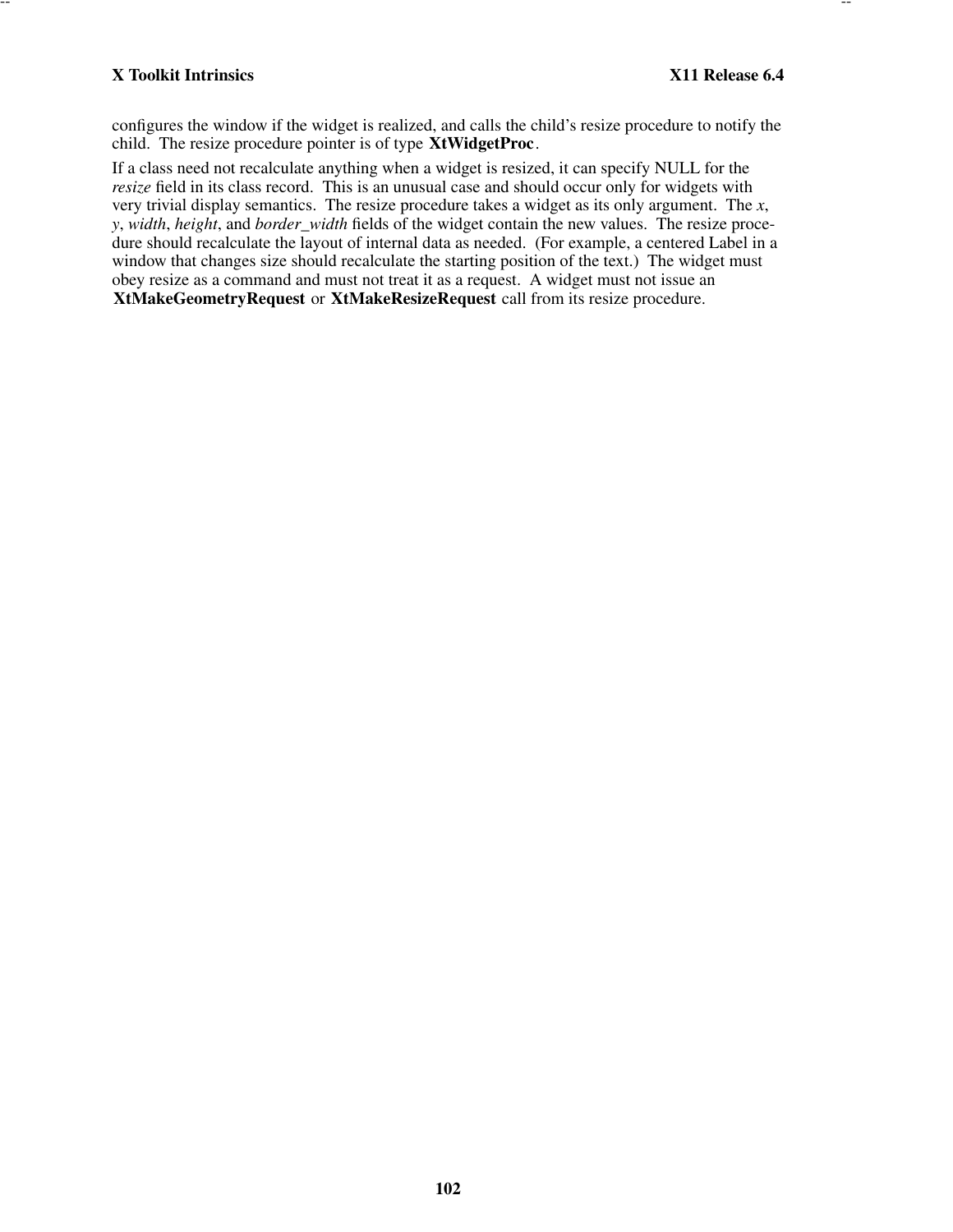# **Chapter 7**

-- --

# **Event Management**

While Xlib allows the reading and processing of events anywhere in an application, widgets in the X Toolkit neither directly read events nor grab the server or pointer. Widgets register procedures that are to be called when an event or class of events occurs in that widget.

A typical application consists of startup code followed by an event loop that reads events and dispatches them by calling the procedures that widgets have registered. The default event loop provided by the Intrinsics is **XtAppMainLoop**.

The event manager is a collection of functions to perform the following tasks:

- Add or remove event sources other than X server events (in particular, timer interrupts, file input, or POSIX signals).
- Query the status of event sources.
- Add or remove procedures to be called when an event occurs for a particular widget.
- Enable and disable the dispatching of user-initiated events (keyboard and pointer events) for a particular widget.
- Constrain the dispatching of events to a cascade of pop-up widgets.
- Register procedures to be called when specific events arrive.
- Register procedures to be called when the Intrinsics will block.
- Enable safe operation in a multi-threaded environment.

Most widgets do not need to call any of the event handler functions explicitly. The normal interface to X events is through the higher-level translation manager, which maps sequences of X events, with modifiers, into procedure calls. Applications rarely use any of the event manager routines besides **XtAppMainLoop**.

## **7.1. Adding and Deleting Additional Event Sources**

While most applications are driven only by X events, some applications need to incorporate other sources of input into the Intrinsics event-handling mechanism. The event manager provides routines to integrate notification of timer events and file data pending into this mechanism.

The next section describes functions that provide input gathering from files. The application registers the files with the Intrinsics read routine. When input is pending on one of the files, the registered callback procedures are invoked.

# **7.1.1. Adding and Removing Input Sources**

To register a new file as an input source for a given application context, use **XtAppAddInput**.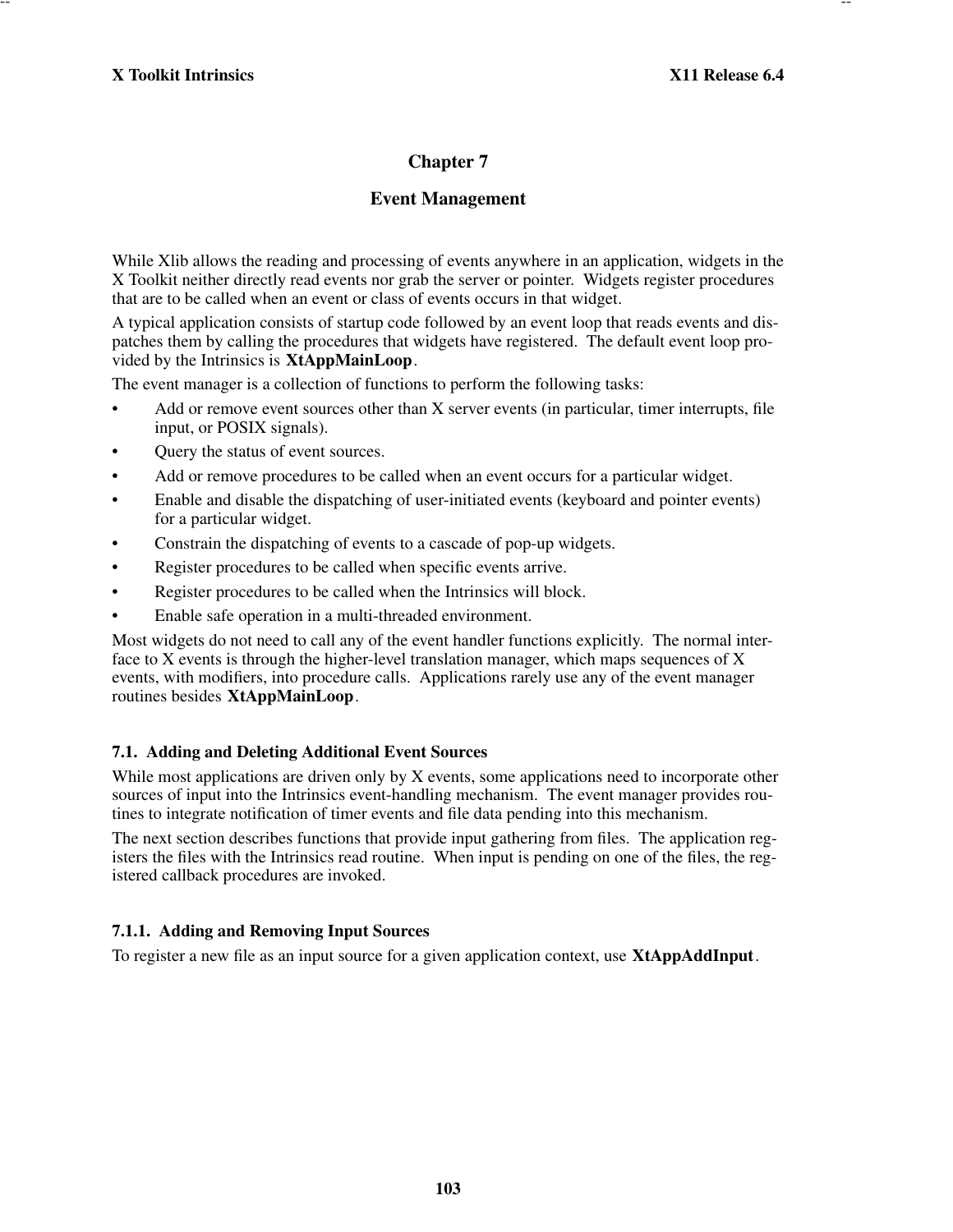$\mathbf{L}$ 

XtInputId XtAppAddInput(*app\_context*, *source*, *condition*, *proc*, *client\_data*) XtAppContext *app\_context*; int *source*; XtPointer *condition*; XtInputCallbackProc *proc*; XtPointer *client\_data*; *app\_context* Specifies the application context that identifies the application. *source* Specifies the source file descriptor on a POSIX-based system or other operatingsystem-dependent device specification. *condition* Specifies the mask that indicates a read, write, or exception condition or some other operating-system-dependent condition. *proc* Specifies the procedure to be called when the condition is found. *client\_data* Specifies an argument passed to the specified procedure when it is called.

-- --

The **XtAppAddInput** function registers with the Intrinsics read routine a new source of events, which is usually file input but can also be file output. Note that *file* should be loosely interpreted to mean any sink or source of data. **XtAppAddInput** also specifies the conditions under which the source can generate events. When an event is pending on this source, the callback procedure is called.

The legal values for the *condition* argument are operating-system-dependent. On a POSIX-based system, *source* is a file number and the condition is some union of the following:

**XtInputReadMask** Specifies that *proc* is to be called when *source* has data to be read. **XtInputWriteMask** Specifies that *proc* is to be called when *source* is ready for writing. **XtInputExceptMask** Specifies that *proc* is to be called when *source* has exception data. Callback procedure pointers used to handle file events are of type **XtInputCallbackProc**.

| XtPointer client data;<br>int *source;<br>XtInputId $*id$ ; | typedef void (*XtInputCallbackProc)(XtPointer, int*, XtInputId*);                                    |
|-------------------------------------------------------------|------------------------------------------------------------------------------------------------------|
| client_data                                                 | Passes the client data argument that was registered for this procedure in <b>XtApp-</b><br>AddInput. |
| source                                                      | Passes the source file descriptor generating the event.                                              |
| id                                                          | Passes the id returned from the corresponding <b>XtAppAddInput</b> call.                             |

See Section 7.12 for information regarding the use of **XtAppAddInput** in multiple threads.

To discontinue a source of input, use **XtRemoveInput**.

void XtRemoveInput(*id*) XtInputId *id*;

*id* Specifies the id returned from the corresponding **XtAppAddInput** call.

The **XtRemoveInput** function causes the Intrinsics read routine to stop watching for events from the file source specified by *id*.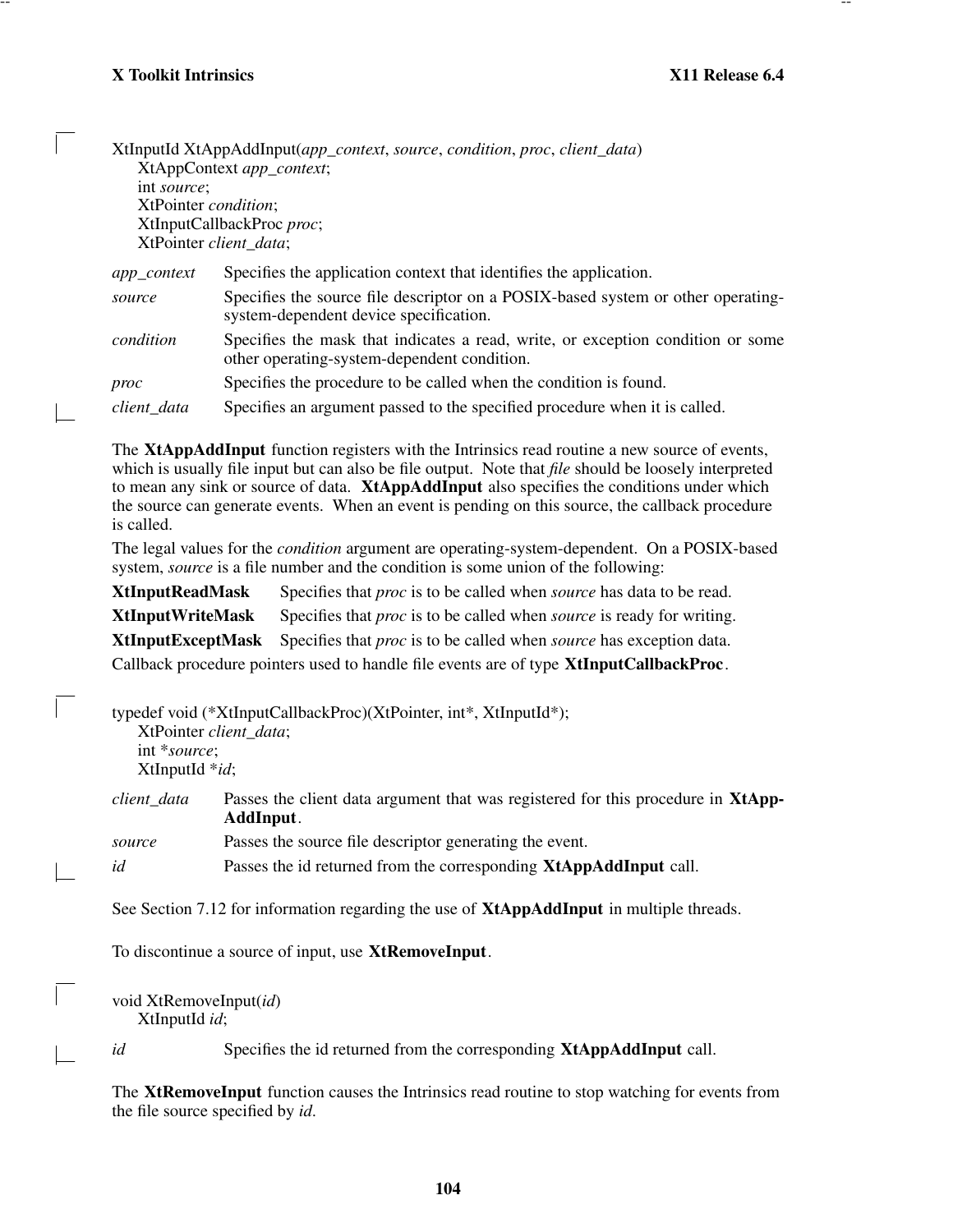See Section 7.12 for information regarding the use of **XtRemoveInput** in multiple threads.

-- --

# **7.1.2. Adding and Removing Blocking Notifications**

Occasionally it is desirable for an application to receive notification when the Intrinsics event manager detects no pending input from file sources and no pending input from X server event sources and is about to block in an operating system call.

To register a hook that is called immediately prior to event blocking, use **XtAppAddBlockHook**.

XtBlockHookId XtAppAddBlockHook(*app\_context*, *proc*, *client\_data*) XtAppContext *app\_context*; XtBlockHookProc *proc*; XtPointer *client\_data*;

*app\_context* Specifies the application context that identifies the application. *proc* Specifies the procedure to be called before blocking. *client\_data* Specifies an argument passed to the specified procedure when it is called.

The **XtAppAddBlockHook** function registers the specified procedure and returns an identifier for it. The hook procedure *proc* is called at any time in the future when the Intrinsics are about to block pending some input.

The procedure pointers used to provide notification of event blocking are of type **XtBlockHookProc**.

typedef void (\*XtBlockHookProc)(XtPointer); XtPointer *client\_data*;

*client\_data* Passes the client data argument that was registered for this procedure in **XtApp-AddBlockHook**.

To discontinue the use of a procedure for blocking notification, use **XtRemoveBlockHook**.

void XtRemoveBlockHook(*id*) XtBlockHookId *id*;

*id* Specifies the identifier returned from the corresponding call to **XtAppAddBlockHook**.

The **XtRemoveBlockHook** function removes the specified procedure from the list of procedures that are called by the Intrinsics read routine before blocking on event sources.

# **7.1.3. Adding and Removing Timeouts**

The timeout facility notifies the application or the widget through a callback procedure that a specified time interval has elapsed. Timeout values are uniquely identified by an interval id.

To register a timeout callback, use **XtAppAddTimeOut**.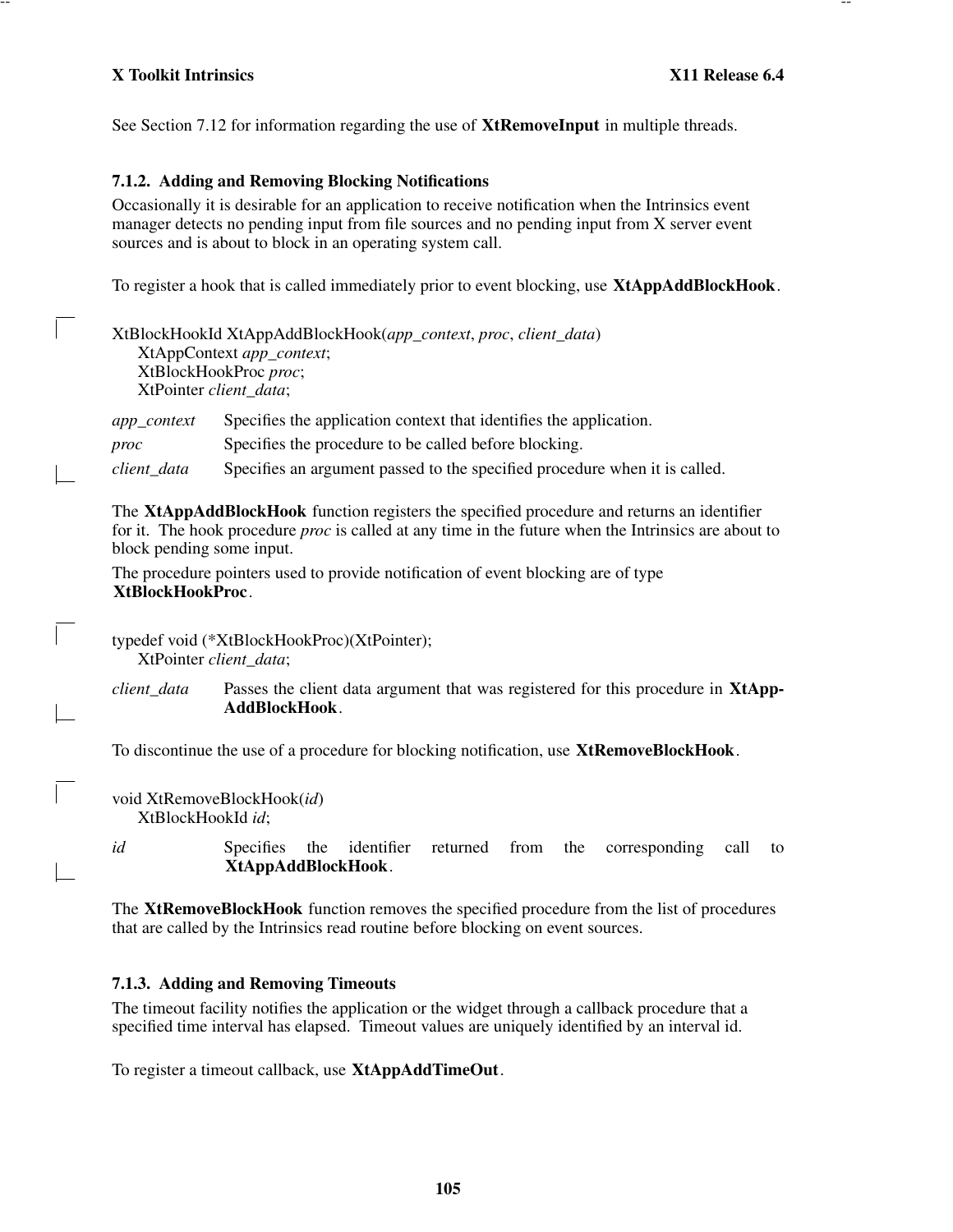$\mathbf{L}$ 

XtIntervalId XtAppAddTimeOut(*app\_context*, *interval*, *proc*, *client\_data*) XtAppContext *app\_context*; unsigned long *interval*; XtTimerCallbackProc *proc*; XtPointer *client\_data*; *app\_context* Specifies the application context for which the timer is to be set.

| app context | Specifies the application context for which the timer is to be set.        |
|-------------|----------------------------------------------------------------------------|
| interval    | Specifies the time interval in milliseconds.                               |
| proc        | Specifies the procedure to be called when the time expires.                |
| client data | Specifies an argument passed to the specified procedure when it is called. |

-- --

The **XtAppAddTimeOut** function creates a timeout and returns an identifier for it. The timeout value is set to *interval*. The callback procedure *proc* is called when **XtAppNextEvent** or **XtAppProcessEvent** is next called after the time interval elapses, and then the timeout is removed.

Callback procedure pointers used with timeouts are of type **XtTimerCallbackProc**.

typedef void (\*XtTimerCallbackProc)(XtPointer, XtIntervalId\*); XtPointer *client\_data*; XtIntervalId \**timer*;

*client\_data* Passes the client data argument that was registered for this procedure in **XtApp-AddTimeOut**.

*timer* Passes the id returned from the corresponding **XtAppAddTimeOut** call.

See Section 7.12 for information regarding the use of **XtAppAddTimeOut** in multiple threads.

To clear a timeout value, use **XtRemoveTimeOut**.

void XtRemoveTimeOut(*timer*) XtIntervalId *timer*;

*timer* Specifies the id for the timeout request to be cleared.

The **XtRemoveTimeOut** function removes the pending timeout. Note that timeouts are automatically removed once they trigger.

Please refer to Section 7.12 for information regarding the use of **XtRemoveTimeOut** in multiple threads.

#### **7.1.4. Adding and Removing Signal Callbacks**

The signal facility notifies the application or the widget through a callback procedure that a signal or other external asynchronous event has occurred. The registered callback procedures are uniquely identified by a signal id.

Prior to establishing a signal handler, the application or widget should call **XtAppAddSignal** and store the resulting identifier in a place accessible to the signal handler. When a signal arrives, the signal handler should call **XtNoticeSignal** to notify the Intrinsics that a signal has occured. To register a signal callback use **XtAppAddSignal**.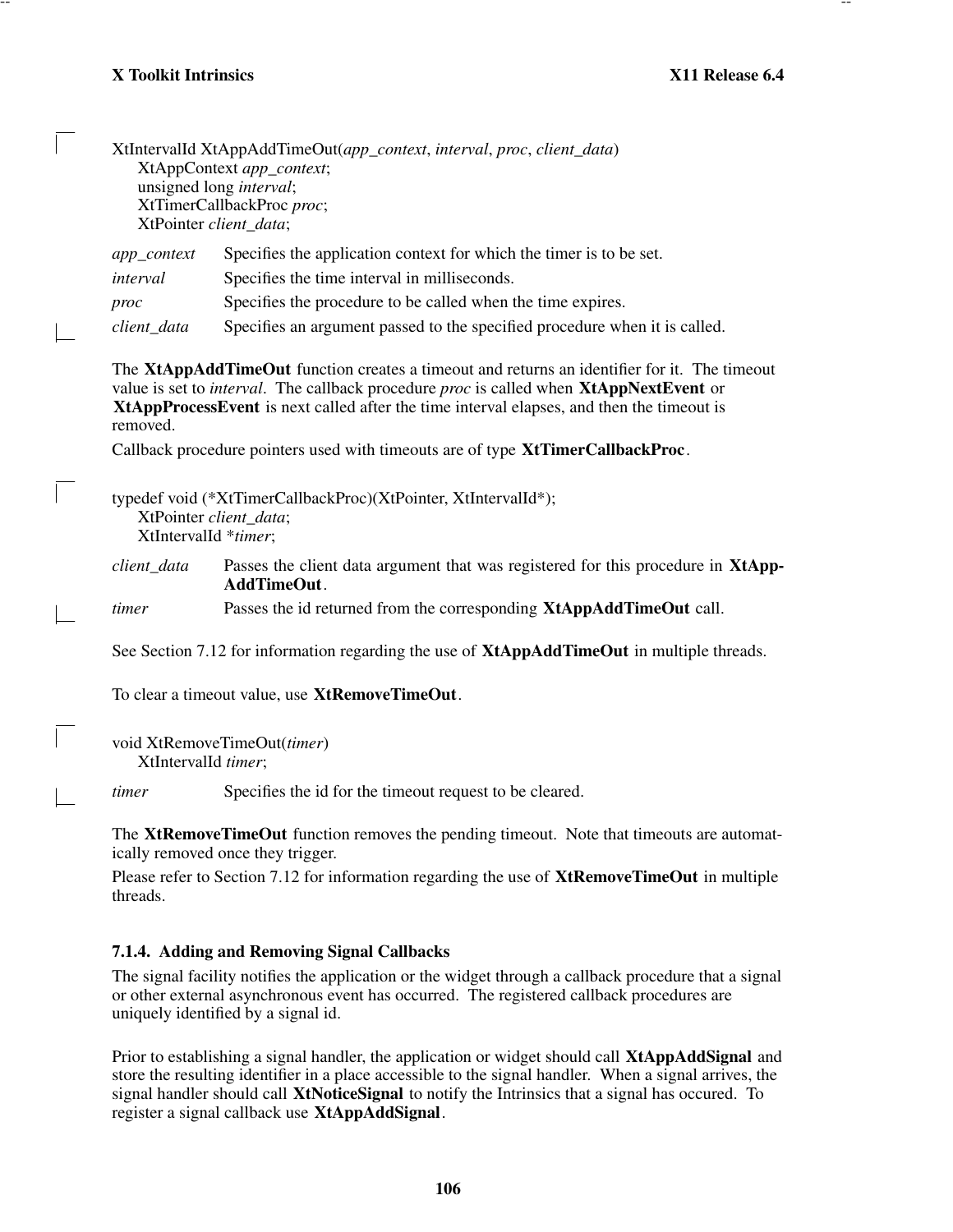| XtSignalId XtAppAddSignal(app_context, proc, client_data)<br>XtAppContext app_context;<br>XtSignalCallbackProc proc;<br>XtPointer client_data;                                                               |                                                                                              |  |
|--------------------------------------------------------------------------------------------------------------------------------------------------------------------------------------------------------------|----------------------------------------------------------------------------------------------|--|
| app_context                                                                                                                                                                                                  | Specifies the application context that identifies the application.                           |  |
| proc                                                                                                                                                                                                         | Specifies the procedure to be called when the signal is noticed.                             |  |
| client_data                                                                                                                                                                                                  | Specifies an argument passed to the specified procedure when it is called.                   |  |
| The callback procedure pointers used to handle signal events are of type XtSignalCallbackProc.<br>typedef void (*XtSignalCallbackProc)(XtPointer, XtSignalId*);<br>XtPointer client data;<br>XtSignalId *id; |                                                                                              |  |
| client_data                                                                                                                                                                                                  | Passes the client data argument that was registered for this procedure in<br>XtAppAddSignal. |  |
| id                                                                                                                                                                                                           | Passes the id returned from the corresponding <b>XtAppAddSignal</b> call.                    |  |
| To notify the Intrinsics that a signal has occured, use XtNoticeSignal.                                                                                                                                      |                                                                                              |  |
| void XtNoticeSignal(id)                                                                                                                                                                                      |                                                                                              |  |

-- --

XtSignalId *id*;

*id* Specifies the id returned from the corresponding **XtAppAddSignal** call.

On a POSIX-based system, **XtNoticeSignal** is the only Intrinsics function that can safely be called from a signal handler. If **XtNoticeSignal** is invoked multiple times before the Intrinsics are able to invoke the registered callback, the callback is only called once. Logically, the Intrinsics maintain ''pending'' flag for each registered callback. This flag is initially **False** and is set to **True** by **XtNoticeSignal**. When **XtAppNextEvent** or **XtAppProcessEvent** (with a mask including **XtIMSignal**) is called, all registered callbacks with ''pending'' **True** are invoked and the flags are reset to **False**.

If the signal handler wants to track how many times the signal has been raised, it can keep its own private counter. Typically the handler would not do any other work; the callback does the actual processing for the signal. The Intrinsics never block signals from being raised, so if a given signal can be raised multiple times before the Intrinsics can invoke the callback for that signal, the callback must be designed to deal with this. In another case, a signal might be raised just after the Intrinsics sets the pending flag to **False** but before the callback can get control, in which case the pending flag will still be **True** after the callback returns, and the Intrinsics will invoke the callback again, even though all of the signal raises have been handled. The callback must also be prepared to handle this case.

To remove a registered signal callback, call **XtRemoveSignal**.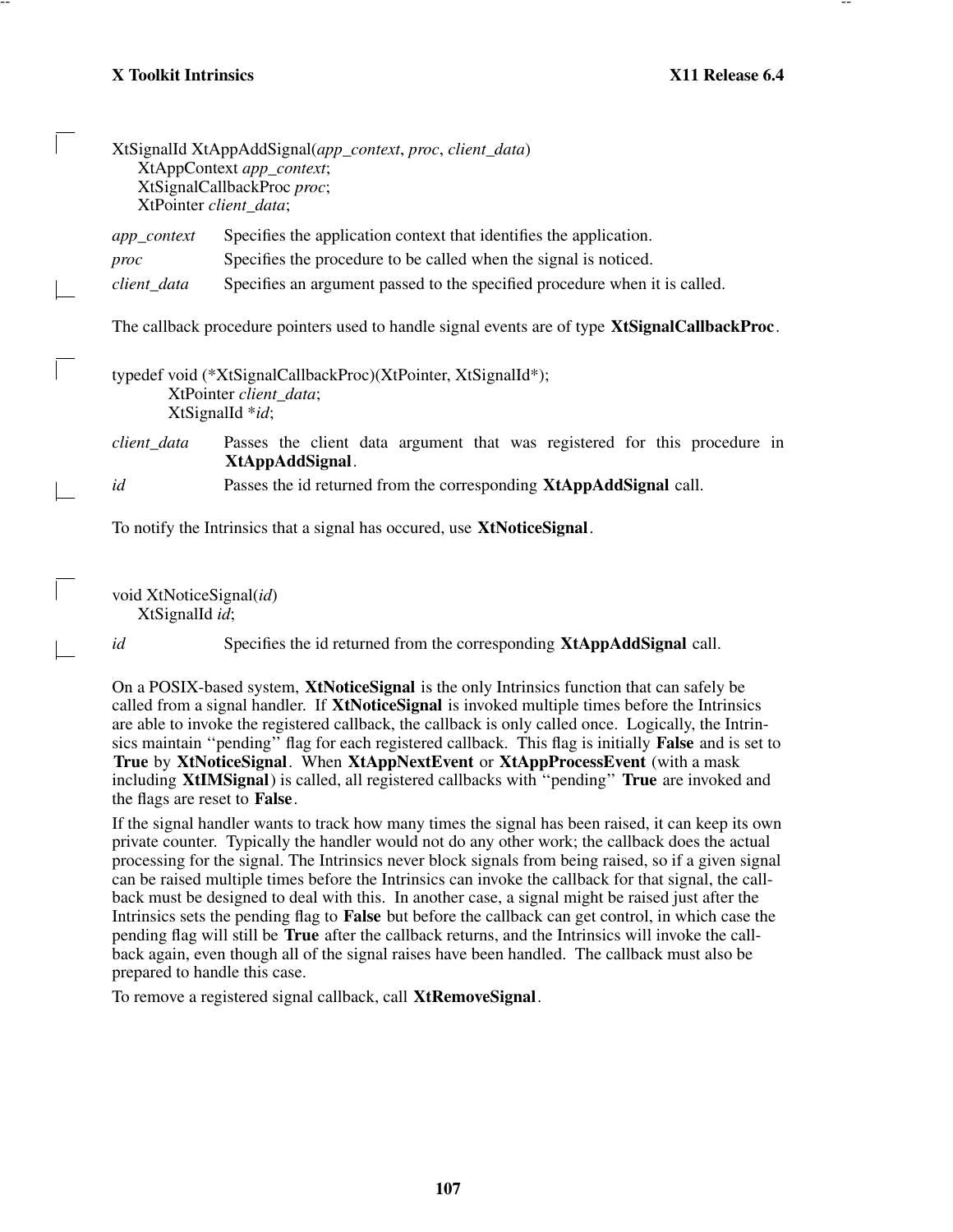void XtRemoveSignal(*id*) XtSignalId *id*;

*id* Specifies the id returned by the corresponding call to **XtAppAddSignal**.

-- --

The client should typically disable the source of the signal before calling **XtRemoveSignal**. If the signal could have been raised again before the source was disabled and the client wants to process it, then after disabling the source but before calling **XtRemoveSignal** the client can test for signals with **XtAppPending** and process them by calling **XtAppProcessEvent** with the mask **XtIMSignal**.

# **7.2. Constraining Events to a Cascade of Widgets**

Modal widgets are widgets that, except for the input directed to them, lock out user input to the application.

When a modal menu or modal dialog box is popped up using **XtPopup**, user events (keyboard and pointer events) that occur outside the modal widget should be delivered to the modal widget or ignored. In no case will user events be delivered to a widget outside the modal widget.

Menus can pop up submenus, and dialog boxes can pop up further dialog boxes to create a pop-up cascade. In this case, user events may be delivered to one of several modal widgets in the cascade.

Display-related events should be delivered outside the modal cascade so that exposure events and the like keep the application's display up-to-date. Any event that occurs within the cascade is delivered as usual. The user events delivered to the most recent spring-loaded shell in the cascade when they occur outside the cascade are called remap events and are **KeyPress**, **KeyRelease**, **ButtonPress**, and **ButtonRelease**. The user events ignored when they occur outside the cascade are **MotionNotify** and **EnterNotify**. All other events are delivered normally. In particular, note that this is one way in which widgets can receive **LeaveNotify** events without first receiving **EnterNotify** events; they should be prepared to deal with this, typically by ignoring any unmatched LeaveNotify events.

**XtPopup** uses the **XtAddGrab** and **XtRemoveGrab** functions to constrain user events to a modal cascade and subsequently to remove a grab when the modal widget is popped down.

To constrain or redirect user input to a modal widget, use **XtAddGrab**.

void XtAddGrab(*w*, *exclusive*, *spring\_loaded*) Widget *w*; Boolean *exclusive*; Boolean *spring\_loaded*;

| w | Specifies the widget to add to the modal cascade. Must be of class Core or any |
|---|--------------------------------------------------------------------------------|
|   | subclass thereof.                                                              |

- *exclusive* Specifies whether user events should be dispatched exclusively to this widget or also to previous widgets in the cascade.
- *spring\_loaded* Specifies whether this widget was popped up because the user pressed a pointer button.

The **XtAddGrab** function appends the widget to the modal cascade and checks that *exclusive* is **True** if *spring\_loaded* is **True**. If this condition is not met, **XtAddGrab** generates a warning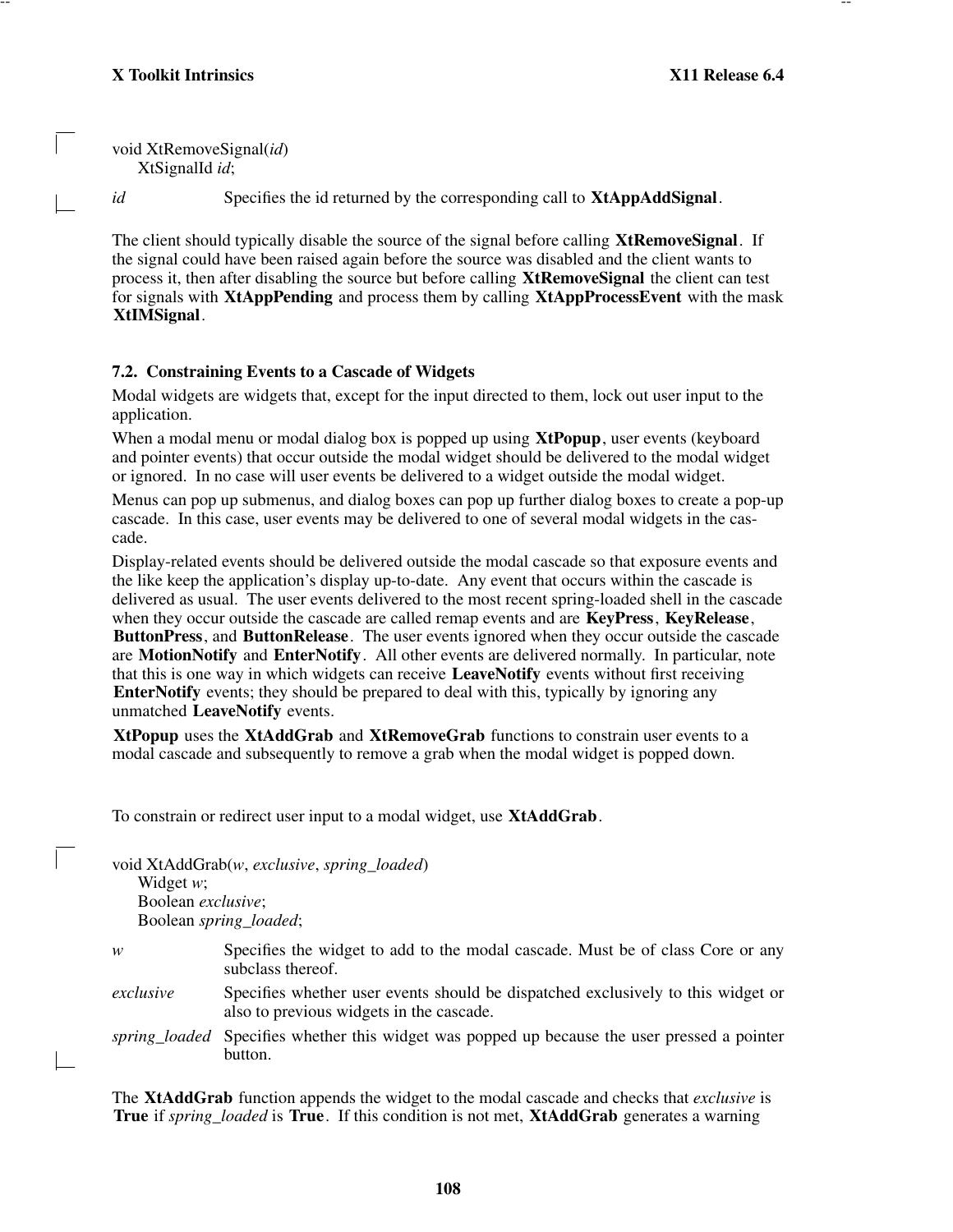message.

The modal cascade is used by **XtDispatchEvent** when it tries to dispatch a user event. When at least one modal widget is in the widget cascade, **XtDispatchEvent** first determines if the event should be delivered. It starts at the most recent cascade entry and follows the cascade up to and including the most recent cascade entry added with the *exclusive* parameter **True**.

-- --

This subset of the modal cascade along with all descendants of these widgets comprise the active subset. User events that occur outside the widgets in this subset are ignored or remapped. Modal menus with submenus generally add a submenu widget to the cascade with *exclusive* **False**. Modal dialog boxes that need to restrict user input to the most deeply nested dialog box add a subdialog widget to the cascade with *exclusive* **True**. User events that occur within the active subset are delivered to the appropriate widget, which is usually a child or further descendant of the modal widget.

Regardless of where in the application they occur, remap events are always delivered to the most recent widget in the active subset of the cascade registered with *spring\_loaded* **True**, if any such widget exists. If the event occurred in the active subset of the cascade but outside the springloaded widget, it is delivered normally before being delivered also to the spring-loaded widget. Regardless of where it is dispatched, the Intrinsics do not modify the contents of the event.

To remove the redirection of user input to a modal widget, use **XtRemoveGrab**.

void XtRemoveGrab(*w*) Widget *w*;

*w* Specifies the widget to remove from the modal cascade.

The **XtRemoveGrab** function removes widgets from the modal cascade starting at the most recent widget up to and including the specified widget. It issues a warning if the specified widget is not on the modal cascade.

# **7.2.1. Requesting Key and Button Grabs**

The Intrinsics provide a set of key and button grab interfaces that are parallel to those provided by Xlib and that allow the Intrinsics to modify event dispatching when necessary. X Toolkit applications and widgets that need to passively grab keys or buttons or actively grab the keyboard or pointer should use the following Intrinsics routines rather than the corresponding Xlib routines.

To passively grab a single key of the keyboard, use **XtGrabKey**.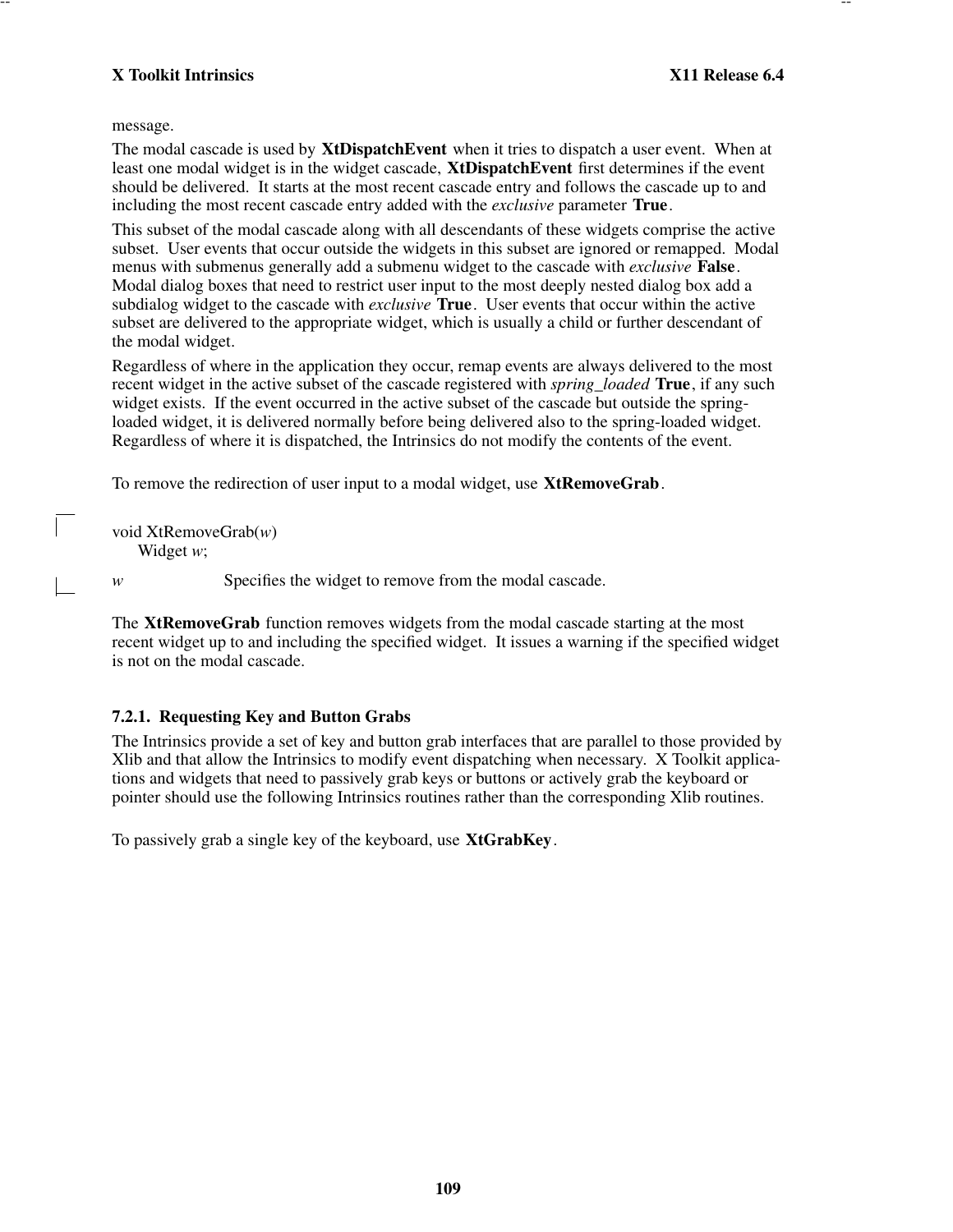void XtGrabKey(*widget*, *keycode*, *modifiers*, *owner\_events*, *pointer\_mode*, *keyboard\_mode*) Widget *widget*; KeyCode *keycode*; Modifiers *modifiers*; Boolean *owner\_events*; int *pointer\_mode*, *keyboard\_mode*;

-- --

 $\mathbf{L}$ 

*widget* Specifies the widget in whose window the key is to be grabbed. Must be of class Core or any subclass thereof.

*keycode modifiers owner\_events pointer\_mode keyboard\_mode* Specify arguments to **XGrabKey**; see Section 12.2 in *Xlib — C Language X Interface*.

**XtGrabKey** calls **XGrabKey** specifying the widget's window as the grab window if the widget is realized. The remaining arguments are exactly as for **XGrabKey**. If the widget is not realized, or is later unrealized, the call to **XGrabKey** is performed (again) when the widget is realized and its window becomes mapped. In the future, if **XtDispatchEvent** is called with a **KeyPress** event matching the specified keycode and modifiers (which may be **AnyKey** or **AnyModifier**, respectively) for the widget's window, the Intrinsics will call **XtUngrabKeyboard** with the timestamp from the **KeyPress** event if either of the following conditions is true:

- There is a modal cascade and the widget is not in the active subset of the cascade and the keyboard was not previously grabbed, or
- **XFilterEvent** returns **True**.

To cancel a passive key grab, use **XtUngrabKey**.

void XtUngrabKey(*widget*, *keycode, modifiers*) Widget *widget*; KeyCode *keycode*; Modifiers *modifiers*;

*widget* Specifies the widget in whose window the key was grabbed.

*keycode*

*modifiers* Specify arguments to **XUngrabKey**; see Section 12.2 in *Xlib — C Language X Interface*.

The **XtUngrabKey** procedure calls **XUngrabKey** specifying the widget's window as the ungrab window if the widget is realized. The remaining arguments are exactly as for **XUngrabKey**. If the widget is not realized, **XtUngrabKey** removesadeferred **XtGrabKey** request, if any, for the specified widget, keycode, and modifiers.

To actively grab the keyboard, use **XtGrabKeyboard**.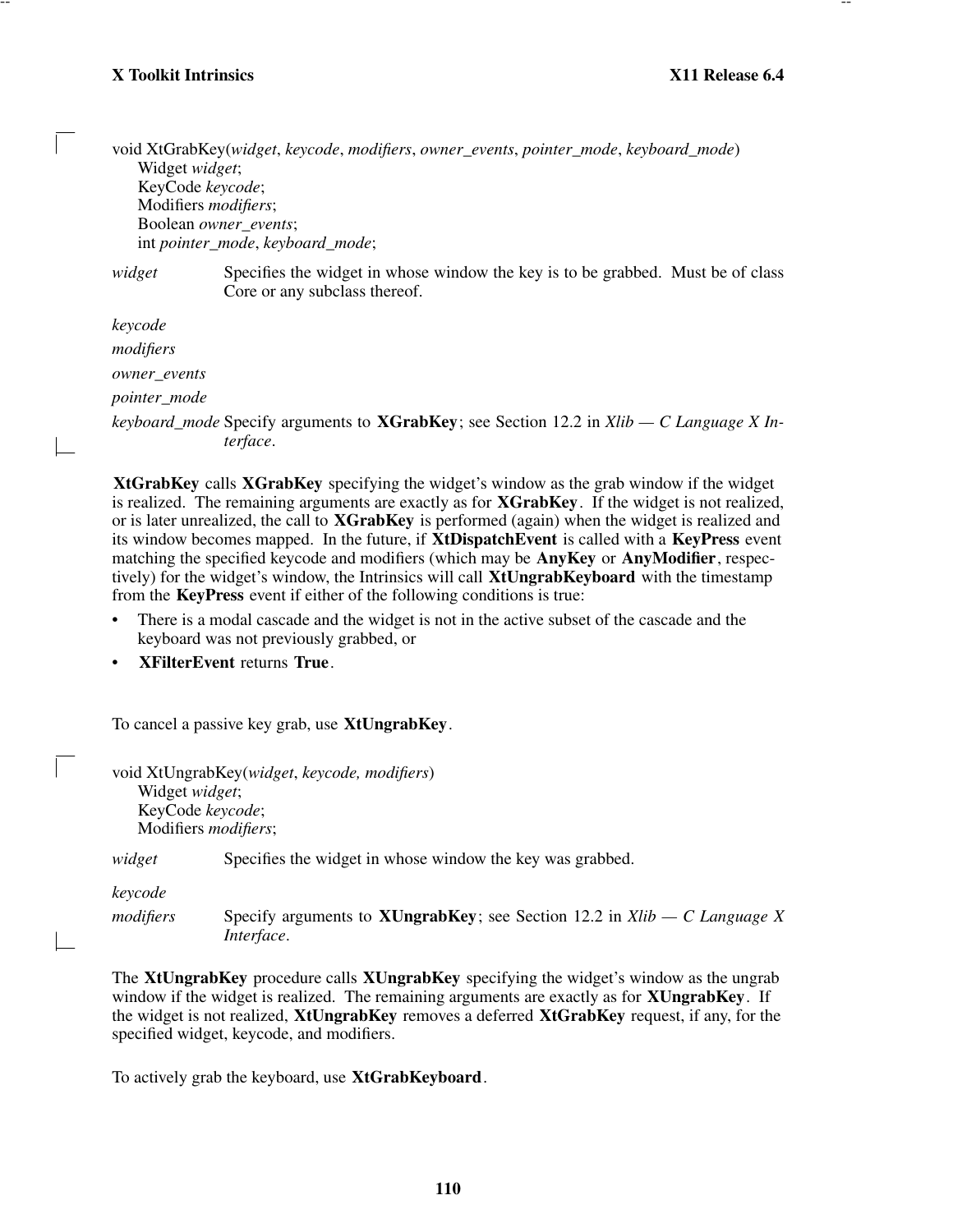$\sqrt{2}$ 

 $\mathbb{R}^n$ 

└

| int XtGrabKeyboard(widget, owner_events, pointer_mode, keyboard_mode, time)<br>Widget widget;<br>Boolean owner_events;<br>int pointer_mode, keyboard_mode;<br>Time time;                                                                                                                                                                                     |                                                                                                                        |  |
|--------------------------------------------------------------------------------------------------------------------------------------------------------------------------------------------------------------------------------------------------------------------------------------------------------------------------------------------------------------|------------------------------------------------------------------------------------------------------------------------|--|
| widget                                                                                                                                                                                                                                                                                                                                                       | Specifies the widget for whose window the keyboard is to be grabbed. Must be<br>of class Core or any subclass thereof. |  |
| owner_events                                                                                                                                                                                                                                                                                                                                                 |                                                                                                                        |  |
| pointer_mode                                                                                                                                                                                                                                                                                                                                                 |                                                                                                                        |  |
| keyboard_mode                                                                                                                                                                                                                                                                                                                                                |                                                                                                                        |  |
| time                                                                                                                                                                                                                                                                                                                                                         | Specify arguments to <b>XGrabKeyboard</b> ; see Section 12.2 in $Xlib - C$ Language<br>X Interface.                    |  |
| If the specified widget is realized, XtGrabKeyboard calls XGrabKeyboard specifying the wid-<br>get's window as the grab window. The remaining arguments and return value are exactly as for<br>XGrabKeyboard. If the widget is not realized, XtGrabKeyboard immediately returns<br>GrabNotViewable. No future automatic ungrab is implied by XtGrabKeyboard. |                                                                                                                        |  |
| To cancel an active keyboard grab, use XtUngrabKeyboard.                                                                                                                                                                                                                                                                                                     |                                                                                                                        |  |
| void XtUngrabKeyboard(widget, time)<br>Widget widget;<br>Time time;                                                                                                                                                                                                                                                                                          |                                                                                                                        |  |
| widget                                                                                                                                                                                                                                                                                                                                                       | Specifies the widget that has the active keyboard grab.                                                                |  |

-- --

*time* Specifies the additional argument to **XUngrabKeyboard**; see Section 12.2 in *Xlib — C Language X Interface*.

**XtUngrabKeyboard** calls **XUngrabKeyboard** with the specified time.

To passively grab a single pointer button, use **XtGrabButton**.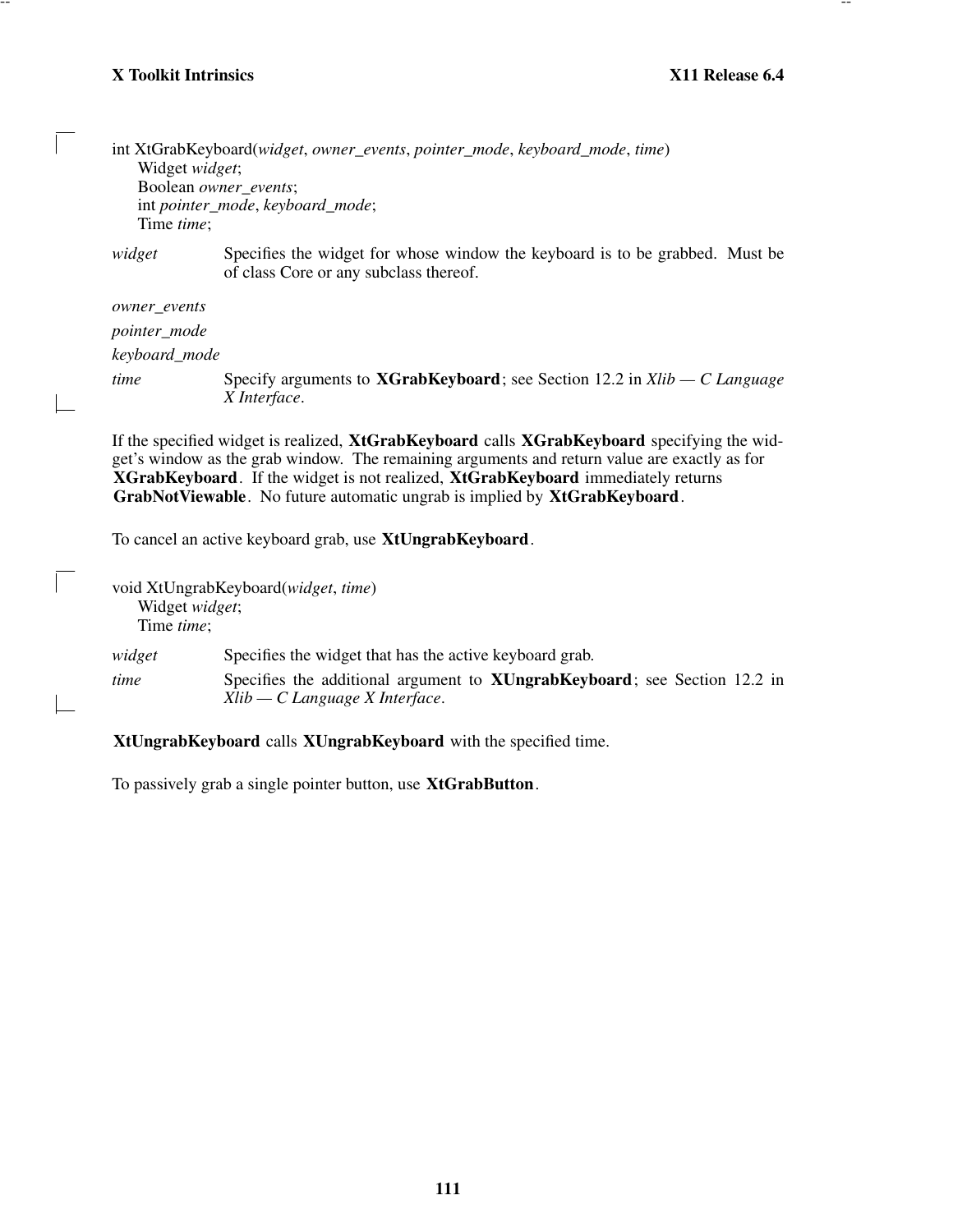$\mathbf{L}$ 

void XtGrabButton(*widget*, *button*, *modifiers*, *owner\_events*, *event\_mask*, *pointer\_mode*, *keyboard\_mode*, *confine\_to*, *cursor*) Widget *widget*; int *button*; Modifiers *modifiers*; Boolean *owner\_events*; unsigned int *event\_mask*; int *pointer\_mode*, *keyboard\_mode*; Window *confine\_to*; Cursor *cursor*; *widget* Specifies the widget in whose window the button is to be grabbed. Must be of class Core or any subclass thereof.

-- --

*button modifiers owner\_events event\_mask pointer\_mode keyboard\_mode confine\_to cursor* Specify arguments to **XGrabButton**; see Section 12.1 in *Xlib — C Language X Interface*.

**XtGrabButton** calls **XGrabButton** specifying the widget's window as the grab window if the widget is realized. The remaining arguments are exactly as for **XGrabButton**. If the widget is not realized, or is later unrealized, the call to **XGrabButton** is performed (again) when the widget is realized and its window becomes mapped. In the future, if **XtDispatchEvent** is called with a **ButtonPress** ev ent matching the specified button and modifiers (which may be **AnyButton** or **AnyModifier**, respectively) for the widget's window, the Intrinsics will call **XtUngrabPointer** with the timestamp from the **ButtonPress** event if either of the following conditions is true:

- There is a modal cascade and the widget is not in the active subset of the cascade and the pointer was not previously grabbed, or
- **XFilterEvent** returns **True**.

To cancel a passive button grab, use **XtUngrabButton**.

| Widget widget;<br>unsigned int <i>button</i> ;<br>Modifiers <i>modifiers</i> ; | void XtUngrabButton( <i>widget, button, modifiers</i> )                                             |
|--------------------------------------------------------------------------------|-----------------------------------------------------------------------------------------------------|
| widget                                                                         | Specifies the widget in whose window the button was grabbed.                                        |
| button                                                                         |                                                                                                     |
| modifiers                                                                      | Specify arguments to <b>XUngrabButton</b> ; see Section 12.1 in $Xlib - C$ Language<br>X Interface. |

The **XtUngrabButton** procedure calls **XUngrabButton** specifying the widget's window as the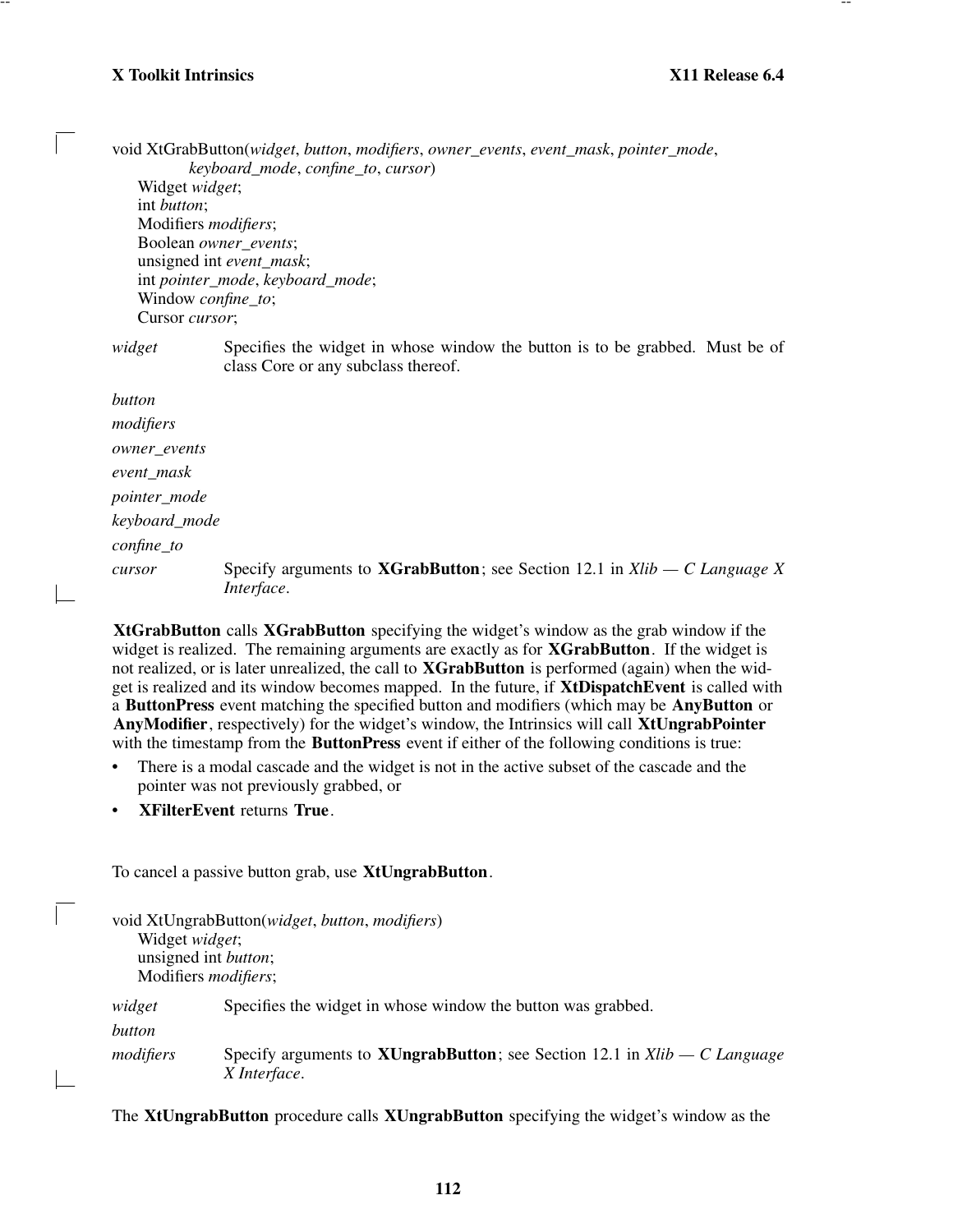ungrab window if the widget is realized. The remaining arguments are exactly as for **XUngrabButton.** If the widget is not realized, **XtUngrabButton** removes a deferred **XtGrab-Button** request, if any, for the specified widget, button, and modifiers.

-- --

To actively grab the pointer, use **XtGrabPointer**.

int XtGrabPointer(*widget*, *owner\_events*, *event\_mask*, *pointer\_mode*, *keyboard\_mode*, *confine\_to*, *cursor*, *time*) Widget *widget*; Boolean *owner\_events*; unsigned int *event\_mask*; int *pointer\_mode*, *keyboard\_mode*; Window *confine\_to*; Cursor *cursor*; Time *time*; *widget* Specifies the widget for whose window the pointer is to be grabbed. Must be of class Core or any subclass thereof. *owner\_events event\_mask pointer\_mode keyboard\_mode confine\_to cursor*

*time* Specify arguments to **XGrabPointer**; see Section 12.1 in *Xlib — C Language X Interface*.

If the specified widget is realized, **XtGrabPointer** calls **XGrabPointer**, specifying the widget's window as the grab window. The remaining arguments and return value are exactly as for **XGrabPointer**. If the widget is not realized, **XtGrabPointer** immediately returns **GrabNotViewable**. No future automatic ungrab is implied by **XtGrabPointer**.

To cancel an active pointer grab, use **XtUngrabPointer**.

void XtUngrabPointer(*widget*, *time*) Widget *widget*; Time *time*; *widget* Specifies the widget that has the active pointer grab. *time* Specifies the time argument to **XUngrabPointer**; see Section 12.1 in *Xlib — C Language X Interface*.

**XtUngrabPointer** calls **XUngrabPointer** with the specified time.

# **7.3. Focusing Events on a Child**

L

To redirect keyboard input to a normal descendant of a widget without calling **XSetInputFocus**, use **XtSetKeyboardFocus**.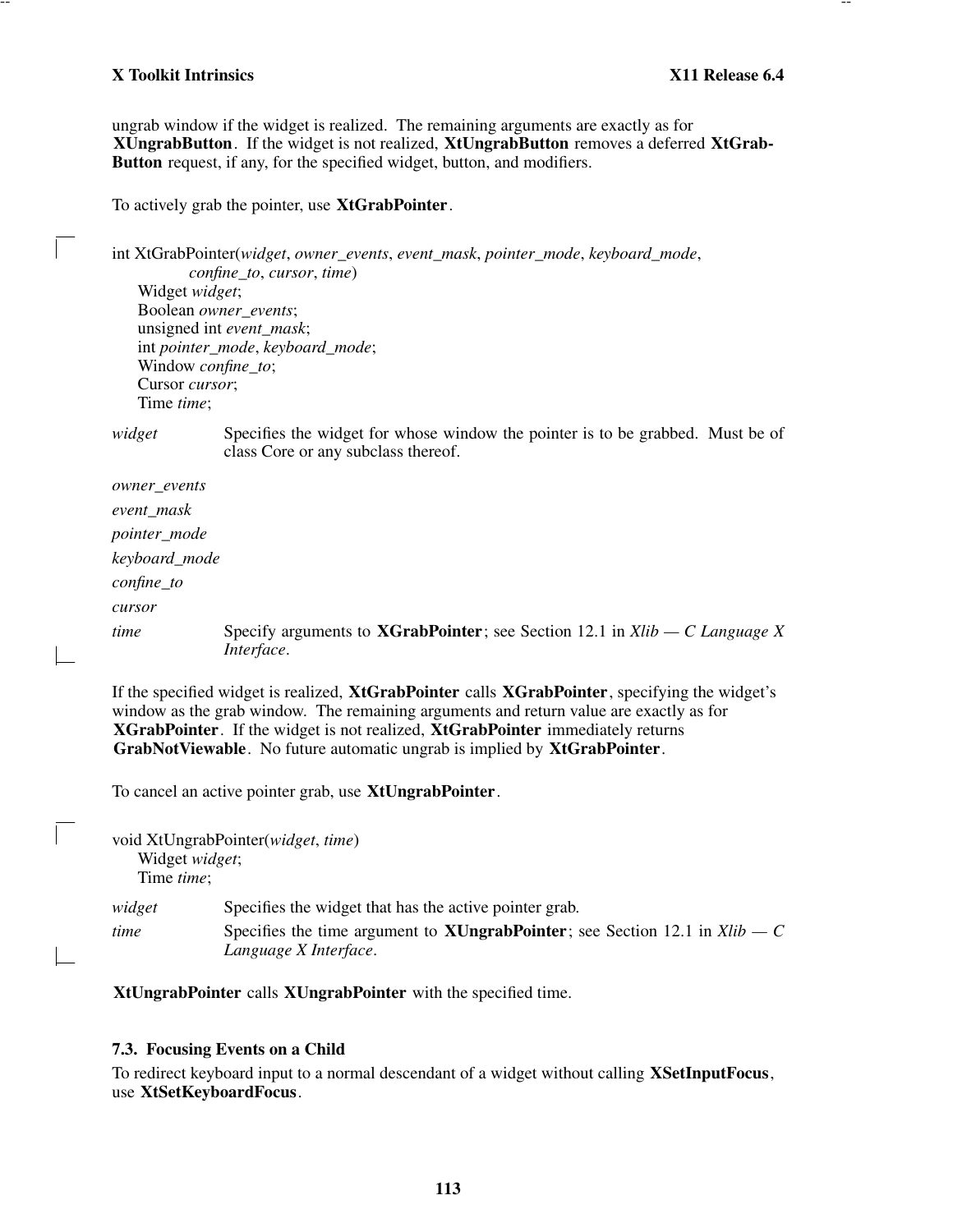$\mathbf{L}$ 

# void XtSetKeyboardFocus(*subtree descendant*)

Widget *subtree*, *descendant*;

*subtree* Specifies the subtree of the hierarchy for which the keyboard focus is to be set. Must be of class Core or any subclass thereof.

-- --

*descendant* Specifies either the normal (non-pop-up) descendant of *subtree* to which keyboard events are logically directed, or **None**. It is not an error to specify **None** when no input focus was previously set. Must be of class Object or any subclass thereof.

**XtSetKeyboardFocus** causes **XtDispatchEvent** to remap keyboard events occurring within the specified subtree and dispatch them to the specified descendant widget or to an ancestor. If the descendant's class is not a subclass of Core, the descendant is replaced by its closest windowed ancestor.

When there is no modal cascade, keyboard events can be dispatched to a widget in one of five ways. Assume the server delivered the event to the window for widget E (because of X input focus, key or keyboard grabs, or pointer position).

- If neither E nor any of E's ancestors have redirected the keyboard focus, or if the event activated a grab for E as specified by a call to **XtGrabKey** with any value of *owner\_events*, or if the keyboard is actively grabbed by E with *owner\_events* **False** via **XtGrabKeyboard** or **XtGrabKey** on a previous key press, the event is dispatched to E.
- Beginning with the ancestor of E closest to the root that has redirected the keyboard focus or E if no such ancestor exists, if the target of that focus redirection has in turn redirected the keyboard focus, recursively follow this focus chain to find a widget F that has not redirected focus.
	- − If E is the final focus target widget F or a descendant of F, the event is dispatched to E.
	- If E is not F, an ancestor of F, or a descendant of F, and the event activated a grab for E as specified by a call to **XtGrabKey** for E, **XtUngrabKeyboard** is called.
	- − If E is an ancestor of F, and the event is a key press, and either
		- + E has grabbed the key with **XtGrabKey** and *owner\_events* **False**, or
		- + E has grabbed the key with **XtGrabKey** and *owner\_events* **True**, and the coordinates of the event are outside the rectangle specified by E's geometry, then the event is dispatched to E.
		- − Otherwise, define A as the closest common ancestor of E and F:
			- + If there is an active keyboard grab for any widget via either **XtGrabKeyboard** or **XtGrabKey** on a previous key press, or if no widget between F and A (noninclusive) has grabbed the key and modifier combination with **XtGrabKey** and any value of *owner\_events*, the event is dispatched to F.
			- + Else, the event is dispatched to the ancestor of F closest to A that has grabbed the key and modifier combination with **XtGrabKey**.

When there is a modal cascade, if the final destination widget as identified above is in the active subset of the cascade, the event is dispatched; otherwise the event is remapped to a spring-loaded shell or discarded. Regardless of where it is dispatched, the Intrinsics do not modify the contents of the event.

When *subtree* or one of its descendants acquires the X input focus or the pointer moves into the subtree such that keyboard events would now be delivered to the subtree, a **FocusIn** event is generated for the descendant if **FocusChange** events have been selected by the descendant. Similarly, when *subtree* loses the X input focus or the keyboard focus for one of its ancestors, a **FocusOut** event is generated for descendant if **FocusChange** events have been selected by the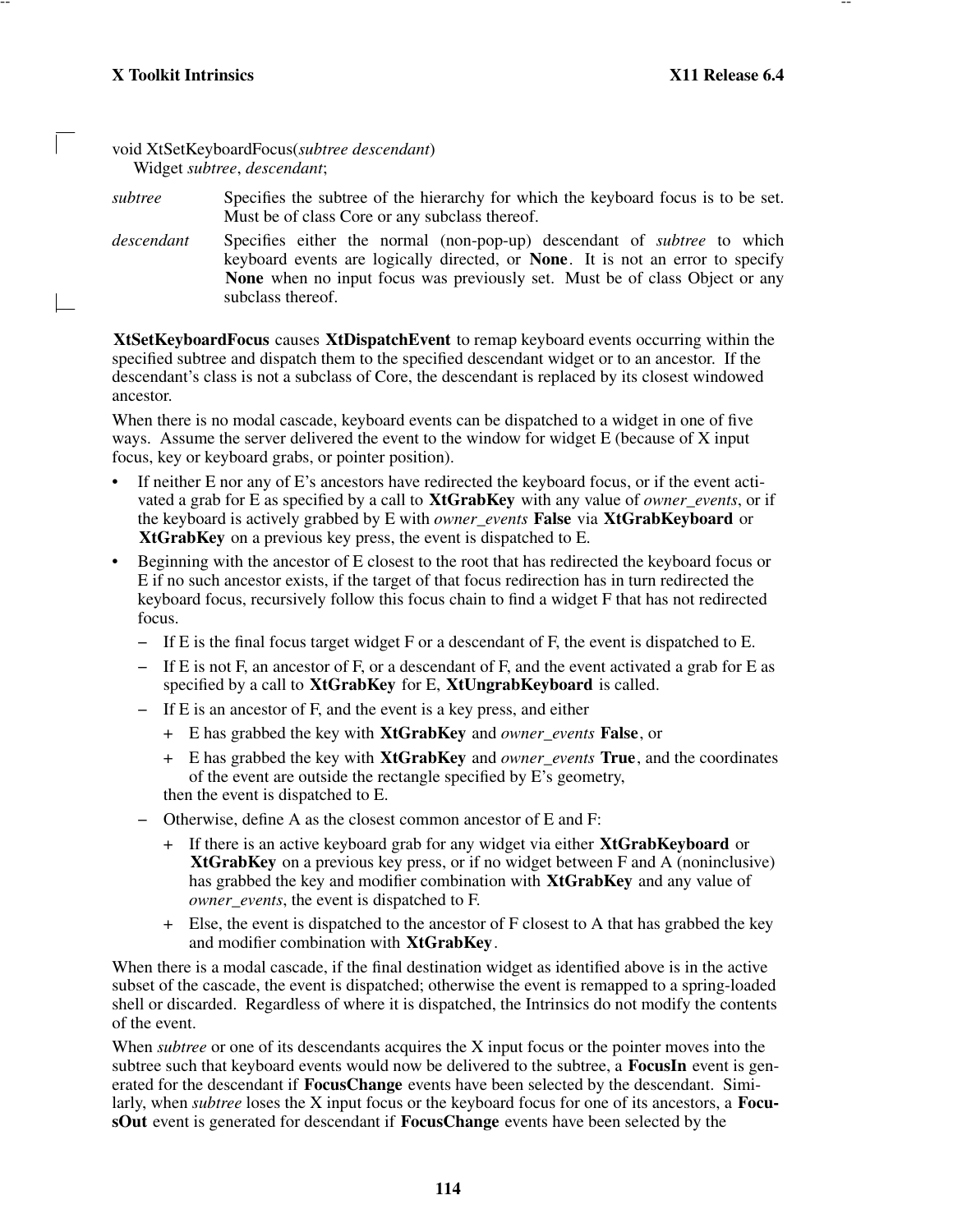descendant.

A widget tree may also actively manage the X server input focus. To do so, a widget class specifies an accept\_focus procedure.

-- --

The accept\_focus procedure pointer is of type **XtAcceptFocusProc**.

| typedef Boolean (*XtAcceptFocusProc) (Widget, Time*);<br>Widget $w$ ;<br>Time * <i>time</i> ; |                       |
|-----------------------------------------------------------------------------------------------|-----------------------|
| w                                                                                             | Specifies the widget. |

*time* Specifies the X time of the event causing the accept focus.

Widgets that need the input focus can call **XSetInputFocus** explicitly, pursuant to the restrictions of the *Inter-Client Communication Conventions Manual*. To allow outside agents, such as the parent, to cause a widget to take the input focus, every widget exports an accept\_focus procedure. The widget returns a value indicating whether it actually took the focus or not, so that the parent can give the focus to another widget. Widgets that need to know when they lose the input focus must use the Xlib focus notification mechanism explicitly (typically by specifying translations for **FocusIn** and **FocusOut** events). Widgets classes that never want the input focus should set the *accept\_focus* field to NULL.

To call a widget's accept\_focus procedure, use **XtCallAcceptFocus**.

Boolean XtCallAcceptFocus(*w*, *time*) Widget *w*; Time \**time*; *w* Specifies the widget. Must be of class Core or any subclass thereof. *time* Specifies the X time of the event that is causing the focus change.

The **XtCallAcceptFocus** function calls the specified widget's accept\_focus procedure, passing it the specified widget and time, and returns what the accept\_focus procedure returns. If *accept\_focus* is NULL, **XtCallAcceptFocus** returns **False**.

# **7.3.1. Events for Drawables That Are Not a Widget's Window**

Sometimes an application must handle events for drawables that are not associated with widgets in its widget tree. Examples include handling **GraphicsExpose** and **NoExpose** events on Pixmaps, and handling **PropertyNotify** events on the root window.

To register a drawable with the Intrinsics event dispatching, use **XtRegisterDrawable**.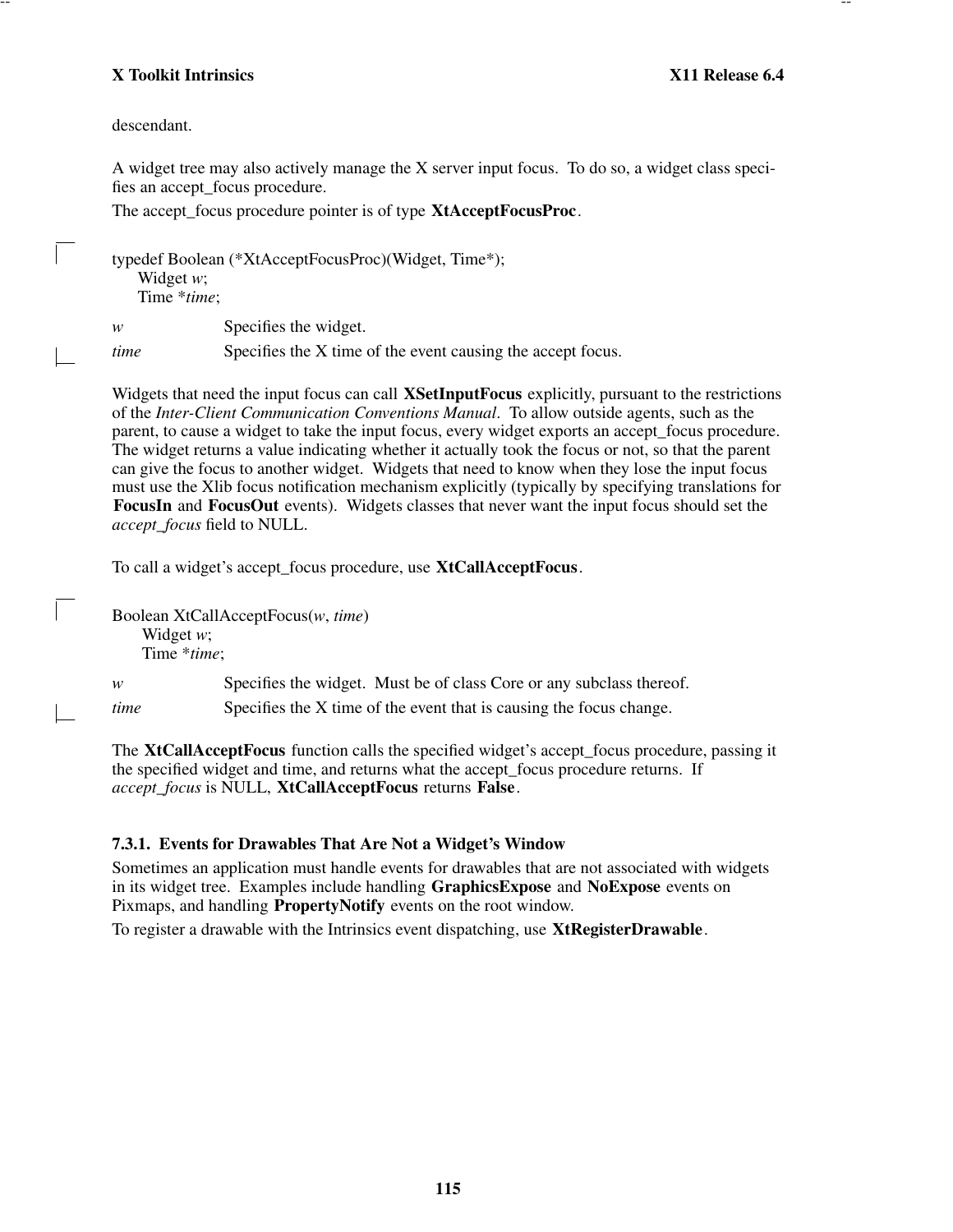|                    | void XtRegisterDrawable( <i>display</i> , <i>drawable</i> , <i>widget</i> ) |
|--------------------|-----------------------------------------------------------------------------|
| Display *display;  |                                                                             |
| Drawable drawable; |                                                                             |
| Widget widget;     |                                                                             |
| display            | Specifies the drawable's display.                                           |

*drawable* Specifies the drawable to register.

*widget* Specifies the widget to register the drawable for.

**XtRegisterDrawable** associates the specified drawable with the specified widget so that future calls to **XtWindowToWidget** with the drawable will return the widget. The default event dispatcher will dispatch future events that arrive for the drawable to the widget in the same manner as events that contain the widget's window.

-- --

If the drawable is already registered with another widget, or if the drawable is the window of a widget in the client's widget tree, the results of calling **XtRegisterDrawable** are undefined.

To unregister a drawable with the Intrinsics event dispatching, use **XtUnregisterDrawable**.

void XtUnregisterDrawable(*display*, *drawable*) Display \**display*; Drawable *drawable*;

*display* Specifies the drawable's display. *drawable* Specifies the drawable to unregister.

**XtUnregisterDrawable** removes an association created with **XtRegisterDrawable**. If the drawable is the window of a widget in the client's widget tree the results of calling **XtUnregister-Drawable** are undefined.

## **7.4. Querying Event Sources**

The event manager provides several functions to examine and read events (including file and timer events) that are in the queue. The next three functions are Intrinsics equivalents of the **XPending**, **XPeekEvent**, and **XNextEvent** Xlib calls.

To determine if there are any events on the input queue for a given application, use **XtAppPending**.

XtInputMask XtAppPending(*app\_context*) XtAppContext *app\_context*;

*app\_context* Specifies the application context that identifies the application to check.

The **XtAppPending** function returns a nonzero value if there are events pending from the X server, timer pending, other input sources pending, or signal sources pending. The value returned is a bit mask that is the OR of **XtIMXEvent**, **XtIMTimer**, **XtIMAlternateInput**, and **XtIM-Signal** (see **XtAppProcessEvent**). If there are no events pending, **XtAppPending** flushes the output buffers of each Display in the application context and returns zero.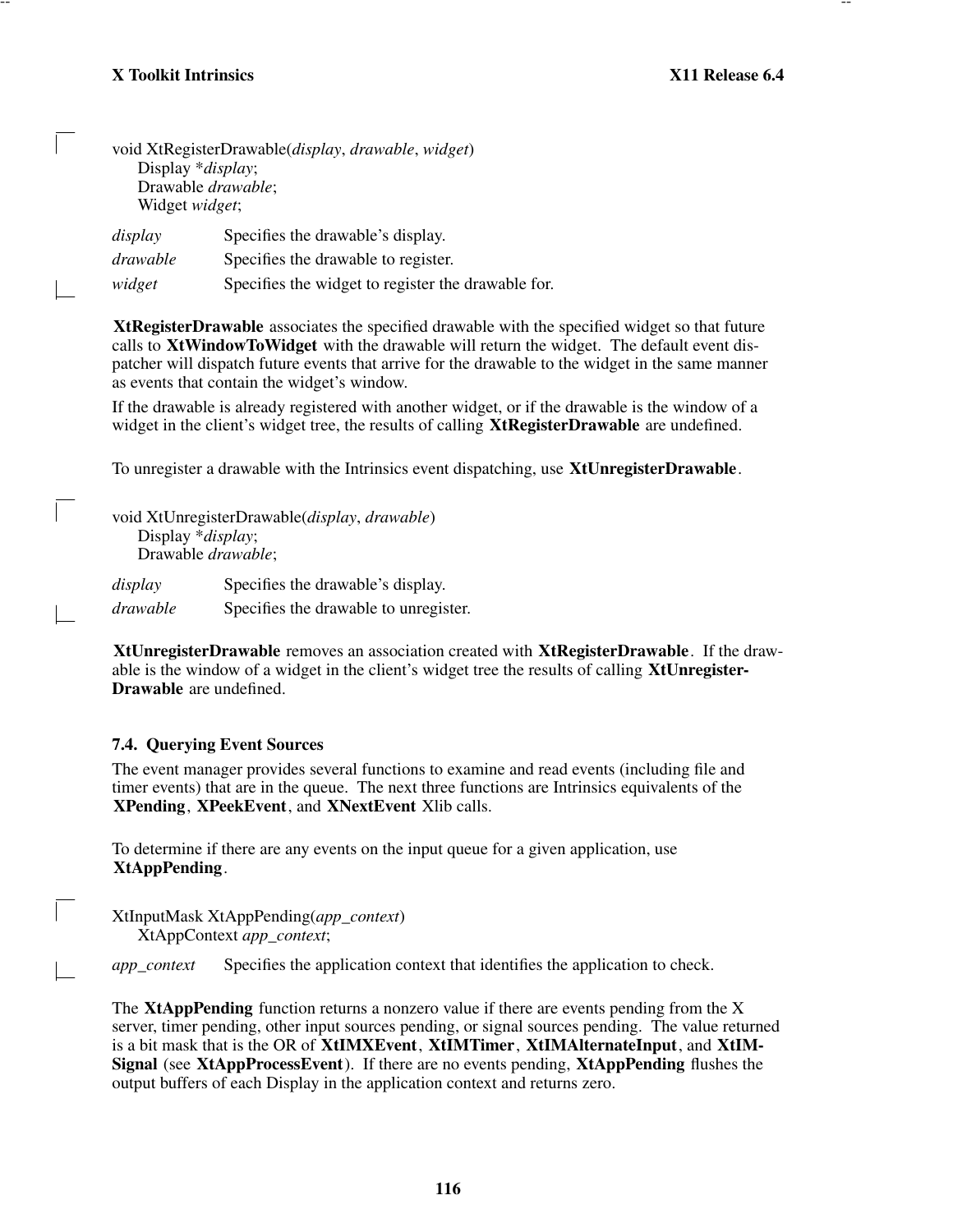To return the event from the head of a given application's input queue without removing input from the queue, use **XtAppPeekEvent**.

-- --

Boolean XtAppPeekEvent(*app\_context*, *event\_return*) XtAppContext *app\_context*; XEvent \**event\_return*; *app\_context* Specifies the application context that identifies the application. *event return* Returns the event information to the specified event structure.

If there is an X event in the queue, **XtAppPeekEvent** copies it into *event\_return* and returns **True**. If no X input is on the queue, **XtAppPeekEvent** flushes the output buffers of each Display in the application context and blocks until some input is available (possibly calling some timeout callbacks in the interim). If the next available input is an X event, **XtAppPeekEvent** fills in *event return* and returns **True**. Otherwise, the input is for an input source registered with **XtAppAddInput**, and **XtAppPeekEvent** returns **False**.

To remove and return the event from the head of a given application's  $X$  event queue, use **XtAppNextEvent**.

```
void XtAppNextEvent(app_context, event_return)
   XtAppContext app_context;
   XEvent *event_return;
```
*app\_context* Specifies the application context that identifies the application.

*event\_return* Returns the event information to the specified event structure.

If the X event queue is empty, **XtAppNextEvent** flushes the X output buffers of each Display in the application context and waits for an X event while looking at the other input sources and timeout values and calling any callback procedures triggered by them. This wait time can be used for background processing; see Section 7.8.

# **7.5. Dispatching Events**

The Intrinsics provide functions that dispatch events to widgets or other application code. Every client interested in X events on a widget uses **XtAddEventHandler** to register which events it is interested in and a procedure (event handler) to be called when the event happens in that window. The translation manager automatically registers event handlers for widgets that use translation tables; see Chapter 10.

Applications that need direct control of the processing of different types of input should use **XtAppProcessEvent**.

No known implementations provide XtAppPeekEvent as described. Timeout callbacks are not called while blocking for input. If some input for an input source is available, **XtAppPeekEvent** will return **True** without returning an event.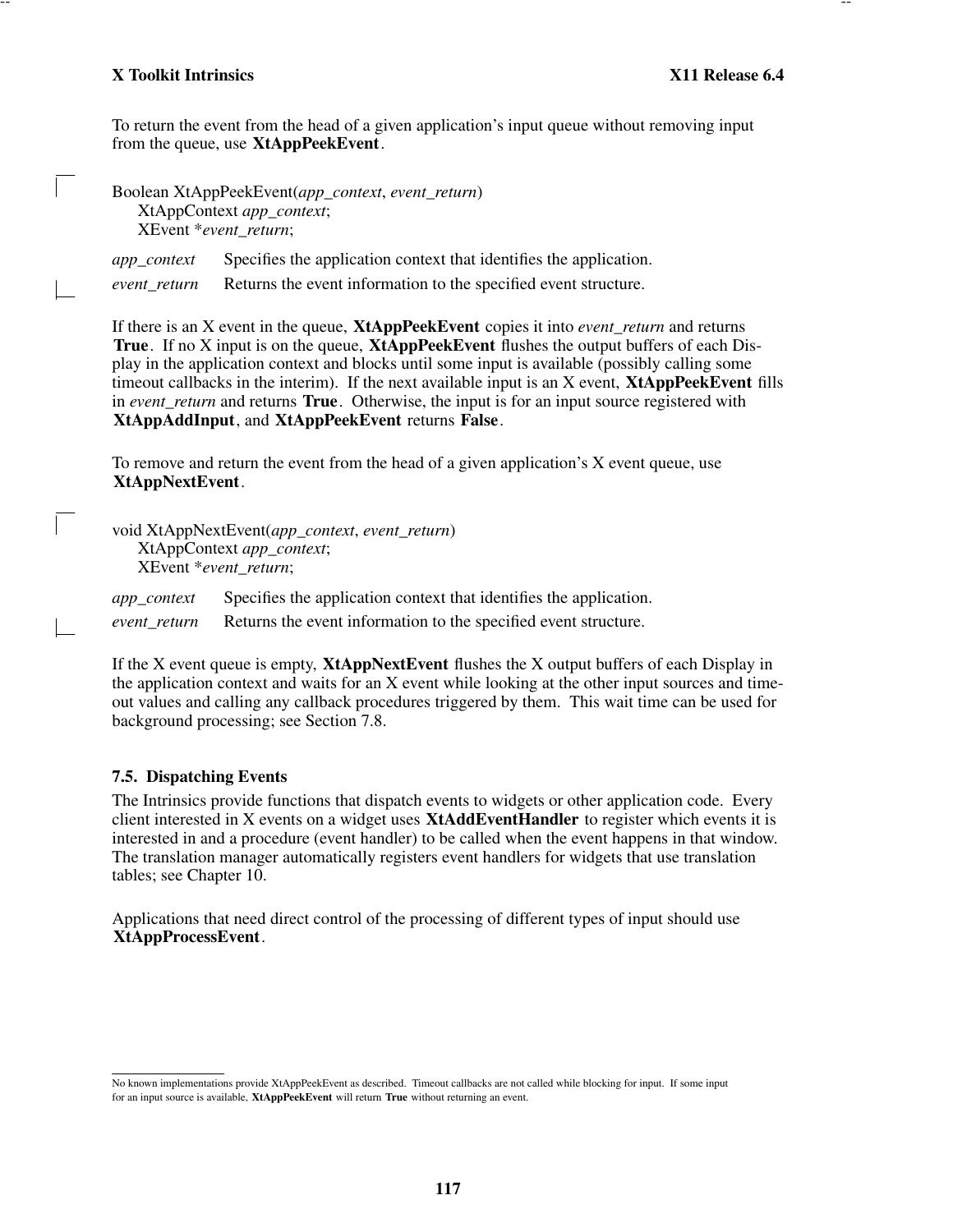$\mathbf{L}$ 

# void XtAppProcessEvent(*app\_context*, *mask*) XtAppContext *app\_context*; XtInputMask *mask*;

*app\_context* Specifies the application context that identifies the application for which to process input.

-- --

*mask* Specifies what types of events to process. The mask is the bitwise inclusive OR of any combination of **XtIMXEvent**, **XtIMTimer**, **XtIMAlternateInput**, and **XtIMSignal**. As a convenience, **Intrinsic.h** defines the symbolic name **XtI-MAll** to be the bitwise inclusive OR of these four event types.

The **XtAppProcessEvent** function processes one timer, input source, signal source, or X event. If there is no event or input of the appropriate type to process, then **XtAppProcessEvent** blocks until there is. If there is more than one type of input available to process, it is undefined which will get processed. Usually, this procedure is not called by client applications; see **XtAppMainLoop**. **XtAppProcessEvent** processes timer events by calling any appropriate timer callbacks, input sources by calling any appropriate input callbacks, signal source by calling any appropriate signal callbacks, and X events by calling **XtDispatchEvent**.

When an X event is received, it is passed to **XtDispatchEvent**, which calls the appropriate event handlers and passes them the widget, the event, and client-specific data registered with each procedure. If no handlers for that event are registered, the event is ignored and the dispatcher simply returns.

To dispatch an event returned by **XtAppNextEvent**, retrieved directly from the Xlib queue, or synthetically constructed, to any registered event filters or event handlers, call **XtDispatchEvent**.

Boolean XtDispatchEvent(*event*)

XEvent \**event*;

*event* Specifies a pointer to the event structure to be dispatched to the appropriate event handlers.

The **XtDispatchEvent** function first calls **XFilterEvent** with the *event* and the window of the widget to which the Intrinsics intend to dispatch the event, or the event window if the Intrinsics would not dispatch the event to any handlers. If **XFilterEvent** returns **True** and the event activated a server grab as identified by a previous call to **XtGrabKey** or **XtGrabButton**, **XtDispatchEvent** calls **XtUngrabKeyboard** or **XtUngrabPointer** with the timestamp from the event and immediately returns **True**. If **XFilterEvent** returns **True** and a grab was not activated, **XtDispatchEvent** just immediately returns **True**. Otherwise, **XtDispatchEvent** sends the event to the event handler functions that have been previously registered with the dispatch routine. **XtDispatchEvent** returns **True** if **XFilterEvent** returned **True**, or if the event was dispatched to some handler, and **False** if it found no handler to which to dispatch the event. **XtDispatchEvent** records the last timestamp in any event that contains a timestamp (see **XtLastTimestampProcessed**), regardless of whether it was filtered or dispatched. If a modal cascade is active with *spring\_loaded* **True**, and if the event is a remap event as defined by **XtAddGrab**, **XtDispatchEvent** may dispatch the event a second time. If it does so, **XtDispatchEvent** will call **XFilterEvent** again with the window of the spring-loaded widget prior to the second dispatch, and if **XFilterEvent** returns **True**, the second dispatch will not be performed.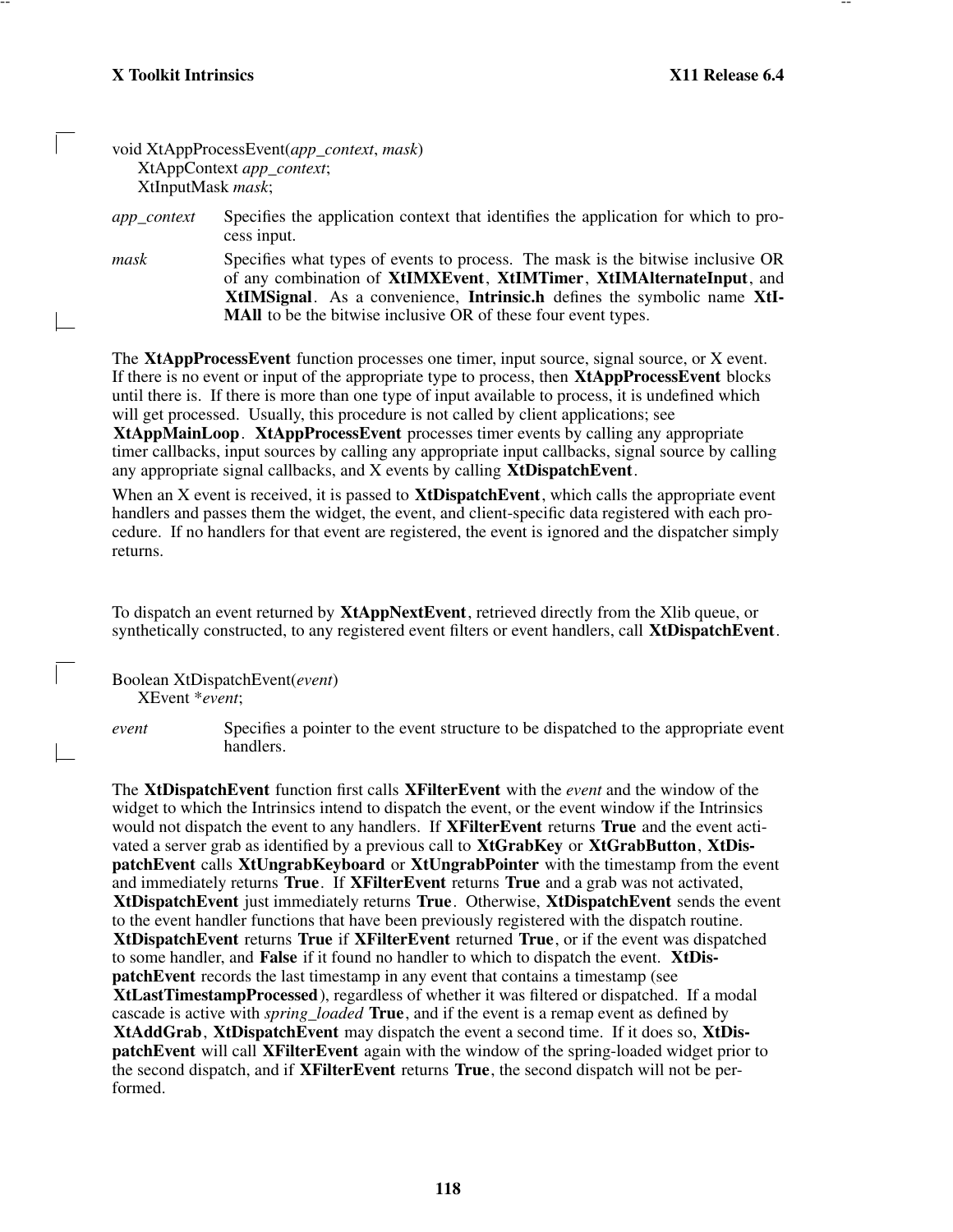# **7.6. The Application Input Loop**

To process all input from a given application in a continuous loop, use the convenience procedure **XtAppMainLoop**.

-- --

void XtAppMainLoop(*app\_context*) XtAppContext *app\_context*;

*app\_context* Specifies the application context that identifies the application.

The **XtAppMainLoop** function first reads the next incoming X event by calling **XtAppNextEvent** and then dispatches the event to the appropriate registered procedure by calling **XtDispatchEvent**. This constitutes the main loop of X Toolkit applications. There is nothing special about **XtAppMainLoop**; it simply calls **XtAppNextEvent** and then **XtDispatchEvent** in a conditional loop. At the bottom of the loop, it checks to see if the specified application context's destroy flag is set. If the flag is set, the loop breaks. The whole loop is enclosed between a matching **XtAppLock** and **XtAppUnlock**.

Applications can provide their own version of this loop, which tests some global termination flag or tests that the number of top-level widgets is larger than zero before circling back to the call to **XtAppNextEvent**.

# **7.7. Setting and Checking the Sensitivity State of a Widget**

Many widgets have a mode in which they assume a different appearance (for example, are grayed out or stippled), do not respond to user events, and become dormant.

When dormant, a widget is considered to be insensitive. If a widget is insensitive, the event manager does not dispatch any events to the widget with an event type of **KeyPress**, **KeyRelease**, **ButtonPress**, **ButtonRelease**, **MotionNotify**, **EnterNotify**, **LeaveNotify**, **FocusIn**, or **FocusOut**.

A widget can be insensitive because its *sensitive* field is **False** or because one of its ancestors is insensitive and thus the widget's *ancestor\_sensitive* field also is **False**. A widget can but does not need to distinguish these two cases visually.

Note

Pop-up shells will have *ancestor\_sensitive* **False** if the parent was insensitive when the shell was created. Since **XtSetSensitive** on the parent will not modify the resource of the pop-up child, clients are advised to include a resource specification of the form ''\*TransientShell.ancestorSensitive: True'' in the application defaults resource file or to otherwise ensure that the parent is sensitive when creating pop-up shells.

To set the sensitivity state of a widget, use **XtSetSensitive**.

void XtSetSensitive(*w*, *sensitive*) Widget *w*; Boolean *sensitive*;

*w* Specifies the widget. Must be of class RectObj or any subclass thereof.

*sensitive* Specifies whether the widget should receive keyboard, pointer, and focus events.

The **XtSetSensitive** function first calls **XtSetValues** on the current widget with an argument list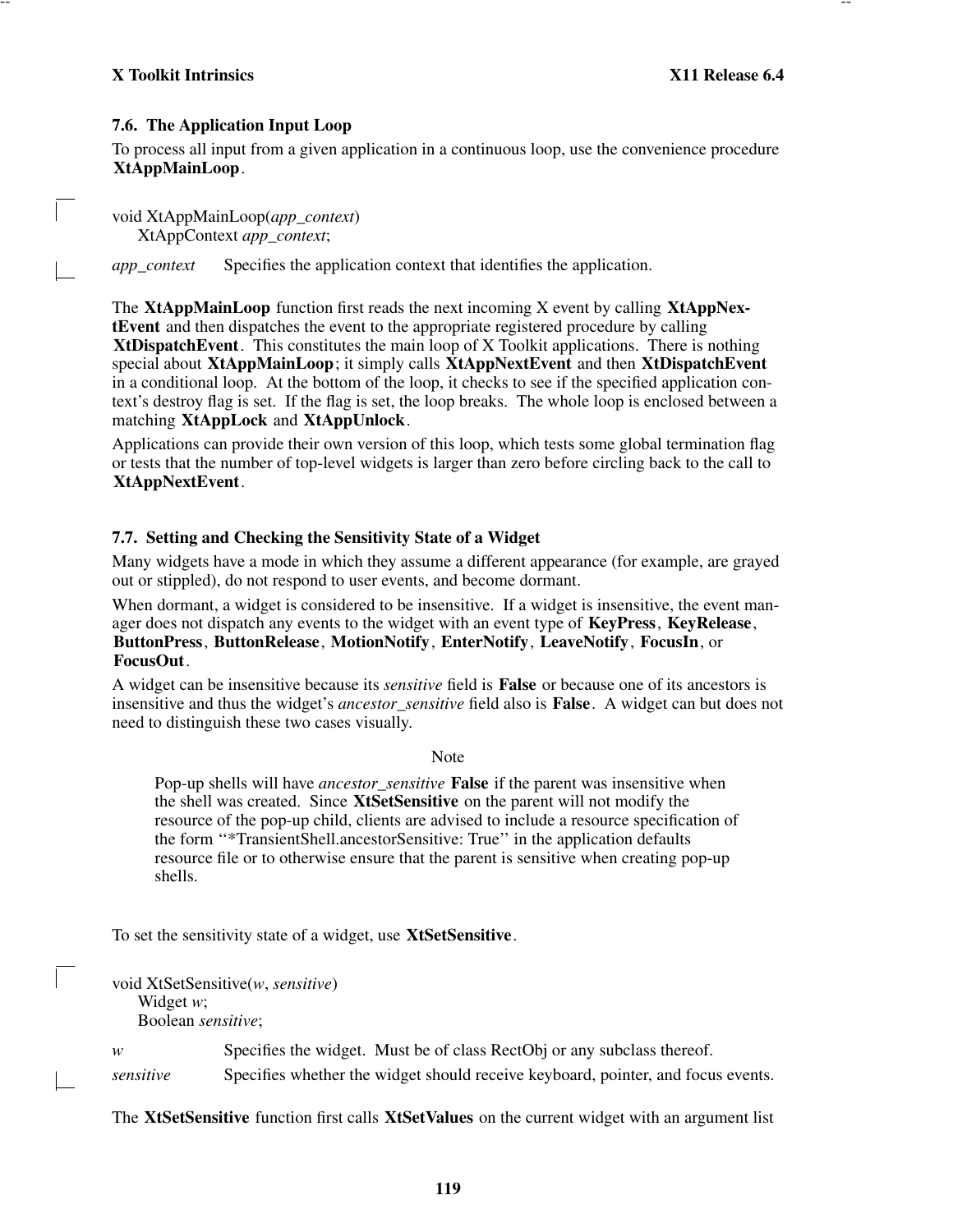specifying the XtNsensitive resource and the new value. If *sensitive* is **False** and the widget's class is a subclass of Composite, **XtSetSensitive** recursively propagates the new value down the child tree by calling **XtSetValues** on each child to set *ancestor\_sensitive* to **False**. If *sensitive* is **True** and the widget's class is a subclass of Composite and the widget's *ancestor\_sensitive* field is **True**, **XtSetSensitive** sets the *ancestor\_sensitive* of each child to **True** and then recursively calls **XtSetValues** on each normal descendant that is now sensitive to set *ancestor\_sensitive* to **True**.

-- --

**XtSetSensitive** calls **XtSetValues** to change the *sensitive* and *ancestor\_sensitive* fields of each affected widget. Therefore, when one of these changes, the widget's set\_values procedure should take whatever display actions are needed (for example, graying out or stippling the widget).

**XtSetSensitive** maintains the invariant that, if the parent has either *sensitive* or *ancestor\_sensitive* **False**, then all children have *ancestor\_sensitive* **False**.

To check the current sensitivity state of a widget, use **XtIsSensitive**.

Boolean XtIsSensitive(*w*) Widget *w*;

*w* Specifies the object. Must be of class Object or any subclass thereof.

The **XtIsSensitive** function returns **True** or **False** to indicate whether user input events are being dispatched. If object's class is a subclass of RectObj and both *sensitive* and *ancestor\_sensitive* are **True**, **XtIsSensitive** returns **True**; otherwise, it returns **False**.

# **7.8. Adding Background Work Procedures**

The Intrinsics have some limited support for background processing. Because most applications spend most of their time waiting for input, you can register an idle-time work procedure that is called when the toolkit would otherwise block in **XtAppNextEvent** or **XtAppProcessEvent**. Work procedure pointers are of type **XtWorkProc**.

typedef Boolean (\*XtWorkProc)(XtPointer); XtPointer *client\_data*;

*client\_data* Passes the client data specified when the work procedure was registered.

This procedure should return **True** when it is done to indicate that it should be removed. If the procedure returns **False**, it will remain registered and called again when the application is next idle. Work procedures should be very judicious about how much they do. If they run for more than a small part of a second, interactive feel is likely to suffer.

To register a work procedure for a given application, use **XtAppAddWorkProc**.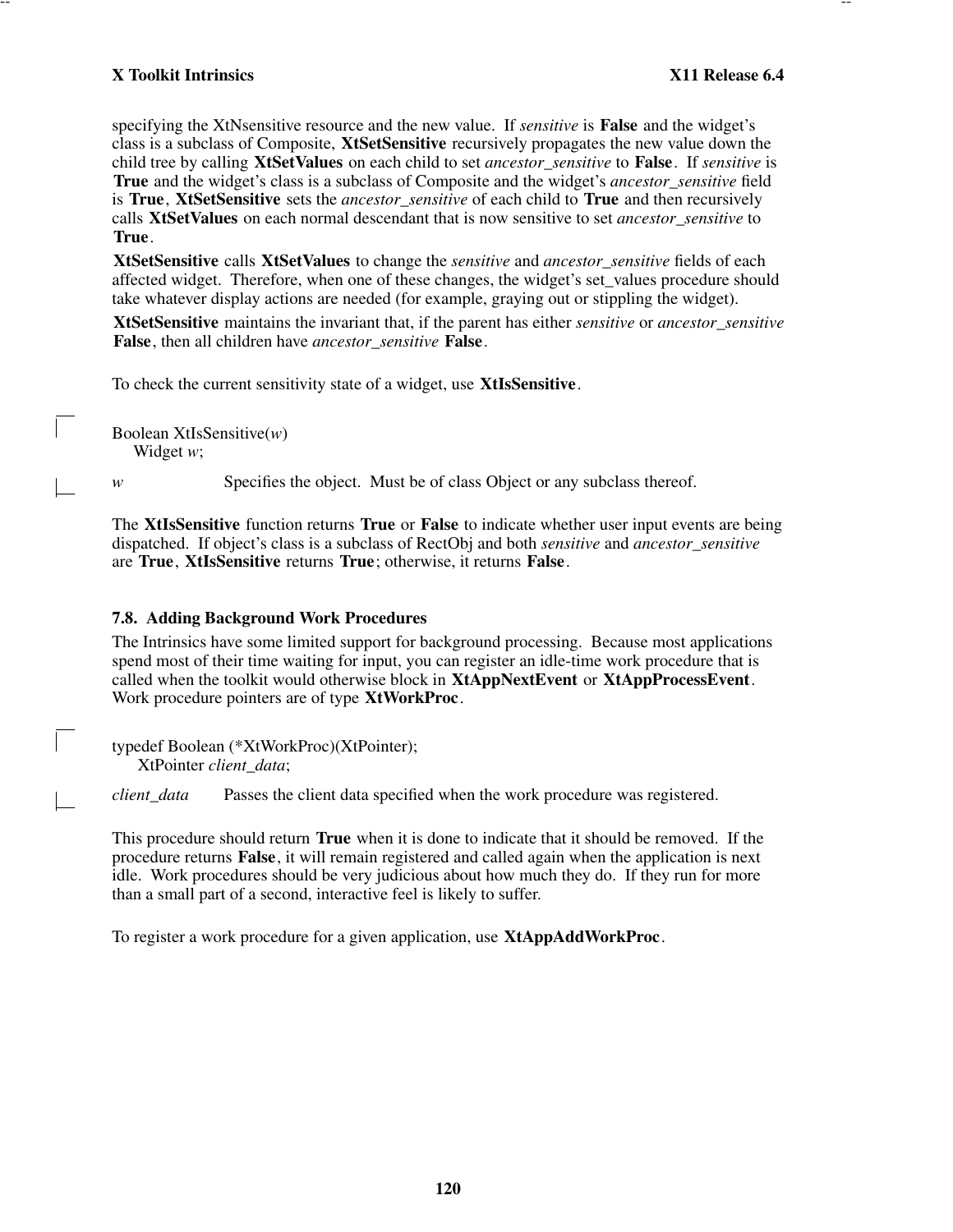Ē

XtWorkProcId XtAppAddWorkProc(*app\_context*, *proc*, *client\_data*) XtAppContext *app\_context*; XtWorkProc *proc*; XtPointer *client\_data*;

*app\_context* Specifies the application context that identifies the application. *proc* Specifies the procedure to be called when the application is idle. *client\_data* Specifies the argument passed to the specified procedure when it is called.

-- --

The **XtAppAddWorkProc** function adds the specified work procedure for the application identified by *app\_context* and returns an opaque unique identifier for this work procedure. Multiple work procedures can be registered, and the most recently added one is always the one that is called. However, if a work procedure adds another work procedure, the newly added one has lower priority than the current one.

To remove a work procedure, either return **True** from the procedure when it is called or use **XtRemoveWorkProc** outside of the procedure.

void XtRemoveWorkProc(*id*) XtWorkProcId *id*;

*id* Specifies which work procedure to remove.

The **XtRemoveWorkProc** function explicitly removes the specified background work procedure.

## **7.9. X Event Filters**

The event manager provides filters that can be applied to specific X events. The filters, which screen out events that are redundant or are temporarily unwanted, handle pointer motion compression, enter/leave compression, and exposure compression.

#### **7.9.1. Pointer Motion Compression**

Widgets can have a hard time keeping up with a rapid stream of pointer motion events. Furthermore, they usually do not care about every motion event. To throw out redundant motion events, the widget class field *compress\_motion* should be **True**. When a request for an event would return a motion event, the Intrinsics check if there are any other motion events for the same widget immediately following the current one and, if so, skip all but the last of them.

#### **7.9.2. Enter/Leave Compression**

To throw out pairs of enter and leave events that have no intervening events, as can happen when the user moves the pointer across a widget without stopping in it, the widget class field *compress\_enterleave* should be **True**. These enter and leave events are not delivered to the client if they are found together in the input queue.

## **7.9.3. Exposure Compression**

Many widgets prefer to process a series of exposure events as a single expose region rather than as individual rectangles. Widgets with complex displays might use the expose region as a clip list in a graphics context, and widgets with simple displays might ignore the region entirely and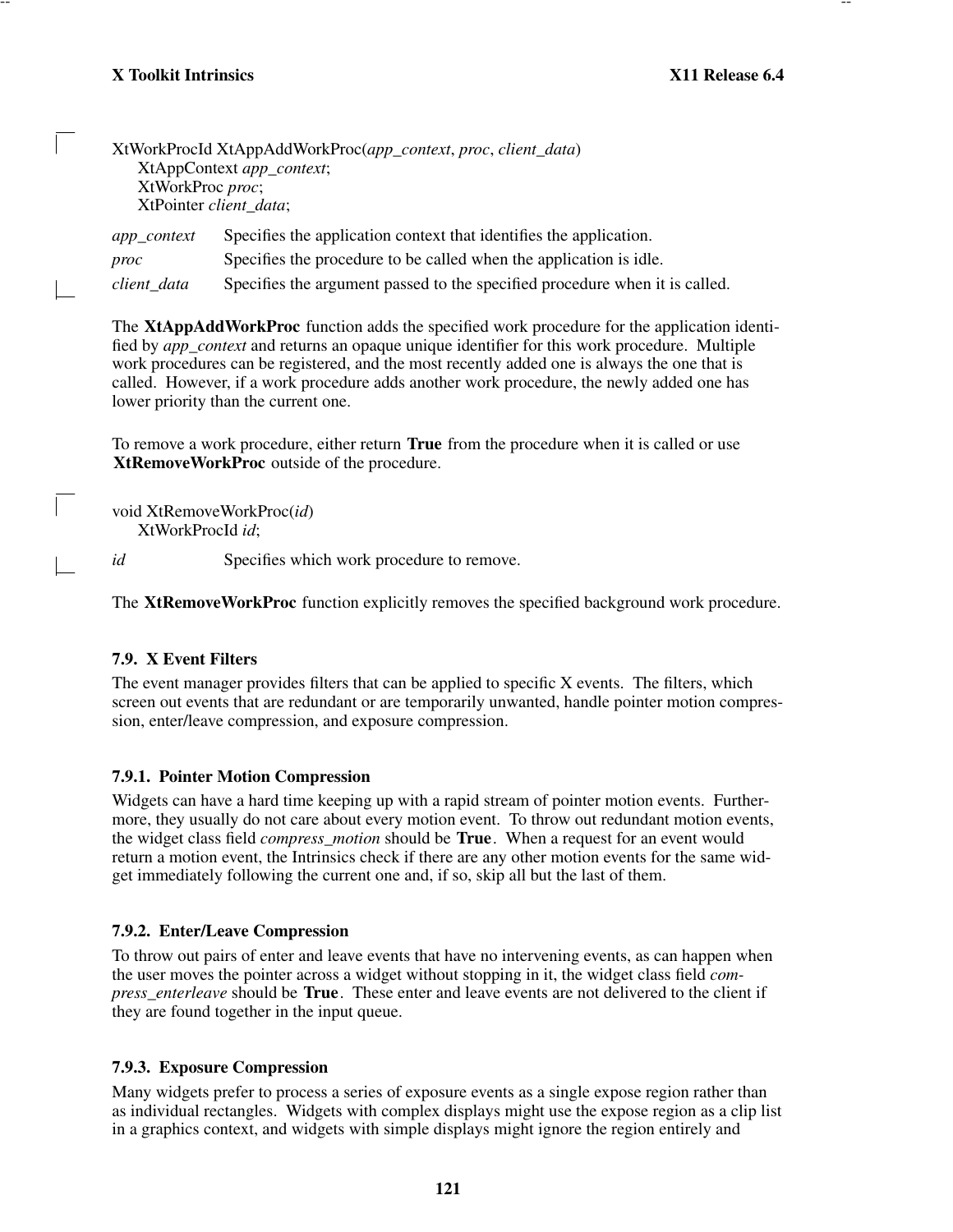redisplay their whole window or might get the bounding box from the region and redisplay only that rectangle.

-- --

In either case, these widgets do not care about getting partial exposure events. The *compress\_exposure* field in the widget class structure specifies the type and number of exposure events that are dispatched to the widget's expose procedure. This field must be initialized to one of the following values:

#define XtExposeNoCompress ((XtEnum)False) #define XtExposeCompressSeries ((XtEnum)True) #define XtExposeCompressMultiple <implementation-defined> #define XtExposeCompressMaximal <implementation-defined>

optionally ORed with any combination of the following flags (all with implementation-defined values): **XtExposeGraphicsExpose**, **XtExposeGraphicsExposeMerged**, **XtExposeNoExpose**, and **XtExposeNoRegion**.

If the *compress\_exposure* field in the widget class structure does not specify

**XtExposeNoCompress**, the event manager calls the widget's expose procedure only once for a series of exposure events. In this case, all **Expose** or **GraphicsExpose** ev ents are accumulated into a region. When the final event is received, the event manager replaces the rectangle in the event with the bounding box for the region and calls the widget's expose procedure, passing the modified exposure event and (unless **XtExposeNoRegion** is specified) the region. For more information on regions, see Section 16.5 in *Xlib — C Language X Interface*.)

The values have the following interpretation:

#### **XtExposeNoCompress**

No exposure compression is performed; every selected event is individually dispatched to the expose procedure with a *region* argument of NULL.

## **XtExposeCompressSeries**

Each series of exposure events is coalesced into a single event, which is dispatched when an exposure event with count equal to zero is reached.

#### **XtExposeCompressMultiple**

Consecutive series of exposure events are coalesced into a single event, which is dispatched when an exposure event with count equal to zero is reached and either the event queue is empty or the next event is not an exposure event for the same widget.

#### **XtExposeCompressMaximal**

All expose series currently in the queue for the widget are coalesced into a single event without regard to intervening nonexposure events. If a partial series is in the end of the queue, the Intrinsics will block until the end of the series is received.

The additional flags have the following meaning:

#### **XtExposeGraphicsExpose**

Specifies that **GraphicsExpose** events are also to be dispatched to the expose procedure. **GraphicsExpose** events are compressed, if specified, in the same manner as **Expose**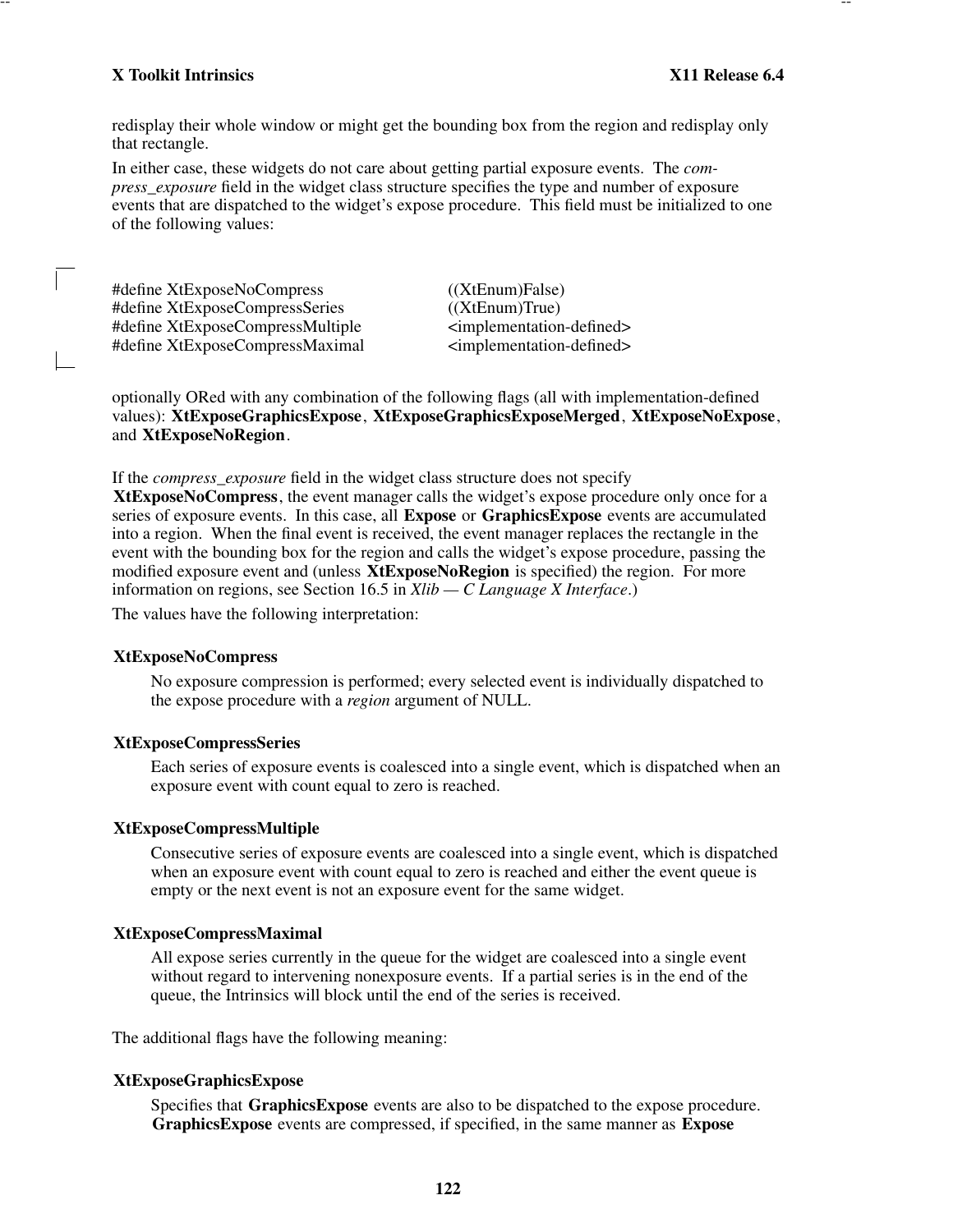events.

## **XtExposeGraphicsExposeMerged**

Specifies in the case of **XtExposeCompressMultiple** and **XtExposeCompressMaximal** that series of **GraphicsExpose** and **Expose** events are to be compressed together, with the final event type determining the type of the event passed to the expose procedure. If this flag is not set, then only series of the same event type as the event at the head of the queue are coalesced. This flag also implies **XtExposeGraphicsExpose**.

-- --

#### **XtExposeNoExpose**

Specifies that **NoExpose** events are also to be dispatched to the expose procedure. **NoExpose** events are never coalesced with other exposure events or with each other.

## **XtExposeNoRegion**

Specifies that the final region argument passed to the expose procedure is NULL. The rectangle in the event will still contain bounding box information for the entire series of compressed exposure events. This option saves processing time when the region is not needed by the widget.

## **7.10. Widget Exposure and Visibility**

Every primitive widget and some composite widgets display data on the screen by means of direct Xlib calls. Widgets cannot simply write to the screen and forget what they have done. They must keep enough state to redisplay the window or parts of it if a portion is obscured and then reexposed.

#### **7.10.1. Redisplay of a Widget: The expose Procedure**

The expose procedure pointer in a widget class is of type **XtExposeProc**.

```
typedef void (*XtExposeProc)(Widget, XEvent*, Region);
   Widget w;
   XEvent *event;
   Region region;
w Specifies the widget instance requiring redisplay.
event Specifies the exposure event giving the rectangle requiring redisplay.
```
*region* Specifies the union of all rectangles in this exposure sequence.

The redisplay of a widget upon exposure is the responsibility of the expose procedure in the widget's class record. If a widget has no display semantics, it can specify NULL for the *expose* field. Many composite widgets serve only as containers for their children and have no expose procedure.

Note

If the *expose* procedure is NULL, **XtRealizeWidget** fills in a default bit gravity of **NorthWestGravity** before it calls the widget's realize procedure.

If the widget's *compress\_exposure* class field specifies **XtExposeNoCompress** or **XtExposeNoRegion**, or if the event type is **NoExpose** (see Section 7.9.3), *region* is NULL. If **XtExposeNoCompress** is not specified and the event type is not **NoExpose**, the event is the final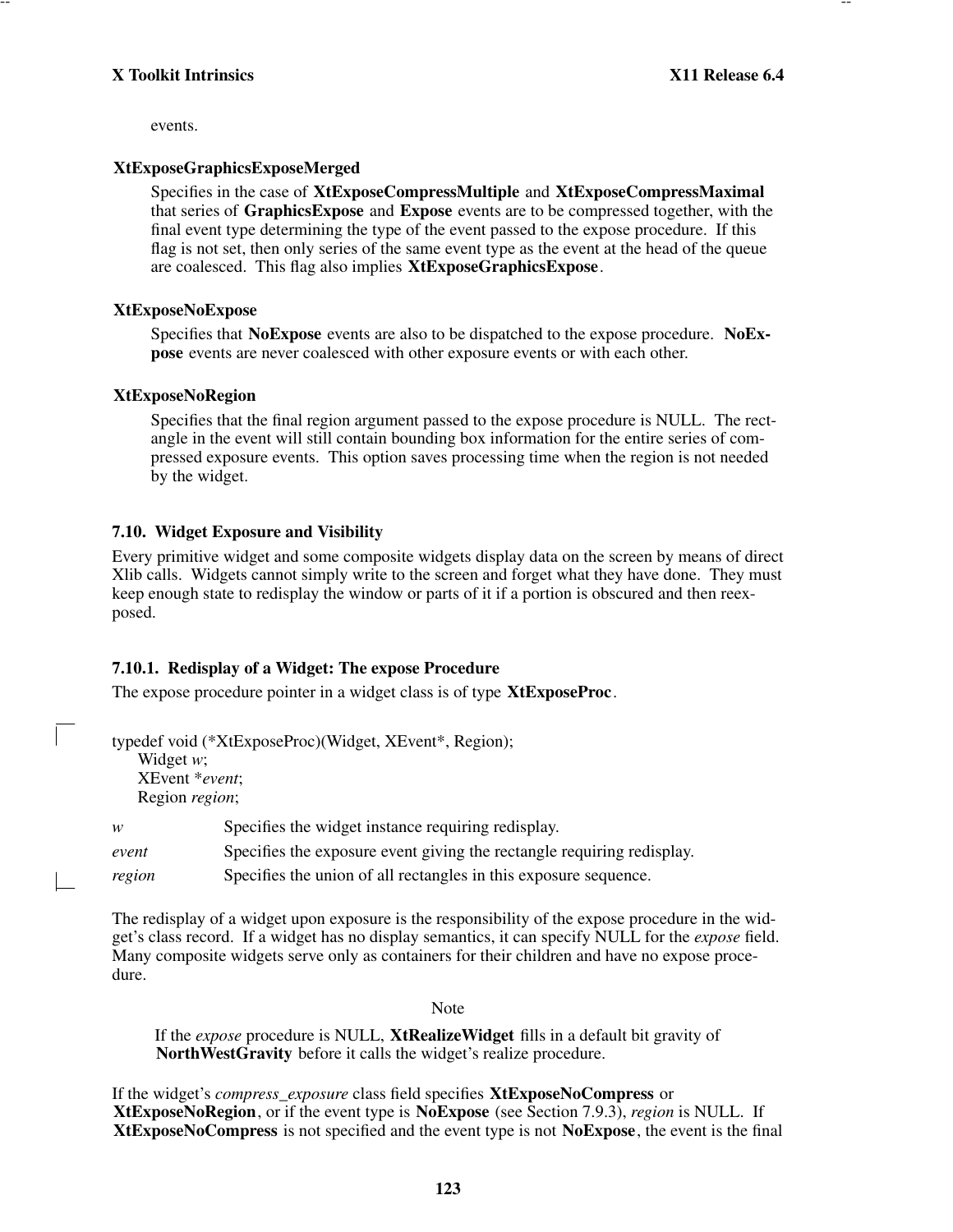event in the compressed series but *x*, *y*, *width*, and *height* contain the bounding box for all the compressed events. The region is created and destroyed by the Intrinsics, but the widget is permitted to modify the region contents.

-- --

A small simple widget (for example, Label) can ignore the bounding box information in the event and redisplay the entire window. A more complicated widget (for example, Text) can use the bounding box information to minimize the amount of calculation and redisplay it does. A very complex widget uses the region as a clip list in a GC and ignores the event information. The expose procedure is not chained and is therefore responsible for exposure of all superclass data as well as its own.

However, it often is possible to anticipate the display needs of several levels of subclassing. For example, rather than implement separate display procedures for the widgets Label, Pushbutton, and Toggle, you could write a single display routine in Label that uses display state fields like

Boolean invert; Boolean highlight; Dimension highlight\_width;

Label would have *invert* and *highlight* always **False** and *highlight\_width* zero. Pushbutton would dynamically set *highlight* and *highlight\_width*, but it would leave *invert* always **False**. Finally, Toggle would dynamically set all three. In this case, the expose procedures for Pushbutton and Toggle inherit their superclass's expose procedure; see Section 1.6.10.

# **7.10.2. Widget Visibility**

Some widgets may use substantial computing resources to produce the data they will display. However, this effort is wasted if the widget is not actually visible on the screen, that is, if the widget is obscured by another application or is iconified.

The *visible* field in the core widget structure provides a hint to the widget that it need not compute display data. This field is guaranteed to be **True** by the time an exposure event is processed if any part of the widget is visible, but is **False** if the widget is fully obscured.

Widgets can use or ignore the *visible* hint. If they ignore it, they should have *visible\_interest* in their widget class record set **False**. In such cases, the *visible* field is initialized **True** and never changes. If *visible\_interest* is **True**, the event manager asks for **VisibilityNotify** ev ents for the widget and sets *visible* to **True** on **VisibilityUnobscured** or **VisibilityPartiallyObscured** events and **False** on **VisibilityFullyObscured** events.

# **7.11. X Event Handlers**

Event handlers are procedures called when specified events occur in a widget. Most widgets need not use event handlers explicitly. Instead, they use the Intrinsics translation manager. Event handler procedure pointers are of the type **XtEventHandler**.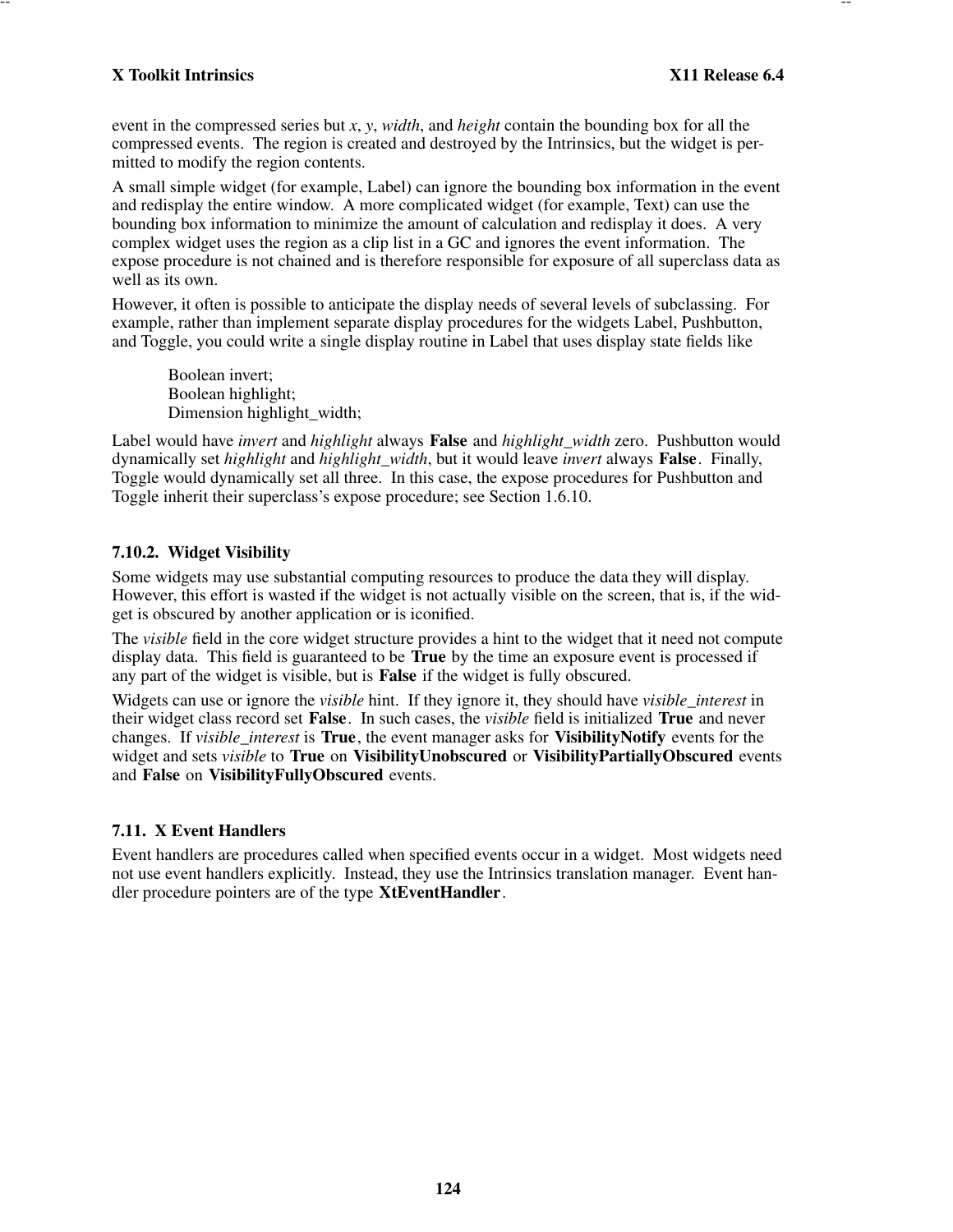$\mathbf{L}$ 

typedef void (\*XtEventHandler)(Widget, XtPointer, XEvent\*, Boolean\*); Widget *w*; XtPointer *client\_data*; XEvent \**event*; Boolean \**continue\_to\_dispatch*; *w* Specifies the widget for which the event arrived. *client\_data* Specifies any client-specific information registered with the event handler. *event* Specifies the triggering event. *continue\_to\_dispatch* Specifies whether the remaining event handlers registered for the current event should be called.

-- --

After receiving an event and before calling any event handlers, the Boolean pointed to by *continue\_to\_dispatch* is initialized to **True**. When an event handler is called, it may decide that further processing of the event is not desirable and may store **False** in this Boolean, in which case any handlers remaining to be called for the event are ignored.

The circumstances under which the Intrinsics may add event handlers to a widget are currently implementation-dependent. Clients must therefore be aware that storing **False** into the *continue to dispatch* argument can lead to portability problems.

## **7.11.1. Event Handlers That Select Events**

To register an event handler procedure with the dispatch mechanism, use **XtAddEventHandler**.

void XtAddEventHandler(*w*, *event\_mask*, *nonmaskable*, *proc*, *client\_data*) Widget *w*; EventMask *event\_mask*; Boolean *nonmaskable*; XtEventHandler *proc*; XtPointer *client\_data*; *w* Specifies the widget for which this event handler is being registered. Must be of class Core or any subclass thereof. *event\_mask* Specifies the event mask for which to call this procedure. *nonmaskable* Specifies whether this procedure should be called on the nonmaskable events

(**GraphicsExpose**, **NoExpose**, **SelectionClear**, **SelectionRequest**, **SelectionNotify**, **ClientMessage**, and **MappingNotify**). *proc* Specifies the procedure to be called.

*client\_data* Specifies additional data to be passed to the event handler.

The **XtAddEventHandler** function registers a procedure with the dispatch mechanism that is to be called when an event that matches the mask occurs on the specified widget. Each widget has a single registered event handler list, which will contain any procedure/client\_data pair exactly once regardless of the manner in which it is registered. If the procedure is already registered with the same *client\_data* value, the specified mask augments the existing mask. If the widget is realized, **XtAddEventHandler** calls **XSelectInput**, if necessary. The order in which this procedure is called relative to other handlers registered for the same event is not defined.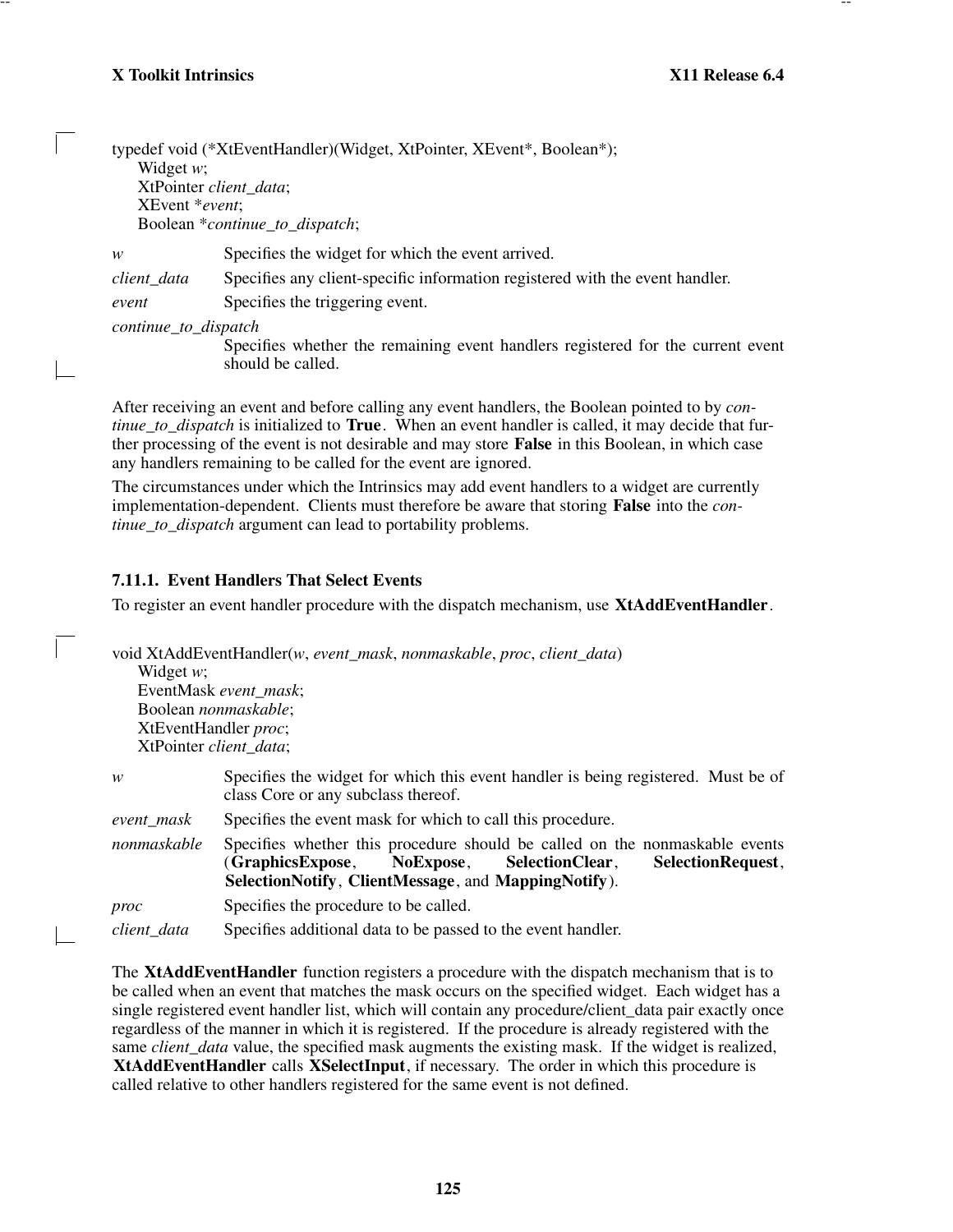To remove a previously registered event handler, use **XtRemoveEventHandler**.

-- --

| void XtRemoveEventHandler(w, event_mask, nonmaskable, proc, client_data)<br>Widget $w$ ;<br>EventMask event mask;<br>Boolean nonmaskable;<br>XtEventHandler proc;<br>XtPointer client data; |                                                                                                                                                                                                        |
|---------------------------------------------------------------------------------------------------------------------------------------------------------------------------------------------|--------------------------------------------------------------------------------------------------------------------------------------------------------------------------------------------------------|
| w                                                                                                                                                                                           | Specifies the widget for which this procedure is registered. Must be of class Core<br>or any subclass thereof.                                                                                         |
| event_mask                                                                                                                                                                                  | Specifies the event mask for which to unregister this procedure.                                                                                                                                       |
| nonmaskable                                                                                                                                                                                 | Specifies whether this procedure should be removed on the nonmaskable events<br>(GraphicsExpose, NoExpose, SelectionClear,<br>SelectionRequest,<br>SelectionNotify, ClientMessage, and MappingNotify). |
| proc                                                                                                                                                                                        | Specifies the procedure to be removed.                                                                                                                                                                 |
| client data                                                                                                                                                                                 | Specifies the registered client data.                                                                                                                                                                  |

The **XtRemoveEventHandler** function unregisters an event handler registered with **XtAddEventHandler** or **XtInsertEventHandler** for the specified events. The request is ignored if *client\_data* does not match the value given when the handler was registered. If the widget is realized and no other event handler requires the event, **XtRemoveEventHandler** calls **XSelectInput**. If the specified procedure has not been registered or if it has been registered with a different value of *client\_data*, **XtRemoveEventHandler** returns without reporting an error.

To stop a procedure registered with **XtAddEventHandler** or **XtInsertEventHandler** from receiving all selected events, call **XtRemoveEventHandler** with an *event\_mask* of **XtAllEvents** and *nonmaskable* **True**. The procedure will continue to receive any events that have been specified in calls to **XtAddRawEventHandler** or **XtInsertRawEventHandler**.

To register an event handler procedure that receives events before or after all previously registered ev ent handlers, use **XtInsertEventHandler**.

typedef enum {XtListHead, XtListTail} XtListPosition;

 $\Box$ 

void XtInsertEventHandler(*w*, *event\_mask*, *nonmaskable*, *proc*, *client\_data*, *position*) Widget *w*; EventMask *event\_mask*; Boolean *nonmaskable*; XtEventHandler *proc*; XtPointer *client\_data*; XtListPosition *position*;

| w           | Specifies the widget for which this event handler is being registered. Must be of<br>class Core or any subclass thereof.                                                                           |
|-------------|----------------------------------------------------------------------------------------------------------------------------------------------------------------------------------------------------|
| event_mask  | Specifies the event mask for which to call this procedure.                                                                                                                                         |
| nonmaskable | Specifies whether this procedure should be called on the nonmaskable events<br>(GraphicsExpose, NoExpose, SelectionClear, SelectionRequest,<br>SelectionNotify, ClientMessage, and MappingNotify). |
| proc        | Specifies the procedure to be called.                                                                                                                                                              |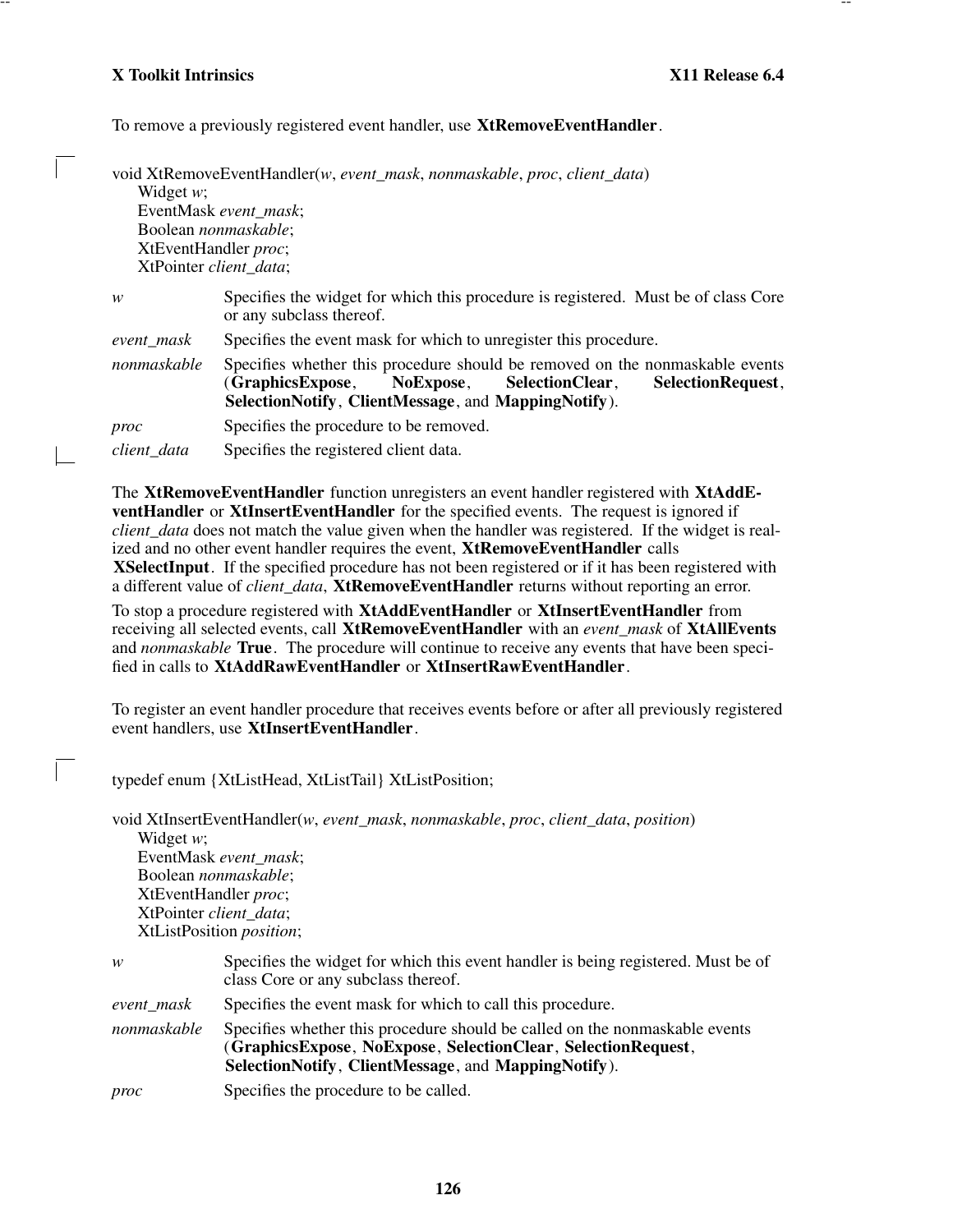*client\_data* Specifies additional data to be passed to the client's event handler.

*position* Specifies when the event handler is to be called relative to other previously registered handlers.

-- --

**XtInsertEventHandler** is identical to **XtAddEventHandler** with the additional *position* argument. If *position* is **XtListHead**, the event handler is registered so that it is called before any ev ent handlers that were previously registered for the same widget. If *position* is **XtListTail**, the event handler is registered to be called after any previously registered event handlers. If the procedure is already registered with the same *client\_data* value, the specified mask augments the existing mask and the procedure is repositioned in the list.

# **7.11.2. Event Handlers That Do Not Select Events**

On occasion, clients need to register an event handler procedure with the dispatch mechanism without explicitly causing the X server to select for that event. To do this, use **XtAddRawEventHandler**.

void XtAddRawEventHandler(*w*, *event\_mask*, *nonmaskable*, *proc*, *client\_data*) Widget *w*; EventMask *event\_mask*; Boolean *nonmaskable*; XtEventHandler *proc*; XtPointer *client\_data*;

| W           | Specifies the widget for which this event handler is being registered. Must be of<br>class Core or any subclass thereof.                                                                                        |
|-------------|-----------------------------------------------------------------------------------------------------------------------------------------------------------------------------------------------------------------|
| event mask  | Specifies the event mask for which to call this procedure.                                                                                                                                                      |
| nonmaskable | Specifies whether this procedure should be called on the nonmaskable events<br>(GraphicsExpose,<br>NoExpose, SelectionClear,<br><b>SelectionRequest,</b><br>SelectionNotify, ClientMessage, and MappingNotify). |
| proc        | Specifies the procedure to be called.                                                                                                                                                                           |
| client_data | Specifies additional data to be passed to the client's event handler.                                                                                                                                           |

The **XtAddRawEventHandler** function is similar to **XtAddEventHandler** except that it does not affect the widget's event mask and never causes an **XSelectInput** for its events. Note that the widget might already have those mask bits set because of other nonraw event handlers registered on it. If the procedure is already registered with the same *client\_data*, the specified mask augments the existing mask. The order in which this procedure is called relative to other handlers registered for the same event is not defined.

To remove a previously registered raw event handler, use **XtRemoveRawEventHandler**.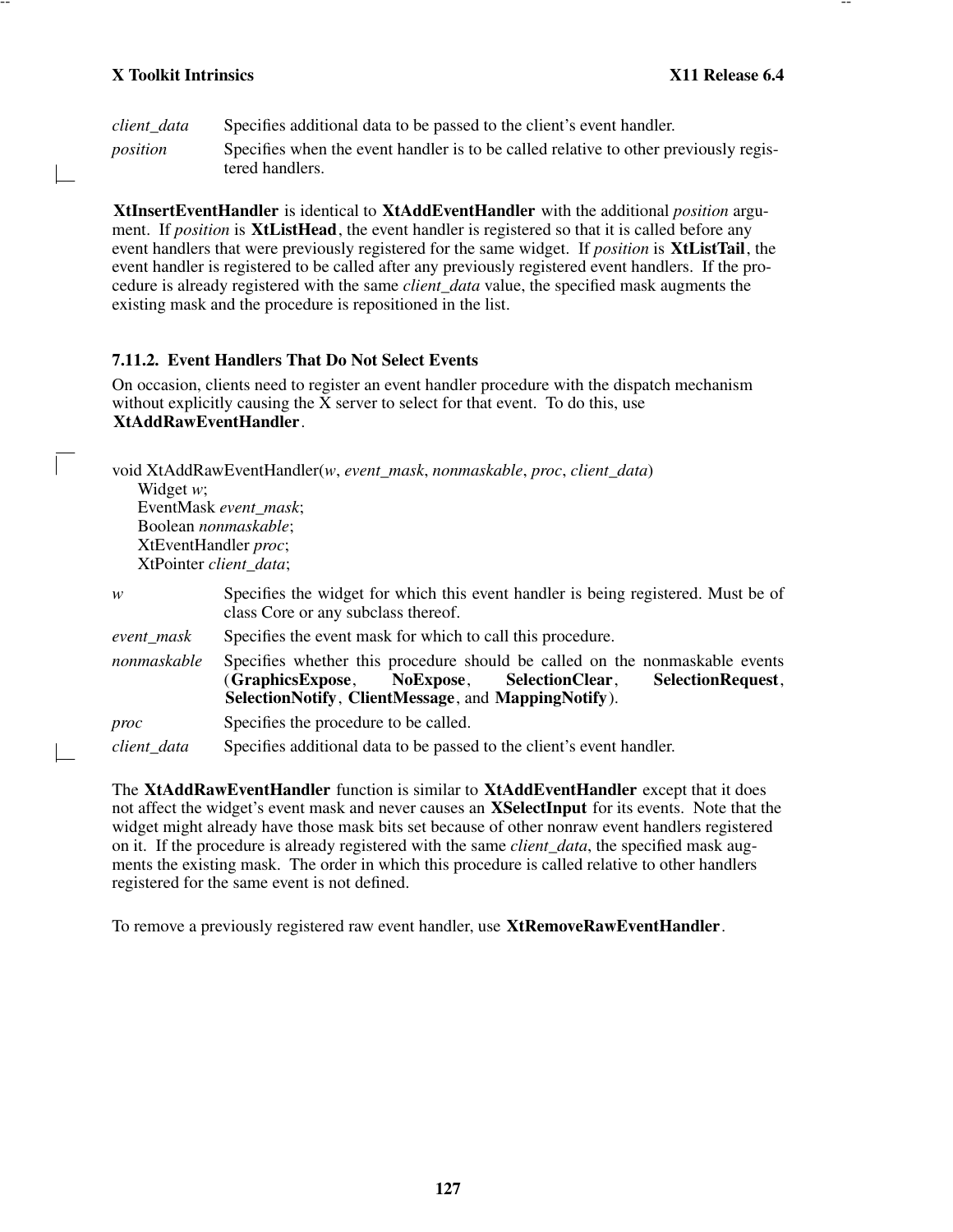| Widget $w$ ;<br>Boolean <i>nonmaskable</i> ;<br>XtEventHandler proc; | void XtRemoveRawEventHandler(w, event_mask, nonmaskable, proc, client_data)<br>EventMask event mask;                                                                                                   |
|----------------------------------------------------------------------|--------------------------------------------------------------------------------------------------------------------------------------------------------------------------------------------------------|
| XtPointer client_data;                                               |                                                                                                                                                                                                        |
| w                                                                    | Specifies the widget for which this procedure is registered. Must be of class Core<br>or any subclass thereof.                                                                                         |
| event_mask                                                           | Specifies the event mask for which to unregister this procedure.                                                                                                                                       |
| nonmaskable                                                          | Specifies whether this procedure should be removed on the nonmaskable events<br>(GraphicsExpose, NoExpose, SelectionClear,<br>SelectionRequest,<br>SelectionNotify, ClientMessage, and MappingNotify). |
| proc                                                                 | Specifies the procedure to be registered.                                                                                                                                                              |
| client_data                                                          | Specifies the registered client data.                                                                                                                                                                  |

-- --

The **XtRemoveRawEventHandler** function unregisters an event handler registered with **XtAddRawEventHandler** or **XtInsertRawEventHandler** for the specified events without changing the window event mask. The request is ignored if *client\_data* does not match the value given when the handler was registered. If the specified procedure has not been registered or if it has been registered with a different value of *client\_data*, **XtRemoveRawEventHandler** returns without reporting an error.

To stop a procedure registered with **XtAddRawEventHandler** or **XtInsertRawEventHandler** from receiving all nonselected events, call **XtRemoveRawEventHandler** with an *event\_mask* of **XtAllEvents** and *nonmaskable* **True**. The procedure will continue to receive any events that have been specified in calls to **XtAddEventHandler** or **XtInsertEventHandler**.

To register an event handler procedure that receives events before or after all previously registered event handlers without selecting for the events, use **XtInsertRawEventHandler**.

void XtInsertRawEventHandler(*w*, *event\_mask*, *nonmaskable*, *proc*, *client\_data*, *position*) Widget *w*; EventMask *event\_mask*; Boolean *nonmaskable*; XtEventHandler *proc*; XtPointer *client\_data*; XtListPosition *position*; *w* Specifies the widget for which this event handler is being registered. Must be of class Core or any subclass thereof. *event\_mask* Specifies the event mask for which to call this procedure. *nonmaskable* Specifies whether this procedure should be called on the nonmaskable events (**GraphicsExpose**, **NoExpose**, **SelectionClear**, **SelectionRequest**, **SelectionNotify**, **ClientMessage**, and **MappingNotify**). *proc* Specifies the procedure to be registered. *client\_data* Specifies additional data to be passed to the client's event handler. *position* Specifies when the event handler is to be called relative to other previously registered handlers.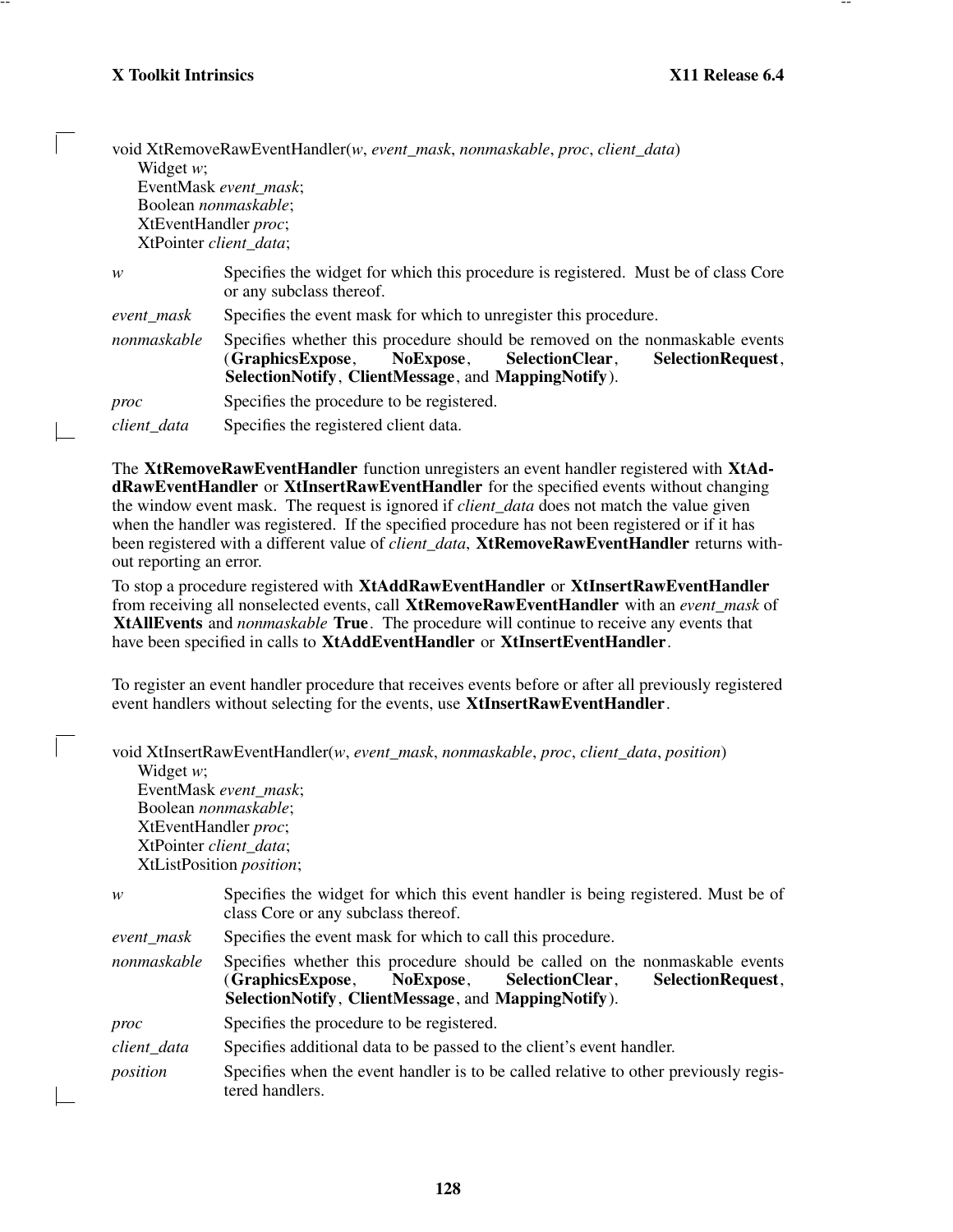The **XtInsertRawEventHandler** function is similar to **XtInsertEventHandler** except that it does not modify the widget's event mask and never causes an **XSelectInput** for the specified events. If the procedure is already registered with the same *client\_data* value, the specified mask augments the existing mask and the procedure is repositioned in the list.

-- --

## **7.11.3. Current Event Mask**

To retrieve the event mask for a given widget, use **XtBuildEventMask**.

EventMask XtBuildEventMask(*w*) Widget *w*;

*w* Specifies the widget. Must be of class Core or any subclass thereof.

The **XtBuildEventMask** function returns the event mask representing the logical OR of all event masks for event handlers registered on the widget with **XtAddEventHandler** and **XtInsertEventHandler** and all event translations, including accelerators, installed on the widget. This is the same event mask stored into the **XSetWindowAttributes** structure by **XtRealizeWidget** and sent to the server when event handlers and translations are installed or removed on the realized widget.

## **7.11.4. Event Handlers for X11 Protocol Extensions**

To register an event handler procedure with the Intrinsics dispatch mechanism according to an event type, use **XtInsertEventTypeHandler**.

void XtInsertEventTypeHandler(*widget*, *event\_type*, *select\_data*, *proc*, *client\_data*, *position*) Widget *widget*; int *event\_type*; XtPointer *select\_data*; XtEventHandler *proc*; XtPointer *client\_data*; XtListPosition *position*;

| widget      | Specifies the widget for which this event handler is being registered. Must be of<br>class Core or any subclass thereof. |
|-------------|--------------------------------------------------------------------------------------------------------------------------|
| event_type  | Specifies the event type for which to call this event handler.                                                           |
| select data | Specifies data used to request events of the specified type from the server, or<br>NULL.                                 |
| proc        | Specifies the event handler to be called.                                                                                |
| client data | Specifies additional data to be passed to the event handler.                                                             |
| position    | Specifies when the event handler is to be called relative to other previously regis-<br>tered handlers.                  |

**XtInsertEventTypeHandler** registers a procedure with the dispatch mechanism that is to be called when an event that matches the specified *event\_type* is dispatched to the specified *widget*.

If *event\_type* specifies one of the core X protocol events, then *select\_data* must be a pointer to a value of type **EventMask**, indicating the event mask to be used to select for the desired event. This event mask is included in the value returned by **XtBuildEventMask**. If the widget is realized, **XtInsertEventTypeHandler** calls **XSelectInput** if necessary. Specifying NULL for *select data* is equivalent to specifying a pointer to an event mask containing 0. This is similar to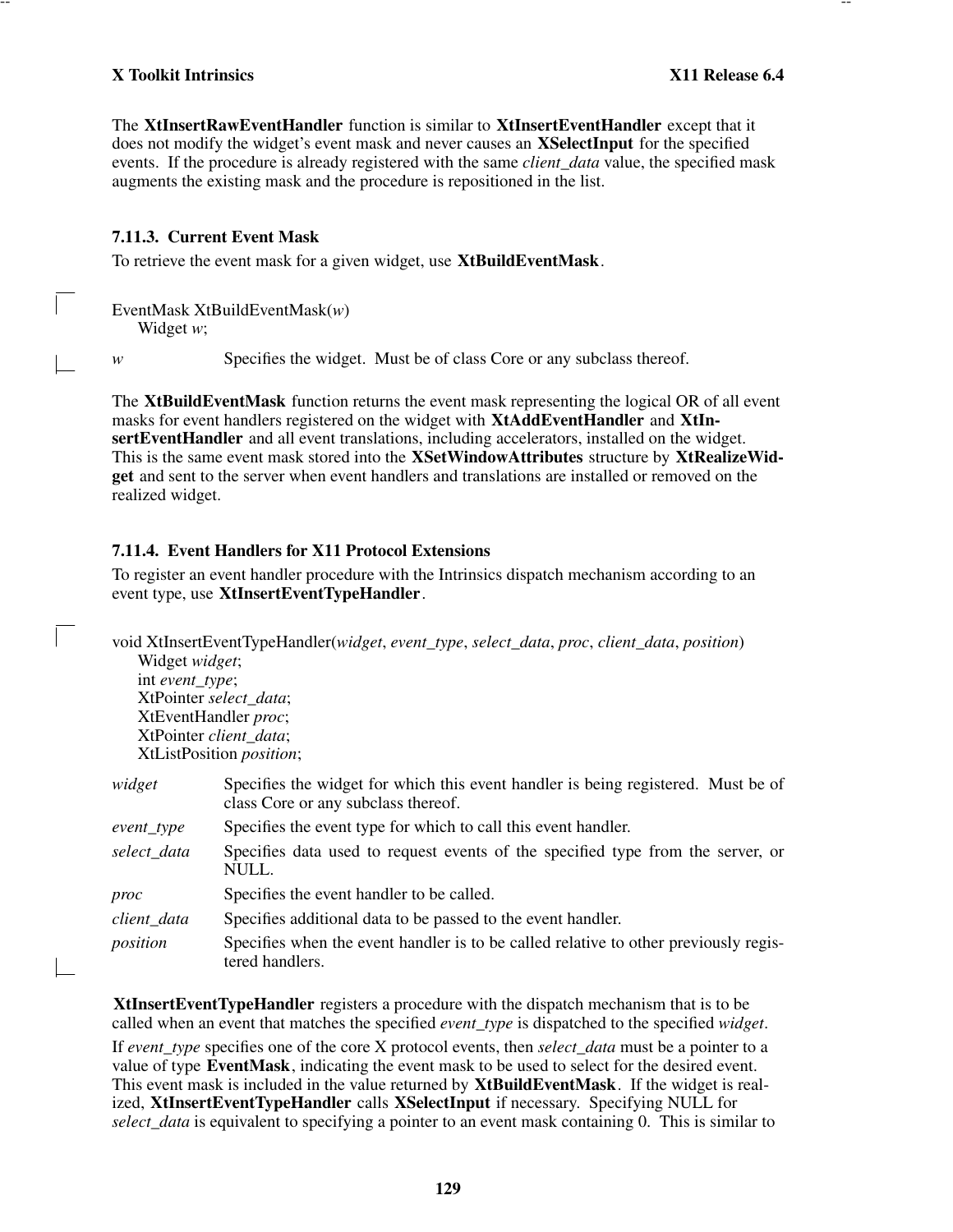# the **XtInsertRawEventHandler** function.

If *event\_type* specifies an extension event type, then the semantics of the data pointed to by *select data* are defined by the extension selector registered for the specified event type.

-- --

In either case the Intrinsics are not required to copy the data pointed to by *select\_data*, so the caller must ensure that it remains valid as long as the event handler remains registered with this value of *select\_data*.

The *position* argument allows the client to control the order of invocation of event handlers registered for the same event type. If the client does not care about the order, it should normally specify **XtListTail**, which registers this event handler after any previously registered handlers for this event type.

Each widget has a single registered event handler list, which will contain any proce-

dure/client data pair exactly once if it is registered with **XtInsertEventTypeHandler**, regardless of the manner in which it is registered and regardless of the value(s) of *select\_data*. If the procedure is already registered with the same *client\_data* value, the specified mask augments the existing mask and the procedure is repositioned in the list.

# To remove an event handler registered with **XtInsertEventTypeHandler**, use **XtRemoveEventTypeHandler**.

| Widget <i>widget</i> ;<br>int event_type;<br>XtPointer select data;<br>XtEventHandler <i>proc</i> ;<br>XtPointer client data; | void XtRemoveEventTypeHandler(widget, event_type, select_data, proc, client_data)                                  |
|-------------------------------------------------------------------------------------------------------------------------------|--------------------------------------------------------------------------------------------------------------------|
| widget                                                                                                                        | Specifies the widget for which the event handler was registered. Must be of class<br>Core or any subclass thereof. |
| event_type                                                                                                                    | Specifies the event type for which the handler was registered.                                                     |
| select data                                                                                                                   | Specifies data used to deselect events of the specified type from the server, or<br>NULL.                          |

*proc* Specifies the event handler to be removed.

*client\_data* Specifies the additional client data with which the procedure was registered.

The **XtRemoveEventTypeHandler** function unregisters an event handler registered with **XtInsertEventTypeHandler** for the specified event type. The request is ignored if *client\_data* does not match the value given when the handler was registered.

If *event\_type* specifies one of the core X protocol events, *select\_data* must be a pointer to a value of type **EventMask,**indicating mask to be used to deselect for the appropriate event. If the widget is realized, **XtRemoveEventTypeHandler** calls **XSelectInput** if necessary. Specifying NULL for *select\_data* is equivalent to specifying a pointer to an event mask containing 0. This is similar to the **XtRemoveRawEventHandler** function.

If *event* type specifies an extension event type, then the semantics of the data pointed to by *select\_data* are defined by the extension selector registered for the specified event type.

To register a procedure to select extension events for a widget, use **XtRegisterExtensionSelector**.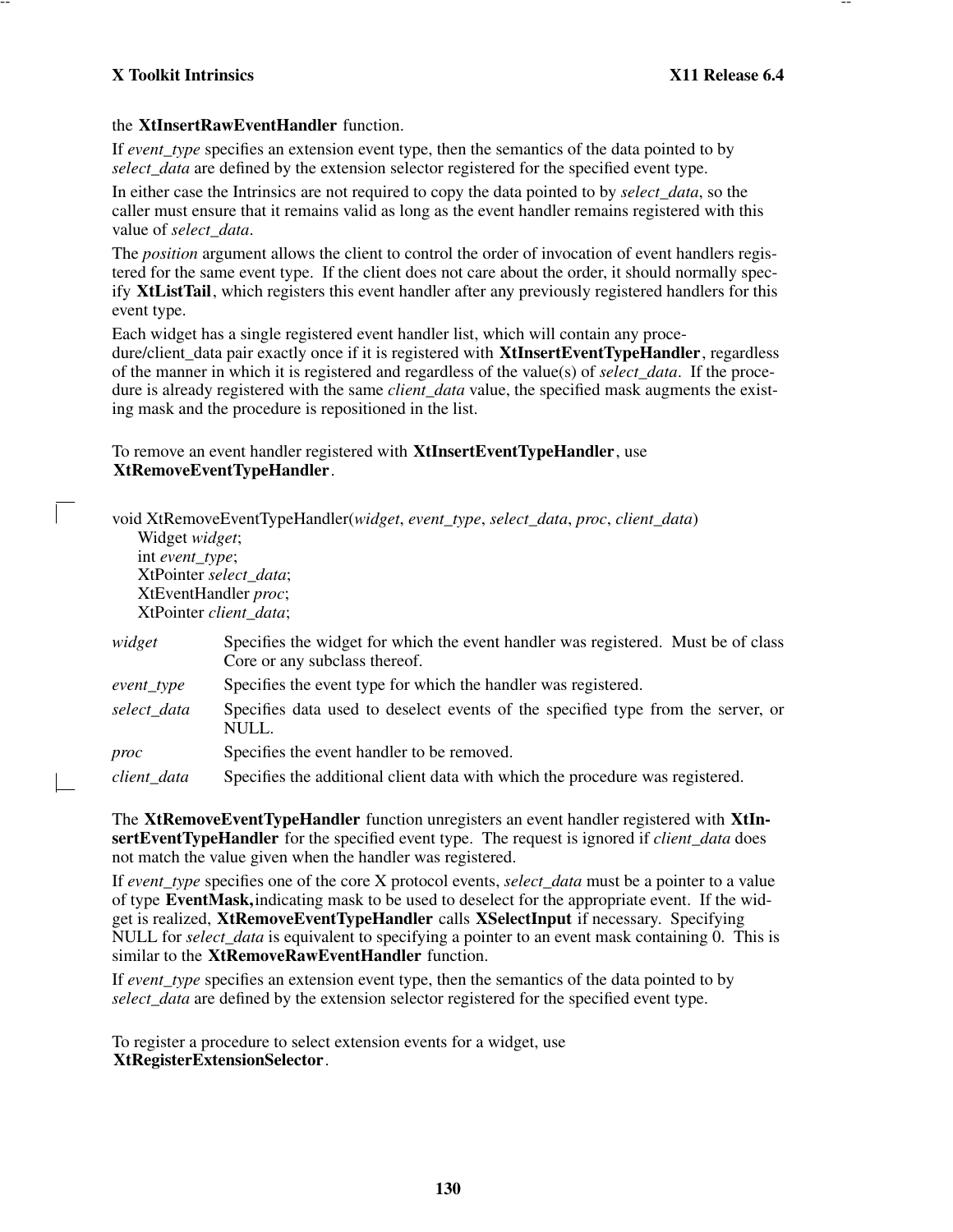$\mathbf{L}$ 

void XtRegisterExtensionSelector(*display*, *min\_event\_type*, *max\_event\_type*, *proc*, *client\_data*) Display *\*display*; int *min\_event\_type*; int *max\_event\_type*; XtExtensionSelectProc *proc*; XtPointer *client\_data*; *display* Specifies the display for which the extension selector is to be registered. *min\_event\_type*

-- --

| <i>nun</i> event type |                                                                   |
|-----------------------|-------------------------------------------------------------------|
| max event type        | Specifies the range of event types for the extension.             |
| proc                  | Specifies the extension selector procedure.                       |
| client data           | Specifies additional data to be passed to the extension selector. |

The **XtRegisterExtensionSelector** function registers a procedure to arrange for the delivery of extension events to widgets.

If *min\_event\_type* and *max\_event\_type* match the parameters to a previous call to **XtRegisterExtensionSelector** for the same *display*, then *proc* and *client\_data* replace the previously registered values. If the range specified by *min\_event\_type* and *max\_event\_type* overlaps the range of the parameters to a previous call for the same display in any other way, an error results.

When a widget is realized, after the *core.realize* method is called, the Intrinsics check to see if any event handler specifies an event type within the range of a registered extension selector. If so, the Intrinsics call each such selector. If an event type handler is added or removed, the Intrinsics check to see if the event type falls within the range of a registered extension selector, and if it does, calls the selector. In either case the Intrinsics pass a list of all the widget's event types that are within the selector's range. The corresponding select data are also passed. The selector is responsible for enabling the delivery of extension events required by the widget.

An extension selector is of type **XtExtensionSelectProc**.

| Widget <i>widget</i> ;<br>int *event_types;<br>int <i>count</i> ;<br>XtPointer client_data; | typedef void (*XtExtensionSelectProc)(Widget, int *, XtPointer *, int, XtPointer);<br>XtPointer *select data; |
|---------------------------------------------------------------------------------------------|---------------------------------------------------------------------------------------------------------------|
| widget                                                                                      | Specifies the widget that is being realized or is having an event handler added or<br>removed.                |
| event types                                                                                 | Specifies a list of event types that the widget has registered event handlers for.                            |
| select data                                                                                 | a list of the select data<br>specified<br><b>Specifies</b><br>parameters<br>in<br>XtInsertEventTypeHandler.   |
| count                                                                                       | Specifies the number of entries in the <i>event_types</i> and <i>select_data</i> lists.                       |
| client data                                                                                 | Specifies the additional client data with which the procedure was registered.                                 |

The *event\_types* and *select\_data* lists will always have the same number of elements, specified by *count*. Each event type/select data pair represents one call to **XtInsertEventTypeHandler**.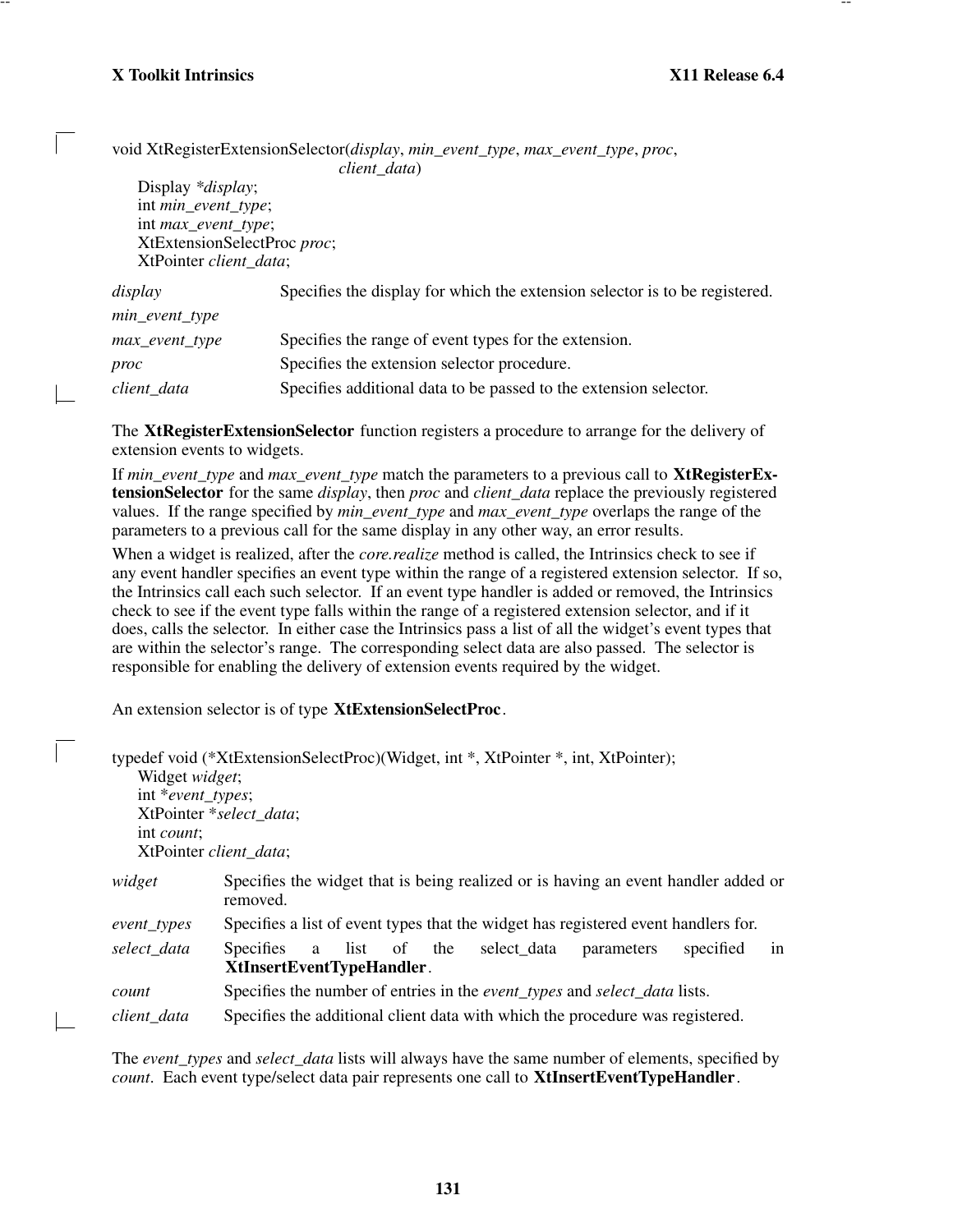To register a procedure to dispatch events of a specific type within **XtDispatchEvent**, use **XtSetEventDispatcher**.

-- --

XtEventDispatchProc XtSetEventDispatcher(*display*, *event\_type*, *proc*) Display \**display*; int *event\_type*; XtEventDispatchProc *proc*; *display* Specifies the display for which the event dispatcher is to be registered. *event type* Specifies the event type for which the dispatcher should be invoked. *proc* Specifies the event dispatcher procedure.

The **XtSetEventDispatcher** function registers the event dispatcher procedure specified by *proc* for events with the type *event\_type*. The previously registered dispatcher (or the default dispatcher if there was no previously registered dispatcher) is returned. If *proc* is NULL, the default procedure is restored for the specified type.

In the future, when **XtDispatchEvent** is called with an event type of *event\_type*, the specified *proc* (or the default dispatcher) is invoked to determine a widget to which to dispatch the event.

The default dispatcher handles the Intrinsics modal cascade and keyboard focus mechanisms, handles the semantics of *compress\_enterleave* and *compress\_motion*, and discards all extension events.

An event dispatcher procedure pointer is of type **XtEventDispatchProc**.

typedef Boolean (\*XtEventDispatchProc)(XEvent\*) XEvent \**event*;

*event* Passes the event to be dispatched.

The event dispatcher procedure should determine whether this event is of a type that should be dispatched to a widget.

If the event should be dispatched to a widget, the event dispatcher procedure should determine the appropriate widget to receive the event, call **XFilterEvent** with the window of this widget, or **None** if the event is to be discarded, and if **XFilterEvent** returns **False**, dispatch the event to the widget using **XtDispatchEventToWidget**. The procedure should return **True** if either **XFilterEvent** or **XtDispatchEventToWidget** returned **True** and **False** otherwise.

If the event should not be dispatched to a widget, the event dispatcher procedure should attempt to dispatch the event elsewhere as appropriate and return **True** if it successfully dispatched the event and **False** otherwise.

Some dispatchers for extension events may wish to forward events according to the Intrinsics' keyboard focus mechanism. To determine which widget is the end result of keyboard event forwarding, use **XtGetKeyboardFocusWidget**.

Widget XtGetKeyboardFocusWidget(*widget*) Widget *widget*;

*widget* Specifies the widget to get forwarding information for.

The **XtGetKeyboardFocusWidget** function returns the widget that would be the end result of keyboard event forwarding for a keyboard event for the specified widget.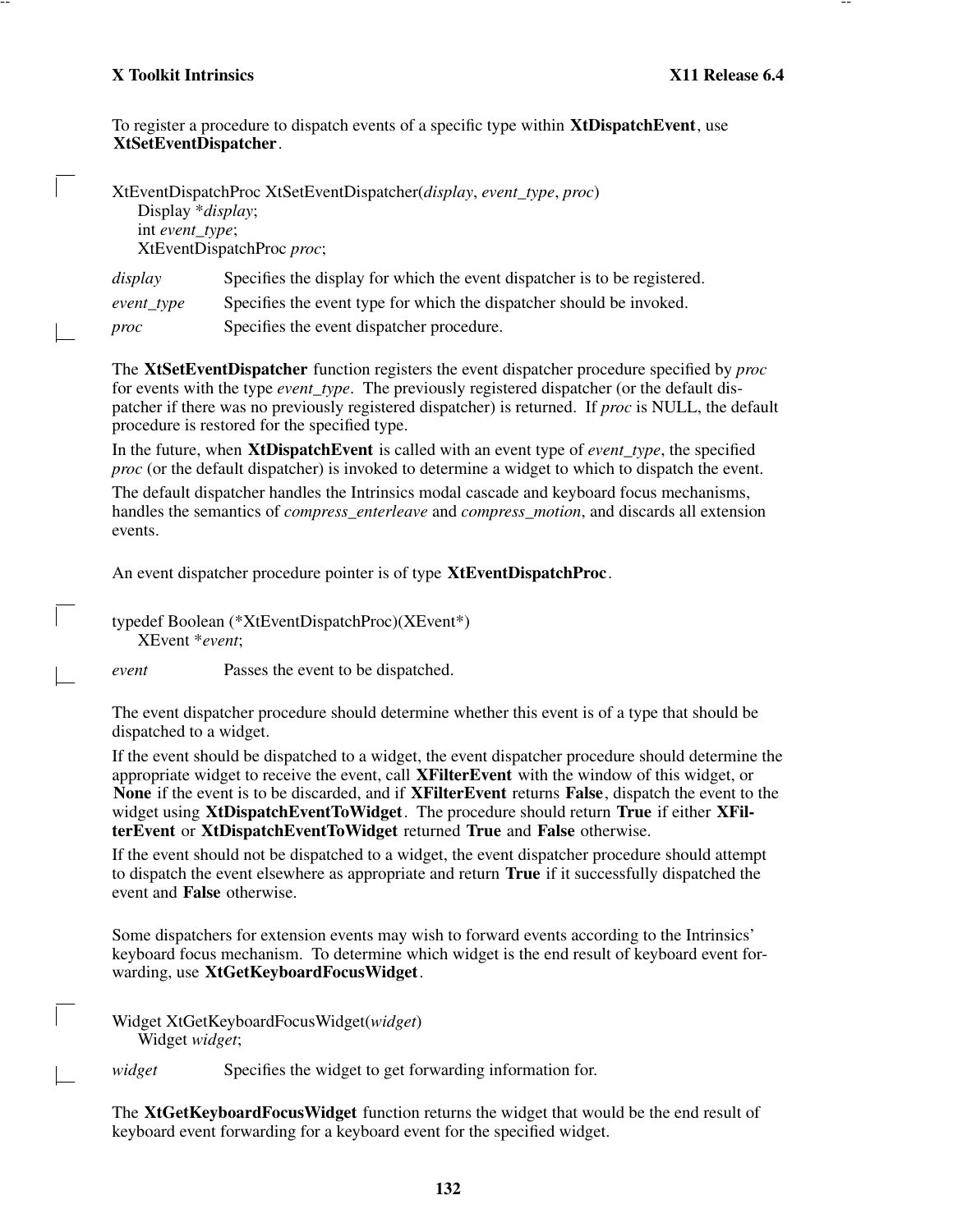To dispatch an event to a specified widget, use **XtDispatchEventToWidget**.

-- --

```
Boolean XtDispatchEventToWidget(widget, event)
   Widget widget;
   XEvent *event;
```
*widget* Specifies the widget to which to dispatch the event. *event* Specifies a pointer to the event to be dispatched.

The **XtDispatchEventToWidget** function scans the list of registered event handlers for the specified widget and calls each handler that has been registered for the specified event type, subject to the *continue\_to\_dispatch* value returned by each handler. The Intrinsics behave as if event handlers were registered at the head of the list for **Expose**, **NoExpose**, **GraphicsExpose**, and **VisibilityNotify** events to invoke the widget's expose procedure according to the exposure compression rules and to update the widget's *visible* field if *visible\_interest* is **True**. These internal event handlers never set *continue\_to\_dispatch* to **False**.

**XtDispatchEventToWidget** returns **True** if any event handler was called and **False** otherwise.

## **7.12. Using the Intrinsics in a Multi-Threaded Environment**

The Intrinsics may be used in environments that offer multiple threads of execution within the context of a single process. A multi-threaded application using the Intrinsics must explicitly initialize the toolkit for mutually exclusive access by calling **XtToolkitThreadInitialize**.

## **7.12.1. Initializing a Multi-Threaded Intrinsics Application**

To test and initialize Intrinsics support for mutually exclusive thread access, call **XtToolkitThreadInitialize**.

Boolean XtToolkitThreadInitialize()

**XtToolkitThreadInitialize** returns **True** if the Intrinsics support mutually exclusive thread access, otherwise it returns **False**. **XtToolkitThreadInitialize** must be called before **XtCreateApplicationContext**, **XtAppInitialize**, **XtOpenApplication**, or **XtSetLanguageProc** is called. **XtToolkitThreadInitialize** may be called more than once; however, the application writer must ensure that it is not called simultaneously by two or more threads.

#### **7.12.2. Locking X Toolkit Data Structures**

The Intrinsics employs two levels of locking: application context and process. Locking an application context ensures mutually exclusive access by a thread to the state associated with the application context, including all displays and widgets associated with it. Locking a process ensures mutually exclusive access by a thread to Intrinsics process global data.

A client may acquire a lock multiple times and the effect is cumulative. The client must ensure that the lock is released an equal number of times in order for the lock to be acquired by another thread.

Most application writers will have little need to use locking as the Intrinsics performs the necessary locking internally. Resource converters are an exception. They require the application context or process to be locked before the application can safely call them directly, for example: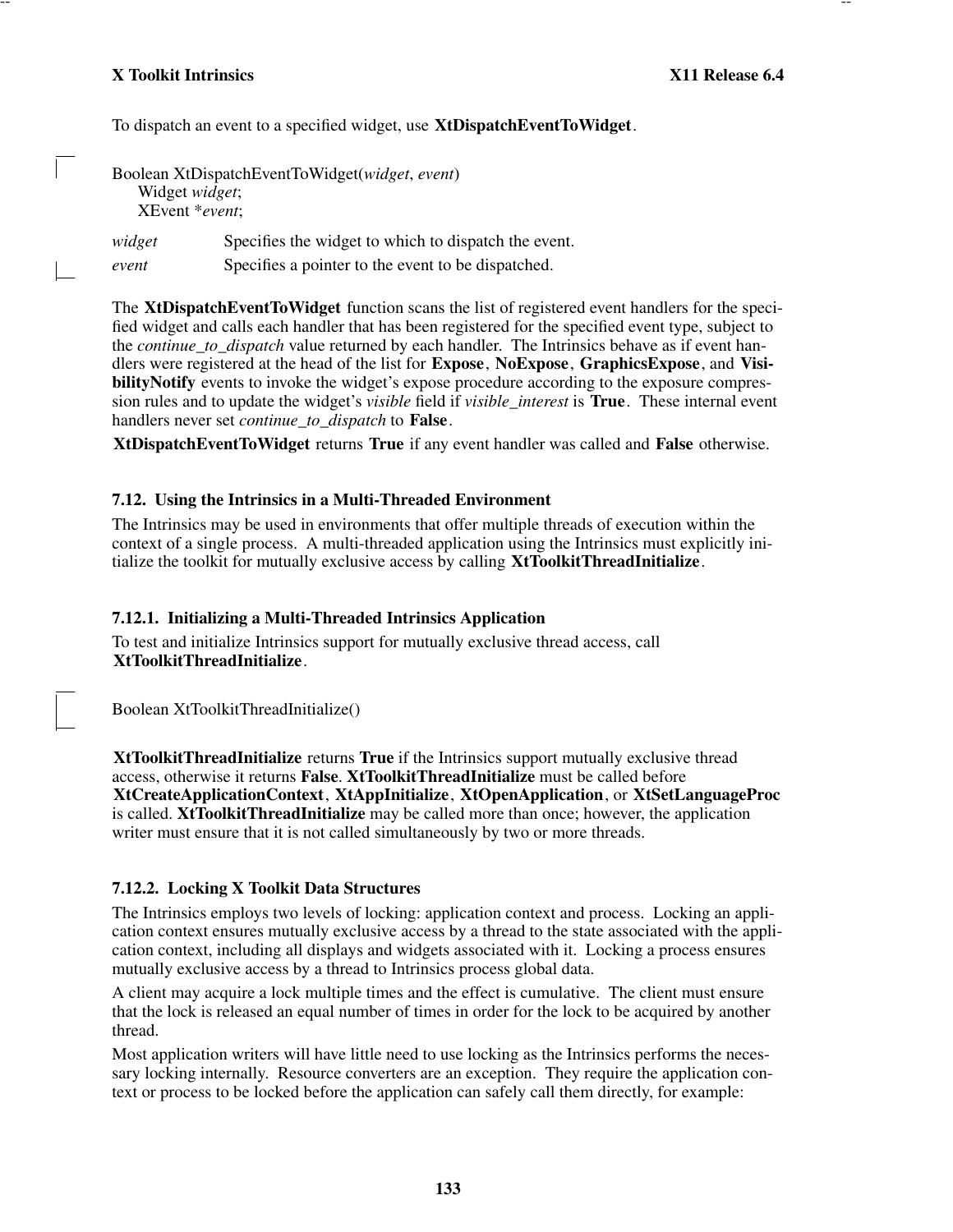... XtAppLock(app\_context); XtCvtStringToPixel(dpy, args, num\_args, fromVal, toVal, closure\_ret); XtAppUnlock(app\_context); ...

When the application relies upon **XtConvertAndStore** or a converter to provide the storage for the results of a conversion, the application should acquire the process lock before calling out and hold the lock until the results have been copied.

-- --

Application writers who write their own utility functions, such as one which retrieves the being\_destroyed field from a widget instance, must lock the application context before accessing widget internal data. For example:

```
#include <X11/CoreP.h>
Boolean BeingDestroyed (widget)
       Widget widget;
{
       Boolean ret;
       XtAppLock(XtWidgetToApplicationContext(widget));
       ret = widget->core.being_destroyed;
       XtAppUnlock(XtWidgetToApplicationContext(widget));
       return ret;
}
```
A client that wishes to atomically call two or more Intrinsics functions must lock the application context. For example:

> ... XtAppLock(XtWidgetToApplicationContext(widget)); XtUnmanageChild (widget1); XtManageChild (widget2); XtAppUnlock(XtWidgetToApplicationContext(widget)); ...

# **7.12.2.1. Locking the Application Context**

To ensure mutual exclusion of application context, display, or widget internal state, use **XtAppLock.**

void XtAppLock(*app\_context*) XtAppContext *app\_context*;

*app\_context* Specifies the application context to lock.

**XtAppLock** blocks until it is able to acquire the lock. Locking the application context also ensures that only the thread holding the lock makes Xlib calls from within Xt. An application that makes its own direct Xlib calls must either lock the application context around every call or enable thread locking in Xlib.

To unlock a locked application context, use **XtAppUnlock.**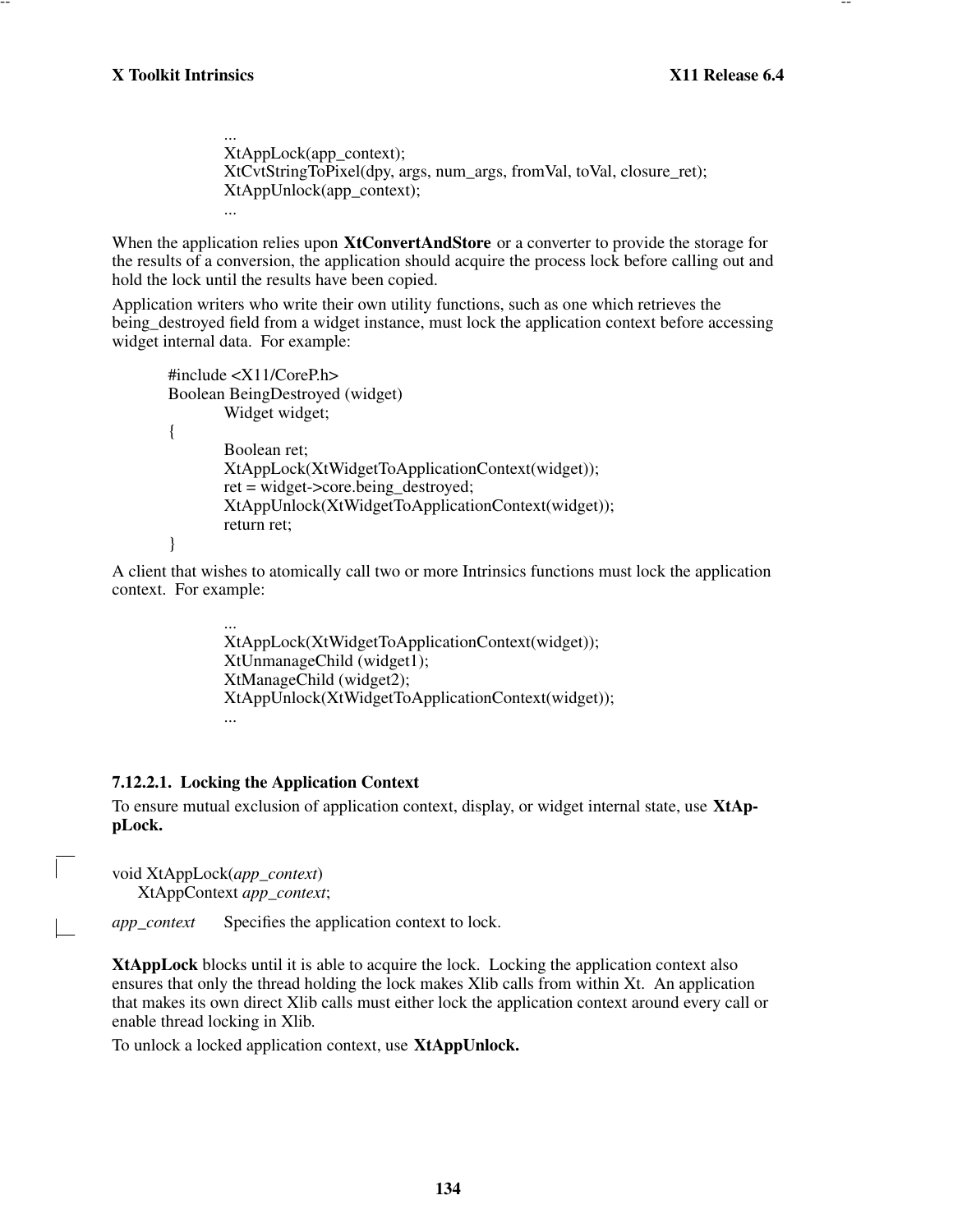void XtAppUnlock(*app\_context*) XtAppContext *app\_context*;

*app\_context* Specifies the application context that was previously locked.

#### **7.12.2.2. Locking the Process**

To ensure mutual exclusion of X Toolkit process global data, a widget writer must use **XtProcessLock.**

-- --

void XtProcessLock()

**XtProcessLock** blocks until it is able to acquire the lock. Widget writers may use XtProcessLock to guarantee mutually exclusive access to widget static data.

To unlock a locked process, use **XtProcessUnlock**.

void XtProcessUnlock()

To lock both an application context and the process at the same time, call **XtAppLock** first and then **XtProcessLock**. To release both locks, call **XtProcessUnlock** first and then **XtAppUnlock**. The order is important to avoid deadlock.

#### **7.12.3. Event Management in a Multi-Threaded Environment**

In a nonthreaded environment an application writer could reasonably assume that it is safe to exit the application from a quit callback. This assumption may no longer hold true in a multi-threaded environment; therefore it is desirable to provide a mechanism to terminate an event-processing loop without necessarily terminating its thread.

To indicate that the event loop should terminate after the current event dispatch has completed, use **XtAppSetExitFlag**.

void XtAppSetExitFlag(*app\_context*) XtAppContext *app\_context*;

*app\_context* Specifies the application context.

**XtAppMainLoop** tests the value of the flag and will return if the flag is **True**.

Application writers who implement their own main loop may test the value of the exit flag with **XtAppGetExitFlag**.

Boolean XtAppGetExitFlag(*app\_context*) XtAppContext *app\_context*;

*app\_context* Specifies the application context.

**XtAppGetExitFlag** will normally return **False**, indicating that event processing may continue. When **XtAppGetExitFlag** returns **True**, the loop must terminate and return to the caller, which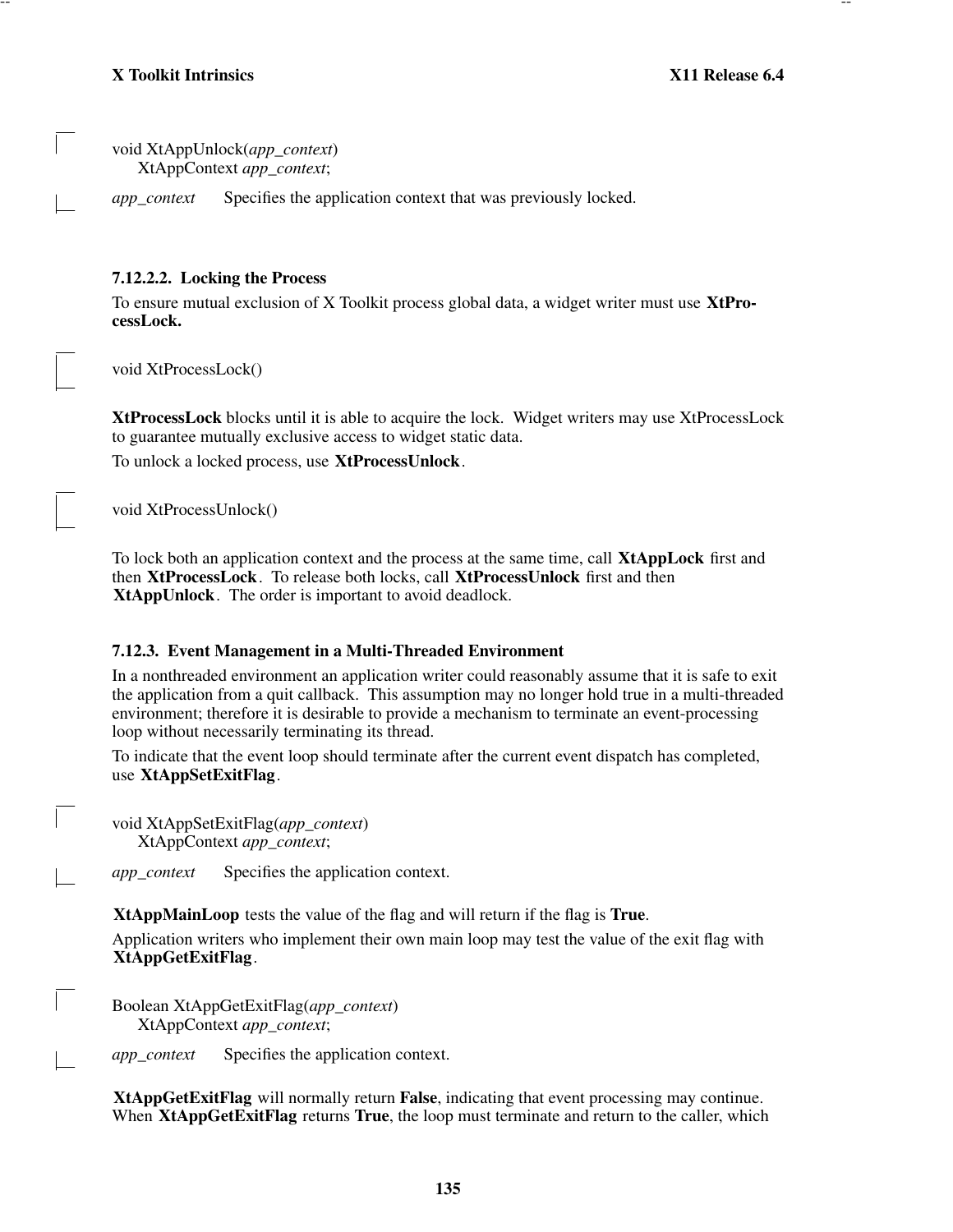might then destroy the application context.

Application writers should be aware that, if a thread is blocked in **XtAppNextEvent**,

-- --

**XtAppPeekEvent**, or **XtAppProcessEvent** and another thread in the same application context opens a new display, adds an alternate input, or a timeout, any new source(s) will not normally be "noticed" by the blocked thread. Any new sources are "noticed" the next time one of these functions is called.

The Intrinsics manage access to events on a last-in, first-out basis. If multiple threads in the same application context block in **XtAppNextEvent**, **XtAppPeekEvent**, or **XtAppProcessEvent**, the last thread to call one of these functions is the first thread to return.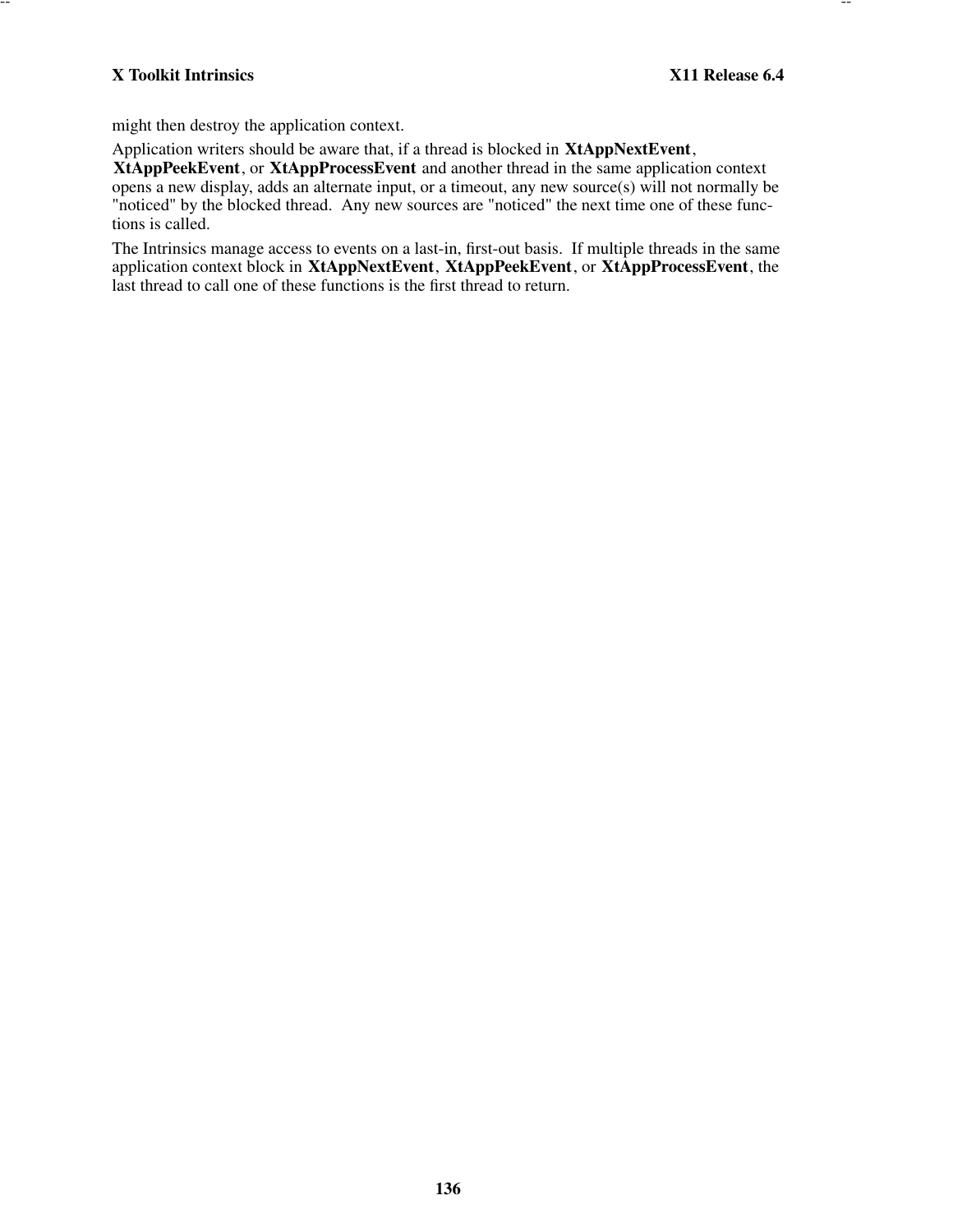# **Chapter 8**

-- --

# **Callbacks**

Applications and other widgets often need to register a procedure with a widget that gets called under certain prespecified conditions. For example, when a widget is destroyed, every procedure on the widget's *destroy\_callbacks* list is called to notify clients of the widget's impending doom.

Every widget has an XtNdestroyCallbacks callback list resource. Widgets can define additional callback lists as they see fit. For example, the Pushbutton widget has a callback list to notify clients when the button has been activated.

Except where otherwise noted, it is the intent that all Intrinsics functions may be called at any time, including from within callback procedures, action routines, and event handlers.

#### **8.1. Using Callback Procedure and Callback List Definitions**

Callback procedure pointers for use in callback lists are of type **XtCallbackProc**.

| Widget $w$ ; | typedef void (*XtCallbackProc)(Widget, XtPointer, XtPointer);<br>XtPointer client data;<br>XtPointer call_data;                                                                                     |
|--------------|-----------------------------------------------------------------------------------------------------------------------------------------------------------------------------------------------------|
| w            | Specifies the widget owning the list in which the callback is registered.                                                                                                                           |
| client_data  | Specifies additional data supplied by the client when the procedure was regis-<br>tered.                                                                                                            |
| call data    | Specifies any callback-specific data the widget wants to pass to the client. For<br>example, when Scrollbar executes its XtNthumbChanged callback list, it passes<br>the new position of the thumb. |

The *client\_data* argument provides a way for the client registering the callback procedure also to register client-specific data, for example, a pointer to additional information about the widget, a reason for invoking the callback, and so on. The *client\_data* value may be NULL if all necessary information is in the widget. The *call\_data* argument is a convenience to avoid having simple cases where the client could otherwise always call **XtGetValues** or a widget-specific function to retrieve data from the widget. Widgets should generally avoid putting complex state information in *call data*. The client can use the more general data retrieval methods, if necessary.

Whenever a client wants to pass a callback list as an argument in an **XtCreateWidget**, **XtSetValues**, or **XtGetValues** call, it should specify the address of a NULL-terminated array of type **XtCallbackList**.

typedef struct { XtCallbackProc callback; XtPointer closure; } XtCallbackRec, \*XtCallbackList;

For example, the callback list for procedures A and B with client data clientDataA and client-DataB, respectively, is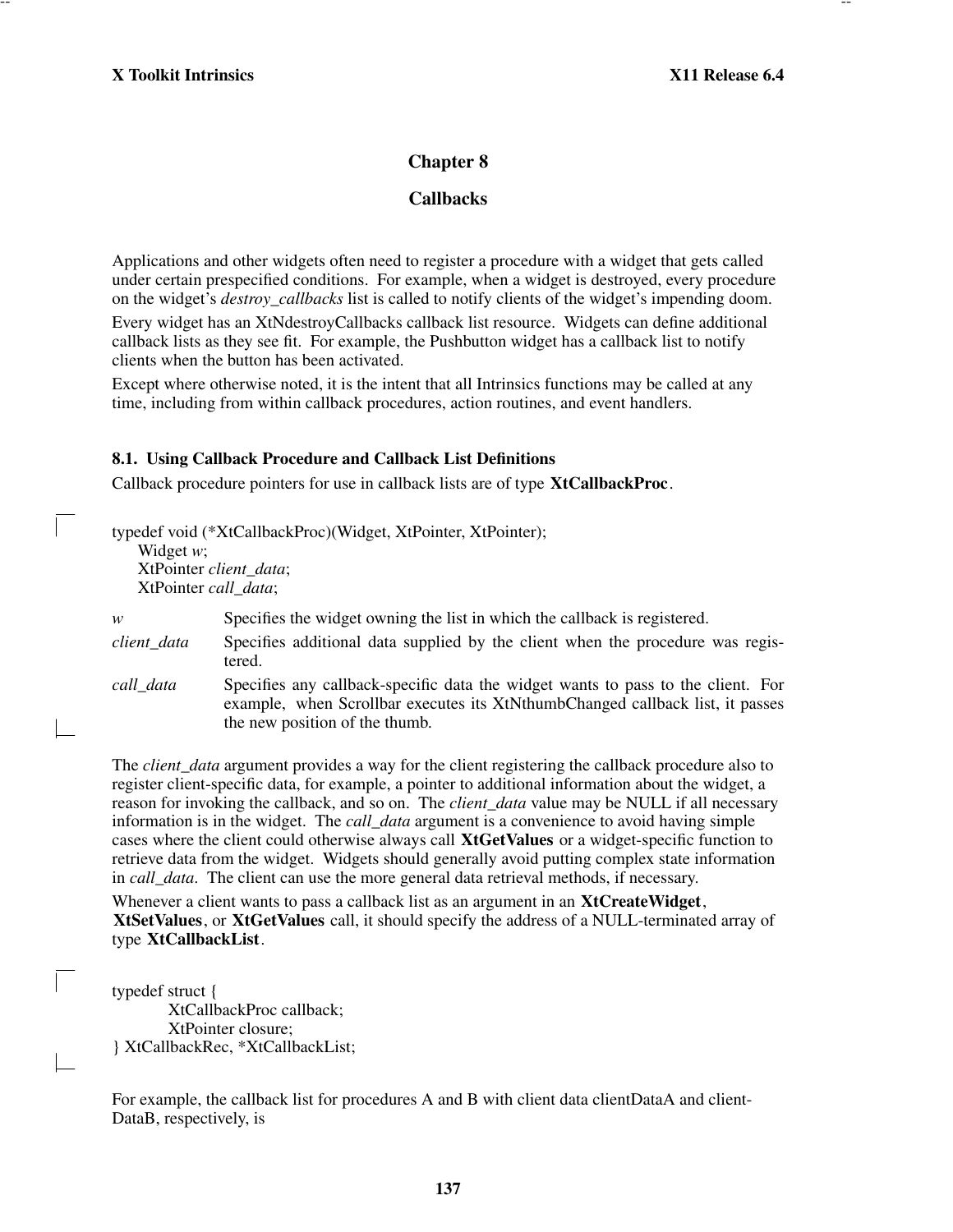```
static XtCallbackRec callbacks[] = {
       {A, (XtPointer) clientDataA},
       {B, (XtPointer) clientDataB},
       {(XtCallbackProc) NULL, (XtPointer) NULL}
```
};

Although callback lists are passed by address in arglists and varargs lists, the Intrinsics recognize callback lists through the widget resource list and will copy the contents when necessary. Widget initialize and set\_values procedures should not allocate memory for the callback list contents. The Intrinsics automatically do this, potentially using a different structure for their internal representation.

-- --

# **8.2. Identifying Callback Lists**

Whenever a widget contains a callback list for use by clients, it also exports in its public .h file the resource name of the callback list. Applications and client widgets never access callback list fields directly. Instead, they always identify the desired callback list by using the exported resource name. All the callback manipulation functions described in this chapter except **XtCall-CallbackList** check to see that the requested callback list is indeed implemented by the widget.

For the Intrinsics to find and correctly handle callback lists, they must be declared with a resource type of **XtRCallback**. The internal representation of a callback list is implementation-dependent; widgets may make no assumptions about the value stored in this resource if it is non-NULL. Except to compare the value to NULL (which is equivalent to **XtCallbackStatus XtCallbackHasNone**), access to callback list resources must be made through other Intrinsics procedures.

# **8.3. Adding Callback Procedures**

To add a callback procedure to a widget's callback list, use **XtAddCallback**.

| Widget $w$ ;<br>String callback_name;<br>XtPointer client data; | void XtAddCallback(w, callback_name, callback, client_data)<br>XtCallbackProc callback;             |
|-----------------------------------------------------------------|-----------------------------------------------------------------------------------------------------|
| w                                                               | Specifies the widget. Must be of class Object or any subclass thereof.                              |
|                                                                 | <i>callback_name</i> Specifies the callback list to which the procedure is to be appended.          |
| callback                                                        | Specifies the callback procedure.                                                                   |
| client data                                                     | Specifies additional data to be passed to the specified procedure when it is in-<br>voked, or NULL. |

A callback will be invoked as many times as it occurs in the callback list.

To add a list of callback procedures to a given widget's callback list, use **XtAddCallbacks**.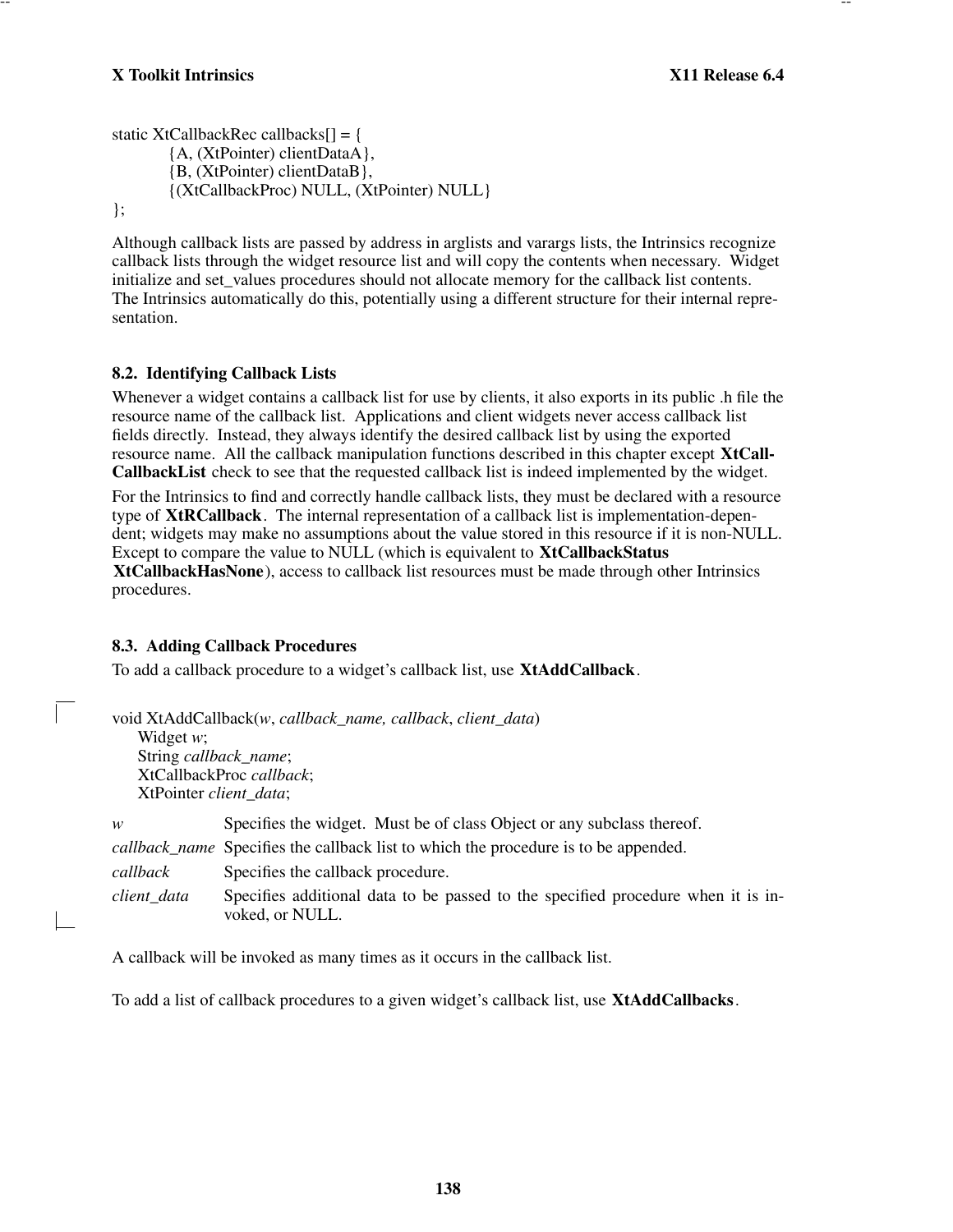$\mathbf{L}$ 

void XtAddCallbacks(*w*, *callback\_name, callbacks*) Widget *w*; String *callback\_name*; XtCallbackList *callbacks*;

*w* Specifies the widget. Must be of class Object or any subclass thereof. *callback\_name* Specifies the callback list to which the procedures are to be appended. *callbacks* Specifies the null-terminated list of callback procedures and corresponding client data.

-- --

#### **8.4. Removing Callback Procedures**

To delete a callback procedure from a widget's callback list, use **XtRemoveCallback**.

void XtRemoveCallback(*w*, *callback\_name*, *callback*, *client\_data*) Widget *w*; String *callback\_name*; XtCallbackProc *callback*; XtPointer *client\_data*;

| w           | Specifies the widget. Must be of class Object or any subclass thereof.                      |
|-------------|---------------------------------------------------------------------------------------------|
|             | <i>callback name</i> Specifies the callback list from which the procedure is to be deleted. |
| callback    | Specifies the callback procedure.                                                           |
| client data | Specifies the client data to match with the registered callback entry.                      |

The **XtRemoveCallback** function removes a callback only if both the procedure and the client data match.

To delete a list of callback procedures from a given widget's callback list, use **XtRemoveCallbacks**.

void XtRemoveCallbacks(*w*, *callback\_name*, *callbacks*) Widget *w*; String *callback\_name*; XtCallbackList *callbacks*;

*w* Specifies the widget. Must be of class Object or any subclass thereof.

*callback\_name* Specifies the callback list from which the procedures are to be deleted.

*callbacks* Specifies the null-terminated list of callback procedures and corresponding client data.

To delete all callback procedures from a given widget's callback list and free all storage associated with the callback list, use **XtRemoveAllCallbacks**.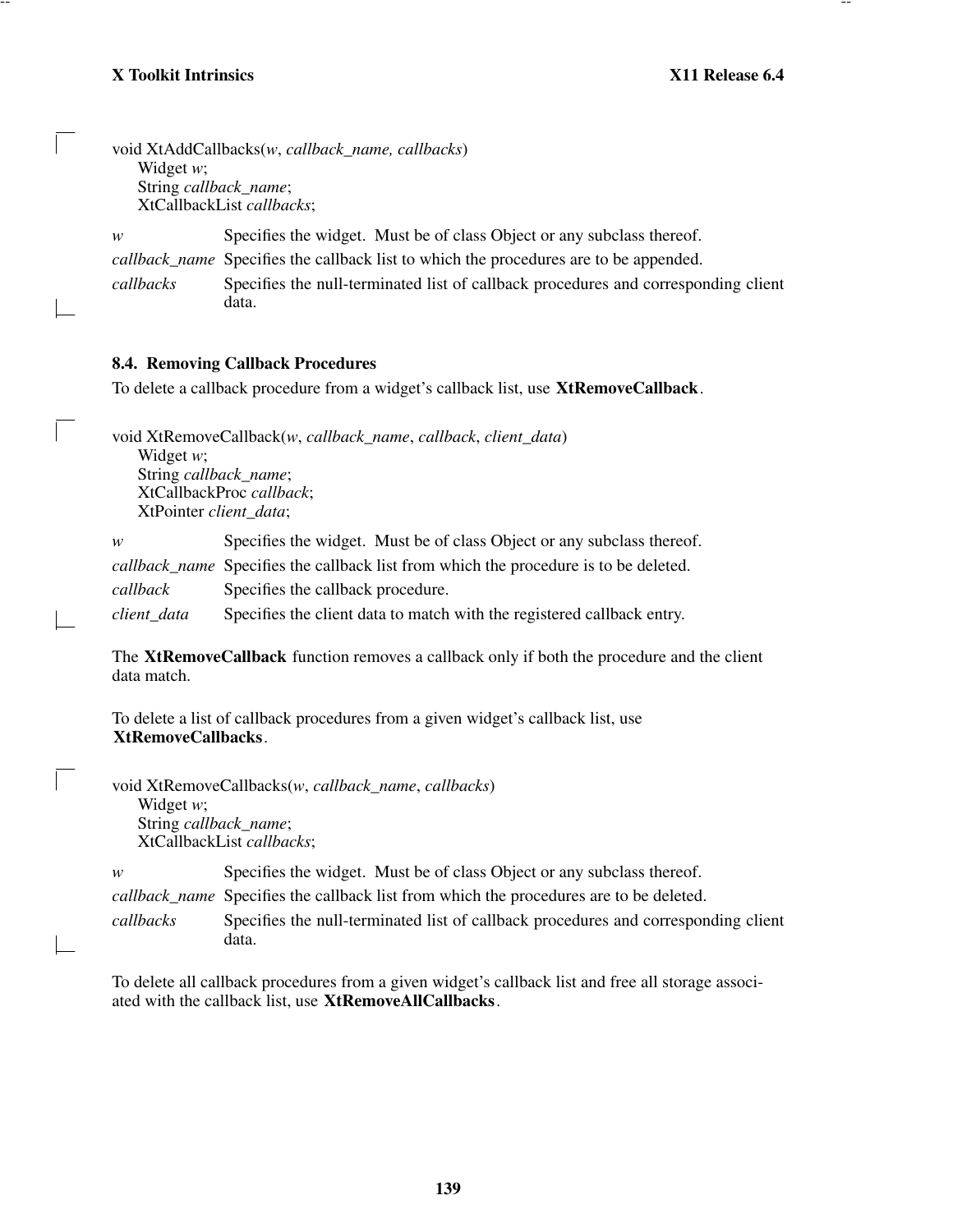$\mathsf{L}$ 

 $\mathsf{L}$ 

void XtRemoveAllCallbacks(*w*, *callback\_name*) Widget *w*; String *callback\_name*;

*w* Specifies the widget. Must be of class Object or any subclass thereof. *callback\_name* Specifies the callback list to be cleared.

-- --

#### **8.5. Executing Callback Procedures**

To execute the procedures in a given widget's callback list, specifying the callback list by resource name, use **XtCallCallbacks**.

void XtCallCallbacks(*w*, *callback\_name*, *call\_data*) Widget *w*; String *callback\_name*; XtPointer *call\_data*; *w* Specifies the widget. Must be of class Object or any subclass thereof. *callback\_name* Specifies the callback list to be executed. *call\_data* Specifies a callback-list-specific data value to pass to each of the callback procedure in the list, or NULL.

**XtCallCallbacks** calls each of the callback procedures in the list named by *callback\_name* in the specified widget, passing the client data registered with the procedure and *call-data*.

To execute the procedures in a callback list, specifying the callback list by address, use **XtCallCallbackList**.

| Widget widget; | void XtCallCallbackList(widget, callbacks, call_data)<br>XtCallbackList callbacks;<br>XtPointer call data;           |
|----------------|----------------------------------------------------------------------------------------------------------------------|
| widget         | Specifies the widget instance that contains the callback list. Must be of class Ob-<br>ject or any subclass thereof. |
| callbacks      | Specifies the callback list to be executed.                                                                          |
| call data      | Specifies a callback-list-specific data value to pass to each of the callback proce-<br>dures in the list, or NULL.  |

The *callbacks* parameter must specify the contents of a widget or object resource declared with representation type **XtRCallback**. If *callbacks* is NULL, **XtCallCallbackList** returns immediately; otherwise it calls each of the callback procedures in the list, passing the client data and *call\_data*.

#### **8.6. Checking the Status of a Callback List**

To find out the status of a given widget's callback list, use **XtHasCallbacks**.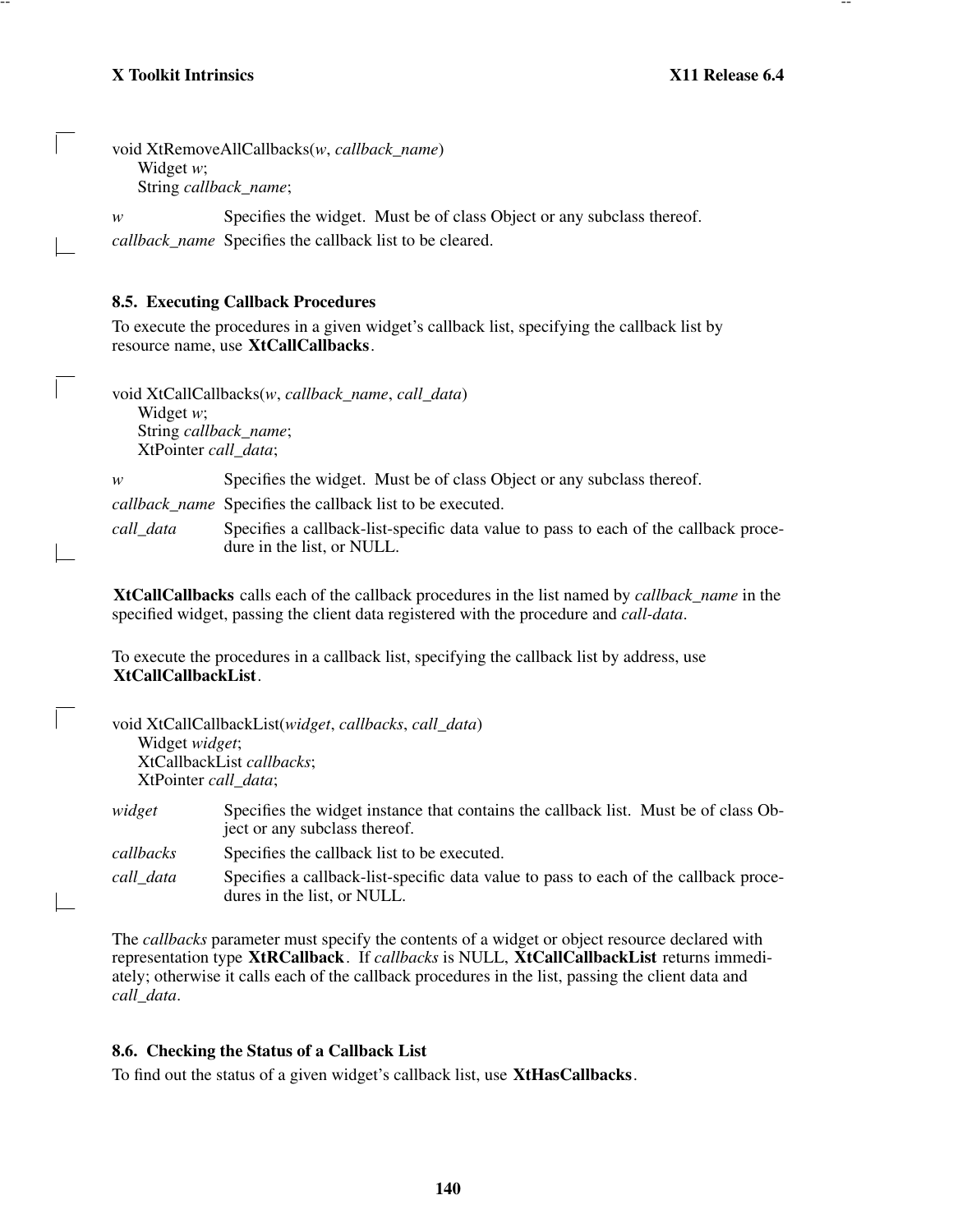$\overline{\Box}$ 

 $\mathbf{L}$ 

typedef enum {XtCallbackNoList, XtCallbackHasNone, XtCallbackHasSome} XtCallbackStatus;

-- --

XtCallbackStatus XtHasCallbacks(*w*, *callback\_name*) Widget *w*; String *callback\_name*;

*w* Specifies the widget. Must be of class Object or any subclass thereof.

*callback\_name* Specifies the callback list to be checked.

The **XtHasCallbacks** function first checks to see if the widget has a callback list identified by *callback\_name*. If the callback list does not exist, **XtHasCallbacks** returns **XtCallbackNoList**. If the callback list exists but is empty, it returns **XtCallbackHasNone**. If the callback list exists and has at least one callback registered, it returns **XtCallbackHasSome**.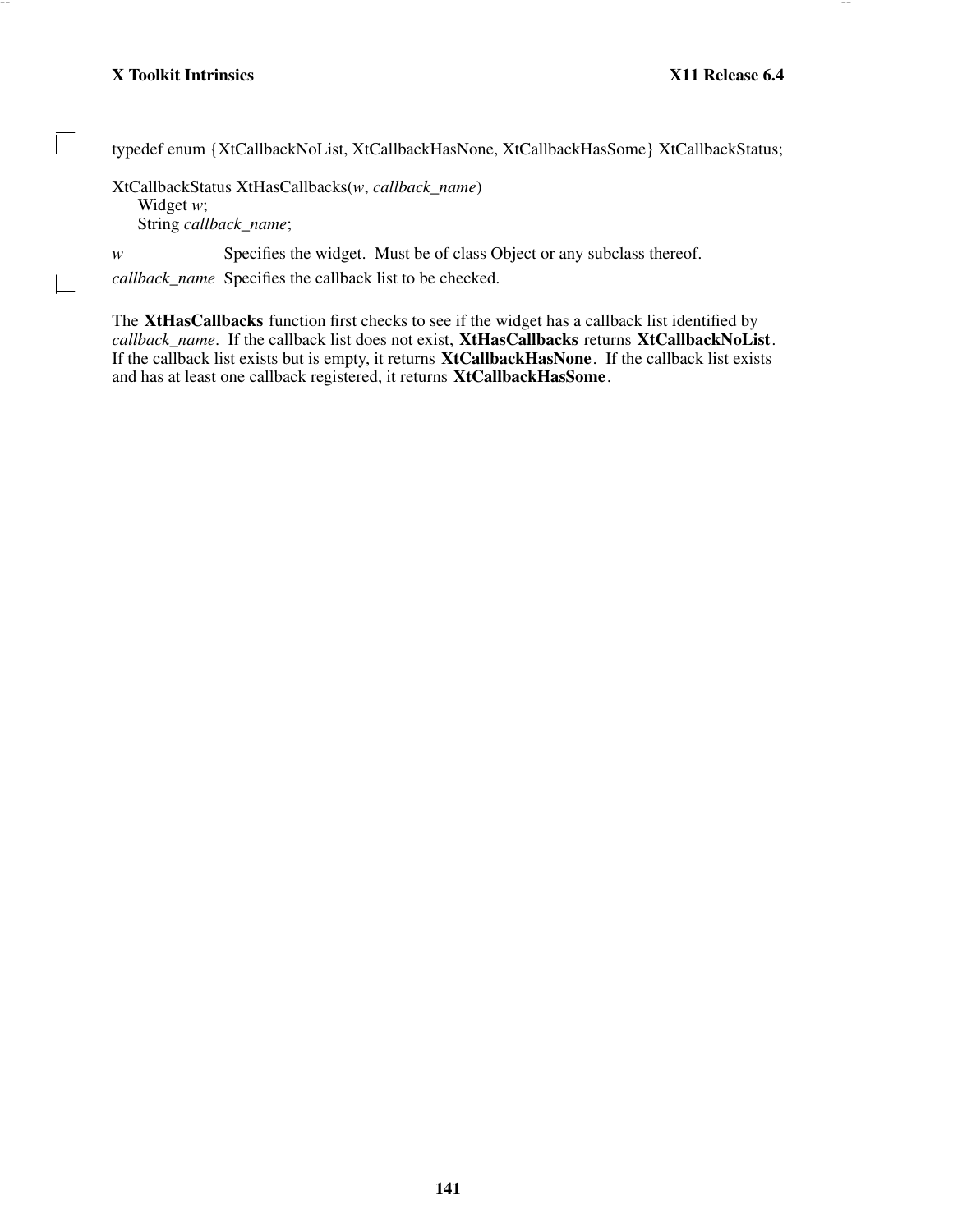## **Chapter 9**

-- --

#### **Resource Management**

A resource is a field in the widget record with a corresponding resource entry in the *resources* list of the widget or any of its superclasses. This means that the field is settable by **XtCreateWidget** (by naming the field in the argument list), by an entry in a resource file (by using either the name or class), and by **XtSetValues**. In addition, it is readable by **XtGetValues**. Not all fields in a widget record are resources. Some are for bookkeeping use by the generic routines (like *managed* and *being\_destroyed*). Others can be for local bookkeeping, and still others are derived from resources (many graphics contexts and pixmaps).

Widgets typically need to obtain a large set of resources at widget creation time. Some of the resources come from the argument list supplied in the call to **XtCreateWidget**, some from the resource database, and some from the internal defaults specified by the widget. Resources are obtained first from the argument list, then from the resource database for all resources not specified in the argument list, and last, from the internal default, if needed.

#### **9.1. Resource Lists**

A resource entry specifies a field in the widget, the textual name and class of the field that argument lists and external resource files use to refer to the field, and a default value that the field should get if no value is specified. The declaration for the **XtResource** structure is

typedef struct {

String resource name; String resource class; String resource type; Cardinal resource size; Cardinal resource\_offset; String default type; XtPointer default\_addr; } XtResource, \*XtResourceList;

When the resource list is specified as the **CoreClassPart**, **ObjectClassPart**, **RectObjClassPart**, or **ConstraintClassPart** *resources* field, the strings pointed to by *resource\_name*, *resource\_class*, *resource\_type*, and *default\_type* must be permanently allocated prior to or during the execution of the class initialization procedure and must not be subsequently deallocated.

The *resource\_name* field contains the name used by clients to access the field in the widget. By convention, it starts with a lowercase letter and is spelled exactly like the field name, except all underscores (\_) are deleted and the next letter is replaced by its uppercase counterpart. For example, the resource name for background\_pixel becomes backgroundPixel. Resource names beginning with the two-character sequence ''xt'', and resource classes beginning with the two-character sequence ''Xt'' are reserved to the Intrinsics for future standard and implementation-dependent uses. Widget header files typically contain a symbolic name for each resource name. All resource names, classes, and types used by the Intrinsics are named in <**X11/StringDefs.h**>. The Intrinsics's symbolic resource names begin with ''XtN'' and are followed by the string name (for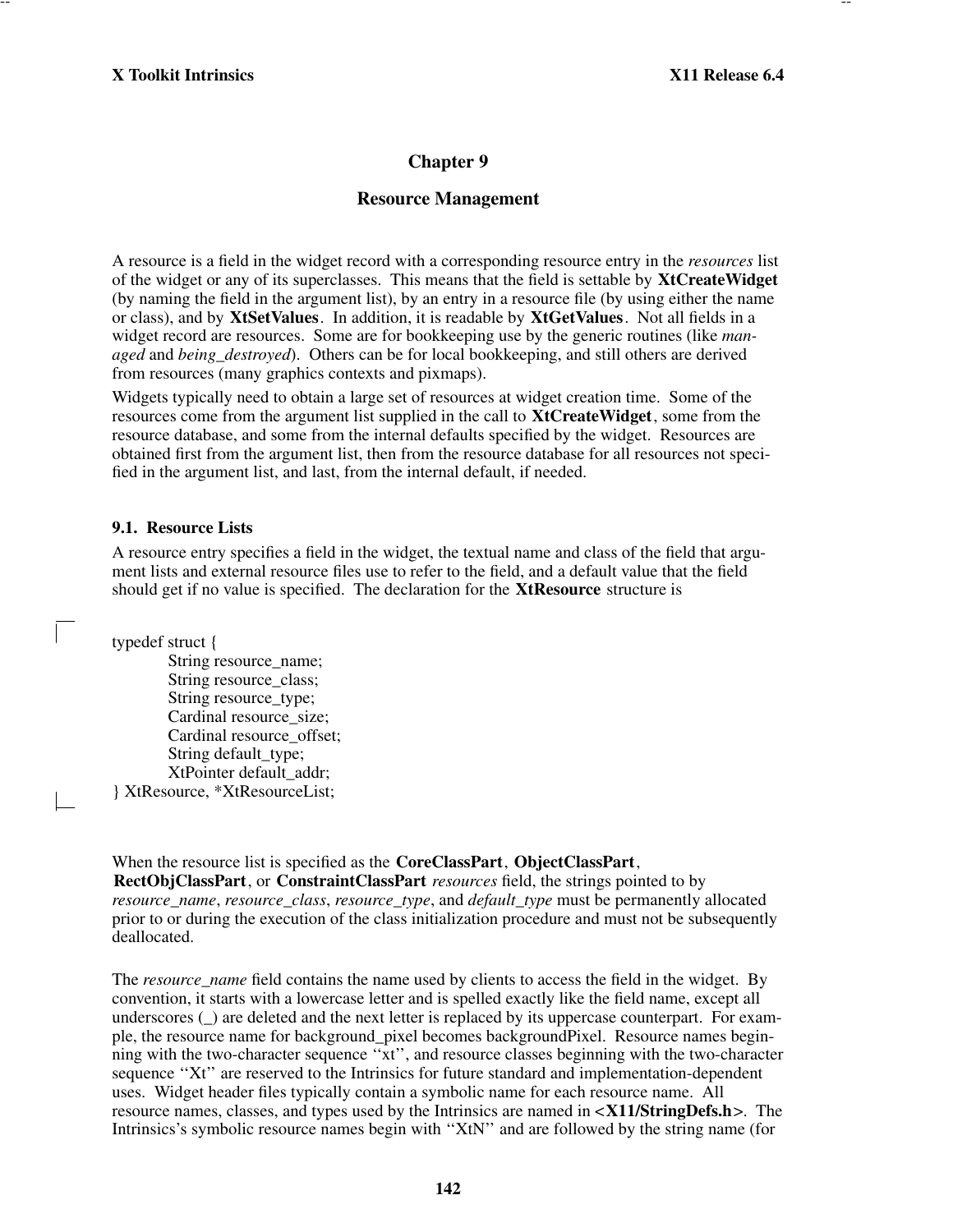example, XtNbackgroundPixel for backgroundPixel).

The *resource* class field contains the class string used in resource specification files to identify the field. A resource class provides two functions:

-- --

- It isolates an application from different representations that widgets can use for a similar resource.
- It lets you specify values for several actual resources with a single name. A resource class should be chosen to span a group of closely related fields.

For example, a widget can have several pixel resources: background, foreground, border, block cursor, pointer cursor, and so on. Typically, the background defaults to white and everything else to black. The resource class for each of these resources in the resource list should be chosen so that it takes the minimal number of entries in the resource database to make the background ivory and everything else darkblue.

In this case, the background pixel should have a resource class of ''Background'' and all the other pixel entries a resource class of ''Foreground''. Then, the resource file needs only two lines to change all pixels to ivory or darkblue:

| *Background: | 1VOTY    |
|--------------|----------|
| *Foreground: | darkblue |

Similarly, a widget may have several font resources (such as normal and bold), but all fonts should have the class Font. Thus, changing all fonts simply requires only a single line in the default resource file:

\*Font: 6x13

By convention, resource classes are always spelled starting with a capital letter to distinguish them from resource names. Their symbolic names are preceded with ''XtC'' (for example, XtCBackground).

The *resource\_type* field gives the physical representation type of the resource and also encodes information about the specific usage of the field. By convention, it starts with an uppercase letter and is spelled identically to the type name of the field. The resource type is used when resources are fetched to convert from the resource database format (usually **String**) or the format of the resource default value (almost anything, but often **String**) to the desired physical representation (see Section 9.6). The Intrinsics define the following resource types:

| Resource Type              | Structure or Field Type |  |
|----------------------------|-------------------------|--|
| <b>XtRAcceleratorTable</b> | <b>XtAccelerators</b>   |  |
| <b>XtRAtom</b>             | Atom                    |  |
| <b>XtRBitmap</b>           | Pixmap, depth= $1$      |  |
| <b>XtRBoolean</b>          | <b>Boolean</b>          |  |
| <b>XtRBool</b>             | <b>Bool</b>             |  |
| <b>XtRCallback</b>         | XtCallbackList          |  |
| <b>XtRCardinal</b>         | Cardinal                |  |
| <b>XtRColor</b>            | <b>XColor</b>           |  |
| <b>XtRColormap</b>         | Colormap                |  |
| <b>XtRCommandArgArray</b>  | String*                 |  |
| <b>XtRCursor</b>           | Cursor                  |  |
| <b>XtRDimension</b>        | Dimension               |  |
| <b>XtRDirectoryString</b>  | String                  |  |
| <b>XtRDisplay</b>          | $Display*$              |  |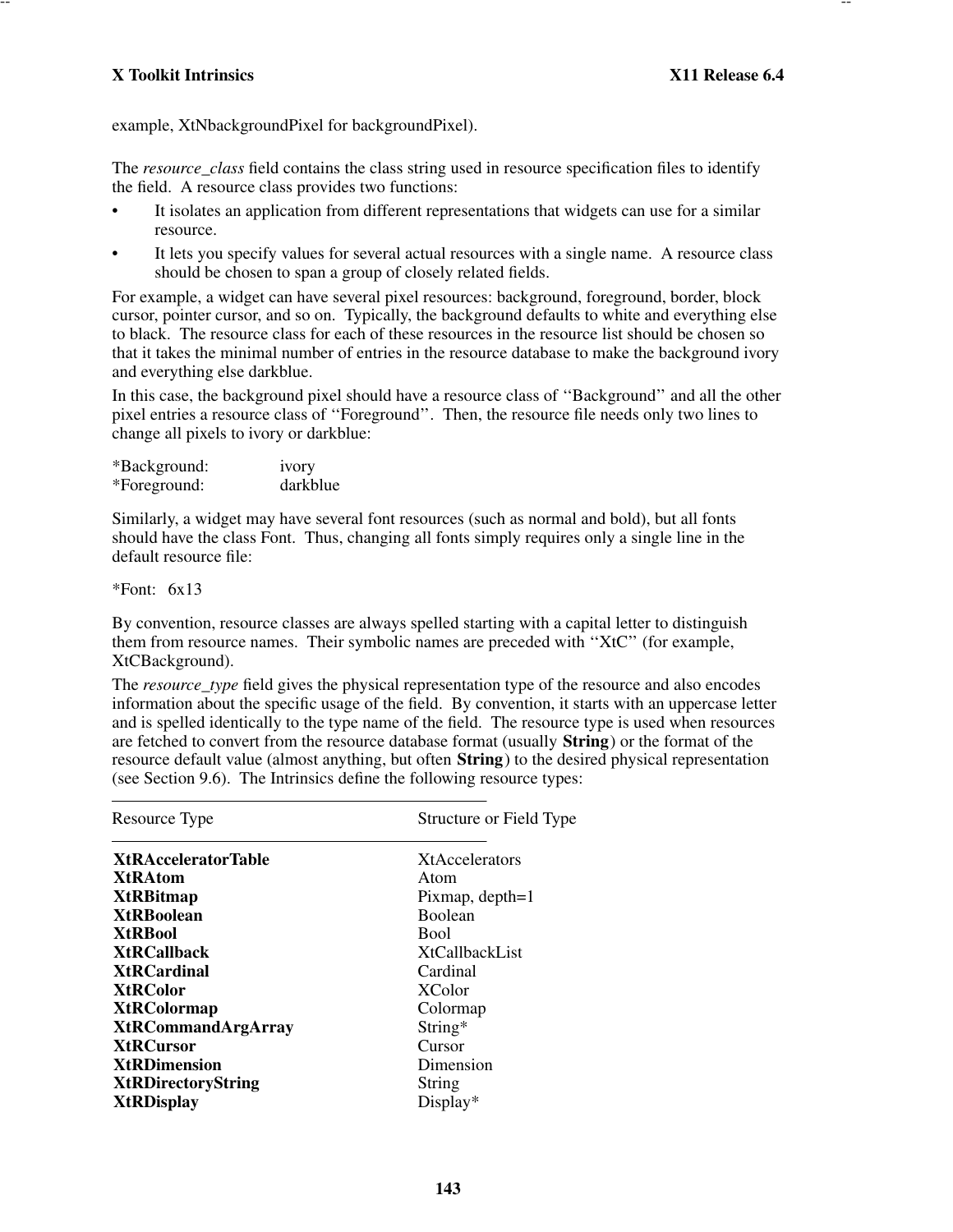| Resource Type              | Structure or Field Type                      |  |
|----------------------------|----------------------------------------------|--|
| <b>XtREnum</b>             | <b>XtEnum</b>                                |  |
| <b>XtREnvironmentArray</b> | String*                                      |  |
| <b>XtRFile</b>             | $FILE*$                                      |  |
| <b>XtRFloat</b>            | float                                        |  |
| <b>XtRFont</b>             | Font                                         |  |
| <b>XtRFontSet</b>          | <b>XFontSet</b>                              |  |
| <b>XtRFontStruct</b>       | XFontStruct*                                 |  |
| <b>XtRFunction</b>         | $(*)()$                                      |  |
| <b>XtRGeometry</b>         | char*, format as defined by <b>XParseGe-</b> |  |
|                            | ometry                                       |  |
| <b>XtRGravity</b>          | int                                          |  |
| <b>XtRInitialState</b>     | 1nt                                          |  |
| <b>XtRInt</b>              | 1nt                                          |  |
| <b>XtRLongBoolean</b>      | long                                         |  |
| <b>XtRObject</b>           | Object                                       |  |
| <b>XtRPixel</b>            | Pixel                                        |  |
| <b>XtRPixmap</b>           | Pixmap                                       |  |
| <b>XtRPointer</b>          | XtPointer                                    |  |
| <b>XtRPosition</b>         | Position                                     |  |
| <b>XtRRestartStyle</b>     | unsigned char                                |  |
| <b>XtRScreen</b>           | Screen*                                      |  |
| <b>XtRShort</b>            | short                                        |  |
| <b>XtRSmcConn</b>          | <b>XtPointer</b>                             |  |
| <b>XtRString</b>           | String                                       |  |
| <b>XtRStringArray</b>      | String*                                      |  |
| <b>XtRStringTable</b>      | String*                                      |  |
| <b>XtRTranslationTable</b> | XtTranslations                               |  |
| <b>XtRUnsignedChar</b>     | unsigned char                                |  |
| <b>XtRVisual</b>           | Visual*                                      |  |
| <b>XtRWidget</b>           | Widget                                       |  |
| <b>XtRWidgetClass</b>      | WidgetClass                                  |  |
| <b>XtRWidgetList</b>       | WidgetList                                   |  |
| <b>XtRWindow</b>           | Window                                       |  |
|                            |                                              |  |

-- --

<**X11/StringDefs.h**> also defines the following resource types as a convenience for widgets, although they do not have any corresponding data type assigned: **XtREditMode**, **XtRJustify**, and **XtROrientation**.

The *resource\_size* field is the size of the physical representation in bytes; you should specify it as **sizeof**(*type*) so that the compiler fills in the value. The *resource\_offset* field is the offset in bytes of the field within the widget. You should use the **XtOffsetOf** macro to retrieve this value. The *default\_type* field is the representation type of the default resource value. If *default\_type* is different from *resource\_type* and the default value is needed, the resource manager invokes a conversion procedure from *default\_type* to *resource\_type*. Whenever possible, the default type should be identical to the resource type in order to minimize widget creation time. However, there are sometimes no values of the type that the program can easily specify. In this case, it should be a value for which the converter is guaranteed to work (for example, **XtDefaultForeground** for a pixel resource). The *default\_addr* field specifies the address of the default resource value. As a special case, if *default\_type* is **XtRString**, then the value in the *default\_addr* field is the pointer to the string rather than a pointer to the pointer. The default is used if a resource is not specified in the argument list or in the resource database or if the conversion from the representation type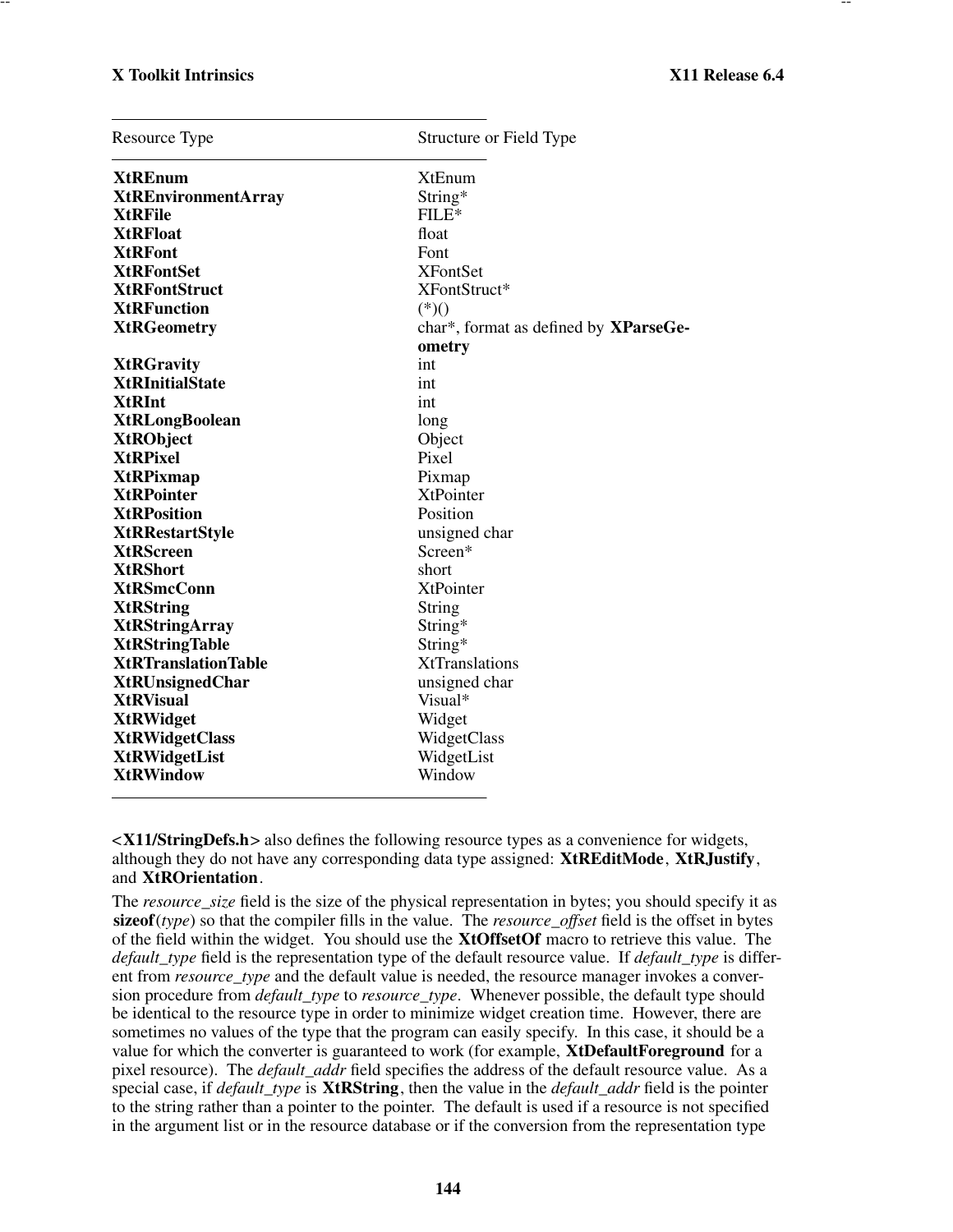stored in the resource database fails, which can happen for various reasons (for example, a misspelled entry in a resource file).

-- --

Two special representation types (XtRImmediate and XtRCallProc) are usable only as default resource types. XtRImmediate indicates that the value in the *default\_addr* field is the actual value of the resource rather than the address of the value. The value must be in the correct representation type for the resource, coerced to an **XtPointer**. No conversion is possible, since there is no source representation type. XtRCallProc indicates that the value in the *default\_addr* field is a procedure pointer. This procedure is automatically invoked with the widget, *resource\_offset*, and a pointer to an **XrmValue** in which to store the result. XtRCallProc procedure pointers are of type **XtResourceDefaultProc**.

| Widget $w$ ;<br>int <i>offset</i> ;<br>XrmValue *value; | typedef void (*XtResourceDefaultProc) (Widget, int, XrmValue*); |
|---------------------------------------------------------|-----------------------------------------------------------------|
| w                                                       | Specifies the widget whose resource value is to be obtained.    |
| offset                                                  | Specifies the offset of the field in the widget record.         |
| value                                                   | Specifies the resource value descriptor to return.              |

The **XtResourceDefaultProc** procedure should fill in the *value->addr* field with a pointer to the resource value in its correct representation type.

To get the resource list structure for a particular class, use **XtGetResourceList**.

void XtGetResourceList(*class*, *resources\_return*, *num\_resources\_return*); WidgetClass *class*; XtResourceList \**resources\_return*; Cardinal \**num\_resources\_return*;

| class            | Specifies the object class to be queried. It must be object Class or any<br>subclass thereof. |
|------------------|-----------------------------------------------------------------------------------------------|
| resources return | Returns the resource list.                                                                    |
|                  | num resources return Returns the number of entries in the resource list.                      |

If **XtGetResourceList** is called before the class is initialized, it returns the resource list as specified in the class record. If it is called after the class has been initialized, **XtGetResourceList** returns a merged resource list that includes the resources for all superclasses. The list returned by **XtGetResourceList** should be freed using **XtFree** when it is no longer needed.

To get the constraint resource list structure for a particular widget class, use **XtGetConstraintResourceList**.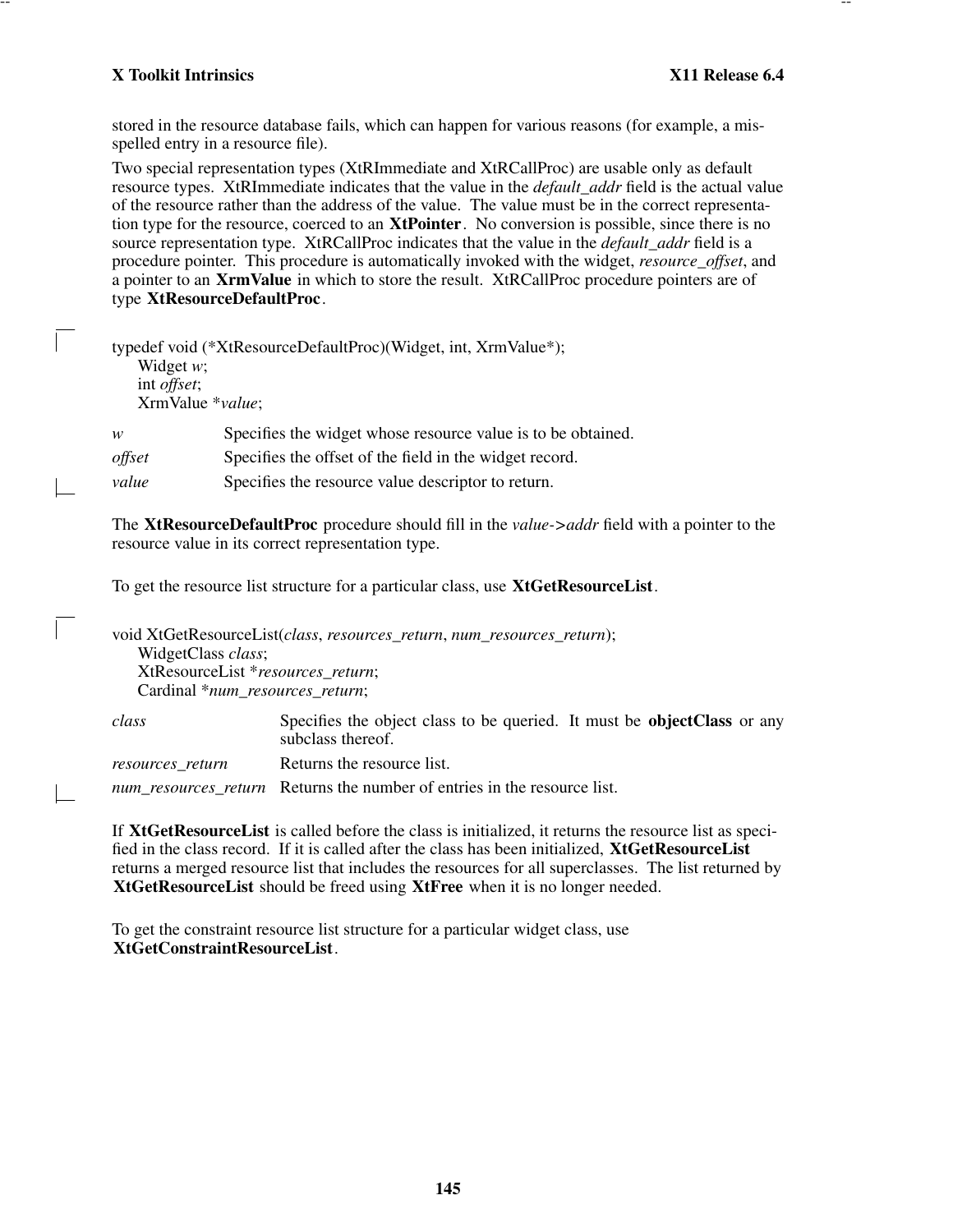$\mathbf{L}$ 

void XtGetConstraintResourceList(*class*, *resources\_return*, *num\_resources\_return*) WidgetClass *class*; XtResourceList \**resources\_return*; Cardinal \**num\_resources\_return*;

-- --

| class            | Specifies the object class to be queried. It must be <b>objectClass</b> or any<br>subclass thereof. |
|------------------|-----------------------------------------------------------------------------------------------------|
| resources return | Returns the constraint resource list.                                                               |
|                  | num resources return Returns the number of entries in the constraint resource list.                 |

If **XtGetConstraintResourceList** is called before the widget class is initialized, the resource list as specified in the widget class Constraint part is returned. If **XtGetConstraintResourceList** is called after the widget class has been initialized, the merged resource list for the class and all Constraint superclasses is returned. If the specified class is not a subclass of **constraintWidgetClass**, \**resources\_return* is set to NULL and \**num\_resources\_return* is set to zero. The list returned by **XtGetConstraintResourceList** should be freed using **XtFree** when it is no longer needed.

The routines **XtSetValues** and **XtGetValues** also use the resource list to set and get widget state; see Sections 9.7.1 and 9.7.2.

Here is an abbreviated version of a possible resource list for a Label widget:

```
/* Resources specific to Label */
static XtResource resources[] = {
{XtNforeground, XtCForeground, XtRPixel, sizeof(Pixel),
 XtOffsetOf(LabelRec, label.foreground), XtRString, XtDefaultForeground},
{XtNfont, XtCFont, XtRFontStruct, sizeof(XFontStruct*),
 XtOffsetOf(LabelRec, label.font), XtRString, XtDefaultFont},
{XtNlabel, XtCLabel, XtRString, sizeof(String),
 XtOffsetOf(LabelRec, label.label), XtRString, NULL},
        .
        .
        .
}
```
The complete resource name for a field of a widget instance is the concatenation of the application shell name (from **XtAppCreateShell**), the instance names of all the widget's parents up to the top of the widget tree, the instance name of the widget itself, and the resource name of the specified field of the widget. Similarly, the full resource class of a field of a widget instance is the concatenation of the application class (from **XtAppCreateShell**), the widget class names of all the widget's parents up to the top of the widget tree, the widget class name of the widget itself, and the resource class of the specified field of the widget.

#### **9.2. Byte Offset Calculations**

To determine the byte offset of a field within a structure type, use **XtOffsetOf**.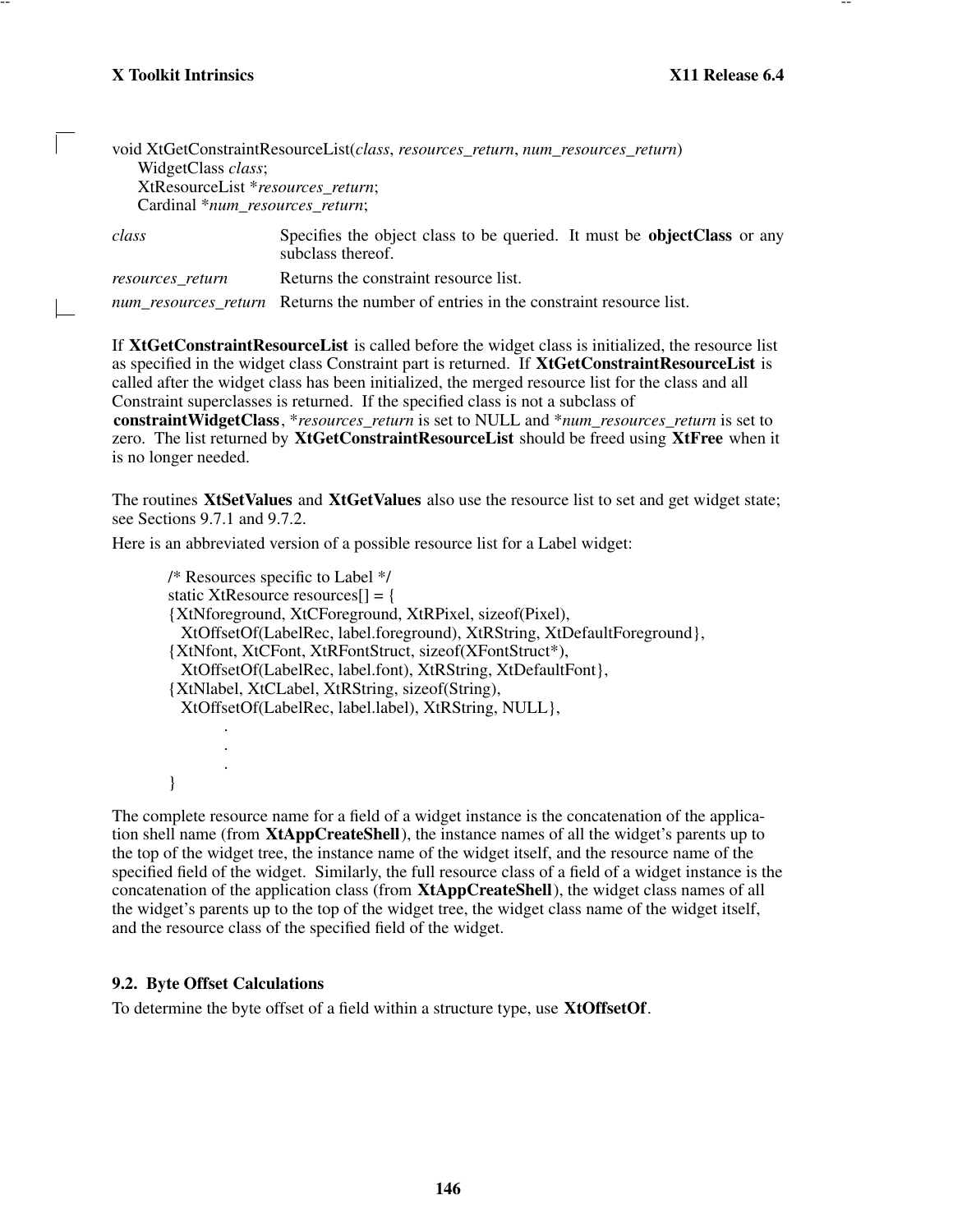$\mathbf{L}$ 

Cardinal XtOffsetOf(*structure\_type*, *field\_name*) *Type structure\_type*; *Field field\_name*;

*structure\_type* Specifies a type that is declared as a structure. *field\_name* Specifies the name of a member within the structure.

The **XtOffsetOf** macro expands to a constant expression that gives the offset in bytes to the specified structure member from the beginning of the structure. It is normally used to statically initialize resource lists and is more portable than **XtOffset**, which serves the same function.

-- --

To determine the byte offset of a field within a structure pointer type, use **XtOffset**.

Cardinal XtOffset(*pointer\_type*, *field\_name*) *Type pointer\_type*; *Field field\_name*;

| <i>pointer_type</i> | Specifies a type that is declared as a pointer to a structure. |
|---------------------|----------------------------------------------------------------|
| field_name          | Specifies the name of a member within the structure.           |

The **XtOffset** macro expands to a constant expression that gives the offset in bytes to the specified structure member from the beginning of the structure. It may be used to statically initialize resource lists. **XtOffset** is less portable than **XtOffsetOf**.

#### **9.3. Superclass-to-Subclass Chaining of Resource Lists**

The **XtCreateWidget** function gets resources as a superclass-to-subclass chained operation. That is, the resources specified in the **objectClass** resource list are fetched, then those in **rectObjClass**, and so on down to the resources specified for this widget's class. Within a class, resources are fetched in the order they are declared.

In general, if a widget resource field is declared in a superclass, that field is included in the superclass's resource list and need not be included in the subclass's resource list. For example, the Core class contains a resource entry for *background\_pixel*. Consequently, the implementation of Label need not also have a resource entry for *background\_pixel*. However, a subclass, by specifying a resource entry for that field in its own resource list, can override the resource entry for any field declared in a superclass. This is most often done to override the defaults provided in the superclass with new ones. At class initialization time, resource lists for that class are scanned from the superclass down to the class to look for resources with the same offset. A matching resource in a subclass will be reordered to override the superclass entry. If reordering is necessary, a copy of the superclass resource list is made to avoid affecting other subclasses of the superclass.

Also at class initialization time, the Intrinsics produce an internal representation of the resource list to optimize access time when creating widgets. In order to save memory, the Intrinsics may overwrite the storage allocated for the resource list in the class record; therefore, widgets must allocate resource lists in writable storage and must not access the list contents directly after the class\_initialize procedure has returned.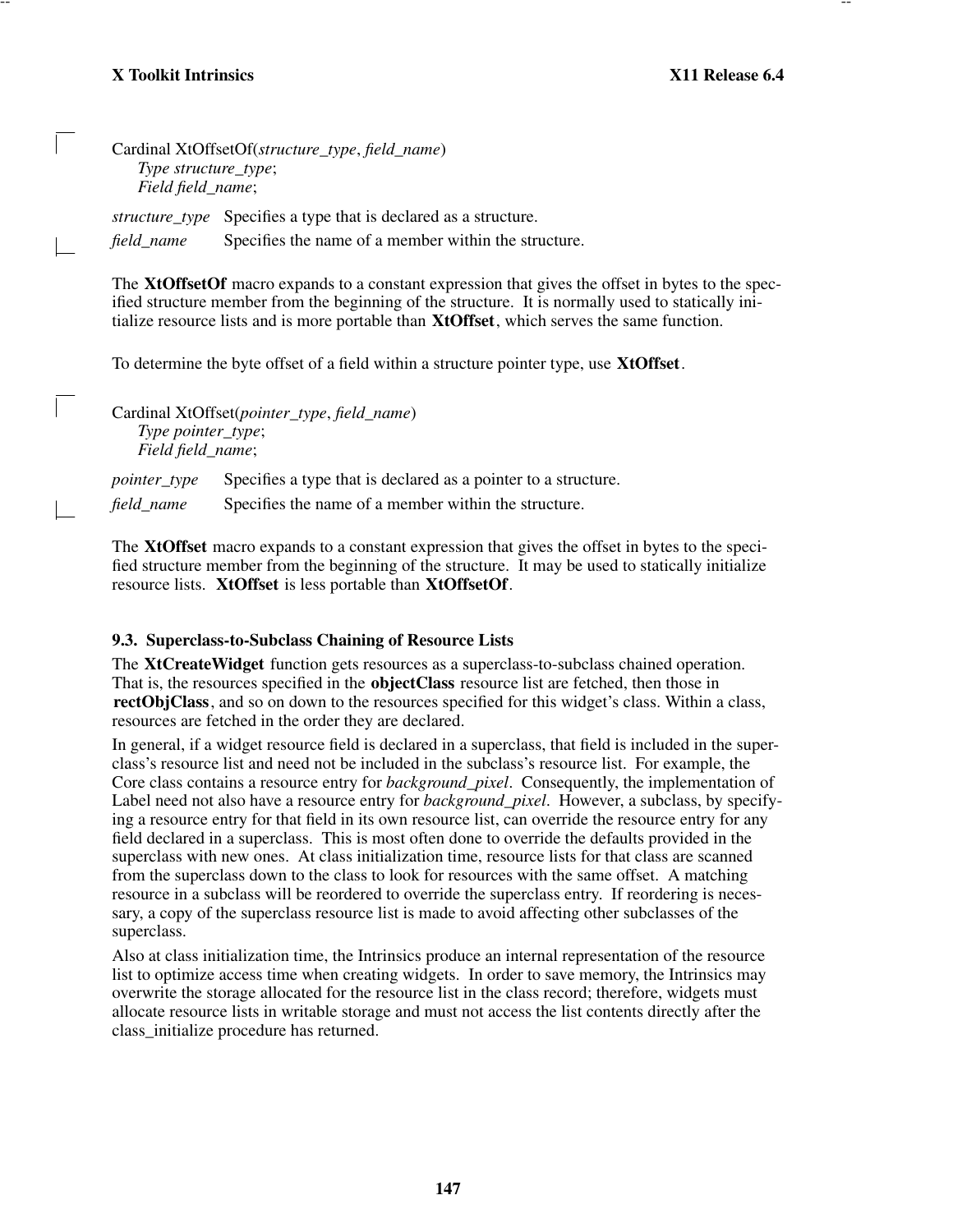### **9.4. Subresources**

A widget does not do anything to retrieve its own resources; instead, **XtCreateWidget** does this automatically before calling the class initialize procedure.

Some widgets have subparts that are not widgets but for which the widget would like to fetch resources. Such widgets call **XtGetSubresources** to accomplish this.

-- --

void XtGetSubresources(*w*, *base*, *name*, *class*, *resources*, *num\_resources*, *args*, *num\_args*) Widget *w*; XtPointer *base*; String *name*; String *class*; XtResourceList *resources*; Cardinal *num\_resources*; ArgList *args*; Cardinal *num\_args*; *w* Specifies the object used to qualify the subpart resource name and class. Must be of class Object or any subclass thereof. *base* Specifies the base address of the subpart data structure into which the resources

|           | will be written.                                                           |
|-----------|----------------------------------------------------------------------------|
| name      | Specifies the name of the subpart.                                         |
| class     | Specifies the class of the subpart.                                        |
| resources | Specifies the resource list for the subpart.                               |
|           | num_resources Specifies the number of entries in the resource list.        |
| args      | Specifies the argument list to override any other resource specifications. |
| num_args  | Specifies the number of entries in the argument list.                      |

The **XtGetSubresources** function constructs a name and class list from the application name and class, the names and classes of all the object's ancestors, and the object itself. Then it appends to this list the *name* and *class* pair passed in. The resources are fetched from the argument list, the resource database, or the default values in the resource list. Then they are copied into the subpart record. If *args* is NULL, *num\_args* must be zero. However, if *num\_args* is zero, the argument list is not referenced.

**XtGetSubresources** may overwrite the specified resource list with an equivalent representation in an internal format, which optimizes access time if the list is used repeatedly. The resource list must be allocated in writable storage, and the caller must not modify the list contents after the call if the same list is to be used again. Resources fetched by **XtGetSubresources** are referencecounted as if they were referenced by the specified object. Subresources might therefore be freed from the conversion cache and destroyed when the object is destroyed, but not before then.

To fetch resources for widget subparts using varargs lists, use **XtVaGetSubresources**.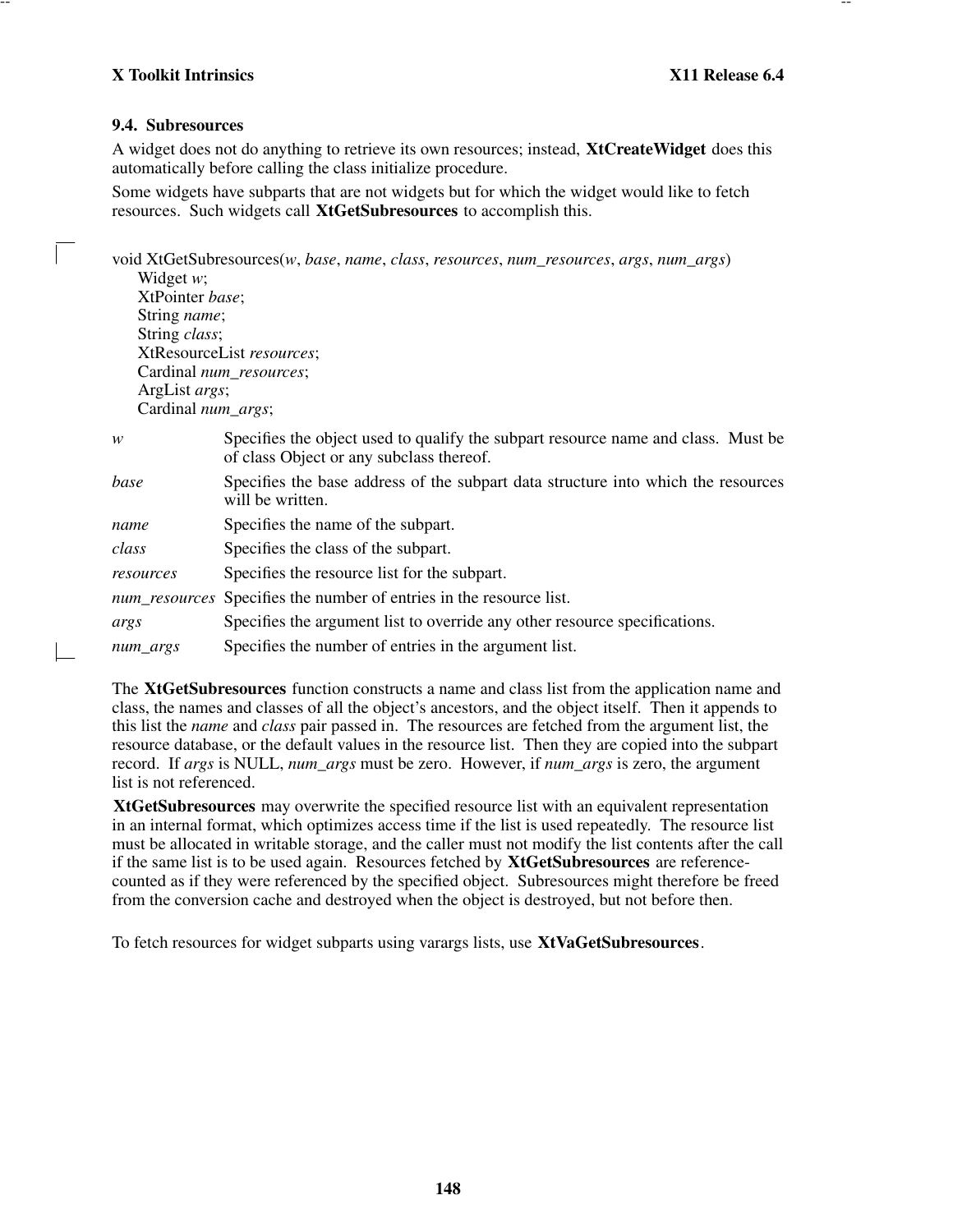void XtVaGetSubresources(*w*, *base*, *name*, *class*, *resources*, *num\_resources*, ...) Widget *w*; XtPointer *base*; String *name*; String *class*; XtResourceList *resources*; Cardinal *num\_resources*; *w* Specifies the object used to qualify the subpart resource name and class. Must be of class Object or any subclass thereof. *base* Specifies the base address of the subpart data structure into which the resources will be written. *name* Specifies the name of the subpart. *class* Specifies the class of the subpart.

-- --

*resources* Specifies the resource list for the subpart.

*num\_resources* Specifies the number of entries in the resource list.

Specifies the variable argument list to override any other resource specifications.

**XtVaGetSubresources** is identical in function to **XtGetSubresources** with the *args* and *num\_args* parameters replaced by a varargs list, as described in Section 2.5.1.

## **9.5. Obtaining Application Resources**

To retrieve resources that are not specific to a widget but apply to the overall application, use **XtGetApplicationResources**.

void XtGetApplicationResources(*w*, *base*, *resources*, *num\_resources*, *args*, *num\_args*) Widget *w*; XtPointer *base*; XtResourceList *resources*; Cardinal *num\_resources*; ArgList *args*; Cardinal *num\_args*;

*w* Specifies the object that identifies the resource database to search (the database is that associated with the display for this object). Must be of class Object or any subclass thereof. *base* Specifies the base address into which the resource values will be written. *resources* Specifies the resource list. *num\_resources* Specifies the number of entries in the resource list. *args* Specifies the argument list to override any other resource specifications. *num\_args* Specifies the number of entries in the argument list.

The **XtGetApplicationResources** function first uses the passed object, which is usually an application shell widget, to construct a resource name and class list. The full name and class of the specified object (that is, including its ancestors, if any) is logically added to the front of each resource name and class. Then it retrieves the resources from the argument list, the resource database, or the resource list default values. After adding base to each address, **XtGetApplicationResources** copies the resources into the addresses obtained by adding *base* to each *offset* in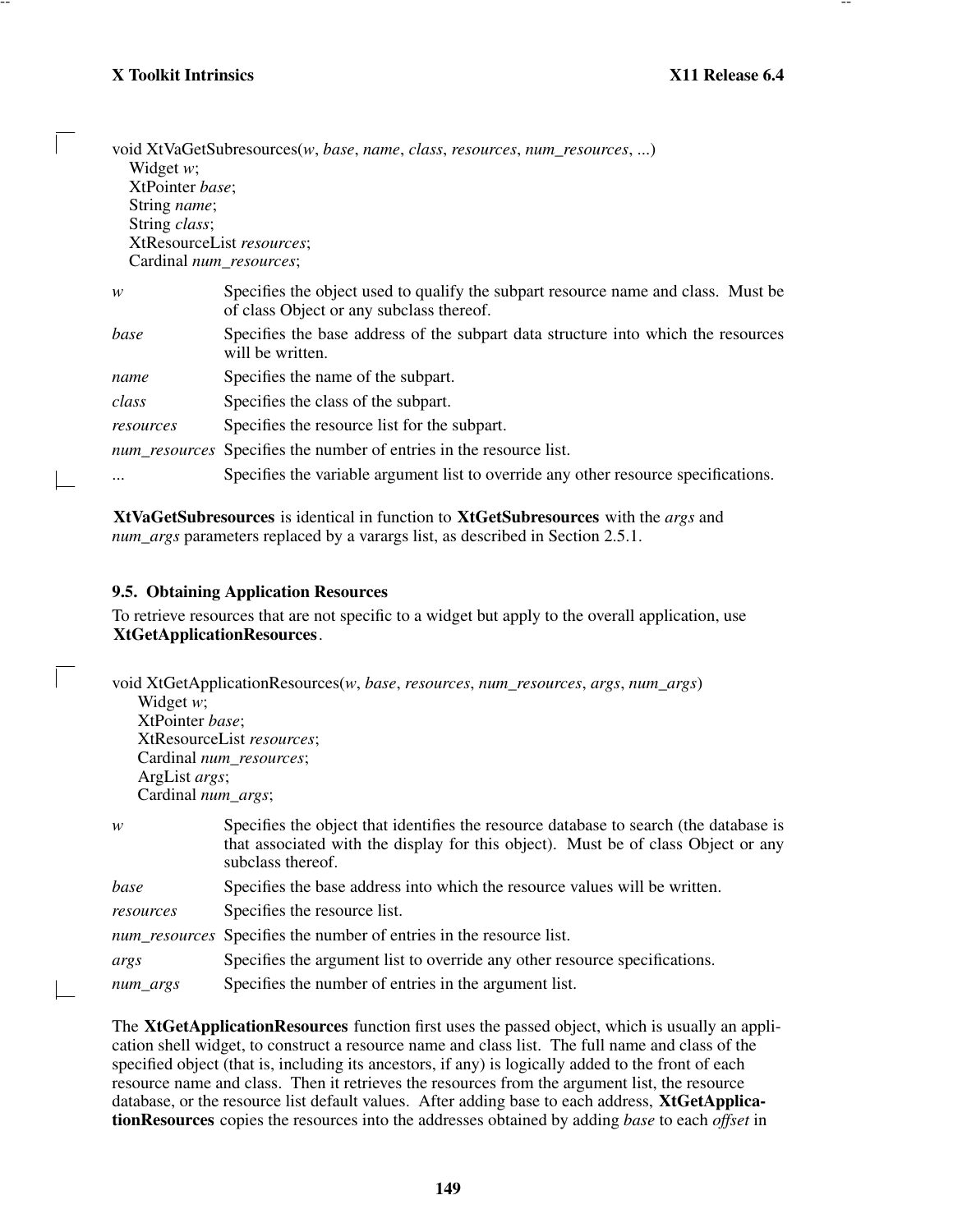the resource list. If *args* is NULL, *num\_args* must be zero. However, if *num\_args* is zero, the argument list is not referenced. The portable way to specify application resources is to declare them as members of a structure and pass the address of the structure as the *base* argument.

-- --

**XtGetApplicationResources** may overwrite the specified resource list with an equivalent representation in an internal format, which optimizes access time if the list is used repeatedly. The resource list must be allocated in writable storage, and the caller must not modify the list contents after the call if the same list is to be used again. Any per-display resources fetched by **XtGetApplicationResources** will not be freed from the resource cache until the display is closed.

To retrieve resources for the overall application using varargs lists, use **XtVaGetApplicationResources**.

| Widget $w$ ;<br>XtPointer base; | void XtVaGetApplicationResources(w, base, resources, num_resources, )<br>XtResourceList resources;<br>Cardinal num resources;                                                                   |
|---------------------------------|-------------------------------------------------------------------------------------------------------------------------------------------------------------------------------------------------|
| w                               | Specifies the object that identifies the resource database to search (the database is<br>that associated with the display for this object). Must be of class Object or any<br>subclass thereof. |
| base                            | Specifies the base address into which the resource values will be written.                                                                                                                      |

*resources* Specifies the resource list for the subpart.

*num\_resources* Specifies the number of entries in the resource list.

... Specifies the variable argument list to override any other resource specifications.

**XtVaGetApplicationResources** is identical in function to **XtGetApplicationResources** with the *args* and *num\_args* parameters replaced by a varargs list, as described in Section 2.5.1.

# **9.6. Resource Conversions**

The Intrinsics provide a mechanism for registering representation converters that are automatically invoked by the resource-fetching routines. The Intrinsics additionally provide and register several commonly used converters. This resource conversion mechanism serves several purposes:

- It permits user and application resource files to contain textual representations of nontextual values.
- It allows textual or other representations of default resource values that are dependent on the display, screen, or colormap, and thus must be computed at runtime.
- It caches conversion source and result data. Conversions that require much computation or space (for example, string-to-translation-table) or that require round-trips to the server (for example, string-to-font or string-to-color) are performed only once.

# **9.6.1. Predefined Resource Converters**

The Intrinsics define all the representations used in the Object, RectObj, Core, Composite, Constraint, and Shell widget classes. The Intrinsics register the following resource converters that accept input values of representation type **XtRString**.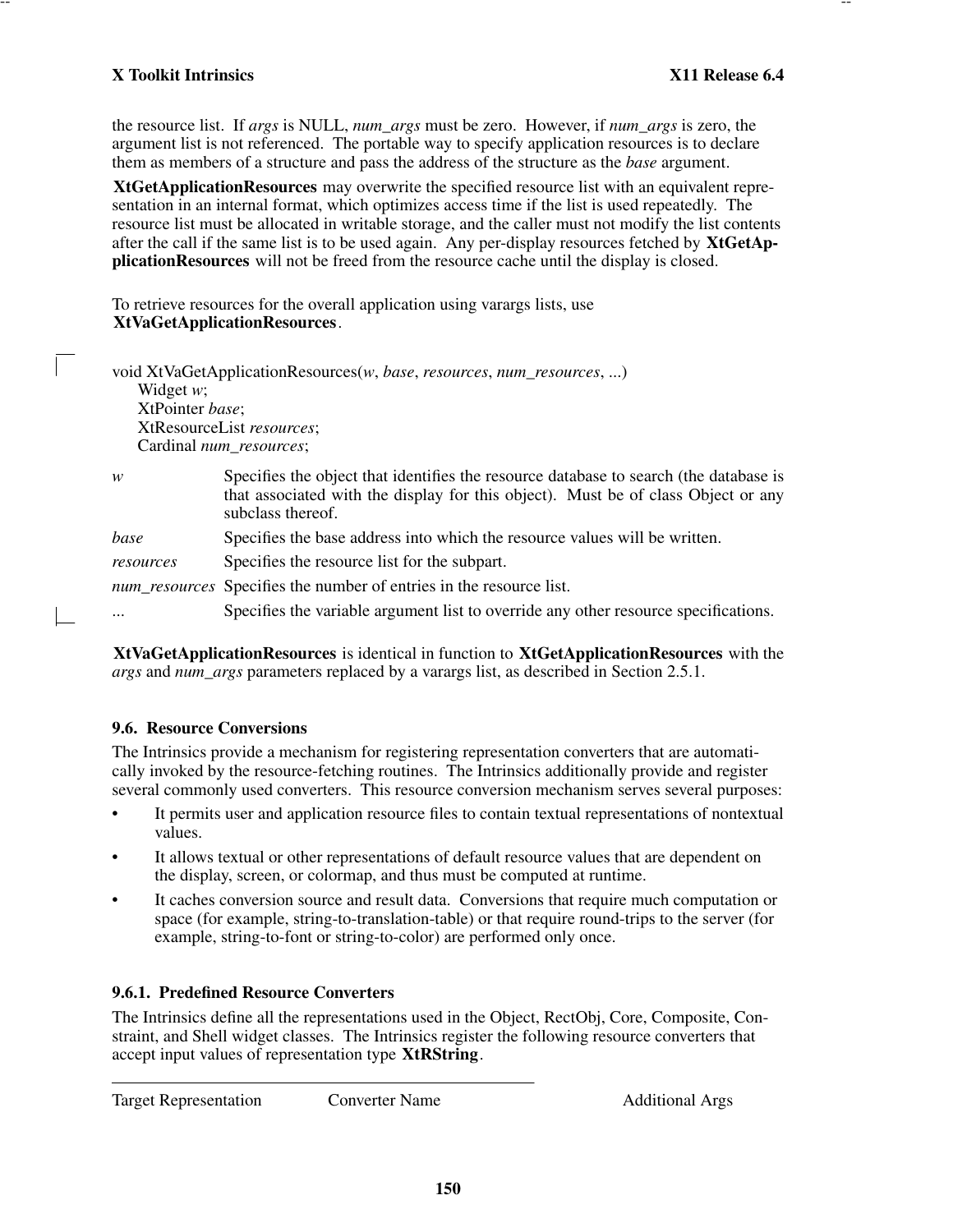| <b>XtRAcceleratorTable</b> | <b>XtCvtStringToAcceleratorTable</b> |                                |
|----------------------------|--------------------------------------|--------------------------------|
| <b>XtRAtom</b>             | <b>XtCvtStringToAtom</b>             | $Display*$                     |
| <b>XtRBoolean</b>          | <b>XtCvtStringToBoolean</b>          |                                |
| <b>XtRBool</b>             | <b>XtCvtStringToBool</b>             |                                |
| <b>XtRCommandArgArray</b>  | <b>XtCvtStringToCommandArgArray</b>  |                                |
| <b>XtRCursor</b>           | <b>XtCvtStringToCursor</b>           | Display*                       |
| <b>XtRDimension</b>        | <b>XtCvtStringToDimension</b>        |                                |
| <b>XtRDirectoryString</b>  | <b>XtCvtStringToDirectoryString</b>  |                                |
| <b>XtRDisplay</b>          | <b>XtCvtStringToDisplay</b>          |                                |
| <b>XtRFile</b>             | <b>XtCvtStringToFile</b>             |                                |
| <b>XtRFloat</b>            | <b>XtCvtStringToFloat</b>            |                                |
| <b>XtRFont</b>             | <b>XtCvtStringToFont</b>             | $Display*$                     |
| <b>XtRFontSet</b>          | <b>XtCvtStringToFontSet</b>          | Display*, String locale        |
| <b>XtRFontStruct</b>       | <b>XtCvtStringToFontStruct</b>       | Display*                       |
| <b>XtRGravity</b>          | <b>XtCvtStringToGravity</b>          |                                |
| <b>XtRInitialState</b>     | <b>XtCvtStringToInitialState</b>     |                                |
| <b>XtRInt</b>              | <b>XtCvtStringToInt</b>              |                                |
| <b>XtRPixel</b>            | <b>XtCvtStringToPixel</b>            | colorConvertArgs               |
| <b>XtRPosition</b>         | <b>XtCvtStringToPosition</b>         |                                |
| <b>XtRRestartStyle</b>     | <b>XtCvtStringToRestartStyle</b>     |                                |
| <b>XtRShort</b>            | <b>XtCvtStringToShort</b>            |                                |
| <b>XtRTranslationTable</b> | <b>XtCvtStringToTranslationTable</b> |                                |
| <b>XtRUnsignedChar</b>     | <b>XtCvtStringToUnsignedChar</b>     |                                |
| <b>XtRVisual</b>           | <b>XtCvtStringToVisual</b>           | Screen*, Cardinal <i>depth</i> |

-- --

The String-to-Pixel conversion has two predefined constants that are guaranteed to work and contrast with each other: **XtDefaultForeground** and **XtDefaultBackground**. They evaluate to the black and white pixel values of the widget's screen, respectively. If the application resource reverseVideo is **True**, they evaluate to the white and black pixel values of the widget's screen, respectively. Similarly, the String-to-Font and String-to-FontStruct converters recognize the constant **XtDefaultFont** and evaluate this in the following manner:

- Query the resource database for the resource whose full name is ''xtDefaultFont'', class ''XtDefaultFont'' (that is, no widget name/class prefixes), and use a type **XtRString** value returned as the font name or a type **XtRFont** or **XtRFontStruct** value directly as the resource value.
- If the resource database does not contain a value for xtDefaultFont, class XtDefaultFont, or if the returned font name cannot be successfully opened, an implementation-defined font in ISO8859-1 character set encoding is opened. (One possible algorithm is to perform an **XListFonts** using a wildcard font name and use the first font in the list. This wildcard font name should be as broad as possible to maximize the probability of locating a useable font; for example, "-\*-\*-\*-R-\*-\*-\*-120-\*-\*-\*-\*-ISO8859-1".)

• If no suitable ISO8859-1 font can be found, issue a warning message and return **False**.

The String-to-FontSet converter recognizes the constant **XtDefaultFontSet** and evaluate this in the following manner:

- Query the resource database for the resource whose full name is ''xtDefaultFontSet'', class ''XtDefaultFontSet'' (that is, no widget name/class prefixes), and use a type **XtRString** value returned as the base font name list or a type **XtRFontSet** value directly as the resource value.
- If the resource database does not contain a value for xtDefaultFontSet, class XtDefault-FontSet, or if a font set cannot be successfully created from this resource, an implementation-defined font set is created. (One possible algorithm is to perform an **XCreateFontSet**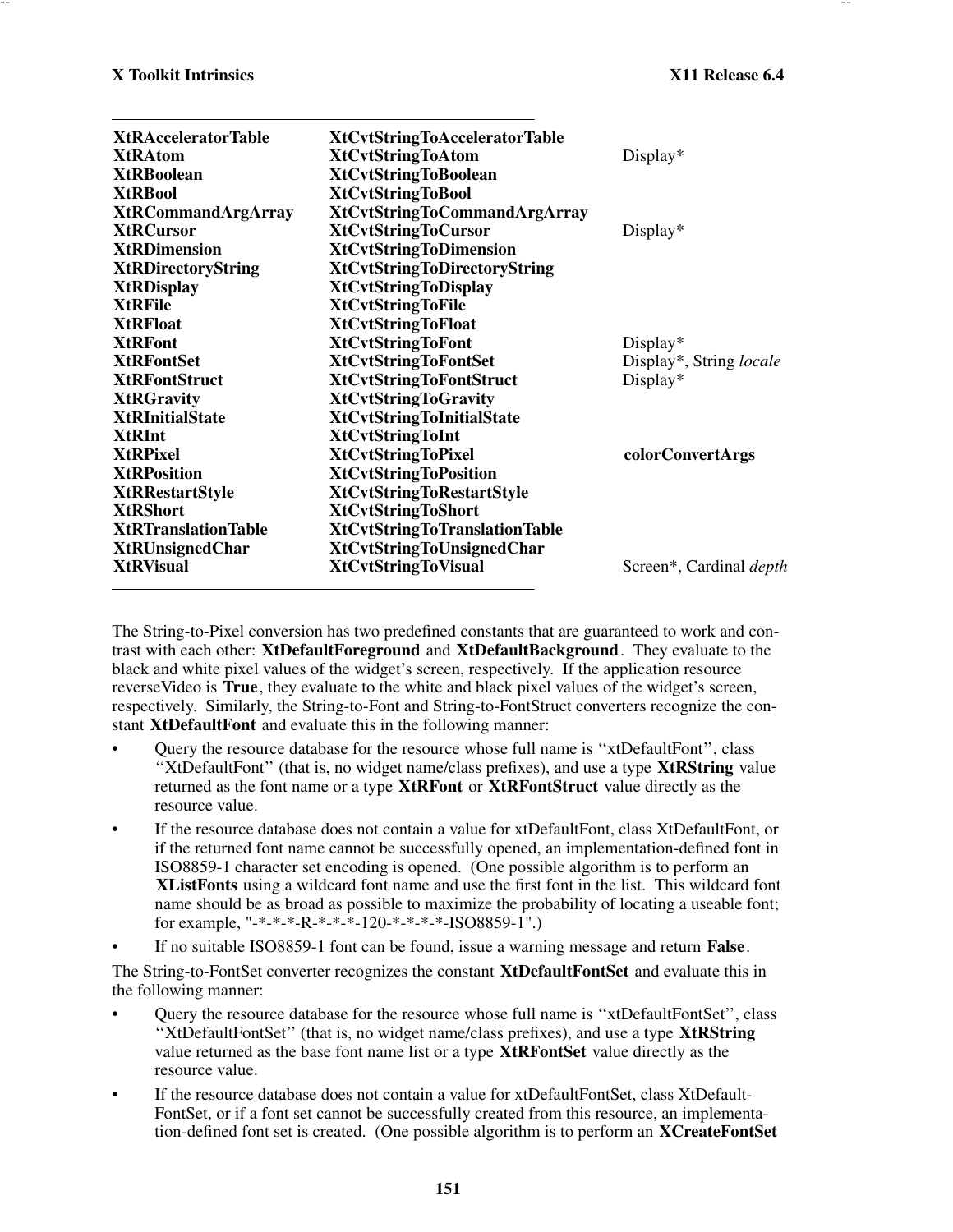using a wildcard base font name. This wildcard base font name should be as broad as possible to maximize the probability of locating a useable font; for example,  $"$ -\*-\*- $R$ -\*-\*-\*-120-\*-\*-\*-\*".)

• If no suitable font set can be created, issue a warning message and return **False**.

-- --

If a font set is created but *missing\_charset\_list* is not empty, a warning is issued and the partial font set is returned. The Intrinsics register the String-to-FontSet converter with a conversion argument list that extracts the current process locale at the time the converter is invoked. This ensures that the converter is invoked again if the same conversion is required in a different locale.

The String-to-Gravity conversion accepts string values that are the names of window and bit gravities and their numerical equivalents, as defined in *Xlib — C Language X Interface*:

**ForgetGravity**, **UnmapGravity**, **NorthWestGravity**, **NorthGravity**, **NorthEastGravity**, **WestGravity**, **CenterGravity**, **EastGravity**, **SouthWestGravity**, **SouthGravity**,

**SouthEastGravity**, and **StaticGravity**. Alphabetic case is not significant in the conversion.

The String-to-CommandArgArray conversion parses a String into an array of strings. White space characters separate elements of the command line. The converter recognizes the backslash character ''\'' as an escape character to allow the following white space character to be part of the array element.

The String-to-DirectoryString conversion recognizes the string ''XtCurrentDirectory'' and returns the result of a call to the operating system to get the current directory.

The String-to-RestartStyle conversion accepts the values **RestartIfRunning**, **RestartAnyway**, **RestartImmediately**, and **RestartNever** as defined by the *X Session Management Protocol*.

The String-to-InitialState conversion accepts the values **NormalState** or **IconicState** as defined by the *Inter-Client Communication Conventions Manual*.

The String-to-Visual conversion calls **XMatchVisualInfo** using the *screen* and *depth* fields from the core part and returns the first matching Visual on the list. The widget resource list must be certain to specify any resource of type **XtRVisual** after the depth resource. The allowed string values are the visual class names defined in *X Window System Protocol*, Section 8; **StaticGray**, **StaticColor**, **TrueColor**, **GrayScale**, **PseudoColor**, and **DirectColor**.

The Intrinsics register the following resource converter that accepts an input value of representation type **XtRColor**.

| <b>Target Representation</b> | Converter Name           | <b>Additional Args</b> |
|------------------------------|--------------------------|------------------------|
| <b>XtRPixel</b>              | <b>XtCvtColorToPixel</b> |                        |

The Intrinsics register the following resource converters that accept input values of representation type **XtRInt**.

| <b>Target Representation</b>                                                                                                          | <b>Converter Name</b>                                                                                                                                                                  | <b>Additional Args</b> |
|---------------------------------------------------------------------------------------------------------------------------------------|----------------------------------------------------------------------------------------------------------------------------------------------------------------------------------------|------------------------|
| <b>XtRBoolean</b><br><b>XtRBool</b><br><b>XtRColor</b><br><b>XtRDimension</b><br><b>XtRFloat</b><br><b>XtRFont</b><br><b>XtRPixel</b> | <b>XtCvtIntToBoolean</b><br><b>XtCvtIntToBool</b><br><b>XtCvtIntToColor</b><br><b>XtCvtIntToDimension</b><br><b>XtCvtIntToFloat</b><br><b>XtCvtIntToFont</b><br><b>XtCvtIntToPixel</b> | colorConvertArgs       |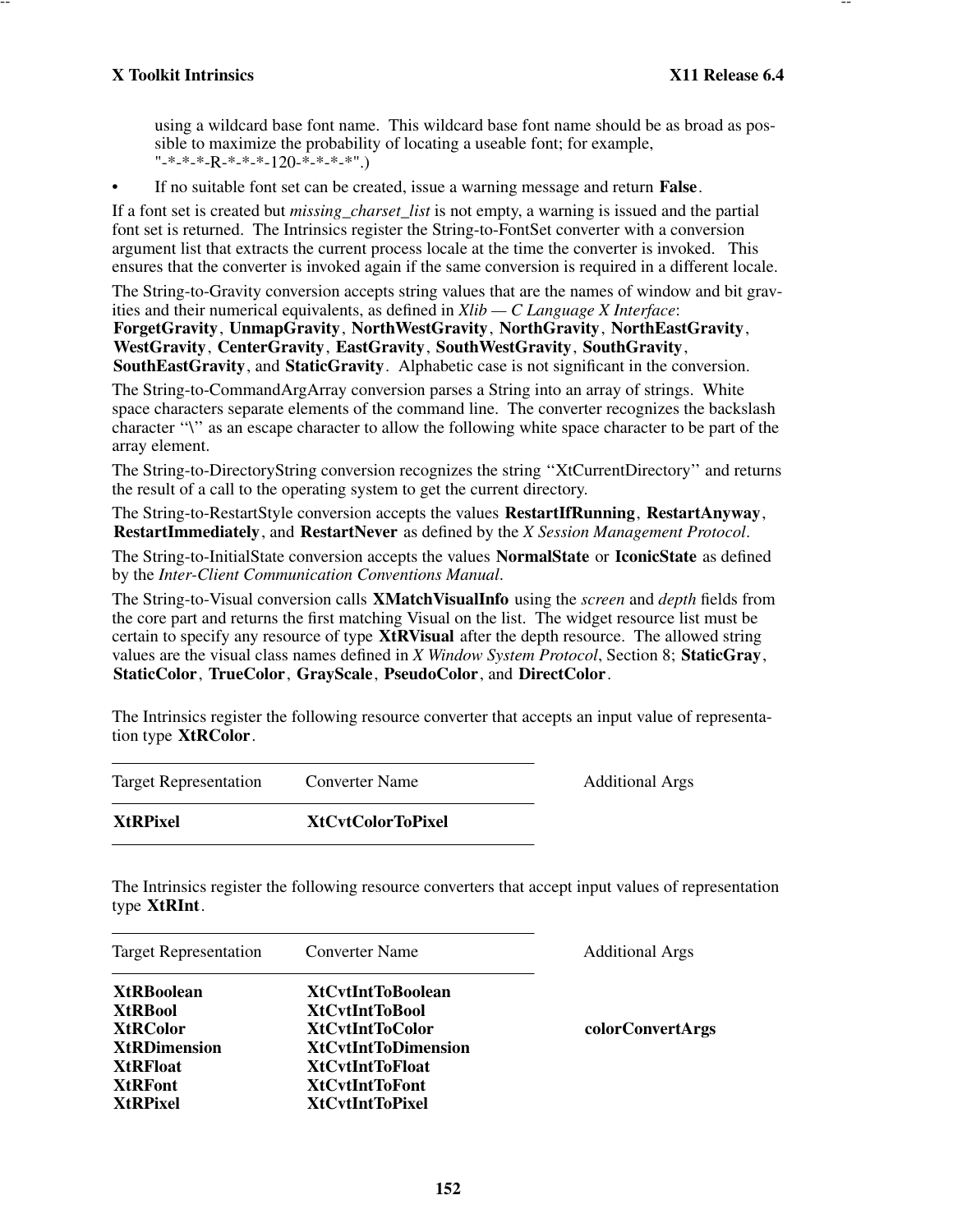| <b>XtRPixmap</b>       | <b>XtCvtIntToPixmap</b>       |
|------------------------|-------------------------------|
| <b>XtRPosition</b>     | <b>XtCvtIntToPosition</b>     |
| <b>XtRShort</b>        | <b>XtCvtIntToShort</b>        |
| <b>XtRUnsignedChar</b> | <b>XtCvtIntToUnsignedChar</b> |

The Intrinsics register the following resource converter that accepts an input value of representation type **XtRPixel**.

-- --

| <b>XtRColor</b>              | <b>XtCvtPixelToColor</b> |                        |
|------------------------------|--------------------------|------------------------|
| <b>Target Representation</b> | Converter Name           | <b>Additional Args</b> |

## **9.6.2. New Resource Converters**

Type converters use pointers to **XrmValue** structures (defined in <**X11/Xresource.h**>; see Section 15.4 in *Xlib — C Language X Interface*) for input and output values.

typedef struct { unsigned int size; XPointer addr; } XrmValue, \*XrmValuePtr;

The *addr* field specifies the address of the data, and the *size* field gives the total number of significant bytes in the data. For values of type **String**, *addr* is the address of the first character and *size* includes the NULL-terminating byte.

A resource converter procedure pointer is of type **XtTypeConverter**.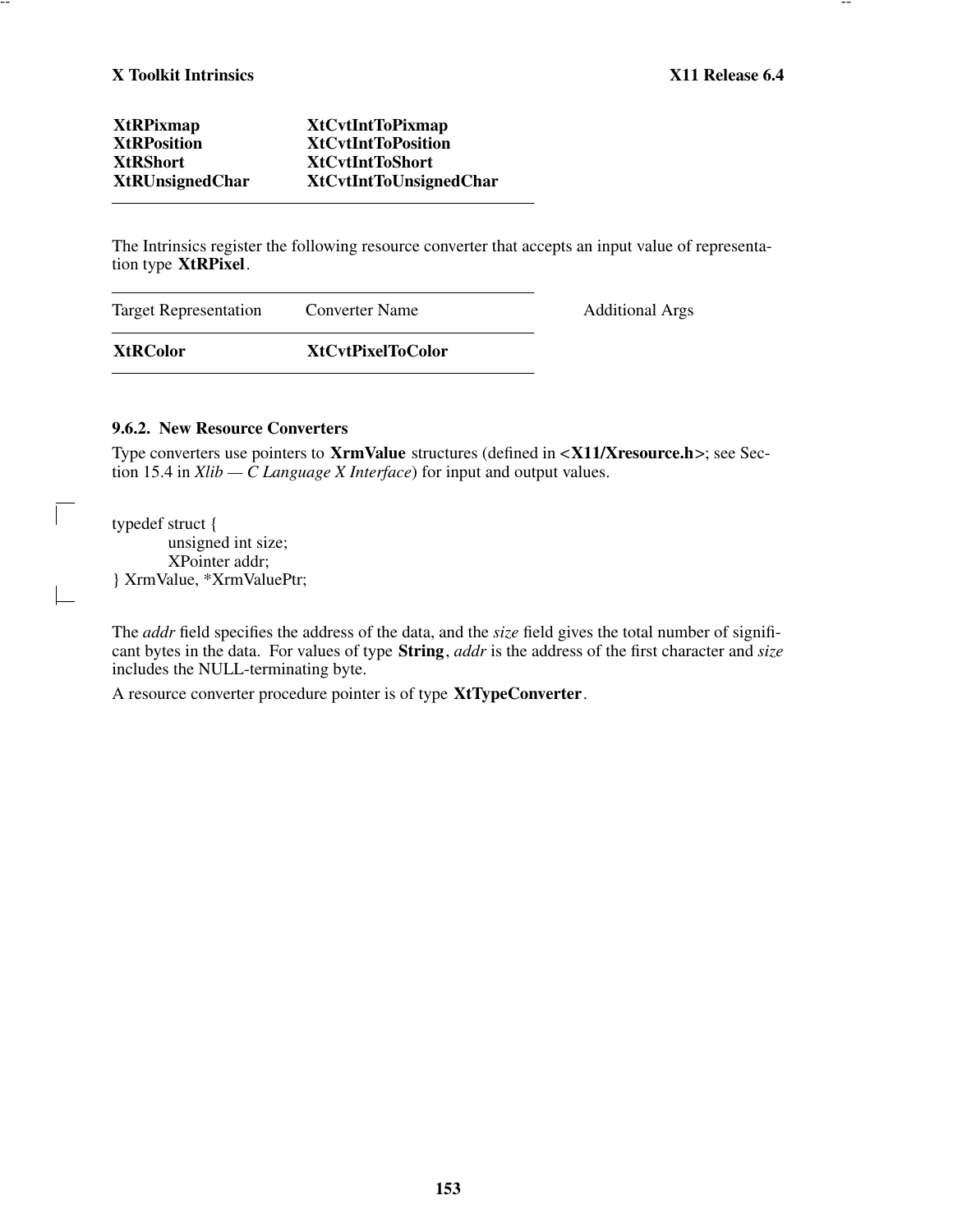|                              | typedef Boolean (*XtTypeConverter)(Display*, XrmValue*, Cardinal*,                                                                                                                                                                                                                                       |
|------------------------------|----------------------------------------------------------------------------------------------------------------------------------------------------------------------------------------------------------------------------------------------------------------------------------------------------------|
|                              | XrmValue*, XrmValue*, XtPointer*);                                                                                                                                                                                                                                                                       |
| Display *display;            |                                                                                                                                                                                                                                                                                                          |
| XrmValue * <i>args</i> ;     |                                                                                                                                                                                                                                                                                                          |
| Cardinal * <i>num_args</i> ; |                                                                                                                                                                                                                                                                                                          |
| XrmValue *from;              |                                                                                                                                                                                                                                                                                                          |
| XrmValue * <i>to</i> ;       |                                                                                                                                                                                                                                                                                                          |
|                              | XtPointer * <i>converter data</i> ;                                                                                                                                                                                                                                                                      |
| display                      | Specifies the display connection with which this conversion is associated.                                                                                                                                                                                                                               |
| args                         | Specifies a list of additional XrmValue arguments to the converter if additional<br>context is needed to perform the conversion, or NULL. For example, the String-<br>to-Font converter needs the widget's <i>display</i> , and the String-to-Pixel converter<br>needs the widget's screen and colormap. |
| num_args                     | Specifies the number of entries in <i>args</i> .                                                                                                                                                                                                                                                         |
| from                         | Specifies the value to convert.                                                                                                                                                                                                                                                                          |
| to                           | Specifies a descriptor for a location into which to store the converted value.                                                                                                                                                                                                                           |
|                              | <i>converter_data</i> Specifies a location into which the converter may store converter-specific data as-<br>sociated with this conversion.                                                                                                                                                              |

-- --

The *display* argument is normally used only when generating error messages, to identify the application context (with the function **XtDisplayToApplicationContext**).

The *to* argument specifies the size and location into which the converter should store the converted value. If the *addr* field is NULL, the converter should allocate appropriate storage and store the size and location into the *to* descriptor. If the type converter allocates the storage, it remains under the ownership of the converter and must not be modified by the caller. The type converter is permitted to use static storage for this purpose, and therefore the caller must immediately copy the data upon return from the converter. If the *addr* field is not NULL, the converter must check the *size* field to ensure that sufficient space has been allocated before storing the converted value. If insufficient space is specified, the converter should update the *size* field with the number of bytes required and return **False** without modifying the data at the specified location. If sufficient space was allocated by the caller, the converter should update the *size* field with the number of bytes actually occupied by the converted value. For converted values of type **XtRString**, the size should include the NULL-terminating byte, if any. The converter may store any value in the location specified in *converter data*; this value will be passed to the destructor, if any, when the resource is freed by the Intrinsics.

The converter must return **True** if the conversion was successful and **False** otherwise. If the conversion cannot be performed because of an improper source value, a warning message should also be issued with **XtAppWarningMsg**.

Most type converters just take the data described by the specified *from* argument and return data by writing into the location specified in the *to* argument. A few need other information, which is available in *args*. A type converter can invoke another type converter, which allows differing sources that may convert into a common intermediate result to make maximum use of the type converter cache.

Note that if an address is written into *to->addr*, it cannot be that of a local variable of the converter because the data will not be valid after the converter returns. Static variables may be used, as in the following example. If the converter modifies the resource database, the changes affect any in-progress widget creation, **XtGetApplicationResources**, or **XtGetSubresources** in an implementation-defined manner; however, insertion of new entries or changes to existing entries is allowed and will not directly cause an error.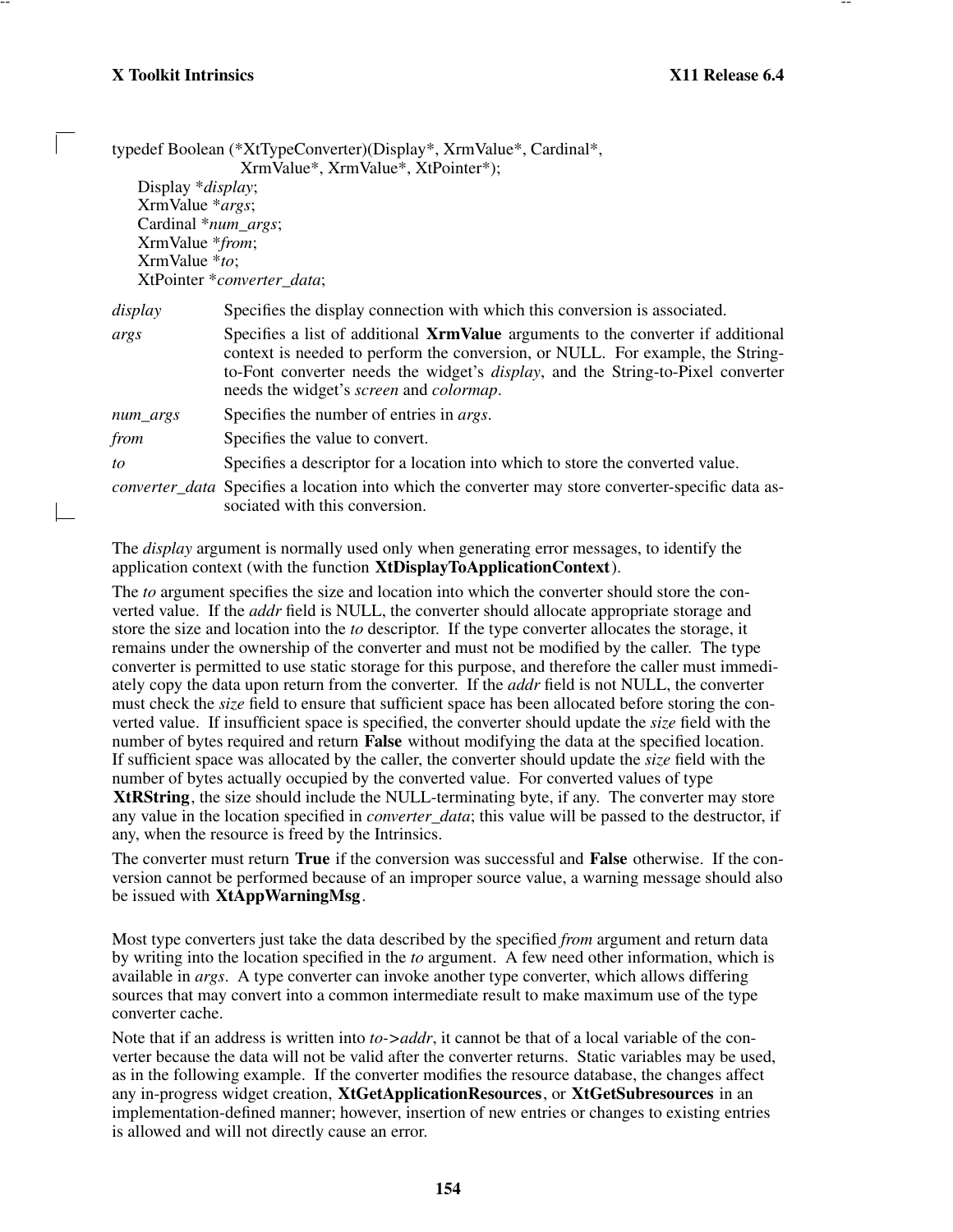The following is an example of a converter that takes a **string** and converts it to a **Pixel**. Note that the *display* parameter is used only to generate error messages; the **Screen** conversion argument is still required to inform the Intrinsics that the converted value is a function of the particular display (and colormap).

-- --

```
#define done(type, value) \setminus\{if (toVal->addr != NULL) {
            if (toVal->size < sizeof(type)) {
               \text{toVal}\text{-}\text{size} = \text{sizeof}(\text{type});return False;
            \}*(type*)(toVal->addr) = (value);
        \}else { \sqrt{ }static type static val;
            static val = (value); \setminustoVal->addr = (XPointer)& static_val;
        \}\text{toVal}\text{-}\text{size} = \text{sizeof}(\text{type});return True;
   }
static Boolean CvtStringToPixel(dpy, args, num_args, fromVal, toVal, converter_data)
   Display *dpy;
   XrmValue *args;
   Cardinal *num_args;
   XrmValue *fromVal;
   XrmValue *toVal;
   XtPointer *converter_data;
{
   static XColor screenColor;<br>XColor exactColor;
               exactColor;
   Screen *screen:
   Colormap colormap;
   Status;<br>status;
   if (*num_args != 2)
        XtAppWarningMsg(XtDisplayToApplicationContext(dpy),
            "wrongParameters", "cvtStringToPixel", "XtToolkitError",
            "String to pixel conversion needs screen and colormap arguments",
            (String *)NULL, (Cardinal *)NULL);
   screen = *((Screen**) args[0].addr);\text{colormap} = *((\text{Colormap} * \text{args}[1].\text{addr});if (CompareISOLatin1(str, XtDefaultBackground) == 0) {
        *closure ret = False;
        done(Pixel, WhitePixelOfScreen(screen));
   }
   if (CompareISOLatin1(str, XtDefaultForeground) == 0) {
        *closure ret = False;
        done(Pixel, BlackPixelOfScreen(screen));
   }
```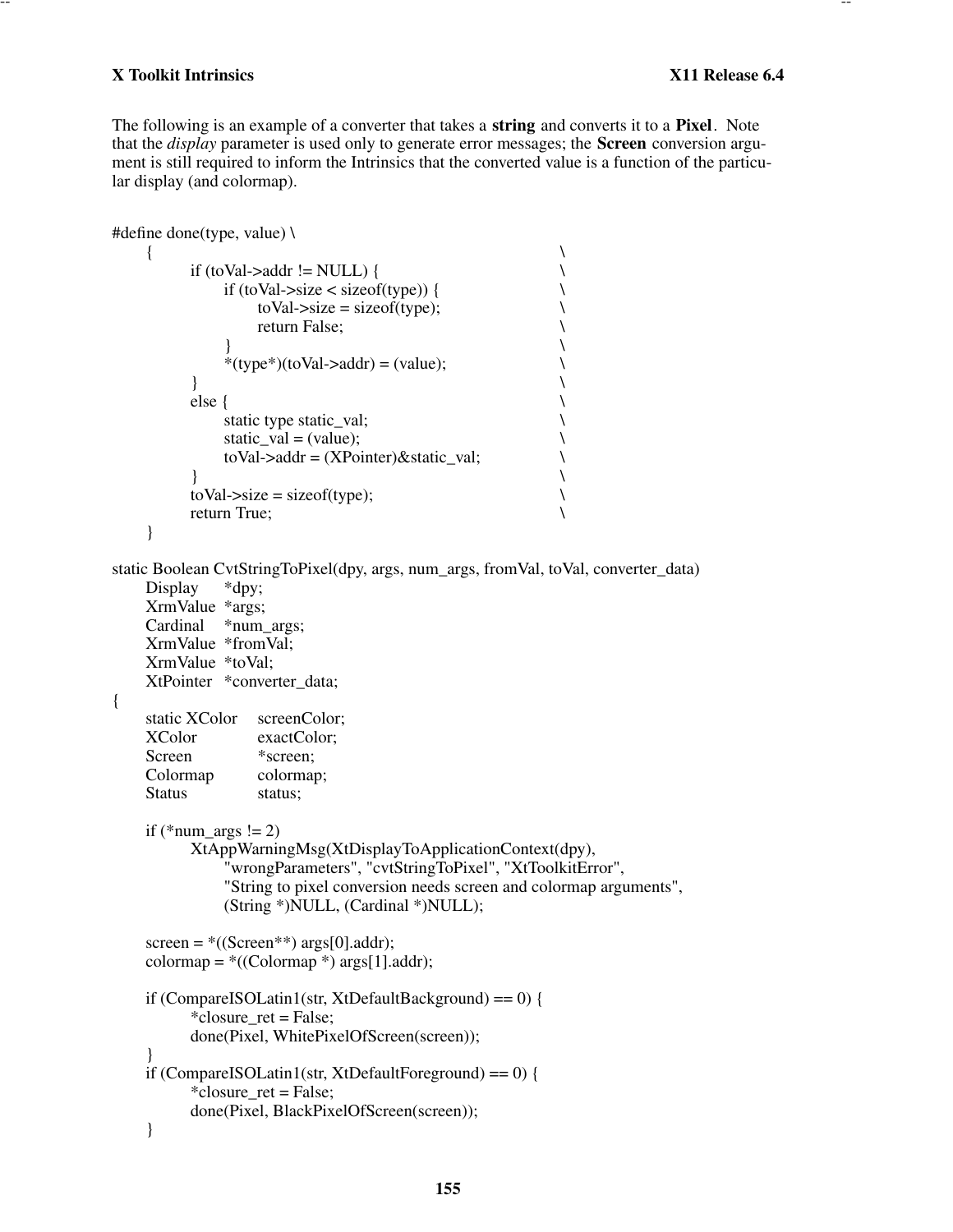}

status = XAllocNamedColor(DisplayOfScreen(screen), colormap, (char\*)fromVal->addr, &screenColor, &exactColor);

-- --

```
if (status == 0) {
      String params[1];
      Cardinal num_params = 1;
      params[0] = (String) from Val->addr;
      XtAppWarningMsg(XtDisplayToApplicationContext(dpy),
           "noColormap", "cvtStringToPixel", "XtToolkitError",
           "Cannot allocate colormap entry for \"%s\"", params, &num_params);
     *converter_data = (char *) False;
    return False;
} else {
     *converter_data = (char *) True;
      done(Pixel, &screenColor.pixel);
}
```
All type converters should define some set of conversion values for which they are guaranteed to succeed so these can be used in the resource defaults. This issue arises only with conversions, such as fonts and colors, where there is no string representation that all server implementations will necessarily recognize. For resources like these, the converter should define a symbolic constant in the same manner as **XtDefaultForeground**, **XtDefaultBackground**, and **XtDefaultFont**.

To allow the Intrinsics to deallocate resources produced by type converters, a resource destructor procedure may also be provided.

A resource destructor procedure pointer is of type **XtDestructor**.

|                              | typedef void (*XtDestructor) (XtAppContext, XrmValue*, XtPointer, XrmValue*, Cardinal*);                           |
|------------------------------|--------------------------------------------------------------------------------------------------------------------|
| XtAppContext app;            |                                                                                                                    |
| XrmValue *to;                |                                                                                                                    |
|                              | XtPointer <i>converter</i> data;                                                                                   |
| XrmValue * <i>args</i> ;     |                                                                                                                    |
| Cardinal * <i>num_args</i> ; |                                                                                                                    |
| app                          | Specifies an application context in which the resource is being freed.                                             |
| to                           | Specifies a descriptor for the resource produced by the type converter.                                            |
|                              | <i>converter_data</i> Specifies the converter-specific data returned by the type converter.                        |
| args                         | Specifies the additional converter arguments as passed to the type converter when<br>the conversion was performed. |

*num\_args* Specifies the number of entries in *args*.

The destructor procedure is responsible for freeing the resource specified by the *to* argument, including any auxiliary storage associated with that resource, but not the memory directly addressed by the size and location in the *to* argument or the memory specified by *args*.

## **9.6.3. Issuing Conversion Warnings**

The **XtDisplayStringConversionWarning** procedure is a convenience routine for resource type converters that convert from string values.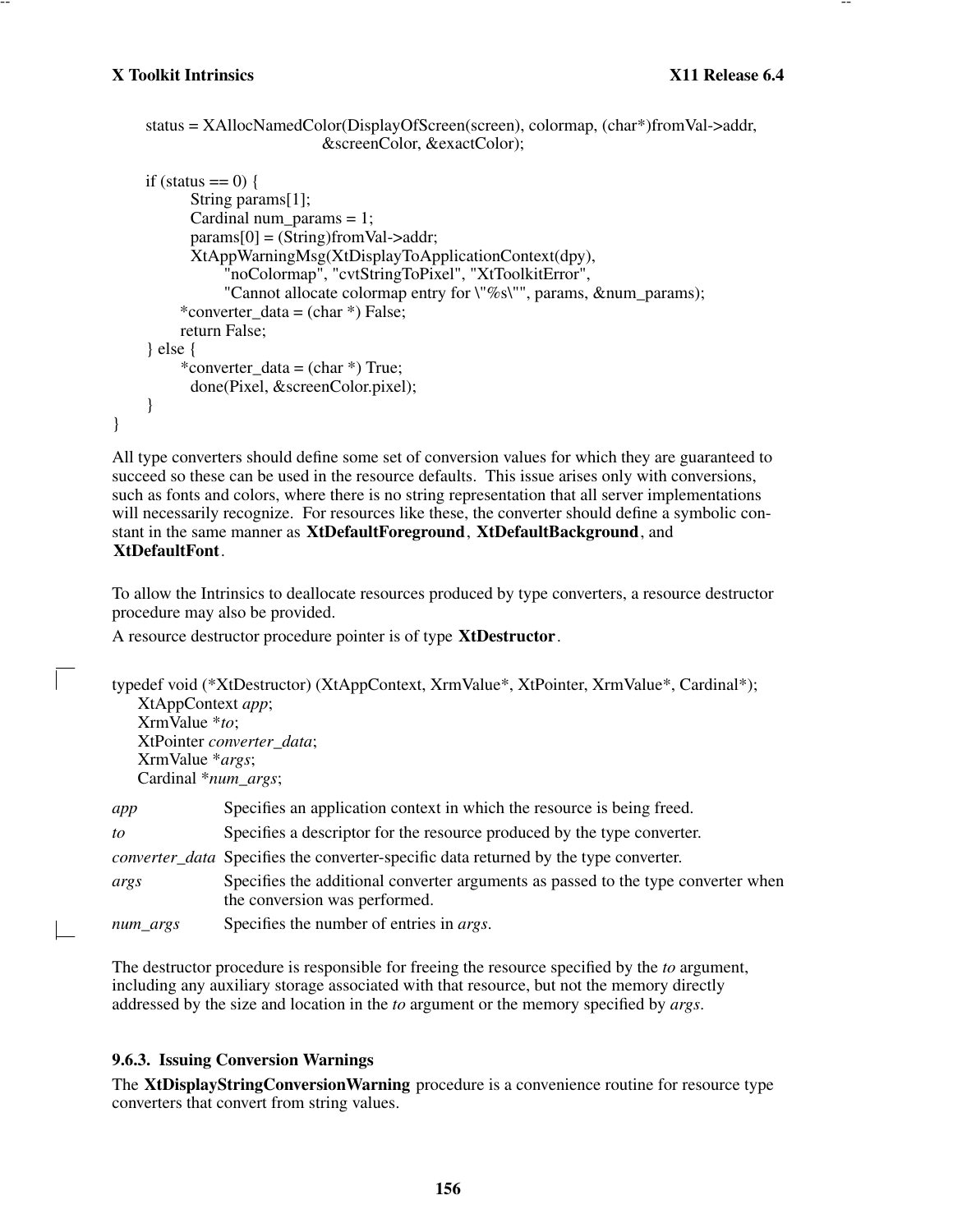|                     | void XtDisplayStringConversionWarning(display, from_value, to_type)       |
|---------------------|---------------------------------------------------------------------------|
| Display $*display;$ |                                                                           |
|                     | String from_value, to_type;                                               |
| display             | Specifies the display connection with which the conversion is associated. |
| from_value          | Specifies the string that could not be converted.                         |
| to_type             | Specifies the target representation type requested.                       |

-- --

The **XtDisplayStringConversionWarning** procedure issues a warning message using **XtApp-WarningMsg** with *name* ''conversionError'', *type* ''string'', *class* ''XtToolkitError'', and the default message ''Cannot convert "*from\_value*" to type *to\_type*''.

To issue other types of warning or error messages, the type converter should use **XtAppWarningMsg** or **XtAppErrorMsg**.

To retrieve the application context associated with a given display connection, use **XtDisplayToApplicationContext**.

XtAppContext XtDisplayToApplicationContext( *display* ) Display \**display*;

*display* Specifies an open and initialized display connection.

The **XtDisplayToApplicationContext** function returns the application context in which the specified *display* was initialized. If the display is not known to the Intrinsics, an error message is issued.

#### **9.6.4. Registering a New Resource Converter**

When registering a resource converter, the client must specify the manner in which the conversion cache is to be used when there are multiple calls to the converter. Conversion cache control is specified via an **XtCacheType**

argument.

typedef int XtCacheType;

An **XtCacheType** field may contain one of the following values:

#### **XtCacheNone**

Specifies that the results of a previous conversion may not be reused to satisfy any other resource requests; the specified converter will be called each time the converted value is required.

#### **XtCacheAll**

Specifies that the results of a previous conversion should be reused for any resource request that depends upon the same source value and conversion arguments.

#### **XtCacheByDisplay**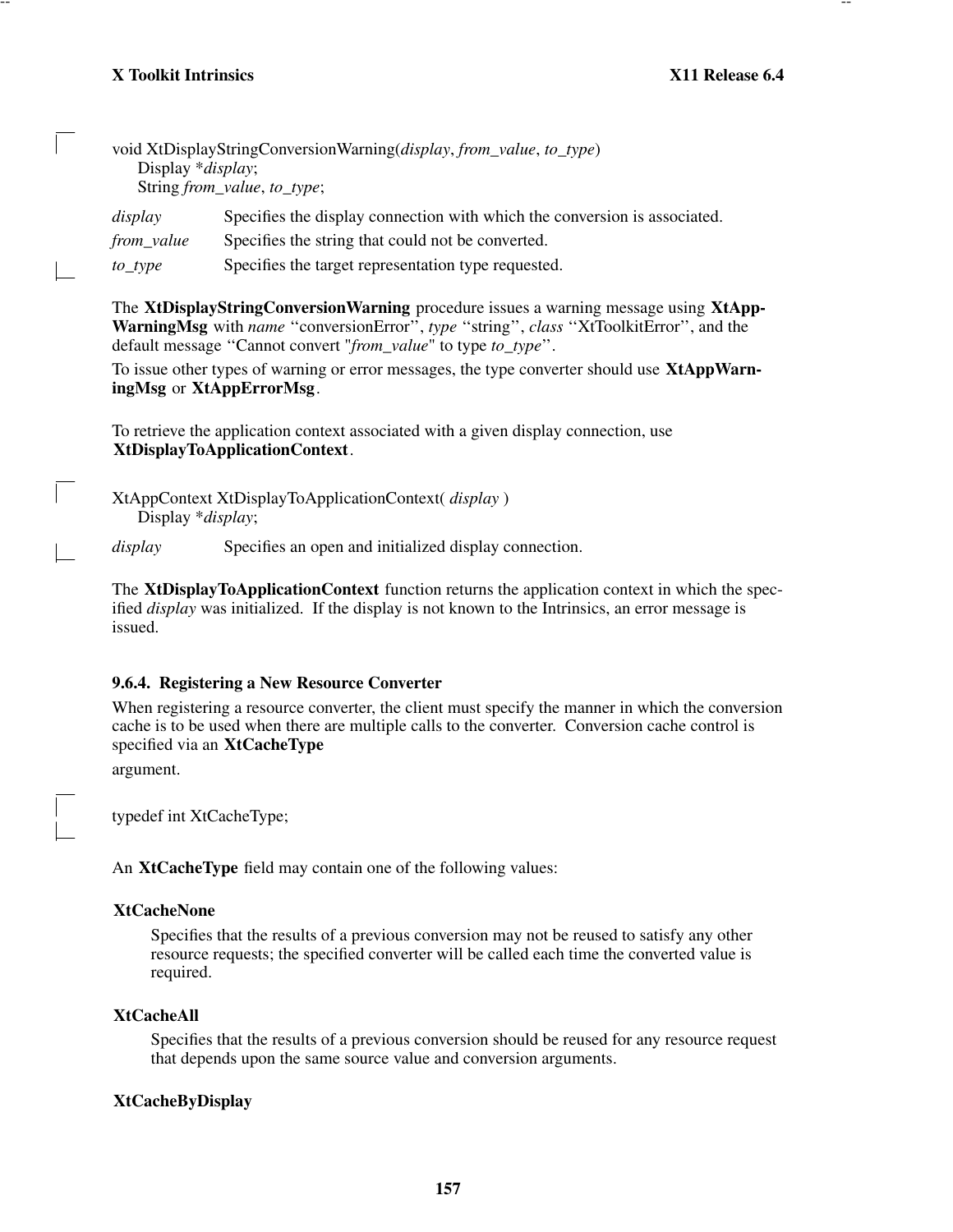Specifies that the results of a previous conversion should be used as for **XtCacheAll** but the destructor will be called, if specified, if **XtCloseDisplay** is called for the display connection associated with the converted value, and the value will be removed from the conversion cache.

The qualifier **XtCacheRefCount** may be ORed with any of the above values. If **XtCacheRef-Count** is specified, calls to **XtCreateWidget**, **XtCreateManagedWidget**,

-- --

**XtGetApplicationResources**, and **XtGetSubresources** that use the converted value will be counted. When a widget using the converted value is destroyed, the count is decremented, and, if the count reaches zero, the destructor procedure will be called and the converted value will be removed from the conversion cache.

To register a type converter for all application contexts in a process, use **XtSetTypeConverter**, and to register a type converter in a single application context, use **XtAppSetTypeConverter**.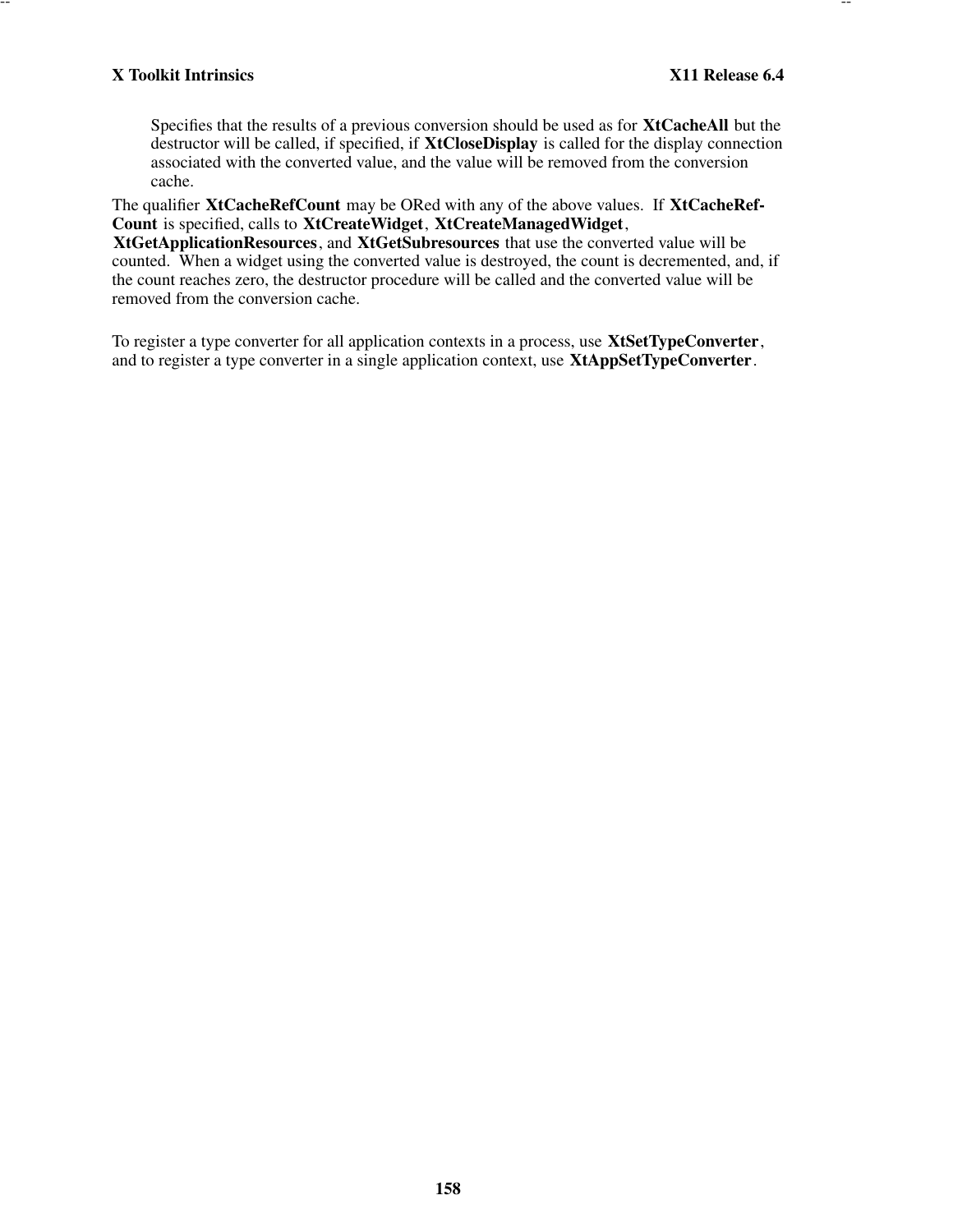$\Box$ 

void XtSetTypeConverter(*from\_type*, *to\_type*, *converter*, *convert\_args*, *num\_args*, *cache\_type*, *destructor*) String *from\_type*; String *to\_type*; XtTypeConverter *converter*; XtConvertArgList *convert\_args*; Cardinal *num\_args*; XtCacheType *cache\_type*; XtDestructor *destructor*;

-- --

| from_type     | Specifies the source type.                                                                                                                                                    |
|---------------|-------------------------------------------------------------------------------------------------------------------------------------------------------------------------------|
| $to\_type$    | Specifies the destination type.                                                                                                                                               |
| converter     | Specifies the resource type converter procedure.                                                                                                                              |
| convert args  | Specifies additional conversion arguments, or NULL.                                                                                                                           |
| num_args      | Specifies the number of entries in <i>convert_args</i> .                                                                                                                      |
| $cache\_type$ | Specifies whether or not resources produced by this converter are sharable or dis-<br>play-specific and when they should be freed.                                            |
| destructor    | Specifies a destroy procedure for resources produced by this conversion, or<br>NULL if no additional action is required to deallocate resources produced by the<br>converter. |
|               |                                                                                                                                                                               |

void XtAppSetTypeConverter(*app\_context*, *from\_type*, *to\_type*, *converter*, *convert\_args*, *num\_args*, *cache\_type*, *destructor*)

XtAppContext *app\_context*; String *from\_type*; String *to\_type*; XtTypeConverter *converter*; XtConvertArgList *convert\_args*; Cardinal *num\_args*; XtCacheType *cache\_type*; XtDestructor *destructor*;

| app context   | Specifies the application context.                                                                                                                                            |
|---------------|-------------------------------------------------------------------------------------------------------------------------------------------------------------------------------|
| from_type     | Specifies the source type.                                                                                                                                                    |
| $to\_type$    | Specifies the destination type.                                                                                                                                               |
| converter     | Specifies the resource type converter procedure.                                                                                                                              |
| convert args  | Specifies additional conversion arguments, or NULL.                                                                                                                           |
| num_args      | Specifies the number of entries in <i>convert_args</i> .                                                                                                                      |
| $cache\_type$ | Specifies whether or not resources produced by this converter are sharable or dis-<br>play-specific and when they should be freed.                                            |
| destructor    | Specifies a destroy procedure for resources produced by this conversion, or<br>NULL if no additional action is required to deallocate resources produced by the<br>converter. |

**XtSetTypeConverter** registers the specified type converter and destructor in all application contexts created by the calling process, including any future application contexts that may be created. **XtAppSetTypeConverter** registers the specified type converter in the single application context specified. If the same *from\_type* and *to\_type* are specified in multiple calls to either function, the most recent overrides the previous ones.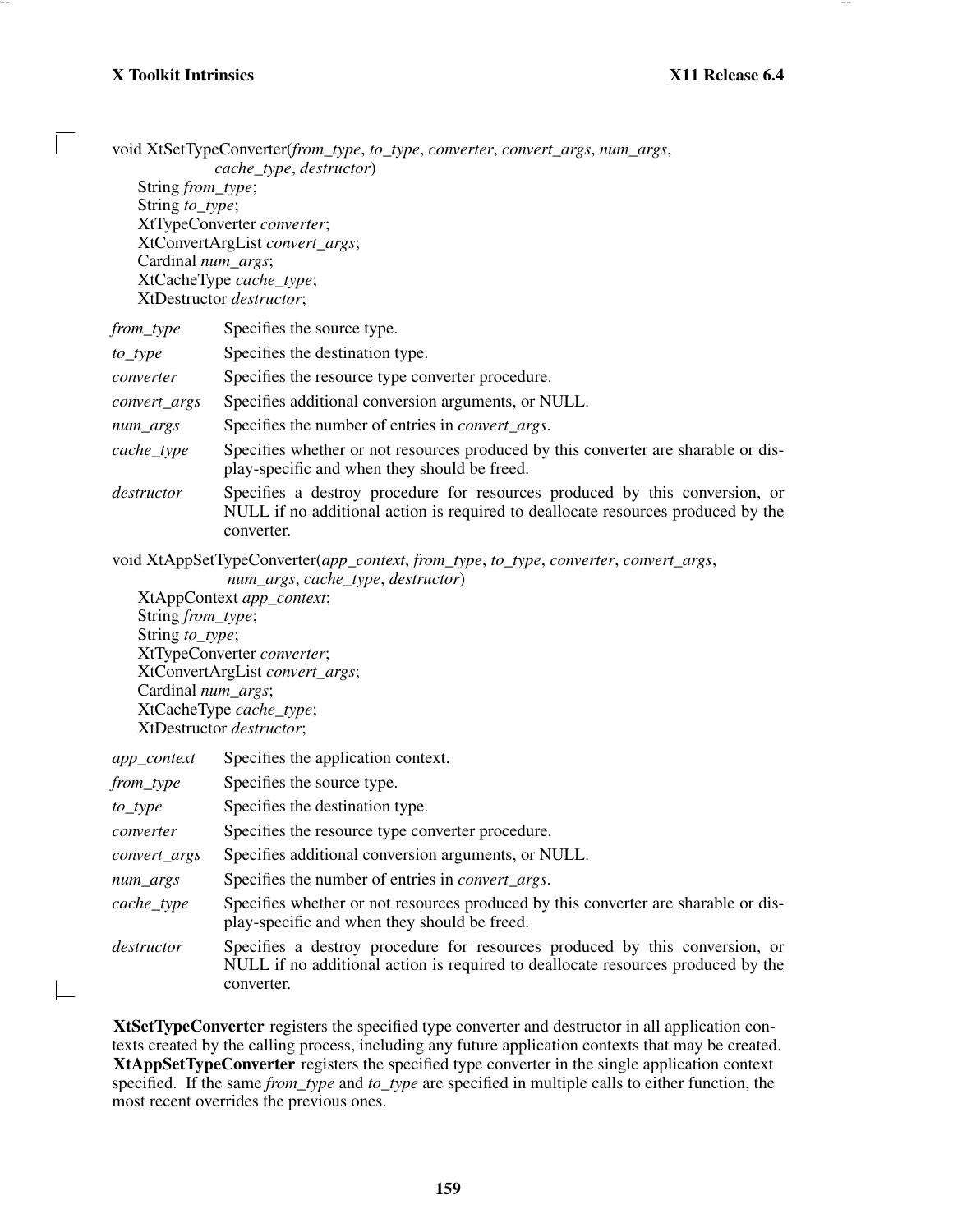For the few type converters that need additional arguments, the Intrinsics conversion mechanism provides a method of specifying how these arguments should be computed. The enumerated type **XtAddressMode** and the structure **XtConvertArgRec** specify how each argument is derived. These are defined in <**X11/Intrinsic.h**>.

-- --

| typedef enum {      |                                |
|---------------------|--------------------------------|
| /* address mode     | parameter representation */    |
| XtAddress,          | $/*$ address $*/$              |
| XtBaseOffset,       | $/*$ offset $*/$               |
| XtImmediate,        | $/*$ constant $*/$             |
| XtResourceString,   | $/*$ resource name string $*/$ |
| XtResourceQuark,    | $/*$ resource name quark $*/$  |
| XtWidgetBaseOffset, | $/*$ offset $*/$               |
| XtProcedureArg      | /* procedure to call $*/$      |
| } XtAddressMode;    |                                |

typedef struct {

XtAddressMode address\_mode; XtPointer address\_id; Cardinal size; } XtConvertArgRec, \*XtConvertArgList;

The *size* field specifies the length of the data in bytes. The *address\_mode* field specifies how the *address\_id* field should be interpreted. **XtAddress** causes *address\_id* to be interpreted as the address of the data. **XtBaseOffset** causes *address\_id* to be interpreted as the offset from the widget base. **XtImmediate** causes *address\_id* to be interpreted as a constant. **XtResourceString** causes *address\_id* to be interpreted as the name of a resource that is to be converted into an offset from the widget base. **XtResourceQuark** causes *address\_id* to be interpreted as the result of an **XrmStringToQuark** conversion on the name of a resource, which is to be converted into an offset from the widget base. **XtWidgetBaseOffset** is similar to **XtBaseOffset** except that it searches for the closest windowed ancestor if the object is not of a subclass of Core (see Chapter 12). **XtProcedureArg** specifies that *address\_id* is a pointer to a procedure to be invoked to return the conversion argument. If **XtProcedureArg** is specified, *address\_id* must contain the address of a function of type **XtConvertArgProc**.

typedef void (\*XtConvertArgProc)(Widget, Cardinal\*, XrmValue\*); Widget *object*; Cardinal \**size*; XrmValue \**value*;

| object | Passes the object for which the resource is being converted, or NULL if the con-                   |
|--------|----------------------------------------------------------------------------------------------------|
|        | verter was invoked by XtCallConverter or XtDirectConvert.                                          |
| size   | Passes a pointer to the <i>size</i> field from the <b>XtConvertArgRec</b> .                        |
| value  | Passes a pointer to a descriptor into which the procedure must store the conver-<br>sion argument. |

When invoked, the **XtConvertArgProc** procedure must derive a conversion argument and store the address and size of the argument in the location pointed to by *value*.

In order to permit reentrancy, the **XtConvertArgProc** should return the address of storage whose lifetime is no shorter than the lifetime of *object*. If *object* is NULL, the lifetime of the conversion argument must be no shorter than the lifetime of the resource with which the conversion argument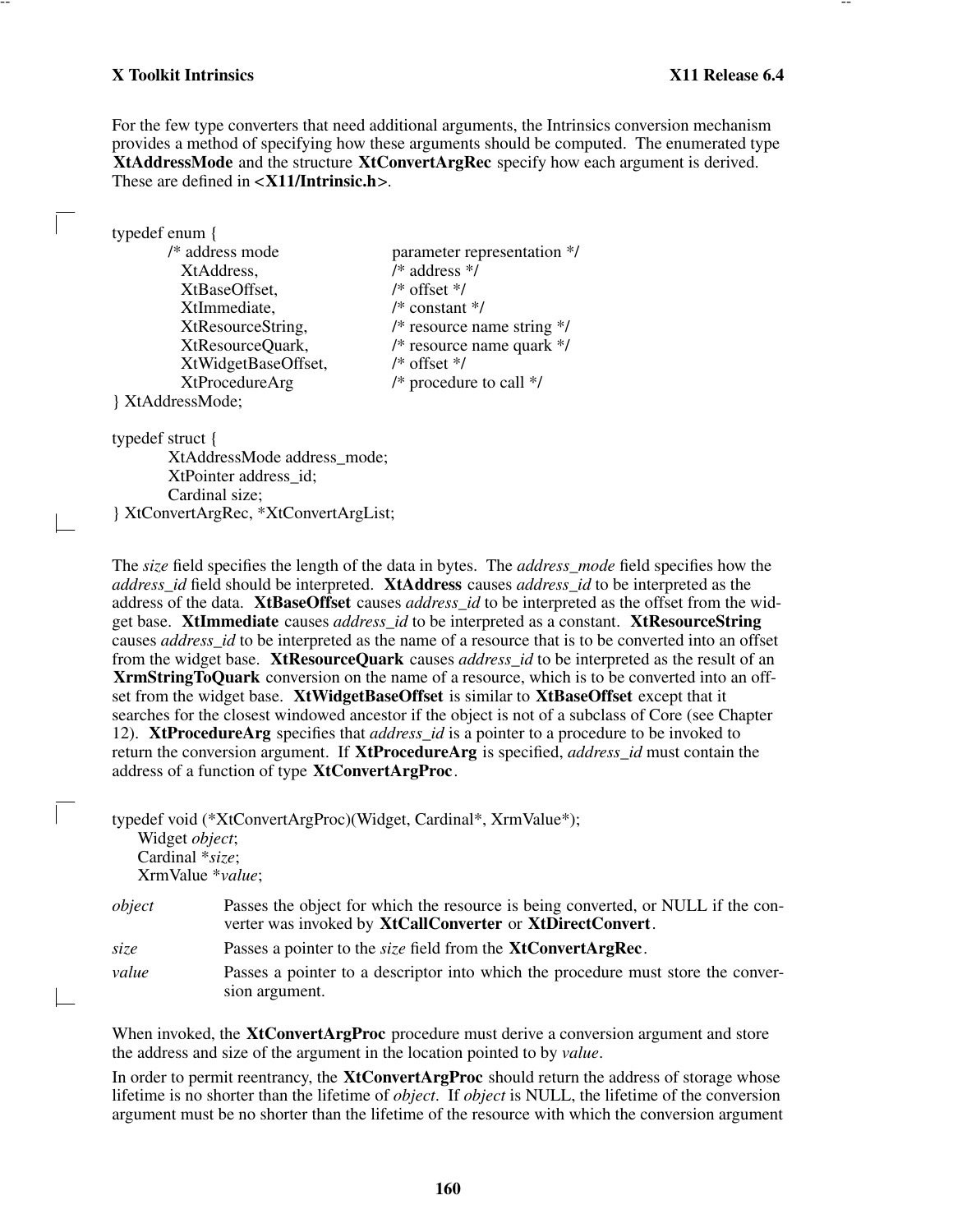is associated. The Intrinsics do not guarantee to copy this storage but do guarantee not to reference it if the resource is removed from the conversion cache.

The following example illustrates how to register the CvtStringToPixel routine given earlier:

-- --

static XtConvertArgRec colorConvertArgs[] = { {XtWidgetBaseOffset, (XtPointer)XtOffset(Widget, core.screen), sizeof(Screen\*)}, {XtWidgetBaseOffset, (XtPointer)XtOffset(Widget, core.colormap),sizeof(Colormap)} };

XtSetTypeConverter(XtRString, XtRPixel, CvtStringToPixel, colorConvertArgs, XtNumber(colorConvertArgs), XtCacheByDisplay, NULL);

The conversion argument descriptors **colorConvertArgs** and **screenConvertArg** are predefined by the Intrinsics. Both take the values from the closest windowed ancestor if the object is not of a subclass of Core. The **screenConvertArg** descriptor puts the widget's *screen* field into *args*[0]. The **colorConvertArgs** descriptor puts the widget's *screen* field into *args*[0], and the widget's *colormap* field into *args*[1].

Conversion routines should not just put a descriptor for the address of the base of the widget into *args*[0], and use that in the routine. They should pass in the actual values on which the conversion depends. By keeping the dependencies of the conversion procedure specific, it is more likely that subsequent conversions will find what they need in the conversion cache. This way the cache is smaller and has fewer and more widely applicable entries.

If any conversion arguments of type **XtBaseOffset**, **XtResourceString**, **XtResourceQuark**, and **XtWidgetBaseOffset** are specified for conversions performed by **XtGetApplicationResources**, **XtGetSubresources**, **XtVaGetApplicationResources**, or **XtVaGetSubresources**, the arguments are computed with respect to the specified widget, not the base address or resource list specified in the call.

If the **XtConvertArgProc** modifies the resource database, the changes affect any in-progress widget creation, **XtGetApplicationResources**, or **XtGetSubresources** in an implementationdefined manner; however, insertion of new entries or changes to existing entries are allowed and will not directly cause an error.

## **9.6.5. Resource Converter Invocation**

All resource-fetching routines (for example, **XtGetSubresources**, **XtGetApplicationResources**, and so on) call resource converters if the resource database or varargs list specifies a value that has a different representation from the desired representation or if the widget's default resource value representation is different from the desired representation.

To inv oke explicit resource conversions, use **XtConvertAndStore** or **XtCallConverter**.

typedef XtPointer XtCacheRef;

Boolean XtCallConverter(*display*, *converter*, *conversion\_args*, *num\_args*, *from*, *to\_in\_out*,

*cache\_ref\_return*)

Display\* *display*; XtTypeConverter *converter*; XrmValuePtr *conversion\_args*; Cardinal *num\_args*; XrmValuePtr *from*; XrmValuePtr *to\_in\_out*; XtCacheRef \**cache\_ref\_return*;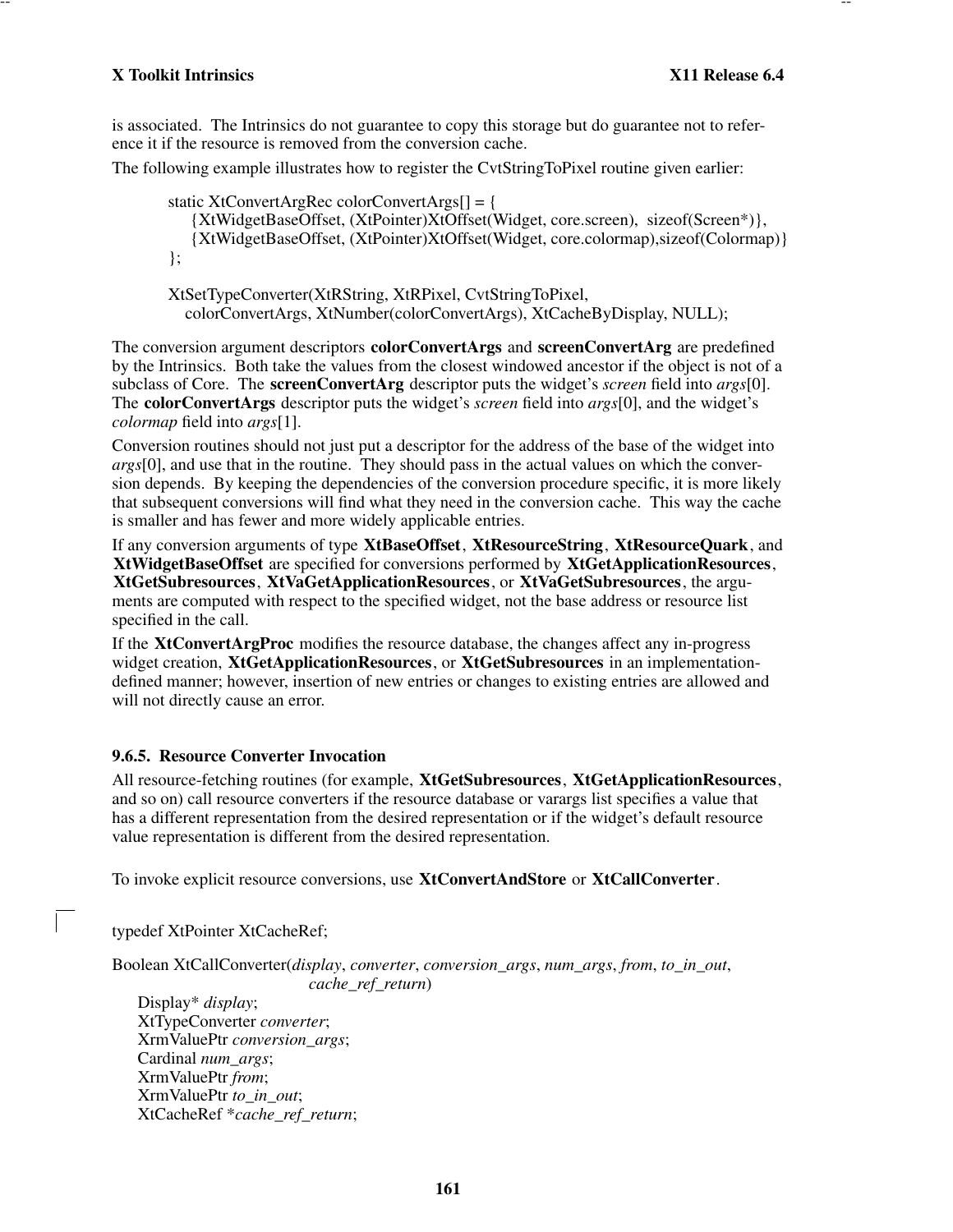| display          | Specifies the display with which the conversion is to be associated.                          |
|------------------|-----------------------------------------------------------------------------------------------|
| converter        | Specifies the conversion procedure to be called.                                              |
| conversion_args  | Specifies the additional conversion arguments needed to perform the con-<br>version, or NULL. |
| num_args         | Specifies the number of entries in <i>conversion_args</i> .                                   |
| from             | Specifies a descriptor for the source value.                                                  |
| $to$ $\mu$ $out$ | Returns the converted value.                                                                  |
| cache_ref_return | Returns a conversion cache id.                                                                |

-- --

The **XtCallConverter** function looks up the specified type converter in the application context associated with the display and, if the converter was not registered or was registered with cache type **XtCacheAll** or **XtCacheByDisplay**, looks in the conversion cache to see if this conversion procedure has been called with the specified conversion arguments. If so, it checks the success status of the prior call, and if the conversion failed, **XtCallConverter** returns **False** immediately; otherwise it checks the size specified in the *to* argument, and, if it is greater than or equal to the size stored in the cache, copies the information stored in the cache into the location specified by *to->addr*, stores the cache size into *to->size*, and returns **True**. If the size specified in the *to* argument is smaller than the size stored in the cache, **XtCallConverter** copies the cache size into *to->size* and returns **False**. If the converter was registered with cache type **XtCacheNone** or no value was found in the conversion cache, **XtCallConverter** calls the converter, and if it was not registered with cache type **XtCacheNone**, enters the result in the cache. **XtCallConverter** then returns what the converter returned.

The *cache\_ref\_return* field specifies storage allocated by the caller in which an opaque value will be stored. If the type converter has been registered with the **XtCacheRefCount** modifier and if the value returned in *cache\_ref\_return* is non-NULL, then the caller should store the *cache\_ref\_return* value in order to decrement the reference count when the converted value is no longer required. The *cache\_ref\_return* argument should be NULL if the caller is unwilling or unable to store the value.

To explicitly decrement the reference counts for resources obtained from **XtCallConverter**, use **XtAppReleaseCacheRefs**.

void XtAppReleaseCacheRefs(*app\_context*, *refs*) XtAppContext *app\_context*; XtCacheRef \**refs*;

*app\_context* Specifies the application context. *refs* Specifies the list of cache references to be released.

**XtAppReleaseCacheRefs** decrements the reference count for the conversion entries identified by the *refs* argument. This argument is a pointer to a NULL-terminated list of **XtCacheRef** values. If any reference count reaches zero, the destructor, if any, will be called and the resource removed from the conversion cache.

As a convenience to clients needing to explicitly decrement reference counts via a callback function, the Intrinsics define two callback procedures, **XtCallbackReleaseCacheRef** and **XtCallbackReleaseCacheRefList**.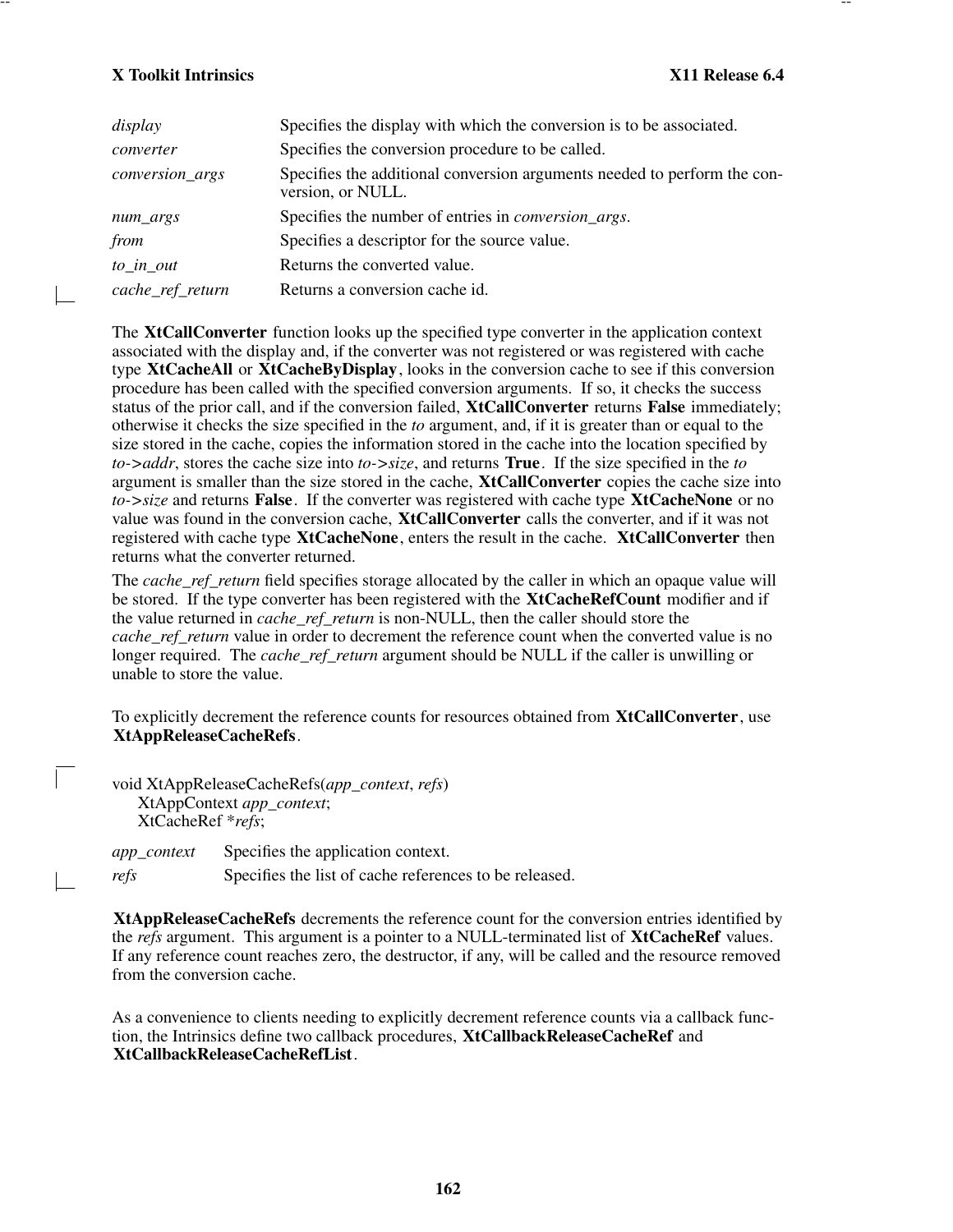$\mathsf{L}$ 

void XtCallbackReleaseCacheRef(*object*, *client\_data*, *call\_data*) Widget *object*; XtPointer *client\_data*; XtPointer *call\_data*;

*object* Specifies the object with which the resource is associated. *client\_data* Specifies the conversion cache entry to be released. *call\_data* Is ignored.

This callback procedure may be added to a callback list to release a previously returned **XtCacheRef** value. When adding the callback, the callback *client\_data* argument must be specified as the value of the **XtCacheRef** data cast to type **XtPointer**.

-- --

void XtCallbackReleaseCacheRefList(*object*, *client\_data*, *call\_data*) Widget *object*; XtPointer *client\_data*; XtPointer *call\_data*;

| object      | Specifies the object with which the resources are associated. |
|-------------|---------------------------------------------------------------|
| client data | Specifies the conversion cache entries to be released.        |
| call data   | Is ignored.                                                   |

This callback procedure may be added to a callback list to release a list of previously returned **XtCacheRef** values. When adding the callback, the callback *client\_data* argument must be specified as a pointer to a NULL-terminated list of **XtCacheRef** values.

To lookup and call a resource converter, copy the resulting value, and free a cached resource when a widget is destroyed, use **XtConvertAndStore**.

Boolean XtConvertAndStore(*object*, *from\_type*, *from*, *to\_type*, *to\_in\_out*) Widget *object*; String *from\_type*; XrmValuePtr *from*; String *to\_type*; XrmValuePtr *to\_in\_out*; *object* Specifies the object to use for additional arguments, if any are needed, and the

| vvjeci                  | specifies the object to use for additional arguments, if any are necued, and the<br>destroy callback list. Must be of class Object or any subclass thereof. |
|-------------------------|-------------------------------------------------------------------------------------------------------------------------------------------------------------|
| from_type               | Specifies the source type.                                                                                                                                  |
| from                    | Specifies the value to be converted.                                                                                                                        |
| to type                 | Specifies the destination type.                                                                                                                             |
| $to$ <sub>_in_out</sub> | Specifies a descriptor for storage into which the converted value will be returned.                                                                         |

The **XtConvertAndStore** function looks up the type converter registered to convert *from\_type* to *to\_type*, computes any additional arguments needed, and then calls **XtCallConverter** (or **XtDirectConvert** if an old-style converter was registered with **XtAddConverter** or **XtAppAddConverter**; see Appendix C) with the *from* and *to\_in\_out* arguments. The *to\_in\_out* argument specifies the size and location into which the converted value will be stored and is passed directly to the converter. If the location is specified as NULL, it will be replaced with a pointer to private storage and the size will be returned in the descriptor. The caller is expected to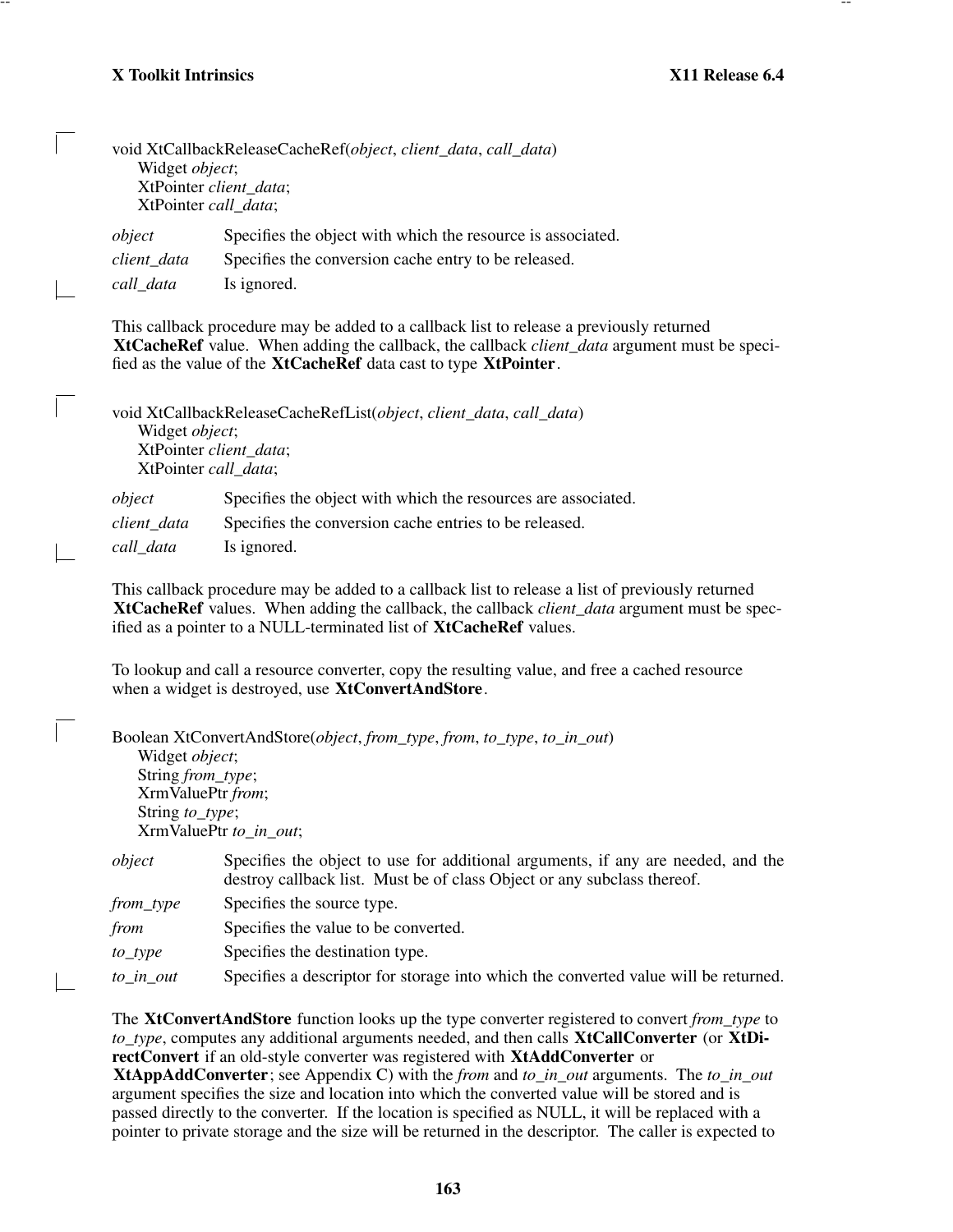copy this private storage immediately and must not modify it in any way. If a non-NULL location is specified, the caller must allocate sufficient storage to hold the converted value and must also specify the size of that storage in the descriptor. The *size* field will be modified on return to indicate the actual size of the converted data. If the conversion succeeds, **XtConvertAndStore** returns **True**; otherwise, it returns **False**.

-- --

**XtConvertAndStore** adds **XtCallbackReleaseCacheRef** to the destroyCallback list of the specified object if the conversion returns an **XtCacheRef** value. The resulting resource should not be referenced after the object has been destroyed.

**XtCreateWidget** performs processing equivalent to **XtConvertAndStore** when initializing the object instance. Because there is extra memory overhead required to implement reference counting, clients may distinguish those objects that are never destroyed before the application exits from those that may be destroyed and whose resources should be deallocated.

To specify whether reference counting is to be enabled for the resources of a particular object when the object is created, the client can specify a value for the **Boolean** resource XtNinitialResourcesPersistent, class XtCInitialResourcesPersistent.

When **XtCreateWidget** is called, if this resource is not specified as **False** in either the arglist or the resource database, then the resources referenced by this object are not reference-counted, regardless of how the type converter may have been registered. The effective default value is **True**; thus clients that expect to destroy one or more objects and want resources deallocated must explicitly specify **False** for XtNinitialResourcesPersistent.

The resources are still freed and destructors called when **XtCloseDisplay** is called if the conversion was registered as **XtCacheByDisplay**.

#### **9.7. Reading and Writing Widget State**

Any resource field in a widget can be read or written by a client. On a write operation, the widget decides what changes it will actually allow and updates all derived fields appropriately.

#### **9.7.1. Obtaining Widget State**

To retrieve the current values of resources associated with a widget instance, use **XtGetValues**.

void XtGetValues(*object*, *args*, *num\_args*) Widget *object*; ArgList *args*; Cardinal *num\_args*;

| object | Specifies the object whose resource values are to be returned. Must be of class<br>Object or any subclass thereof.                                                   |
|--------|----------------------------------------------------------------------------------------------------------------------------------------------------------------------|
| args   | Specifies the argument list of name/address pairs that contain the resource names<br>and the addresses into which the resource values are to be stored. The resource |

and the addresses into which the resource values are to be stored. The resource names are widget-dependent.

*num\_args* Specifies the number of entries in the argument list.

The **XtGetValues** function starts with the resources specified for the Object class and proceeds down the subclass chain to the class of the object. The *value* field of a passed argument list must contain the address into which to copy the contents of the corresponding object instance field. If the field is a pointer type, the lifetime of the pointed-to data is defined by the object class. For the Intrinsics-defined resources, the following lifetimes apply:

Not valid following any operation that modifies the resource: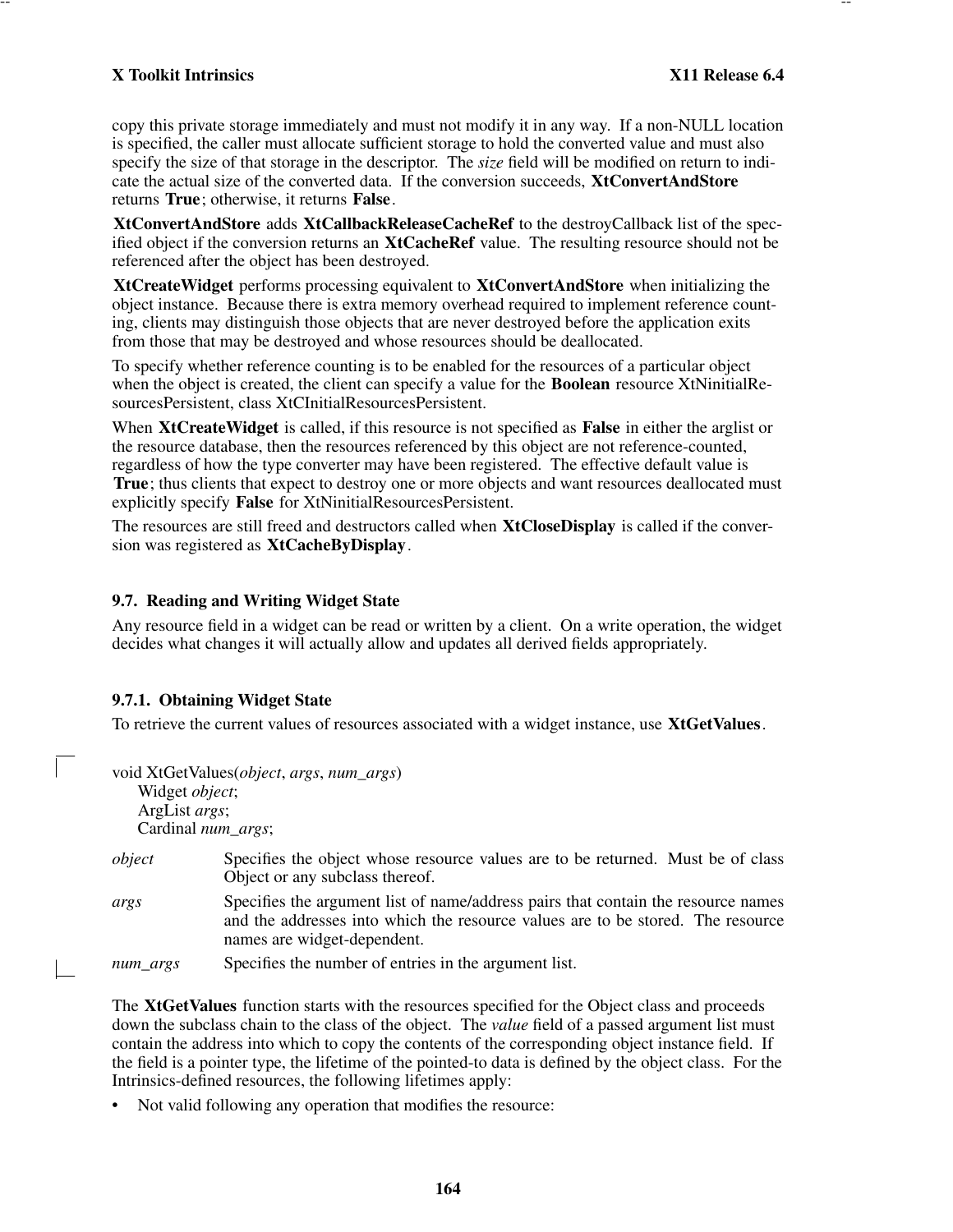- − XtNchildren resource of composite widgets.
- − All resources of representation type XtRCallback.
- Remain valid at least until the widget is destroyed:
- − XtNaccelerators, XtNtranslations.
- Remain valid until the Display is closed:
	- − XtNscreen.

It is the caller's responsibility to allocate and deallocate storage for the copied data according to the size of the resource representation type used within the object.

-- --

If the class of the object's parent is a subclass of **constraintWidgetClass**, **XtGetValues** then fetches the values for any constraint resources requested. It starts with the constraint resources specified for **constraintWidgetClass** and proceeds down the subclass chain to the parent's constraint resources. If the argument list contains a resource name that is not found in any of the resource lists searched, the value at the corresponding address is not modified. If any get\_values\_hook procedures in the object's class or superclass records are non-NULL, they are called in superclass-to-subclass order after all the resource values have been fetched by **XtGetValues**. Finally, if the object's parent is a subclass of **constraintWidgetClass**, and if any of the parent's class or superclass records have declared **ConstraintClassExtension** records in the Constraint class part *extension* field with a record type of **NULLQUARK**, and if the *get\_values\_hook* field in the extension record is non-NULL, **XtGetValues** calls the get\_values\_hook procedures in superclass-to-subclass order. This permits a Constraint parent to provide nonresource data via **XtGetValues**.

Get values hook procedures may modify the data stored at the location addressed by the *value* field, including (but not limited to) making a copy of data whose resource representation is a pointer. None of the Intrinsics-defined object classes copy data in this manner. Any operation that modifies the queried object resource may invalidate the pointed-to data.

To retrieve the current values of resources associated with a widget instance using varargs lists, use **XtVaGetValues**.

void XtVaGetValues(*object*, ...) Widget *object*;

*object* Specifies the object whose resource values are to be returned. Must be of class Object or any subclass thereof.

... Specifies the variable argument list for the resources to be returned.

**XtVaGetValues** is identical in function to **XtGetValues** with the *args* and *num\_args* parameters replaced by a varargs list, as described in Section 2.5.1. All value entries in the list must specify pointers to storage allocated by the caller to which the resource value will be copied. It is the caller's responsibility to ensure that sufficient storage is allocated. If **XtVaTypedArg** is specified, the *type* argument specifies the representation desired by the caller and *the* size argument specifies the number of bytes allocated to store the result of the conversion. If the size is insufficient, a warning message is issued and the list entry is skipped.

# **9.7.1.1. Widget Subpart Resource Data: The get\_values\_hook Procedure**

Widgets that have subparts can return resource values from them through **XtGetValues** by supplying a get\_values\_hook procedure. The get\_values\_hook procedure pointer is of type **XtArgsProc**.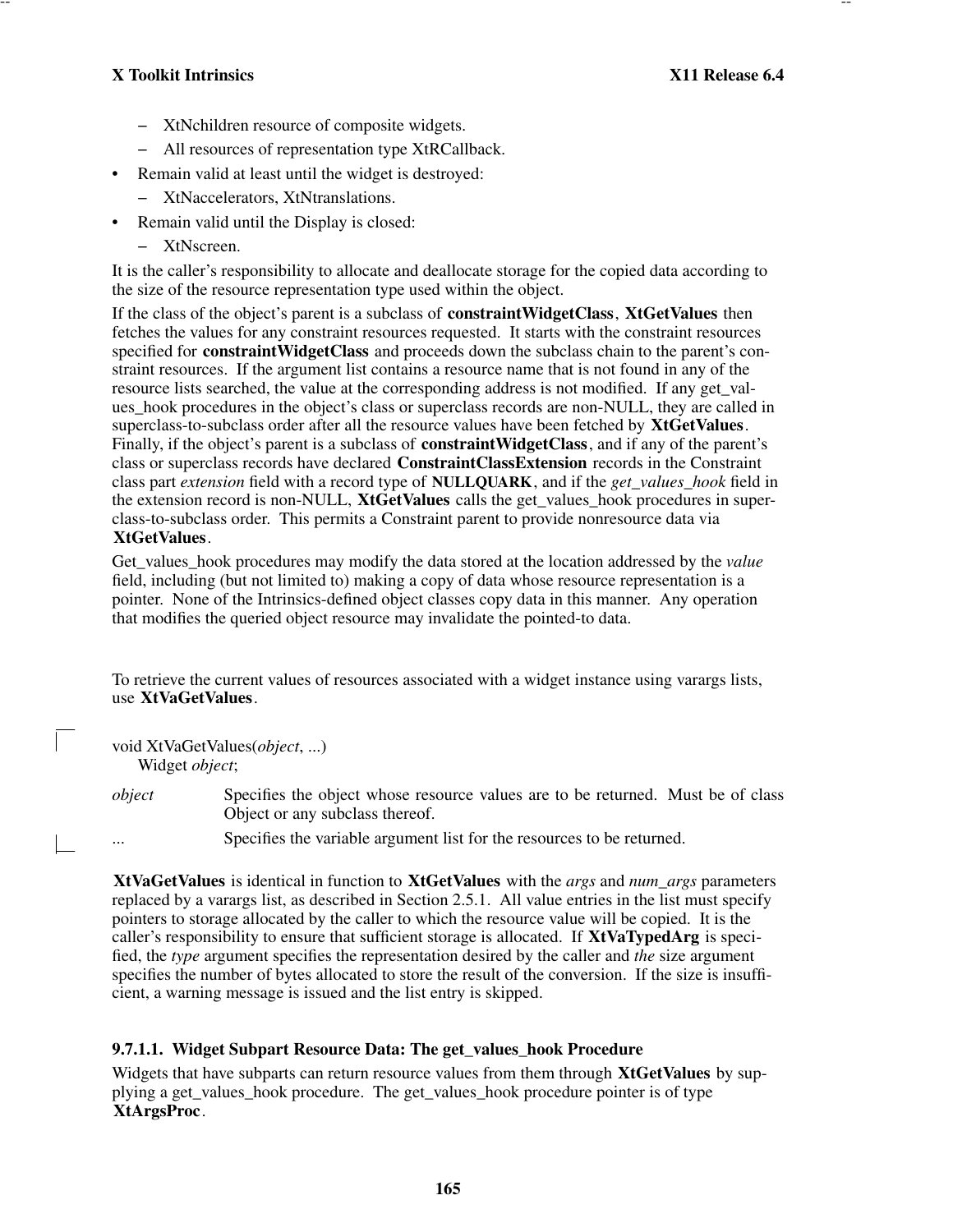| Widget $w$ ;<br>ArgList args;<br>Cardinal * <i>num_args</i> ; | typedef void (*XtArgsProc) (Widget, ArgList, Cardinal*);                                                                      |
|---------------------------------------------------------------|-------------------------------------------------------------------------------------------------------------------------------|
| w                                                             | Specifies the widget whose subpart resource values are to be retrieved.                                                       |
| args                                                          | Specifies the argument list that was passed to <b>XtGetValues</b> or the transformed<br>varargs list passed to XtVaGetValues. |
| num_args                                                      | Specifies the number of entries in the argument list.                                                                         |

-- --

The widget with subpart resources should call **XtGetSubvalues** in the get\_values\_hook procedure and pass in its subresource list and the *args* and *num\_args* parameters.

# **9.7.1.2. Widget Subpart State**

To retrieve the current values of subpart resource data associated with a widget instance, use **XtGetSubvalues**. For a discussion of subpart resources, see Section 9.4.

| XtPointer base;<br>ArgList args;<br>Cardinal <i>num_args</i> ; | void XtGetSubvalues( <i>base, resources, num_resources, args, num_args</i> )<br>XtResourceList resources;<br>Cardinal <i>num_resources</i> ;            |
|----------------------------------------------------------------|---------------------------------------------------------------------------------------------------------------------------------------------------------|
| base                                                           | Specifies the base address of the subpart data structure for which the resources<br>should be retrieved.                                                |
| resources                                                      | Specifies the subpart resource list.                                                                                                                    |
| num resources                                                  | Specifies the number of entries in the resource list.                                                                                                   |
| args                                                           | Specifies the argument list of name/address pairs that contain the resource names<br>and the addresses into which the resource values are to be stored. |
| num args                                                       | Specifies the number of entries in the argument list.                                                                                                   |

The **XtGetSubvalues** function obtains resource values from the structure identified by *base*. The *value* field in each argument entry must contain the address into which to store the corresponding resource value. It is the caller's responsibility to allocate and deallocate this storage according to the size of the resource representation type used within the subpart. If the argument list contains a resource name that is not found in the resource list, the value at the corresponding address is not modified.

To retrieve the current values of subpart resources associated with a widget instance using varargs lists, use **XtVaGetSubvalues**.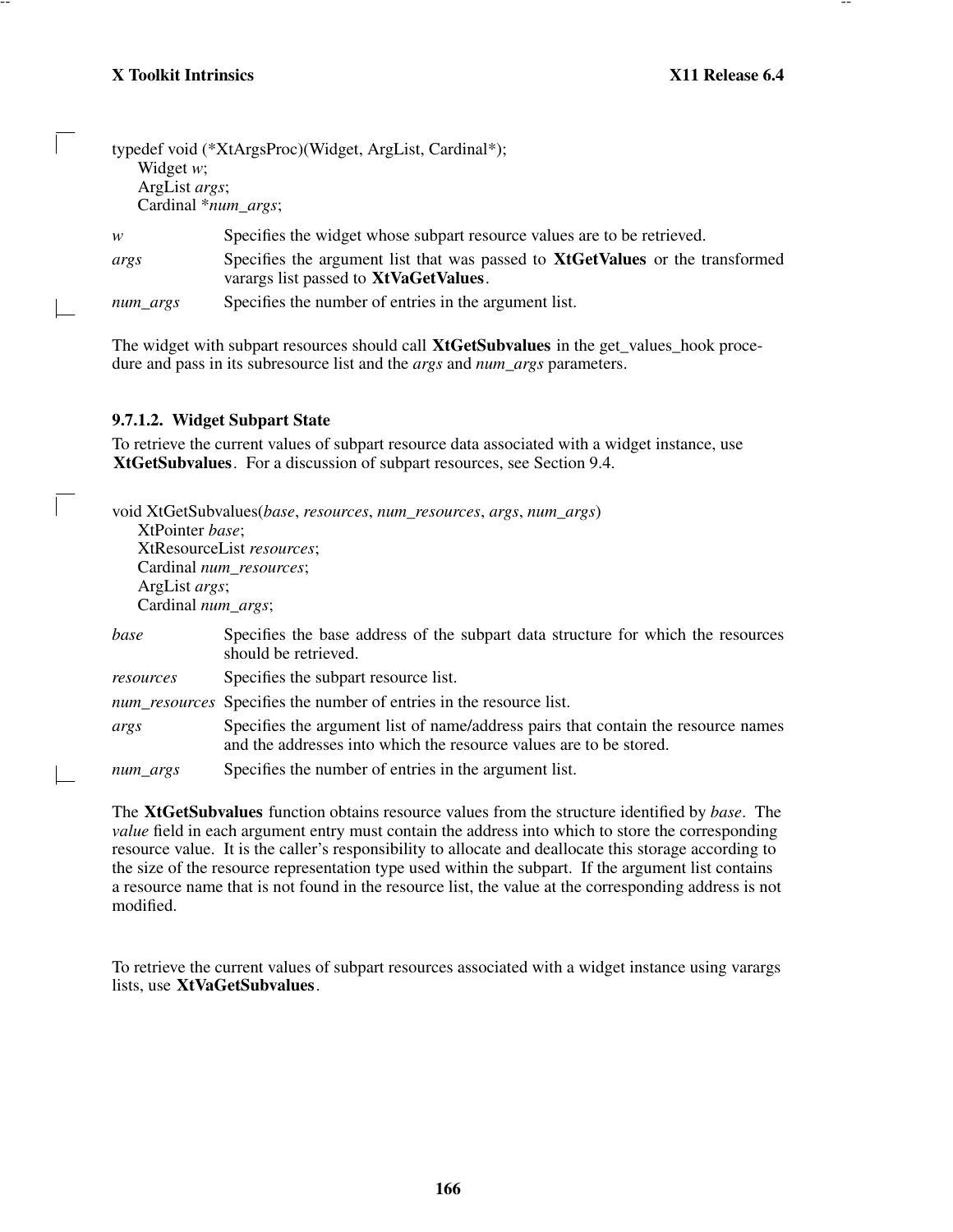void XtVaGetSubvalues(*base*, *resources*, *num\_resources*, ...) XtPointer *base*; XtResourceList *resources*; Cardinal *num\_resources*;

*base* Specifies the base address of the subpart data structure for which the resources should be retrieved.

-- --

*resources* Specifies the subpart resource list.

*num\_resources* Specifies the number of entries in the resource list.

... Specifies a variable argument list of name/address pairs that contain the resource names and the addresses into which the resource values are to be stored.

**XtVaGetSubvalues** is identical in function to **XtGetSubvalues** with the *args* and *num\_args* parameters replaced by a varargs list, as described in Section 2.5.1. **XtVaTypedArg** is not supported for **XtVaGetSubvalues**. If **XtVaTypedArg** is specified in the list, a warning message is issued and the entry is then ignored.

#### **9.7.2. Setting Widget State**

To modify the current values of resources associated with a widget instance, use **XtSetValues**.

void XtSetValues(*object*, *args*, *num\_args*) Widget *object*; ArgList *args*; Cardinal *num\_args*;

- *object* Specifies the object whose resources are to be modified. Must be of class Object or any subclass thereof. *args* Specifies the argument list of name/value pairs that contain the resources to be modified and their new values.
- *num\_args* Specifies the number of entries in the argument list.

The **XtSetValues** function starts with the resources specified for the Object class fields and proceeds down the subclass chain to the object. At each stage, it replaces the *object* resource fields with any values specified in the argument list. **XtSetValues** then calls the set\_values procedures for the object in superclass-to-subclass order. If the object has any non-NULL *set\_values\_hook* fields, these are called immediately after the corresponding set\_values procedure. This procedure permits subclasses to set subpart data via **XtSetValues**.

If the class of the object's parent is a subclass of **constraintWidgetClass**, **XtSetValues** also updates the object's constraints. It starts with the constraint resources specified for **constraintWidgetClass** and proceeds down the subclass chain to the parent's class. At each stage, it replaces the constraint resource fields with any values specified in the argument list. It then calls the constraint set\_values procedures from **constraintWidgetClass** down to the parent's class. The constraint set\_values procedures are called with widget arguments, as for all set\_values procedures, not just the constraint records, so that they can make adjustments to the desired values based on full information about the widget. Any arguments specified that do not match a resource list entry are silently ignored.

If the object is of a subclass of RectObj, **XtSetValues** determines if a geometry request is needed by comparing the old object to the new object. If any geometry changes are required, **XtSetValues** restores the original geometry and makes the request on behalf of the widget. If the geometry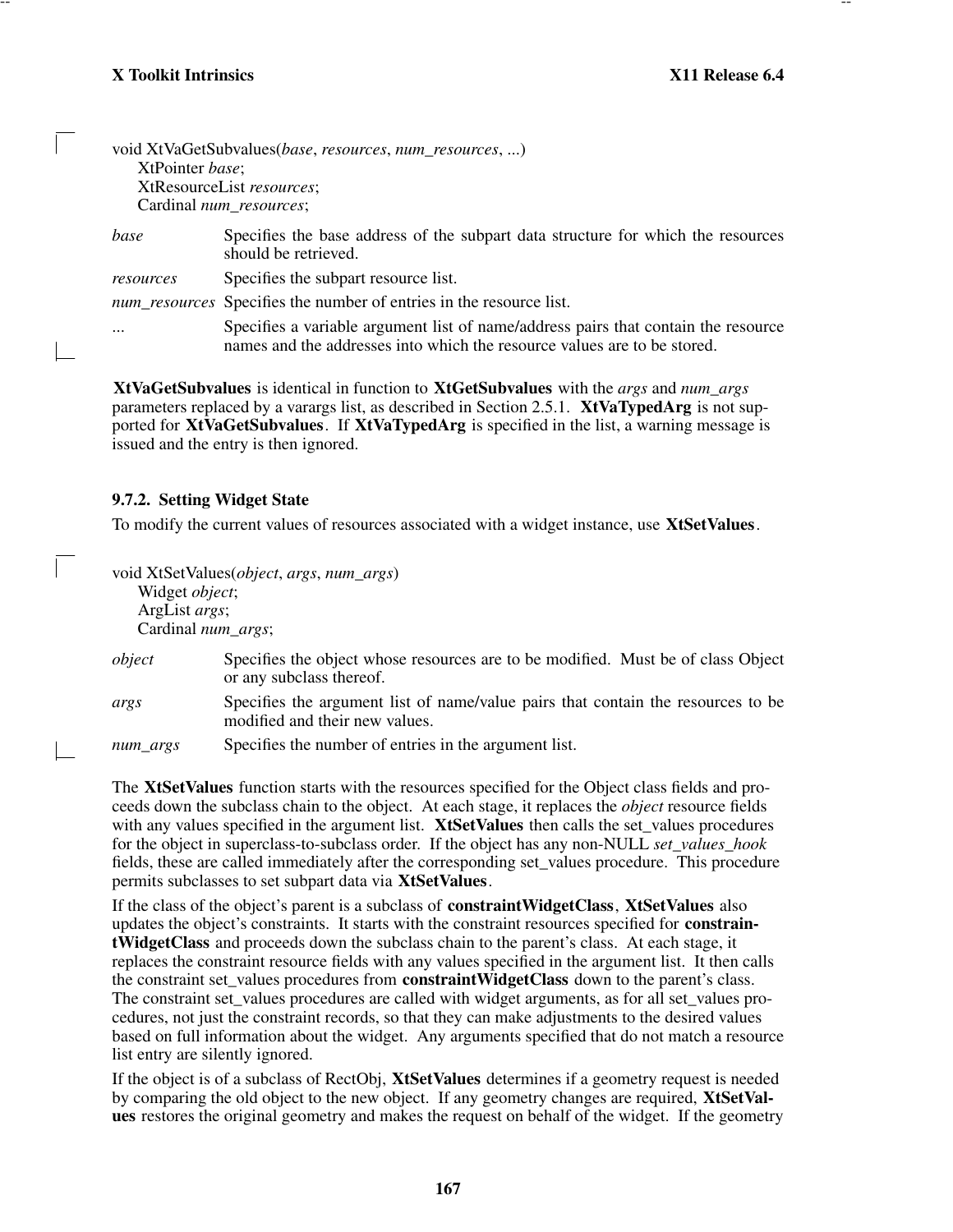manager returns **XtGeometryYes**, **XtSetValues** calls the object's resize procedure. If the geometry manager returns **XtGeometryDone**, **XtSetValues** continues, as the object's resize procedure should have been called by the geometry manager. If the geometry manager returns

**XtGeometryNo**, **XtSetValues** ignores the geometry request and continues. If the geometry manager returns **XtGeometryAlmost**, **XtSetValues** calls the set\_values\_almost procedure, which determines what should be done. **XtSetValues** then repeats this process, deciding once more whether the geometry manager should be called.

-- --

Finally, if any of the set\_values procedures returned **True**, and the widget is realized, **XtSetValues** causes the widget's expose procedure to be invoked by calling **XClearArea** on the widget's window.

To modify the current values of resources associated with a widget instance using varargs lists, use **XtVaSetValues**.

```
void XtVaSetValues(object, ...)
   Widget object;
```
- *object* Specifies the object whose resources are to be modified. Must be of class Object or any subclass thereof.
- ... Specifies the variable argument list of name/value pairs that contain the resources to be modified and their new values.

**XtVaSetValues** is identical in function to **XtSetValues** with the *args* and *num\_args* parameters replaced by a varargs list, as described in Section 2.5.1.

#### **9.7.2.1. Widget State: The set\_values Procedure**

The set\_values procedure pointer in a widget class is of type **XtSetValuesFunc**.

|                              | typedef Boolean (*XtSetValuesFunc) (Widget, Widget, Widget, ArgList, Cardinal*);                                                                                 |
|------------------------------|------------------------------------------------------------------------------------------------------------------------------------------------------------------|
| Widget <i>current</i> ;      |                                                                                                                                                                  |
| Widget request;              |                                                                                                                                                                  |
| Widget new;                  |                                                                                                                                                                  |
| ArgList args;                |                                                                                                                                                                  |
| Cardinal * <i>num_args</i> ; |                                                                                                                                                                  |
| current                      | Specifies a copy of the widget as it was before the <b>XtSetValues</b> call.                                                                                     |
| request                      | Specifies a copy of the widget with all values changed as asked for by the XtSet-<br><b>Values</b> call before any class set_values procedures have been called. |
| new                          | Specifies the widget with the new values that are actually allowed.                                                                                              |
| args                         | Specifies the argument list passed to <b>XtSetValues</b> or the transformed argument<br>list passed to XtVaSetValues.                                            |
| num_args                     | Specifies the number of entries in the argument list.                                                                                                            |

The set values procedure should recompute any field derived from resources that are changed (for example, many GCs depend on foreground and background pixels). If no recomputation is necessary, and if none of the resources specific to a subclass require the window to be redisplayed when their values are changed, you can specify NULL for the *set\_values* field in the class record.

Like the initialize procedure, set\_values mostly deals only with the fields defined in the subclass, but it has to resolve conflicts with its superclass, especially conflicts over width and height.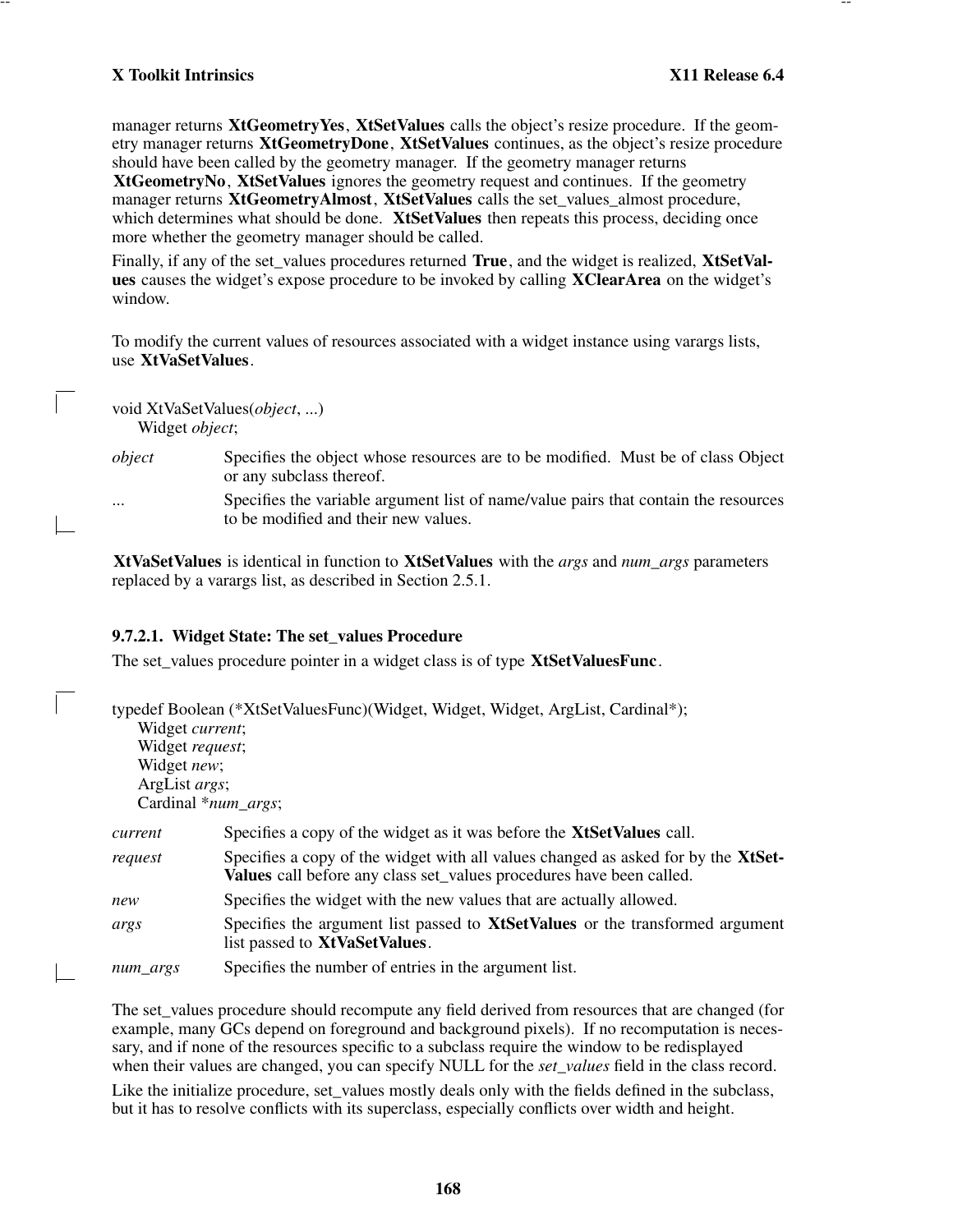Sometimes a subclass may want to overwrite values filled in by its superclass. In particular, size calculations of a superclass are often incorrect for a subclass, and, in this case, the subclass must modify or recalculate fields declared and computed by its superclass.

-- --

As an example, a subclass can visually surround its superclass display. In this case, the width and height calculated by the superclass set\_values procedure are too small and need to be incremented by the size of the surround. The subclass needs to know if its superclass's size was calculated by the superclass or was specified explicitly. All widgets must place themselves into whatever size is explicitly given, but they should compute a reasonable size if no size is requested. How does a subclass know the difference between a specified size and a size computed by a superclass?

The *request* and *new* parameters provide the necessary information. The *request* widget is a copy of the widget, updated as originally requested. The *new* widget starts with the values in the request, but it has additionally been updated by all superclass set\_values procedures called so far. A subclass set\_values procedure can compare these two to resolve any potential conflicts. The set\_values procedure need not refer to the *request* widget unless it must resolve conflicts between the *current* and *new* widgets. Any changes the widget needs to make, including geometry changes, should be made in the *new* widget.

In the above example, the subclass with the visual surround can see if the *width* and *height* in the *request* widget are zero. If so, it adds its surround size to the *width* and *height* fields in the *new* widget. If not, it must make do with the size originally specified. In this case, zero is a special value defined by the class to permit the application to invoke this behavior.

The *new* widget is the actual widget instance record. Therefore, the set values procedure should do all its work on the *new* widget; the *request* widget should never be modified. If the set\_values procedure needs to call any routines that operate on a widget, it should specify *new* as the widget instance.

Before calling the set\_values procedures, the Intrinsics modify the resources of the *request* widget according to the contents of the arglist; if the widget names all its resources in the class resource list, it is never necessary to examine the contents of *args*.

Finally, the set values procedure must return a Boolean that indicates whether the widget needs to be redisplayed. Note that a change in the geometry fields alone does not require the set\_values procedure to return **True**; the X server will eventually generate an **Expose** event, if necessary. After calling all the set\_values procedures, **XtSetValues** forces a redisplay by calling **XClear-**Area if any of the set values procedures returned **True**. Therefore, a set values procedure should not try to do its own redisplaying.

Set\_values procedures should not do any work in response to changes in geometry because **XtSetValues** eventually will perform a geometry request, and that request might be denied. If the widget actually changes size in response to a call to **XtSetValues**, its resize procedure is called. Widgets should do any geometry-related work in their resize procedure.

Note that it is permissible to call **XtSetValues** before a widget is realized. Therefore, the set\_values procedure must not assume that the widget is realized.

## **9.7.2.2. Widget State: The set\_values\_almost Procedure**

The set\_values\_almost procedure pointer in the widget class record is of type **XtAlmostProc**.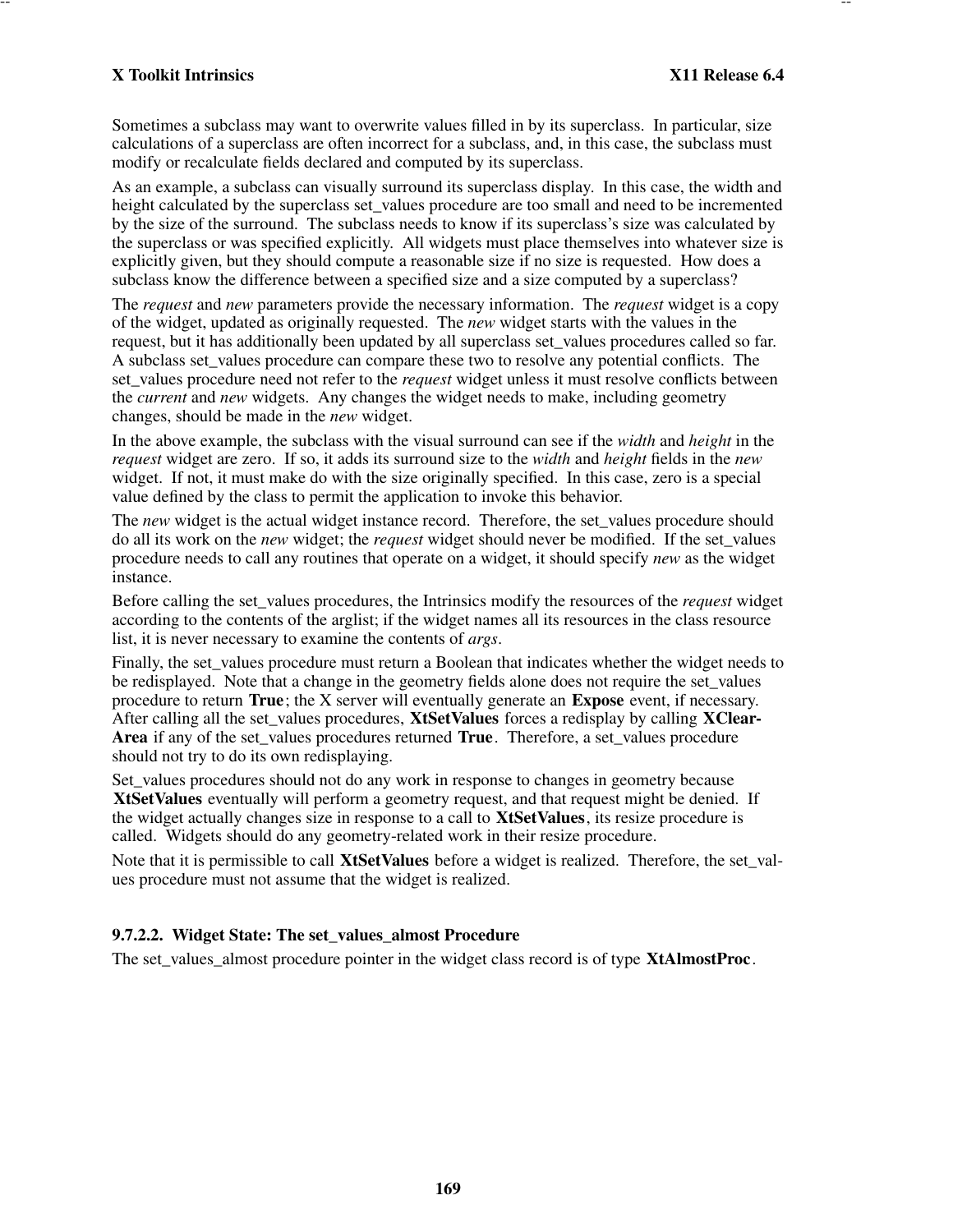L

typedef void (\*XtAlmostProc)(Widget, Widget, XtWidgetGeometry\*, XtWidgetGeometry\*); Widget *old*; Widget *new*; XtWidgetGeometry \**request*; XtWidgetGeometry \**reply*; *old* Specifies a copy of the object as it was before the **XtSetValues** call. *new* Specifies the object instance record. *request* Specifies the original geometry request that was sent to the geometry manager that caused **XtGeometryAlmost** to be returned. *reply* Specifies the compromise geometry that was returned by the geometry manager with **XtGeometryAlmost**.

-- --

Most classes inherit the set\_values\_almost procedure from their superclass by specifying **XtInheritSetValuesAlmost** in the class initialization. The set\_values\_almost procedure in **rectObj-Class** accepts the compromise suggested.

The set\_values\_almost procedure is called when a client tries to set a widget's geometry by means of a call to **XtSetValues** and the geometry manager cannot satisfy the request but instead returns **XtGeometryNo** or **XtGeometryAlmost** and a compromise geometry. The *new* object is the actual instance record. The *x*, *y*, *width*, *height*, and *border\_width* fields contain the original values as they were before the **XtSetValues** call, and all other fields contain the new values. The *request* parameter contains the new geometry request that was made to the parent. The *reply* parameter contains *reply->request\_mode* equal to zero if the parent returned **XtGeometryNo** and contains the parent's compromise geometry otherwise. The set\_values\_almost procedure takes the original geometry and the compromise geometry and determines if the compromise is acceptable or whether to try a different compromise. It returns its results in the *request* parameter, which is then sent back to the geometry manager for another try. To accept the compromise, the procedure must copy the contents of the *reply* geometry into the *request* geometry; to attempt an alternative geometry, the procedure may modify any part of the *request* argument; to terminate the geometry negotiation and retain the original geometry, the procedure must set *request->request mode* to zero. The geometry fields of the *old* and *new* instances must not be modified directly.

## **9.7.2.3. Widget State: The ConstraintClassPart set\_values Procedure**

The constraint set\_values procedure pointer is of type **XtSetValuesFunc**. The values passed to the parent's constraint set\_values procedure are the same as those passed to the child's class set\_values procedure. A class can specify NULL for the *set\_values* field of the **ConstraintPart** if it need not compute anything.

The constraint set values procedure should recompute any constraint fields derived from constraint resources that are changed. Furthermore, it may modify other widget fields as appropriate. For example, if a constraint for the maximum height of a widget is changed to a value smaller than the widget's current height, the constraint set\_values procedure may reset the *height* field in the widget.

#### **9.7.2.4. Widget Subpart State**

To set the current values of subpart resources associated with a widget instance, use **XtSetSubvalues**. For a discussion of subpart resources, see Section 9.4.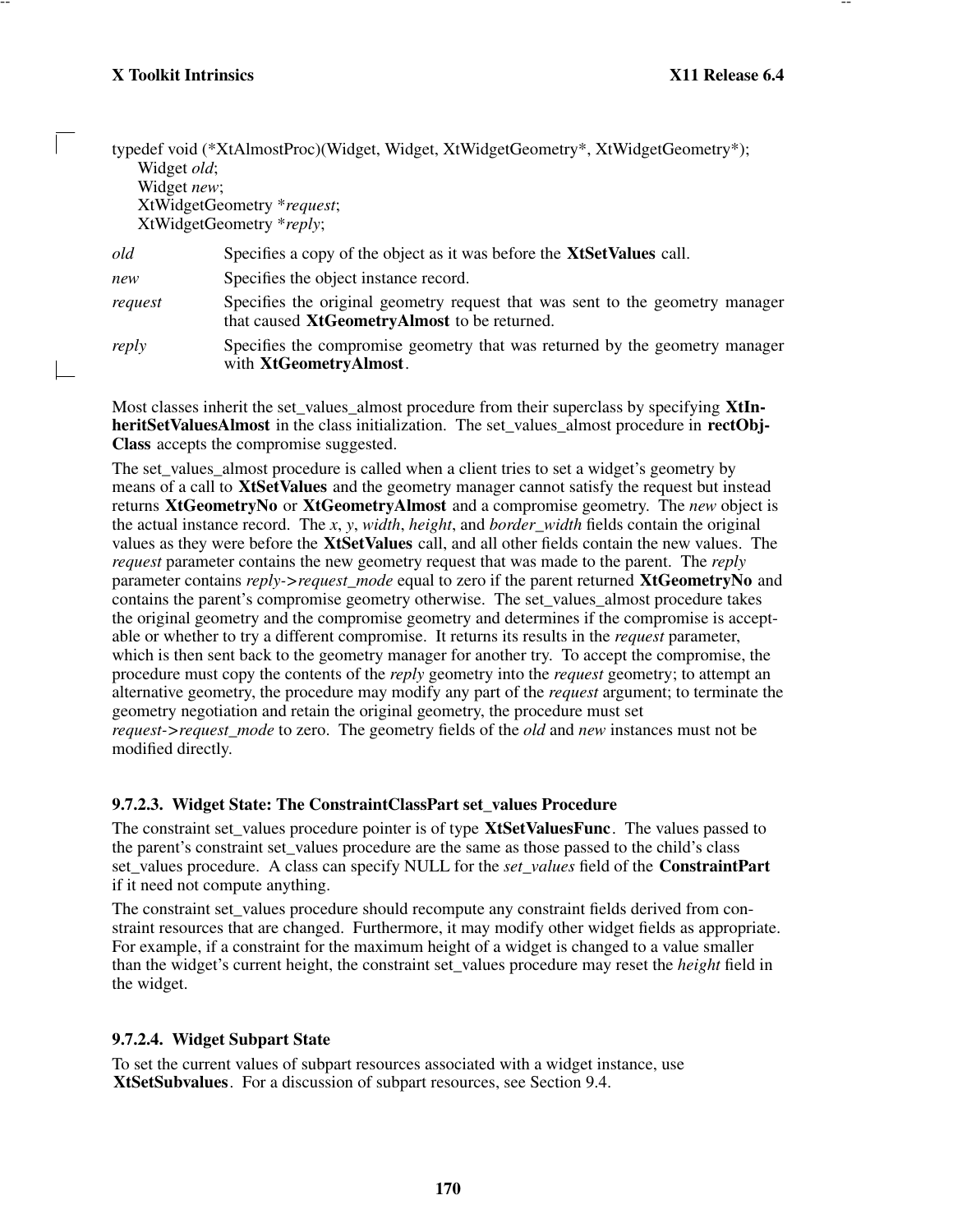|                            | void XtSetSubvalues(base, resources, num resources, args, num args)                                                |
|----------------------------|--------------------------------------------------------------------------------------------------------------------|
| XtPointer <i>base</i> ;    |                                                                                                                    |
|                            | XtResourceList resources;                                                                                          |
|                            | Cardinal <i>num resources</i> ;                                                                                    |
| ArgList args;              |                                                                                                                    |
| Cardinal <i>num_args</i> ; |                                                                                                                    |
| base                       | Specifies the base address of the subpart data structure into which the resources<br>should be written.            |
| resources                  | Specifies the subpart resource list.                                                                               |
| num resources              | Specifies the number of entries in the resource list.                                                              |
| args                       | Specifies the argument list of name/value pairs that contain the resources to be<br>modified and their new values. |
| num_args                   | Specifies the number of entries in the argument list.                                                              |

-- --

The **XtSetSubvalues** function updates the resource fields of the structure identified by *base*. Any specified arguments that do not match an entry in the resource list are silently ignored.

To set the current values of subpart resources associated with a widget instance using varargs lists, use **XtVaSetSubvalues**.

| void XtVaSetSubvalues( <i>base, resources, num resources, </i> )<br>XtPointer base;<br>XtResourceList resources;<br>Cardinal num resources; |                                                                                                                             |
|---------------------------------------------------------------------------------------------------------------------------------------------|-----------------------------------------------------------------------------------------------------------------------------|
| base                                                                                                                                        | Specifies the base address of the subpart data structure into which the resources<br>should be written.                     |
| resources                                                                                                                                   | Specifies the subpart resource list.                                                                                        |
|                                                                                                                                             | num_resources Specifies the number of entries in the resource list.                                                         |
| $\cdots$                                                                                                                                    | Specifies the variable argument list of name/value pairs that contain the resources<br>to be modified and their new values. |

**XtVaSetSubvalues** is identical in function to **XtSetSubvalues** with the *args* and *num\_args* parameters replaced by a varargs list, as described in Section 2.5.1. **XtVaTypedArg** is not supported for **XtVaSetSubvalues**. If an entry containing **XtVaTypedArg** is specified in the list, a warning message is issued and the entry is ignored.

#### **9.7.2.5. Widget Subpart Resource Data: The set\_values\_hook Procedure**

**Note**

The set\_values\_hook procedure is obsolete, as the same information is now available to the set\_values procedure. The procedure has been retained for those widgets that used it in versions prior to Release 4.

Widgets that have a subpart can set the subpart resource values through **XtSetValues** by supplying a set\_values\_hook procedure. The set\_values\_hook procedure pointer in a widget class is of type **XtArgsFunc**.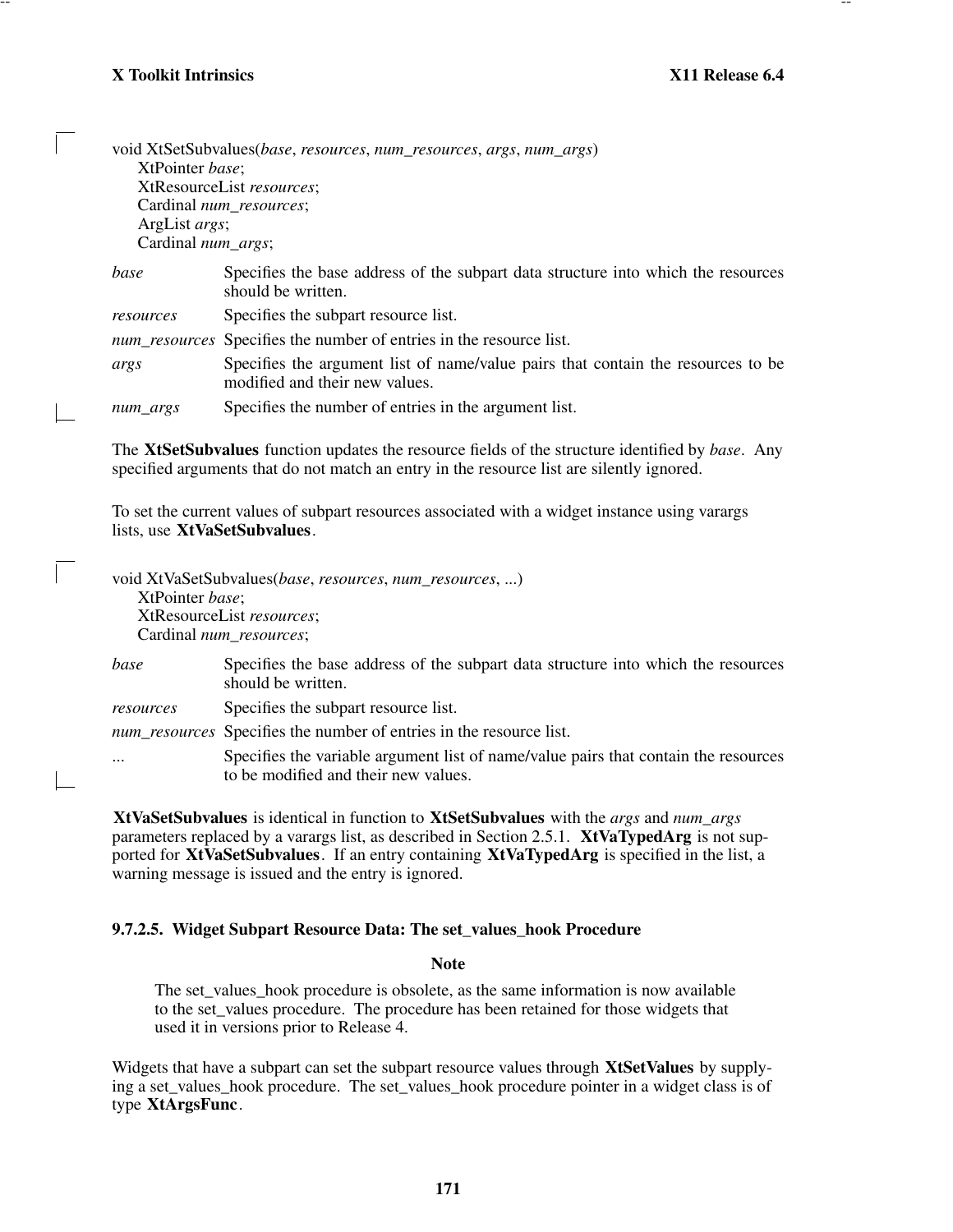$\overline{\Box}$ 

 $\boxed{\phantom{1}}$ 

| Widget $w$ ;<br>Arglist <i>args</i> ;<br>Cardinal $*_{num\_args}$ ; | typedef Boolean (*XtArgsFunc) (Widget, Arglist, Cardinal*);                                                                   |
|---------------------------------------------------------------------|-------------------------------------------------------------------------------------------------------------------------------|
| w                                                                   | Specifies the widget whose subpart resource values are to be changed.                                                         |
| args                                                                | Specifies the argument list that was passed to <b>XtSetValues</b> or the transformed<br>varargs list passed to XtVaSetValues. |
| num_args                                                            | Specifies the number of entries in the argument list.                                                                         |

-- --

The widget with subpart resources may call **XtSetValues** from the set\_values\_hook procedure and pass in its subresource list and the *args* and *num\_args* parameters.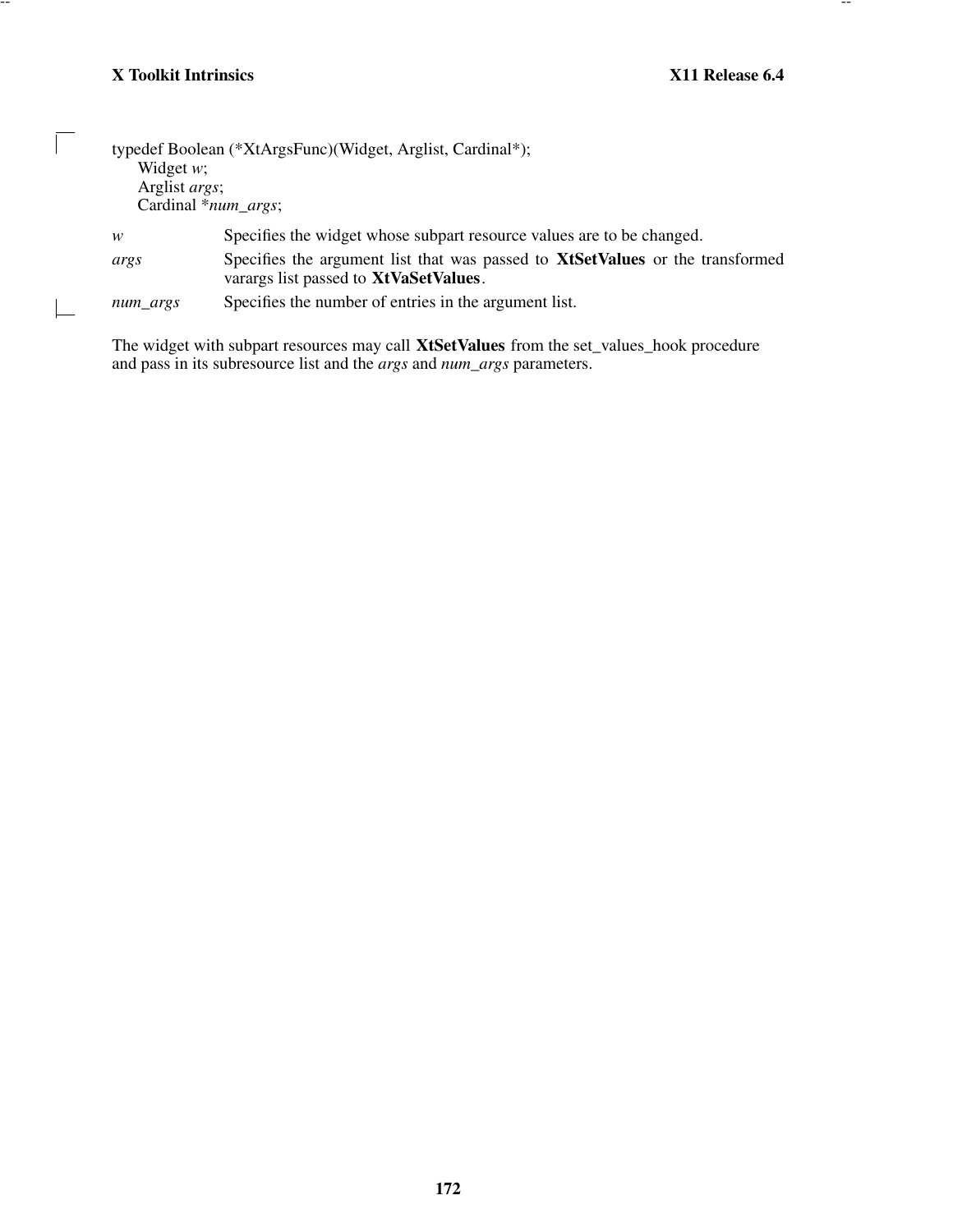#### **Chapter 10**

-- --

#### **Translation Management**

Except under unusual circumstances, widgets do not hardwire the mapping of user events into widget behavior by using the event manager. Instead, they provide a default mapping of events into behavior that you can override.

The translation manager provides an interface to specify and manage the mapping of X event sequences into widget-supplied functionality, for example, calling procedure *Abc* when the *y* key is pressed.

The translation manager uses two kinds of tables to perform translations:

- The action tables, which are in the widget class structure, specify the mapping of externally available procedure name strings to the corresponding procedure implemented by the widget class.
- A translation table, which is in the widget class structure, specifies the mapping of event sequences to procedure name strings.

You can override the translation table in the class structure for a specific widget instance by supplying a different translation table for the widget instance. The resources XtNtranslations and XtNbaseTranslations are used to modify the class default translation table; see Section 10.3.

#### **10.1. Action Tables**

All widget class records contain an action table, an array of **XtActionsRec** entries. In addition, an application can register its own action tables with the translation manager so that the translation tables it provides to widget instances can access application functionality directly. The translation action procedure pointer is of type **XtActionProc**.

```
typedef void (*XtActionProc)(Widget, XEvent*, String*, Cardinal*);
   Widget w;
   XEvent *event;
   String *params;
   Cardinal *num_params;
w Specifies the widget that caused the action to be called.
event Specifies the event that caused the action to be called. If the action is called after
               a sequence of events, then the last event in the sequence is used.
params Specifies a pointer to the list of strings that were specified in the translation table
               as arguments to the action, or NULL.
num_params Specifies the number of entries in params.
typedef struct _XtActionsRec {
       String string;
       XtActionProc proc;
} XtActionsRec, *XtActionList;
```
The *string* field is the name used in translation tables to access the procedure. The *proc* field is a pointer to a procedure that implements the functionality.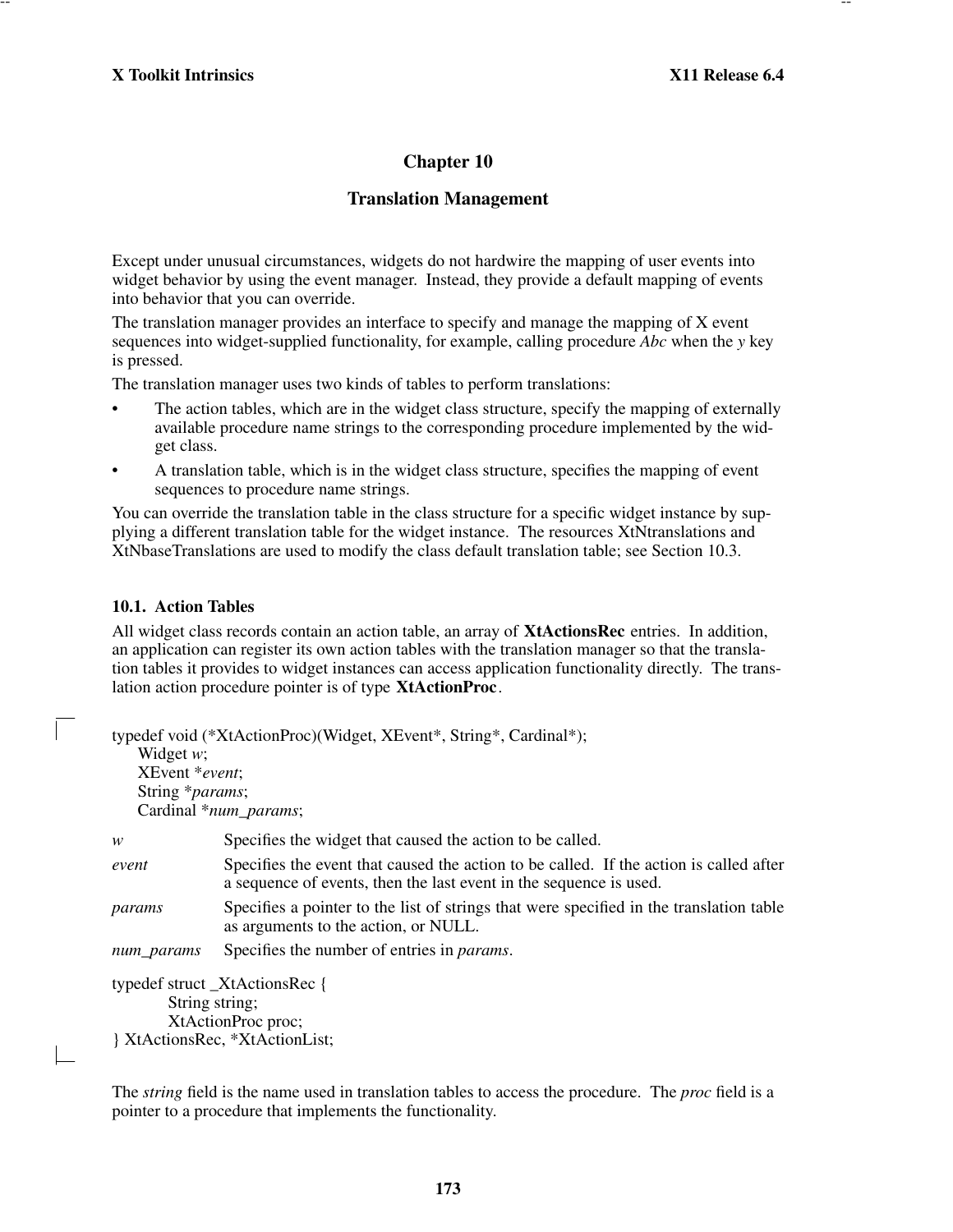When the action list is specified as the **CoreClassPart** *actions* field, the string pointed to by *string* must be permanently allocated prior to or during the execution of the class initialization procedure and must not be subsequently deallocated.

-- --

Action procedures should not assume that the widget in which they are invoked is realized; an accelerator specification can cause an action procedure to be called for a widget that does not yet have a window. Widget writers should also note which of a widget's callback lists are invoked from action procedures and warn clients not to assume the widget is realized in those callbacks.

For example, a Pushbutton widget has procedures to take the following actions:

- Set the button to indicate it is activated.
- Unset the button back to its normal mode.
- Highlight the button borders.
- Unhighlight the button borders.
- Notify any callbacks that the button has been activated.

The action table for the Pushbutton widget class makes these functions available to translation tables written for Pushbutton or any subclass. The string entry is the name used in translation tables. The procedure entry (usually spelled identically to the string) is the name of the C procedure that implements that function:

```
XtActionsRec actionTable[] = {
       {"Set", Set},
       {"Unset", Unset},
       {"Highlight", Highlight},
       {"Unhighlight", Unhighlight}
       {"Notify", Notify},
};
```
The Intrinsics reserve all action names and parameters starting with the characters ''Xt'' for future standard enhancements. Users, applications, and widgets should not declare action names or pass parameters starting with these characters except to invoke specified built-in Intrinsics functions.

#### **10.1.1. Action Table Registration**

The *actions* and *num\_actions* fields of **CoreClassPart** specify the actions implemented by a widget class. These are automatically registered with the Intrinsics when the class is initialized and must be allocated in writable storage prior to Core class\_part initialization, and never deallocated. To save memory and optimize access, the Intrinsics may overwrite the storage in order to compile the list into an internal representation.

To declare an action table within an application and register it with the translation manager, use **XtAppAddActions**.

```
void XtAppAddActions(app_context, actions, num_actions)
    XtAppContext app_context;
    XtActionList actions;
    Cardinal num_actions;
                 app_context Specifies the application context.
```

| app context | Specifies the application context.                    |
|-------------|-------------------------------------------------------|
| actions     | Specifies the action table to register.               |
| num actions | Specifies the number of entries in this action table. |

If more than one action is registered with the same name, the most recently registered action is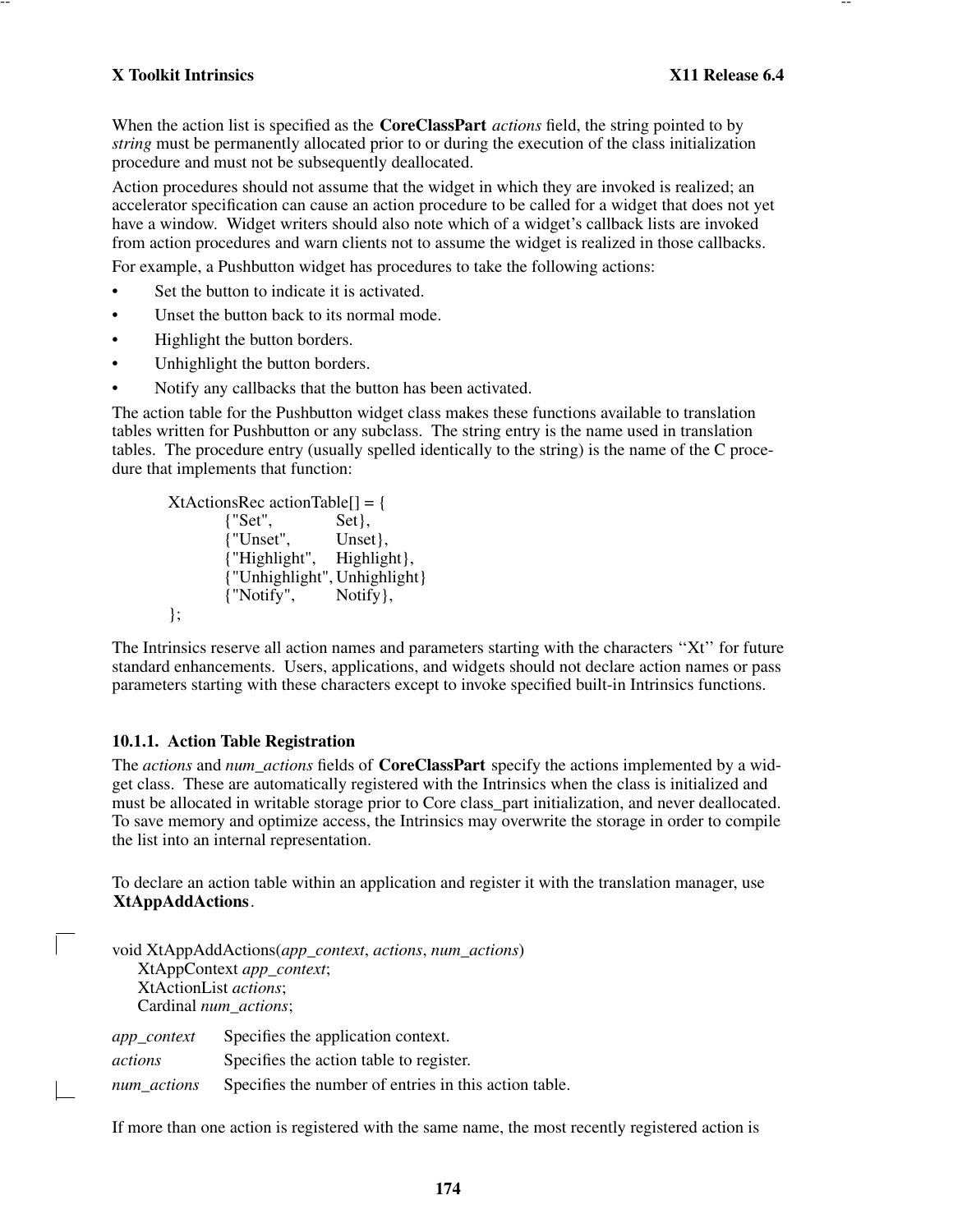used. If duplicate actions exist in an action table, the first is used. The Intrinsics register an action table containing **XtMenuPopup** and **XtMenuPopdown** as part of **XtCreateApplicationContext**.

-- --

# **10.1.2. Action Names to Procedure Translations**

The translation manager uses a simple algorithm to resolve the name of a procedure specified in a translation table into the actual procedure specified in an action table. When the widget is realized, the translation manager performs a search for the name in the following tables, in order:

- The widget's class and all superclass action tables, in subclass-to-superclass order.
- The parent's class and all superclass action tables, in subclass-to-superclass order, then on up the ancestor tree.
- The action tables registered with **XtAppAddActions** and **XtAddActions** from the most recently added table to the oldest table.

As soon as it finds a name, the translation manager stops the search. If it cannot find a name, the translation manager generates a warning message.

# **10.1.3. Action Hook Registration**

An application can specify a procedure that will be called just before every action routine is dispatched by the translation manager. To do so, the application supplies a procedure pointer of type **XtActionHookProc**.

typedef void (\*XtActionHookProc)(Widget, XtPointer, String, XEvent\*, String\*, Cardinal\*);

Widget *w*; XtPointer *client\_data*; String *action\_name*; XEvent\* *event*; String\* *params*; Cardinal\* *num\_params*;

| w           | Specifies the widget whose action is about to be dispatched.                                  |
|-------------|-----------------------------------------------------------------------------------------------|
| client data | Specifies the application-specific closure that was passed to <b>XtAppAddAction-</b><br>Hook. |
| action_name | Specifies the name of the action to be dispatched.                                            |
| event       | Specifies the event argument that will be passed to the action routine.                       |
| params      | Specifies the action parameters that will be passed to the action routine.                    |
| num params  | Specifies the number of entries in <i>params</i> .                                            |

Action hooks should not modify any of the data pointed to by the arguments other than the *client\_data* argument.

To add an action hook, use **XtAppAddActionHook**.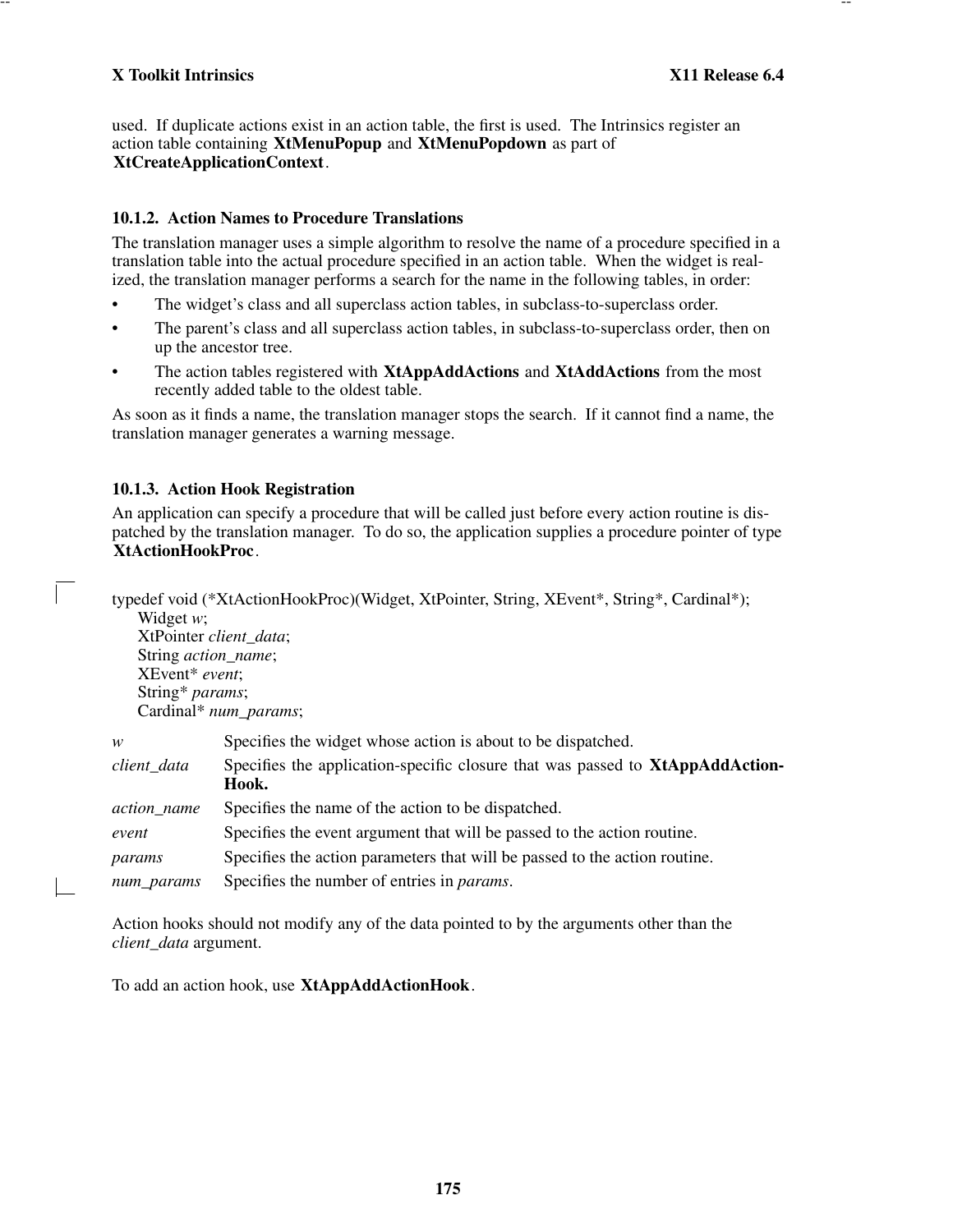$\mathsf{L}$ 

XtActionHookId XtAppAddActionHook(*app*, *proc*, *client\_data*) XtAppContext *app*; XtActionHookProc *proc*; XtPointer *client\_data*;

| app         | Specifies the application context.                                   |
|-------------|----------------------------------------------------------------------|
| proc        | Specifies the action hook procedure.                                 |
| client data | Specifies application-specific data to be passed to the action hook. |

-- --

**XtAppAddActionHook** adds the specified procedure to the front of a list maintained in the application context. In the future, when an action routine is about to be invoked for any widget in this application context, either through the translation manager or via **XtCallActionProc**, the action hook procedures will be called in reverse order of registration just prior to invoking the action routine.

Action hook procedures are removed automatically and the **XtActionHookId**is destroyed when the application context in which they were added is destroyed.

To remove an action hook procedure without destroying the application context, use **XtRemoveActionHook**.

void XtRemoveActionHook(*id*)

XtActionHookId *id*;

*id* Specifies the action hook id returned by **XtAppAddActionHook**.

**XtRemoveActionHook** removes the specified action hook procedure from the list in which it was registered.

## **10.2. Translation Tables**

All widget instance records contain a translation table, which is a resource with a default value specified elsewhere in the class record. A translation table specifies what action procedures are invoked for an event or a sequence of events. A translation table is a string containing a list of translations from an event sequence into one or more action procedure calls. The translations are separated from one another by newline characters (ASCII LF). The complete syntax of translation tables is specified in Appendix B.

As an example, the default behavior of Pushbutton is

- Highlight on enter window.
- Unhighlight on exit window.
- Invert on left button down.
- Call callbacks and reinvert on left button up.

The following illustrates Pushbutton's default translation table:

static String defaultTranslations = "<EnterWindow>:Highlight()\n\ <LeaveWindow>:Unhighlight()\n\  $\langle \text{Btn1Down}\rangle$ :  $\text{Set}(\hat{\mathcal{M}})$ <Btn1Up>: Notify() Unset()";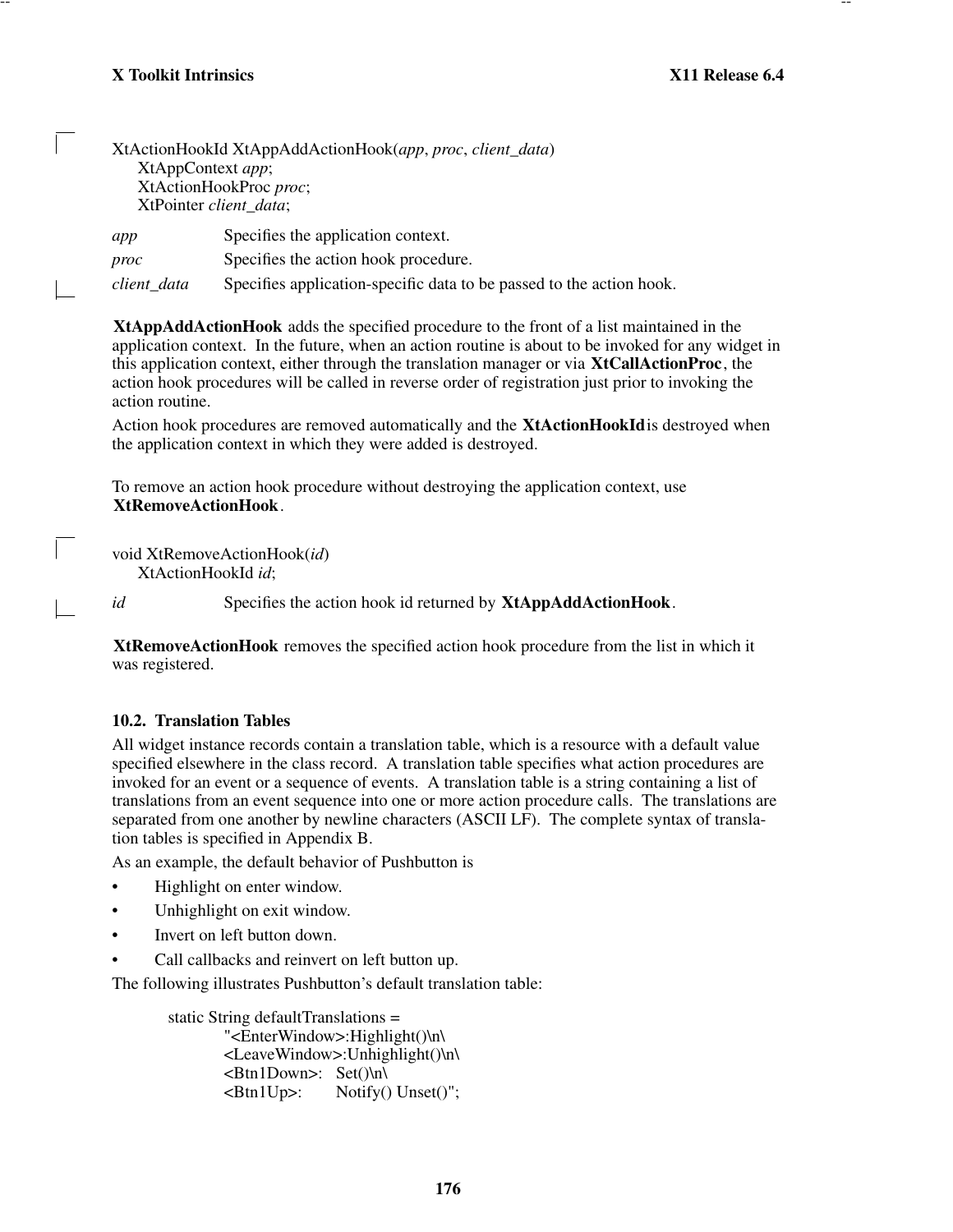# **X Toolkit Intrinsics X11 Release 6.4**

The *tm\_table* field of the **CoreClassPart** should be filled in at class initialization time with the string containing the class's default translations. If a class wants to inherit its superclass's translations, it can store the special value **XtInheritTranslations** into *tm\_table*. In Core's class part initialization procedure, the Intrinsics compile this translation table into an efficient internal form. Then, at widget creation time, this default translation table is combined with the XtNtranslations and XtNbaseTranslations resources; see Section 10.3.

-- --

The resource conversion mechanism automatically compiles string translation tables that are specified in the resource database. If a client uses translation tables that are not retrieved via a resource conversion, it must compile them itself using **XtParseTranslationTable**.

The Intrinsics use the compiled form of the translation table to register the necessary events with the event manager. Widgets need do nothing other than specify the action and translation tables for events to be processed by the translation manager.

## **10.2.1. Event Sequences**

An event sequence is a comma-separated list of X event descriptions that describes a specific sequence of X events to map to a set of program actions. Each X event description consists of three parts: The X event type, a prefix consisting of the X modifier bits, and an event-specific suffix.

Various abbreviations are supported to make translation tables easier to read. The events must match incoming events in left-to-right order to trigger the action sequence.

# **10.2.2. Action Sequences**

Action sequences specify what program or widget actions to take in response to incoming X events. An action sequence consists of space-separated action procedure call specifications. Each action procedure call consists of the name of an action procedure and a parenthesized list of zero or more comma-separated string parameters to pass to that procedure. The actions are invoked in left-to-right order as specified in the action sequence.

# **10.2.3. Multi-Click Time**

Translation table entries may specify actions that are taken when two or more identical events occur consecutively within a short time interval, called the multi-click time. The multi-click time value may be specified as an application resource with name ''multiClickTime'' and class ''MultiClickTime'' and may also be modified dynamically by the application. The multi-click time is unique for each Display value and is retrieved from the resource database by **XtDisplayInitialize**. If no value is specified, the initial value is 200 milliseconds.

To set the multi-click time dynamically, use **XtSetMultiClickTime**.

void XtSetMultiClickTime(*display*, *time*) Display \**display*; int *time*; *display* Specifies the display connection.

*time* Specifies the multi-click time in milliseconds.

**XtSetMultiClickTime** sets the time interval used by the translation manager to determine when multiple events are interpreted as a repeated event. When a repeat count is specified in a translation entry, the interval between the timestamps in each pair of repeated events (e.g., between two **ButtonPress** events) must be less than the multi-click time in order for the translation actions to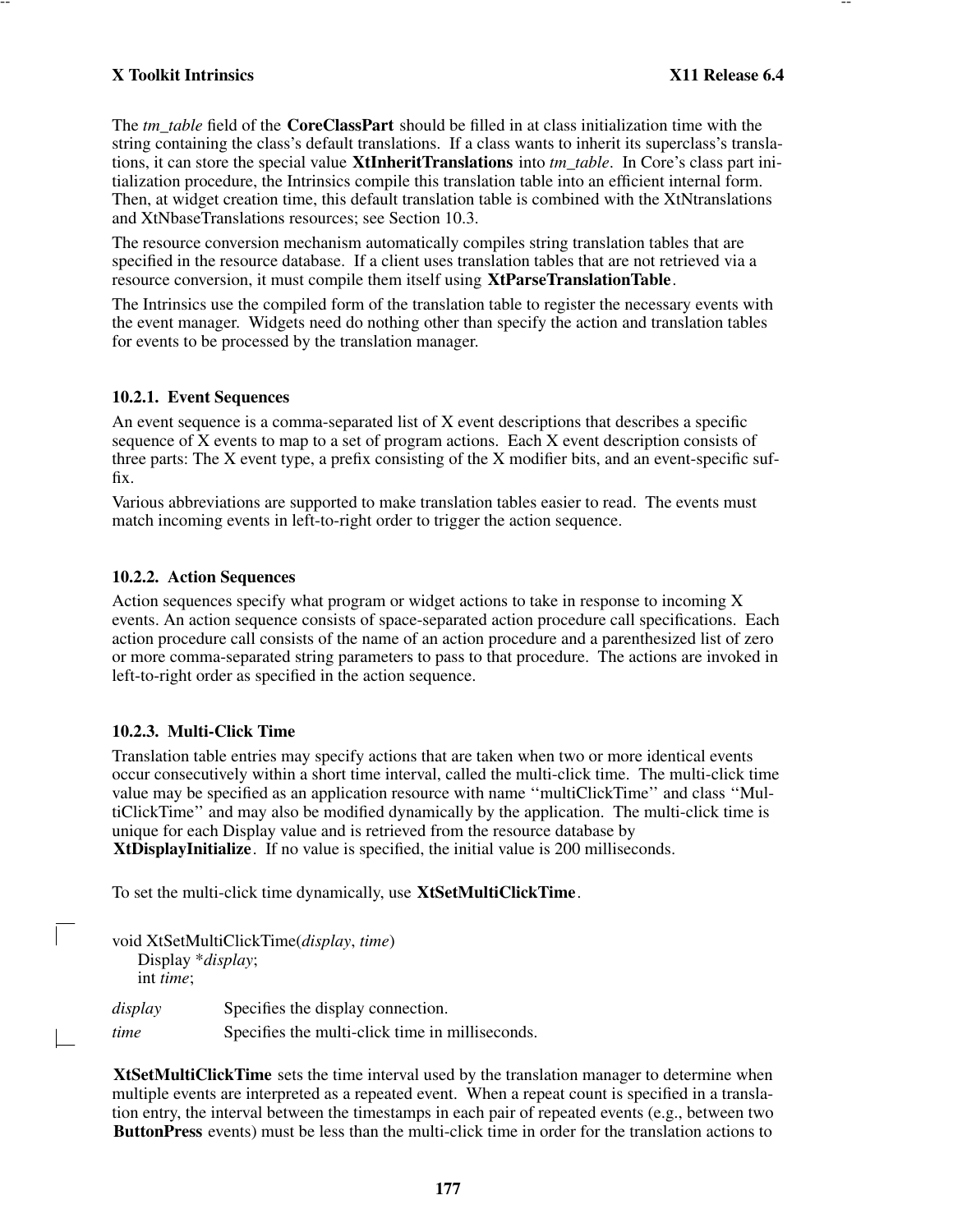## **X Toolkit Intrinsics X11 Release 6.4**

be taken.

To read the multi-click time, use **XtGetMultiClickTime**.

```
int XtGetMultiClickTime(display)
   Display *display;
```
*display* Specifies the display connection.

**XtGetMultiClickTime** returns the time in milliseconds that the translation manager uses to determine if multiple events are to be interpreted as a repeated event for purposes of matching a translation entry containing a repeat count.

-- --

# **10.3. Translation Table Management**

Sometimes an application needs to merge its own translations with a widget's translations. For example, a window manager provides functions to move a window. The window manager wishes to bind this operation to a specific pointer button in the title bar without the possibility of user override and bind it to other buttons that may be overridden by the user.

To accomplish this, the window manager should first create the title bar and then should merge the two translation tables into the title bar's translations. One translation table contains the translations that the window manager wants only if the user has not specified a translation for a particular event or event sequence (i.e., those that may be overridden). The other translation table contains the translations that the window manager wants regardless of what the user has specified.

Three Intrinsics functions support this merging:

| <b>XtParseTranslationTable</b> | Compiles a translation table.                                                                                                                                    |
|--------------------------------|------------------------------------------------------------------------------------------------------------------------------------------------------------------|
| <b>XtAugmentTranslations</b>   | Merges a compiled translation table into a widget's compiled<br>translation table, ignoring any new translations that conflict<br>with existing translations.    |
| <b>XtOverrideTranslations</b>  | Merges a compiled translation table into a widget's compiled<br>translation table, replacing any existing translations that con-<br>flict with new translations. |

To compile a translation table, use **XtParseTranslationTable**.

XtTranslations XtParseTranslationTable(*table*) String *table*;

*table* Specifies the translation table to compile.

The **XtParseTranslationTable** function compiles the translation table, provided in the format given in Appendix B, into an opaque internal representation of type **XtTranslations**. Note that if an empty translation table is required for any purpose, one can be obtained by calling **XtParse-TranslationTable** and passing an empty string.

To merge additional translations into an existing translation table, use **XtAugmentTranslations**.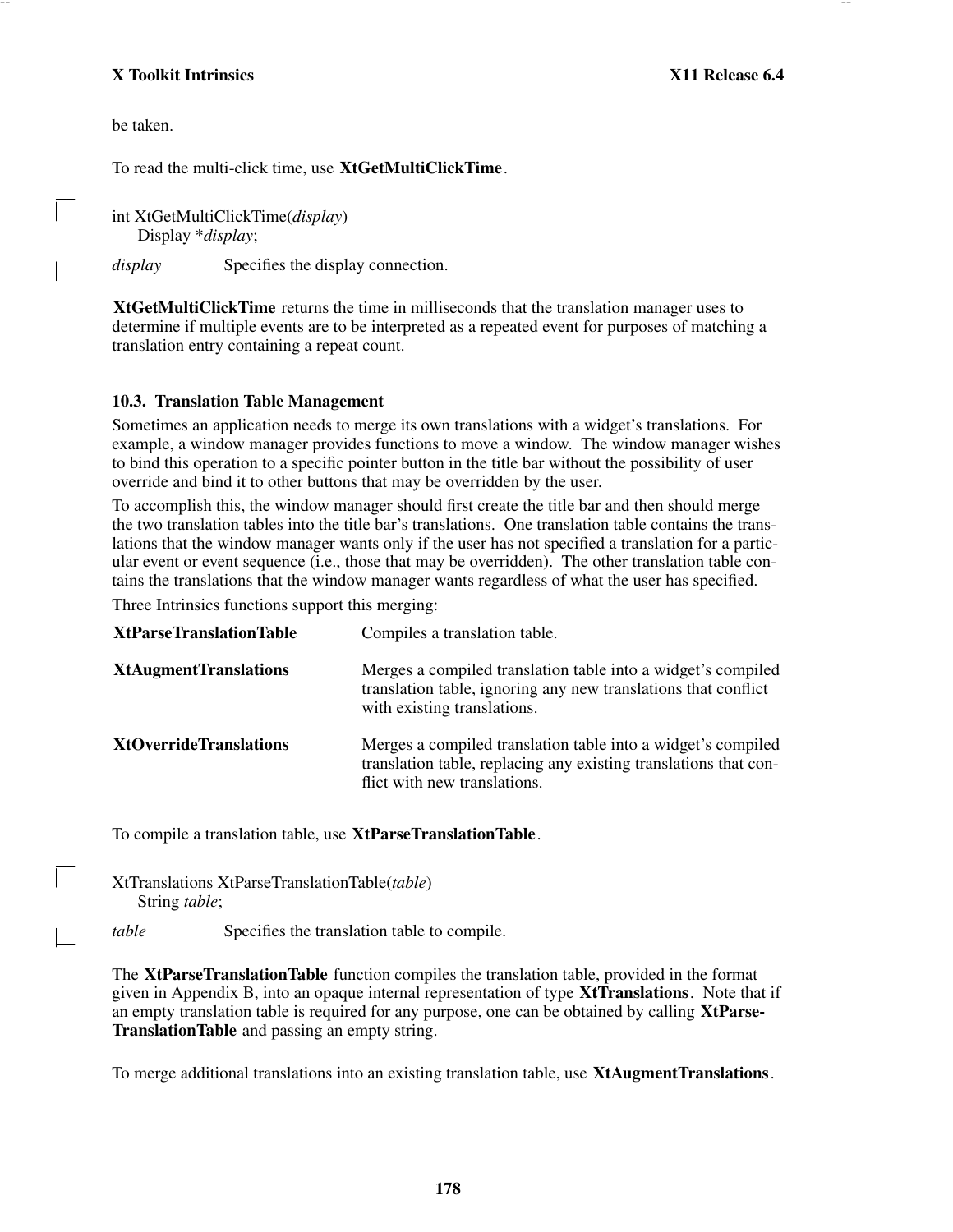$\mathbf{L}$ 

void XtAugmentTranslations(*w*, *translations*) Widget *w*; XtTranslations *translations*; *w* Specifies the widget into which the new translations are to be merged. Must be

-- --

of class Core or any subclass thereof. *translations* Specifies the compiled translation table to merge in.

The **XtAugmentTranslations** function merges the new translations into the existing widget translations, ignoring any **#replace**, **#augment**, or **#override** directive that may have been specified in the translation string. The translation table specified by *translations* is not altered by this process. **XtAugmentTranslations** logically appends the string representation of the new translations to the string representation of the widget's current translations and reparses the result with no warning messages about duplicate left-hand sides, then stores the result back into the widget instance; i.e., if the new translations contain an event or event sequence that already exists in the widget's translations, the new translation is ignored.

To overwrite existing translations with new translations, use **XtOverrideTranslations**.

void XtOverrideTranslations(*w*, *translations*) Widget *w*; XtTranslations *translations*;

*w* Specifies the widget into which the new translations are to be merged. Must be of class Core or any subclass thereof.

*translations* Specifies the compiled translation table to merge in.

The **XtOverrideTranslations** function merges the new translations into the existing widget translations, ignoring any **#replace**, **#augment**, or **#override** directive that may have been specified in the translation string. The translation table specified by *translations* is not altered by this process. **XtOverrideTranslations** logically appends the string representation of the widget's current translations to the string representation of the new translations and reparses the result with no warning messages about duplicate left-hand sides, then stores the result back into the widget instance; i.e., if the new translations contain an event or event sequence that already exists in the widget's translations, the new translation overrides the widget's translation.

To replace a widget's translations completely, use **XtSetValues** on the XtNtranslations resource and specify a compiled translation table as the value.

To make it possible for users to easily modify translation tables in their resource files, the stringto-translation-table resource type converter allows the string to specify whether the table should replace, augment, or override any existing translation table in the widget. To specify this, a pound sign (#) is given as the first character of the table followed by one of the keywords ''replace'', "augment", or "override" to indicate whether to replace, augment, or override the existing table. The replace or merge operation is performed during the Core instance initialization. Each merge operation produces a new translation resource value; if the original tables were shared by other widgets, they are unaffected. If no directive is specified, "#replace" is assumed.

At instance initialization the XtNtranslations resource is first fetched. Then, if it was not specified or did not contain ''#replace'', the resource database is searched for the resource XtNbase-Translations. If XtNbaseTranslations is found, it is merged into the widget class translation table. Then the widget *translations* field is merged into the result or into the class translation table if XtNbaseTranslations was not found. This final table is then stored into the widget *translations*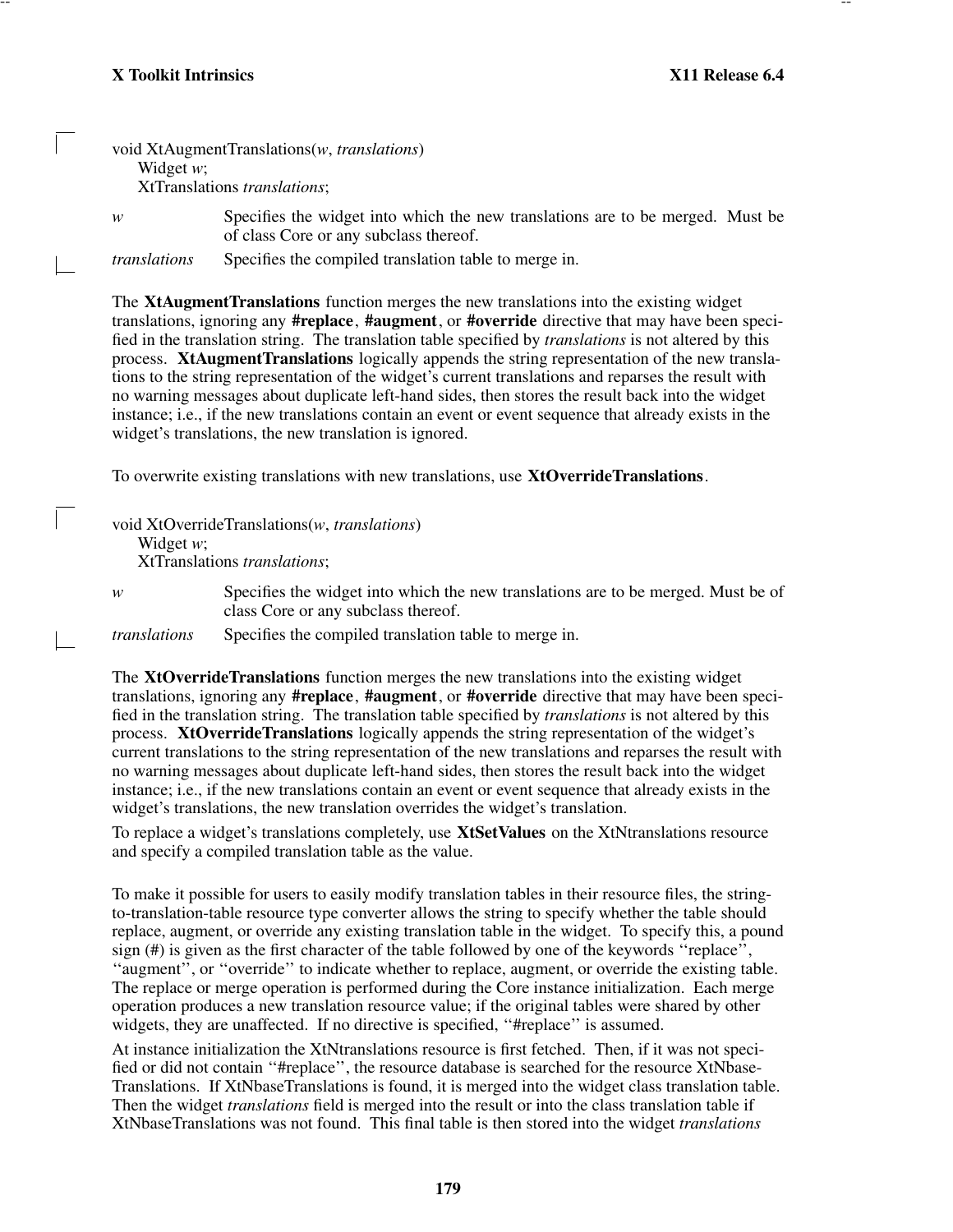## **X Toolkit Intrinsics X11 Release 6.4**

field. If the XtNtranslations resource specified ''#replace'', no merge is done. If neither XtNbaseTranslations or XtNtranslations are specified, the class translation table is copied into the widget instance.

-- --

To completely remove existing translations, use **XtUninstallTranslations**.

void XtUninstallTranslations(*w*)

Widget *w*;

*w* Specifies the widget from which the translations are to be removed. Must be of class Core or any subclass thereof.

The **XtUninstallTranslations** function causes the entire translation table for the widget to be removed.

## **10.4. Using Accelerators**

It is often desirable to be able to bind events in one widget to actions in another. In particular, it is often useful to be able to invoke menu actions from the keyboard. The Intrinsics provide a facility, called accelerators, that lets you accomplish this. An accelerator table is a translation table that is bound with its actions in the context of a particular widget, the *source* widget. The accelerator table can then be installed on one or more *destination* widgets. When an event sequence in the destination widget would cause an accelerator action to be taken, and if the source widget is sensitive, the actions are executed as though triggered by the same event sequence in the accelerator source widget. The event is passed to the action procedure without modification. The action procedures used within accelerators must not assume that the source widget is realized nor that any fields of the event are in reference to the source widget's window if the widget is realized.

Each widget instance contains that widget's exported accelerator table as a resource. Each class of widget exports a method that takes a displayable string representation of the accelerators so that widgets can display their current accelerators. The representation is the accelerator table in canonical translation table form (see Appendix B). The display\_accelerator procedure pointer is of type **XtStringProc**.

```
typedef void (*XtStringProc)(Widget, String);
   Widget w;
   String string;
```
*w* Specifies the source widget that supplied the accelerators.

*string* Specifies the string representation of the accelerators for this widget.

Accelerators can be specified in resource files, and the string representation is the same as for a translation table. However, the interpretation of the **#augment** and **#override** directives applies to what will happen when the accelerator is installed; that is, whether or not the accelerator translations will override the translations in the destination widget. The default is **#augment**, which means that the accelerator translations have lower priority than the destination translations. The **#replace** directive is ignored for accelerator tables.

To parse an accelerator table, use **XtParseAcceleratorTable**.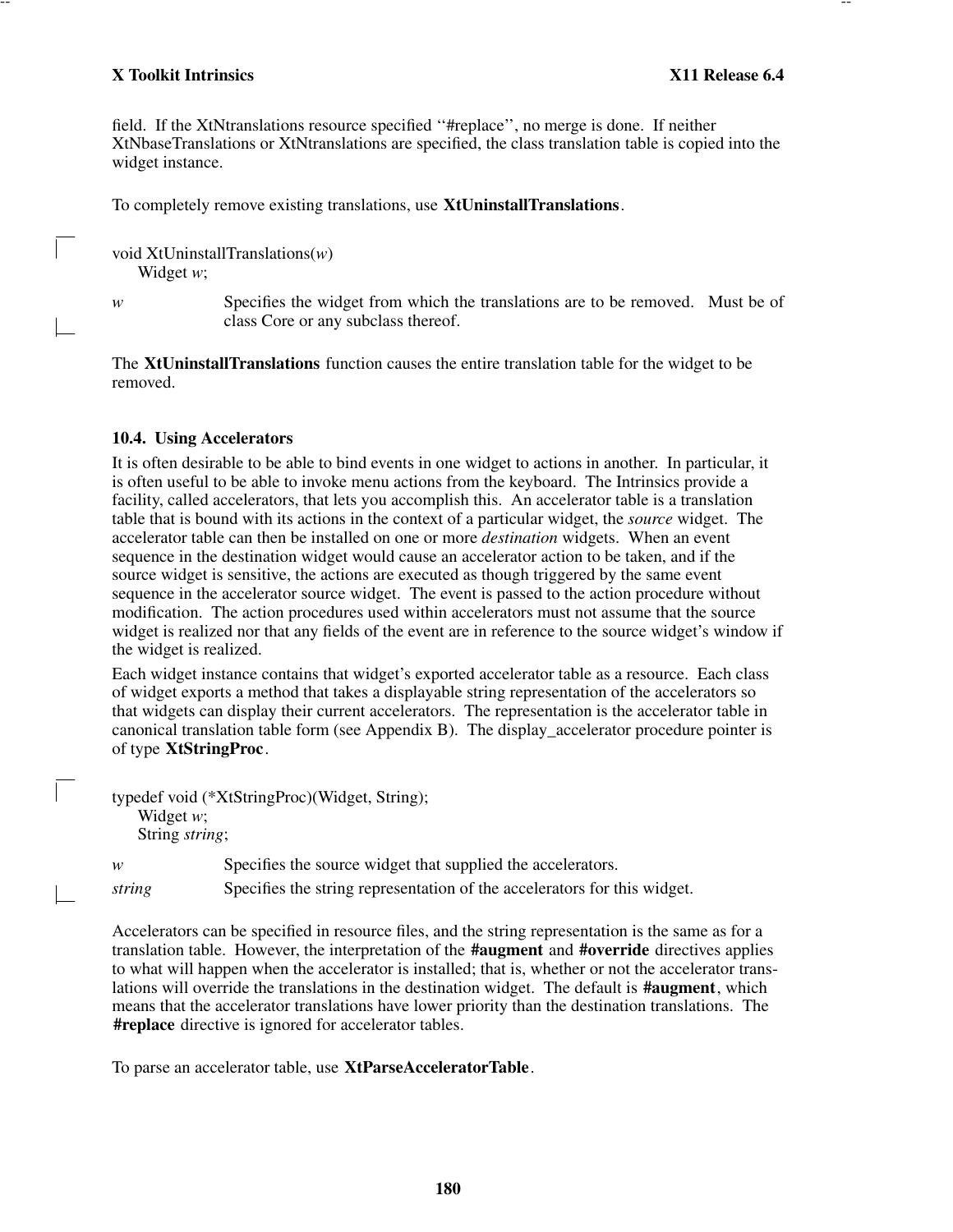XtAccelerators XtParseAcceleratorTable(*source*) String *source*;

*source* Specifies the accelerator table to compile.

The **XtParseAcceleratorTable** function compiles the accelerator table into an opaque internal representation. The client should set the XtNaccelerators resource of each widget that is to be activated by these translations to the returned value.

-- --

To install accelerators from a widget on another widget, use **XtInstallAccelerators**.

- *destination* Specifies the widget on which the accelerators are to be installed. Must be of class Core or any subclass thereof.
- *source* Specifies the widget from which the accelerators are to come. Must be of class Core or any subclass thereof.

The **XtInstallAccelerators** function installs the *accelerators* resource value from *source* onto *destination* by merging the source accelerators into the destination translations. If the source *display\_accelerator* field is non-NULL, **XtInstallAccelerators** calls it with the source widget and a string representation of the accelerator table, which indicates that its accelerators have been installed and that it should display them appropriately. The string representation of the accelerator table is its canonical translation table representation.

As a convenience for installing all accelerators from a widget and all its descendants onto one destination, use **XtInstallAllAccelerators**.

| Widget <i>destination</i> ;<br>Widget <i>source</i> ; | void XtInstallAllAccelerators( <i>destination</i> , <i>source</i> )                                                   |  |
|-------------------------------------------------------|-----------------------------------------------------------------------------------------------------------------------|--|
| destination                                           | Specifies the widget on which the accelerators are to be installed. Must be of<br>class Core or any subclass thereof. |  |

*source* Specifies the root widget of the widget tree from which the accelerators are to come. Must be of class Core or any subclass thereof.

The **XtInstallAllAccelerators** function recursively descends the widget tree rooted at *source* and installs the accelerators resource value of each widget encountered onto *destination*. A common use is to call **XtInstallAllAccelerators** and pass the application main window as the source.

#### **10.5. KeyCode-to-KeySym Conversions**

The translation manager provides support for automatically translating KeyCodes in incoming key events into KeySyms. KeyCode-to-KeySym translator procedure pointers are of type **XtKeyProc**.

void XtInstallAccelerators(*destination*, *source*) Widget *destination*; Widget *source*;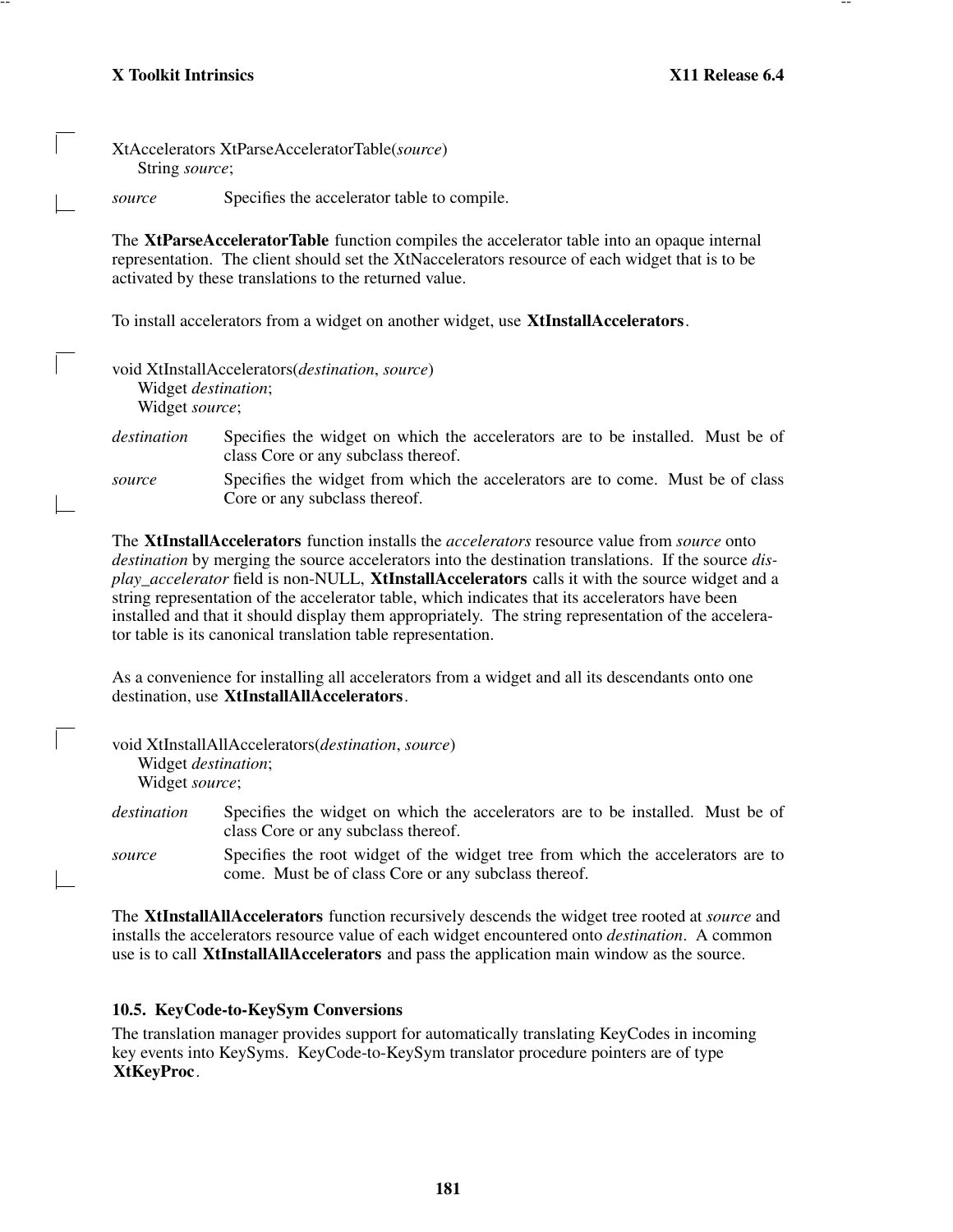typedef void (\*XtKeyProc)(Display\*, KeyCode, Modifiers, Modifiers\*, KeySym\*); Display \**display*; KeyCode *keycode*; Modifiers *modifiers*; Modifiers \**modifiers\_return*; Ke ySym \**keysym\_return*;

-- --

| display       | Specifies the display that the KeyCode is from.                                                                                                                                        |
|---------------|----------------------------------------------------------------------------------------------------------------------------------------------------------------------------------------|
| keycode       | Specifies the KeyCode to translate.                                                                                                                                                    |
| modifiers     | Specifies the modifiers to the KeyCode.                                                                                                                                                |
|               | <i>modifiers_return</i> Specifies a location in which to store a mask that indicates the subset of all<br>modifiers that are examined by the key translator for the specified keycode. |
| keysym_return | Specifies a location in which to store the resulting KeySym.                                                                                                                           |

This procedure takes a KeyCode and modifiers and produces a KeySym. For any given key translator function and keyboard encoding, *modifiers\_return* will be a constant per KeyCode that indicates the subset of all modifiers that are examined by the key translator for that KeyCode.

The KeyCode-to-KeySym translator procedure must be implemented such that multiple calls with the same *display*, *keycode*, and *modifiers* return the same result until either a new case converter, an **XtCaseProc**, is installed or a **MappingNotify** event is received.

The Intrinsics maintain tables internally to map KeyCodes to KeySyms for each open display. Translator procedures and other clients may share a single copy of this table to perform the same mapping.

To return a pointer to the KeySym-to-KeyCode mapping table for a particular display, use **XtGetKeysymTable**.

Ke ySym \*XtGetKeysymTable(*display*, *min\_keycode\_return*, *keysyms\_per\_keycode\_return*) Display \**display*; Ke yCode \**min\_keycode\_return*; int \**keysyms\_per\_keycode\_return*;

*display* Specifies the display whose table is required.

*min\_keycode\_return*

Returns the minimum KeyCode valid for the display.

*keysyms\_per\_keycode\_return*

Returns the number of KeySyms stored for each KeyCode.

**XtGetKeysymTable** returns a pointer to the Intrinsics' copy of the server's KeyCode-to-KeySym table. This table must not be modified. There are *keysyms\_per\_keycode\_return* KeySyms associ-ated with each KeyCode, located in the table with indices starting at index

(test\_keycode - min\_keycode\_return) \* keysyms\_per\_keycode\_return

for KeyCode *test keycode*. Any entries that have no KeySyms associated with them contain the value **NoSymbol**. Clients should not cache the KeySym table but should call

**XtGetKeysymTable** each time the value is needed, as the table may change prior to dispatching each event.

For more information on this table, see Section 12.7 in *Xlib — C Language X Interface*.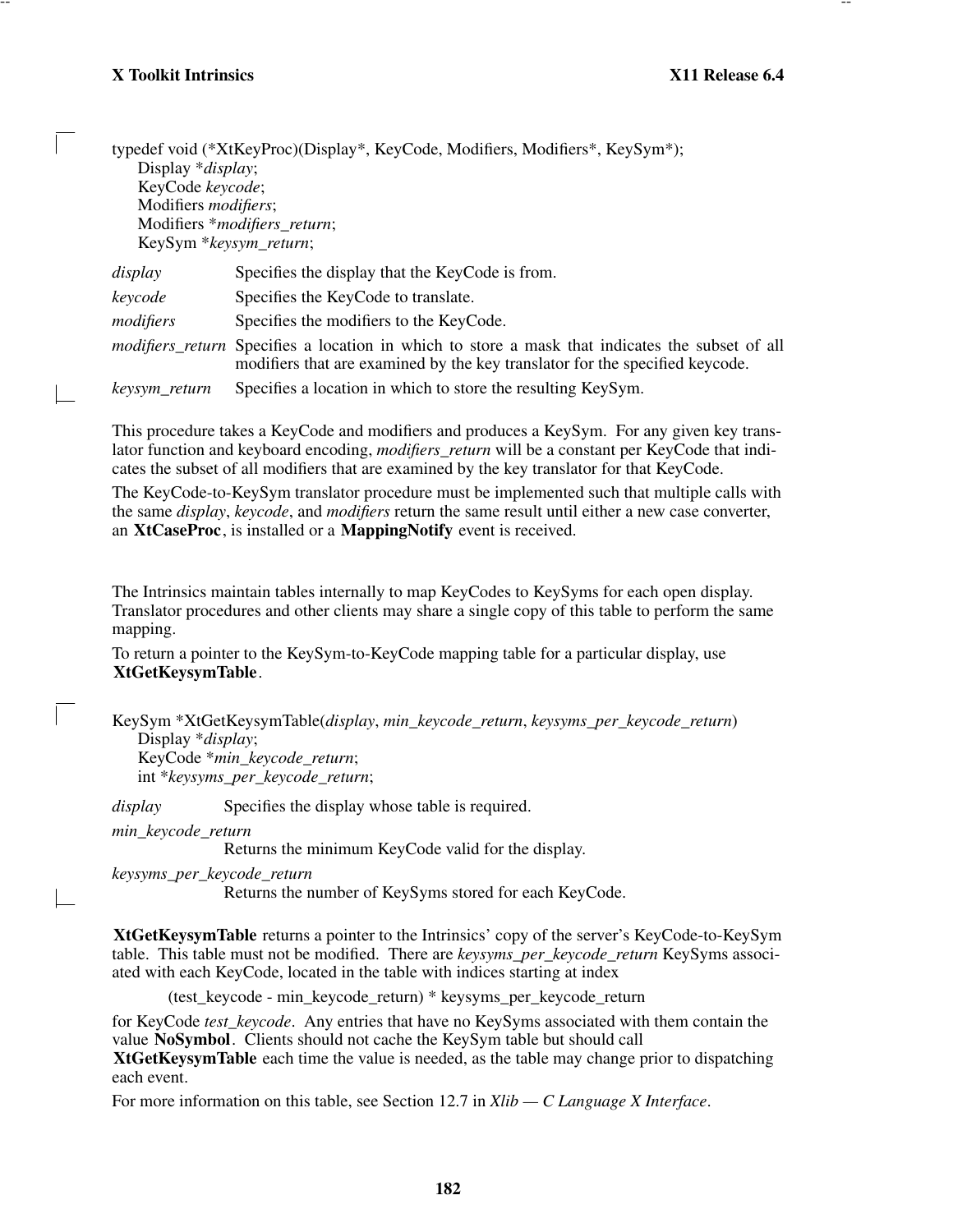To register a key translator, use **XtSetKeyTranslator**.

```
void XtSetKeyTranslator(display, proc)
   Display *display;
   XtKeyProc proc;
```
*display* Specifies the display from which to translate the events. *proc* Specifies the procedure to perform key translations.

The **XtSetKeyTranslator** function sets the specified procedure as the current key translator. The default translator is **XtTranslateKey**, an **XtKeyProc** that uses the Shift, Lock, numlock, and group modifiers with the interpretations defined in *X Window System Protocol*, Section 5. It is provided so that new translators can call it to get default KeyCode-to-KeySym translations and so that the default translator can be reinstalled.

-- --

To invoke the currently registered KeyCode-to-KeySym translator, use XtTranslateKeycode.

void XtTranslateKeycode(*display*, *keycode*, *modifiers*, *modifiers\_return*, *keysym\_return*) Display \**display*; KeyCode *keycode*; Modifiers *modifiers*; Modifiers \**modifiers\_return*; Ke ySym \**keysym\_return*;

| display       | Specifies the display that the KeyCode is from.                                                              |
|---------------|--------------------------------------------------------------------------------------------------------------|
| keycode       | Specifies the KeyCode to translate.                                                                          |
| modifiers     | Specifies the modifiers to the KeyCode.                                                                      |
|               | <i>modifiers_return</i> Returns a mask that indicates the modifiers actually used to generate the<br>KeySym. |
| keysym_return | Returns the resulting KeySym.                                                                                |

The **XtTranslateKeycode** function passes the specified arguments directly to the currently registered KeyCode-to-KeySym translator.

To handle capitalization of nonstandard KeySyms, the Intrinsics allow clients to register case conversion routines. Case converter procedure pointers are of type **XtCaseProc**.

typedef void (\*XtCaseProc)(Display\*, KeySym, KeySym\*, KeySym\*); Display \**display*; KeySym keysym; KeySym \**lower\_return*; KeySym \**upper\_return*; *display* Specifies the display connection for which the conversion is required.

| $u \iota \nu \nu u \nu$ | opeenies the display connection for which the conversion is required.                                 |
|-------------------------|-------------------------------------------------------------------------------------------------------|
| keysym                  | Specifies the KeySym to convert.                                                                      |
|                         | <i>lower return</i> Specifies a location into which to store the lowercase equivalent for the KeySym. |
|                         | <i>upper_return</i> Specifies a location into which to store the uppercase equivalent for the KeySym. |

If there is no case distinction, this procedure should store the KeySym into both return values.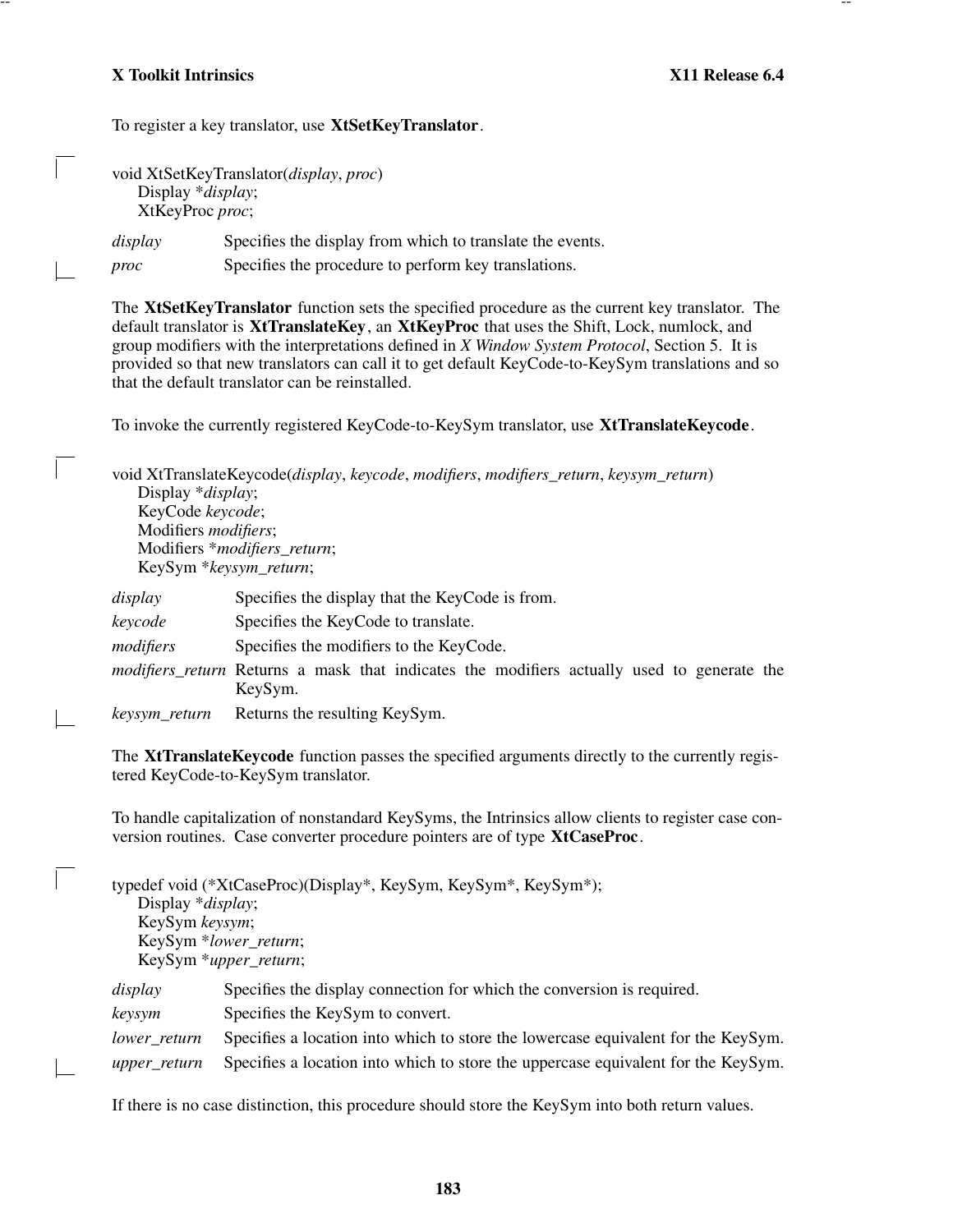#### **X Toolkit Intrinsics X11 Release 6.4**

To register a case converter, use **XtRegisterCaseConverter**.

void XtRegisterCaseConverter(*display*, *proc*, *start*, *stop*) Display \**display*; XtCaseProc *proc*; KeySym start; KeySym *stop*; *display* Specifies the display from which the key events are to come. *proc* Specifies the **XtCaseProc** to do the conversions. *start* Specifies the first KeySym for which this converter is valid. *stop* Specifies the last KeySym for which this converter is valid.

-- --

The **XtRegisterCaseConverter** registers the specified case converter. The *start* and *stop* arguments provide the inclusive range of KeySyms for which this converter is to be called. The new converter overrides any previous converters for KeySyms in that range. No interface exists to remove converters; you need to register an identity converter. When a new converter is registered, the Intrinsics refresh the keyboard state if necessary. The default converter understands case conversion for all Latin KeySyms defined in *X Window System Protocol*, Appendix A.

To determine uppercase and lowercase equivalents for a KeySym, use **XtConvertCase**.

void XtConvertCase(*display*, *keysym*, *lower\_return*, *upper\_return*) Display \**display*; KeySym keysym; KeySym \**lower\_return*; Ke ySym \**upper\_return*; *display* Specifies the display that the KeySym came from. *keysym* Specifies the KeySym to convert. *lower\_return* Returns the lowercase equivalent of the KeySym.

*upper\_return* Returns the uppercase equivalent of the KeySym.

The **XtConvertCase** function calls the appropriate converter and returns the results. A user-supplied **XtKeyProc** may need to use this function.

#### **10.6. Obtaining a KeySym in an Action Procedure**

When an action procedure is invoked on a **KeyPress** or **KeyRelease** event, it often has a need to retrieve the KeySym and modifiers corresponding to the event that caused it to be invoked. In order to avoid repeating the processing that was just performed by the Intrinsics to match the translation entry, the KeySym and modifiers are stored for the duration of the action procedure and are made available to the client.

To retrieve the KeySym and modifiers that matched the final event specification in the translation table entry, use **XtGetActionKeysym**.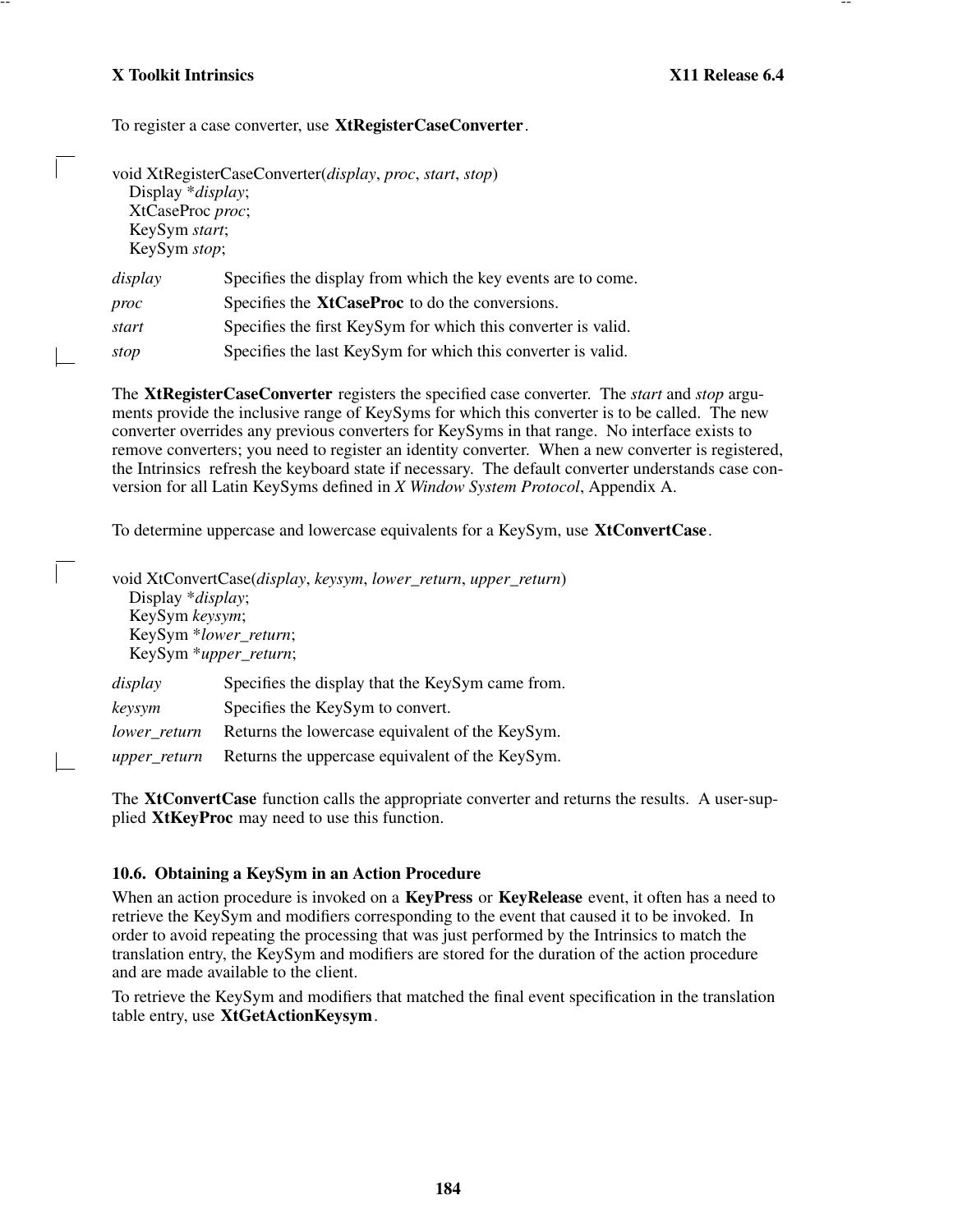| XEvent * <i>event</i> ;<br>Modifiers * <i>modifiers_return</i> ; | KeySym XtGetActionKeysym(event, modifiers_return)                             |
|------------------------------------------------------------------|-------------------------------------------------------------------------------|
| event                                                            | Specifies the event pointer passed to the action procedure by the Intrinsics. |
| <i>modifiers return</i>                                          | Returns the modifiers that caused the match, if non-NULL.                     |

-- --

If **XtGetActionKeysym** is called after an action procedure has been invoked by the Intrinsics and before that action procedure returns, and if the event pointer has the same value as the event pointer passed to that action routine, and if the event is a **KeyPress** or **KeyRelease** event, then **XtGetActionKeysym** returns the KeySym that matched the final event specification in the translation table and, if *modifiers\_return* is non-NULL, the modifier state actually used to generate this Ke ySym; otherwise, if the event is a **KeyPress** or **KeyRelease** ev ent, then **XtGetActionKeysym** calls **XtTranslateKeycode** and returns the results; else it returns **NoSymbol** and does not examine *modifiers\_return*.

Note that if an action procedure invoked by the Intrinsics invokes a subsequent action procedure (and so on) via **XtCallActionProc**, the nested action procedure may also call **XtGetAction-Keysym** to retrieve the Intrinsics' KeySym and modifiers.

#### **10.7. KeySym-to-KeyCode Conversions**

To return the list of KeyCodes that map to a particular KeySym in the keyboard mapping table maintained by the Intrinsics, use **XtKeysymToKeycodeList**.

void XtKeysymToKeycodeList(*display*, *keysym*, *keycodes\_return*, *keycount\_return*) Display \**display*; KeySym *keysym*; Ke yCode \*\**keycodes\_return*; Cardinal \**keycount\_return*;

| display         | Specifies the display whose table is required.                                                        |
|-----------------|-------------------------------------------------------------------------------------------------------|
| keysym          | Specifies the KeySym for which to search.                                                             |
| keycodes_return | Returns a list of KeyCodes that have keysym associated with them, or NULL<br>if keycount_return is 0. |
| keycount_return | Returns the number of KeyCodes in the keycode list.                                                   |

The **XtKeysymToKeycodeList** procedure returns all the KeyCodes that have *keysym* in their entry for the keyboard mapping table associated with *display*. For each entry in the table, the first four KeySyms (groups 1 and 2) are interpreted as specified by *X Window System Protocol*, Section 5. If no KeyCodes map to the specified KeySym, *keycount\_return* is zero and \**keycodes\_return* is NULL.

The caller should free the storage pointed to by *keycodes\_return* using **XtFree** when it is no longer useful. If the caller needs to examine the KeyCode-to-KeySym table for a particular Ke yCode, it should call **XtGetKeysymTable**.

#### **10.8. Registering Button and Key Grabs for Actions**

To register button and key grabs for a widget's window according to the event bindings in the widget's translation table, use **XtRegisterGrabAction**.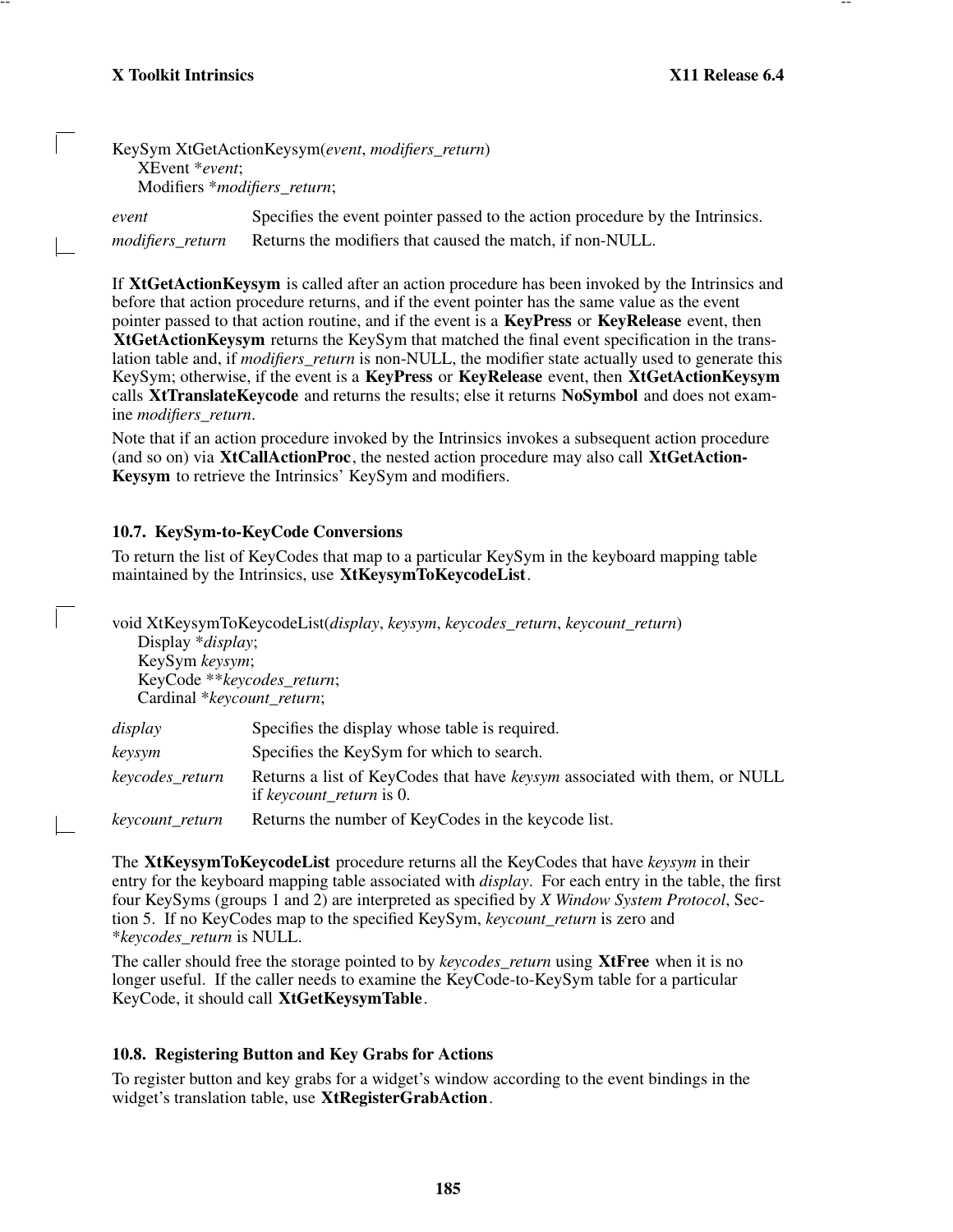void XtRegisterGrabAction(*action\_proc*, *owner\_events*, *event\_mask*, *pointer\_mode*, *keyboard\_mode*) XtActionProc *action\_proc*; Boolean *owner\_events*; unsigned int *event\_mask*; int *pointer\_mode*, *keyboard\_mode*;

-- --

*action\_proc* Specifies the action procedure to search for in translation tables.

*owner\_events*

 $\mathbf{L}$ 

*event\_mask*

*pointer\_mode*

*keyboard\_mode* Specify arguments to **XtGrabButton** or **XtGrabKey**.

**XtRegisterGrabAction** adds the specified *action\_proc* to a list known to the translation manager. When a widget is realized, or when the translations of a realized widget or the accelerators installed on a realized widget are modified, its translation table and any installed accelerators are scanned for action procedures on this list. If any are invoked on **ButtonPress** or **KeyPress** events as the only or final event in a sequence, the Intrinsics will call **XtGrabButton** or **XtGrabKey** for the widget with every button or KeyCode which maps to the event detail field, passing the specified *owner\_events*, *event\_mask*, *pointer\_mode*, and *keyboard\_mode*. For **ButtonPress** events, the modifiers specified in the grab are determined directly from the translation specification and *confine\_to* and *cursor* are specified as **None**. For **KeyPress** ev ents, if the translation table entry specifies colon (:) in the modifier list, the modifiers are determined by calling the key translator procedure registered for the display and calling **XtGrabKey** for every combination of standard modifiers which map the KeyCode to the specified event detail KeySym, and ORing any modifiers specified in the translation table entry, and *event\_mask* is ignored. If the translation table entry does not specify colon in the modifier list, the modifiers specified in the grab are those specified in the translation table entry only. For both **ButtonPress** and **KeyPress** events, don't-care modifiers are ignored unless the translation entry explicitly specifies "Any" in the *modifiers* field.

If the specified *action\_proc* is already registered for the calling process, the new values will replace the previously specified values for any widgets that become realized following the call, but existing grabs are not altered on currently realized widgets.

When translations or installed accelerators are modified for a realized widget, any previous key or button grabs registered as a result of the old bindings are released if they do not appear in the new bindings and are not explicitly grabbed by the client with **XtGrabKey** or **XtGrabButton**.

#### **10.9. Invoking Actions Directly**

Normally action procedures are invoked by the Intrinsics when an event or event sequence arrives for a widget. To invoke an action procedure directly, without generating (or synthesizing) events, use **XtCallActionProc**.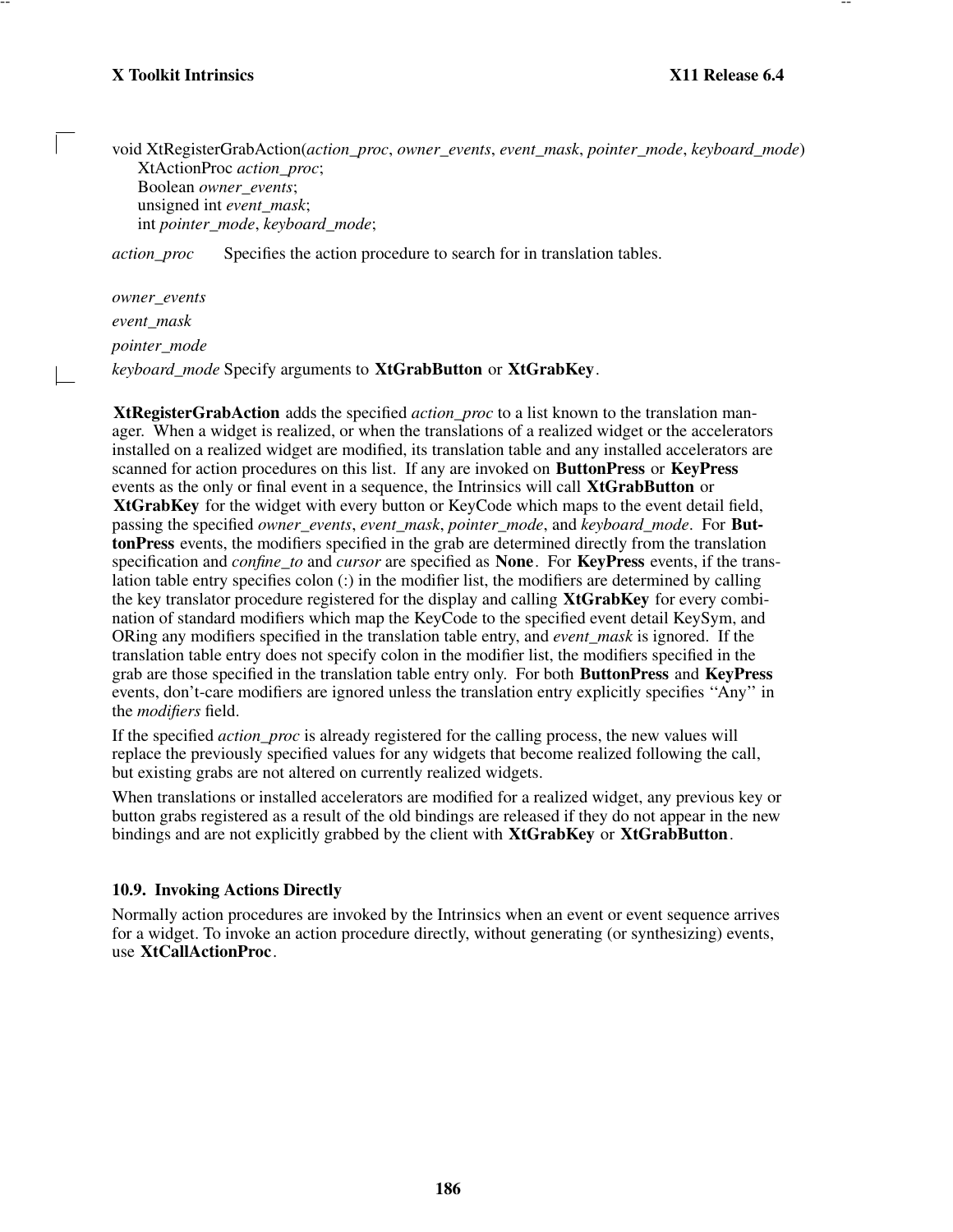$\mathbf{L}$ 

void XtCallActionProc(*widget*, *action*, *event*, *params*, *num\_params*) Widget *widget*; String *action*; XEvent \**event*; String \**params*; Cardinal *num\_params*; *widget* Specifies the widget in which the action is to be invoked. Must be of class Core or any subclass thereof. *action* Specifies the name of the action routine. *event* Specifies the contents of the *event* passed to the action routine. *params* Specifies the contents of the *params* passed to the action routine.

-- --

*num\_params* Specifies the number of entries in *params*.

**XtCallActionProc** searches for the named action routine in the same manner and order as translation tables are bound, as described in Section 10.1.2, except that application action tables are searched, if necessary, as of the time of the call to **XtCallActionProc**. If found, the action routine is invoked with the specified widget, event pointer, and parameters. It is the responsibility of the caller to ensure that the contents of the *event*, *params*, and *num\_params* arguments are appropriate for the specified action routine and, if necessary, that the specified widget is realized or sensitive. If the named action routine cannot be found, **XtCallActionProc** generates a warning message and returns.

# **10.10. Obtaining a Widget's Action List**

Occasionally a subclass will require the pointers to one or more of its superclass's action procedures. This would be needed, for example, in order to envelop the superclass's action. To retrieve the list of action procedures registered in the superclass's *actions* field, use **XtGetActionList**.

| void XtGetActionList(widget_class, actions_return, num_actions_return) |                                                              |
|------------------------------------------------------------------------|--------------------------------------------------------------|
| WidgetClass widget_class;                                              |                                                              |
| XtActionList *actions_return;                                          |                                                              |
| Cardinal * <i>num_actions_return</i> ;                                 |                                                              |
| widget_class                                                           | Specifies the widget class whose actions are to be returned. |
| actions_return                                                         | Returns the action list.                                     |

*num\_actions\_return* Returns the number of action procedures declared by the class.

**XtGetActionList** returns the action table defined by the specified widget class. This table does not include actions defined by the superclasses. If *widget\_class* is not initialized, or is not **coreWidgetClass** or a subclass thereof, or if the class does not define any actions, \**actions\_return* will be NULL and \**num\_actions\_return* will be zero. If \**actions\_return* is non-NULL the client is responsible for freeing the table using **XtFree** when it is no longer needed.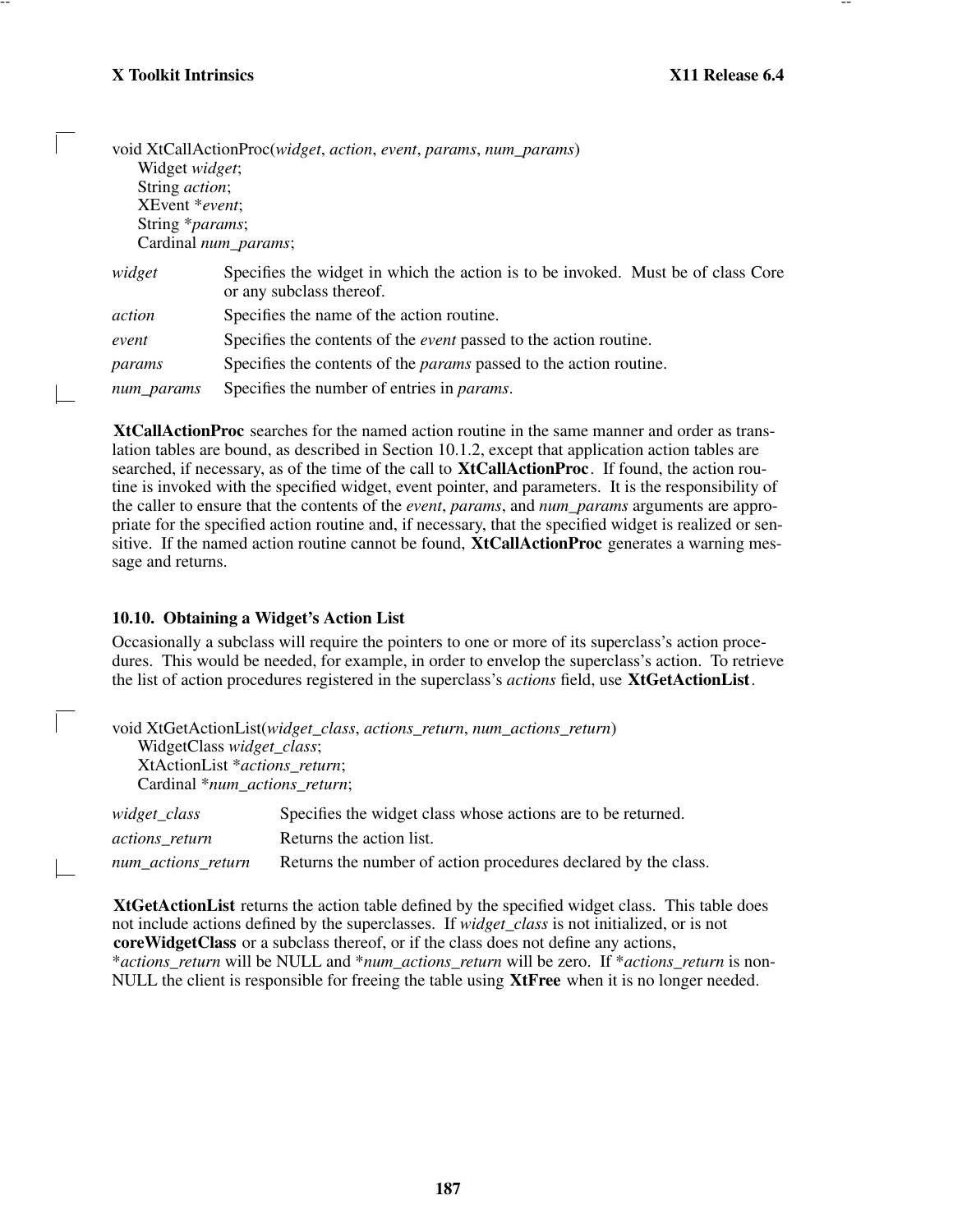# **Chapter 11**

-- --

# **Utility Functions**

The Intrinsics provide a number of utility functions that you can use to

- Determine the number of elements in an array.
- Translate strings to widget instances.
- Manage memory usage.
- Share graphics contexts.
- Manipulate selections.
- Merge exposure events into a region.
- Translate widget coordinates.
- Locate a widget given a window id.
- Handle errors.
- Set the WM\_COLORMAP\_WINDOWS property.
- Locate files by name with string substitutions.
- Register callback functions for external agents.
- Locate all the displays of an application context.

## **11.1. Determining the Number of Elements in an Array**

To determine the number of elements in a fixed-size array, use **XtNumber**.

Cardinal XtNumber(*array*) *ArrayType array*;

*array* Specifies a fixed-size array of arbitrary type.

The **XtNumber** macro returns the number of elements allocated to the array.

#### **11.2. Translating Strings to Widget Instances**

To translate a widget name to a widget instance, use **XtNameToWidget**.

Widget XtNameToWidget(*reference*, *names*) Widget *reference*; String *names*;

*reference* Specifies the widget from which the search is to start. Must be of class Core or any subclass thereof.

*names* Specifies the partially qualified name of the desired widget.

The **XtNameToWidget** function searches for a descendant of the *reference* widget whose name matches the specified names. The *names* parameter specifies a simple object name or a series of simple object name components separated by periods or asterisks. **XtNameToWidget** returns the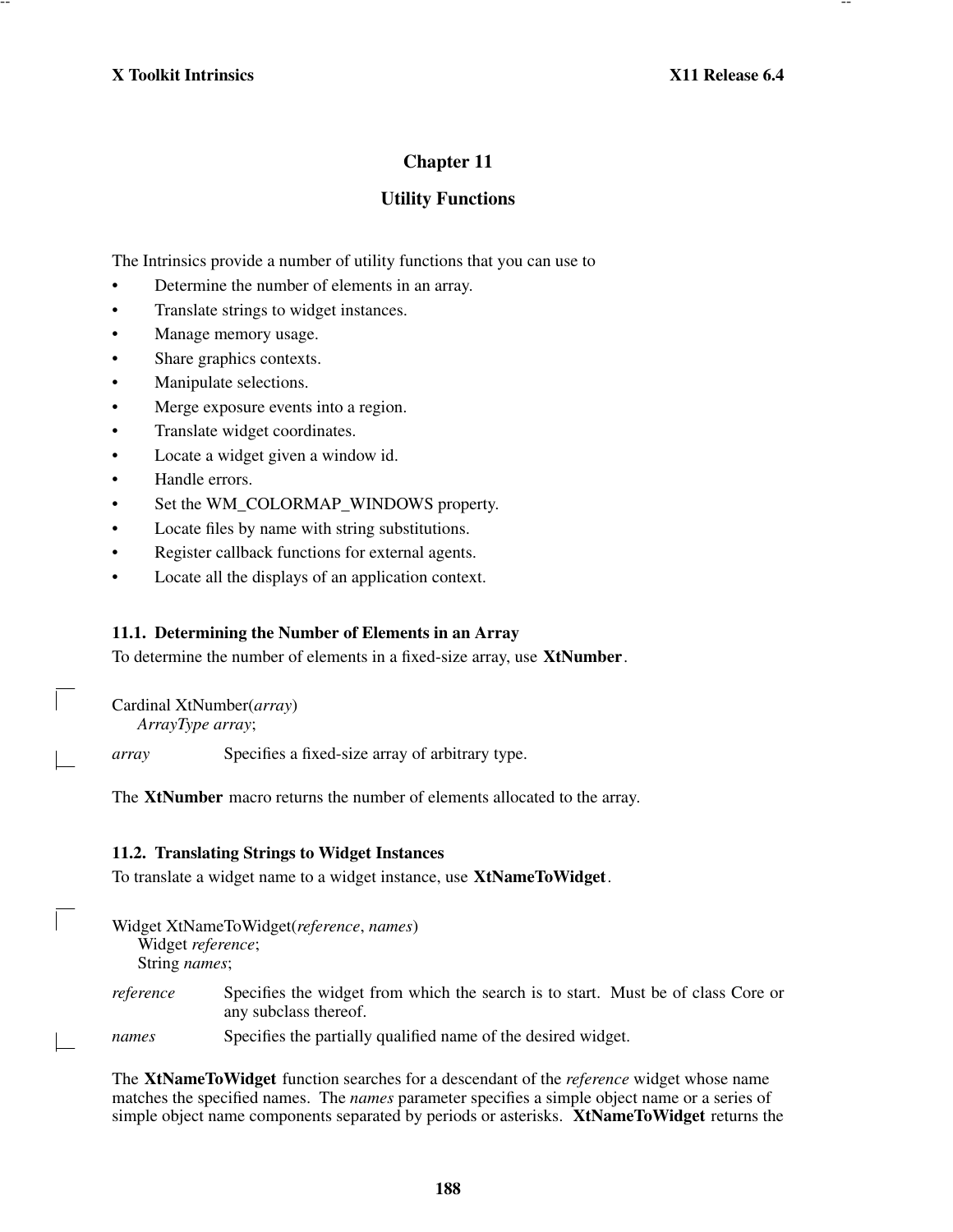# **X Toolkit Intrinsics X11 Release 6.4**

descendant with the shortest name matching the specification according to the following rules, where child is either a pop-up child or a normal child if the widget's class is a subclass of Composite :

-- --

- Enumerate the object subtree rooted at the reference widget in breadth-first order, qualifying the name of each object with the names of all its ancestors up to, but not including, the reference widget. The ordering between children of a common parent is not defined.
- Return the first object in the enumeration that matches the specified name, where each component of *names* matches exactly the corresponding component of the qualified object name and asterisk matches any series of components, including none.
- If no match is found, return NULL.

Since breadth-first traversal is specified, the descendant with the shortest matching name (i.e., the fewest number of components), if any, will always be returned. However, since the order of enumeration of children is undefined and since the Intrinsics do not require that all children of a widget have unique names, **XtNameToWidget** may return any child that matches if there are multiple objects in the subtree with the same name. Consecutive separators (periods or asterisks) including at least one asterisk are treated as a single asterisk. Consecutive periods are treated as a single period.

# **11.3. Managing Memory Usage**

The Intrinsics memory management functions provide uniform checking for null pointers and error reporting on memory allocation errors. These functions are completely compatible with their standard C language runtime counterparts **malloc**, **calloc**, **realloc**, and **free** with the following added functionality:

- **XtMalloc**, **XtCalloc**, and **XtRealloc** give an error if there is not enough memory.
- **XtFree** simply returns if passed a NULL pointer.
- **XtRealloc** simply allocates new storage if passed a NULL pointer.

See the standard C library documentation on **malloc**, **calloc**, **realloc**, and **free** for more information.

To allocate storage, use **XtMalloc**.

char \*XtMalloc(*size*) Cardinal *size*;

*size* Specifies the number of bytes desired.

The **XtMalloc** function returns a pointer to a block of storage of at least the specified *size* bytes. If there is insufficient memory to allocate the new block, **XtMalloc** calls **XtErrorMsg**.

To allocate and initialize an array, use **XtCalloc**.

```
char *XtCalloc(num, size)
   Cardinal num;
   Cardinal size;
num Specifies the number of array elements to allocate.
size Specifies the size of each array element in bytes.
```
The **XtCalloc** function allocates space for the specified number of array elements of the specified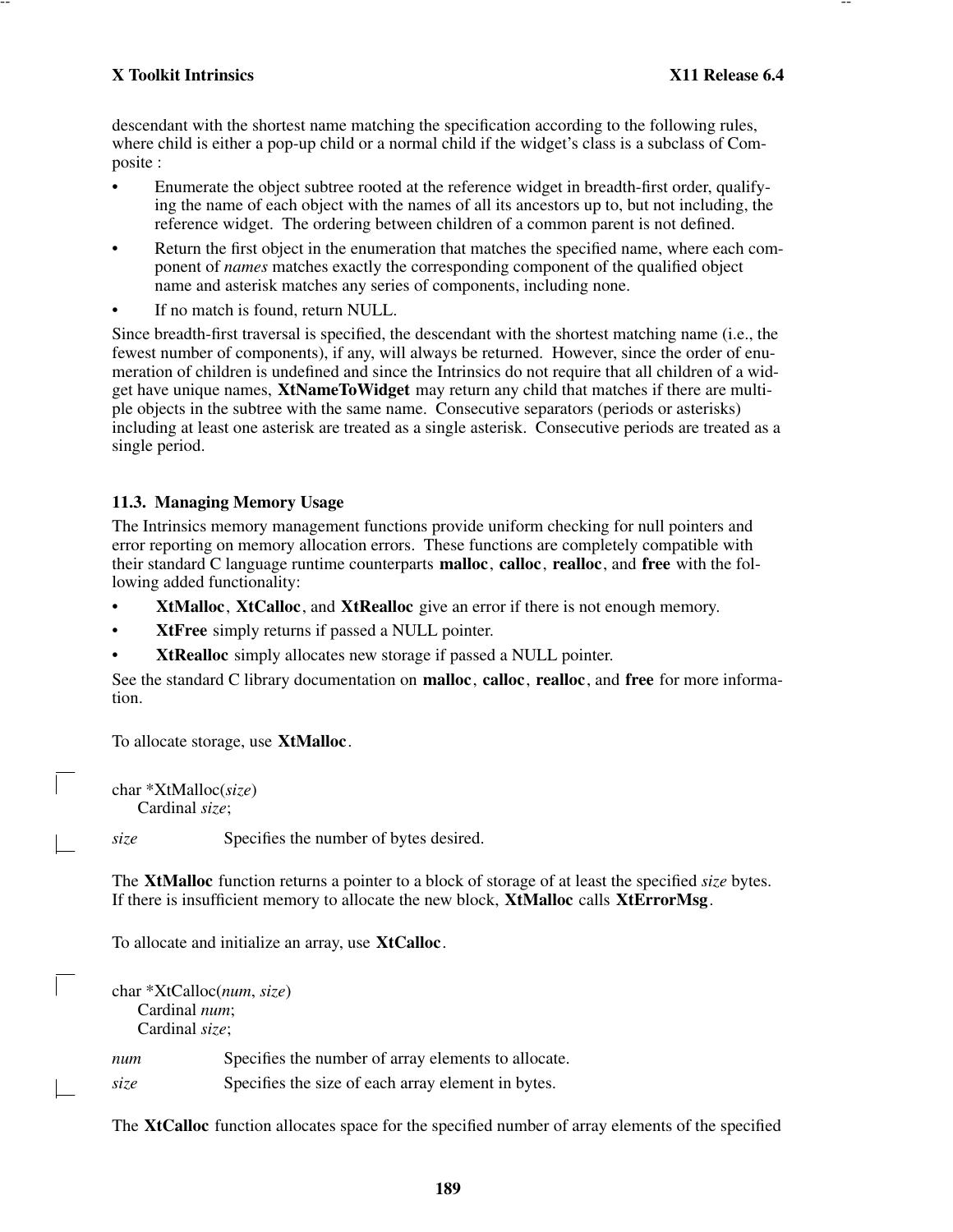size and initializes the space to zero. If there is insufficient memory to allocate the new block, **XtCalloc** calls **XtErrorMsg**. **XtCalloc** returns the address of the allocated storage.

-- --

To change the size of an allocated block of storage, use **XtRealloc**.

char \*XtRealloc(*ptr*, *num*) char \**ptr*; Cardinal *num*;

*ptr* Specifies a pointer to the old storage allocated with **XtMalloc**, **XtCalloc**, or **XtRealloc**, or NULL.

*num* Specifies number of bytes desired in new storage.

The **XtRealloc** function changes the size of a block of storage, possibly moving it. Then it copies the old contents (or as much as will fit) into the new block and frees the old block. If there is insufficient memory to allocate the new block, **XtRealloc** calls **XtErrorMsg**. If *ptr* is NULL, **XtRealloc** simply calls **XtMalloc**. **XtRealloc** then returns the address of the new block.

To free an allocated block of storage, use **XtFree**.

void XtFree(*ptr*) char \**ptr*;

Г

*ptr* Specifies a pointer to a block of storage allocated with **XtMalloc**, **XtCalloc**, or **XtRealloc**, or NULL.

The **XtFree** function returns storage, allowing it to be reused. If *ptr* is NULL, **XtFree** returns immediately.

To allocate storage for a new instance of a type, use **XtNew**.

*type* \*XtNew(*type*) *type t*;

*type* Specifies a previously declared type.

**XtNew** returns a pointer to the allocated storage. If there is insufficient memory to allocate the new block, **XtNew** calls **XtErrorMsg**. **XtNew** is a convenience macro that calls **XtMalloc** with the following arguments specified:

 $((type * ) XtMalloc((unsigned) sizeof(type)))$ 

The storage allocated by **XtNew** should be freed using **XtFree**.

To copy an instance of a string, use **XtNewString**.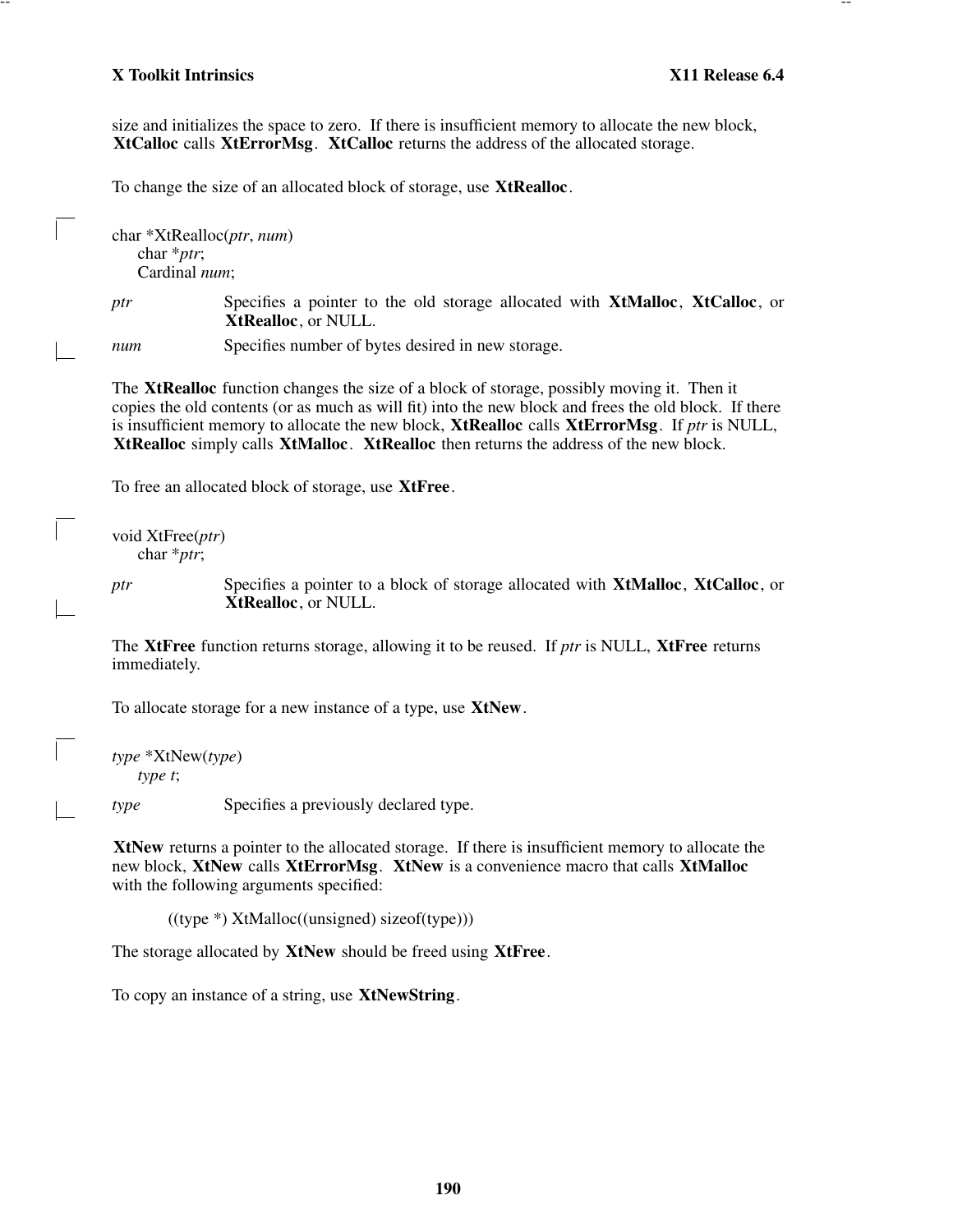String XtNewString(*string*) String *string*;

*string* Specifies a previously declared string.

**XtNewString** returns a pointer to the allocated storage. If there is insufficient memory to allocate the new block, **XtNewString** calls **XtErrorMsg**. **XtNewString** is a convenience macro that calls **XtMalloc** with the following arguments specified:

-- --

 $(stropy(XtMalloc((unsigned)strlen(str) + 1), str))$ 

The storage allocated by **XtNewString** should be freed using **XtFree**.

## **11.4. Sharing Graphics Contexts**

The Intrinsics provide a mechanism whereby cooperating objects can share a graphics context (GC), thereby reducing both the number of GCs created and the total number of server calls in any given application. The mechanism is a simple caching scheme and allows for clients to declare both modifiable and nonmodifiable fields of the shared GCs.

To obtain a shareable GC with modifiable fields, use **XtAllocateGC**.

|                            | GC XtAllocateGC(widget, depth, value_mask, values, dynamic_mask, unused_mask)                 |  |
|----------------------------|-----------------------------------------------------------------------------------------------|--|
| Widget <i>object</i> ;     |                                                                                               |  |
| Cardinal <i>depth</i> ;    |                                                                                               |  |
|                            | XtGCMask value mask;                                                                          |  |
|                            | XGCValues *values;                                                                            |  |
|                            | XtGCMask dynamic_mask;                                                                        |  |
|                            | XtGCMask unused_mask;                                                                         |  |
| $\sim b \cdot \sim \sim t$ | $\Omega$ contract on chicate similar the concentration which the networld $\Omega$ is vertex. |  |

| object      | Specifies an object, giving the screen for which the returned GC is valid. Must<br>be of class Object or any subclass thereof. |
|-------------|--------------------------------------------------------------------------------------------------------------------------------|
| depth       | Specifies the depth for which the returned GC is valid, or 0.                                                                  |
| value_mask  | Specifies fields of the GC that are initialized from <i>values</i> .                                                           |
| values      | Specifies the values for the initialized fields.                                                                               |
|             | <i>dynamic_mask</i> Specifies fields of the GC that will be modified by the caller.                                            |
| unused mask | Specifies fields of the GC that will not be needed by the caller.                                                              |

The **XtAllocateGC** function returns a shareable GC that may be modified by the client. The *screen* field of the specified widget or of the nearest widget ancestor of the specified object and the specified *depth* argument supply the root and drawable depths for which the GC is to be valid. If *depth* is zero, the depth is taken from the *depth* field of the specified widget or of the nearest widget ancestor of the specified object.

The *value\_mask* argument specifies fields of the GC that are initialized with the respective member of the *values* structure. The *dynamic\_mask* argument specifies fields that the caller intends to modify during program execution. The caller must ensure that the corresponding GC field is set prior to each use of the GC. The *unused\_mask* argument specifies fields of the GC that are of no interest to the caller. The caller may make no assumptions about the contents of any fields specified in *unused\_mask*. The caller may assume that at all times all fields not specified in either *dynamic\_mask* or *unused\_mask* have their default value if not specified in *value\_mask* or the value specified by *values*. Ifafield is specified in both *value\_mask* and *dynamic\_mask*, the effect is as if it were specified only in *dynamic\_mask* and then immediately set to the value in *values*. If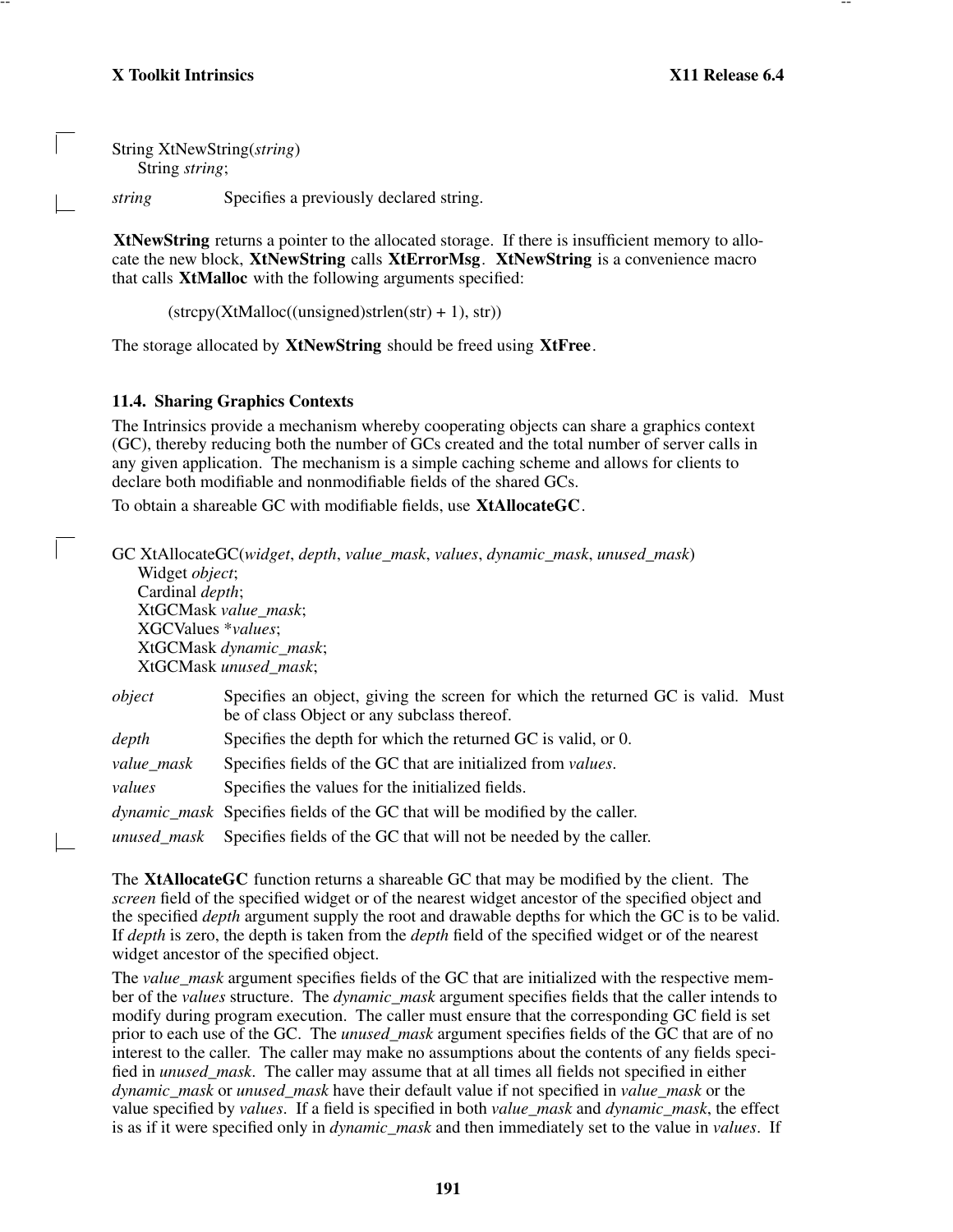$\mathsf{L}$ 

a field is set in *unused\_mask* and also in either *value\_mask* or *dynamic\_mask*, the specification in *unused\_mask* is ignored.

-- --

**XtAllocateGC** tries to minimize the number of unique GCs created by comparing the arguments with those of previous calls and returning an existing GC when there are no conflicts. **XtAllocateGC** may modify and return an existing GC if it was allocated with a nonzero *unused\_mask*.

To obtain a shareable GC with no modifiable fields, use **XtGetGC**.

GC XtGetGC(*object*, *value\_mask*, *values*) Widget *object*; XtGCMask *value\_mask*; XGCValues \**values*; *object* Specifies an object, giving the screen and depth for which the returned GC is valid. Must be of class Object or any subclass thereof. *value\_mask* Specifies which fields of the *values* structure are specified. *values* Specifies the actual values for this GC.

The **XtGetGC** function returns a shareable, read-only GC. The parameters to this function are the same as those for **XCreateGC** except that an Object is passed instead of a Display. **XtGetGC** is equivalent to **XtAllocateGC** with *depth*, *dynamic\_mask*, and *unused\_mask* all zero.

**XtGetGC** shares only GCs in which all values in the GC returned by **XCreateGC** are the same. In particular, it does not use the *value\_mask* provided to determine which fields of the GC a widget considers relevant. The *value\_mask* is used only to tell the server which fields should be filled in from *values* and which it should fill in with default values.

To deallocate a shared GC when it is no longer needed, use **XtReleaseGC**.

void XtReleaseGC(*object*, *gc*) Widget *object*; GC *gc*;

*object* Specifies any object on the Display for which the GC was created. Must be of class Object or any subclass thereof. *gc* Specifies the shared GC obtained with either **XtAllocateGC** or **XtGetGC**.

References to shareable GCs are counted and a free request is generated to the server when the last user of a given GC releases it.

## **11.5. Managing Selections**

Arbitrary widgets in multiple applications can communicate with each other by means of the Intrinsics global selection mechanism, which conforms to the specifications in the *Inter-Client Communication Conventions Manual*. The Intrinsics supply functions for providing and receiving selection data in one logical piece (atomic transfers) or in smaller logical segments (incremental transfers).

The incremental interface is provided for a selection owner or selection requestor that cannot or prefers not to pass the selection value to and from the Intrinsics in a single call. For instance, either an application that is running on a machine with limited memory may not be able to store the entire selection value in memory or a selection owner may already have the selection value available in discrete chunks, and it would be more efficient not to have to allocate additional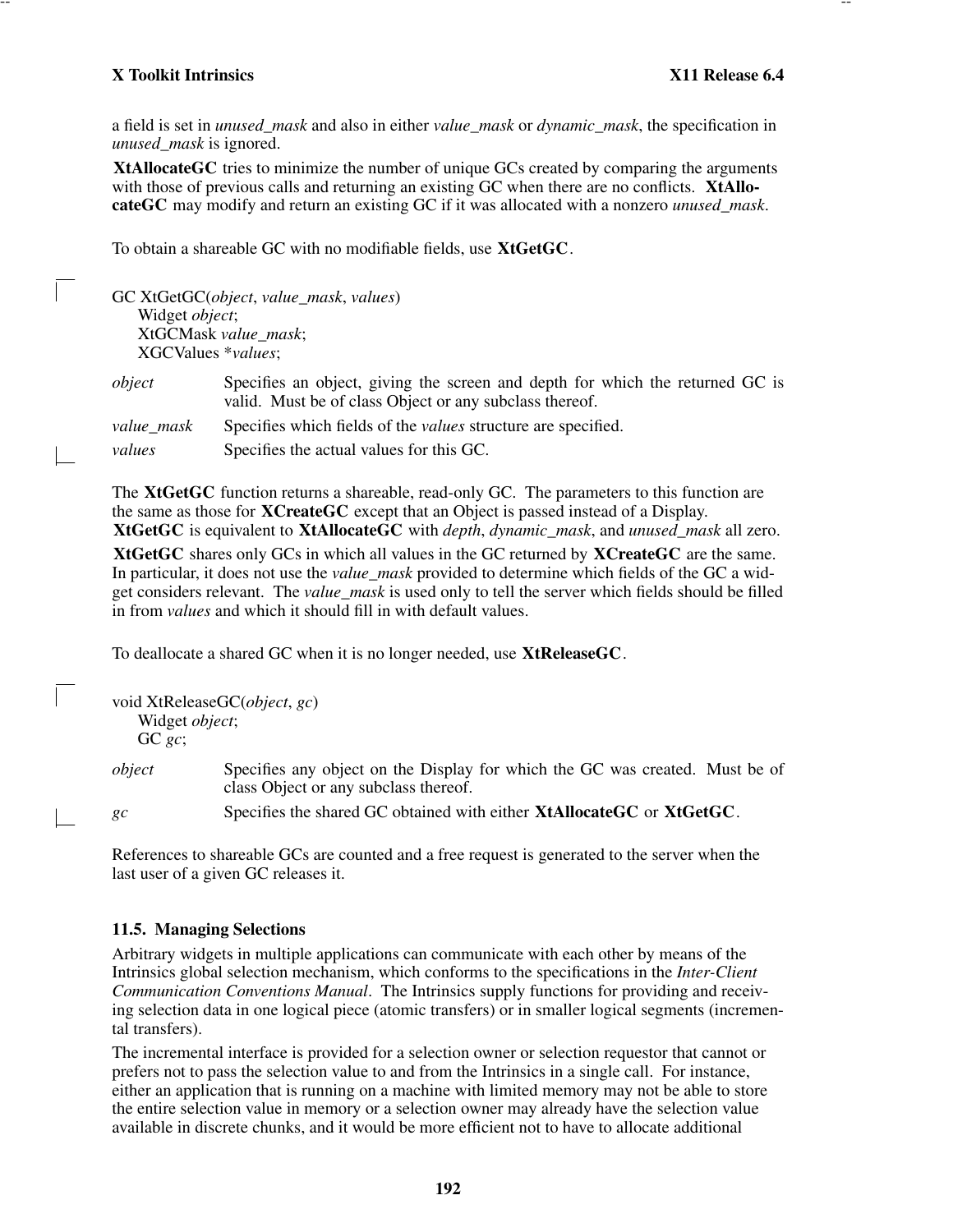storage to copy the pieces contiguously. Any owner or requestor that prefers to deal with the selection value in segments can use the incremental interfaces to do so. The transfer between the selection owner or requestor and the Intrinsics is not required to match the underlying transport protocol between the application and the X server; the Intrinsics will break too large a selection into smaller pieces for transport if necessary and will coalesce a selection transmitted incrementally if the value was requested atomically.

-- --

## **11.5.1. Setting and Getting the Selection Timeout Value**

To set the Intrinsics selection timeout, use **XtAppSetSelectionTimeout**.

void XtAppSetSelectionTimeout(*app\_context*, *timeout*) XtAppContext *app\_context*; unsigned long *timeout*;

*app\_context* Specifies the application context. *timeout* Specifies the selection timeout in milliseconds.

To get the current selection timeout value, use **XtAppGetSelectionTimeout**.

unsigned long XtAppGetSelectionTimeout(*app\_context*) XtAppContext *app\_context*;

*app\_context* Specifies the application context.

The **XtAppGetSelectionTimeout** function returns the current selection timeout value in milliseconds. The selection timeout is the time within which the two communicating applications must respond to one another. The initial timeout value is set by the selectionTimeout application resource as retrieved by **XtDisplayInitialize**. If selectionTimeout is not specified, the default is five seconds.

#### **11.5.2. Using Atomic Transfers**

When using atomic transfers, the owner will completely process one selection request at a time. The owner may consider each request individually, since there is no possibility for overlap between evaluation of two requests.

#### **11.5.2.1. Atomic Transfer Procedures**

The following procedures are used by the selection owner when providing selection data in a single unit.

The procedure pointer specified by the owner to supply the selection data to the Intrinsics is of type **XtConvertSelectionProc**.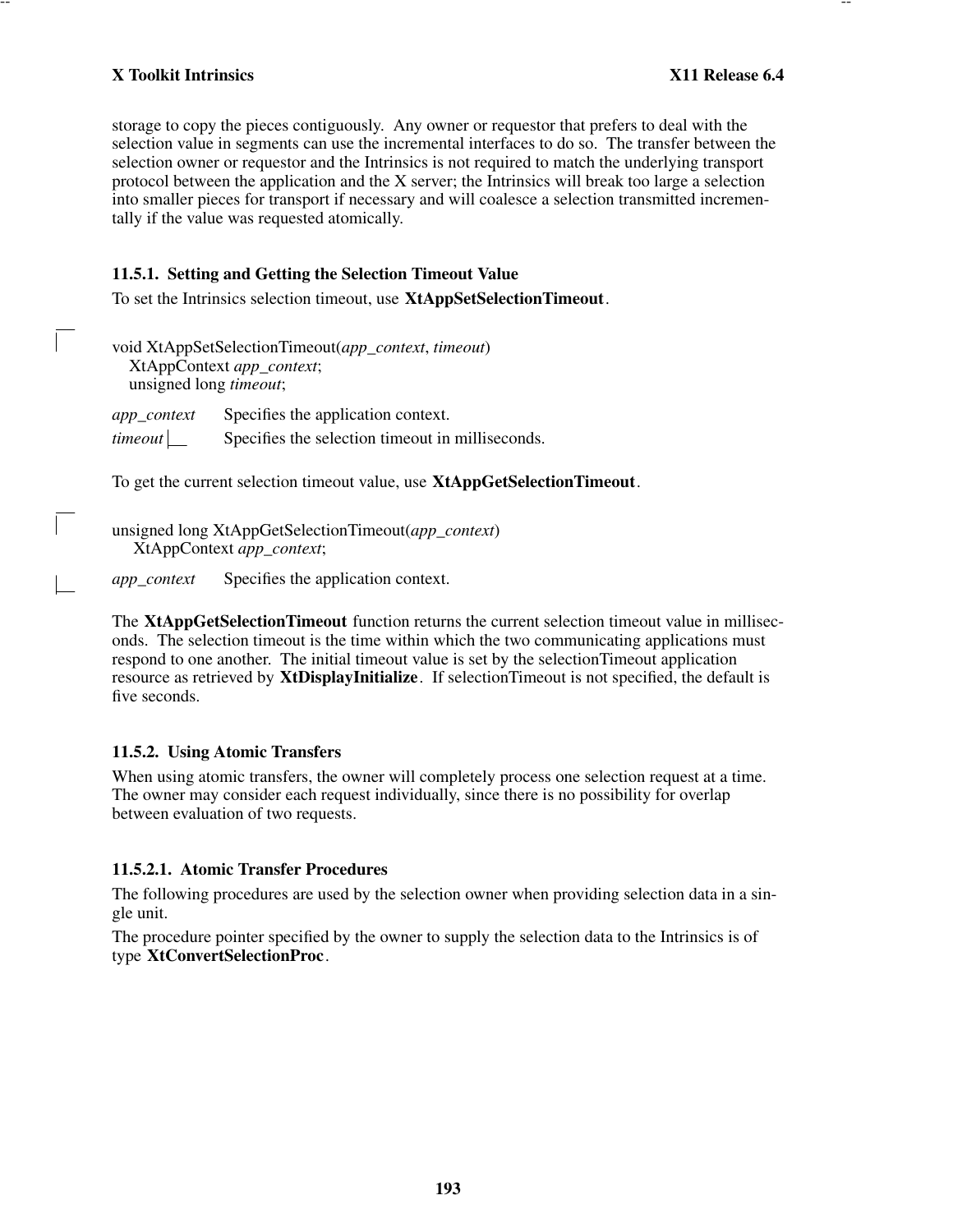$\mathbf{L}$ 

typedef Boolean (\*XtConvertSelectionProc)(Widget, Atom\*, Atom\*, Atom\*, XtPointer\*, unsigned long\*, int\*); Widget *w*; Atom \**selection*; Atom \**target*; Atom \**type\_return*; XtPointer \**value\_return*; unsigned long \**length\_return*; int \**format\_return*; *w* Specifies the widget that currently owns this selection. *selection* Specifies the atom naming the selection requested (for example, **XA\_PRIMARY** or **XA\_SECONDARY**). *target* Specifies the target type of the selection that has been requested, which indicates the desired information about the selection (for example, File Name, Text, Window). *type\_return* Specifies a pointer to an atom into which the property type of the converted value of the selection is to be stored. For instance, either File Name or Text might have property type **XA\_STRING**. *value\_return* Specifies a pointer into which a pointer to the converted value of the selection is to be stored. The selection owner is responsible for allocating this storage. If the selection owner has provided an **XtSelectionDoneProc** for the selection, this storage is owned by the selection owner; otherwise, it is owned by the Intrinsics selection mechanism, which frees it by calling **XtFree** when it is done with it. *length return* Specifies a pointer into which the number of elements in *value return*, each of size indicated by *format\_return*, is to be stored. *format return* Specifies a pointer into which the size in bits of the data elements of the selection value is to be stored.

-- --

This procedure is called by the Intrinsics selection mechanism to get the value of a selection as a given type from the current selection owner. It returns **True** if the owner successfully converted the selection to the target type or **False** otherwise. If the procedure returns **False**, the values of the return arguments are undefined. Each **XtConvertSelectionProc** should respond to target value **TARGETS** by returning a value containing the list of the targets into which it is prepared to convert the selection. The value returned in *format\_return* must be one of 8, 16, or 32 to allow the server to byte-swap the data if necessary.

This procedure does not need to worry about responding to the MULTIPLE or the TIMESTAMP target values (see Section 2.6.2 in the *Inter-Client Communication Conventions Manual*). A selection request with the MULTIPLE target type is transparently transformed into a series of calls to this procedure, one for each target type, and a selection request with the TIMESTAMP target value is answered automatically by the Intrinsics using the time specified in the call to **XtOwnSelection** or **XtOwnSelectionIncremental**.

To retrieve the **SelectionRequest** event that triggered the **XtConvertSelectionProc** procedure, use **XtGetSelectionRequest**.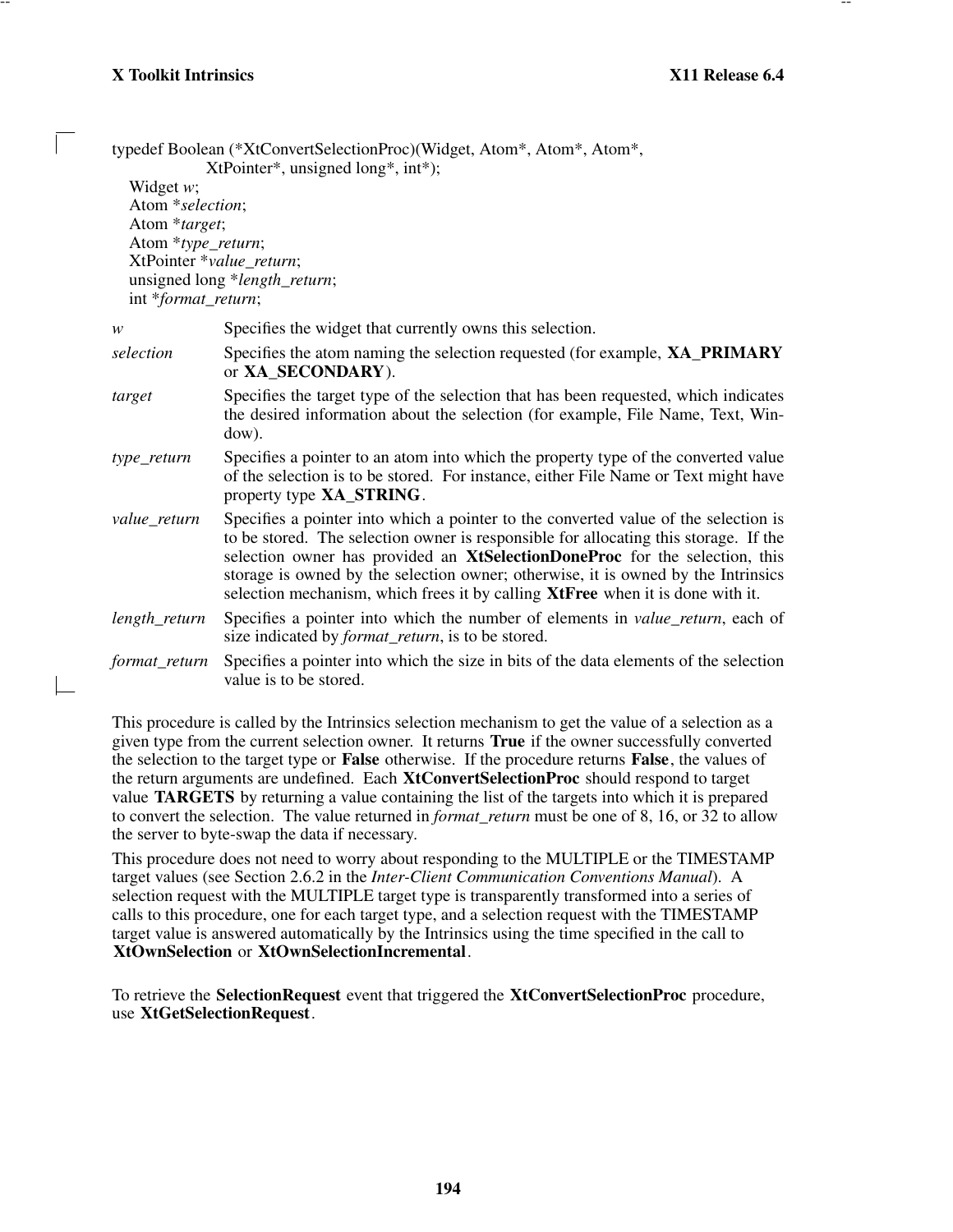$\mathsf{L}$ 

XSelectionRequestEvent \*XtGetSelectionRequest(*w*, *selection*, *request\_id*) Widget *w*; Atom *selection*; XtRequestId *request\_id*; *w* Specifies the widget that currently owns this selection. Must be of class Core or any subclass thereof.

-- --

*selection* Specifies the selection being processed.

*request id* Specifies the requestor id in the case of incremental selections, or NULL in the case of atomic transfers.

**XtGetSelectionRequest** may be called only from within an **XtConvertSelectionProc** procedure and returns a pointer to the **SelectionRequest** event that caused the conversion procedure to be invoked. *Request\_id* specifies a unique id for the individual request in the case that multiple incremental transfers are outstanding. For atomic transfers, *request id* must be specified as NULL. If no **SelectionRequest** event is being processed for the specified *widget*, *selection*, and *request\_id*, **XtGetSelectionRequest** returns NULL.

The procedure pointer specified by the owner when it desires notification upon losing ownership is of type **XtLoseSelectionProc**.

typedef void (\*XtLoseSelectionProc)(Widget, Atom\*); Widget *w*; Atom \**selection*;

*w* Specifies the widget that has lost selection ownership.

*selection* Specifies the atom naming the selection.

This procedure is called by the Intrinsics selection mechanism to inform the specified widget that it has lost the given selection. Note that this procedure does not ask the widget to relinquish the selection ownership; it is merely informative.

The procedure pointer specified by the owner when it desires notification of receipt of the data or when it manages the storage containing the data is of type **XtSelectionDoneProc**.

typedef void (\*XtSelectionDoneProc)(Widget, Atom\*, Atom\*); Widget *w*; Atom \**selection*; Atom \**target*; *w* Specifies the widget that owns the converted selection.

*selection* Specifies the atom naming the selection that was converted.

*target* Specifies the target type to which the conversion was done.

This procedure is called by the Intrinsics selection mechanism to inform the selection owner that a selection requestor has successfully retrieved a selection value. If the selection owner has registered an **XtSelectionDoneProc**, it should expect it to be called once for each conversion that it performs, after the converted value has been successfully transferred to the requestor. If the selection owner has registered an **XtSelectionDoneProc**, it also owns the storage containing the converted selection value.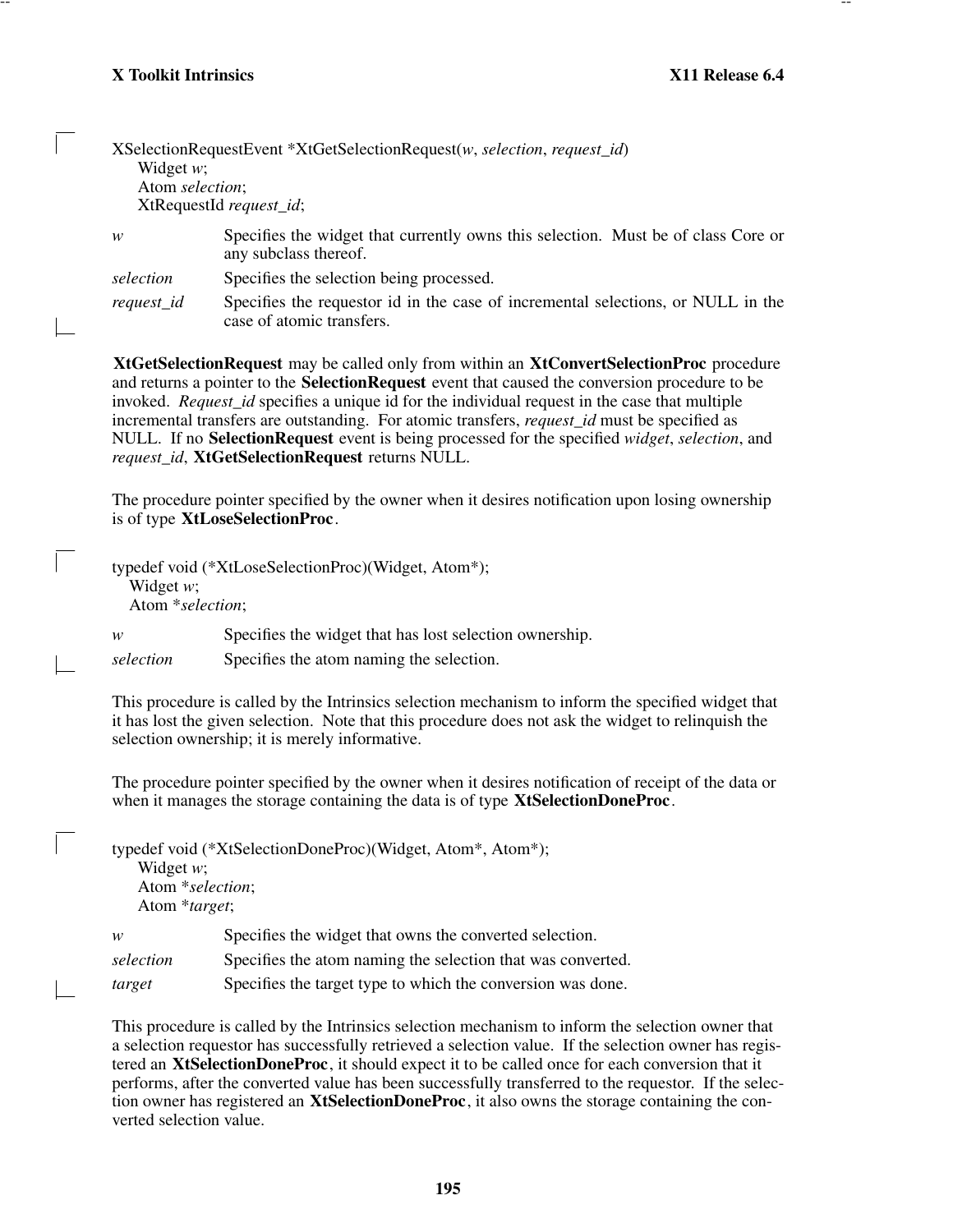Г

## **11.5.2.2. Getting the Selection Value**

The procedure pointer specified by the requestor to receive the selection data from the Intrinsics is of type **XtSelectionCallbackProc**.

-- --

| typedef void (*XtSelectionCallbackProc)(Widget, XtPointer, Atom*, Atom*, XtPointer, unsigned long*, int*);<br>Widget $w$ ;<br>XtPointer client_data;<br>Atom *selection;<br>Atom *type;<br>XtPointer value;<br>unsigned long * <i>length</i> ;<br>int *format; |                                                                                                                                                                                                                                                                                                                                                                                                                                                                           |
|----------------------------------------------------------------------------------------------------------------------------------------------------------------------------------------------------------------------------------------------------------------|---------------------------------------------------------------------------------------------------------------------------------------------------------------------------------------------------------------------------------------------------------------------------------------------------------------------------------------------------------------------------------------------------------------------------------------------------------------------------|
| w                                                                                                                                                                                                                                                              | Specifies the widget that requested the selection value.                                                                                                                                                                                                                                                                                                                                                                                                                  |
| client_data                                                                                                                                                                                                                                                    | Specifies a value passed in by the widget when it requested the selection.                                                                                                                                                                                                                                                                                                                                                                                                |
| selection                                                                                                                                                                                                                                                      | Specifies the name of the selection that was requested.                                                                                                                                                                                                                                                                                                                                                                                                                   |
| type                                                                                                                                                                                                                                                           | Specifies the representation type of the selection value (for example,<br><b>XA_STRING</b> ). Note that it is not the target that was requested (which the client<br>must remember for itself), but the type that is used to represent the target. The<br>special symbolic constant <b>XT_CONVERT_FAIL</b> is used to indicate that the se-<br>lection conversion failed because the selection owner did not respond within the<br>Intrinsics selection timeout interval. |
| value                                                                                                                                                                                                                                                          | Specifies a pointer to the selection value. The requesting client owns this storage<br>and is responsible for freeing it by calling <b>XtFree</b> when it is done with it.                                                                                                                                                                                                                                                                                                |
| length                                                                                                                                                                                                                                                         | Specifies the number of elements in <i>value</i> .                                                                                                                                                                                                                                                                                                                                                                                                                        |
| format                                                                                                                                                                                                                                                         | Specifies the size in bits of the data in each element of <i>value</i> .                                                                                                                                                                                                                                                                                                                                                                                                  |

This procedure is called by the Intrinsics selection mechanism to deliver the requested selection to the requestor.

If the **SelectionNotify** event returns a property of **None**, meaning the conversion has been refused because there is no owner for the specified selection or the owner cannot convert the selection to the requested target for any reason, the procedure is called with a value of NULL and a length of zero.

To obtain the selection value in a single logical unit, use **XtGetSelectionValue** or **XtGetSelectionValues**.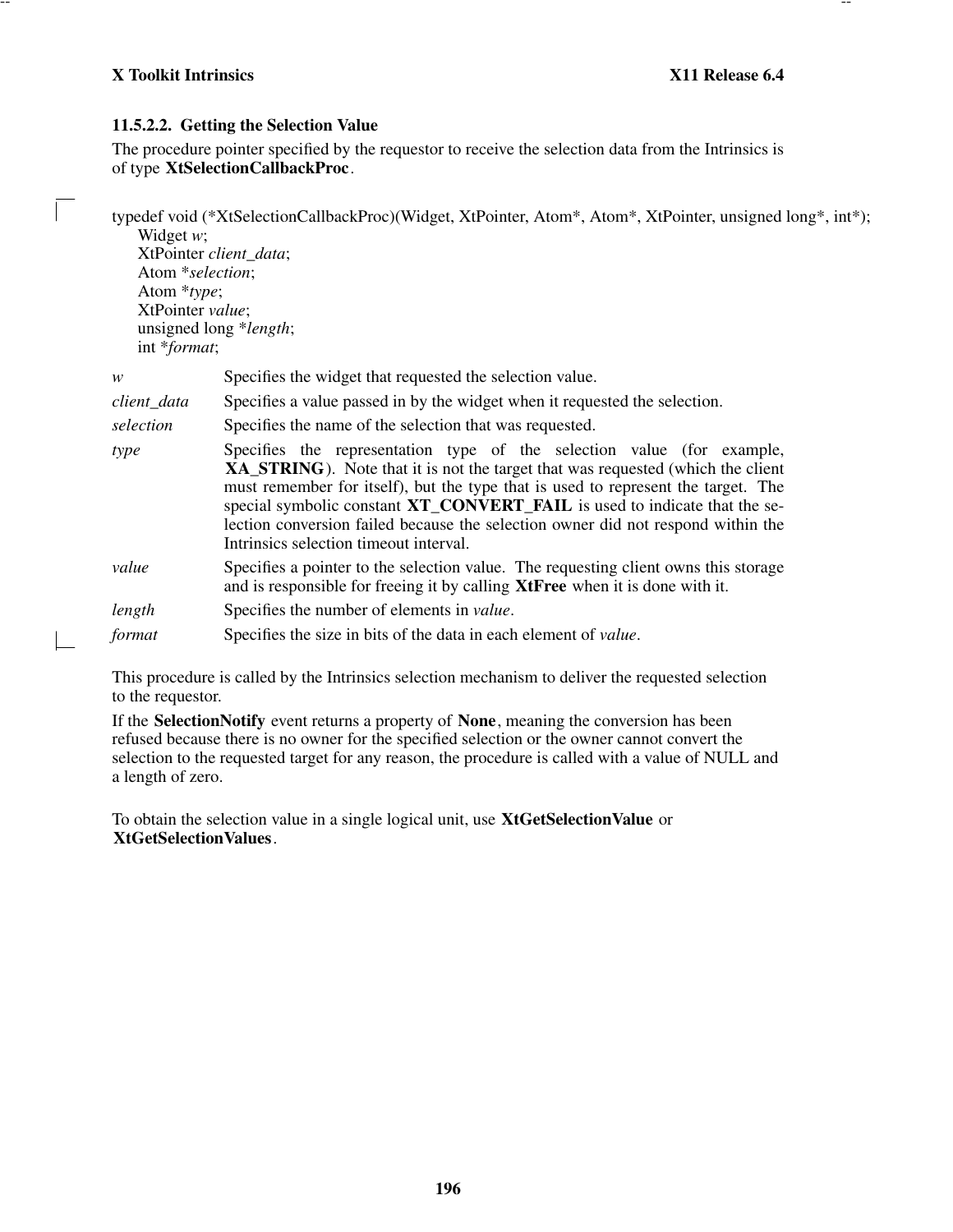void XtGetSelectionValue(*w*, *selection*, *target*, *callback*, *client\_data*, *time*) Widget *w*; Atom *selection*; Atom *target*; XtSelectionCallbackProc *callback*; XtPointer *client\_data*; Time *time*; *w* Specifies the widget making the request. Must be of class Core or any subclass thereof. *selection* Specifies the particular selection desired; for example, **XA\_PRIMARY**. *target* Specifies the type of information needed about the selection. *callback* Specifies the procedure to be called when the selection value has been obtained. Note that this is how the selection value is communicated back to the client. *client\_data* Specifies additional data to be passed to the specified procedure when it is called. *time* Specifies the timestamp that indicates when the selection request was initiated. This should be the timestamp of the event that triggered this request; the value **CurrentTime** is not acceptable.

-- --

The **XtGetSelectionValue** function requests the value of the selection converted to the target type. The specified callback is called at some time after **XtGetSelectionValue** is called, when the selection value is received from the X server. It may be called before or after **XtGetSelectionValue** returns. For more information about *selection*, *target*, and *time*, see Section 2.6 in the *Inter-Client Communication Conventions Manual*.

void XtGetSelectionValues(*w*, *selection*, *targets*, *count*, *callback*, *client\_data*, *time*) Widget *w*; Atom *selection*; Atom \**targets*; int *count*; XtSelectionCallbackProc *callback*; XtPointer \**client\_data*; Time *time*; *w* Specifies the widget making the request. Must be of class Core or any subclass thereof. *selection* Specifies the particular selection desired (that is, primary or secondary). *targets* Specifies the types of information needed about the selection. *count* Specifies the length of the *targets* and *client\_data* lists. *callback* Specifies the callback procedure to be called with each selection value obtained. Note that this is how the selection values are communicated back to the client. *client\_data* Specifies a list of additional data values, one for each target type, that are passed to the callback procedure when it is called for that target. *time* Specifies the timestamp that indicates when the selection request was initiated. This should be the timestamp of the event that triggered this request; the value **CurrentTime** is not acceptable.

The **XtGetSelectionValues** function is similar to multiple calls to **XtGetSelectionValue** except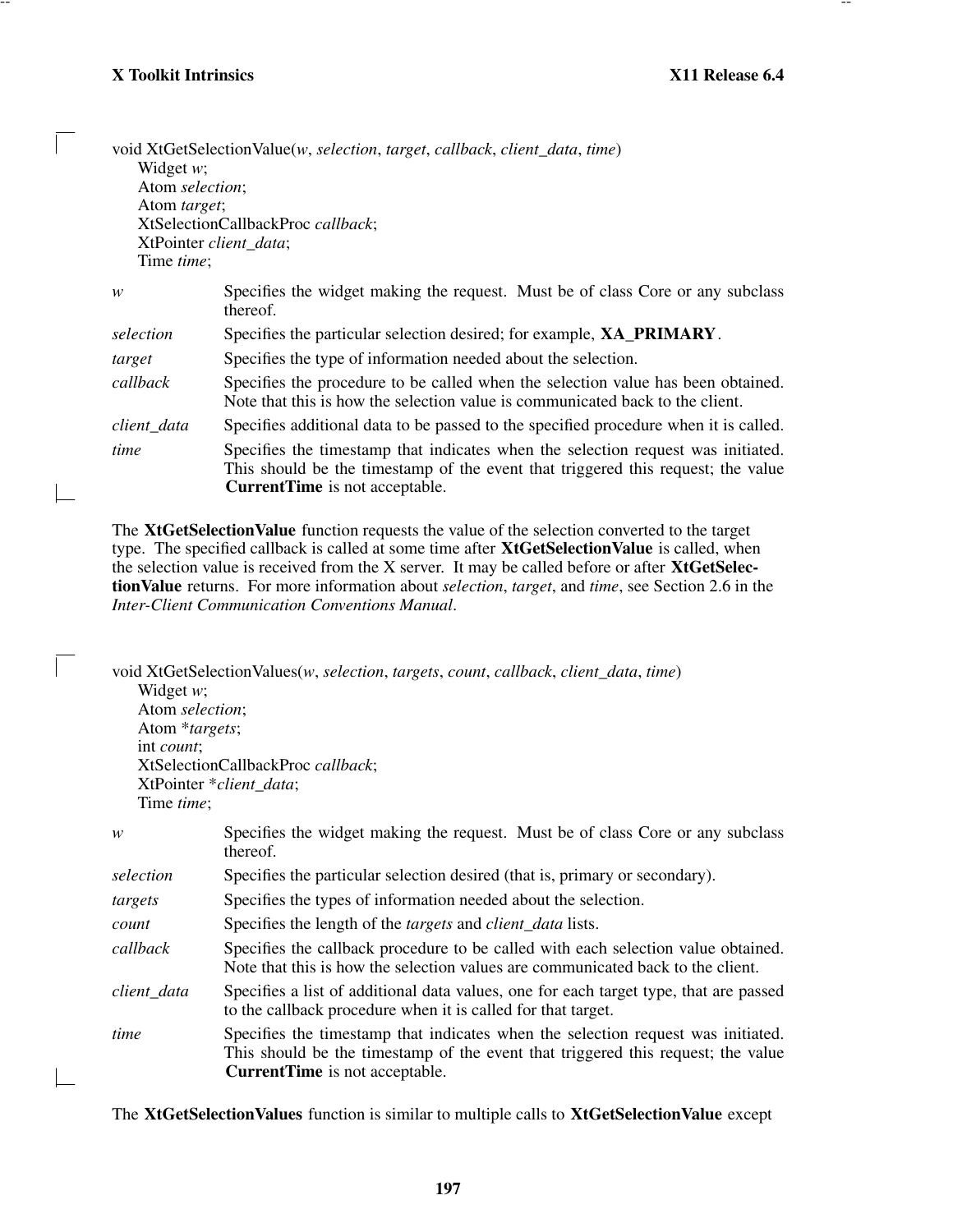that it guarantees that no other client can assert ownership between requests and therefore that all the conversions will refer to the same selection value. The callback is invoked once for each target value with the corresponding client data. For more information about *selection*, *target*, and *time*, see Section 2.6 in the *Inter-Client Communication Conventions Manual*.

-- --

## **11.5.2.3. Setting the Selection Owner**

To set the selection owner and indicate that the selection value will be provided in one piece, use **XtOwnSelection**.

Boolean XtOwnSelection(*w*, *selection*, *time*, *convert\_proc*, *lose\_selection*, *done\_proc*) Widget *w*; Atom *selection*;

Time *time*; XtConvertSelectionProc *convert\_proc*; XtLoseSelectionProc *lose\_selection*; XtSelectionDoneProc *done\_proc*;

*w* Specifies the widget that wishes to become the owner. Must be of class Core or any subclass thereof. *selection* Specifies the name of the selection (for example, **XA\_PRIMARY**). *time* Specifies the timestamp that indicates when the ownership request was initiated.

- This should be the timestamp of the event that triggered ownership; the value **CurrentTime** is not acceptable.
- *convert\_proc* Specifies the procedure to be called whenever a client requests the current value of the selection.
- *lose\_selection* Specifies the procedure to be called whenever the widget has lost selection ownership, or NULL if the owner is not interested in being called back.
- *done\_proc* Specifies the procedure called after the requestor has received the selection value, or NULL if the owner is not interested in being called back.

The **XtOwnSelection** function informs the Intrinsics selection mechanism that a widget wishes to own a selection. It returns **True** if the widget successfully becomes the owner and **False** otherwise. The widget may fail to become the owner if some other widget has asserted ownership at a time later than this widget. The widget can lose selection ownership either because some other widget asserted later ownership of the selection or because the widget voluntarily gave up ownership of the selection. The lose selection procedure is not called if the widget fails to obtain selection ownership in the first place.

If a done\_proc is specified, the client owns the storage allocated for passing the value to the Intrinsics. If *done\_proc* is NULL, the convert\_proc must allocate storage using **XtMalloc**, **XtRealloc**, or **XtCalloc**, and the value specified is freed by the Intrinsics when the transfer is complete.

Usually, a selection owner maintains ownership indefinitely until some other widget requests ownership, at which time the Intrinsics selection mechanism informs the previous owner that it has lost ownership of the selection. However, in response to some user actions (for example, when a user deletes the information selected), the application may wish to explicitly inform the Intrinsics by using **XtDisownSelection** that it no longer is to be the selection owner.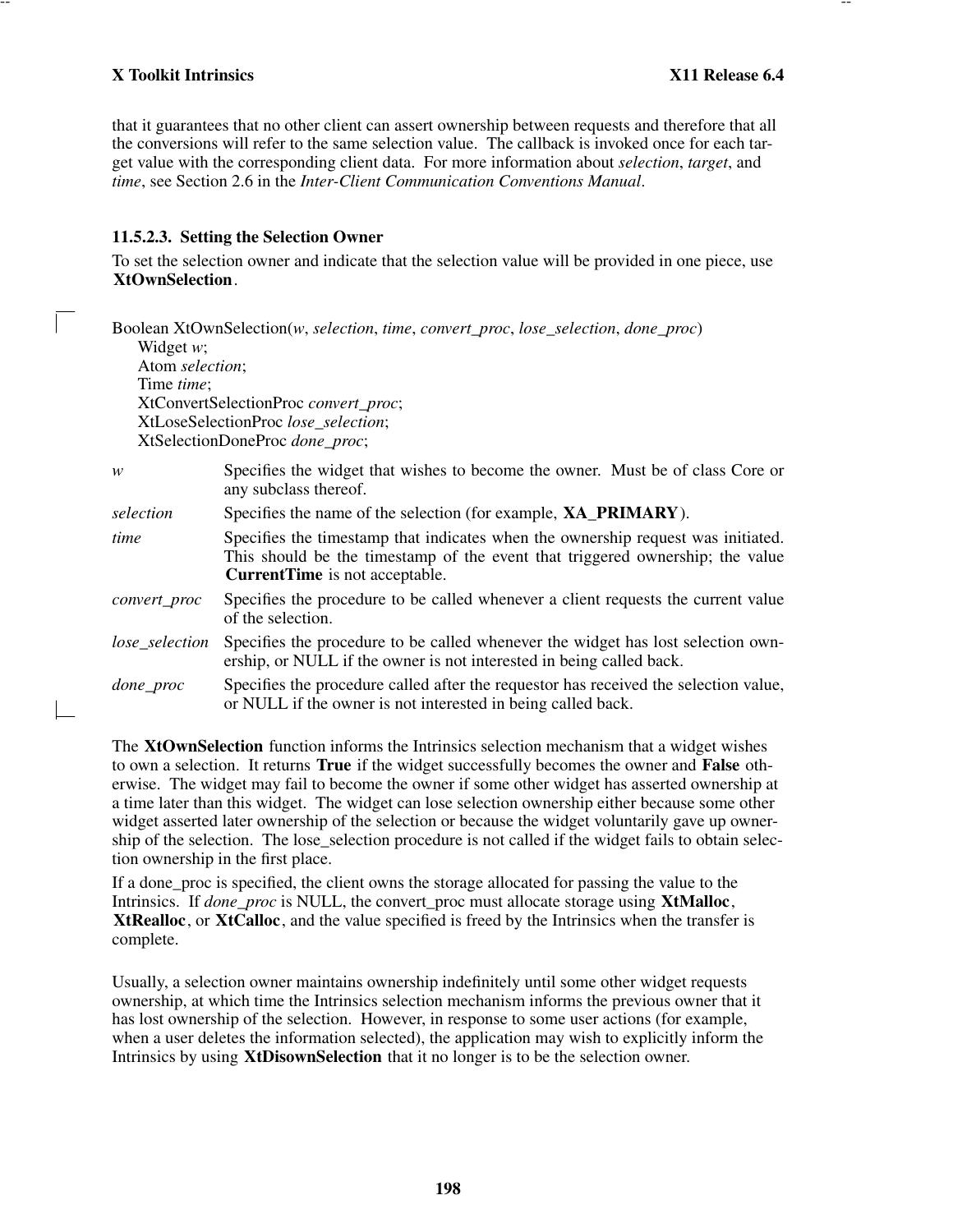| Widget $w$ ;<br>Atom selection;<br>Time <i>time</i> ; | void XtDisownSelection(w, selection, time)                                                                  |
|-------------------------------------------------------|-------------------------------------------------------------------------------------------------------------|
| w                                                     | Specifies the widget that wishes to relinquish ownership.                                                   |
| selection                                             | Specifies the atom naming the selection being given up.                                                     |
| time                                                  | Specifies the timestamp that indicates when the request to relinquish selection<br>ownership was initiated. |

-- --

The **XtDisownSelection** function informs the Intrinsics selection mechanism that the specified widget is to lose ownership of the selection. If the widget does not currently own the selection, either because it lost the selection or because it never had the selection to begin with, **XtDisownSelection** does nothing.

After a widget has called **XtDisownSelection**, its convert procedure is not called even if a request arrives later with a timestamp during the period that this widget owned the selection. However, its done procedure is called if a conversion that started before the call to **XtDisownSelection** finishes after the call to **XtDisownSelection**.

## **11.5.3. Using Incremental Transfers**

When using the incremental interface, an owner may have to process more than one selection request for the same selection, converted to the same target, at the same time. The incremental functions take a *request\_id* argument, which is an identifier that is guaranteed to be unique among all incremental requests that are active concurrently.

For example, consider the following:

- Upon receiving a request for the selection value, the owner sends the first segment.
- While waiting to be called to provide the next segment value but before sending it, the owner receives another request from a different requestor for the same selection value.
- To distinguish between the requests, the owner uses the request\_id value. This allows the owner to distinguish between the first requestor, which is asking for the second segment, and the second requestor, which is asking for the first segment.

#### **11.5.3.1. Incremental Transfer Procedures**

The following procedures are used by selection owners who wish to provide the selection data in multiple segments.

The procedure pointer specified by the incremental owner to supply the selection data to the Intrinsics is of type **XtConvertSelectionIncrProc**.

typedef XtPointer XtRequestId;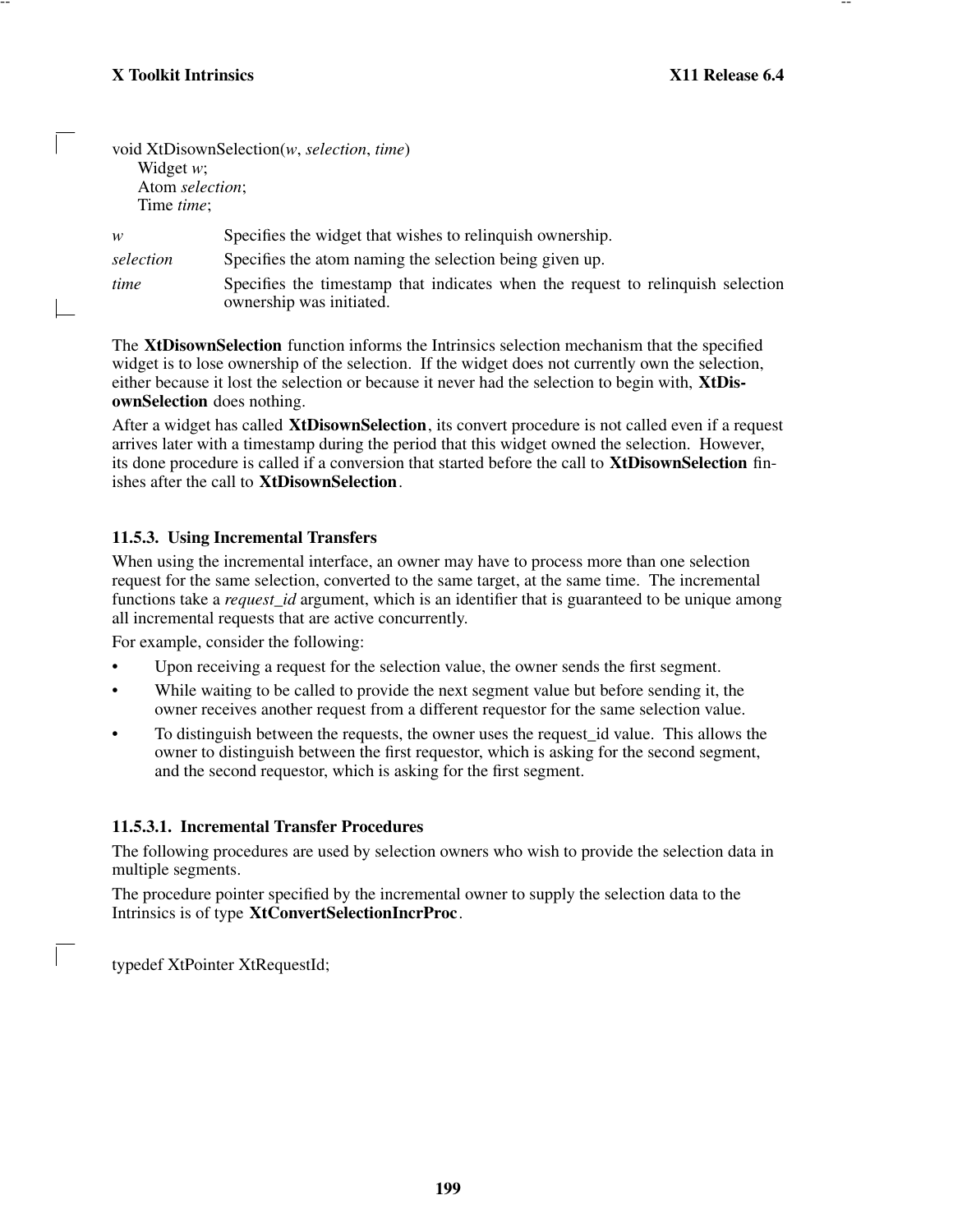## **X Toolkit Intrinsics X11 Release 6.4**

typedef Boolean (\*XtConvertSelectionIncrProc)(Widget, Atom\*, Atom\*, Atom\*, XtPointer\*, unsigned long\*, int\*, unsigned long\*, XtPointer, XtRequestId\*);

-- --

Widget *w*; Atom \**selection*; Atom \**target*; Atom \**type\_return*; XtPointer \**value\_return*; unsigned long \**length\_return*; int \**format\_return*; unsigned long \**max\_length*; XtPointer *client\_data*; XtRequestId \**request\_id*;

| w             | Specifies the widget that currently owns this selection.                                                                                                               |
|---------------|------------------------------------------------------------------------------------------------------------------------------------------------------------------------|
| selection     | Specifies the atom that names the selection requested.                                                                                                                 |
| target        | Specifies the type of information required about the selection.                                                                                                        |
| type_return   | Specifies a pointer to an atom into which the property type of the converted value<br>of the selection is to be stored.                                                |
| value_return  | Specifies a pointer into which a pointer to the converted value of the selection is<br>to be stored. The selection owner is responsible for allocating this storage.   |
| length_return | Specifies a pointer into which the number of elements in <i>value_return</i> , each of<br>size indicated by <i>format_return</i> , is to be stored.                    |
| format_return | Specifies a pointer into which the size in bits of the data elements of the selection<br>value is to be stored so that the server may byte-swap the data if necessary. |
| $max$ length  | Specifies the maximum number of bytes which may be transferred at any one<br>time.                                                                                     |
| client_data   | Specifies the value passed in by the widget when it took ownership of the selec-<br>tion.                                                                              |
| request id    | Specifies an opaque identification for a specific request.                                                                                                             |

This procedure is called repeatedly by the Intrinsics selection mechanism to get the next incremental chunk of data from a selection owner who has called **XtOwnSelectionIncremental**. It must return **True** if the procedure has succeeded in converting the selection data or **False** otherwise. On the first call with a particular request id, the owner must begin a new incremental transfer for the requested selection and target. On subsequent calls with the same request id, the owner may assume that the previously supplied value is no longer needed by the Intrinsics; that is, a fixed transfer area may be allocated and returned in *value\_return* for each segment to be transferred. This procedure should store a non-NULL value in *value\_return* and zero in *length\_return* to indicate that the entire selection has been delivered. After returning this final segment, the request id may be reused by the Intrinsics to begin a new transfer.

To retrieve the **SelectionRequest** event that triggered the selection conversion procedure, use **XtGetSelectionRequest**, described in Section 11.5.2.1.

The procedure pointer specified by the incremental selection owner when it desires notification upon no longer having ownership is of type **XtLoseSelectionIncrProc**.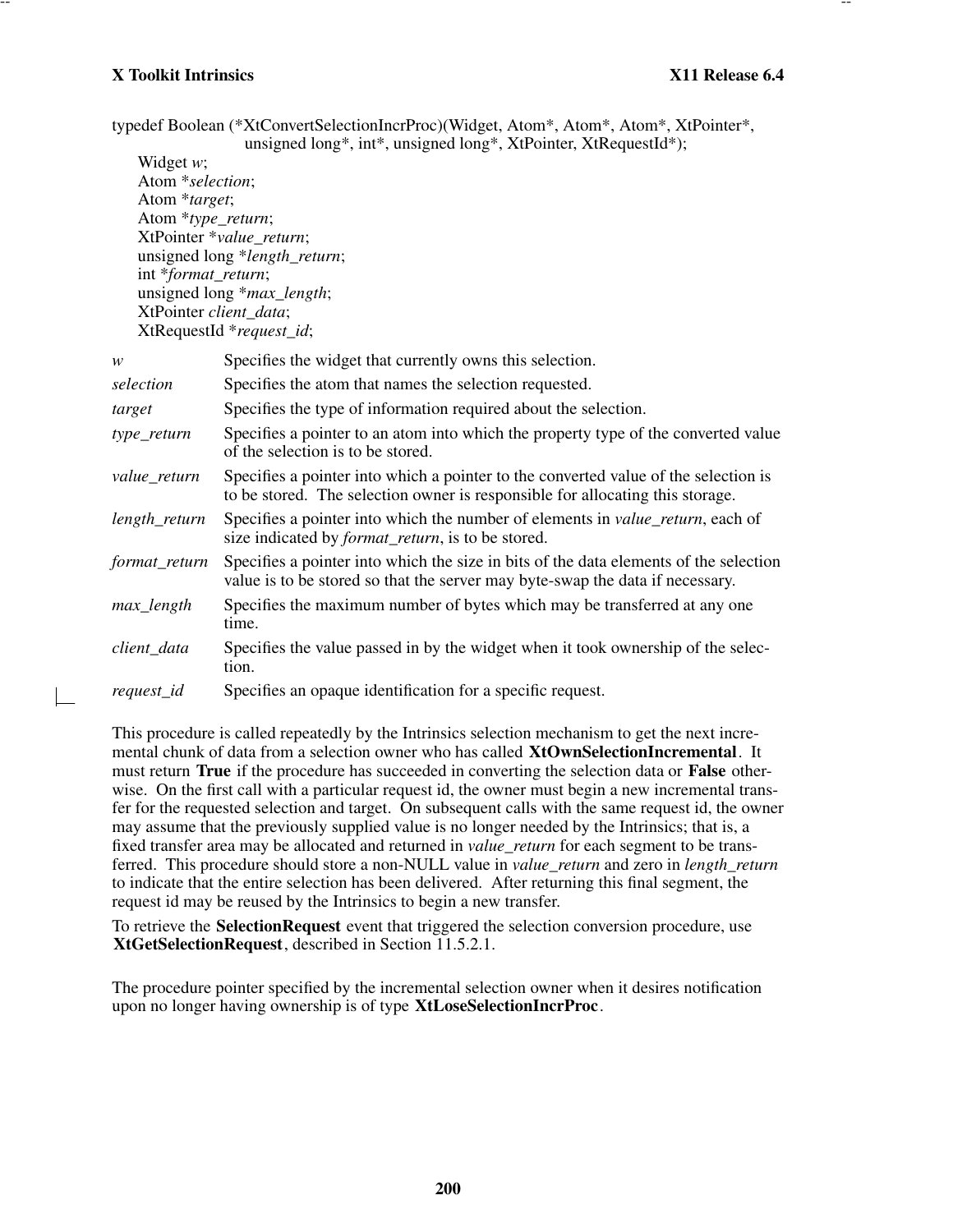$\mathsf{L}$ 

typedef void (\*XtLoseSelectionIncrProc)(Widget, Atom\*, XtPointer); Widget *w*; Atom \**selection*; XtPointer *client\_data*;

-- --

*w* Specifies the widget that has lost the selection ownership. *selection* Specifies the atom that names the selection. *client\_data* Specifies the value passed in by the widget when it took ownership of the selection.

This procedure, which is optional, is called by the Intrinsics to inform the selection owner that it no longer owns the selection.

The procedure pointer specified by the incremental selection owner when it desires notification of receipt of the data or when it manages the storage containing the data is of type **XtSelectionDoneIncrProc**.

typedef void (\*XtSelectionDoneIncrProc)(Widget, Atom\*, Atom\*, XtRequestId\*, XtPointer); Widget *w*; Atom \**selection*; Atom \**target*; XtRequestId \**request\_id*; XtPointer *client\_data*; *w* Specifies the widget that owns the selection. *selection* Specifies the atom that names the selection being transferred.

| selection   | specifies the atom that hannes the selection being transicircu.                           |
|-------------|-------------------------------------------------------------------------------------------|
| target      | Specifies the target type to which the conversion was done.                               |
| request_id  | Specifies an opaque identification for a specific request.                                |
| client data | Specified the value passed in by the widget when it took ownership of the selec-<br>tion. |

This procedure, which is optional, is called by the Intrinsics after the requestor has retrieved the final (zero-length) segment of the incremental transfer to indicate that the entire transfer is complete. If this procedure is not specified, the Intrinsics will free only the final value returned by the selection owner using **XtFree**.

The procedure pointer specified by the incremental selection owner to notify it if a transfer should be terminated prematurely is of type **XtCancelConvertSelectionProc**.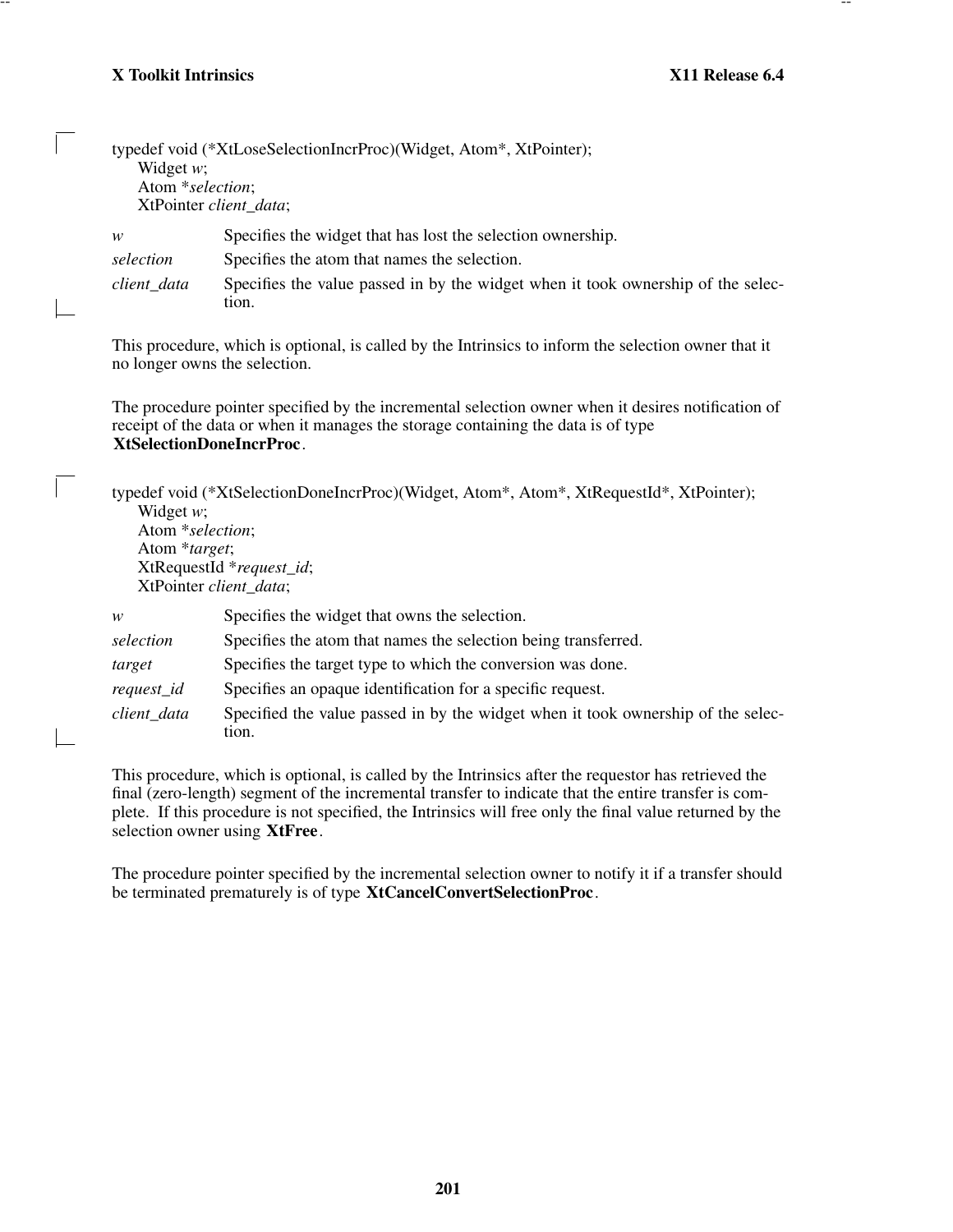$\mathbf{L}$ 

typedef void (\*XtCancelConvertSelectionProc)(Widget, Atom\*, Atom\*, XtRequestId\*, XtPointer); Widget *w*; Atom \**selection*; Atom \**target*; XtRequestId \**request\_id*; XtPointer *client\_data*; *w* Specifies the widget that owns the selection. *selection* Specifies the atom that names the selection being transferred. *target* Specifies the target type to which the conversion was done.

-- --

*request\_id* Specifies an opaque identification for a specific request.

*client\_data* Specifies the value passed in by the widget when it took ownership of the selection.

This procedure is called by the Intrinsics when it has been determined by means of a timeout or other mechanism that any remaining segments of the selection no longer need to be transferred. Upon receiving this callback, the selection request is considered complete and the owner can free the memory and any other resources that have been allocated for the transfer.

#### **11.5.3.2. Getting the Selection Value Incrementally**

To obtain the value of the selection using incremental transfers, use **XtGetSelectionValueIncremental** or **XtGetSelectionValuesIncremental**.

void XtGetSelectionValueIncremental(*w*, *selection*, *target*, *selection\_callback*, *client\_data*, *time*) Widget *w*; Atom *selection*; Atom *target*; XtSelectionCallbackProc *selection\_callback*; XtPointer *client\_data*; Time *time*; *w* Specifies the widget making the request. Must be of class Core or any subclass thereof. *selection* Specifies the particular selection desired. *target* Specifies the type of information needed about the selection. *selection\_callback* Specifies the callback procedure to be called to receive each data segment. *client\_data* Specifies client-specific data to be passed to the specified callback procedure when it is invoked. *time* Specifies the timestamp that indicates when the selection request was initiated. This should be the timestamp of the event that triggered this request; the value **CurrentTime** is not acceptable.

The **XtGetSelectionValueIncremental** function is similar to **XtGetSelectionValue** except that the selection\_callback procedure will be called repeatedly upon delivery of multiple segments of the selection value. The end of the selection value is indicated when *selection\_callback* is called with a non-NULL value of length zero, which must still be freed by the client. If the transfer of the selection is aborted in the middle of a transfer (for example, because of a timeout), the selection\_callback procedure is called with a type value equal to the symbolic constant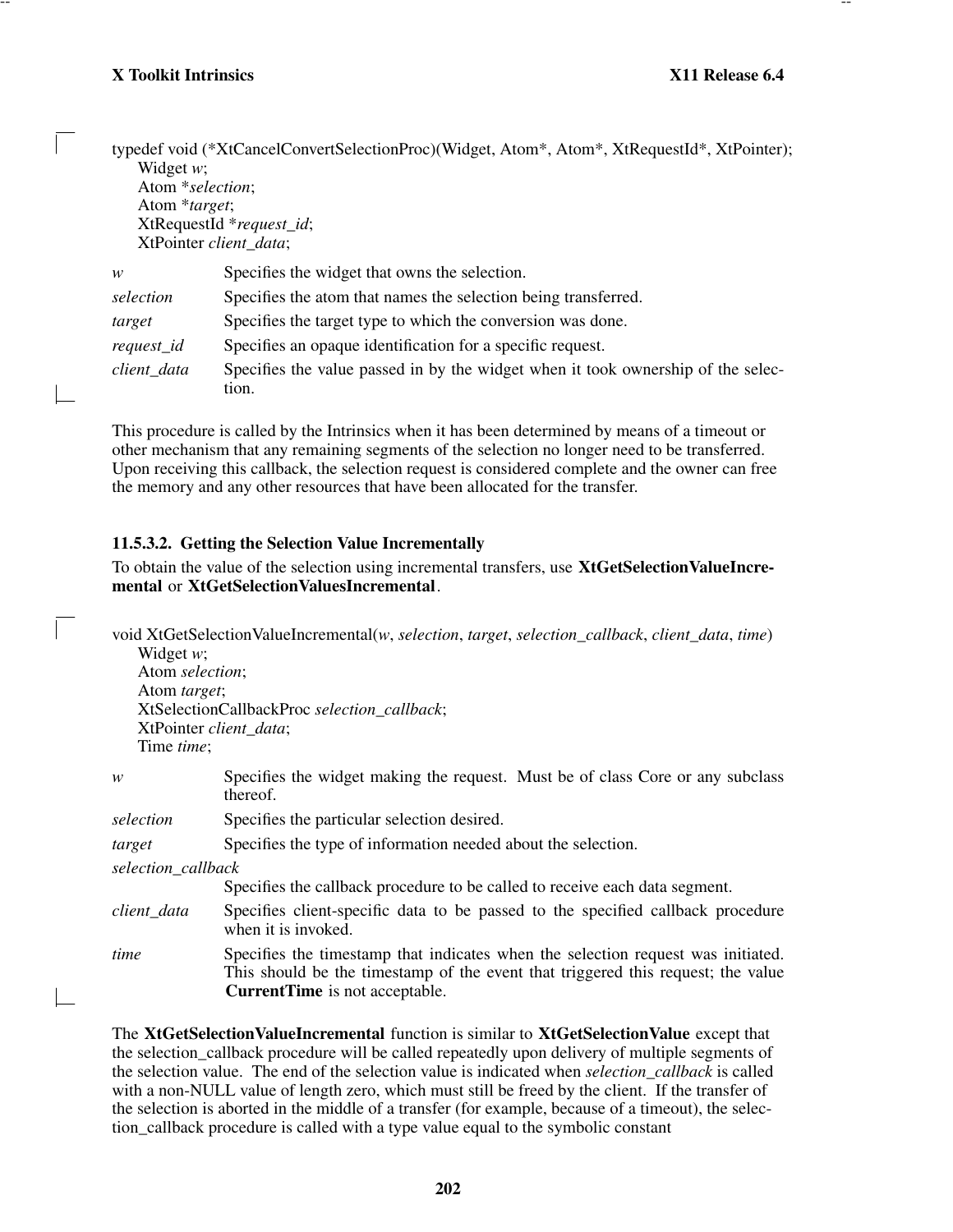**XT\_CONVERT\_FAIL** so that the requestor can dispose of the partial selection value it has collected up until that point. Upon receiving **XT\_CONVERT\_FAIL**, the requesting client must determine for itself whether or not a partially completed data transfer is meaningful. For more information about *selection*, *target*, and *time*, see Section 2.6 in the *Inter-Client Communication Conventions Manual*.

-- --

|                                        | void XtGetSelectionValuesIncremental(w, selection, targets, count, selection_callback, client_data, time)                                                                                                     |
|----------------------------------------|---------------------------------------------------------------------------------------------------------------------------------------------------------------------------------------------------------------|
| Widget $w$ ;                           |                                                                                                                                                                                                               |
| Atom selection;                        |                                                                                                                                                                                                               |
| Atom * <i>targets</i> ;                |                                                                                                                                                                                                               |
| int <i>count</i> ;                     |                                                                                                                                                                                                               |
|                                        | XtSelectionCallbackProc selection_callback;                                                                                                                                                                   |
| XtPointer * client_data;<br>Time time; |                                                                                                                                                                                                               |
| w                                      | Specifies the widget making the request. Must be of class Core or any subclass<br>thereof.                                                                                                                    |
| selection                              | Specifies the particular selection desired.                                                                                                                                                                   |
| targets                                | Specifies the types of information needed about the selection.                                                                                                                                                |
| count                                  | Specifies the length of the <i>targets</i> and <i>client_data</i> lists.                                                                                                                                      |
| selection_callback                     |                                                                                                                                                                                                               |
|                                        | Specifies the callback procedure to be called to receive each selection value.                                                                                                                                |
| client_data                            | Specifies a list of client data (one for each target type) values that are passed to<br>the callback procedure when it is invoked for the corresponding target.                                               |
| time                                   | Specifies the timestamp that indicates when the selection request was initiated.<br>This should be the timestamp of the event that triggered this request; the value<br><b>CurrentTime</b> is not acceptable. |

The **XtGetSelectionValuesIncremental** function is similar to **XtGetSelectionValueIncremental** except that it takes a list of targets and client data. **XtGetSelectionValuesIncremental** is equivalent to calling **XtGetSelectionValueIncremental** successively for each *target/client\_data* pair except that **XtGetSelectionValuesIncremental** does guarantee that all the conversions will use the same selection value because the ownership of the selection cannot change in the middle of the list, as would be possible when calling **XtGetSelectionValueIncremental** repeatedly. For more information about *selection*, *target*, and *time*, see Section 2.6 in the *Inter-Client Communication Conventions Manual*.

# **11.5.3.3. Setting the Selection Owner for Incremental Transfers**

To set the selection owner when using incremental transfers, use **XtOwnSelectionIncremental**.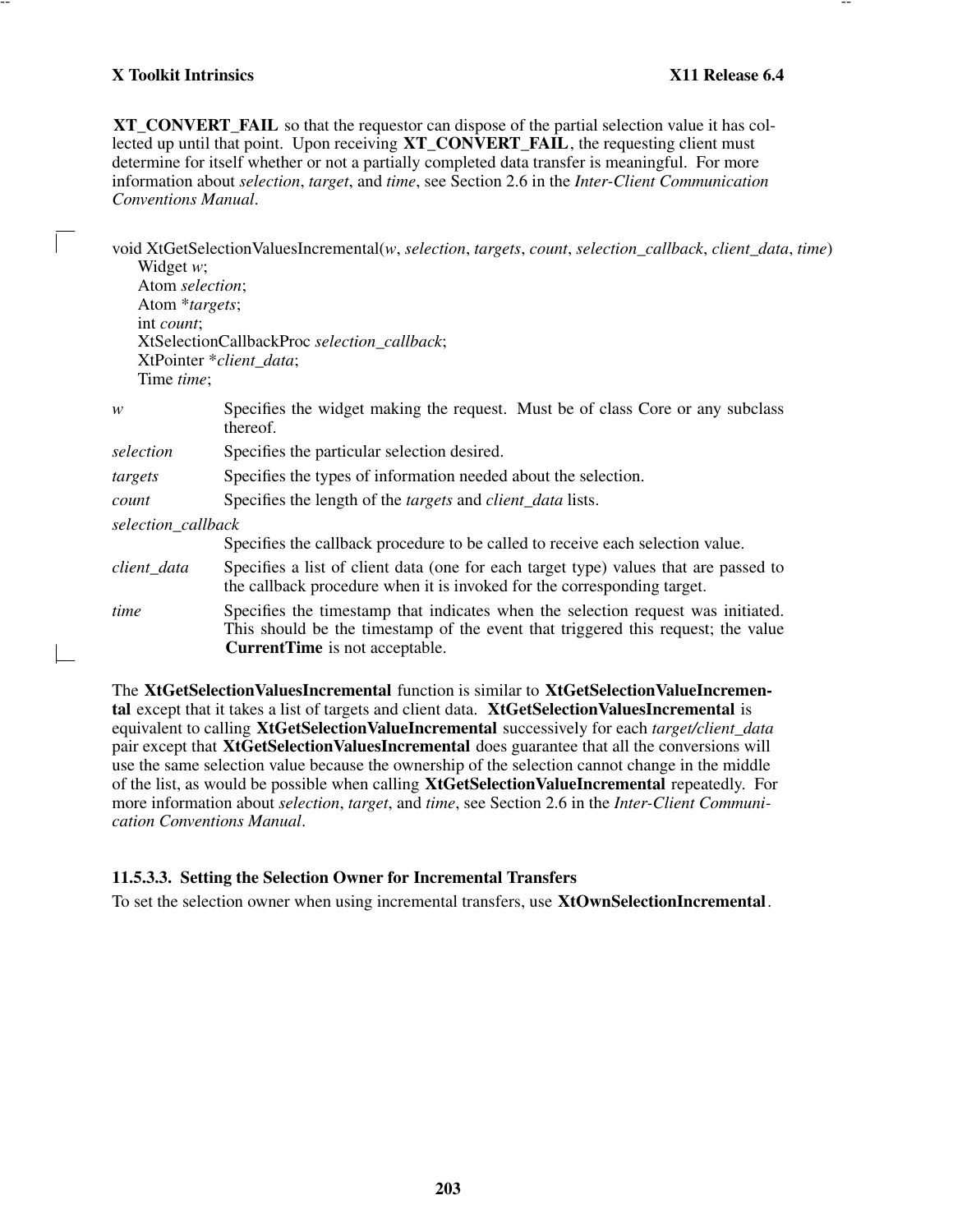|                               | Boolean XtOwnSelectionIncremental(w, selection, time, convert_callback, lose_callback,                                                                                                                                 |
|-------------------------------|------------------------------------------------------------------------------------------------------------------------------------------------------------------------------------------------------------------------|
|                               | done_callback, cancel_callback, client_data)                                                                                                                                                                           |
| Widget $w$ ;                  |                                                                                                                                                                                                                        |
| Atom selection;<br>Time time; |                                                                                                                                                                                                                        |
|                               | XtConvertSelectionIncrProc convert_callback;                                                                                                                                                                           |
|                               | XtLoseSelectionIncrProc lose_callback;                                                                                                                                                                                 |
|                               | XtSelectionDoneIncrProc done_callback;                                                                                                                                                                                 |
|                               | XtCancelConvertSelectionProc cancel_callback;                                                                                                                                                                          |
| XtPointer client_data;        |                                                                                                                                                                                                                        |
|                               |                                                                                                                                                                                                                        |
| w                             | Specifies the widget that wishes to become the owner. Must be of class Core<br>or any subclass thereof.                                                                                                                |
| selection                     | Specifies the atom that names the selection.                                                                                                                                                                           |
| time                          | Specifies the timestamp that indicates when the selection ownership request<br>was initiated. This should be the timestamp of the event that triggered own-<br>ership; the value <b>CurrentTime</b> is not acceptable. |
| convert_callback              | Specifies the procedure to be called whenever the current value of the selec-<br>tion is requested.                                                                                                                    |
| lose_callback                 | Specifies the procedure to be called whenever the widget has lost selection<br>ownership, or NULL if the owner is not interested in being notified.                                                                    |
| done_callback                 | Specifies the procedure called after the requestor has received the entire se-<br>lection, or NULL if the owner is not interested in being notified.                                                                   |
| cancel_callback               | Specifies the callback procedure to be called when a selection request aborts<br>because a timeout expires, or NULL if the owner is not interested in being<br>notified.                                               |
| client_data                   | Specifies the argument to be passed to each of the callback procedures when<br>they are called.                                                                                                                        |

-- --

The **XtOwnSelectionIncremental** procedure informs the Intrinsics incremental selection mechanism that the specified widget wishes to own the selection. It returns **True** if the specified widget successfully becomes the selection owner or **False** otherwise. For more information about *selection*, *target*, and *time*, see Section 2.6 in the *Inter-Client Communication Conventions Manual*.

If a done\_callback procedure is specified, the client owns the storage allocated for passing the value to the Intrinsics. If *done\_callback* is NULL, the convert\_callback procedure must allocate storage using **XtMalloc**, **XtRealloc**, or **XtCalloc**, and the final value specified is freed by the Intrinsics when the transfer is complete. After a selection transfer has started, only one of the done\_callback or cancel\_callback procedures is invoked to indicate completion of the transfer.

The lose\_callback procedure does not indicate completion of any in-progress transfers; it is invoked at the time a **SelectionClear** event is dispatched regardless of any active transfers, which are still expected to continue.

A widget that becomes the selection owner using **XtOwnSelectionIncremental** may use **XtDisownSelection** to relinquish selection ownership.

## **11.5.4. Setting and Retrieving Selection Target Parameters**

To specify target parameters for a selection request with a single target, use **XtSetSelectionParameters**.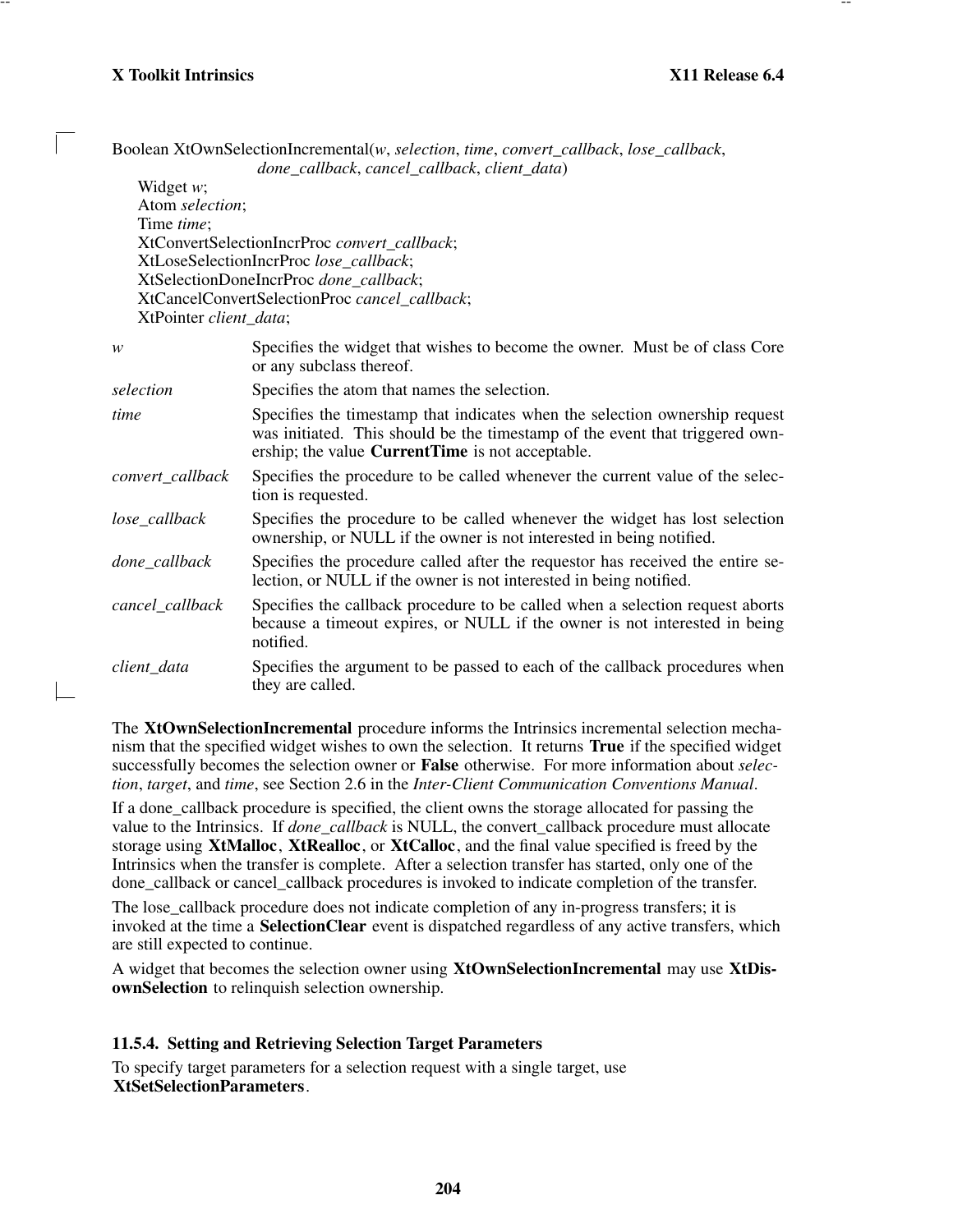$\mathbf{L}$ 

void XtSetSelectionParameters(*requestor*, *selection*, *type*, *value*, *length*, *format*) Widget *requestor*; Atom *selection*; Atom *type*; XtPointer *value*; unsigned long *length*; int *format*; *requestor* Specifies the widget making the request. Must be of class Core or any subclass thereof. *selection* Specifies the atom that names the selection. *type* Specifies the type of the property in which the parameters are passed. *value* Specifies a pointer to the parameters. *length* Specifies the number of elements containing data in *value*, each element of a size indicated by *format*. *format* Specifies the size in bits of the data in the elements of *value*.

-- --

The specified parameters are copied and stored in a new property of the specified type and format on the requestor's window. To initiate a selection request with a target and these parameters, a subsequent call to **XtGetSelectionValue** or to **XtGetSelectionValueIncremental** specifying the same requestor widget and selection atom will generate a **ConvertSelection** request referring to the property containing the parameters. If **XtSetSelectionParameters** is called more than once with the same widget and selection without a call to specify a request, the most recently specified parameters are used in the subsequent request.

The possible values of *format* are 8, 16, or 32. If the format is 8, the elements of *value* are assumed to be sizeof(char); if 16, sizeof(short); if 32, sizeof(long).

To generate a MULTIPLE target request with parameters for any of the multiple targets of the selection request, precede individual calls to **XtGetSelectionValue** and **XtGetSelectionValueIncremental** with corresponding individual calls to **XtSetSelectionParameters**, and enclose these all within **XtCreateSelectionRequest** and **XtSendSelectionRequest. XtGetSelectionValues** and **XtGetSelectionValuesIncremental** cannot be used to make selection requests with parameterized targets.

To retrieve any target parameters needed to perform a selection conversion, the selection owner calls **XtGetSelectionParameters**.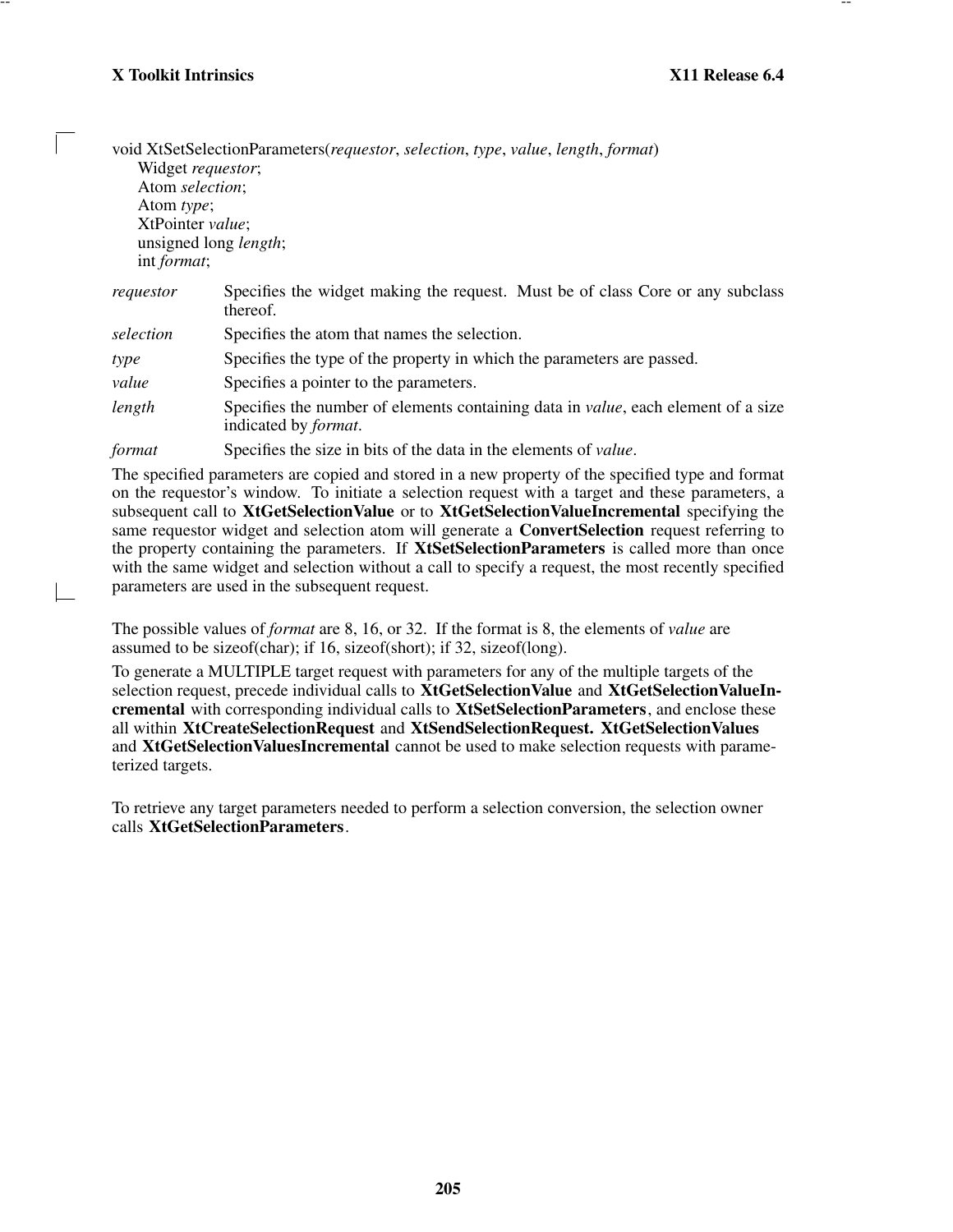$\mathbf{L}$ 

void XtGetSelectionParameters(*owner*, *selection*, *request\_id*, *type\_return*, *value\_return*, *length\_return*, *format\_return*)

-- --

Widget *owner*; Atom *selection*; XtRequestId *request\_id*; Atom \**type\_return*; XtPointer \**value\_return*; unsigned long \**length\_return*; int \**format\_return*;

*owner* Specifies the widget that owns the specified selection.

- *selection* Specifies the selection being processed.
- *request\_id* Specifies the requestor id in the case of incremental selections, or NULL in the case of atomic transfers.
- *type\_return* Specifies a pointer to an atom in which the property type of the parameters is stored.
- *value\_return* Specifies a pointer into which a pointer to the parameters is to be stored. A NULL is stored if no parameters accompany the request.
- *length\_return* Specifies a pointer into which the number of data elements in *value\_return* of size indicated by *format\_return* are stored.
- *format return* Specifies a pointer into which the size in bits of the parameter data in the elements of *value* is stored.

**XtGetSelectionParameters** may be called only from within an **XtConvertSelectionProc** or from within the first call to an **XtConvertSelectionIncrProc** with a new request\_id.

It is the responsibility of the caller to free the returned parameters using **XtFree** when the parameters are no longer needed.

# **11.5.5. Generating MULTIPLE Requests**

To have the Intrinsics bundle multiple calls to make selection requests into a single request using a MULTIPLE target, use **XtCreateSelectionRequest** and **XtSendSelectionRequest**.

void XtCreateSelectionRequest(*requestor*, *selection*) Widget *requestor*; Atom *selection*;

- *requestor* Specifies the widget making the request. Must be of class Core or any subclass thereof.
- *selection* Specifies the particular selection desired.

When **XtCreateSelectionRequest** is called, subsequent calls to **XtGetSelectionValue**, **XtGetSelectionValueIncremental**, **XtGetSelectionValues**, and **XtGetSelectionValuesIncremental**, with the requestor and selection as specified to **XtCreateSelectionRequest**, are bundled into a single selection request with multiple targets. The request is made by calling **XtSendSelectionRequest**.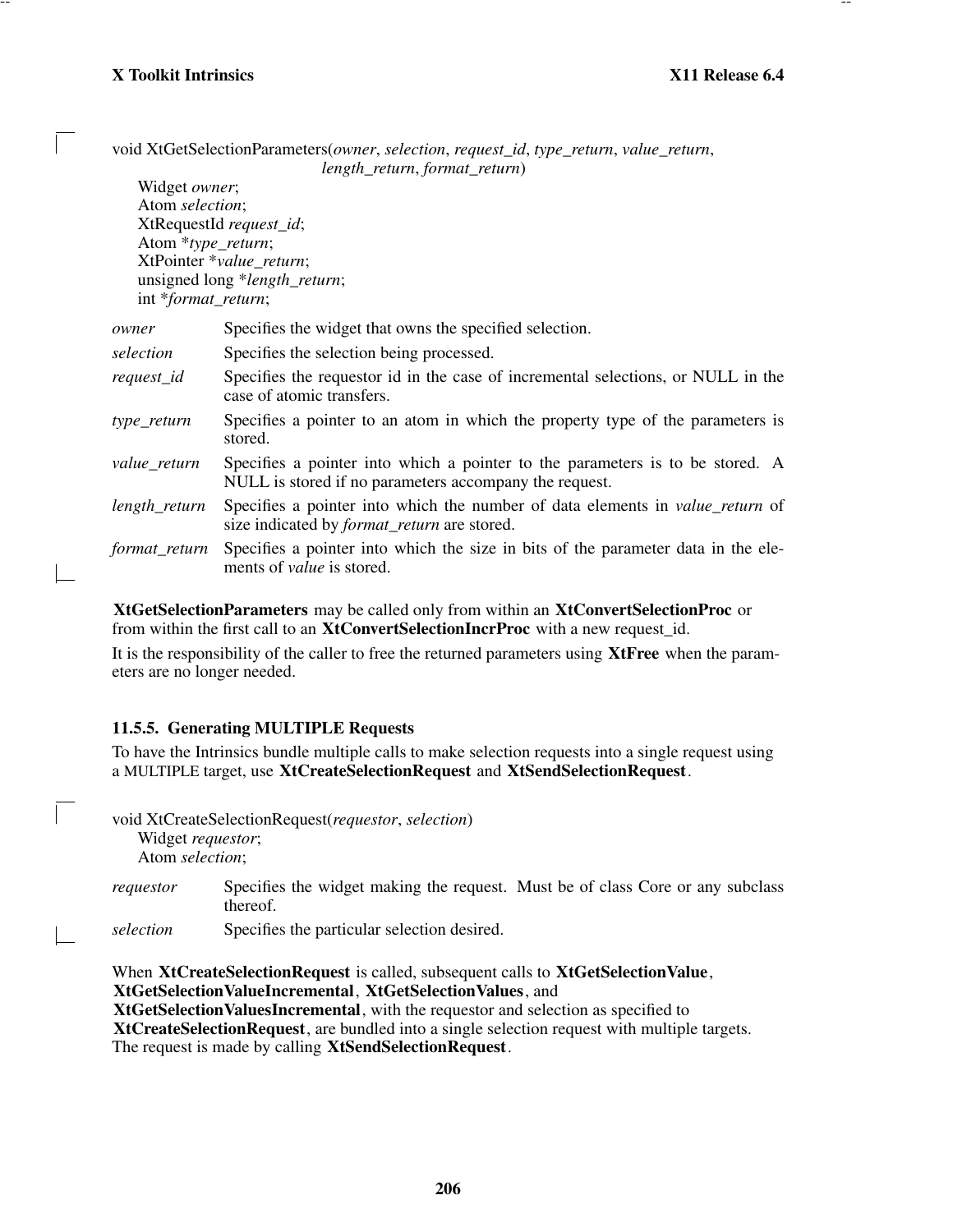|                           | void XtSendSelectionRequest(requestor, selection, time)                                    |
|---------------------------|--------------------------------------------------------------------------------------------|
| Widget <i>requestor</i> ; |                                                                                            |
| Atom selection;           |                                                                                            |
| Time <i>time</i> ;        |                                                                                            |
| requestor                 | Specifies the widget making the request. Must be of class Core or any subclass<br>thereof. |
| selection                 | Specifies the particular selection desired.                                                |
| timo                      | Specifies the timestamp that indicates when the selection request was initiated            |

-- --

*time* Specifies the timestamp that indicates when the selection request was initiated. The value **CurrentTime** is not acceptable.

When **XtSendSelectionRequest** is called with a value of *requestor* and *selection* matching a previous call to **XtCreateSelectionRequest**,aselection request is sent to the selection owner. If a single target request is queued, that request is made. If multiple targets are queued, they are bundled into a single request with a target of MULTIPLE using the specified timestamp. As the values are returned, the callbacks specified in **XtGetSelectionValue**,

**XtGetSelectionValueIncremental**, **XtGetSelectionValues**, and **XtGetSelectionValueIncremental** are invoked.

Multi-threaded applications should lock the application context before calling **XtCreateSelectionRequest** and release the lock after calling **XtSendSelectionRequest** to ensure that the thread assembling the request is safe from interference by another thread assembling a different request naming the same widget and selection.

To relinquish the composition of a MULTIPLE request without sending it, use **XtCancelSelectionRequest**.

void XtCancelSelectionRequest(*requestor*, *selection*) Widget *requestor*; Atom *selection*;

*requestor* Specifies the widget making the request. Must be of class Core or any subclass thereof.

*selection* Specifies the particular selection desired.

When **XtCancelSelectionRequest** is called, any requests queued since the last call to **XtCreate-SelectionRequest** for the same widget and selection are discarded and any resources reserved are released. A subsequent call to **XtSendSelectionRequest** will not result in any request being made. Subsequent calls to **XtGetSelectionValue**, **XtGetSelectionValues**,

**XtGetSelectionValueIncremental**, or **XtGetSelectionValuesIncremental** will not be deferred.

#### **11.5.6. Auxiliary Selection Properties**

Certain uses of parameterized selections require clients to name other window properties within a selection parameter. To permit reuse of temporary property names in these circumstances and thereby reduce the number of unique atoms created in the server, the Intrinsics provides two interfaces for acquiring temporary property names.

To acquire a temporary property name atom for use in a selection request, the client may call **XtReservePropertyAtom**.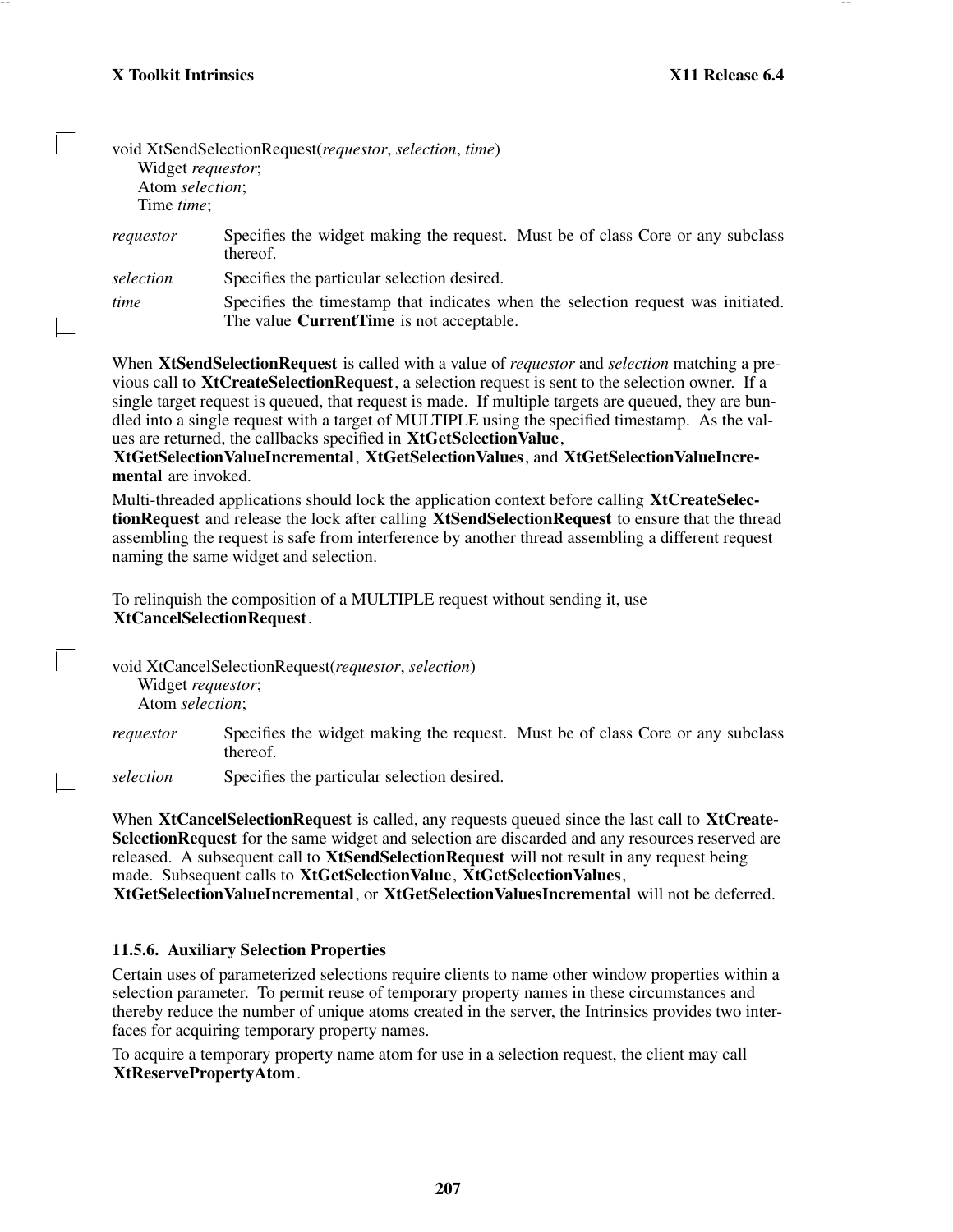Atom XtReservePropertyAtom(*w*) Widget *w*;

*w* Specifies the widget making a selection request.

**XtReservePropertyAtom** returns an atom that may be used as a property name during selection requests involving the specified widget. As long as the atom remains reserved, it is unique with respect to all other reserved atoms for the widget.

To return a temporary property name atom for reuse and to delete the property named by that atom, use **XtReleasePropertyAtom**.

-- --

void XtReleasePropertyAtom(*w*, *atom*) Widget *w*; Atom *atom*;

*w* Specifies the widget used to reserve the property name atom. *atom* Specifies the property name atom returned by **XtReservePropertyAtom** that is to be released for reuse.

**XtReleasePropertyAtom** marks the specified property name atom as no longer in use and ensures that any property having that name on the specified widget's window is deleted. If *atom* does not specify a value returned by **XtReservePropertyAtom** for the specified widget, the results are undefined.

#### **11.5.7. Retrieving the Most Recent Timestamp**

To retrieve the timestamp from the most recent call to **XtDispatchEvent** that contained a timestamp, use **XtLastTimestampProcessed**.

Time XtLastTimestampProcessed(*display*) Display \**display*;

*display* Specifies an open display connection.

If no **KeyPress**, **KeyRelease**, **ButtonPress**, **ButtonRelease**, **MotionNotify**, **EnterNotify**, **LeaveNotify, PropertyNotify, or SelectionClear** event has yet been passed to **XtDispatchEvent** for the specified display, **XtLastTimestampProcessed** returns zero.

#### **11.5.8. Retrieving the Most Recent Event**

To retrieve the event from the most recent call to **XtDispatchEvent** for a specific display, use **XtLastEventProcessed**.

XEvent \*XtLastEventProcessed(*display*) Display \**display*;

*display* Specifies the display connection from which to retrieve the event.

Returns the last event passed to **XtDispatchEvent** for the specified display. Returns NULL if there is no such event. The client must not modify the contents of the returned event.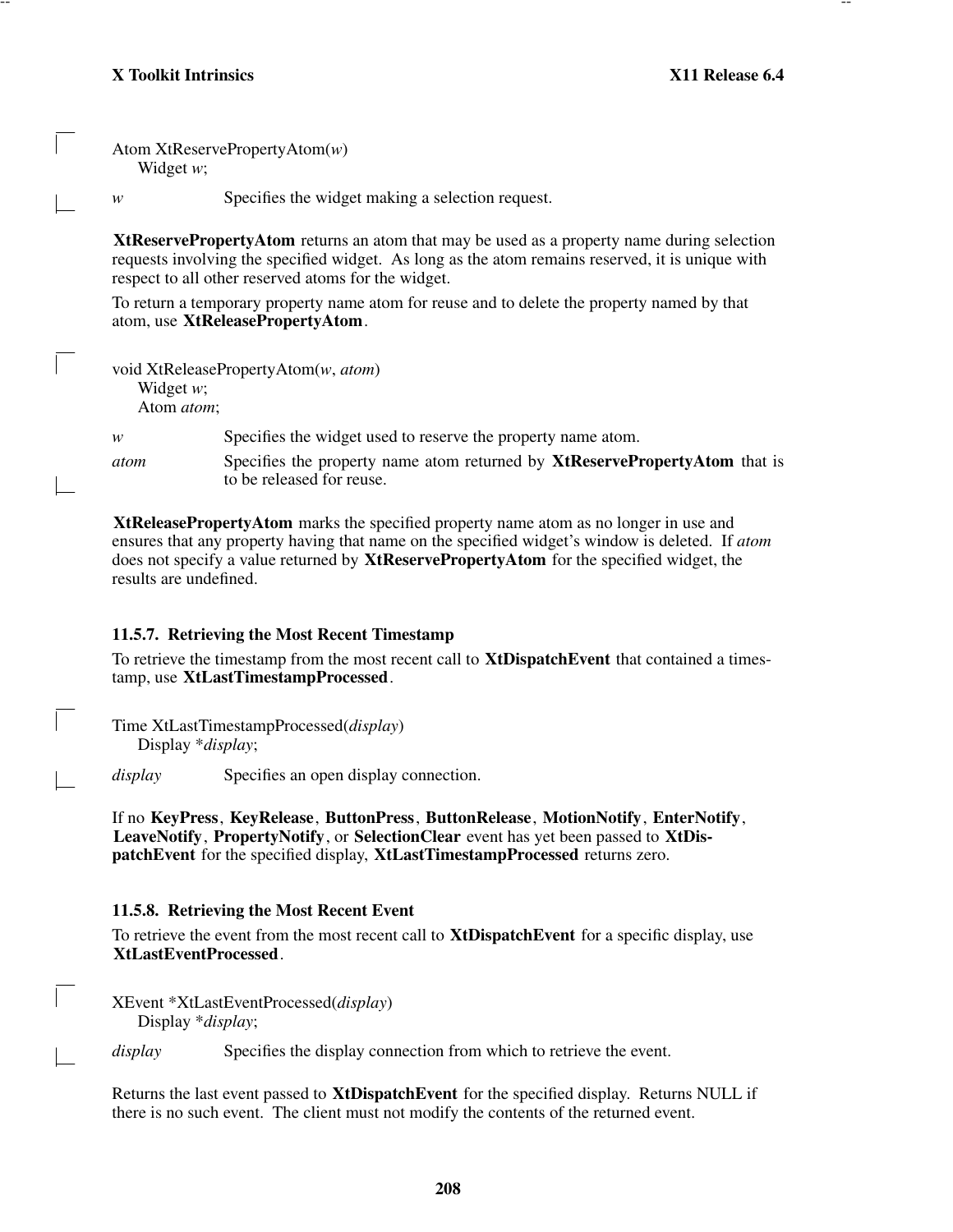$\mathsf{L}$ 

Г

# **11.6. Merging Exposure Events into a Region**

The Intrinsics provide an **XtAddExposureToRegion** utility function that merges **Expose** and **GraphicsExpose** events into a region for clients to process at once rather than processing individual rectangles. For further information about regions, see Section 16.5 in *Xlib — C Language X Interface*.

-- --

To merge **Expose** and **GraphicsExpose** events into a region, use **XtAddExposureToRegion**.

void XtAddExposureToRegion(*event*, *region*) XEvent \**event*; Region *region*;

*event* Specifies a pointer to the **Expose** or **GraphicsExpose** event.

*region* Specifies the region object (as defined in <**X11/Xutil.h**>).

The **XtAddExposureToRegion** function computes the union of the rectangle defined by the exposure event and the specified region. Then it stores the results back in *region*. If the event argument is not an **Expose** or **GraphicsExpose** ev ent, **XtAddExposureToRegion** returns without an error and without modifying *region*.

This function is used by the exposure compression mechanism; see Section 7.9.3.

# **11.7. Translating Widget Coordinates**

To translate an x-y coordinate pair from widget coordinates to root window absolute coordinates, use **XtTranslateCoords**.

void XtTranslateCoords(*w*, *x*, *y*, *rootx\_return*, *rooty\_return*) Widget *w*; Position *x*, *y*; Position \**rootx\_return*, \**rooty\_return*; *w* Specifies the widget. Must be of class RectObj or any subclass thereof. *x y* Specify the widget-relative x and y coordinates.

*rootx\_return*

*rooty\_return* Return the root-relative x and y coordinates.

While **XtTranslateCoords** is similar to the Xlib **XTranslateCoordinates** function, it does not generate a server request because all the required information already is in the widget's data structures.

# **11.8. Translating a Window to a Widget**

To translate a given window and display pointer into a widget instance, use **XtWindowToWidget**.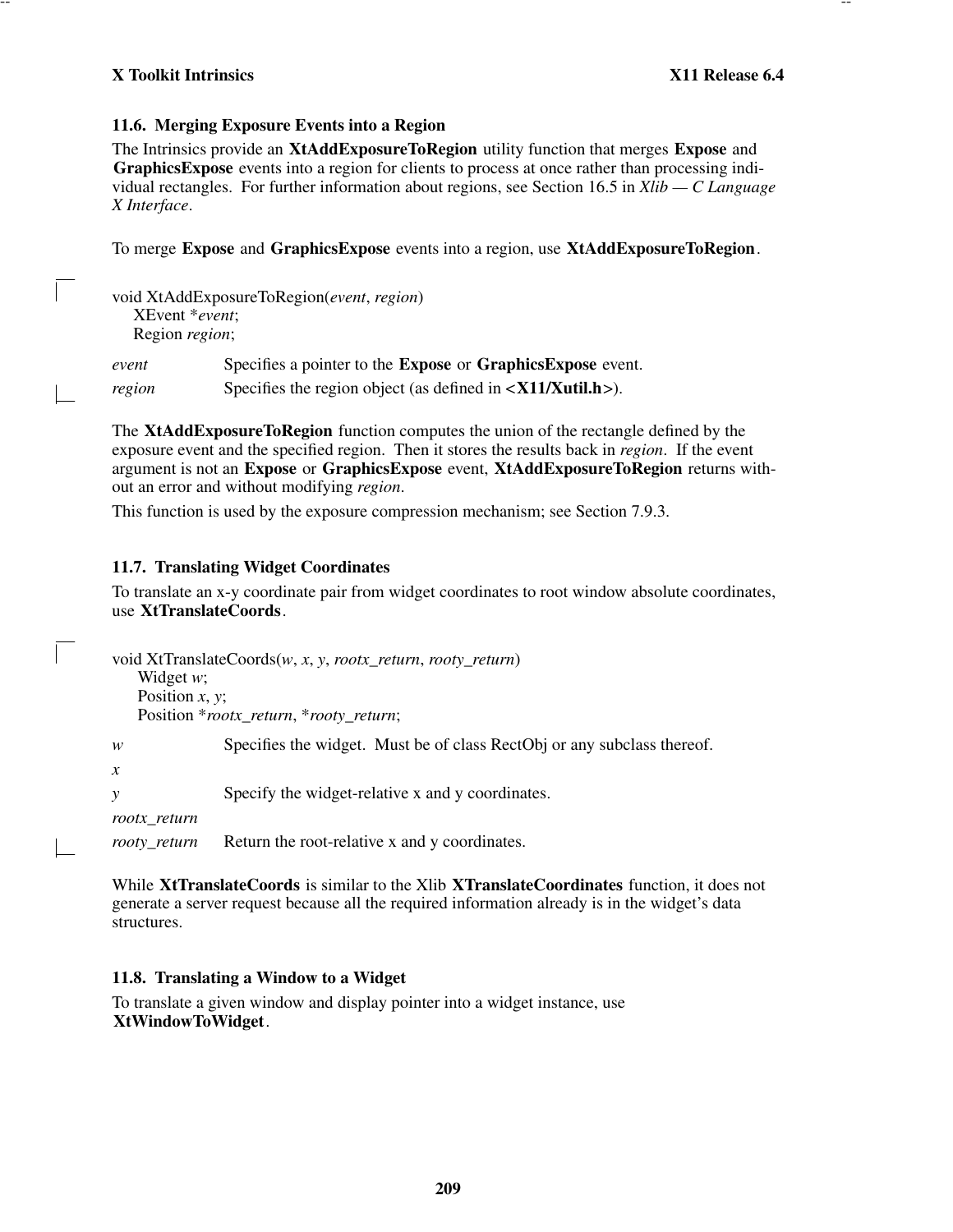| Widget XtWindowToWidget( <i>display</i> , <i>window</i> )<br>Display $*display$ ;<br>Window window; |                                                       |
|-----------------------------------------------------------------------------------------------------|-------------------------------------------------------|
| display                                                                                             | Specifies the display on which the window is defined. |
| window                                                                                              | Specifies the drawable for which you want the widget. |

If there is a realized widget whose window is the specified drawable on the specified *display*, **XtWindowToWidget** returns that widget. If not and if the drawable has been associated with a widget through **XtRegisterDrawable**, **XtWindowToWidget** returns the widget associated with the drawable. In other cases it returns NULL.

-- --

#### **11.9. Handling Errors**

The Intrinsics allow a client to register procedures that are called whenever a fatal or nonfatal error occurs. These facilities are intended for both error reporting and logging and for error correction or recovery.

Two levels of interface are provided:

- A high-level interface that takes an error name and class and retrieves the error message text from an error resource database.
- A low-level interface that takes a simple string to display.

The high-level functions construct a string to pass to the lower-level interface. The strings may be specified in application code and are overridden by the contents of an external systemwide file, the ''error database file''. The location and name of this file are implementation-dependent.

Note

The application-context-specific error handling is not implemented on many systems, although the interfaces are always present. Most implementations will have just one set of error handlers for all application contexts within a process. If they are set for different application contexts, the ones registered last will prevail.

To obtain the error database (for example, to merge with an application- or widget-specific database), use **XtAppGetErrorDatabase**.

XrmDatabase \*XtAppGetErrorDatabase(*app\_context*) XtAppContext *app\_context*;

*app\_context* Specifies the application context.

The **XtAppGetErrorDatabase** function returns the address of the error database. The Intrinsics do a lazy binding of the error database and do not merge in the database file until the first call to **XtAppGetErrorDatabaseText**.

For a complete listing of all errors and warnings that can be generated by the Intrinsics, see Appendix D.

The high-level error and warning handler procedure pointers are of type **XtErrorMsgHandler**.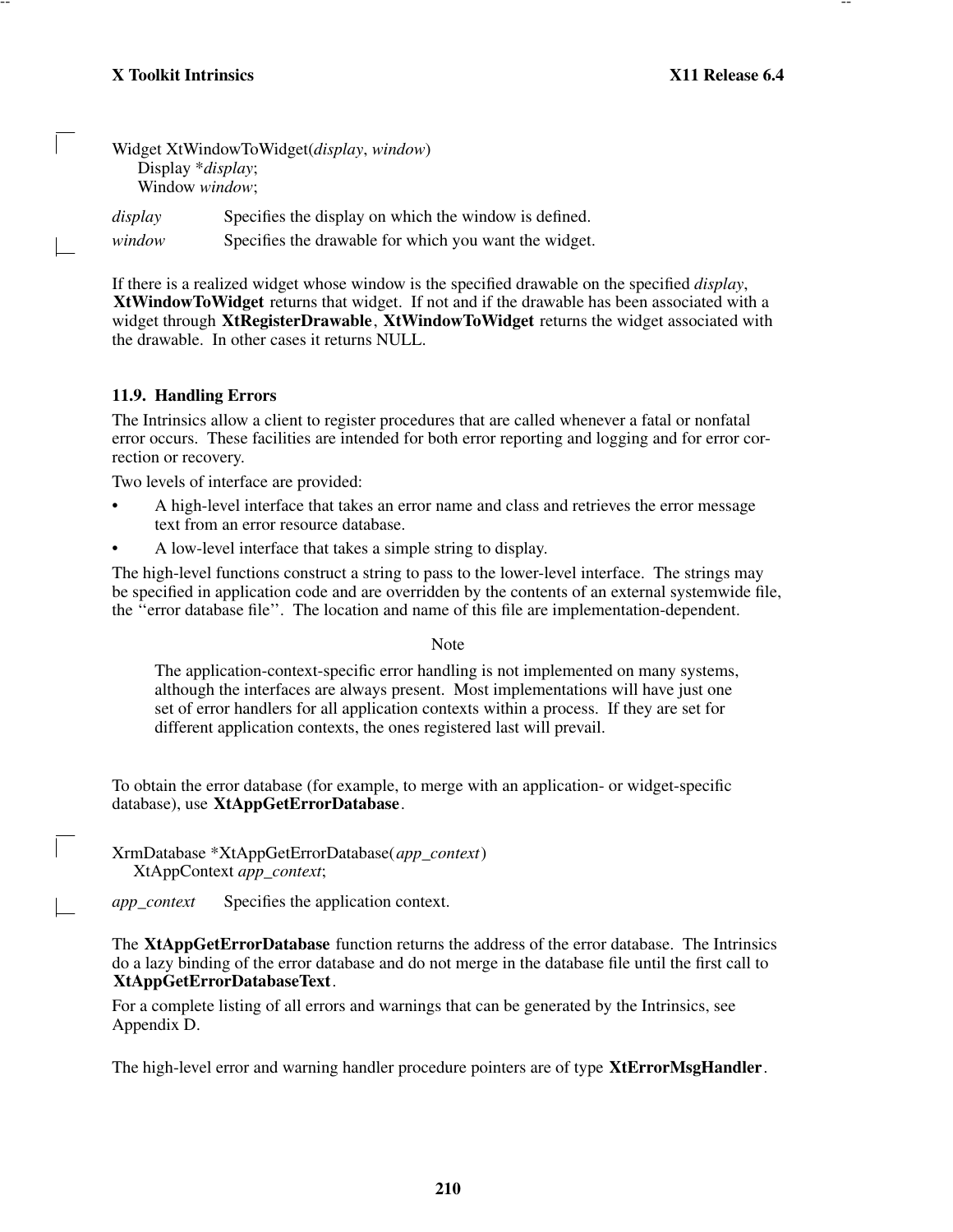$\mathbf{L}$ 

typedef void (\*XtErrorMsgHandler)(String, String, String, String, String\*, Cardinal\*); String *name*; String *type*; String *class*; String *defaultp*; String \**params*; Cardinal \**num\_params*; *name* Specifies the name to be concatenated with the specified type to form the resource name of the error message. *type* Specifies the type to be concatenated with the name to form the resource name of the error message. *class* Specifies the resource class of the error message. *defaultp* Specifies the default message to use if no error database entry is found. *params* Specifies a pointer to a list of parameters to be substituted in the message. *num\_params* Specifies the number of entries in *params*.

-- --

The specified name can be a general kind of error, like ''invalidParameters'' or ''invalidWindow'', and the specified type gives extra information such as the name of the routine in which the error was detected. Standard **printf** notation is used to substitute the parameters into the message.

An error message handler can obtain the error database text for an error or a warning by calling **XtAppGetErrorDatabaseText**.

void XtAppGetErrorDatabaseText(*app\_context*, *name*, *type*, *class*, *default*, *buffer\_return*, *nbytes*, *database*) XtAppContext *app\_context*; String *name*, *type*, *class*; String *default*; String *buffer\_return*; int *nbytes*; XrmDatabase *database*;

| app_context   | Specifies the application context.                                                                                                 |
|---------------|------------------------------------------------------------------------------------------------------------------------------------|
| name          |                                                                                                                                    |
| type          | Specify the name and type concatenated to form the resource name of the error<br>message.                                          |
| class         | Specifies the resource class of the error message.                                                                                 |
| default       | Specifies the default message to use if an error database entry is not found.                                                      |
| buffer_return | Specifies the buffer into which the error message is to be returned.                                                               |
| nbytes        | Specifies the size of the buffer in bytes.                                                                                         |
| database      | Specifies the name of the alternative database to be used, or NULL if the applica-<br>tion context's error database is to be used. |

The **XtAppGetErrorDatabaseText** returns the appropriate message from the error database or returns the specified default message if one is not found in the error database. To form the full resource name and class when querying the database, the *name* and *type* are concatenated with a single ''.'' between them and the *class* is concatenated with itself with a single ''.'' if it does not already contain a ".".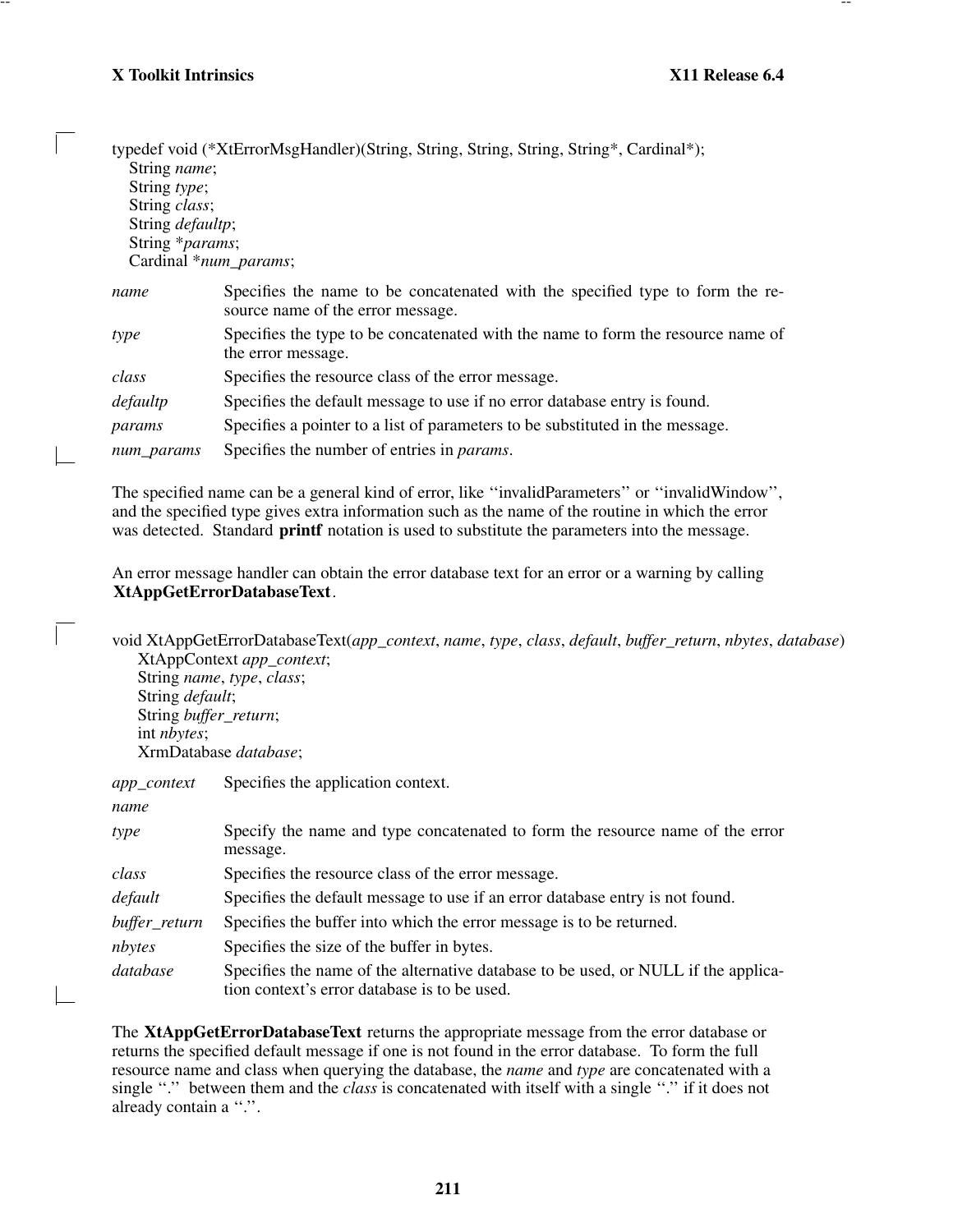## **X Toolkit Intrinsics X11 Release 6.4**

Г

To return the application name and class as passed to **XtDisplayInitialize** for a particular Display, use **XtGetApplicationNameAndClass**.

-- --

void XtGetApplicationNameAndClass(*display*, *name\_return*, *class\_return*) Display\* *display*; String\* *name\_return*; String\* *class\_return*;

*display* Specifies an open display connection that has been initialized with **XtDisplayInitialize**.

*name\_return* Returns the application name.

*class\_return* Returns the application class.

**XtGetApplicationNameAndClass** returns the application name and class passed to **XtDisplayInitialize** for the specified display. If the display was never initialized or has been closed, the result is undefined. The returned strings are owned by the Intrinsics and must not be modified or freed by the caller.

To register a procedure to be called on fatal error conditions, use **XtAppSetErrorMsgHandler**.

XtErrorMsgHandler XtAppSetErrorMsgHandler(*app\_context*, *msg\_handler*) XtAppContext *app\_context*; XtErrorMsgHandler *msg\_handler*;

*app\_context* Specifies the application context. *msg\_handler* Specifies the new fatal error procedure, which should not return.

**XtAppSetErrorMsgHandler** returns a pointer to the previously installed high-level fatal error handler. The default high-level fatal error handler provided by the Intrinsics is named **\_XtDefaultErrorMsg** and constructs a string from the error resource database and calls **XtError**. Fatal error message handlers should not return. If one does, subsequent Intrinsics behavior is undefined.

To call the high-level error handler, use **XtAppErrorMsg**.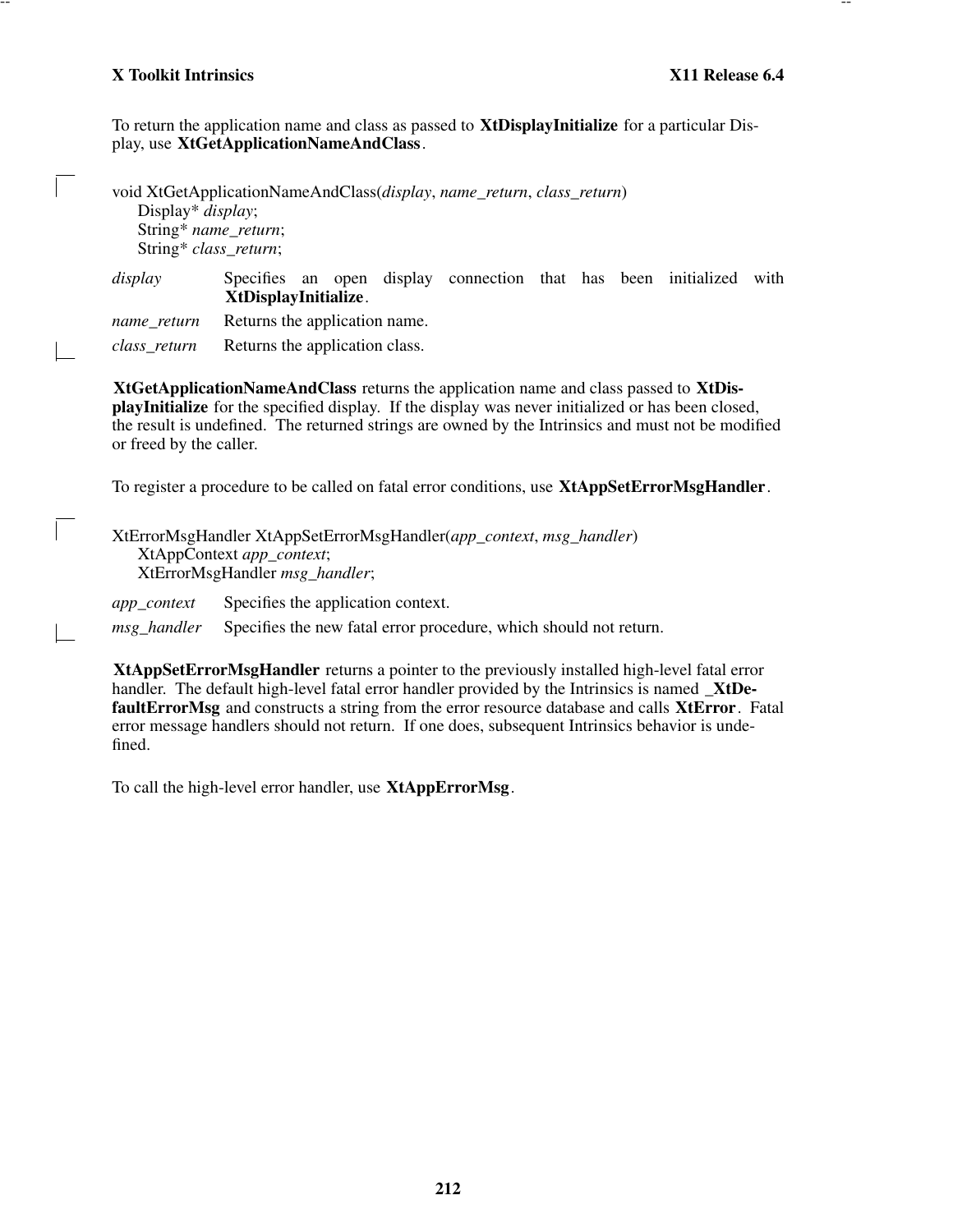$\Box$ 

Г

void XtAppErrorMsg(*app\_context*, *name*, *type*, *class*, *default*, *params*, *num\_params*) XtAppContext *app\_context*; String *name*; String *type*; String *class*; String *default*; String \**params*; Cardinal \**num\_params*; *app\_context* Specifies the application context.

-- --

| name       | Specifies the general kind of error.                                          |
|------------|-------------------------------------------------------------------------------|
| type       | Specifies the detailed name of the error.                                     |
| class      | Specifies the resource class.                                                 |
| default    | Specifies the default message to use if an error database entry is not found. |
| params     | Specifies a pointer to a list of values to be stored in the message.          |
| num_params | Specifies the number of entries in <i>params</i> .                            |

The Intrinsics internal errors all have class ''XtToolkitError''.

To register a procedure to be called on nonfatal error conditions, use **XtAppSetWarningMsgHandler**.

XtErrorMsgHandler XtAppSetWarningMsgHandler(*app\_context*, *msg\_handler*) XtAppContext *app\_context*; XtErrorMsgHandler *msg\_handler*;

*app\_context* Specifies the application context.

*msg\_handler* Specifies the new nonfatal error procedure, which usually returns.

**XtAppSetWarningMsgHandler** returns a pointer to the previously installed high-level warning handler. The default high-level warning handler provided by the Intrinsics is named **\_XtDefault-WarningMsg** and constructs a string from the error resource database and calls **XtWarning**.

To call the installed high-level warning handler, use **XtAppWarningMsg**.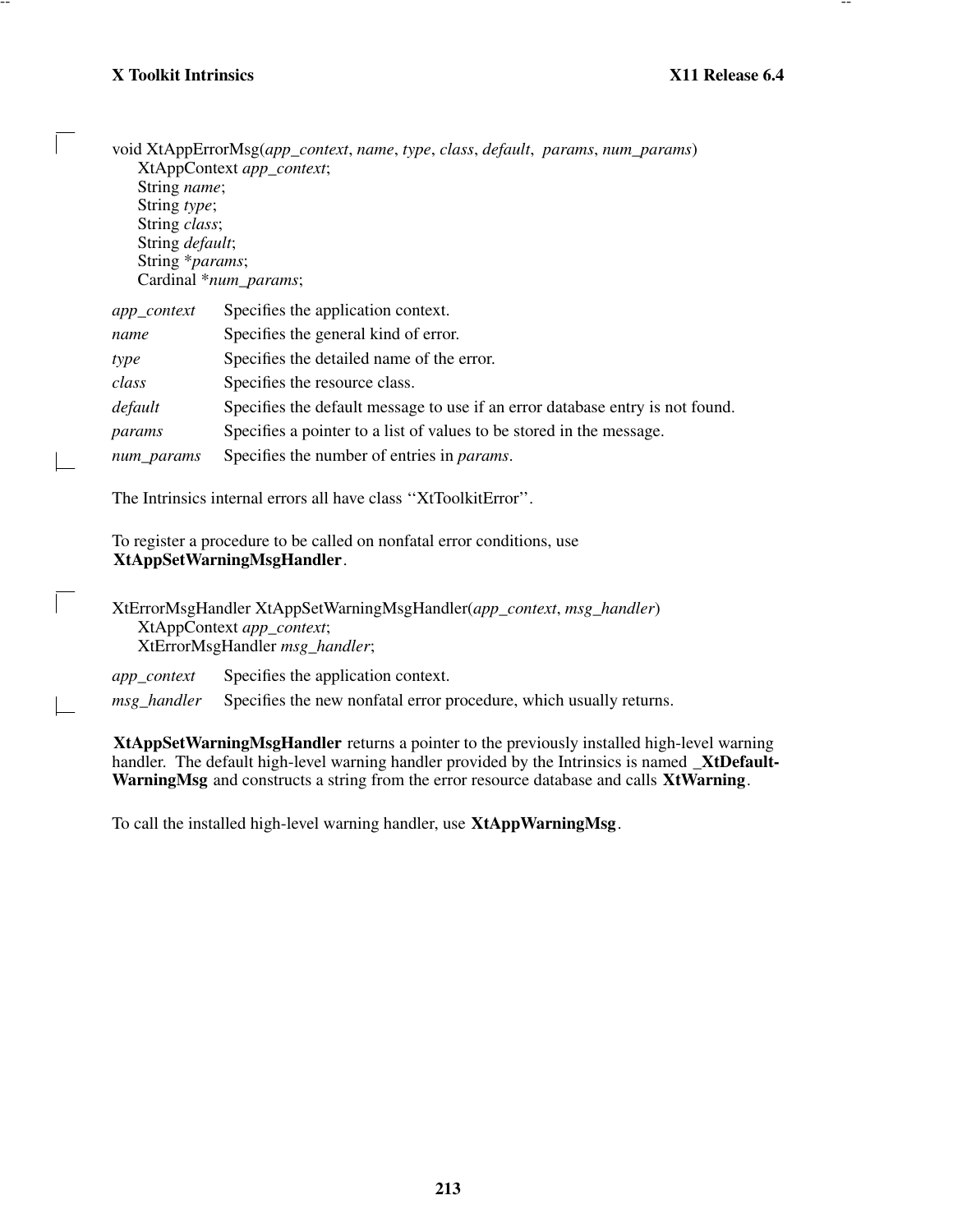$\mathbf{L}$ 

void XtAppWarningMsg(*app\_context*, *name*, *type*, *class*, *default*, *params*, *num\_params*) XtAppContext *app\_context*; String *name*; String *type*; String *class*; String *default*; String \**params*; Cardinal \**num\_params*; *app\_context* Specifies the application context. *name* Specifies the general kind of error. *type* Specifies the detailed name of the error.

-- --

| $\iota$ ypc | specifies the actation name of the circu.                                     |
|-------------|-------------------------------------------------------------------------------|
| class       | Specifies the resource class.                                                 |
| default     | Specifies the default message to use if an error database entry is not found. |
| params      | Specifies a pointer to a list of values to be stored in the message.          |
| num_params  | Specifies the number of entries in <i>params</i> .                            |

The Intrinsics internal warnings all have class ''XtToolkitError''.

The low-level error and warning handler procedure pointers are of type **XtErrorHandler**.

typedef void (\*XtErrorHandler)(String); String *message*;

*message* Specifies the error message.

The error handler should display the message string in some appropriate fashion.

To register a procedure to be called on fatal error conditions, use **XtAppSetErrorHandler**.

XtErrorHandler XtAppSetErrorHandler(*app\_context*, *handler*) XtAppContext *app\_context*; XtErrorHandler *handler*;

*app\_context* Specifies the application context. *handler* Specifies the new fatal error procedure, which should not return.

**XtAppSetErrorHandler** returns a pointer to the previously installed low-level fatal error handler. The default low-level error handler provided by the Intrinsics is **\_XtDefaultError**. On POSIX-based systems, it prints the message to standard error and terminates the application. Fatal error message handlers should not return. If one does, subsequent Intrinsics behavior is undefined.

To call the installed fatal error procedure, use **XtAppError**.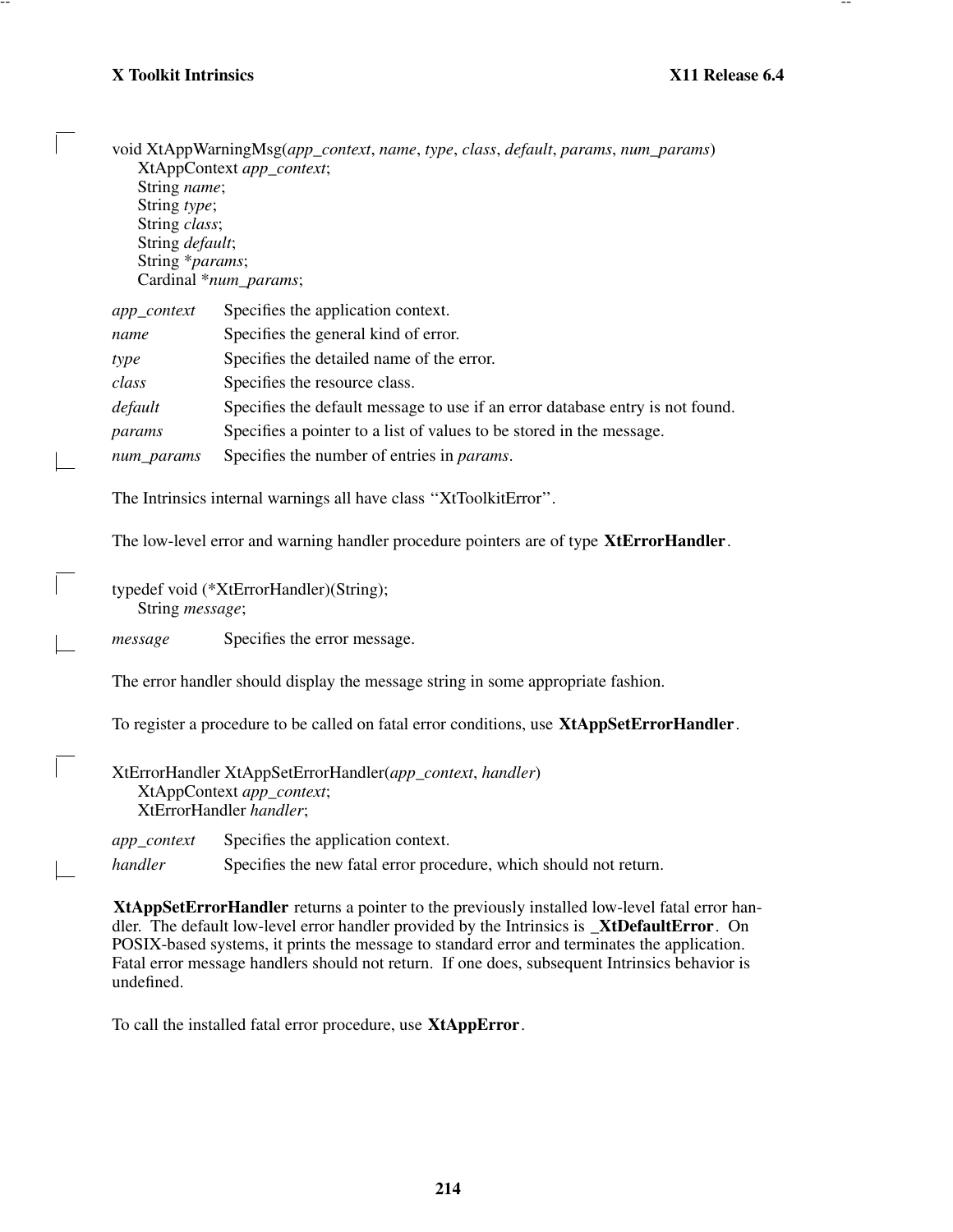$\mathbf{L}$ 

| void XtAppError(app_context, message) |                                       |  |
|---------------------------------------|---------------------------------------|--|
| XtAppContext app_context;             |                                       |  |
| String <i>message</i> ;               |                                       |  |
| app_context                           | Specifies the application context.    |  |
| message                               | Specifies the message to be reported. |  |

Most programs should use **XtAppErrorMsg**, not **XtAppError**, to provide for customization and internationalization of error messages.

-- --

To register a procedure to be called on nonfatal error conditions, use **XtAppSetWarningHandler**.

XtErrorHandler XtAppSetWarningHandler(*app\_context*, *handler*) XtAppContext *app\_context*; XtErrorHandler *handler*;

*app\_context* Specifies the application context. *handler* Specifies the new nonfatal error procedure, which usually returns.

**XtAppSetWarningHandler** returns a pointer to the previously installed low-level warning handler. The default low-level warning handler provided by the Intrinsics is **\_XtDefaultWarning**. On POSIX-based systems, it prints the message to standard error and returns to the caller.

To call the installed nonfatal error procedure, use **XtAppWarning**.

void XtAppWarning(*app\_context*, *message*) XtAppContext *app\_context*; String *message*;

*app\_context* Specifies the application context.

*message* Specifies the nonfatal error message to be reported.

Most programs should use **XtAppWarningMsg**, not **XtAppWarning**, to provide for customization and internationalization of warning messages.

## **11.10. Setting WM\_COLORMAP\_WINDOWS**

A client may set the value of the WM\_COLORMAP\_WINDOWS property on a widget's window by calling **XtSetWMColormapWindows**.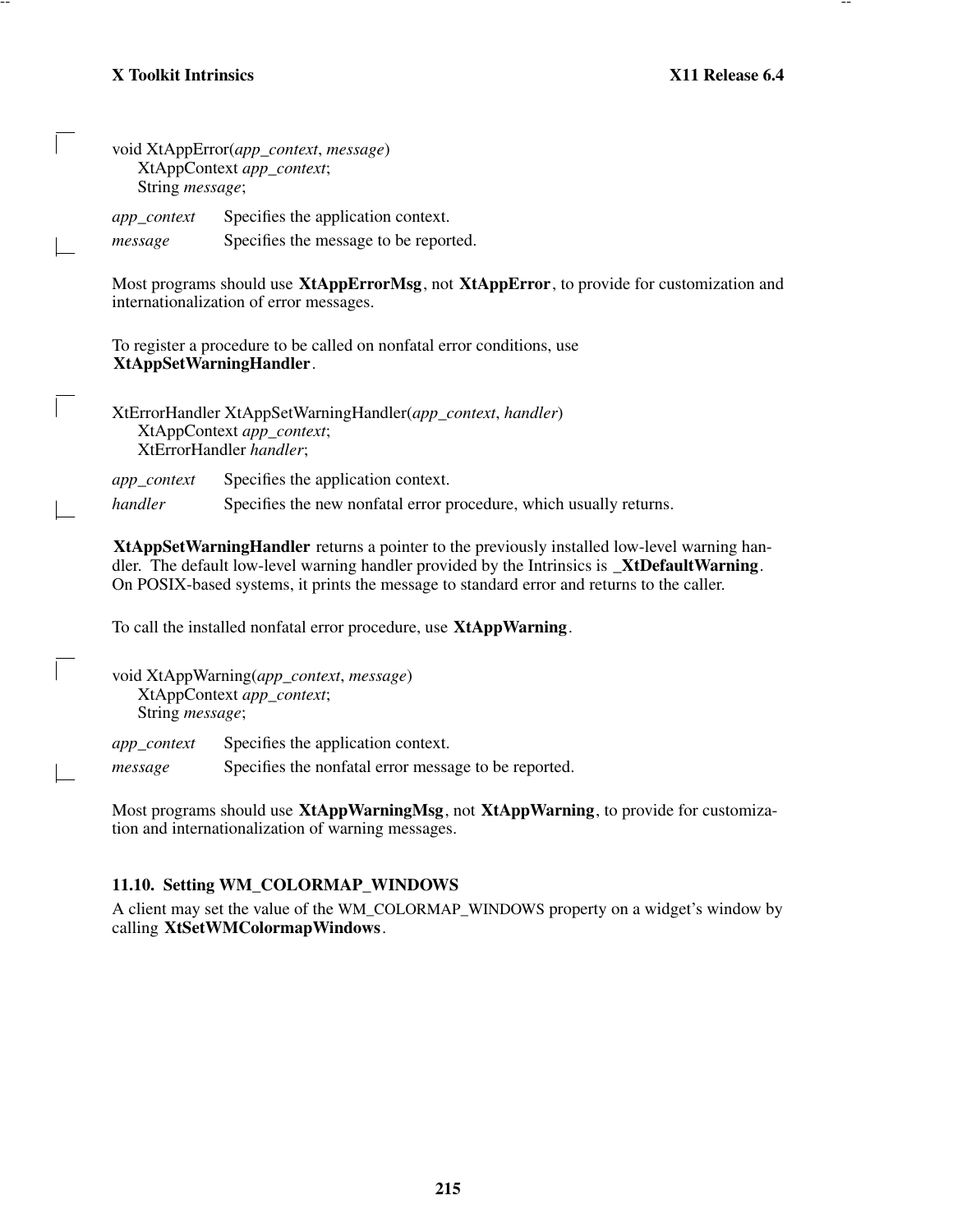| Widget widget;<br>Widget* list;<br>Cardinal count; | void XtSetWMColormapWindows(widget, list, count)                                                                                     |
|----------------------------------------------------|--------------------------------------------------------------------------------------------------------------------------------------|
| widget                                             | Specifies the widget on whose window the WM_COLORMAP_WINDOWS proper-<br>ty is stored. Must be of class Core or any subclass thereof. |
| <i>list</i>                                        | Specifies a list of widgets whose windows are potentially to be listed in the<br>WM_COLORMAP_WINDOWS property.                       |
| count                                              | Specifies the number of widgets in <i>list</i> .                                                                                     |

-- --

**XtSetWMColormapWindows** returns immediately if *widget* is not realized or if *count* is 0. Otherwise, **XtSetWMColormapWindows** constructs an ordered list of windows by examining each widget in *list* in turn and ignoring the widget if it is not realized, or adding the widget's window to the window list if the widget is realized and if its colormap resource is different from the colormap resources of all widgets whose windows are already on the window list.

Finally, **XtSetWMColormapWindows** stores the resulting window list in the WM\_COL-ORMAP\_WINDOWS property on the specified widget's window. Refer to Section 4.1.8 in the *Inter-Client Communication Conventions Manual* for details of the semantics of the WM\_COL-ORMAP\_WINDOWS property.

### **11.11. Finding File Names**

The Intrinsics provide procedures to look for a file by name, allowing string substitutions in a list of file specifications. Tw o routines are provided for this: **XtFindFile** and **XtResolvePathname**. **XtFindFile** uses an arbitrary set of client-specified substitutions, and **XtResolvePathname** uses a set of standard substitutions corresponding to the *X/Open Portability Guide* language localization conventions. Most applications should use **XtResolvePathname**.

A string substitution is defined by a list of **Substitution** entries.

typedef struct { char match; String substitution; } SubstitutionRec, \*Substitution;

File name evaluation is handled in an operating-system-dependent fashion by an **XtFilePredicate** procedure.

typedef Boolean (\*XtFilePredicate)(String); String *filename*;

*filename* Specifies a potential filename.

A file predicate procedure is called with a string that is potentially a file name. It should return **True** if this string specifies a file that is appropriate for the intended use and **False** otherwise.

To search for a file using substitutions in a path list, use **XtFindFile**.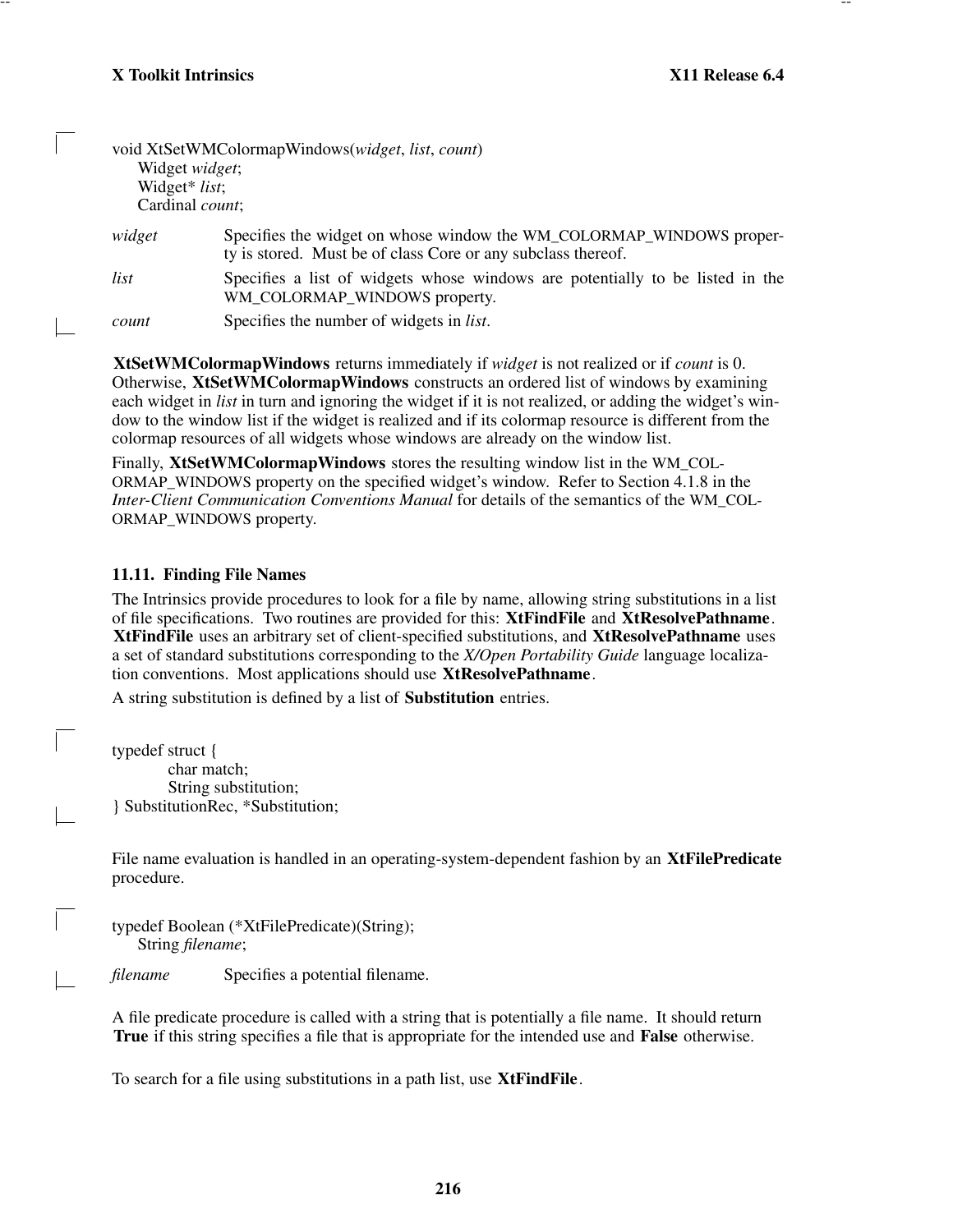$\mathbb{R}^n$ 

String XtFindFile(*path*, *substitutions*, *num\_substitutions*, *predicate*) String *path*; Substitution *substitutions*; Cardinal *num\_substitutions*; XtFilePredicate *predicate*; *path* Specifies a path of file names, including substitution characters.

| path<br>Specifies a path of file names, including substitution characters.            |  |
|---------------------------------------------------------------------------------------|--|
| Specifies a list of substitutions to make into the path.<br>substitutions             |  |
| <i>num substitutions</i> Specifies the number of substitutions passed in.             |  |
| Specifies a procedure called to judge each potential file name, or NULL.<br>predicate |  |

-- --

The *path* parameter specifies a string that consists of a series of potential file names delimited by colons. Within each name, the percent character specifies a string substitution selected by the following character. The character sequence "%:" specifies an embedded colon that is not a delimiter; the sequence is replaced by a single colon. The character sequence "%%" specifies a percent character that does not introduce a substitution; the sequence is replaced by a single percent character. If a percent character is followed by any other character, **XtFindFile** looks through the specified *substitutions* for that character in the *match* field and, if found, replaces the percent and match characters with the string in the corresponding *substitution* field. A *substitution* field entry of NULL is equivalent to a pointer to an empty string. If the operating system does not interpret multiple embedded name separators in the path (i.e., "/" in POSIX) the same way as a single separator, **XtFindFile** will collapse multiple separators into a single one after performing all string substitutions. Except for collapsing embedded separators, the contents of the string substitutions are not interpreted by **XtFindFile** and may therefore contain any operating-system-dependent characters, including additional name separators. Each resulting string is passed to the predicate procedure until a string is found for which the procedure returns **True**; this string is the return value for **XtFindFile**. If no string yields a **True** return from the predicate, **XtFindFile** returns NULL.

If the *predicate* parameter is NULL, an internal procedure that checks if the file exists, is readable, and is not a directory is used.

It is the responsibility of the caller to free the returned string using **XtFree** when it is no longer needed.

To search for a file using standard substitutions in a path list, use **XtResolvePathname**.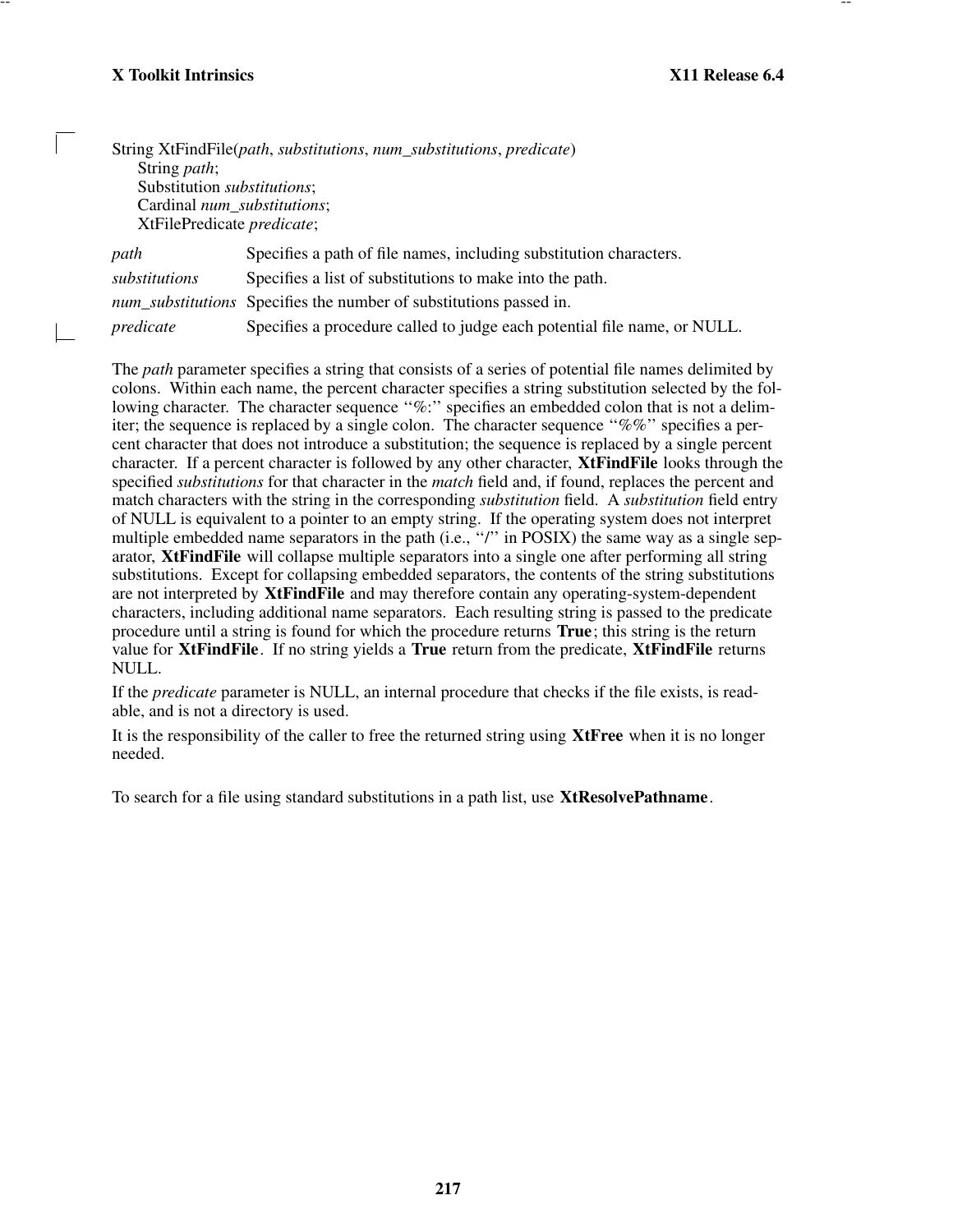$\mathbf{L}$ 

String XtResolvePathname(*display*, *type*, *filename*, *suffix*, *path*, *substitutions*, *num\_substitutions*, *predicate*) Display \**display*; String *type*, *filename*, *suffix*, *path*; Substitution *substitutions*; Cardinal *num\_substitutions*; XtFilePredicate *predicate*;

*display* Specifies the display to use to find the language for language substitutions. *type filename suffix* Specify values to substitute into the path. *path* Specifies the list of file specifications, or NULL. *substitutions* Specifies a list of additional substitutions to make into the path, or NULL. *num\_substitutions* Specifies the number of entries in *substitutions*. *predicate* Specifies a procedure called to judge each potential file name, or NULL.

-- --

The substitutions specified by **XtResolvePathname** are determined from the value of the language string retrieved by **XtDisplayInitialize** for the specified display. To set the language for all applications specify ''\*xnlLanguage: *lang*'' in the resource database. The format and content of the language string are implementation-defined. One suggested syntax is to compose the language string of three parts; a ''language part'', a ''territory part'' and a ''codeset part''. The manner in which this composition is accomplished is implementation-defined, and the Intrinsics make no interpretation of the parts other than to use them in substitutions as described below.

**XtResolvePathname** calls **XtFindFile** with the following substitutions in addition to any passed by the caller and returns the value returned by **XtFindFile**:

- %N The value of the *filename* parameter, or the application's class name if *filename* is NULL.
- %T The value of the *type* parameter.
- %S The value of the *suffix* parameter.
- %L The language string associated with the specified display.
- %l The language part of the display's language string.
- %t The territory part of the display's language string.
- %c The codeset part of the display's language string.
- %C The customization string retrieved from the resource database associated with *display*.
- %D The value of the implementation-specific default path.

If a path is passed to **XtResolvePathname**, it is passed along to **XtFindFile**. If the *path* argument is NULL, the value of the **XFILESEARCHPATH** environment variable is passed to **XtFindFile**. If **XFILESEARCHPATH** is not defined, an implementation-specific default path is used that contains at least six entries. These entries must contain the following substitutions:

1. %C, %N, %S, %T, %L or %C, %N, %S, %T, %l, %t, %c 2. %C, %N, %S, %T, %l 3. %C, %N, %S, %T 4. %N, %S, %T, %L or %N, %S, %T, %l, %t, %c 5. %N, %S, %T, %l 6. %N, %S, %T

The order of these six entries within the path must be as given above. The order and use of substitutions within a given entry are implementation-dependent. If the path begins with a colon, it is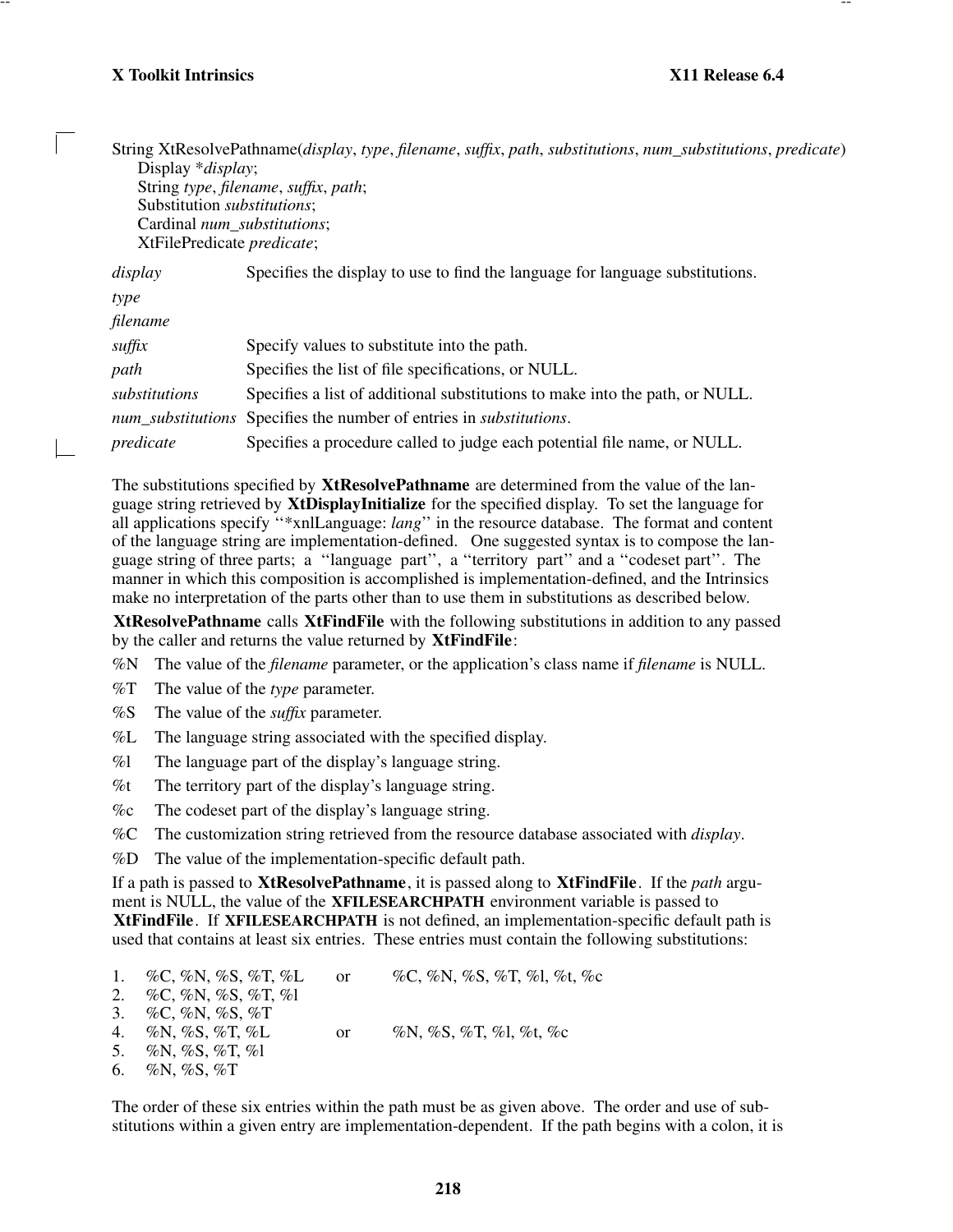preceded by %N%S. If the path includes two adjacent colons, **%N%S** is inserted between them.

-- --

The *type* parameter is intended to be a category of files, usually being translated into a directory in the pathname. Possible values might include ''app-defaults'', ''help'', and ''bitmap''.

The *suffix* parameter is intended to be appended to the file name. Possible values might include ''.txt'', ''.dat'', and ''.bm''.

A suggested value for the default path on POSIX-based systems is

/usr/lib/X11/%L/%T/%N%C%S:/usr/lib/X11/%l/%T/%N%C%S:\ /usr/lib/X11/%T/%N%C%S:/usr/lib/X11/%L/%T/%N%S:\ /usr/lib/X11/%l/%T/%N%S:/usr/lib/X11/%T/%N%S

Using this example, if the user has specified a language, it is used as a subdirectory of /usr/lib/X11 that is searched for other files. If the desired file is not found there, the lookup is tried again using just the language part of the specification. If the file is not there, it is looked for in /usr/lib/X11. The *type* parameter is used as a subdirectory of the language directory or of /usr/lib/X11, and *suffix* is appended to the file name.

The %D substitution allows the addition of path elements to the implementation-specific default path, typically to allow additional directories to be searched without preventing resources in the system directories from being found. For example, a user installing resource files under a directory called ''ourdir'' might set **XFILESEARCHPATH** to

%D:ourdir/%T/%N%C:ourdir/%T/%N

The customization string is obtained by querying the resource database currently associated with the display (the database returned by **XrmGetDatabase**) for the resource *application\_name*.customization, class *application\_class*.Customization, where *application\_name* and *application\_class* are the values returned by **XtGetApplicationNameAndClass**. If no value is specified in the database, the empty string is used.

It is the responsibility of the caller to free the returned string using **XtFree** when it is no longer needed.

## **11.12. Hooks for External Agents**

Applications may register functions that are called at a particular control points in the Intrinsics. These functions are intended to be used to provide notification of an ''X Toolkit event'', such as widget creation, to an external agent, such as an interactive resource editor, drag-and-drop server, or an aid for physically challenged users. The control points containing such registration hooks are identified in a ''hook registration'' object.

To retrieve the hook registration widget, use **XtHooksOfDisplay**.

Widget XtHooksOfDisplay(*display*)

Display \**display*;

*display* Specifies the desired display.

The class of this object is a private, implementation-dependent subclass of **Object**. The hook object has no parent. The resources of this object are the callback lists for hooks and the readonly resources for getting a list of parentless shells. All of the callback lists are initially empty. When a display is closed, the hook object associated with it is destroyed.

The following procedures can be called with the hook registration object as an argument:

## **XtAddCallback**, **XtAddCallbacks**, **XtRemoveCallback**, **XtRemoveCallbacks**, **XtRemoveAllCallbacks**, **XtCallCallbacks**, **XtHasCallbacks**, **XtCallCallbackList**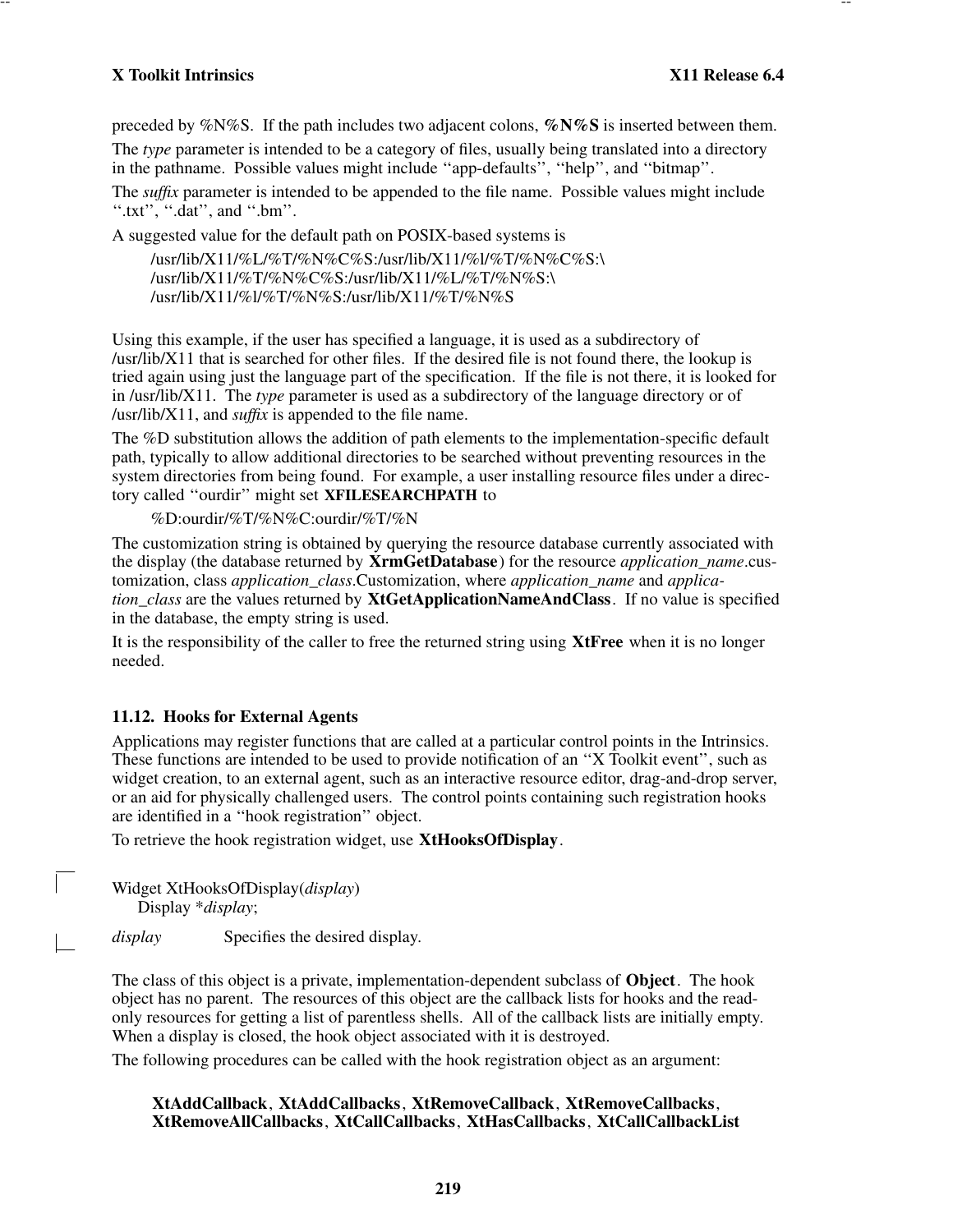**XtClass**, **XtSuperclass**, **XtIsSubclass**, **XtCheckSubclass**, **XtIsObject**, **XtIsRectObj**, **XtIsWidget**, **XtIsComposite**, **XtIsConstraint**, **XtIsShell**, **XtIsOverrideShell**, **XtIsWMShell**, **XtIsVendorShell**, **XtIsTransientShell**, **XtIsToplevelShell**, **XtIsApplicationShell**, **XtIsSessionShell**

-- --

**XtWidgetToApplicationContext**

**XtName**, **XtParent**, **XtDisplayOfObject**, **XtScreenOfObject**

**XtSetValues**, **XtGetValues**, **XtVaSetValues**, **XtVaGetValues**

## **11.12.1. Hook Object Resources**

The resource names, classes, and representation types that are specified in the hook object resource list are:

| Name             | Class              | Representation     |
|------------------|--------------------|--------------------|
| XtNcreateHook    | <b>XtCCallback</b> | <b>XtRCallback</b> |
| XtNchangeHook    | XtCCallback        | <b>XtRCallback</b> |
| XtNconfigureHook | <b>XtCCallback</b> | <b>XtRCallback</b> |
| XtNgeometryHook  | <b>XtCCallback</b> | <b>XtRCallback</b> |
| XtNdestroyHook   | <b>XtCCallback</b> | <b>XtRCallback</b> |
| XtNshells        | <b>XtCReadOnly</b> | XtRWidgetList      |
| XtNnumShells     | <b>XtCReadOnly</b> | XtRCardinal        |

Descriptions of each of these resources:

The XtNcreateHook callback list is called from: **XtCreateWidget**, **XtCreateManagedWidget**, **XtCreatePopupShell**, **XtAppCreateShell**, and their corresponding varargs versions.

The *call\_data* parameter in a createHook callback may be cast to type **XtCreateHookData**.

typedef struct { String type; Widget widget; ArgList args; Cardinal num\_args; } XtCreateHookDataRec, \*XtCreateHookData;

The *type* is set to **XtHcreate**, *widget* is the newly created widget, and *args* and *num\_args* are the arguments passed to the create function. The callbacks are called before returning from the create function.

The XtNchangeHook callback list is called from:

**XtSetValues**, **XtVaSetValues XtManageChild**, **XtManageChildren**, **XtUnmanageChild**, **XtUnmanageChildren XtRealizeWidget**, **XtUnrealizeWidget XtAddCallback**, **XtRemoveCallback**, **XtAddCallbacks, XtRemoveCallbacks**, **XtRemoveAllCallbacks XtAugmentTranslations**, **XtOverrideTranslations**, **XtUninstallTranslations XtSetKeyboardFocus**, **XtSetWMColormapWindows**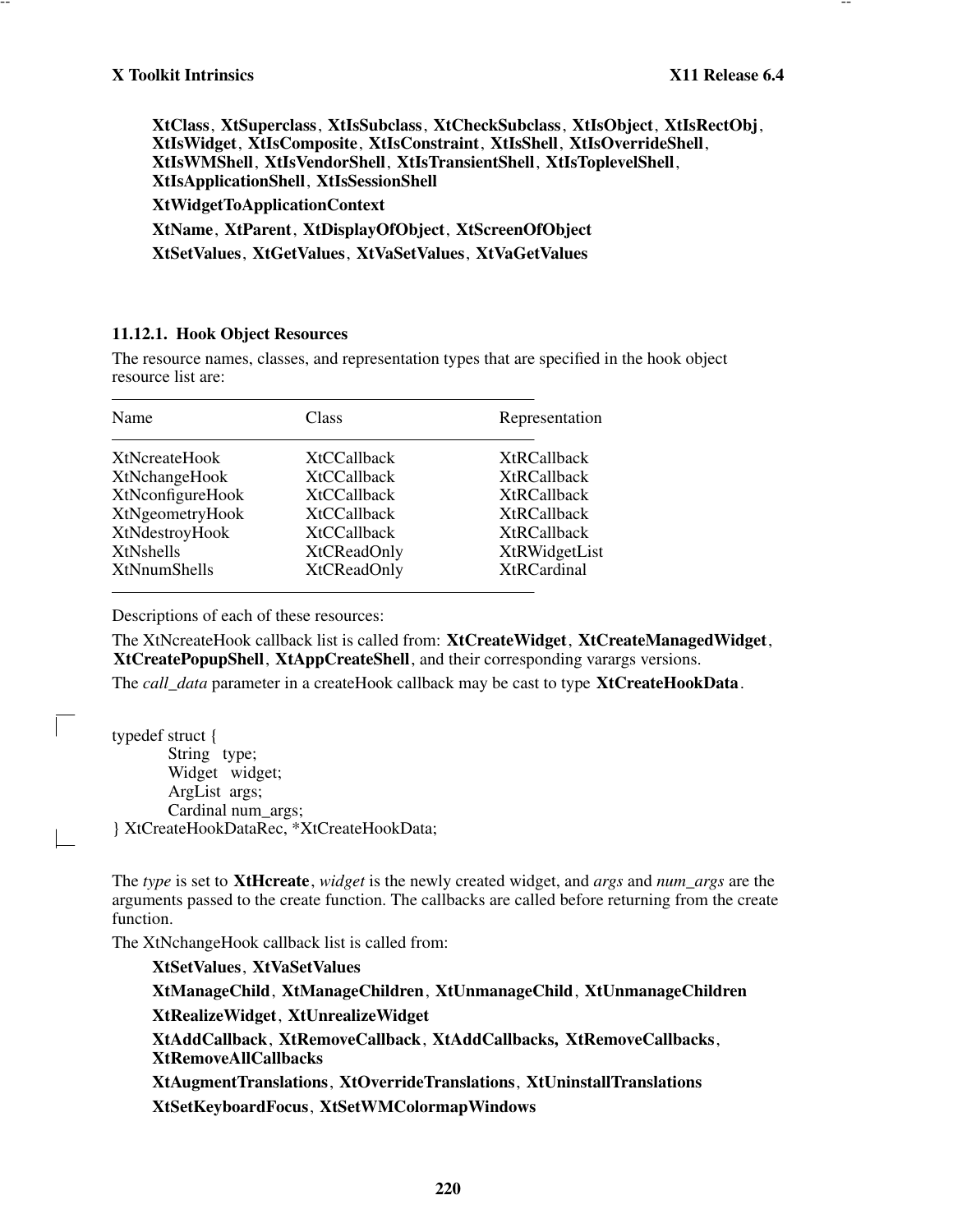# **XtSetMappedWhenManaged**, **XtMapWidget**, **XtUnmapWidget XtPopup**, **XtPopupSpringLoaded**, **XtPopdown**

The *call\_data* parameter in a changeHook callback may be cast to type **XtChangeHookData**.

-- --

typedef struct { String type; Widget widget; XtPointer event\_data; Cardinal num\_event\_data; } XtChangeHookDataRec, \*XtChangeHookData;

When the changeHook callbacks are called as a result of a call to **XtSetValues** or **XtVaSetValues**, *type* is set to **XtHsetValues**, *widget* is the new widget passed to the set\_values procedure, and *event\_data* may be cast to type **XtChangeHookSetValuesData**.

typedef struct { Widget old, req; ArgList args; Cardinal num\_args; } XtChangeHookSetValuesDataRec, \*XtChangeHookSetValuesData;

The *old*, *req*, *args*, and *num\_args* are the parameters passed to the set\_values procedure. The callbacks are called after the set\_values and constraint set\_values procedures have been called.

When the changeHook callbacks are called as a result of a call to **XtManageChild** or **XtManageChildren**, *type* is set to **XtHmanageChildren**, *widget* is the parent, *event\_data* may be cast to type WidgetList and is the list of children being managed, and *num\_event\_data* is the length of the widget list. The callbacks are called after the children have been managed.

When the changeHook callbacks are called as a result of a call to **XtUnmanageChild** or **XtUnmanageChildren**, *type* is set to **XtHunmanageChildren**, *widget* is the parent, *event\_data* may be cast to type WidgetList and is a list of the children being unmanaged, and *num\_event\_data* is the length of the widget list. The callbacks are called after the children have been unmanaged.

The changeHook callbacks are called twice as a result of a call to **XtChangeManagedSet**, once after unmanaging and again after managing. When the callbacks are called the first time, *type* is set to **XtHunmanageSet**, *widget* is the parent, *event\_data* may be cast to type WidgetList and is a list of the children being unmanaged, and *num\_event\_data* is the length of the widget list. When the callbacks are called the second time, the *type* is set to **XtHmanageSet**, *widget* is the parent, *event\_data* may be cast to type WidgetList and is a list of the children being managed, and *num\_event\_data* is the length of the widget list.

When the changeHook callbacks are called as a result of a call to **XtRealizeWidget**, the *type* is set to **XtHrealizeWidget** and *widget* is the widget being realized. The callbacks are called after the widget has been realized.

When the changeHook callbacks are called as a result of a call to **XtUnrealizeWidget**, the *type* is set to **XtHunrealizeWidget**, and *widget* is the widget being unrealized. The callbacks are called after the widget has been unrealized.

When the changeHook callbacks are called as a result of a call to **XtAddCallback**, *type* is set to **XtHaddCallback**, *widget* is the widget to which the callback is being added, and *event\_data* may be cast to type String and is the name of the callback being added. The callbacks are called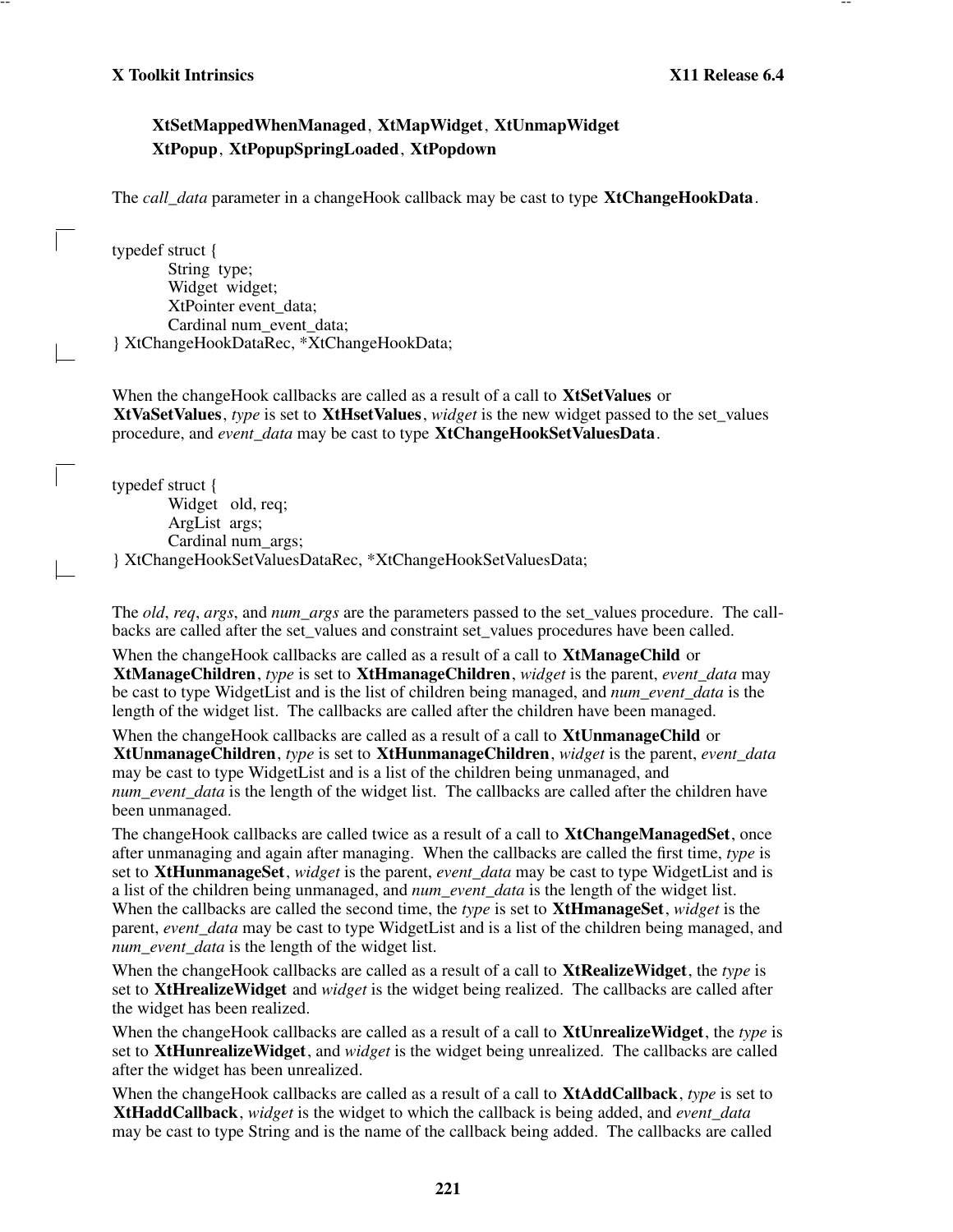after the callback has been added to the widget.

When the changeHook callbacks are called as a result of a call to **XtAddCallbacks**, the *type* is set to **XtHaddCallbacks**, *widget* is the widget to which the callbacks are being added, and *event\_data* may be cast to type String and is the name of the callbacks being added. The callbacks are called after the callbacks have been added to the widget.

-- --

When the changeHook callbacks are called as a result of a call to **XtRemoveCallback**, the *type* is set to **XtHremoveCallback**, *widget* is the widget from which the callback is being removed, and *event\_data* may be cast to type String and is the name of the callback being removed. The callbacks are called after the callback has been removed from the widget.

When the changeHook callbacks are called as a result of a call to **XtRemoveCallbacks**, the *type* is set to **XtHremoveCallbacks**, *widget* is the widget from which the callbacks are being removed, and *event\_data* may be cast to type String and is the name of the callbacks being removed. The callbacks are called after the callbacks have been removed from the widget.

When the changeHook callbacks are called as a result of a call to **XtRemoveAllCallbacks**, the *type* is set to **XtHremoveAllCallbacks** and *widget* is the widget from which the callbacks are being removed. The callbacks are called after the callbacks have been removed from the widget.

When the changeHook callbacks are called as a result of a call to **XtAugmentTranslations**, the *type* is set to **XtHaugmentTranslations** and *widget* is the widget whose translations are being modified. The callbacks are called after the widget's translations have been modified.

When the changeHook callbacks are called as a result of a call to **XtOverrideTranslations**, the *type* is set to **XtHoverrideTranslations** and *widget* is the widget whose translations are being modified. The callbacks are called after the widget's translations have been modified.

When the changeHook callbacks are called as a result of a call to **XtUninstallTranslations**, The *type* is **XtHuninstallTranslations** and *widget* is the widget whose translations are being uninstalled. The callbacks are called after the widget's translations have been uninstalled.

When the changeHook callbacks are called as a result of a call to **XtSetKeyboardFocus**, the *type* is set to **XtHsetKeyboardFocus** and *event\_data* may be cast to type Widget and is the value of the descendant argument passed to **XtSetKeyboardFocus**. The callbacks are called before returning from **XtSetKeyboardFocus**.

When the changeHook callbacks are called as a result of a call to

**XtSetWMColormapWindows**, *type* is set to **XtHsetWMColormapWindows**, *event\_data* may be cast to type WidgetList and is the value of the list argument passed to **XtSetWMColormap-Windows**, and *num\_event\_data* is the length of the list. The callbacks are called before returning from **XtSetWMColormapWindows**.

When the changeHook callbacks are called as a result of a call to **XtSetMappedWhenManaged**, the *type* is set to **XtHsetMappedWhenManaged** and *event\_data* may be cast to type Boolean and is the value of the mapped\_when\_managed argument passed to **XtSetMappedWhenManaged**. The callbacks are called after setting the widget's mapped\_when\_managed field and before realizing or unrealizing the widget.

When the changeHook callbacks are called as a result of a call to **XtMapWidget**, the *type* is set to **XtHmapWidget** and *widget* is the widget being mapped. The callbacks are called after mapping the widget.

When the changeHook callbacks are called as a result of a call to **XtUnmapWidget**, the *type* is set to **XtHunmapWidget** and *widget* is the widget being unmapped. The callbacks are called after unmapping the widget.

When the changeHook callbacks are called as a result of a call to **XtPopup**, the *type* is set to **XtHpopup**, *widget* is the widget being popped up, and *event\_data* may be cast to type XtGrabKind and is the value of the grab\_kind argument passed to **XtPopup**. The callbacks are called before returning from **XtPopup**.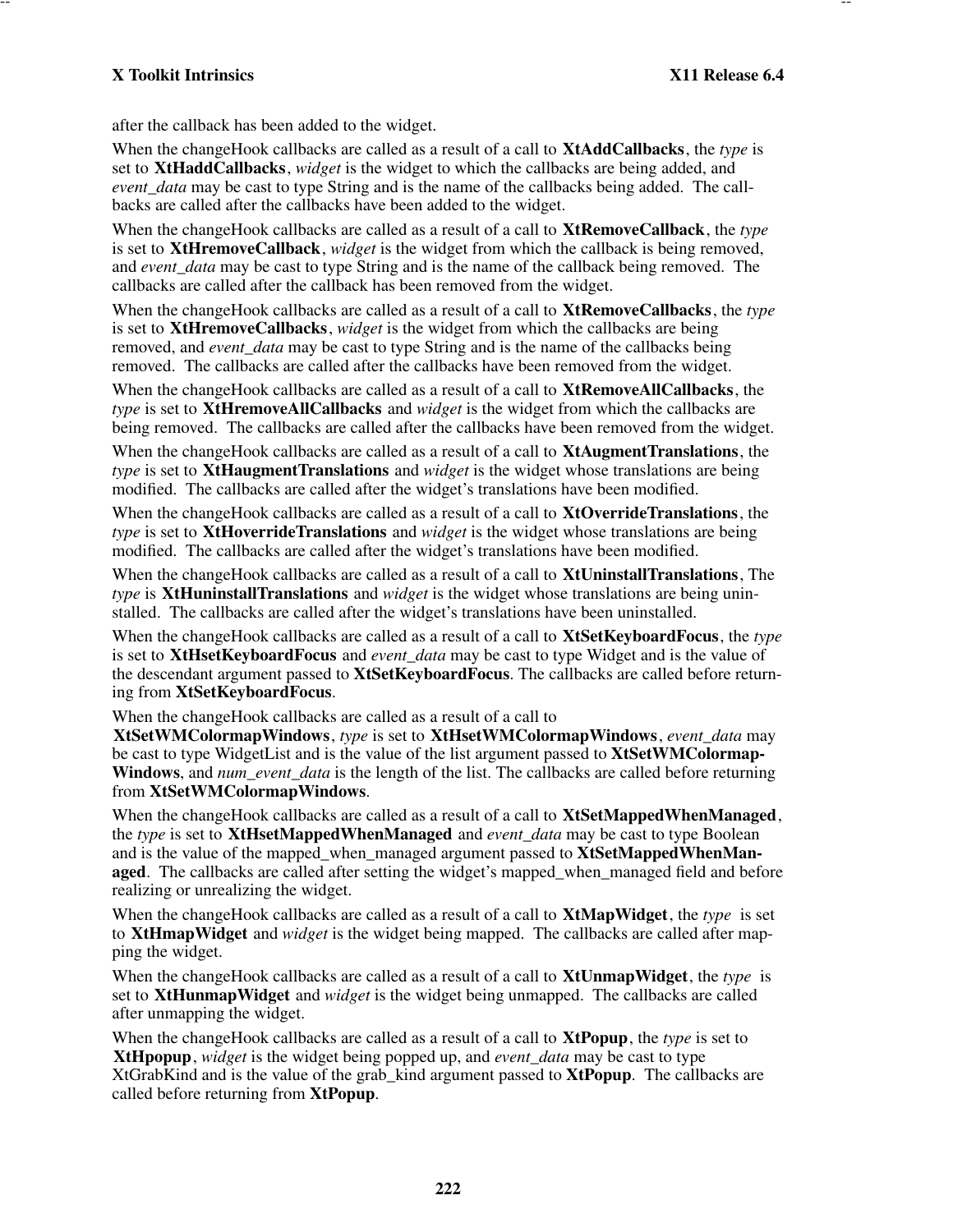When the changeHook callbacks are called as a result of a call to **XtPopupSpringLoaded**, the *type* is set to **XtHpopupSpringLoaded** and *widget* is the widget being popped up. The callbacks are called before returning from **XtPopupSpringLoaded**.

-- --

When the changeHook callbacks are called as a result of a call to **XtPopdown**, the *type* is set to **XtHpopdown** and *widget* is the widget being popped down. The callbacks are called before returning from **XtPopdown**.

A widget set that exports interfaces that change application state without employing the Intrinsics library should invoke the change hook itself. This is done by:

XtCallCallbacks(XtHooksOfDisplay(dpy), XtNchangeHook, call\_data);

The XtNconfigureHook callback list is called any time the Intrinsics move, resize, or configure a widget and when **XtResizeWindow** is called.

The *call\_data* parameter may be cast to type **XtConfigureHookData.**

typedef struct {

String type; Widget widget; XtGeometryMask changeMask; XWindowChanges changes; } XtConfigureHookDataRec, \*XtConfigureHookData;

When the configureHook callbacks are called, the *type* is **XtHconfigure**, *widget* is the widget being configured, and *changeMask* and *changes* reflect the changes made to the widget. The callbacks are called after changes have been made to the widget.

The XtNgeometryHook callback list is called from **XtMakeGeometryRequest** and **XtMakeResizeRequest** once before and once after geometry negotiation occurs.

The *call\_data* parameter may be cast to type **XtGeometryHookData**.

typedef struct { String type; Widget widget; XtWidgetGeometry\* request; XtWidgetGeometry\* reply; XtGeometryResult result; } XtGeometryHookDataRec, \*XtGeometryHookData;

When the geometryHook callbacks are called prior to geometry negotiation, the *type* is **XtHpreGeometry**, *widget* is the widget for which the request is being made, and *request* is the requested geometry. When the geometryHook callbacks are called after geometry negotiation, the *type* is **XtHpostGeometry**, *widget* is the widget for which the request was made, *request* is the requested geometry, *reply* is the resulting geometry granted, and *result* is the value returned from the geometry negotiation.

The XtNdestroyHook callback list is called when a widget is destroyed. The *call\_data parameter* may be cast to type **XtDestroyHookData**.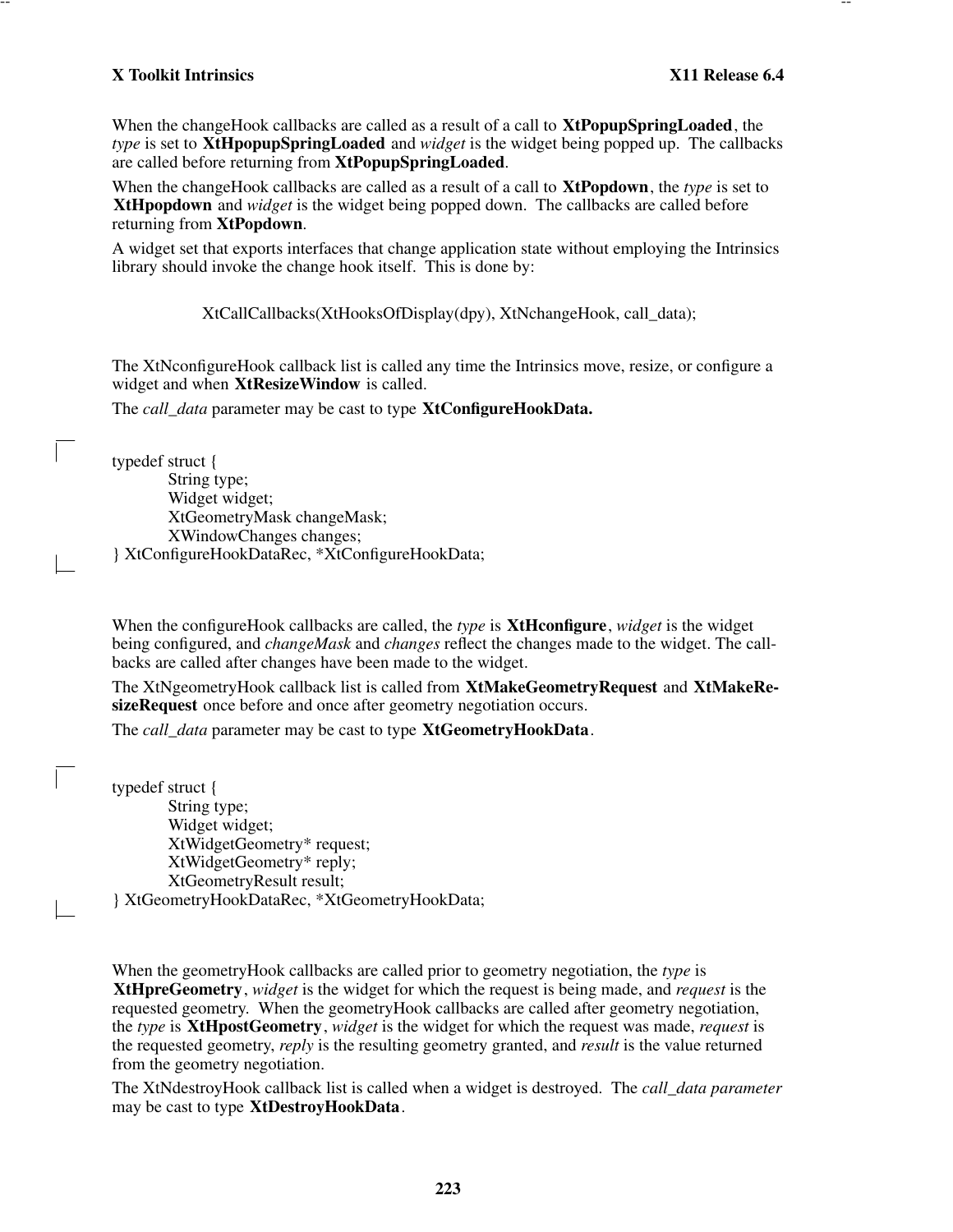L

typedef struct { String type; Widget widget; } XtDestroyHookDataRec, \*XtDestroyHookData;

When the destroyHook callbacks are called as a result of a call to **XtDestroyWidget**, the *type* is **XtHdestroy** and *widget* is the widget being destroyed. The callbacks are called upon completion of phase one destroy for a widget.

-- --

The XtNshells and XtnumShells are read-only resources that report a list of all parentless shell widgets associated with a display.

Clients who use these hooks must exercise caution in calling Intrinsics functions in order to avoid recursion.

## **11.12.2. Querying Open Displays**

To retrieve a list of the Displays associated with an application context, use **XtGetDisplays**.

|                                   | void XtGetDisplays(app_context, dpy_return, num_dpy_return)                         |
|-----------------------------------|-------------------------------------------------------------------------------------|
| XtAppContext <i>app_context</i> ; |                                                                                     |
| Display *** $dpy\_return;$        |                                                                                     |
| Cardinal $*_{num\_dpy\_return}$ ; |                                                                                     |
| app context                       | Specifies the application context.                                                  |
| dpy return                        | Returns a list of open Display connections in the specified application<br>context. |

*num\_dpy\_return* Returns the count of open Display connections in *dpy\_return*.

**XtGetDisplays** may be used by an external agent to query the list of open displays that belong to an application context. To free the list of displays, use **XtFree**.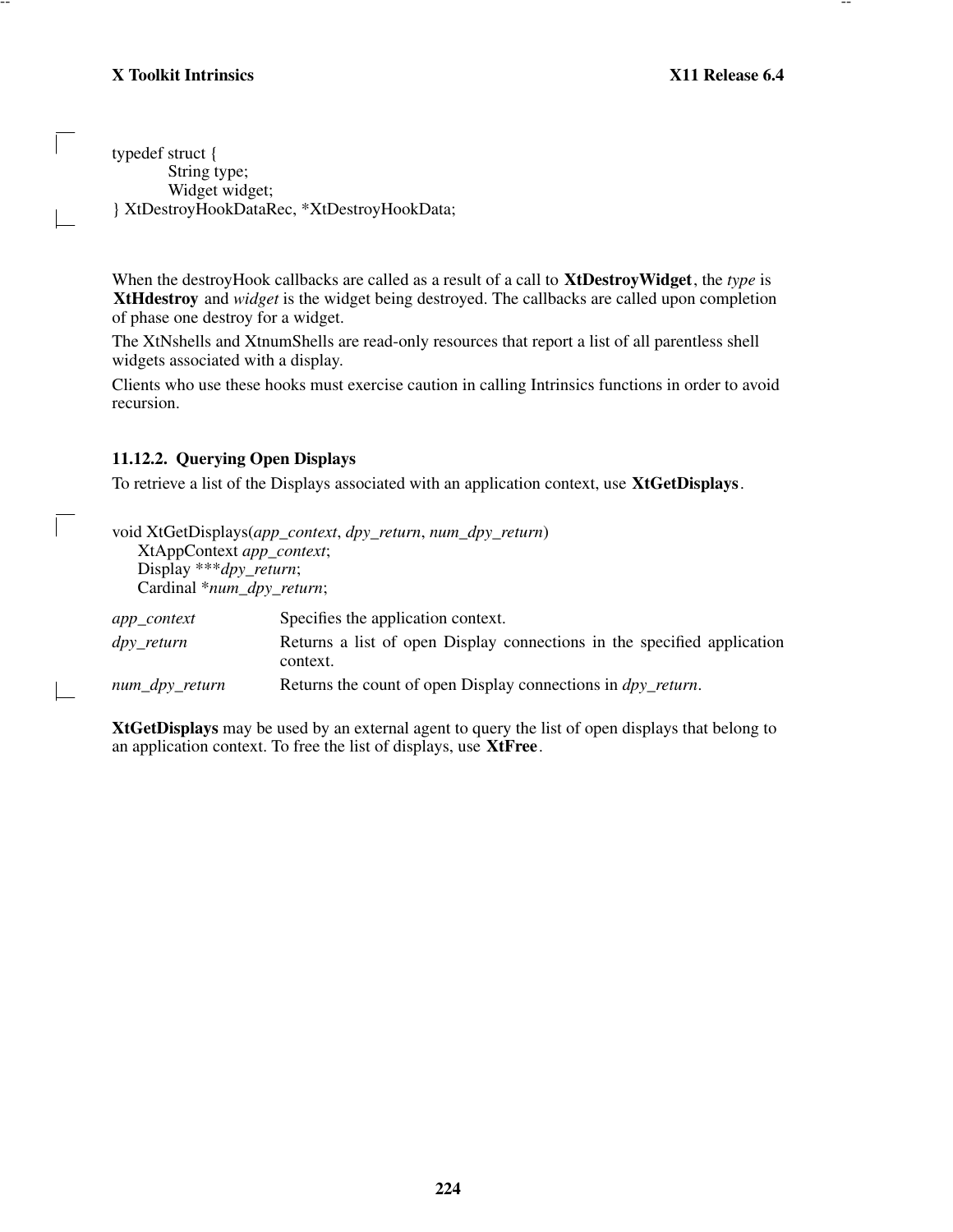# **Chapter 12**

-- --

# **Nonwidget Objects**

Although widget writers are free to treat Core as the base class of the widget hierarchy, there are actually three classes above it. These classes are Object, RectObj (Rectangle Object), and (*unnamed*), and members of these classes are referred to generically as *objects*. By convention, the term *widget* refers only to objects that are a subclass of Core, and the term *nonwidget* refers to objects that are not a subclass of Core. In the preceding portion of this specification, the interface descriptions indicate explicitly whether the generic *widget* argument is restricted to particular subclasses of Object. Sections 12.2.5, 12.3.5, and 12.5 summarize the permissible classes of the arguments to, and return values from, each of the Intrinsics routines.

#### **12.1. Data Structures**

In order not to conflict with previous widget code, the data structures used by nonwidget objects do not follow all the same conventions as those for widgets. In particular, the class records are not composed of parts but instead are complete data structures with filler for the widget fields they do not use. This allows the static class initializers for existing widgets to remain unchanged.

## **12.2. Object Objects**

The Object object contains the definitions of fields common to all objects. It encapsulates the mechanisms for resource management. All objects and widgets are members of subclasses of Object, which is defined by the **ObjectClassPart** and **ObjectPart** structures.

## **12.2.1. ObjectClassPart Structure**

The common fields for all object classes are defined in the **ObjectClassPart** structure. All fields have the same purpose, function, and restrictions as the corresponding fields in **CoreClassPart**; fields whose names are obj*n* for some integer *n* are not used for Object, but exist to pad the data structure so that it matches Core's class record. The class record initialization must fill all obj*n* fields with NULL or zero as appropriate to the type.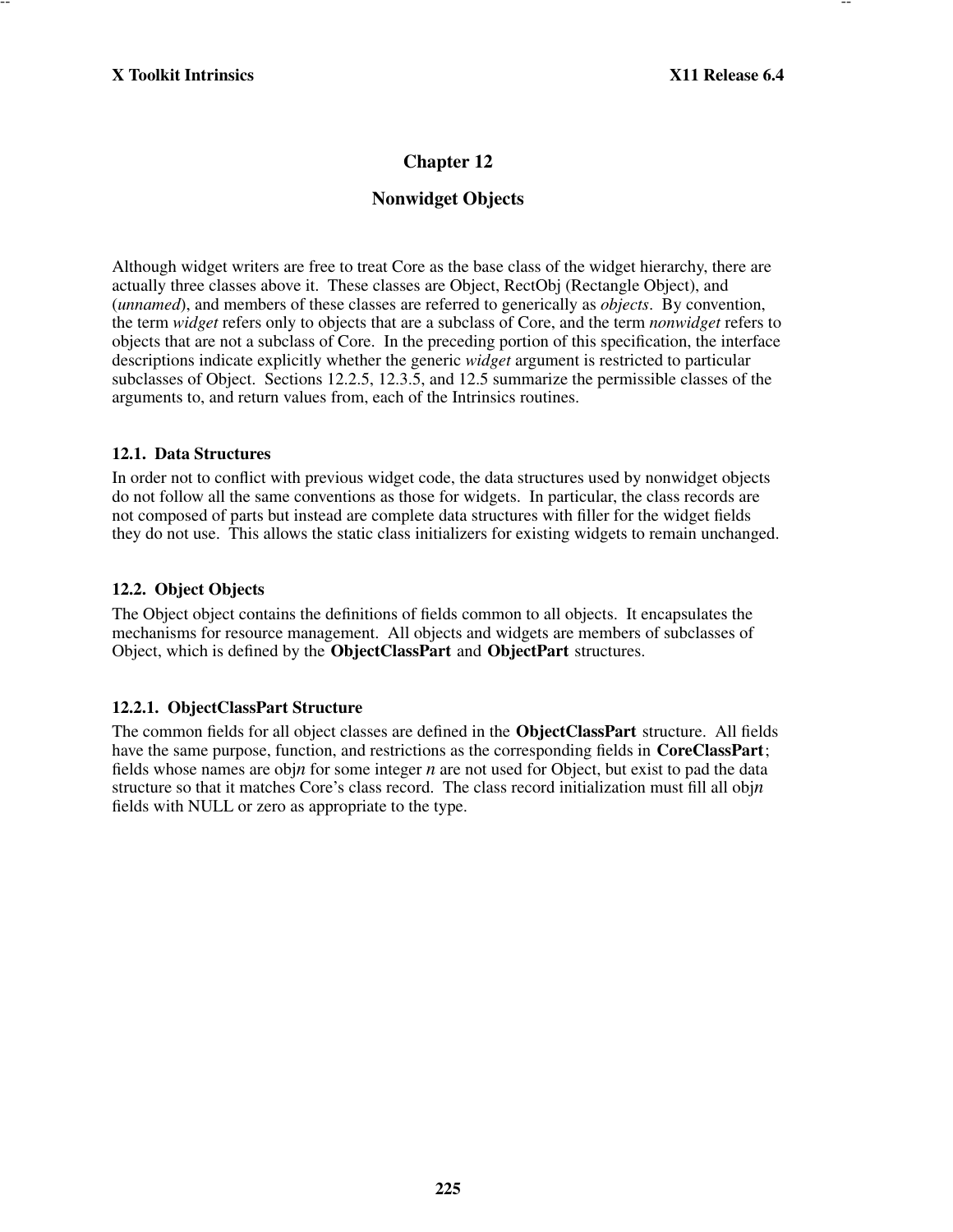$\Box$ 

typedef struct \_ObjectClassPart { WidgetClass superclass; String class\_name; Cardinal widget size; XtProc class\_initialize; XtWidgetClassProc class\_part\_initialize; XtEnum class\_inited; XtInitProc initialize; XtArgsProc initialize\_hook; XtProc obj1; XtPointer obj2; Cardinal obj3; XtResourceList resources; Cardinal num\_resources; XrmClass xrm\_class; Boolean obj4; XtEnum obj5; Boolean obj6; Boolean obj7; XtWidgetProc destroy; XtProc obj8; XtProc obj9; XtSetValuesFunc set\_values; XtArgsFunc set\_values\_hook; XtProc obj10; XtArgsProc get\_values\_hook; XtProc obj11; XtVersionType version; XtPointer callback\_private; String obj12; XtProc obj13; XtProc obj14; XtPointer extension; } ObjectClassPart;

The extension record defined for **ObjectClassPart** with a *record\_type* equal to **NULLQUARK** is **ObjectClassExtensionRec**.

-- --

| typedef struct {                                  |                    |
|---------------------------------------------------|--------------------|
| XtPointer next_extension;                         | See Section 1.6.12 |
| XrmQuark record_type;                             | See Section 1.6.12 |
| long version;                                     | See Section 1.6.12 |
| Cardinal record_size;                             | See Section 1.6.12 |
| XtAllocateProc allocate;                          | See Section 2.5.5. |
| XtDeallocateProc deallocate;                      | See Section 2.8.4. |
| } ObjectClassExtensionRec, *ObjectClassExtension; |                    |

The prototypical **ObjectClass** consists of just the **ObjectClassPart**.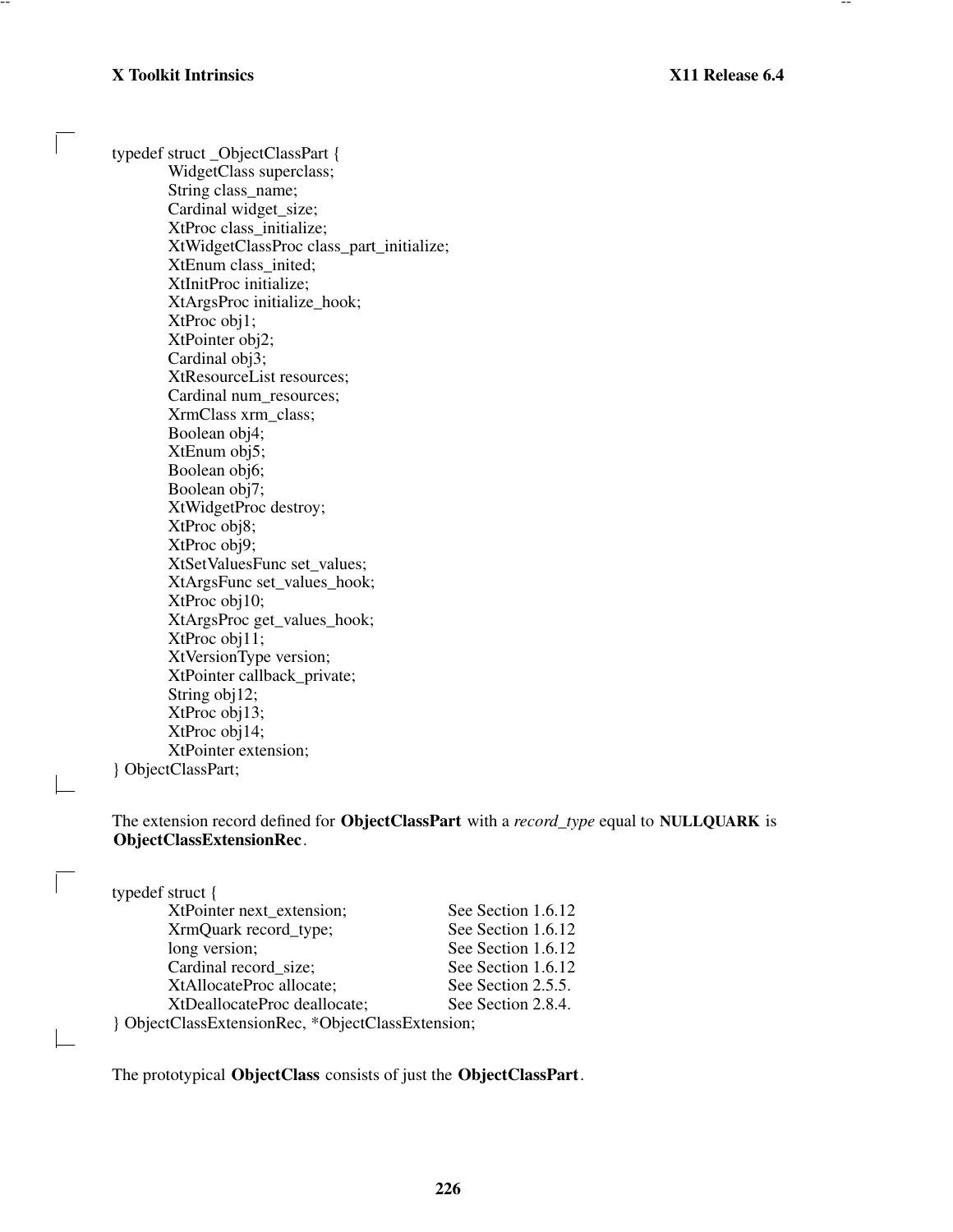$\mathbb{R}$ 

typedef struct \_ObjectClassRec { ObjectClassPart object\_class; } ObjectClassRec, \*ObjectClass;

The predefined class record and pointer for **ObjectClassRec** are In **IntrinsicP.h**:

extern ObjectClassRec objectClassRec;

In **Intrinsic.h**:

extern WidgetClass objectClass;

The opaque types **Object** and **ObjectClass** and the opaque variable **objectClass** are defined for generic actions on objects. The symbolic constant for the **ObjectClassExtension** version identifier is **XtObjectExtensionVersion** (see Section 1.6.12). **Intrinsic.h** uses an incomplete structure definition to ensure that the compiler catches attempts to access private data:

-- --

typedef struct \_ObjectClassRec\* ObjectClass;

## **12.2.2. ObjectPart Structure**

The common fields for all object instances are defined in the **ObjectPart** structure. All fields have the same meaning as the corresponding fields in **CorePart**.

typedef struct \_ObjectPart { Widget self; WidgetClass widget\_class; Widget parent; Boolean being\_destroyed; XtCallbackList destroy\_callbacks; XtPointer constraints; } ObjectPart;

All object instances have the Object fields as their first component. The prototypical type **Object** is defined with only this set of fields. Various routines can cast object pointers, as needed, to specific object types.

#### In **IntrinsicP.h**:

Г

typedef struct \_ObjectRec { ObjectPart object; } ObjectRec, \*Object;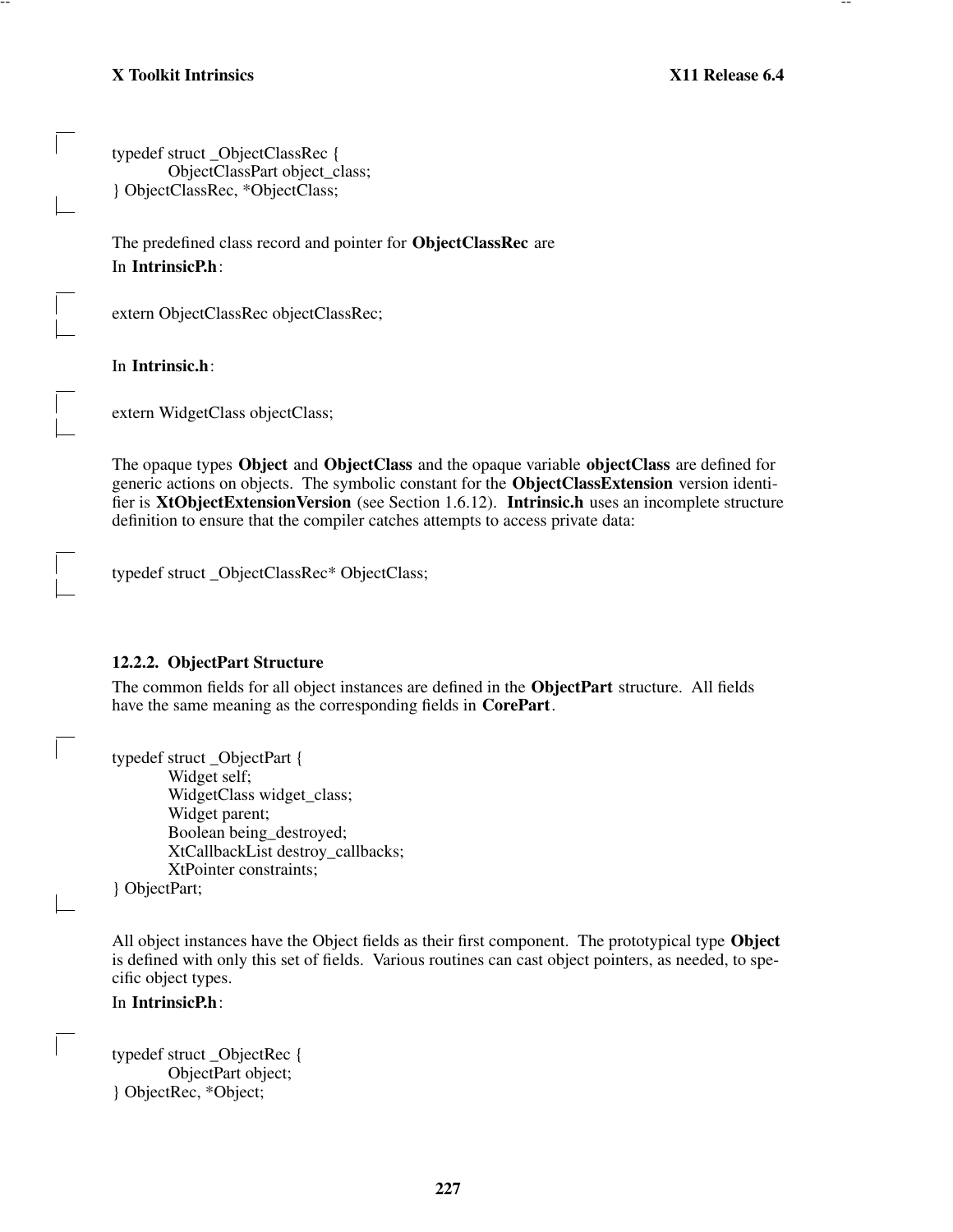In **Intrinsic.h**:

typedef struct \_ObjectRec \*Object;

# **12.2.3. Object Resources**

The resource names, classes, and representation types specified in the **objectClassRec** resource list are:

-- --

| Name               | Class              | Representation     |
|--------------------|--------------------|--------------------|
| XtNdestroyCallback | <b>XtCCallback</b> | <b>XtRCallback</b> |

# **12.2.4. ObjectPart Default Values**

All fields in **ObjectPart** have the same default values as the corresponding fields in **CorePart**.

# **12.2.5. Object Arguments to Intrinsics Routines**

The WidgetClass arguments to the following procedures may be **objectClass** or any subclass:

**XtInitializeWidgetClass**, **XtCreateWidget**, **XtVaCreateWidget XtIsSubclass**, **XtCheckSubclass XtGetResourceList**, **XtGetConstraintResourceList**

The Widget arguments to the following procedures may be of class Object or any subclass:

# **XtCreateWidget**, **XtVaCreateWidget**

**XtAddCallback**, **XtAddCallbacks**, **XtRemoveCallback**, **XtRemoveCallbacks**, **XtRemoveAllCallbacks**, **XtCallCallbacks**, **XtHasCallbacks**, **XtCallCallbackList XtClass**, **XtSuperclass**, **XtIsSubclass**, **XtCheckSubclass**, **XtIsObject**, **XtIsRectObj**, **XtIsWidget**, **XtIsComposite**, **XtIsConstraint**, **XtIsShell**, **XtIsOverrideShell**, **XtIsWMShell**, **XtIsVendorShell**, **XtIsTransientShell**, **XtIsToplevelShell**, **XtIsApplicationShell**, **XtIsSessionShell**

**XtIsManaged**, **XtIsSensitive** (both will return **False** if argument is not a subclass of RectObj)

## **XtIsRealized**

(returns the state of the nearest windowed ancestor if class of argument is not a subclass of Core)

**XtWidgetToApplicationContext**

# **XtDestroyWidget**

**XtParent**, **XtDisplayOfObject**, **XtScreenOfObject**, **XtWindowOfObject**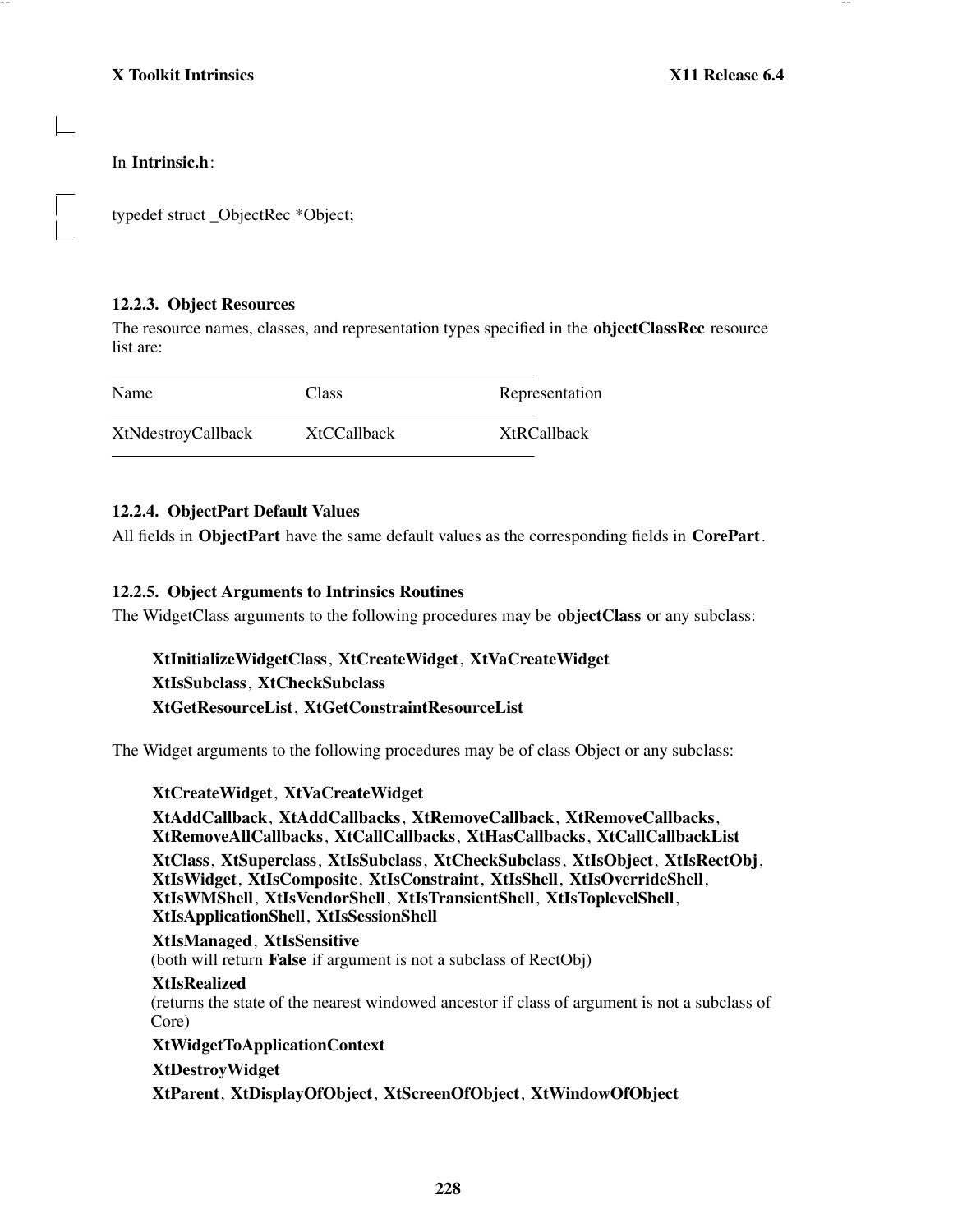**XtSetKeyboardFocus** (descendant) **XtGetGC**, **XtReleaseGC XtName XtSetValues**, **XtGetValues**, **XtVaSetValues**, **XtVaGetValues XtGetSubresources**, **XtGetApplicationResources**, **XtVaGetSubresources**, **XtVaGetApplicationResources XtConvert**, **XtConvertAndStore**

-- --

The return value of the following procedures will be of class Object or a subclass:

**XtCreateWidget**, **XtVaCreateWidget XtParent XtNameToWidget**

The return value of the following procedures will be **objectClass** or a subclass:

# **XtClass**, **XtSuperclass**

# **12.2.6. Use of Objects**

The Object class exists to enable programmers to use the Intrinsics' classing and resource-handling mechanisms for things smaller and simpler than widgets. Objects make obsolete many common uses of subresources as described in Sections 9.4, 9.7.2.4, and 9.7.2.5.

Composite widget classes that wish to accept nonwidget children must set the *accepts\_objects* field in the **CompositeClassExtension** structure to **True**. **XtCreateWidget** will otherwise generate an error message on an attempt to create a nonwidget child.

Of the classes defined by the Intrinsics, ApplicationShell and SessionShell accept nonwidget children, and the class of any nonwidget child must not be **rectObjClass** or any subclass. The intent of allowing Object children of ApplicationShell and SessionShell is to provide clients a simple mechanism for establishing the resource-naming root of an object hierarchy.

## **12.3. Rectangle Objects**

The class of rectangle objects is a subclass of Object that represents rectangular areas. It encapsulates the mechanisms for geometry management and is called RectObj to avoid conflict with the Xlib **Rectangle** data type.

# **12.3.1. RectObjClassPart Structure**

As with the **ObjectClassPart** structure, all fields in the **RectObjClassPart** structure have the same purpose and function as the corresponding fields in **CoreClassPart**; fields whose names are rect*n* for some integer *n* are not used for RectObj, but exist to pad the data structure so that it matches Core's class record. The class record initialization must fill all rect*n* fields with NULL or zero as appropriate to the type.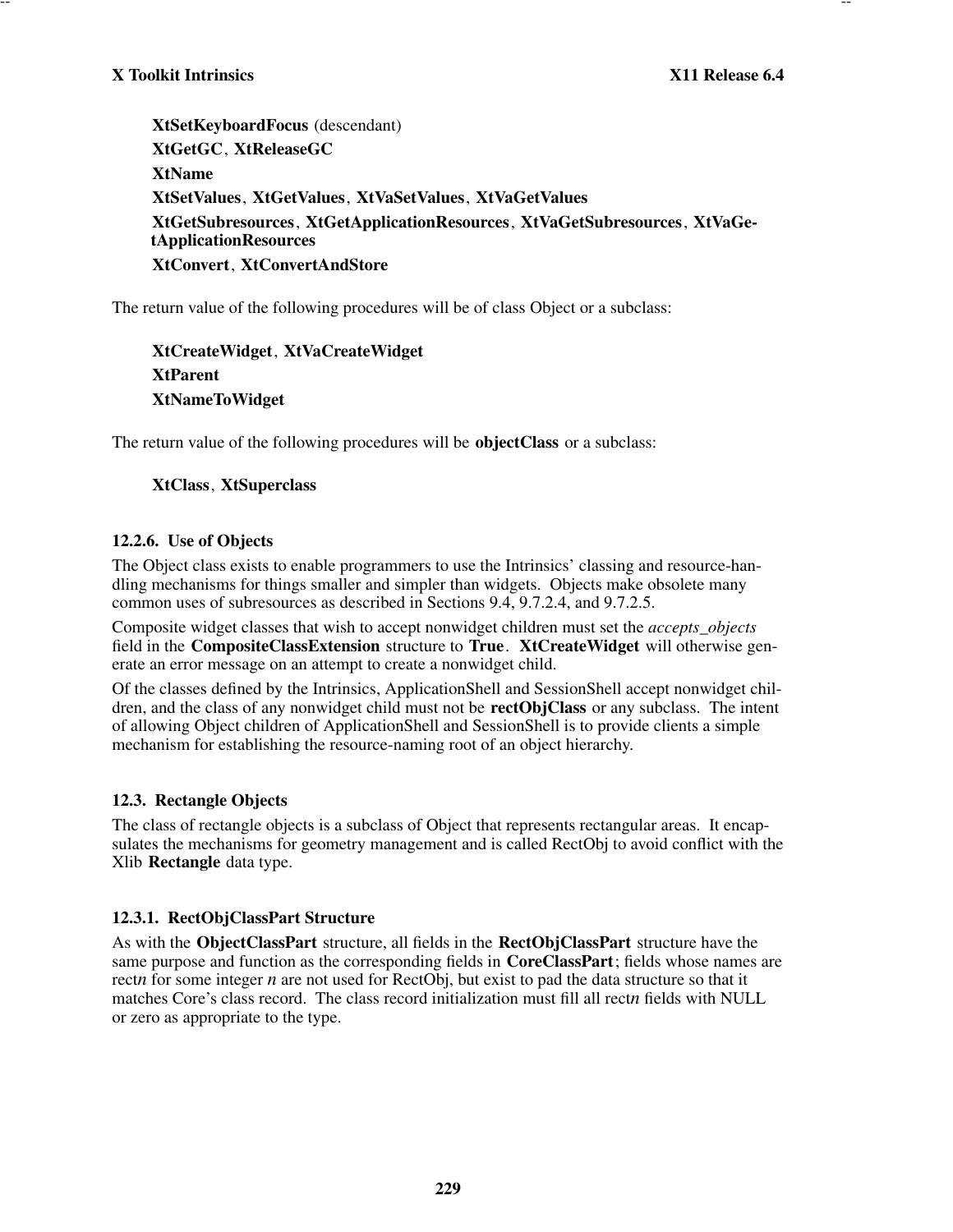$\Box$ 

typedef struct \_RectObjClassPart { WidgetClass superclass; String class\_name; Cardinal widget size; XtProc class\_initialize; XtWidgetClassProc class\_part\_initialize; XtEnum class\_inited; XtInitProc initialize; XtArgsProc initialize\_hook; XtProc rect1; XtPointer rect2; Cardinal rect3; XtResourceList resources; Cardinal num\_resources; XrmClass xrm\_class; Boolean rect4; XtEnum rect5; Boolean rect6; Boolean rect7; XtWidgetProc destroy; XtWidgetProc resize; XtExposeProc expose; XtSetValuesFunc set\_values; XtArgsFunc set\_values\_hook; XtAlmostProc set\_values\_almost; XtArgsProc get\_values\_hook; XtProc rect9; XtVersionType version; XtPointer callback\_private; String rect10; XtGeometryHandler query\_geometry; XtProc rect11; XtPointer extension ; } RectObjClassPart;

-- --

The RectObj class record consists of just the **RectObjClassPart**.

typedef struct \_RectObjClassRec { RectObjClassPart rect\_class; } RectObjClassRec, \*RectObjClass;

The predefined class record and pointer for **RectObjClassRec** are In **Intrinsic.h**:

extern RectObjClassRec rectObjClassRec;

In **Intrinsic.h**: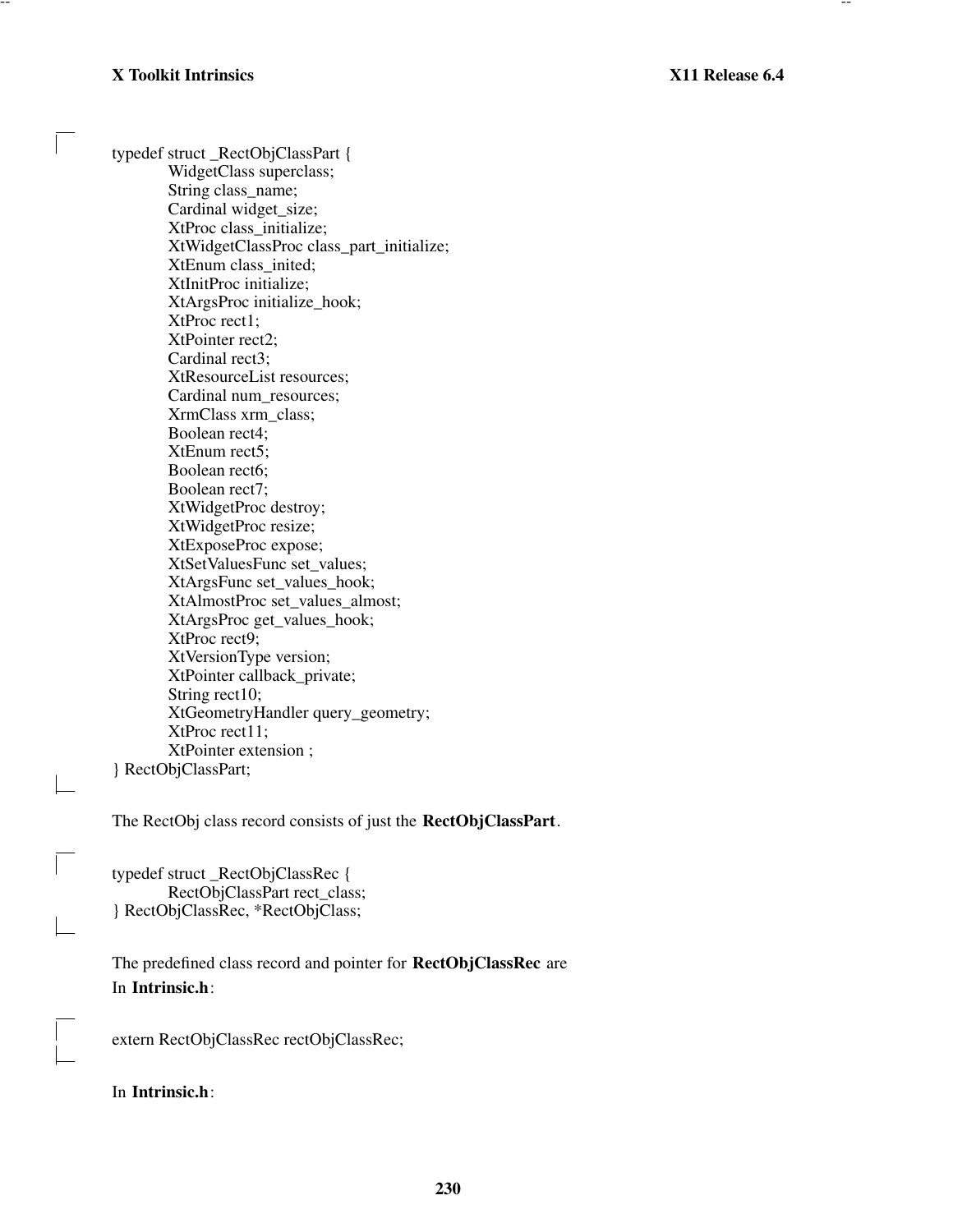extern WidgetClass rectObjClass;

The opaque types **RectObj** and **RectObjClass** and the opaque variable **rectObjClass** are defined for generic actions on objects whose class is RectObj or a subclass of RectObj. **Intrinsic.h** uses an incomplete structure definition to ensure that the compiler catches attempts to access private data:

-- --

typedef struct \_RectObjClassRec\* RectObjClass;

# **12.3.2. RectObjPart Structure**

In addition to the **ObjectPart** fields, RectObj objects have the following fields defined in the **RectObjPart** structure. All fields have the same meaning as the corresponding field in **CorePart**.

typedef struct \_RectObjPart { Position x, y; Dimension width, height; Dimension border\_width; Boolean managed; Boolean sensitive; Boolean ancestor\_sensitive; } RectObjPart;

RectObj objects have the RectObj fields immediately following the Object fields.

typedef struct \_RectObjRec { ObjectPart object; RectObjPart rectangle; } RectObjRec, \*RectObj;

In **Intrinsic.h**:

typedef struct \_RectObjRec\* RectObj;

## **12.3.3. RectObj Resources**

The resource names, classes, and representation types that are specified in the **rectObjClassRec** resource list are:

Name Class Representation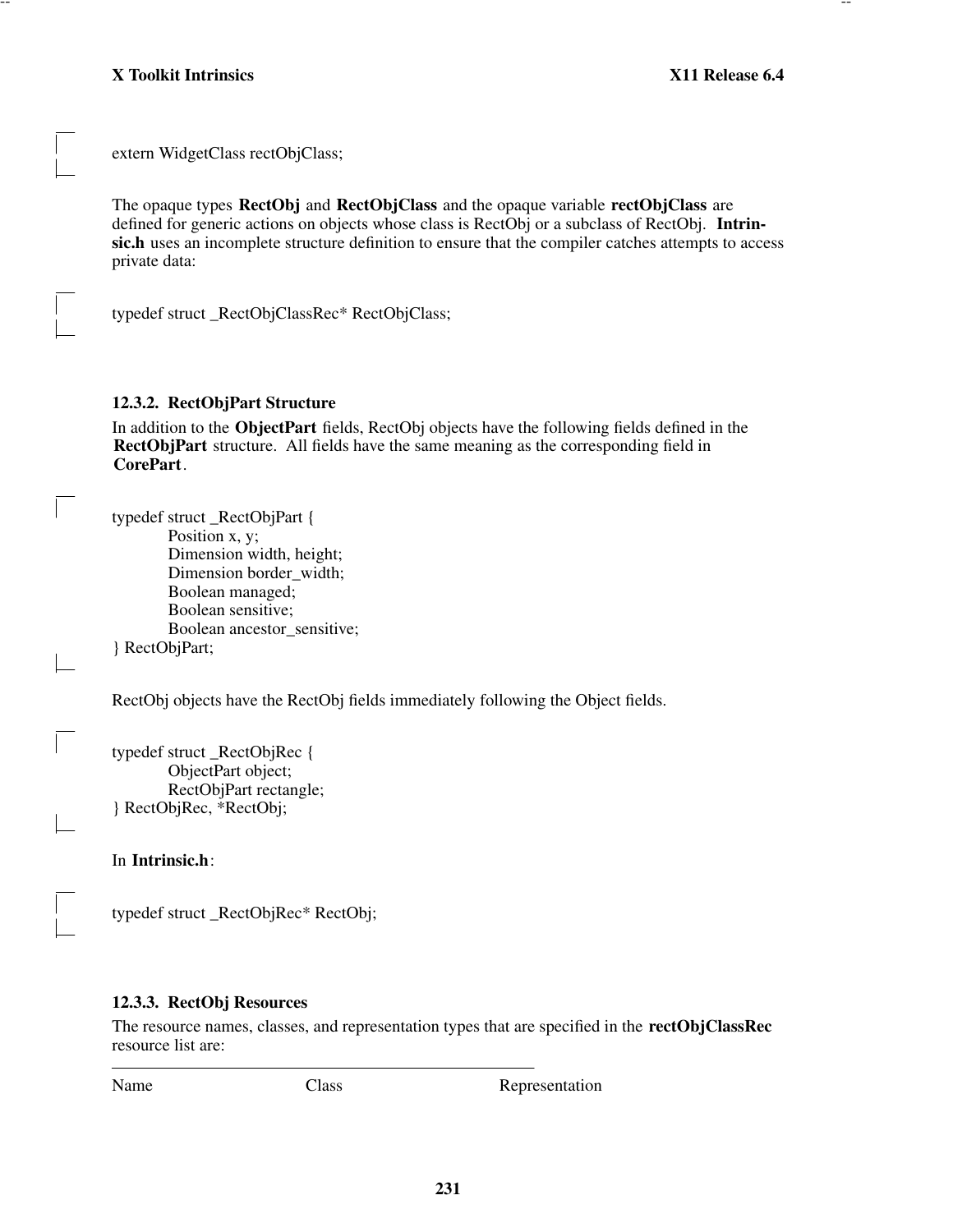| XtNancestorSensitive | XtCSensitive          | <b>XtRBoolean</b>  |
|----------------------|-----------------------|--------------------|
| XtNborderWidth       | <b>XtCBorderWidth</b> | XtRDimension       |
| XtNheight            | XtCHeight             | XtRDimension       |
| XtNsensitive         | XtCSensitive          | <b>XtRBoolean</b>  |
| XtNwidth             | XtCWidth              | XtRDimension       |
| XtNx                 | XtCPosition           | XtRPosition        |
| XtNy                 | XtCPosition           | <b>XtRPosition</b> |

# **12.3.4. RectObjPart Default Values**

All fields in **RectObjPart** have the same default values as the corresponding fields in **CorePart**.

-- --

# **12.3.5. Widget Arguments to Intrinsics Routines**

The WidgetClass arguments to the following procedures may be **rectObjClass** or any subclass:

## **XtCreateManagedWidget**, **XtVaCreateManagedWidget**

The Widget arguments to the following procedures may be of class RectObj or any subclass:

**XtConfigureWidget**, **XtMoveWidget**, **XtResizeWidget XtMakeGeometryRequest**, **XtMakeResizeRequest XtManageChildren**, **XtManageChild**, **XtUnmanageChildren**, **XtUnmanageChild**, **XtChangeManagedSet XtQueryGeometry XtSetSensitive XtTranslateCoords**

The return value of the following procedures will be of class RectObj or a subclass:

## **XtCreateManagedWidget**, **XtVaCreateManagedWidget**

#### **12.3.6. Use of Rectangle Objects**

RectObj can be subclassed to provide widgetlike objects (sometimes called gadgets) that do not use windows and do not have those features that are seldom used in simple widgets. This can save memory resources both in the server and in applications but requires additional support code in the parent. In the following discussion, *rectobj* refers only to objects whose class is RectObj or a subclass of RectObj, but not Core or a subclass of Core.

Composite widget classes that wish to accept rectobj children must set the *accepts\_objects* field in the **CompositeClassExtension** extension structure to **True**. **XtCreateWidget** or **XtCreate-ManagedWidget** will otherwise generate an error if called to create a nonwidget child. If the composite widget supports only children of class RectObj or a subclass (i.e., not of the general Object class), it must declare an insert\_child procedure and check the subclass of each new child in that procedure. None of the classes defined by the Intrinsics accept rectobj children.

If gadgets are defined in an object set, the parent is responsible for much more than the parent of a widget. The parent must request and handle input events that occur for the gadget and is responsible for making sure that when it receives an exposure event the gadget children get drawn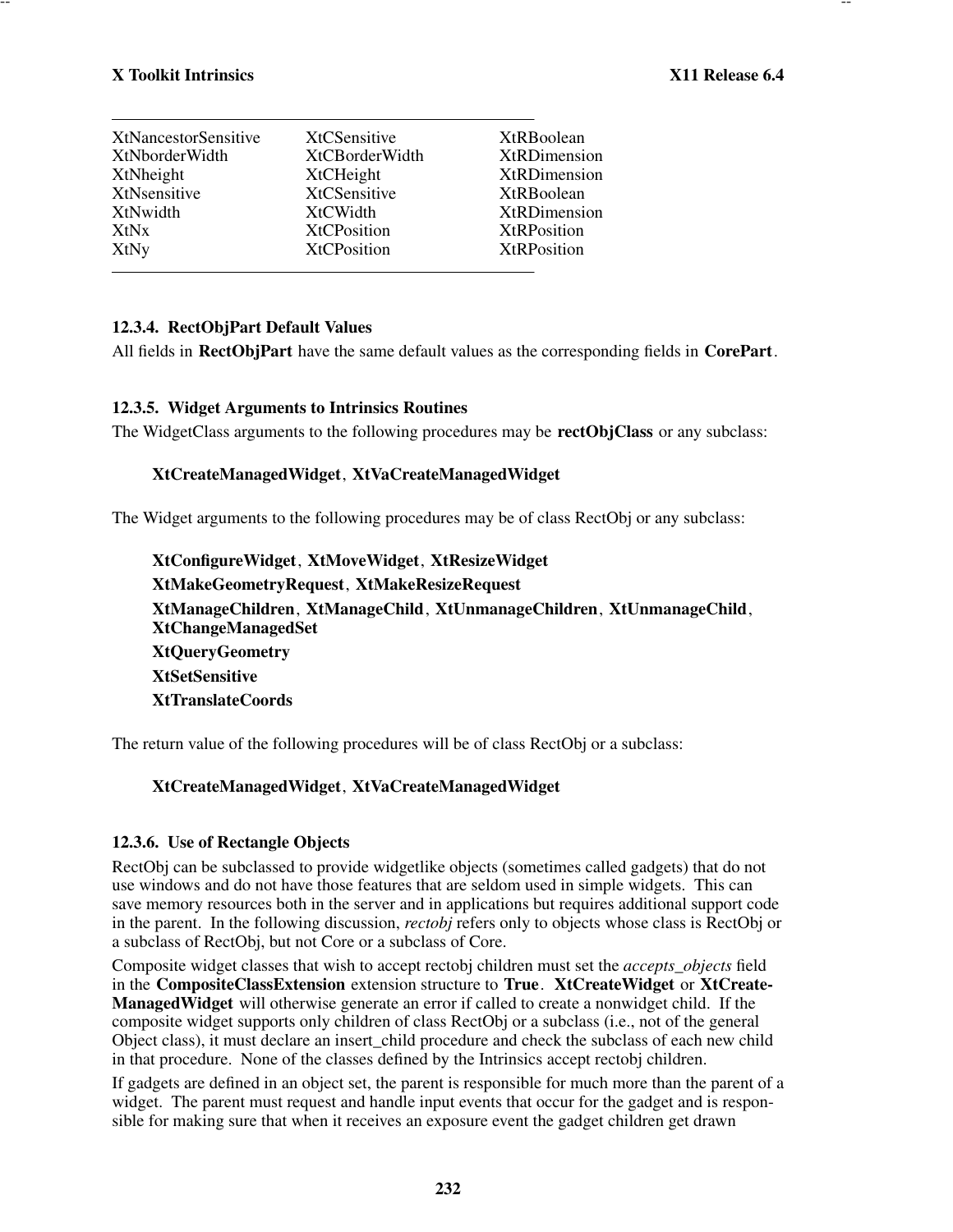# **X Toolkit Intrinsics X11 Release 6.4**

correctly. Rectobj children may have expose procedures specified in their class records, but the parent is free to ignore them, instead drawing the contents of the child itself. This can potentially save graphics context switching. The precise contents of the exposure event and region arguments to the RectObj expose procedure are not specified by the Intrinsics; a particular rectangle object is free to define the coordinate system origin (self-relative or parent-relative) and whether or not the rectangle or region is assumed to have been intersected with the visible region of the object.

-- --

In general, it is expected that a composite widget that accepts nonwidget children will document those children it is able to handle, since a gadget cannot be viewed as a completely self-contained entity, as can a widget. Since a particular composite widget class is usually designed to handle nonwidget children of only a limited set of classes, it should check the classes of newly added children in its insert\_child procedure to make sure that it can deal with them.

The Intrinsics will clear areas of a parent window obscured by rectobj children, causing exposure events, under the following circumstances:

- A rectobj child is managed or unmanaged.
- In a call to XtSetValues on a rectobj child, one or more of the set\_values procedures returns **True**.
- In a call to **XtConfigureWidget** on a rectobj child, areas will be cleared corresponding to both the old and the new child geometries, including the border, if the geometry changes.
- In a call to **XtMoveWidget** on a rectobj child, areas will be cleared corresponding to both the old and the new child geometries, including the border, if the geometry changes.
- In a call to XtResizeWidget on a rectobj child, a single rectangle will be cleared corresponding to the larger of the old and the new child geometries if they are different.
- Inacall to **XtMakeGeometryRequest** (or **XtMakeResizeRequest**) on a rectobj child with **XtQueryOnly** not set, if the manager returns **XtGeometryYes**, two rectangles will be cleared corresponding to both the old and the new child geometries.

Stacking order is not supported for rectobj children. Composite widgets with rectobj children are free to define any semantics desired if the child geometries overlap, including making this an error.

When a rectobj is playing the role of a widget, developers must be reminded to avoid making assumptions about the object passed in the Widget argument to a callback procedure.

# **12.4. Undeclared Class**

The Intrinsics define an unnamed class between RectObj and Core for possible future use by the X Consortium. The only assumptions that may be made about the unnamed class are

- The *core\_class.superclass* field of **coreWidgetClassRec** contains a pointer to the unnamed class record.
- A pointer to the unnamed class record when dereferenced as an **ObjectClass** will contain a pointer to **rectObjClassRec** in its *object\_class.superclass* field.

Except for the above, the contents of the class record for this class and the result of an attempt to subclass or to create a widget of this unnamed class are undefined.

## **12.5. Widget Arguments to Intrinsics Routines**

The WidgetClass arguments to the following procedures must be of class Shell or a subclass:

# **XtCreatePopupShell**, **XtVaCreatePopupShell**, **XtAppCreateShell**, **XtVaAppCreateShell**, **XtOpenApplication**, **XtVaOpenApplication**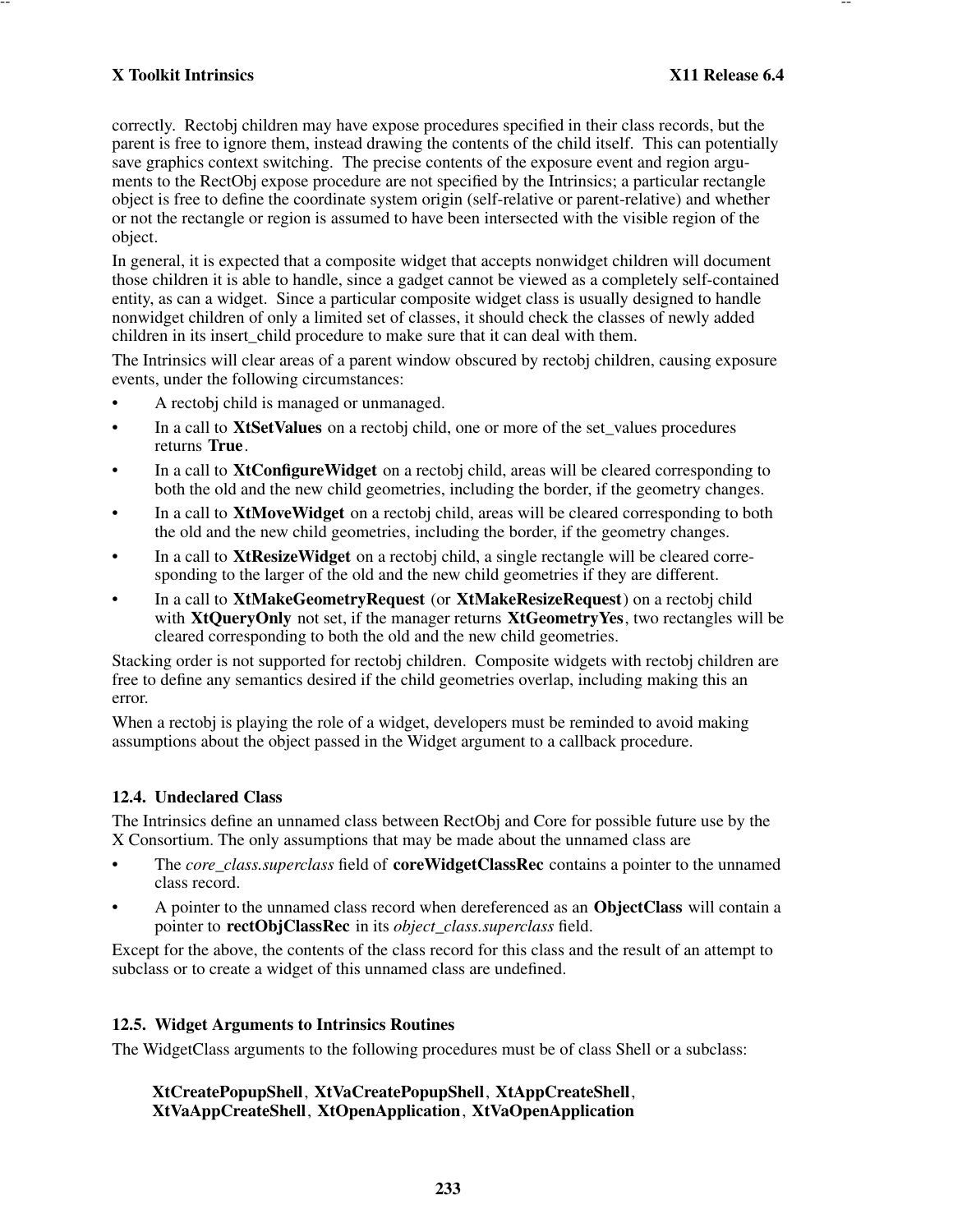The Widget arguments to the following procedures must be of class Core or any subclass:

-- --

**XtCreatePopupShell**, **XtVaCreatePopupShell XtAddEventHandler**, **XtAddRawEventHandler**, **XtRemoveEventHandler**, **XtRemoveRawEventHandler**, **XtInsertEventHandler**, **XtInsertRawEventHandler XtInsertEventTypeHandler**, **XtRemoveEventTypeHandler**, **XtRegisterDrawable XtDispatchEventToWidget XtAddGrab**, **XtRemoveGrab**, **XtGrabKey**, **XtGrabKeyboard**, **XtUngrabKey**, **XtUngrabKeyboard**, **XtGrabButton**, **XtGrabPointer**, **XtUngrabButton**, **XtUngrabPointer XtBuildEventMask XtCreateWindow**, **XtDisplay**, **XtScreen**, **XtWindow XtNameToWidget XtGetSelectionValue**, **XtGetSelectionValues**, **XtOwnSelection**, **XtDisownSelection**, **XtOwnSelectionIncremental**, **XtGetSelectionValueIncremental**, **XtGetSelectionValuesIncremental**, **XtGetSelectionRequest XtInstallAccelerators**, **XtInstallAllAccelerators** (both destination and source) **XtAugmentTranslations**, **XtOverrideTranslations**, **XtUninstallTranslations**, **XtCallActionProc XtMapWidget**, **XtUnmapWidget XtRealizeWidget**, **XtUnrealizeWidget XtSetMappedWhenManaged XtCallAcceptFocus**, **XtSetKeyboardFocus** (subtree) **XtResizeWindow XtSetWMColormapWindows**

The Widget arguments to the following procedures must be of class Composite or any subclass:

# **XtCreateManagedWidget**, **XtVaCreateManagedWidget**

The Widget arguments to the following procedures must be of a subclass of Shell:

# **XtPopdown**, **XtCallbackPopdown**, **XtPopup**, **XtCallbackNone**, **XtCallbackNonexclusive**, **XtCallbackExclusive**, **XtPopupSpringLoaded**

The return value of the following procedure will be of class Core or a subclass:

## **XtWindowToWidget**

The return value of the following procedures will be of a subclass of Shell:

# **XtAppCreateShell**, **XtVaAppCreateShell**, **XtAppInitialize**, **XtVaAppInitialize**, **XtCreatePopupShell**, **XtVaCreatePopupShell**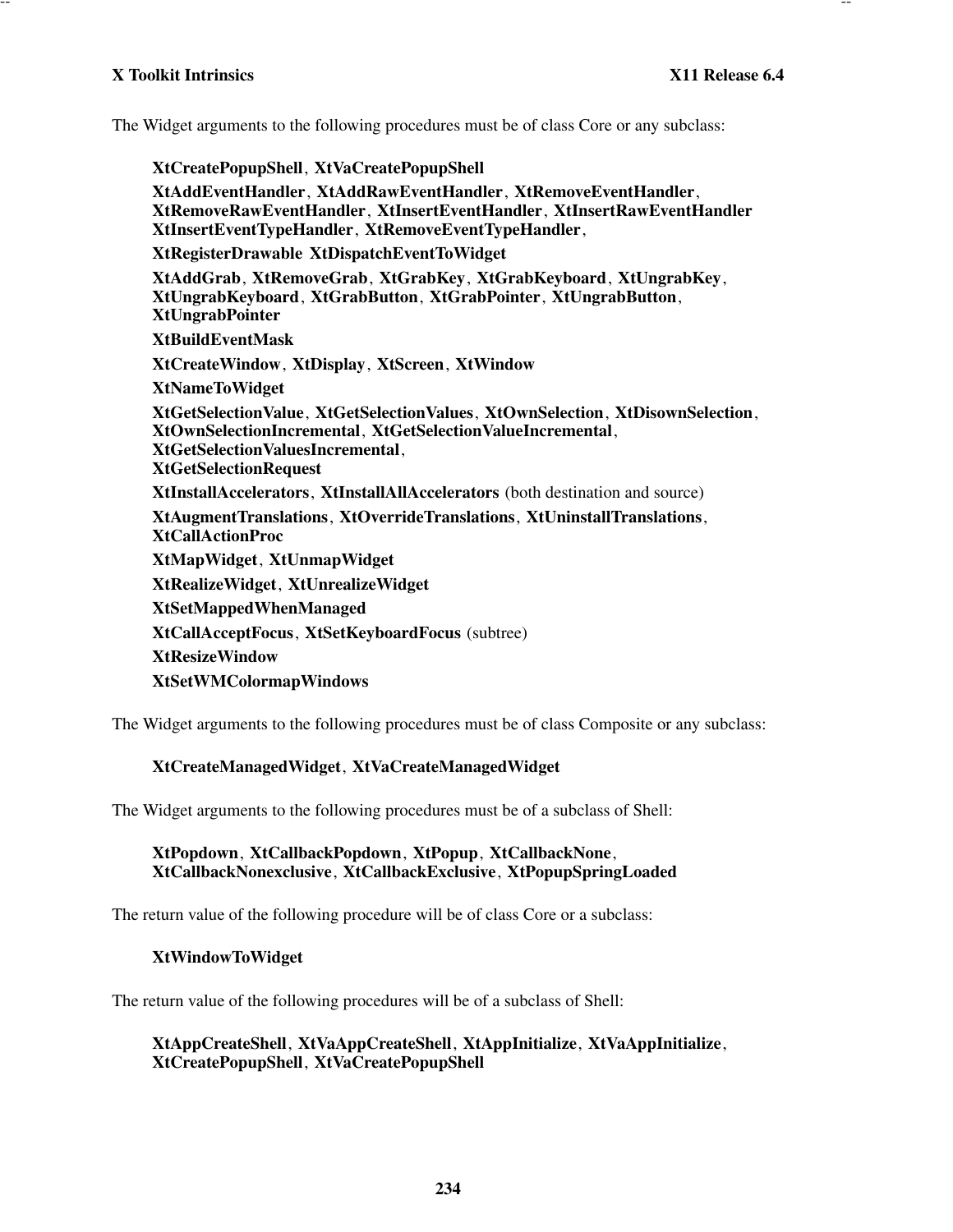# **Chapter 13**

-- --

# **Evolution of the Intrinsics**

The interfaces described by this specification have undergone several sets of revisions in the course of adoption as an X Consortium standard specification. Having now been adopted by the Consortium as a standard part of the X Window System, it is expected that this and future revisions will retain backward compatibility in the sense that fully conforming implementations of these specifications may be produced that provide source compatibility with widgets and applications written to previous Consortium standard revisions.

The Intrinsics do not place any special requirement on widget programmers to retain source or binary compatibility for their widgets as they evolve, but several conventions have been established to assist those developers who want to provide such compatibility.

In particular, widget programmers may wish to conform to the convention described in Section 1.6.12 when defining class extension records.

## **13.1. Determining Specification Revision Level**

Widget and application developers who wish to maintain a common source pool that will build properly with implementations of the Intrinsics at different revision levels of these specifications but that take advantage of newer features added in later revisions may use the symbolic macro **XtSpecificationRelease**.

#define XtSpecificationRelease 6

As the symbol **XtSpecificationRelease** was new to Release 4, widgets and applications desiring to build against earlier implementations should test for the presence of this symbol and assume only Release 3 interfaces if the definition is not present.

#### **13.2. Release 3 to Release 4 Compatibility**

At the data structure level, Release 4 retains binary compatibility with Release 3 (the first X Consortium standard release) for all data structures except **WMShellPart, TopLevelShellPart**, and **TransientShellPart**. Release 4 changed the argument type to most procedures that now take arguments of type **XtPointer** and structure members that are now of type **XtPointer** in order to avoid potential ANSI C conformance problems. It is expected that most implementations will be binary compatible with the previous definition.

Tw o fields in **CoreClassPart** were changed from **Boolean** to **XtEnum** to allow implementations additional freedom in specifying the representations of each. This change should require no source modification.

#### **13.2.1. Additional Arguments**

Arguments were added to the procedure definitions for **XtInitProc**, **XtSetValuesFunc**, and **XtEventHandler** to provide more information and to allow event handlers to abort further dispatching of the current event (caution is advised!). The added arguments to **XtInitProc** and **XtSetValuesFunc** make the initialize\_hook and set\_values\_hook methods obsolete, but the hooks have been retained for those widgets that used them in Release 3.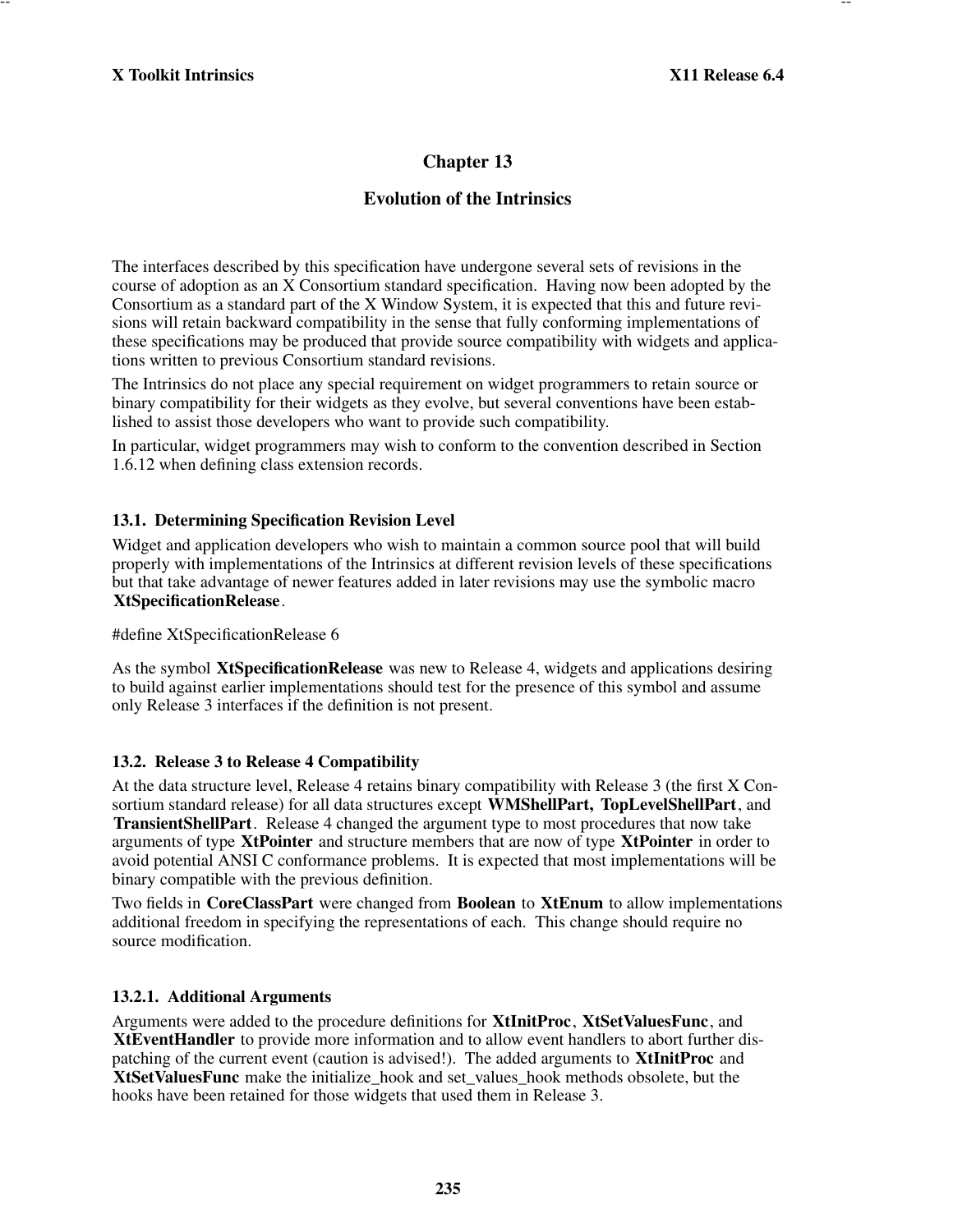# **13.2.2. set\_values\_almost Procedures**

The use of the arguments by a set\_values\_almost procedure was poorly described in Release 3 and was inconsistent with other conventions.

-- --

The current specification for the manner in which a set\_values\_almost procedure returns information to the Intrinsics is not compatible with the Release 3 specification, and all widget implementations should verify that any set\_values\_almost procedures conform to the current interface.

No known implementation of the Intrinsics correctly implemented the Release 3 interface, so it is expected that the impact of this specification change is small.

# **13.2.3. Query Geometry**

A composite widget layout routine that calls **XtQueryGeometry** is now expected to store the complete new geometry in the intended structure; previously the specification said ''store the changes it intends to make''. Only by storing the complete geometry does the child have any way to know what other parts of the geometry may still be flexible. Existing widgets should not be affected by this, except to take advantage of the new information.

# **13.2.4. unrealizeCallback Callback List**

In order to provide a mechanism for widgets to be notified when they become unrealized through a call to **XtUnrealizeWidget**, the callback list name ''unrealizeCallback'' has been defined by the Intrinsics. A widget class that requires notification on unrealize may declare a callback list resource by this name. No class is required to declare this resource, but any class that did so in a prior revision may find it necessary to modify the resource name if it does not wish to use the new semantics.

## **13.2.5. Subclasses of WMShell**

The formal adoption of the *Inter-Client Communication Conventions Manual* as an X Consortium standard has meant the addition of four fields to **WMShellPart** and one field to **TopLevelShellPart**. In deference to some widget libraries that had developed their own additional conventions to provide binary compatibility, these five new fields were added at the end of the respective data structures.

To provide more convenience for TransientShells, a field was added to the previously empty **TransientShellPart**. On some architectures the size of the part structure will not have changed as a result of this.

Any widget implementation whose class is a subclass of TopLevelShell or TransientShell must at minimum be recompiled with the new data structure declarations. Because **WMShellPart** no longer contains a contiguous **XSizeHints** data structure, a subclass that expected to do a single structure assignment of an **XSizeHints** structure to the *size\_hints* field of **WMShellPart** must be revised, though the old fields remain at the same positions within **WMShellPart**.

# **13.2.6. Resource Type Converters**

A new interface declaration for resource type converters was defined to provide more information to converters, to support conversion cache cleanup with resource reference counting, and to allow additional procedures to be declared to free resources. The old interfaces remain (in the compatibility section), and a new set of procedures was defined that work only with the new type converter interface.

In the now obsolete old type converter interface, converters are reminded that they must return the size of the converted value as well as its address. The example indicated this, but the description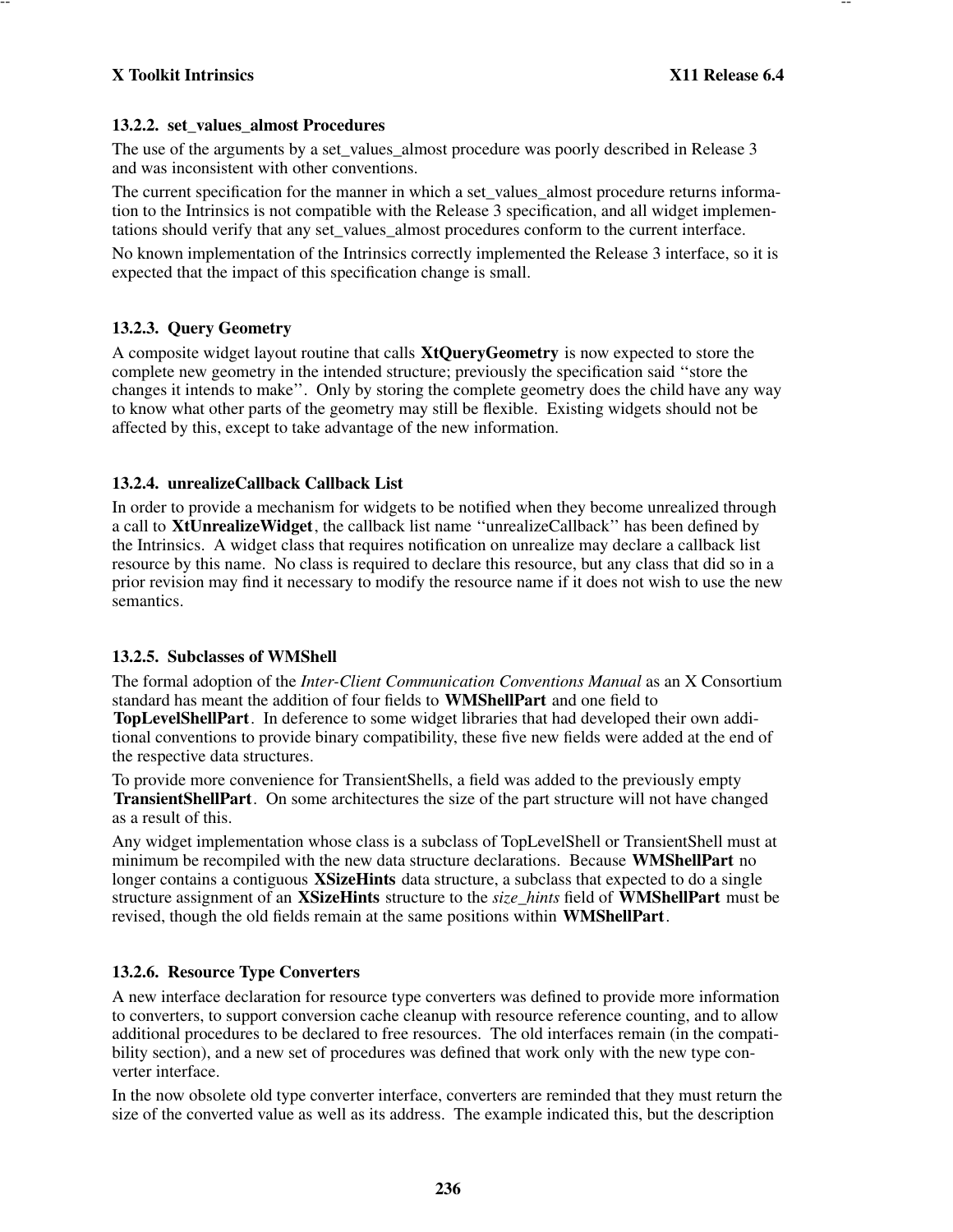of **XtConverter** was incomplete.

### **13.2.7. KeySym Case Conversion Procedure**

The specification for the **XtCaseProc** function type has been changed to match the Release 3 implementation, which included necessary additional information required by the function (a pointer to the display connection), and corrects the argument type of the source KeySym parameter. No known implementation of the Intrinsics implemented the previously documented interface.

-- --

## **13.2.8. Nonwidget Objects**

Formal support for nonwidget objects is new to Release 4. A prototype implementation was latent in at least one Release 3 implementation of the Intrinsics, but the specification has changed somewhat. The most significant change is the requirement for a composite widget to declare the **CompositeClassExtension** record with the *accepts\_objects* field set to **True** in order to permit a client to create a nonwidget child.

The addition of this extension field ensures that composite widgets written under Release 3 will not encounter unexpected errors if an application attempts to create a nonwidget child. In Release 4 there is no requirement that all composite widgets implement the extra functionality required to manage windowless children, so the *accept* objects field allows a composite widget to declare that it is not prepared to do so.

#### **13.3. Release 4 to Release 5 Compatibility**

At the data structure level, Release 5 retains complete binary compatibility with Release 4. The specification of the **ObjectPart**, **RectObjPart**, **CorePart**, **CompositePart**, **ShellPart**, **WMShellPart**, **TopLevelShellPart**, and **ApplicationShellPart** instance records was made less strict to permit implementations to add internal fields to these structures. Any implementation that chooses to do so would, of course, force a recompilation. The Xlib specification for **Xrm-Value** and **XrmOptionDescRec** was updated to use a new type, **XPointer**, for the *addr* and *value* fields, respectively, to avoid ANSI C conformance problems. The definition of **XPointer** is binary compatible with the previous implementation.

#### **13.3.1. baseTranslations Resource**

A new pseudo-resource, XtNbaseTranslations, was defined to permit application developers to specify translation tables in application defaults files while still giving end users the ability to augment or override individual event sequences. This change will affect only those applications that wish to take advantage of the new functionality or those widgets that may have previously defined a resource named ''baseTranslations''.

Applications wishing to take advantage of the new functionality would change their application defaults file, e.g., from

app.widget.translations: *value*

to

app.widget.baseTranslations: *value*

If it is important to the application to preserve complete compatibility of the defaults file between different versions of the application running under Release 4 and Release 5, the full translations can be replicated in both the ''translations'' and the ''baseTranslations'' resource.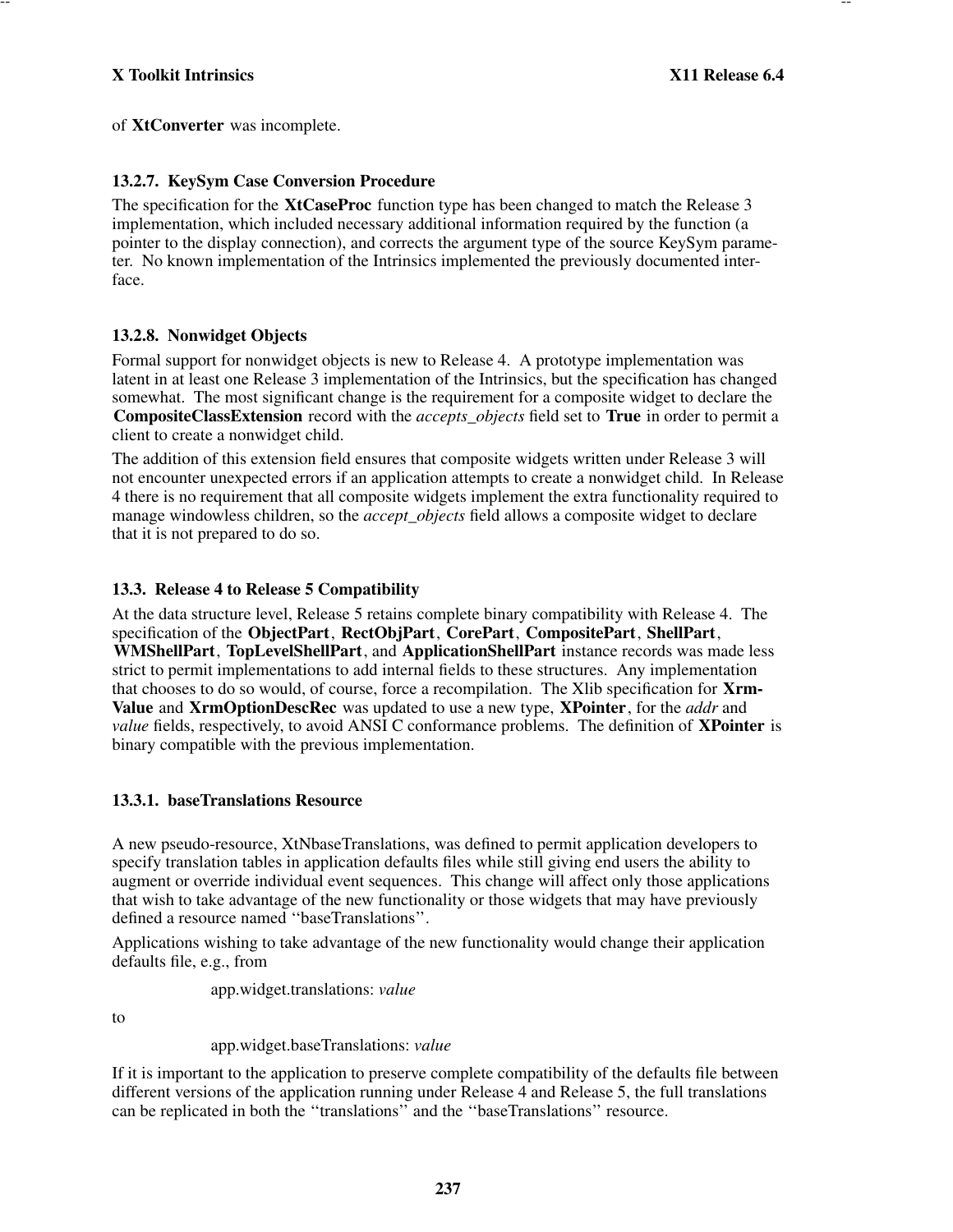## **13.3.2. Resource File Search Path**

The current specification allows implementations greater flexibility in defining the directory structure used to hold the application class and per-user application defaults files. Previous specifications required the substitution strings to appear in the default path in a certain order, preventing sites from collecting all the files for a specific application together in one directory. The Release 5 specification allows the default path to specify the substitution strings in any order within a single path entry. Users will need to pay close attention to the documentation for the specific implementation to know where to find these files and how to specify their own **XFILESEARCHPATH** and **XUSERFILESEARCHPATH** values when overriding the system defaults.

-- --

## **13.3.3. Customization Resource**

**XtResolvePathname** supports a new substitution string, %C, for specifying separate application class resource files according to arbitrary user-specified categories. The primary motivation for this addition was separate monochrome and color application class defaults files. The substitution value is obtained by querying the current resource database for the application resource name ''customization'', class ''Customization''. Any application that previously used this resource name and class will need to be aware of the possibly conflicting semantics.

# **13.3.4. Per-Screen Resource Database**

To allow a user to specify separate preferences for each screen of a display, a per-screen resource specification string has been added and multiple resource databases are created; one for each screen. This will affect any application that modified the (formerly unique) resource database associated with the display subsequent to the Intrinsics database initialization. Such applications will need to be aware of the particular screen on which each shell widget is to be created.

Although the wording of the specification changed substantially in the description of the process by which the resource database(s) is initialized, the net effect is the same as in prior releases with the exception of the added per-screen resource specification and the new customization substitution string in **XtResolvePathname**.

## **13.3.5. Internationalization of Applications**

Internationalization as defined by ANSI is a technology that allows support of an application in a single locale. In adding support for internationalization to the Intrinsics the restrictions of this model have been followed. In particular, the new Intrinsics interfaces are designed not to preclude an application from using other alternatives. For this reason, no Intrinsics routine makes a call to establish the locale. However, a convenience routine to establish the locale at initialize time has been provided, in the form of a default procedure that must be explicitly installed if the application desires ANSI C locale behavior.

As many objects in X, particularly resource databases, now inherit the global locale when they are created, applications wishing to use the ANSI C locale model should use the new function **XtSet-LanguageProc** to do so.

The internationalization additions also define event filters as a part of the Xlib Input Method specifications. The Intrinsics enable the use of event filters through additions to **XtDispatchEvent**. Applications that may not be dispatching all events through **XtDispatchEvent** should be reviewed in the context of this new input method mechanism.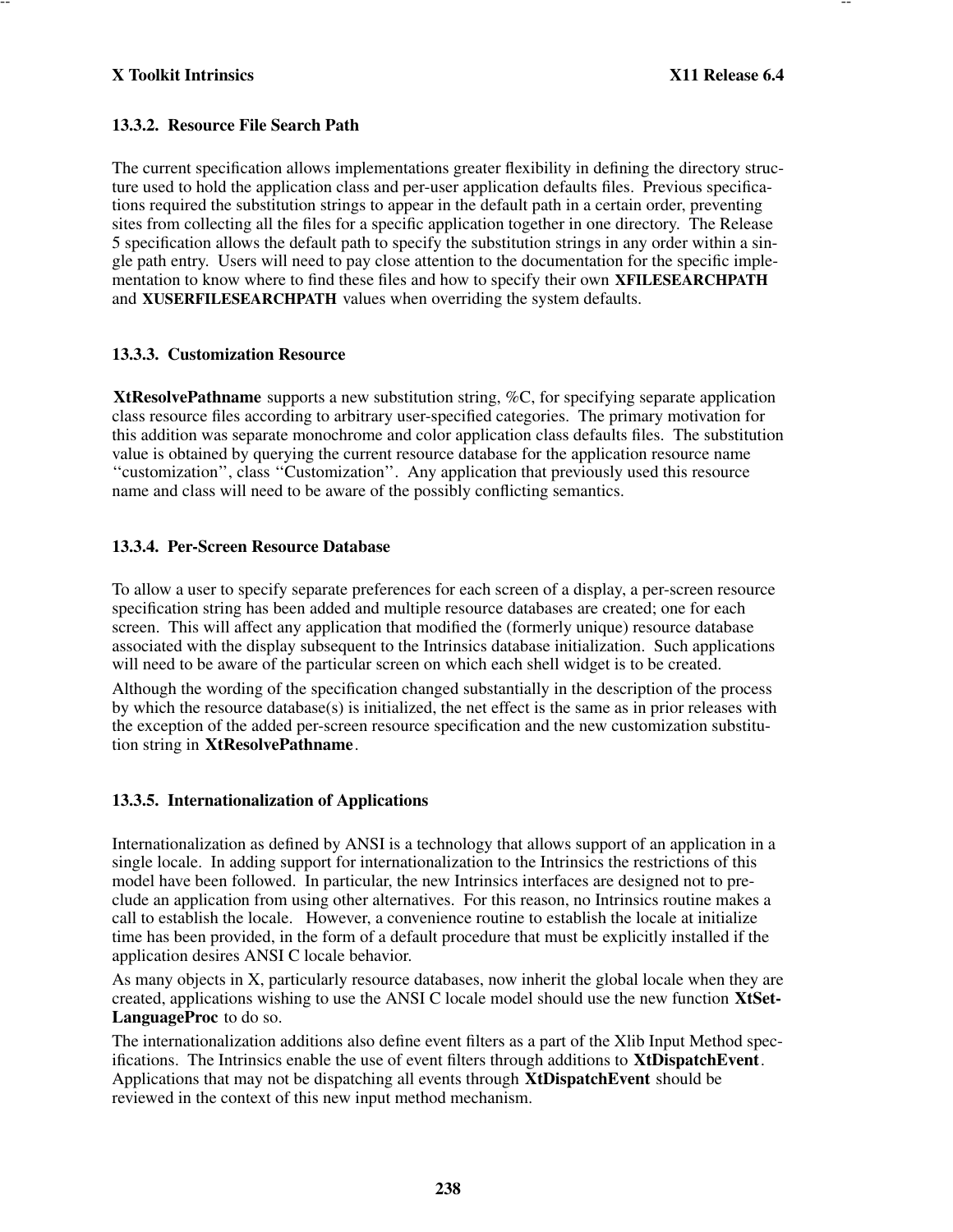# **X Toolkit Intrinsics X11 Release 6.4**

In order to permit internationalization of error messages, the name and path of the error database file are now allowed to be implementation-dependent. No adequate standard mechanism has yet been suggested to allow the Intrinsics to locate the database from localization information supplied by the client.

-- --

The previous specification for the syntax of the language string specified by **xnlLanguage** has been dropped to avoid potential conflicts with other standards. The language string syntax is now implementation-defined. The example syntax cited is consistent with the previous specification.

# **13.3.6. Permanently Allocated Strings**

In order to permit additional memory savings, an Xlib interface was added to allow the resource manager to avoid copying certain string constants. The Intrinsics specification was updated to explicitly require the Object *class\_name*, *resource\_name*, *resource\_class*, *resource\_type*, *default\_type* in resource tables, Core *actions string* field, and Constraint *resource\_name*, *resource\_class*, *resource\_type*, and *default\_type* resource fields to be permanently allocated. This explicit requirement is expected to affect only applications that may create and destroy classes on the fly.

# **13.3.7. Arguments to Existing Functions**

The *args* argument to **XtAppInitialize**, **XtVaAppInitialize**, **XtOpenDisplay**, **XtDisplayInitialize**, and **XtInitialize** were changed from **Cardinal**\* to int\* to conform to preexisting convention and avoid otherwise annoying typecasting in ANSI C environments.

## **13.4. Release 5 to Release 6 Compatibility**

At the data structure level, Release 6 retains binary compatibility with Release 5 for all data structures except **WMShellPart**. Three resources were added to the specification. The known implementations had unused space in the data structure, therefore on some architectures and implementations, the size of the part structure will not have changed as a result of this.

## **13.4.1. Widget Internals**

Two new widget methods for instance allocation and deallocation were added to the Object class. These new methods allow widgets to be treated as C++ objects in the C++ environment when an appropriate allocation method is specified or inherited by the widget class.

The textual descriptions of the processes of widget creation and widget destruction have been edited to provide clarification to widget writers. Widgets writers may have reason to rely on the specific order of the stages of widget creation and destruction; with that motivation, the specification now more exactly describes the process.

As a convenience, an interface to locate a widget class extension record on a linked list, **XtGetClassExtension**, has been added.

A new option to allow bundled changes to the managed set of a Composite widget is introduced in the Composite class extension record. Widgets that define a change\_managed procedure that can accommodate additions and deletions to the managed set of children in a single invocation should set allows\_change\_managed\_set to **True** in the extension record.

The wording of the process followed by **XtUnmanageChildren** has changed slightly to better handle changes to the managed set during phase 2 destroy processing.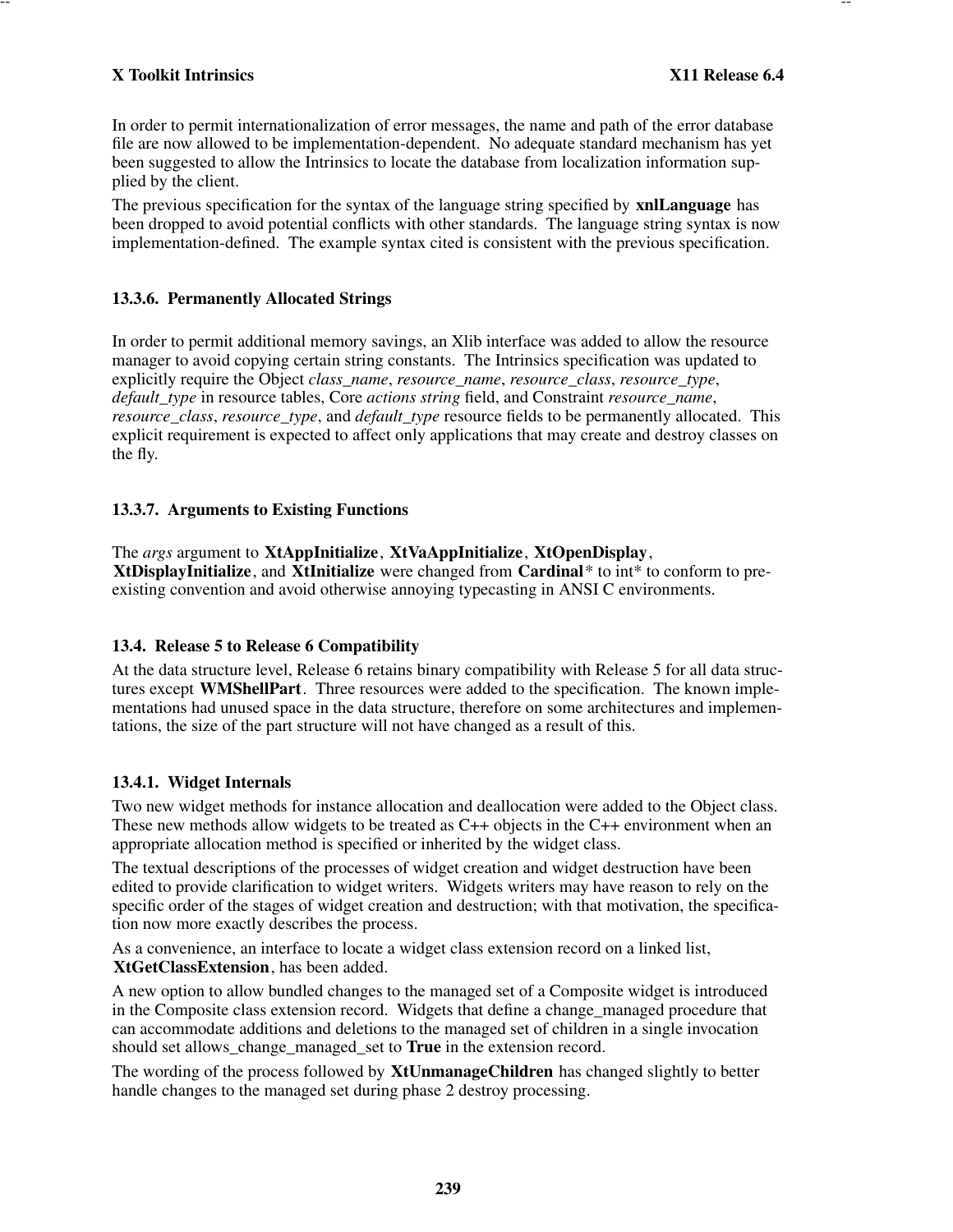A new exposure event compression flag, **XtExposeNoRegion**, was added. Many widgets specify exposure compression, but either ignore the actual damage region passed to the core expose procedure or use only the cumulative bounding box data available in the event. Widgets with expose procedures that do not make use of exact exposure region information can indicate that the Intrinsics need not compute the region.

-- --

## **13.4.2. General Application Development**

**XtOpenApplication** is a new convenience procedure to initialize the toolkit, create an application context, open an X display connection, and create the root of the widget instance tree. It is identical to the interface it replaces, **XtAppInitialize**, in all respects except that it takes an additional argument specifying the widget class of the root shell to create. This interface is now the recommended one so that clients may easily become session participants. The old convenience procedures appear in the compatibility section.

The toolkit initialization function **XtToolkitInitialize** may be called multiple times without penalty.

In order to optimize changes in geometry to a set of geometry-managed children, a new interface, **XtChangeManagedSet**, has been added.

## **13.4.3. Communication with Window and Session Managers**

The revision of the *Inter-Client Communication Conventions Manual* as an X Consortium standard has resulted in the addition of three fields to the specification of **WMShellPart**. These are *urgency*, *client\_leader*, and *window\_role*.

The adoption of the *X Session Management Protocol* as an X Consortium standard has resulted in the addition of a new shell widget, **SessionShell**, and an accompanying subclass verification interface, **XtIsSessionShell**. This widget provides support for communication between an application and a session manager, as well as a window manager. In order to preserve compatibility with existing subclasses of **ApplicationShell**, the **ApplicationShell** was subclassed to create the new widget class. The session protocol requires a modal response to certain checkpointing operations by participating applications. The **SessionShell** structures the application's notification of and responses to messages from the session manager by use of various callback lists and by use of the new interfaces **XtSessionGetToken** and **XtSessionReturnToken**. There is also a new command line argument, -xtsessionID, which facilitates the session manager in restarting applications based on the Intrinsics.

The resource name and class strings defined by the Intrinsics shell widgets in <**X11/Shell.h**> are now listed in Appendix E. The addition of a new symbol for the **WMShell** *wait\_for\_wm* resource was made to bring the external symbol and the string it represents into agreement. The actual resource name string in **WMShell** has not changed. The resource representation type of the XtNwinGravity resource of the **WMShell** was changed to XtRGravity in order to register a type converter so that window gravity resource values could be specified by name.

## **13.4.4. Geometry Management**

A clarification to the specification was made to indicate that geometry requests may include current values along with the requested changes.

#### **13.4.5. Event Management**

In Release 6, support is provided for registering selectors and event handlers for events generated by X protocol extensions and for dispatching those events to the appropriate widget. The new ev ent handler registration interfaces are **XtInsertEventTypeHandler** and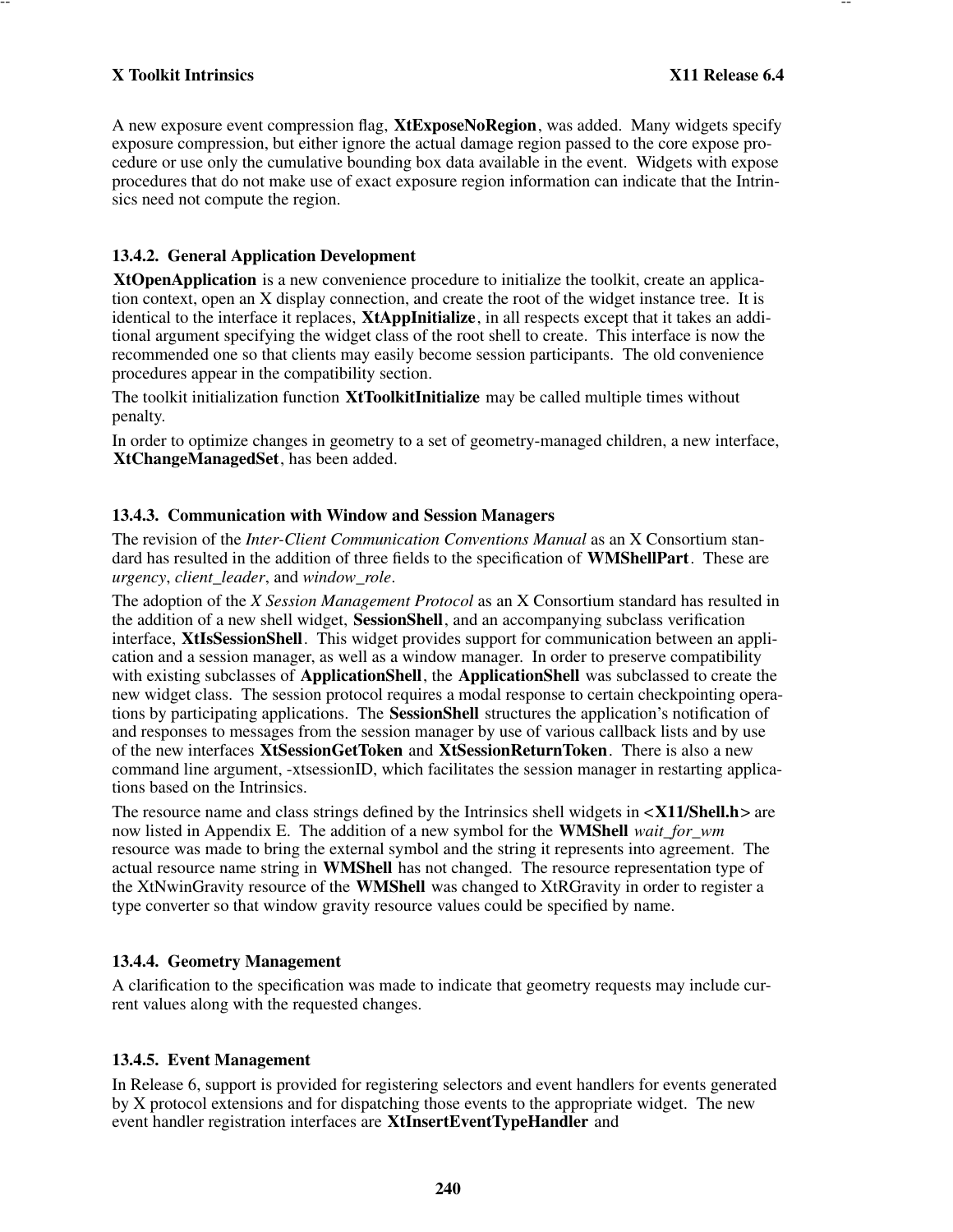# **X Toolkit Intrinsics X11 Release 6.4**

**XtRemoveEventTypeHandler**. Since the mechanism to indicate selection of extension events is specific to the extension being used, the Intrinsics introduces **XtRegisterExtensionSelector**, which allows the application to select for the events of interest. In order to change the dispatching algorithm to accommodate extension events as well as core X protocol events, the Intrinsics event dispatcher may now be replaced or enveloped by the application with

-- --

**XtSetEventDispatcher**. The dispatcher may wish to call **XtGetKeyboardFocusWidget** to determine the widget with the current Intrinsics keyboard focus. A dispatcher, after determining the destination widget, may use **XtDispatchEventToWidget** to cause the event to be dispatched to the event handlers registered by a specific widget.

To permit the dispatching of events for nonwidget drawables, such as pixmaps that are not associated with a widget's window, **XtRegisterDrawable** and **XtUnregisterDrawable** have been added to the library. A related update was made to the description of **XtWindowToWidget**.

The library is now thread-safe, allowing one thread at a time to enter the library and protecting global data as necessary from concurrent use. Threaded toolkit applications are supported by the new interfaces **XtToolkitThreadInitialize**, **XtAppLock**, **XtAppUnlock**, **XtAppSetExitFlag**, and **XtAppGetExitFlag**. Widget writers may also use **XtProcessLock** and **XtProcessUnlock**.

Safe handling of POSIX signals and other asynchronous notifications is now provided by use of **XtAppAddSignal**, **XtNoticeSignal**, and **XtRemoveSignal**.

The application can receive notification of an impending block in the Intrinsics event manager by registering interest through **XtAppAddBlockHook** and **XtRemoveBlockHook**.

**XtLastEventProcessed** returns the most recent event passed to **XtDispatchEvent** for a specified display.

### **13.4.6. Resource Management**

Resource converters are registered by the Intrinsics for window gravity and for three new resource types associated with session participation: RestartStyle, CommandArgArray and DirectoryString.

The file search path syntax has been extended to make it easier to include the default search path, which controls resource database construction, by using the new substitution string,  $\%D$ .

## **13.4.7. Translation Management**

The default key translator now recognizes the NumLock modifier. If NumLock is on and the second keysym is a keypad keysym (a standard keysym named with a ''KP'' prefix or a vendor-specific keysym in the hexadecimal range  $0x11000000$  to  $0x1100$  FFFF), then the default key translator will use the first keysym if Shift and/or ShiftLock is on and will use the second keysym if neither is on. Otherwise, it will ignore NumLock and apply the normal protocol semantics.

#### **13.4.8. Selections**

The targets of selection requests may be parameterized, as described by the revised *Inter-Client Communication Conventions Manual*. When such requests are made, **XtSetSelectionParameters** is used by the requestor to specify the target parameters and **XtGetSelectionParameters** is used by the selection owner to retrieve the parameters. When a parameterized target is specified in the context of a bundled request for multiple targets, **XtCreateSelectionRequest**,

**XtCancelSelectionRequest**, and **XtSendSelectionRequest** are used to envelop the assembly of the request. When the parameters themselves are the names of properties, the Intrinsics provides support for the economical use of property atom names; see **XtReservePropertyAtom** and **XtReleasePropertyAtom**.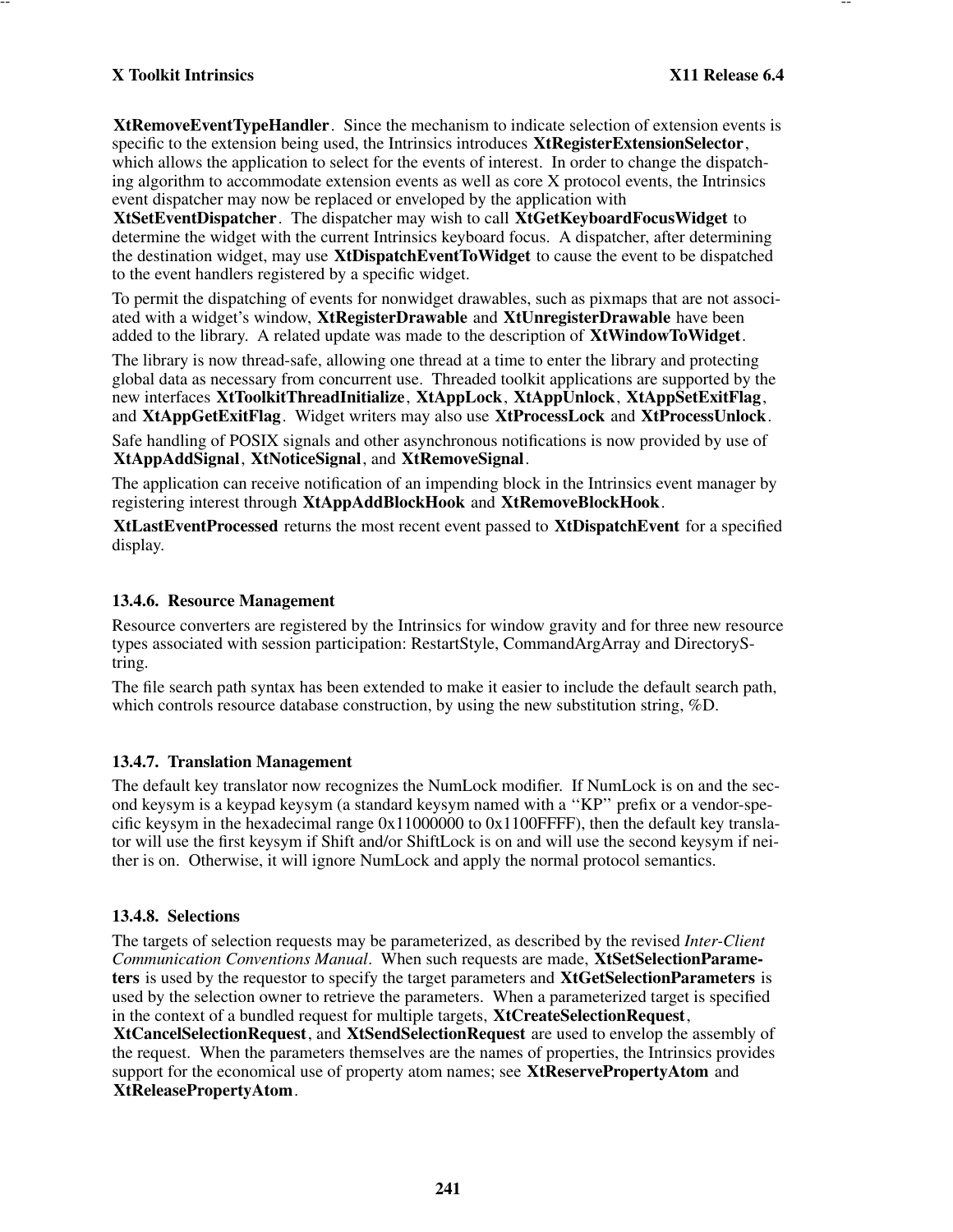# **13.4.9. External Agent Hooks**

External agent hooks were added for the benefit of applications that instrument other applications for purposes of accessibility, testing, and customization. The external agent and the application communicate by a shared protocol which is transparent to the application. The hook callbacks permit the external agent to register interest in groups or classes of toolkit activity and to be notified of the type and details of the activity as it occurs. The new interfaces related to this effort are **XtHooksOfDisplay**, which returns the hook registration widget, and **XtGetDisplays**, which returns a list of the X displays associated with an application context.

-- --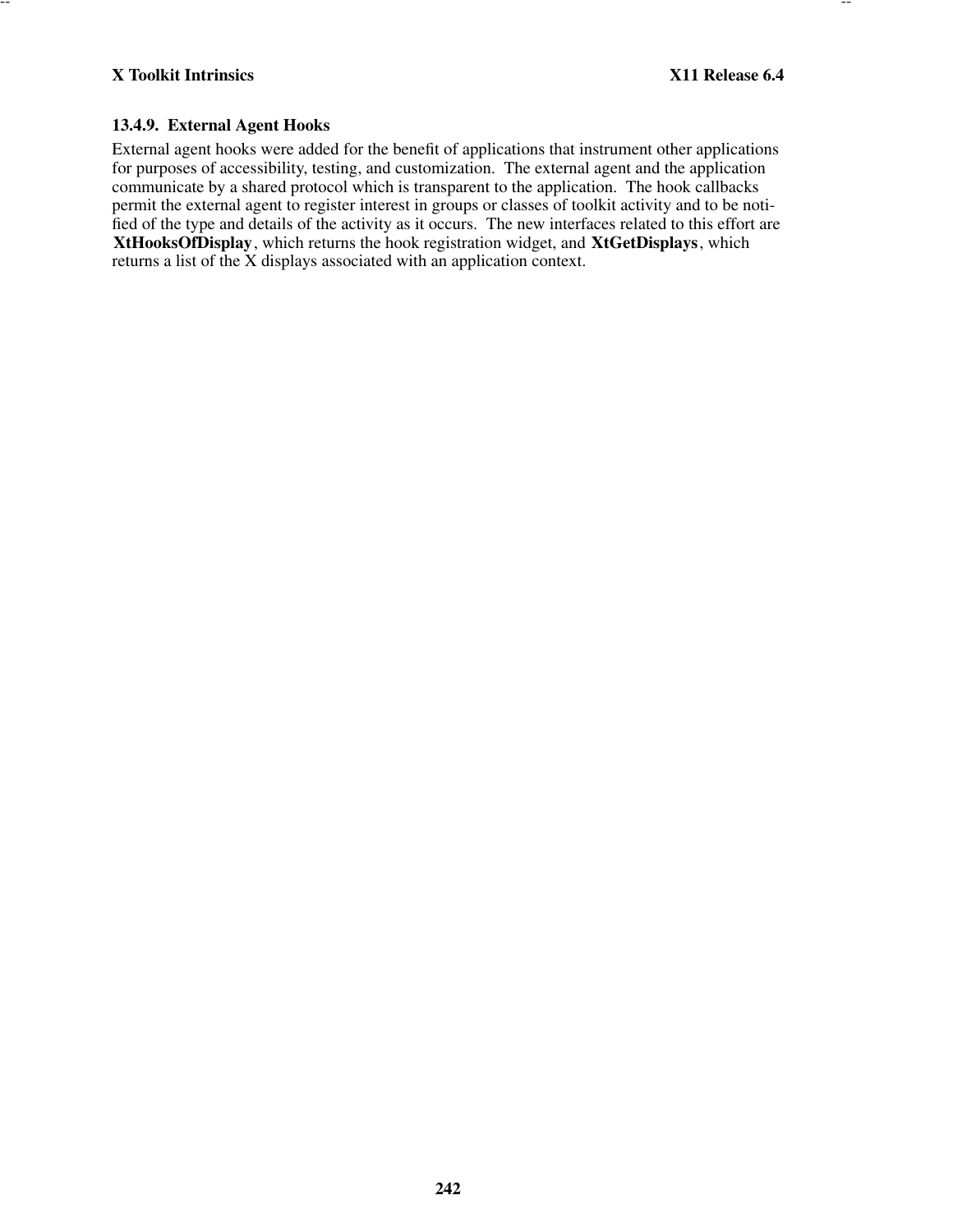# **Appendix A**

-- --

## **Resource File Format**

A resource file contains text representing the default resource values for an application or set of applications.

The format of resource files is defined by *Xlib — C Language X Interface* and is reproduced here for convenience only.

The format of a resource specification is

| ResourceLine        | = Comment   Include File   Resource Spec   <empty line=""></empty>              |
|---------------------|---------------------------------------------------------------------------------|
| Comment             | $=$ "!" { <any character="" except="" newline="" null="" or="">}</any>          |
| IncludeFile         | = "#" WhiteSpace "include" WhiteSpace FileName WhiteSpace                       |
| FileName            | $=$ <valid filename="" for="" operating="" system=""></valid>                   |
| ResourceSpec        | = WhiteSpace ResourceName WhiteSpace ":" WhiteSpace Value                       |
| <b>ResourceName</b> | $=$ [Binding] {Component Binding} ComponentName                                 |
| Binding             | $=$ ""   "*"                                                                    |
| WhiteSpace          | $=$ { <space>   <horizontal tab="">}</horizontal></space>                       |
| Component           | $=$ "?"   ComponentName                                                         |
| ComponentName       | $=$ NameChar {NameChar}                                                         |
| NameChar            | $=$ "a"-"z"   "A"-"Z"   "0"-"9"   "_"   "-"                                     |
| Value               | $=$ { <any character="" except="" newline="" null="" or="" unescaped="">}</any> |

Elements separated by vertical bar ( $\vert$ ) are alternatives. Curly braces ( $\{\ldots\}$ ) indicate zero or more repetitions of the enclosed elements. Square brackets ([...]) indicate that the enclosed element is optional. Quotes (''...'') are used around literal characters.

If the last character on a line is a backslash (\), that line is assumed to continue on the next line.

To allow a Value to begin with whitespace, the two-character sequence "\*space*" (backslash followed by space) is recognized and replaced by a space character, and the two-character sequence ''\*tab*'' (backslash followed by horizontal tab) is recognized and replaced by a horizontal tab character.

To allow a Value to contain embedded newline characters, the two-character sequence " $\ln$ " is recognized and replaced by a newline character. To allow a Value to be broken across multiple lines in a text file, the two-character sequence ''\*newline*'' (backslash followed by newline) is recognized and removed from the value.

To allow a Value to contain arbitrary character codes, the four-character sequence "\nnn", where each *n* is a digit character in the range of "0"−"7", is recognized and replaced with a single byte that contains the octal value specified by the sequence. Finally, the two-character sequence ''\\'' is recognized and replaced with a single backslash.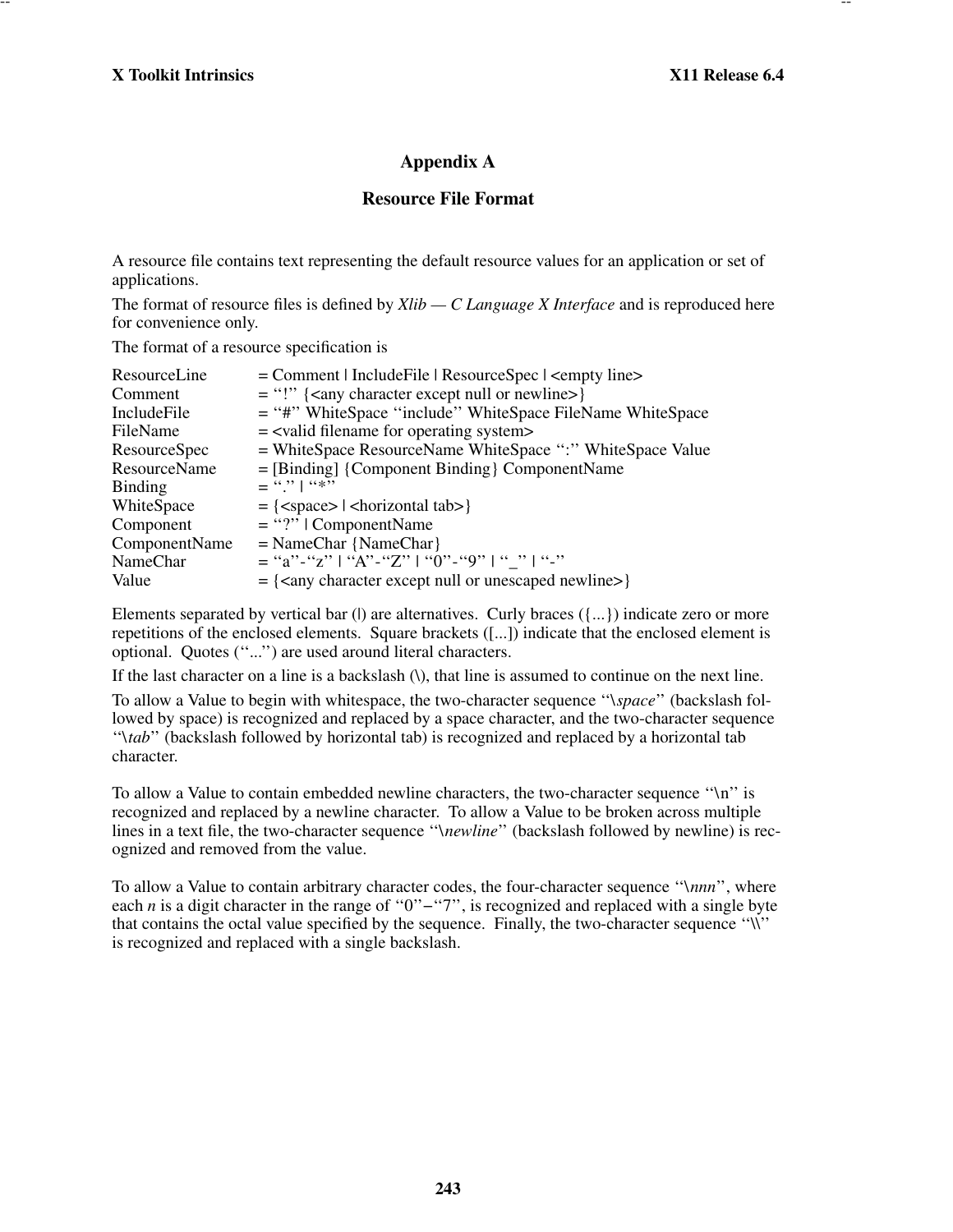# **Appendix B**

-- --

### **Translation Table Syntax**

#### **Notation**

Syntax is specified in EBNF notation with the following conventions:

[a] Means either nothing or "a"

{a} Means zero or more occurrences of ''a''

(alb) Means either "a" or "b"

\\n Is the newline character

All terminals are enclosed in double quotation marks (""). Informal descriptions are enclosed in angle brackets  $(<$  >).

### **Syntax**

The syntax of a translation table is

| translationTable | $=$ [ directive ] { production }                                           |
|------------------|----------------------------------------------------------------------------|
| directive        | $=$ ("#replace"   "#override"   "#augment" ) "\\n"                         |
| production       | $=$ lhs ":" rhs "\\n"                                                      |
| lhs              | $=$ (event   keyseq ) { "," (event   keyseq) }                             |
| keyseq           | $=$ """ keychar { keychar } """                                            |
| keychar          | $=$ [ """   "\"   "\\"   <iso 1="" character="" latin=""></iso>            |
| event            | = [modifier_list] "<"event_type">" [ "(" count["+"] ")" ] {detail}         |
| modifier_list    | $= ($ ["!"] [":"] {modifier} )   "None"                                    |
| modifier         | $=$ [""] modifier_name                                                     |
| count            | $=$ ("1"   "2"   "3"   "4"   )                                             |
| modifier_name    | $=$ "@" <keysym>   <see below="" modifiernames="" table=""></see></keysym> |
| event_type       | $=$ <see below="" event="" table="" types=""></see>                        |
| detail           | $=$ <event details="" specific=""></event>                                 |
| rhs              | $=$ { name "(" [params] ")" }                                              |
| name             | $=$ namechar { namechar }                                                  |
| namechar         | $= \{$ "a"-"z"   "A"-"Z"   "0"-"9"   "_"   "-" }                           |
| params           | $=$ string $\{$ "," string $\}$                                            |
| string           | = quoted_string   unquoted_string                                          |
| quoted_string    | $=$ """ { <latin 1="" character="">   escape_char} ["\\\\'' ] """</latin>  |
| escape_char      | $=$ "\\""                                                                  |
| unquoted_string  | $= \{\text{Latin 1 character except space, tab, "," "\\n", ")'>\}$         |

The *params* field is parsed into a list of **String** values that will be passed to the named action procedure. A *quoted string* may contain an embedded quotation mark if the quotation mark is preceded by a single backslash (\). The three-character sequence "\\"" is interpreted as "single backslash followed by end-of-string''.

#### **Modifier Names**

The modifier field is used to specify standard X keyboard and button modifier mask bits. Modifiers are legal on event types **KeyPress**, **KeyRelease**, **ButtonPress**, **ButtonRelease**, **MotionNotify**, **EnterNotify**, **LeaveNotify**, and their abbreviations. An error is generated when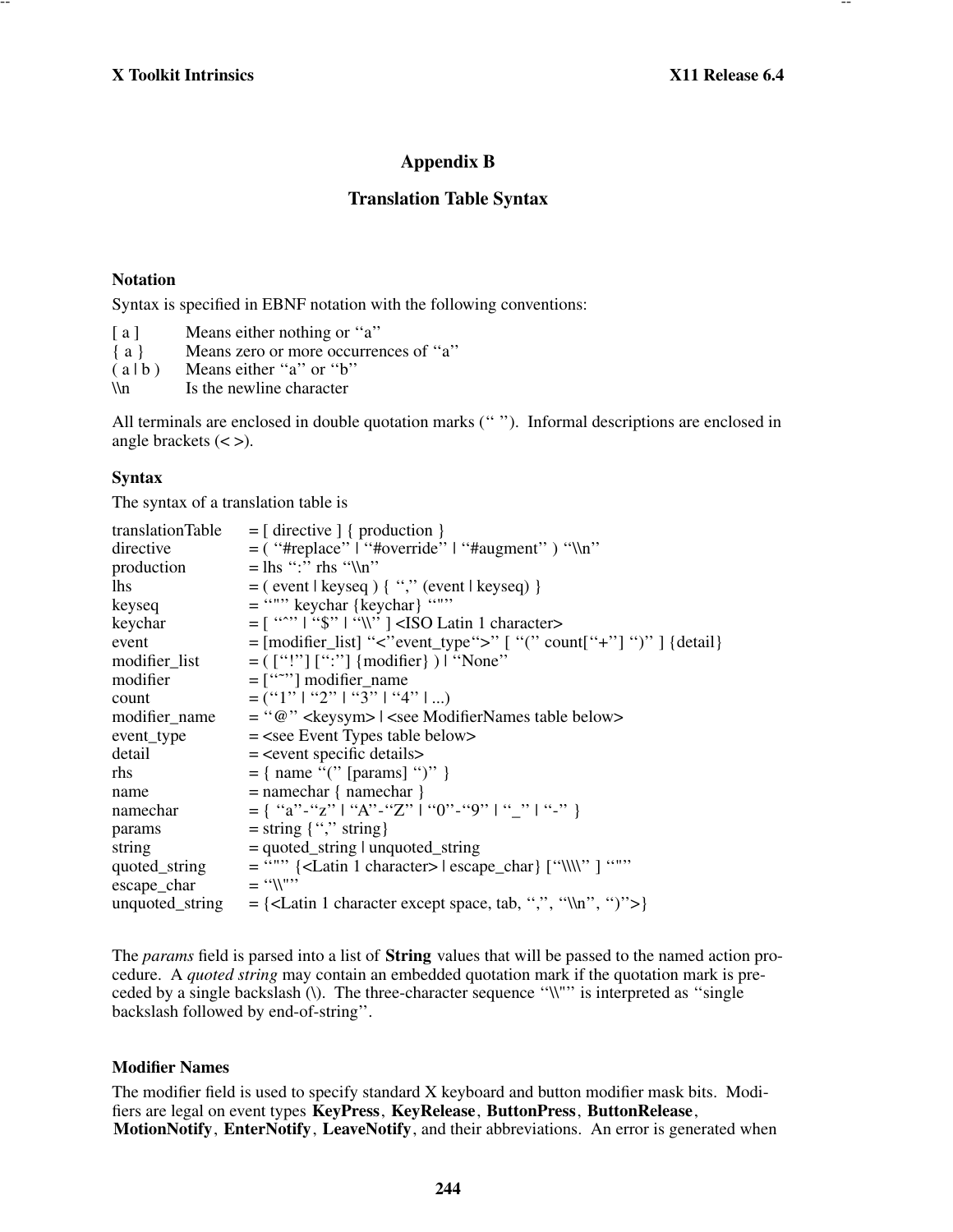# **X Toolkit Intrinsics X11 Release 6.4**

a translation table that contains modifiers for any other events is parsed.

• If the modifier list has no entries and is not ''None'', it means ''don't care'' on all modifiers.

-- --

- If an exclamation point (!) is specified at the beginning of the modifier list, it means that the listed modifiers must be in the correct state and no other modifiers can be asserted.
- If any modifiers are specified and an exclamation point (!) is not specified, it means that the listed modifiers must be in the correct state and ''don't care'' about any other modifiers.
- If a modifier is preceded by a tilde  $(^\circ)$ , it means that that modifier must not be asserted.
- If "None" is specified, it means no modifiers can be asserted.
- If a colon  $\left($ :) is specified at the beginning of the modifier list, it directs the Intrinsics to apply any standard modifiers in the event to map the event keycode into a KeySym. The default standard modifiers are Shift and Lock, with the interpretation as defined in *X Window System Protocol*, Section 5. The resulting KeySym must exactly match the specified KeySym, and the nonstandard modifiers in the event must match the modifier list. For example, '':<Key>a'' is distinct from '':<Key>A'', and '':Shift<Key>A'' is distinct from '':<Key>A''.
- If both an exclamation point (!) and a colon (:) are specified at the beginning of the modifier list, it means that the listed modifiers must be in the correct state and that no other modifiers except the standard modifiers can be asserted. Any standard modifiers in the event are applied as for colon (:) above.
- If a colon  $\cdot$ ) is not specified, no standard modifiers are applied. Then, for example, ''<Key>A'' and ''<Key>a'' are equivalent.

In key sequences, a circumflex  $(°)$  is an abbreviation for the Control modifier, a dollar sign  $(\$)$  is an abbreviation for Meta, and a backslash (\) can be used to quote any character, in particular a double quote ("), a circumflex ( $\hat{ }$ ), a dollar sign (\$), and another backslash (\). Briefly:

| No modifiers:                   | None <event> detail</event>        |
|---------------------------------|------------------------------------|
| Any modifiers:                  | <event> detail</event>             |
| Only these modifiers:           | ! mod1 mod2 <event> detail</event> |
| These modifiers and any others: | mod1 mod2 <event> detail</event>   |

The use of ''None'' for a modifier list is identical to the use of an exclamation point with no modifers.

| Modifier         | Abbreviation | Meaning              |
|------------------|--------------|----------------------|
| Ctrl             | c            | Control modifier bit |
| Shift            | S            | Shift modifier bit   |
| Lock.            | 1            | Lock modifier bit    |
| Meta             | m            | Meta key modifier    |
| Hyper            | h            | Hyper key modifier   |
| Super            | su           | Super key modifier   |
| Alt              | a            | Alt key modifier     |
| Mod1             |              | Mod1 modifier bit    |
| Mod <sub>2</sub> |              | Mod2 modifier bit    |
| Mod3             |              | Mod3 modifier bit    |
| Mod4             |              | Mod4 modifier bit    |
| Mod <sub>5</sub> |              | Mod5 modifier bit    |
| Button1          |              | Button1 modifier bit |
| Button2          |              | Button2 modifier bit |
| Button3          |              | Button3 modifier bit |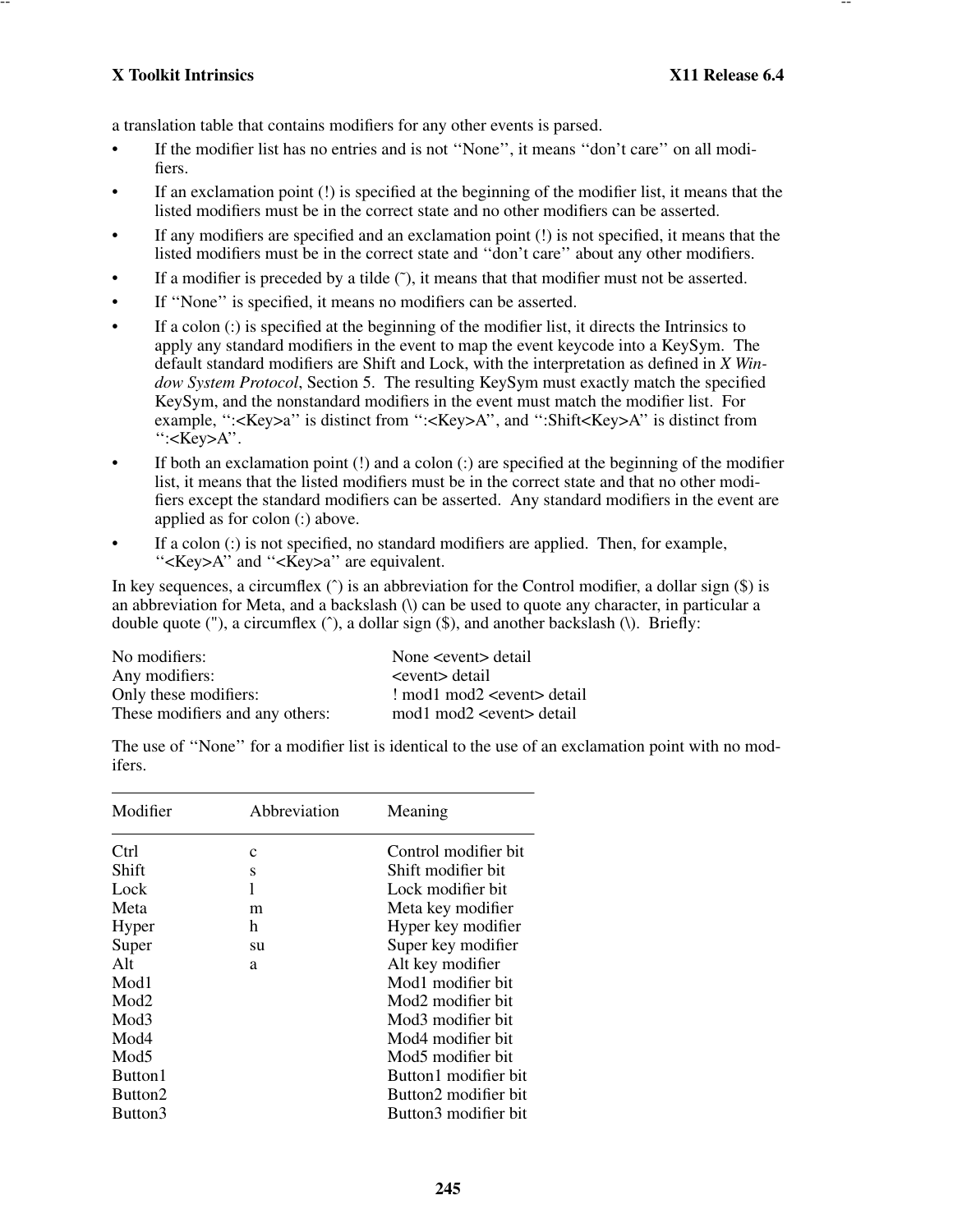| Modifier                                      | Abbreviation | Meaning                                                                                              |
|-----------------------------------------------|--------------|------------------------------------------------------------------------------------------------------|
| Button4<br>Button <sub>5</sub><br>None<br>Any |              | Button4 modifier bit<br>Button <sub>5</sub> modifier bit<br>No modifiers<br>Any modifier combination |

A key modifier is any modifier bit one of whose corresponding KeyCodes contains the corresponding left or right KeySym. For example, ''m'' or ''Meta'' means any modifier bit mapping to a KeyCode whose KeySym list contains XK\_Meta\_L or XK\_Meta\_R. Note that this interpretation is for each display, not global or even for each application context. The Control, Shift, and Lock modifier names refer explicitly to the corresponding modifier bits; there is no additional interpretation of KeySyms for these modifiers.

-- --

Because it is possible to associate arbitrary KeySyms with modifiers, the set of key modifiers is extensible. The ''@'' <keysym> syntax means any modifier bit whose corresponding KeyCode contains the specified KeySym name.

A modifier list/KeySym combination in a translation matches a modifiers/KeyCode combination in an event in the following ways:

- 1. If a colon (:) is used, the Intrinsics call the display's **XtKeyProc** with the KeyCode and modifiers. To match, (*modifiers* & ˜*modifiers\_return*) must equal *modifier\_list*, and *keysym\_return* must equal the given KeySym.
- 2. If (:) is not used, the Intrinsics mask off all don't-care bits from the modifiers. This value must be equal to *modifier\_list*. Then, for each possible combination of don't-care modifiers in the modifier list, the Intrinsics call the display's **XtKeyProc** with the KeyCode and that combination ORed with the cared-about modifier bits from the event. *Keysym\_return* must match the KeySym in the translation.

# **Event Types**

The event-type field describes XEvent types. In addition to the standard Xlib symbolic event type names, the following event type synonyms are defined:

| Type            | Meaning               |  |
|-----------------|-----------------------|--|
| Key             | <b>KeyPress</b>       |  |
| KeyDown         | <b>KeyPress</b>       |  |
| KeyUp           | <b>KeyRelease</b>     |  |
| <b>BtnDown</b>  | <b>ButtonPress</b>    |  |
| BtnUp           | <b>ButtonRelease</b>  |  |
| Motion          | <b>MotionNotify</b>   |  |
| PtrMoved        | <b>MotionNotify</b>   |  |
| MouseMoved      | MotionNotify          |  |
| Enter           | <b>EnterNotify</b>    |  |
| EnterWindow     | <b>EnterNotify</b>    |  |
| Leave           | <b>LeaveNotify</b>    |  |
| LeaveWindow     | <b>LeaveNotify</b>    |  |
| FocusIn         | FocusIn               |  |
| <b>FocusOut</b> | FocusOut              |  |
| Keymap          | <b>KeymapNotify</b>   |  |
| Expose          | <b>Expose</b>         |  |
| GrExp           | <b>GraphicsExpose</b> |  |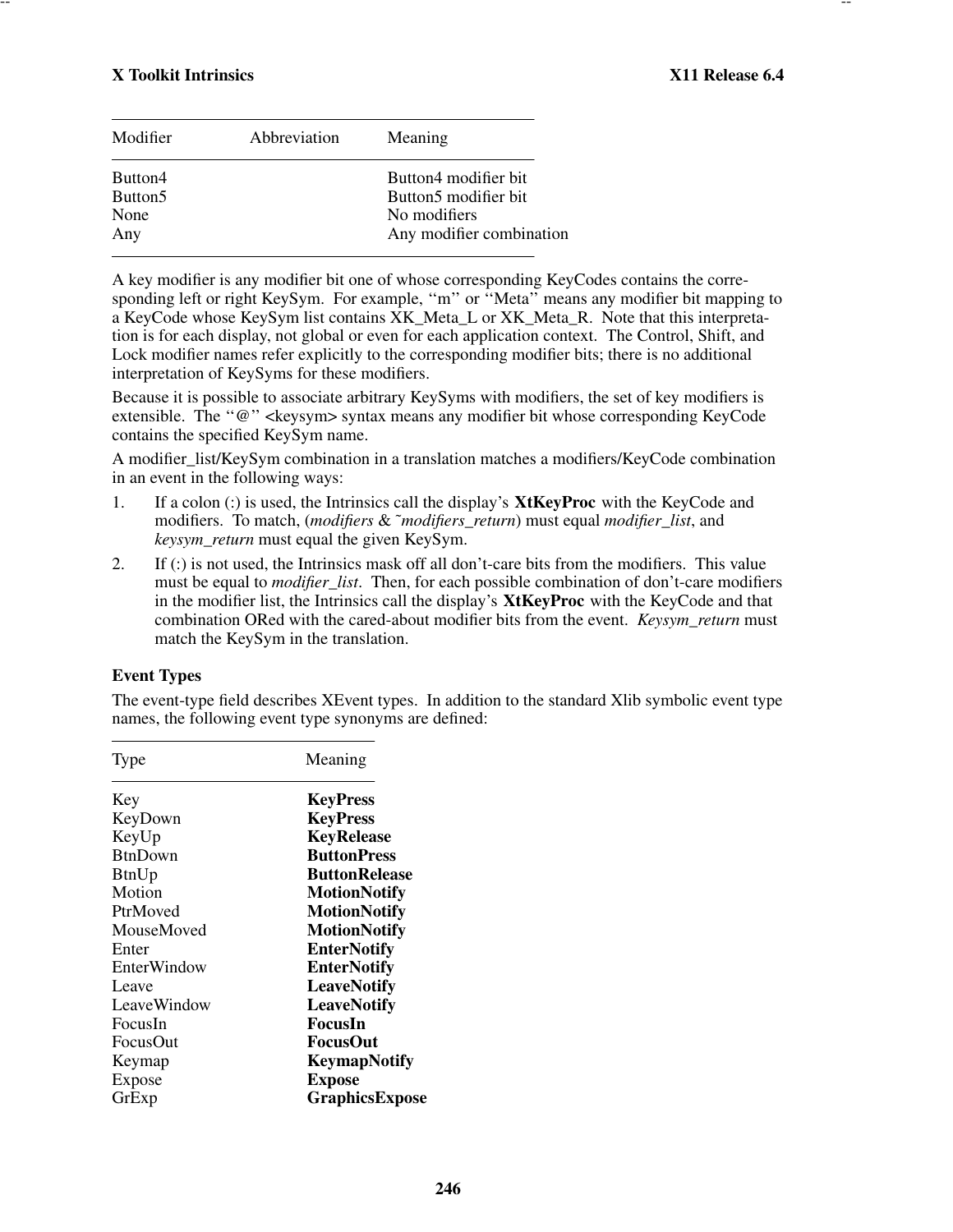| Type         | Meaning                 |
|--------------|-------------------------|
| NoExp        | <b>NoExpose</b>         |
| Visible      | <b>VisibilityNotify</b> |
| Create       | <b>CreateNotify</b>     |
| Destroy      | <b>DestroyNotify</b>    |
| Unmap        | <b>UnmapNotify</b>      |
| Map          | <b>MapNotify</b>        |
| MapReq       | <b>MapRequest</b>       |
| Reparent     | <b>ReparentNotify</b>   |
| Configure    | <b>ConfigureNotify</b>  |
| ConfigureReq | <b>ConfigureRequest</b> |
| Grav         | <b>GravityNotify</b>    |
| ResReq       | <b>ResizeRequest</b>    |
| Circ         | <b>CirculateNotify</b>  |
| CircReq      | <b>CirculateRequest</b> |
| Prop         | <b>PropertyNotify</b>   |
| SelClr       | <b>SelectionClear</b>   |
| SelReq       | <b>SelectionRequest</b> |
| Select       | <b>SelectionNotify</b>  |
| Clrmap       | <b>ColormapNotify</b>   |
| Message      | <b>ClientMessage</b>    |
| Mapping      | <b>MappingNotify</b>    |

The supported abbreviations are:

| Abbreviation      | Event Type           | Including                |
|-------------------|----------------------|--------------------------|
| Ctrl              | <b>KeyPress</b>      | with Control modifier    |
| Meta              | <b>KeyPress</b>      | with Meta modifier       |
| Shift             | <b>KeyPress</b>      | with Shift modifier      |
| Btn1Down          | <b>ButtonPress</b>   | with Button1 detail      |
| Btn1Up            | <b>ButtonRelease</b> | with Button1 detail      |
| Btn2Down          | <b>ButtonPress</b>   | with Button2 detail      |
| Btn2Up            | <b>ButtonRelease</b> | with Button2 detail      |
| Btn3Down          | <b>ButtonPress</b>   | with Button3 detail      |
| Btn3Up            | <b>ButtonRelease</b> | with Button3 detail      |
| Btn4Down          | <b>ButtonPress</b>   | with Button4 detail      |
| Btn4Up            | <b>ButtonRelease</b> | with Button4 detail      |
| Btn5Down          | <b>ButtonPress</b>   | with Button 5 detail     |
| Btn5Up            | <b>ButtonRelease</b> | with Button5 detail      |
| <b>BtnMotion</b>  | <b>MotionNotify</b>  | with any button modifier |
| <b>Btn1Motion</b> | <b>MotionNotify</b>  | with Button1 modifier    |
| <b>Btn2Motion</b> | <b>MotionNotify</b>  | with Button2 modifier    |
| Btn3Motion        | <b>MotionNotify</b>  | with Button3 modifier    |
| <b>Btn4Motion</b> | <b>MotionNotify</b>  | with Button4 modifier    |
| <b>Btn5Motion</b> | <b>MotionNotify</b>  | with Button5 modifier    |

-- --

The detail field is event-specific and normally corresponds to the detail field of the corresponding event as described by *X Window System Protocol*, Section 11. The detail field is supported for the following event types: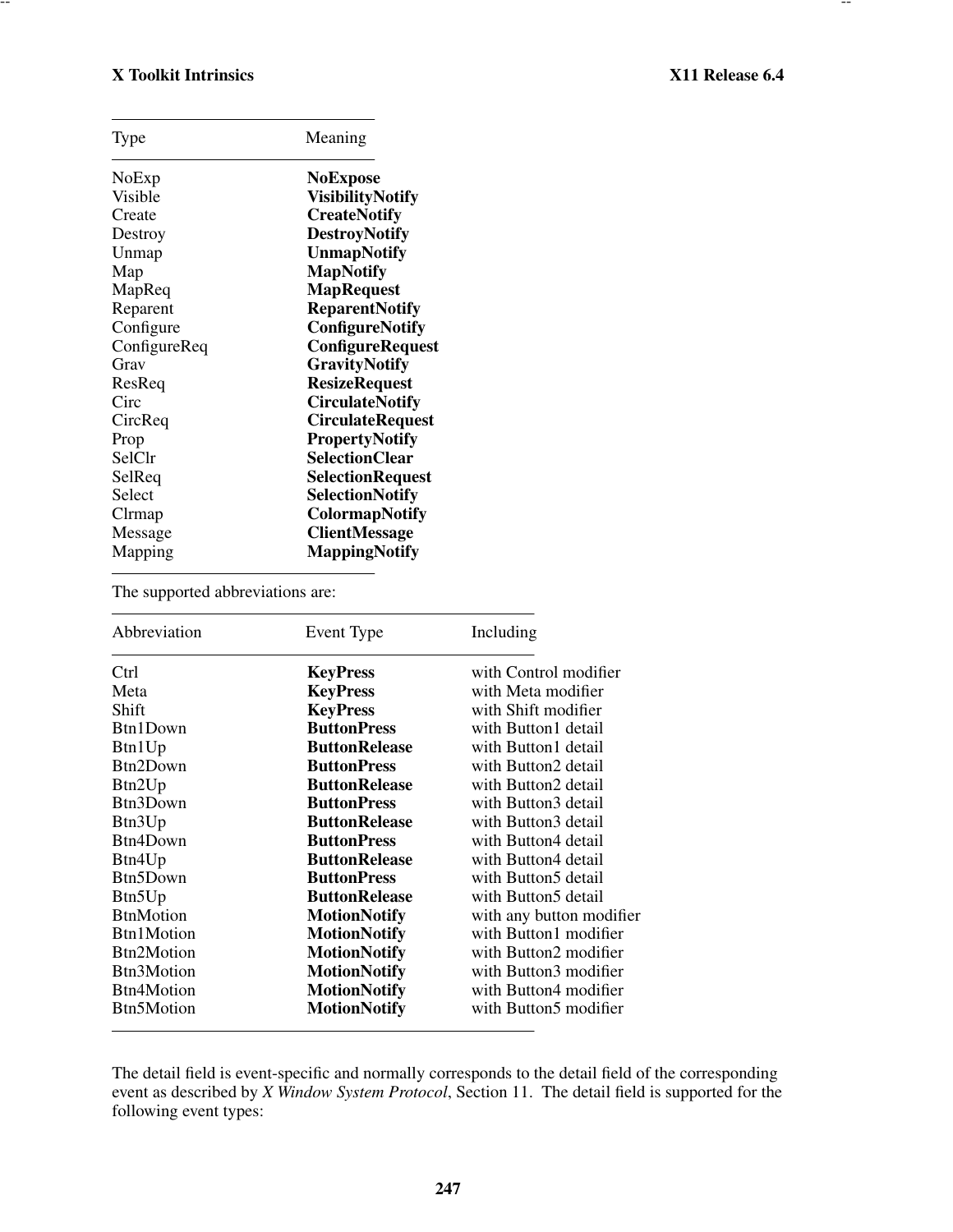| Event                | Event Field                               |
|----------------------|-------------------------------------------|
| KeyPress             | KeySym from event <i>detail</i> (keycode) |
| KeyRelease           | KeySym from event <i>detail</i> (keycode) |
| <b>ButtonPress</b>   | button from event <i>detail</i>           |
| <b>ButtonRelease</b> | button from event <i>detail</i>           |
| MotionNotify         | event <i>detail</i>                       |
| EnterNotify          | event <i>mode</i>                         |
| LeaveNotify          | event <i>mode</i>                         |
| FocusIn              | event <i>mode</i>                         |
| <b>FocusOut</b>      | event <i>mode</i>                         |
| PropertyNotify       | atom                                      |
| SelectionClear       | selection                                 |
| SelectionRequest     | selection                                 |
| SelectionNotify      | selection                                 |
| ClientMessage        | type                                      |
| MappingNotify        | request                                   |

If the event type is **KeyPress** or **KeyRelease**, the detail field specifies a KeySym name in standard format which is matched against the event as described above, for example,  $\langle Key \rangle A$ .

-- --

For the **PropertyNotify**, **SelectionClear**, **SelectionRequest**, **SelectionNotify**, and **ClientMes**sage events the detail field is specified as an atom name; for example, <Message>WM\_PRO-TOCOLS. For the **MotionNotify**, **EnterNotify**, **LeaveNotify**, **FocusIn**, **FocusOut**, and **MappingNotify** events, either the symbolic constants as defined by *X Window System Protocol*, Section 11, or the numeric values may be specified.

If no detail field is specified, then any value in the event detail is accepted as a match.

A KeySym can be specified as any of the standard KeySym names, a hexadecimal number prefixed with " $0x$ " or " $0x$ ", an octal number prefixed with " $0$ ", or a decimal number. A KeySym expressed as a single digit is interpreted as the corresponding Latin 1 KeySym, for example, ''0'' is the KeySym XK\_0. Other single character KeySyms are treated as literal constants from Latin 1, for example, ''!'' is treated as 0x21. Standard KeySym names are as defined in <**X11/keysymdef.h**> with the ''XK\_'' prefix removed.

### **Canonical Representation**

Every translation table has a unique, canonical text representation. This representation is passed to a widget's **display\_accelerator** procedure to describe the accelerators installed on that widget. The canonical representation of a translation table is (see also ''Syntax'')

| translationTable | $= \{$ production $\}$                                                                 |
|------------------|----------------------------------------------------------------------------------------|
| production       | $=$ lhs ":" rhs "\\n"                                                                  |
| <sup>1</sup> lhs | $=$ event { "," event }                                                                |
| event            | $=[\text{modifier\_list}]$ "<"event_type">" [ "(" count["+"] ")" ] {detail}            |
| modifier_list    | $=[``!"] [ "!"]$ {modifier}                                                            |
| modifier         | $=$ ["""] modifier name                                                                |
| count            | $=$ ("1"   "2"   "3"   "4"   )                                                         |
| modifier_name    | $=$ " $@$ " <keysym>   <see below="" canonical="" modifier="" names=""></see></keysym> |
| event_type       | $=$ <see below="" canonical="" event="" types=""></see>                                |
| detail           | $=$ <event-specific details=""></event-specific>                                       |
| <i>rhs</i>       | $= \{$ name "(" [params] ")" }                                                         |
| name             | $=$ namechar { namechar }                                                              |
| namechar         | $= \{$ "a"-"z"   "A"-"Z"   "0"-"9"   "_"   "-"' }                                      |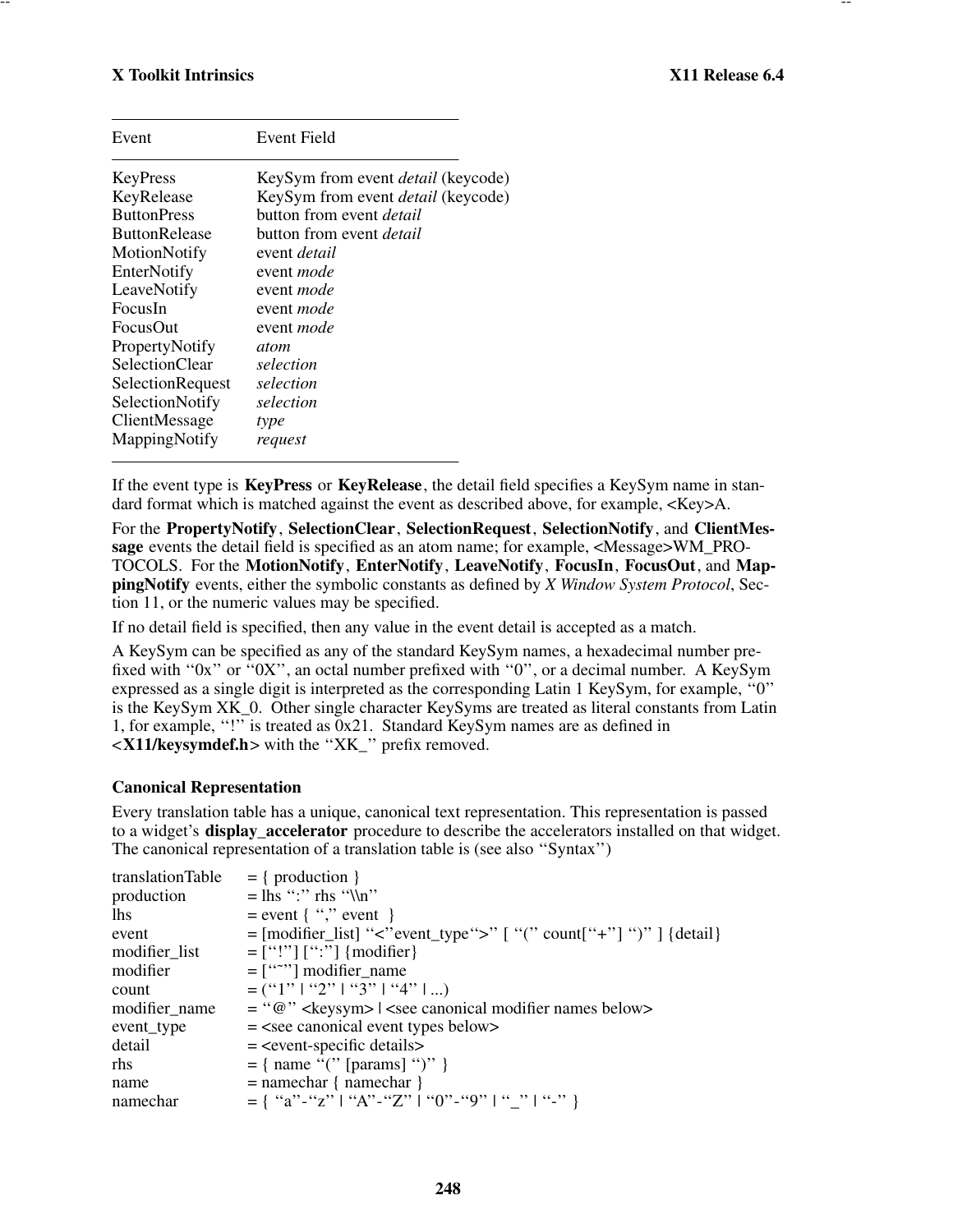| params        | $=$ string $\{$ "," string $\}$                                          |
|---------------|--------------------------------------------------------------------------|
| string        | $=$ quoted_string                                                        |
| quoted_string | $=$ """ { <latin 1="" character="">   escape_char} ["\\\\" ] """</latin> |
| escape_char   | $=$ "\\""                                                                |

-- --

The canonical modifier names are

| $C$ trl      | Mod1             | Button1             |
|--------------|------------------|---------------------|
| <b>Shift</b> | Mod <sub>2</sub> | Button2             |
| Lock         | Mod3             | Button3             |
|              | Mod4             | Button4             |
|              | Mod5             | Button <sub>5</sub> |

The canonical event types are

| <b>KeyPress</b>         | <b>KeyRelease</b>       |
|-------------------------|-------------------------|
| <b>ButtonPress</b>      | <b>ButtonRelease</b>    |
| <b>MotionNotify</b>     | <b>EnterNotify</b>      |
| <b>LeaveNotify</b>      | FocusIn                 |
| <b>FocusOut</b>         | <b>KeymapNotify</b>     |
| <b>Expose</b>           | GraphicsExpose,         |
| <b>NoExpose</b>         | <b>VisibilityNotify</b> |
| <b>CreateNotify</b>     | <b>DestroyNotify</b>    |
| <b>UnmapNotify</b>      | <b>MapNotify</b>        |
| <b>MapRequest</b>       | <b>ReparentNotify</b>   |
| <b>ConfigureNotify</b>  | <b>ConfigureRequest</b> |
| <b>GravityNotify</b>    | <b>ResizeRequest</b>    |
| <b>CirculateNotify</b>  | <b>CirculateRequest</b> |
| <b>PropertyNotify</b>   | SelectionClear          |
| <b>SelectionRequest</b> | <b>SelectionNotify</b>  |
| <b>ColormapNotify</b>   | <b>ClientMessage</b>    |

### **Examples**

Always put more specific events in the table before more general ones:

Shift <Btn1Down>: twas()\n\ <Btn1Down> : brillig()

• For double-click on Button1 Up with Shift, use this specification:

 $Shift < Btn1Up>(2) : and()$ 

This is equivalent to the following line with appropriate timers set between events:

Shift<Btn1Down>,Shift<Btn1Up>,Shift<Btn1Down>,Shift<Btn1Up> : and()

• For double-click on Button1 Down with Shift, use this specification:

 $Shift < Btn1Down > (2) : the()$ 

This is equivalent to the following line with appropriate timers set between events:

Shift<Btn1Down>,Shift<Btn1Up>,Shift<Btn1Down> : the()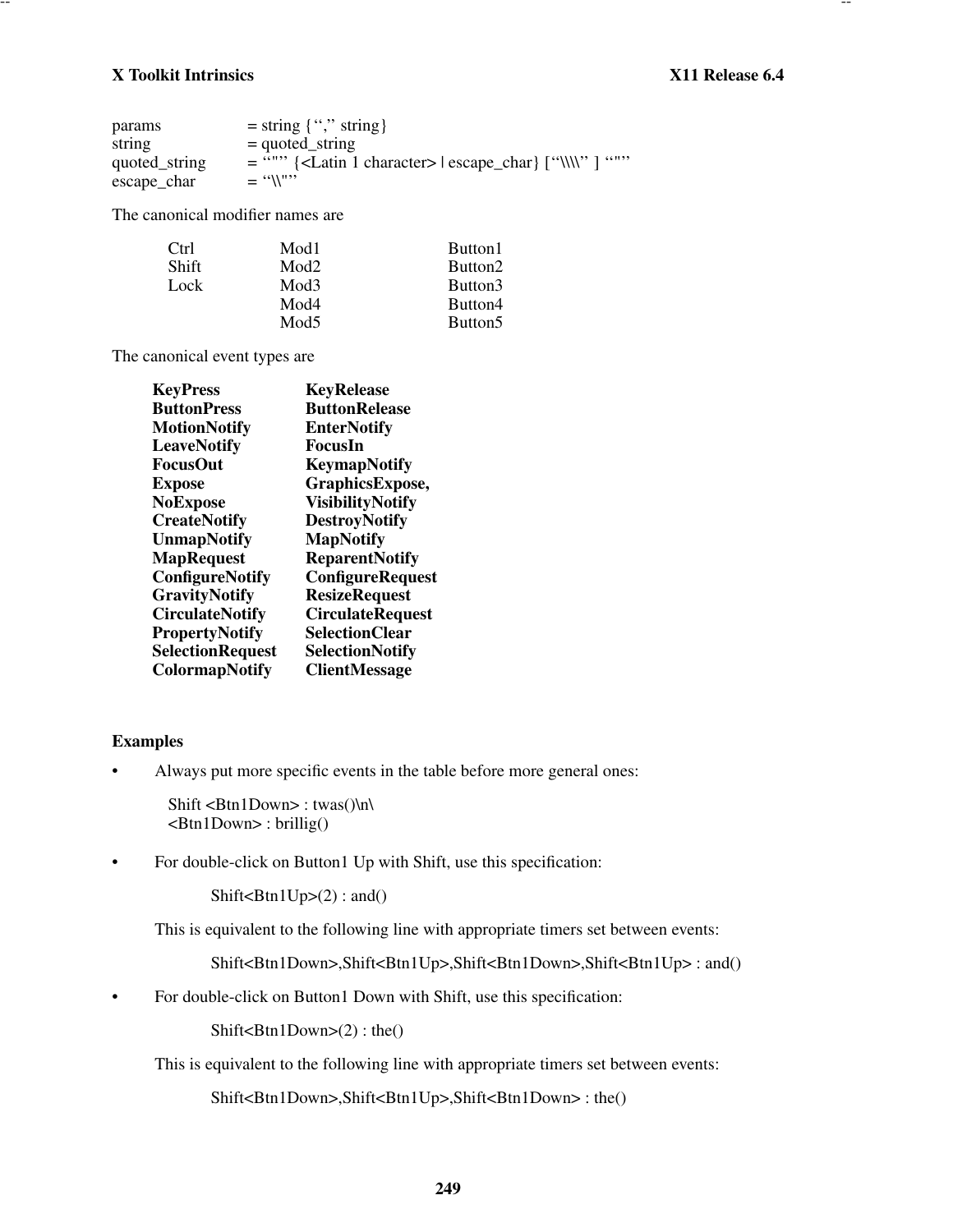• Mouse motion is always discarded when it occurs between events in a table where no motion event is specified:

-- --

<Btn1Down>,<Btn1Up> : slithy()

This is taken, even if the pointer moves a bit between the down and up events. Similarly, any motion event specified in a translation matches any number of motion events. If the motion event causes an action procedure to be invoked, the procedure is invoked after each motion event.

• If an event sequence consists of a sequence of events that is also a noninitial subsequence of another translation, it is not taken if it occurs in the context of the longer sequence. This occurs mostly in sequences like the following:

> <Btn1Down>,<Btn1Up> : toves()\n\  $\text{H1Up}>: \text{did}()$

The second translation is taken only if the button release is not preceded by a button press or if there are intervening events between the press and the release. Be particularly aware of this when using the repeat notation, above, with buttons and keys, because their expansion includes additional events; and when specifying motion events, because they are implicitly included between any two other events. In particular, pointer motion and doubleclick translations cannot coexist in the same translation table.

• For single click on Button1 Up with Shift and Meta, use this specification:

Shift Meta <Btn1Down>, Shift Meta<Btn1Up>: gyre()

For multiple clicks greater or equal to a minimum number, a plus sign  $(+)$  may be appended to the final (rightmost) count in an event sequence. The actions will be invoked on the *count*-th click and each subsequent one arriving within the multi-click time interval. For example:

Shift  $\langle \text{Btn1Up}(2+) : \text{and}()$ 

• To indicate **EnterNotify** with any modifiers, use this specification:

<Enter> : gimble()

• To indicate **EnterNotify** with no modifiers, use this specification:

None  $\leq$ Enter $>$ : in()

• To indicate **EnterNotify** with Button1 Down and Button2 Up and ''don't care'' about the other modifiers, use this specification:

Button1 ˜Button2 <Enter> : the()

• To indicate **EnterNotify** with Button1 down and Button2 down exclusively, use this specification:

! Button1 Button2 <Enter> : wabe()

You do not need to use a tilde  $(\tilde{\ })$  with an exclamation point  $(!).$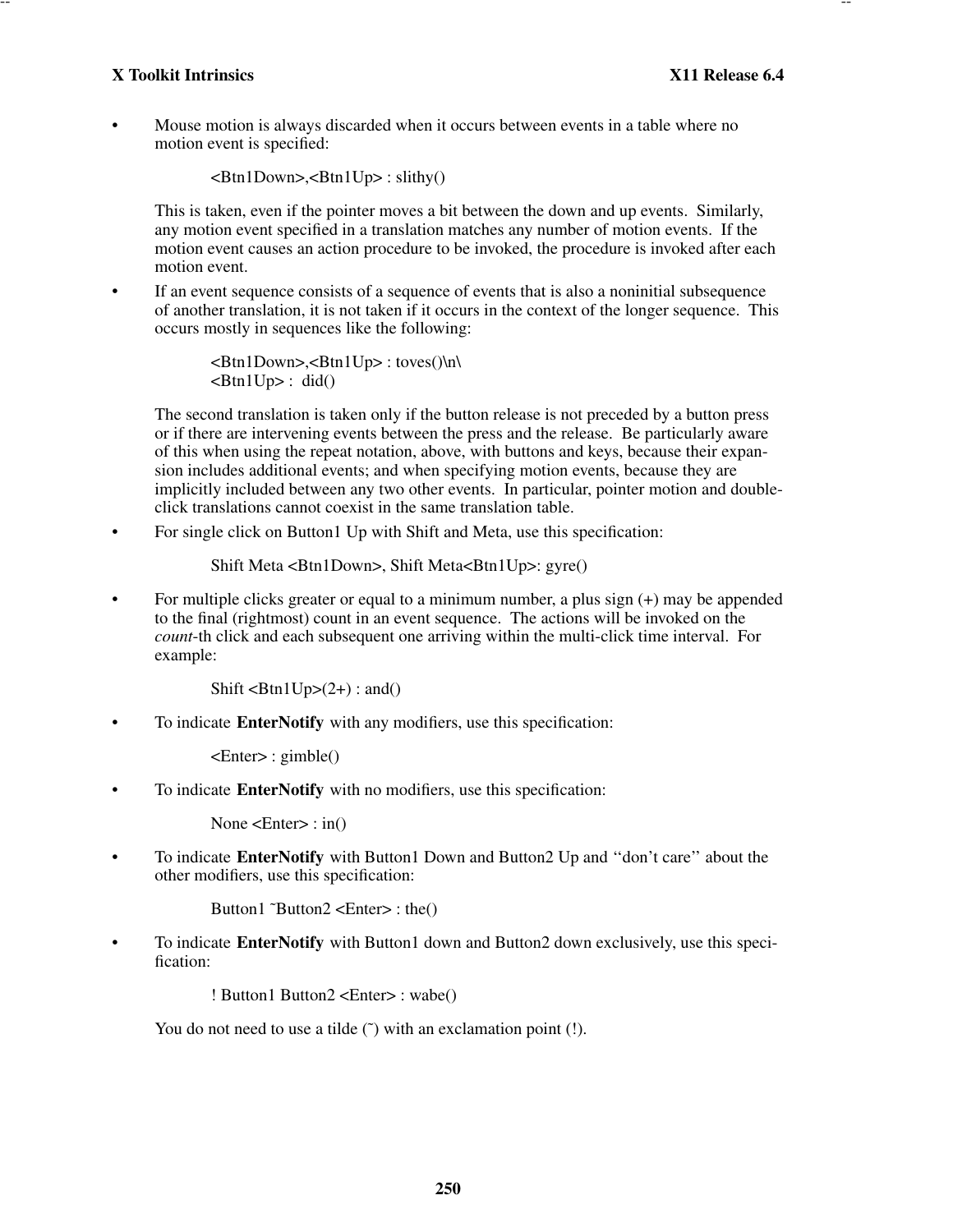## **Appendix C**

-- --

## **Compatibility Functions**

In prototype versions of the X Toolkit each widget class implemented an Xt<*Widget*>Create (for example, **XtLabelCreate**) function, in which most of the code was identical from widget to widget. In the Intrinsics, a single generic **XtCreateWidget** performs most of the common work and then calls the initialize procedure implemented for the particular widget class.

Each Composite class also implemented the procedures Xt<*Widget*>Add and an Xt<*Widget*>Delete (for example, **XtButtonBoxAddButton** and **XtButtonBoxDeleteButton**). In the Intrinsics, the Composite generic procedures **XtManageChildren** and **XtUnmanageChildren** perform error checking and screening out of certain children. Then they call the change\_managed procedure implemented for the widget's Composite class. If the widget's parent has not yet been realized, the call to the change managed procedure is delayed until realization time.

Old-style calls can be implemented in the X Toolkit by defining one-line procedures or macros that invoke a generic routine. For example, you could define the macro **XtLabelCreate** as:

#define XtLabelCreate(*name*, *parent*, *args*, *num\_args*) \ ((LabelWidget) XtCreateWidget(*name*, *labelWidgetClass*, *parent*, *args*, *num\_args*))

Pop-up shells in some of the prototypes automatically performed an **XtManageChild** on their child within their insert\_child procedure. Creators of pop-up children need to call **XtManageChild** themselves.

### **XtAppInitialize** and **XtVaAppInitialize** have been replaced by **XtOpenApplication** and **XtVaOpenApplication**.

To initialize the Intrinsics internals, create an application context, open and initialize a display, and create the initial application shell instance, an application may use **XtAppInitialize** or **XtVaAppInitialize**.

This appendix is part of the formal Intrinsics Specification.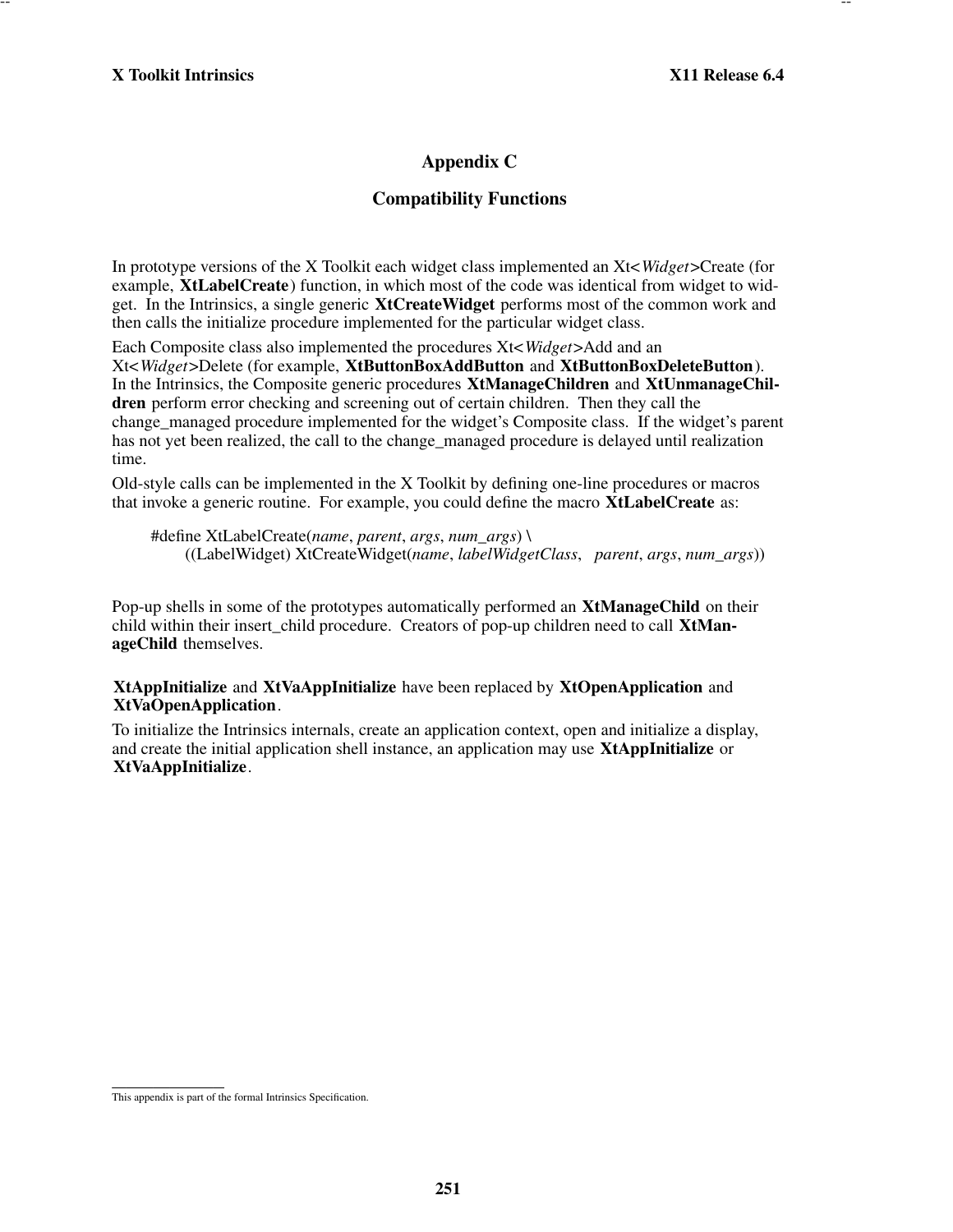$\Box$ 

Widget XtAppInitialize(*app\_context\_return*, *application\_class*, *options*, *num\_options*, *argc\_in\_out*, *argv\_in\_out*, *fallback\_resources*, *args*, *num\_args*) XtAppContext \**app\_context\_return*; String *application\_class*; XrmOptionDescList *options*; Cardinal *num\_options*; int \**argc\_in\_out*; String \**argv\_in\_out*; String \**fallback\_resources*; ArgList *args*; Cardinal *num\_args*;

-- --

| app_context_return       | Returns the application context, if non-NULL.                                                                     |
|--------------------------|-------------------------------------------------------------------------------------------------------------------|
| <i>application_class</i> | Specifies the class name of the application.                                                                      |
| options                  | Specifies the command line options table.                                                                         |
| num_options              | Specifies the number of entries in <i>options</i> .                                                               |
| $argc_in_out$            | Specifies a pointer to the number of command line arguments.                                                      |
| $argv_in_out$            | Specifies a pointer to the command line arguments.                                                                |
| fallback_resources       | Specifies resource values to be used if the application class resource file<br>cannot be opened or read, or NULL. |
| args                     | Specifies the argument list to override any other resource specifications<br>for the created shell widget.        |
| num args                 | Specifies the number of entries in the argument list.                                                             |

### The **XtAppInitialize** function calls **XtToolkitInitialize** followed by

**XtCreateApplicationContext**, then calls **XtOpenDisplay** with *display\_string* NULL and *application\_name* NULL, and finally calls **XtAppCreateShell** with *application\_name* NULL, *widget\_class* **applicationShellWidgetClass**, and the specified *args* and *num\_args* and returns the created shell. The modified *argc* and *argv* returned by **XtDisplayInitialize** are returned in *argc\_in\_out* and *argv\_in\_out*. If *app\_context\_return* is not NULL, the created application context is also returned. If the display specified by the command line cannot be opened, an error message is issued and **XtAppInitialize** terminates the application. If *fallback\_resources* is non-NULL, **XtAppSetFallbackResources** is called with the value prior to calling **XtOpenDisplay**.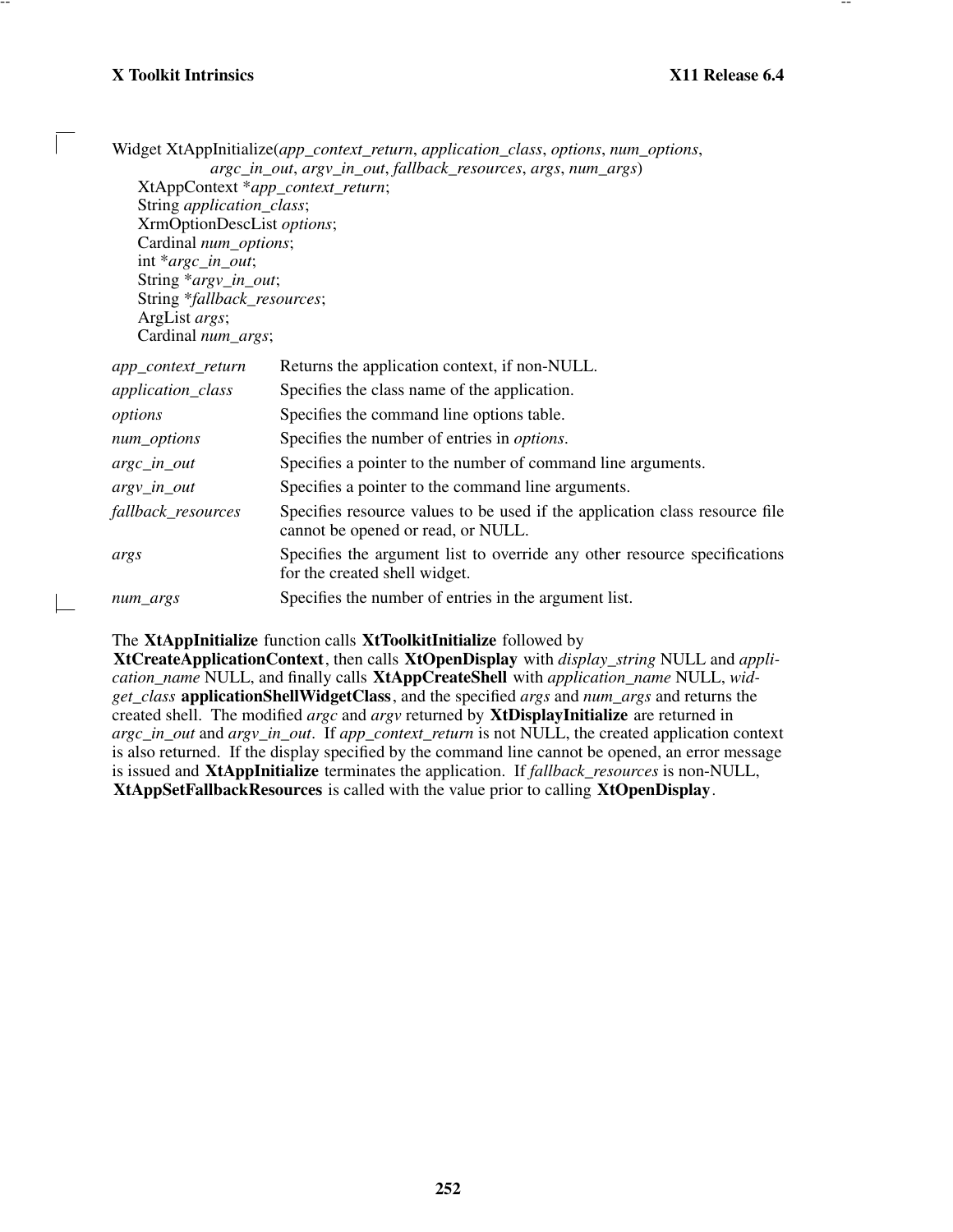$\mathbf{L}$ 

Widget XtVaAppInitialize(*app\_context\_return*, *application\_class*, *options*, *num\_options*, *argc\_in\_out*, *argv\_in\_out*, *fallback\_resources*, ...) XtAppContext \**app\_context\_return*; String *application\_class*; XrmOptionDescList *options*; Cardinal *num\_options*; int \**argc\_in\_out*; String \**argv\_in\_out*; String \**fallback\_resources*;

-- --

| app_context_return | Returns the application context, if non-NULL.                                                                  |
|--------------------|----------------------------------------------------------------------------------------------------------------|
| application_class  | Specifies the class name of the application.                                                                   |
| options            | Specifies the command line options table.                                                                      |
| num_options        | Specifies the number of entries in <i>options</i> .                                                            |
| $argc_in_out$      | Specifies a pointer to the number of command line arguments.                                                   |
| argy in out        | Specifies the command line arguments array.                                                                    |
| fallback_resources | Specifies resource values to be used if the application class resource file<br>cannot be opened, or NULL.      |
| $\cdots$           | Specifies the variable argument list to override any other resource specifi-<br>cations for the created shell. |

The **XtVaAppInitialize** procedure is identical in function to **XtAppInitialize** with the *args* and *num\_args* parameters replaced by a varargs list, as described in Section 2.5.1.

As a convenience to people converting from earlier versions of the toolkit without application contexts, the following routines exist: **XtInitialize**, **XtMainLoop**, **XtNextEvent**, **XtProcessEvent**, **XtPeekEvent**, **XtPending**, **XtAddInput**, **XtAddTimeOut**, **XtAddWorkProc**, **XtCreateApplicationShell**, **XtAddActions**, **XtSetSelectionTimeout**, and **XtGetSelectionTimeout**.

Widget XtInitialize(*shell\_name*, *application\_class*, *options*, *num\_options*, *argc*, *argv*) String *shell\_name*; String *application\_class*; XrmOptionDescRec *options*[]; Cardinal *num\_options*; int \**argc*; String *argv*[];

*shell\_name* This parameter is ignored; therefore, you can specify NULL.

*application\_class*

| <i>uppneunon</i> chap |                                                                                                                                                                     |
|-----------------------|---------------------------------------------------------------------------------------------------------------------------------------------------------------------|
|                       | Specifies the class name of this application.                                                                                                                       |
| options               | Specifies how to parse the command line for any application-specific resources.<br>The <i>options</i> argument is passed as a parameter to <b>XrmParseCommand</b> . |
| num_options           | Specifies the number of entries in the options list.                                                                                                                |
| argc                  | Specifies a pointer to the number of command line parameters.                                                                                                       |
| argy                  | Specifies the command line parameters.                                                                                                                              |
|                       |                                                                                                                                                                     |

**XtInitialize** calls **XtToolkitInitialize** to initialize the toolkit internals, creates a default application context for use by the other convenience routines, calls **XtOpenDisplay** with *display\_string*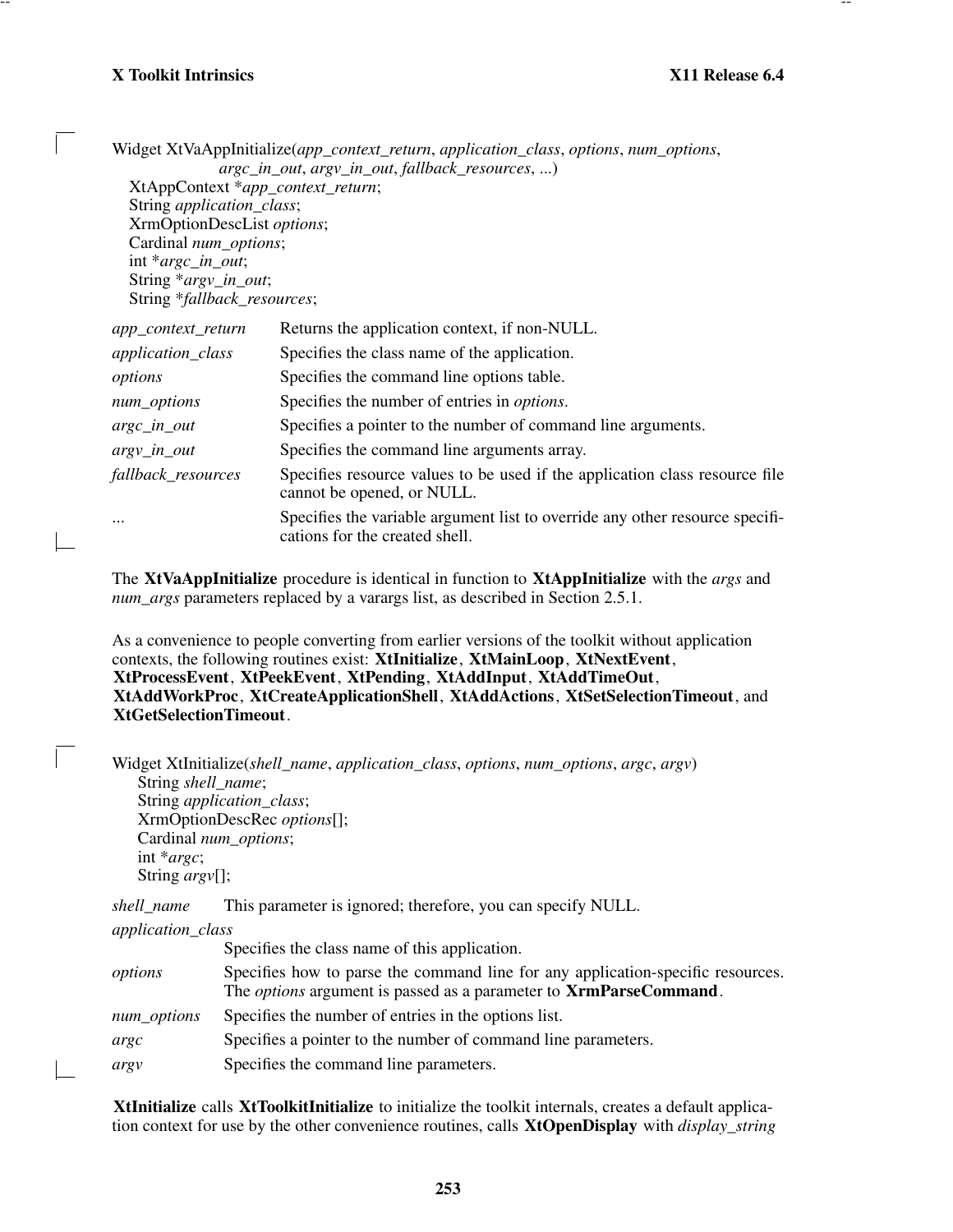NULL and *application\_name* NULL, and finally calls **XtAppCreateShell** with *application\_name* NULL and returns the created shell. The semantics of calling **XtInitialize** more than once are undefined. This routine has been replaced by **XtOpenApplication**.

-- --

void XtMainLoop(void)

**XtMainLoop** first reads the next alternate input, timer, or X event by calling **XtNextEvent**. Then it dispatches this to the appropriate registered procedure by calling **XtDispatchEvent**. This routine has been replaced by **XtAppMainLoop**.

void XtNextEvent(*event\_return*) XEvent \**event\_return*;

*event return* Returns the event information to the specified event structure.

If no input is on the X input queue for the default application context, **XtNextEvent** flushes the X output buffer and waits for an event while looking at the alternate input sources and timeout values and calling any callback procedures triggered by them. This routine has been replaced by **XtAppNextEvent**. **XtInitialize** must be called before using this routine.

void XtProcessEvent(*mask*) XtInputMask *mask*;

*mask* Specifies the type of input to process.

**XtProcessEvent** processes one X event, timeout, or alternate input source (depending on the value of *mask*), blocking if necessary. It has been replaced by **XtAppProcessEvent**. **XtInitialize** must be called before using this function.

Boolean XtPeekEvent(*event\_return*) XEvent \**event\_return*;

*event\_return* Returns the event information to the specified event structure.

If there is an event in the queue for the default application context, **XtPeekEvent** fills in the event and returns a nonzero value. If no X input is on the queue, **XtPeekEvent** flushes the output buffer and blocks until input is available, possibly calling some timeout callbacks in the process. If the input is an event, **XtPeekEvent** fills in the event and returns a nonzero value. Otherwise, the input is for an alternate input source, and **XtPeekEvent** returns zero. This routine has been replaced by **XtAppPeekEvent**. **XtInitialize** must be called before using this routine.

Boolean XtPending()

**XtPending** returns a nonzero value if there are events pending from the X server or alternate input sources in the default application context. If there are no events pending, it flushes the output buffer and returns a zero value. It has been replaced by **XtAppPending**. **XtInitialize** must be called before using this routine.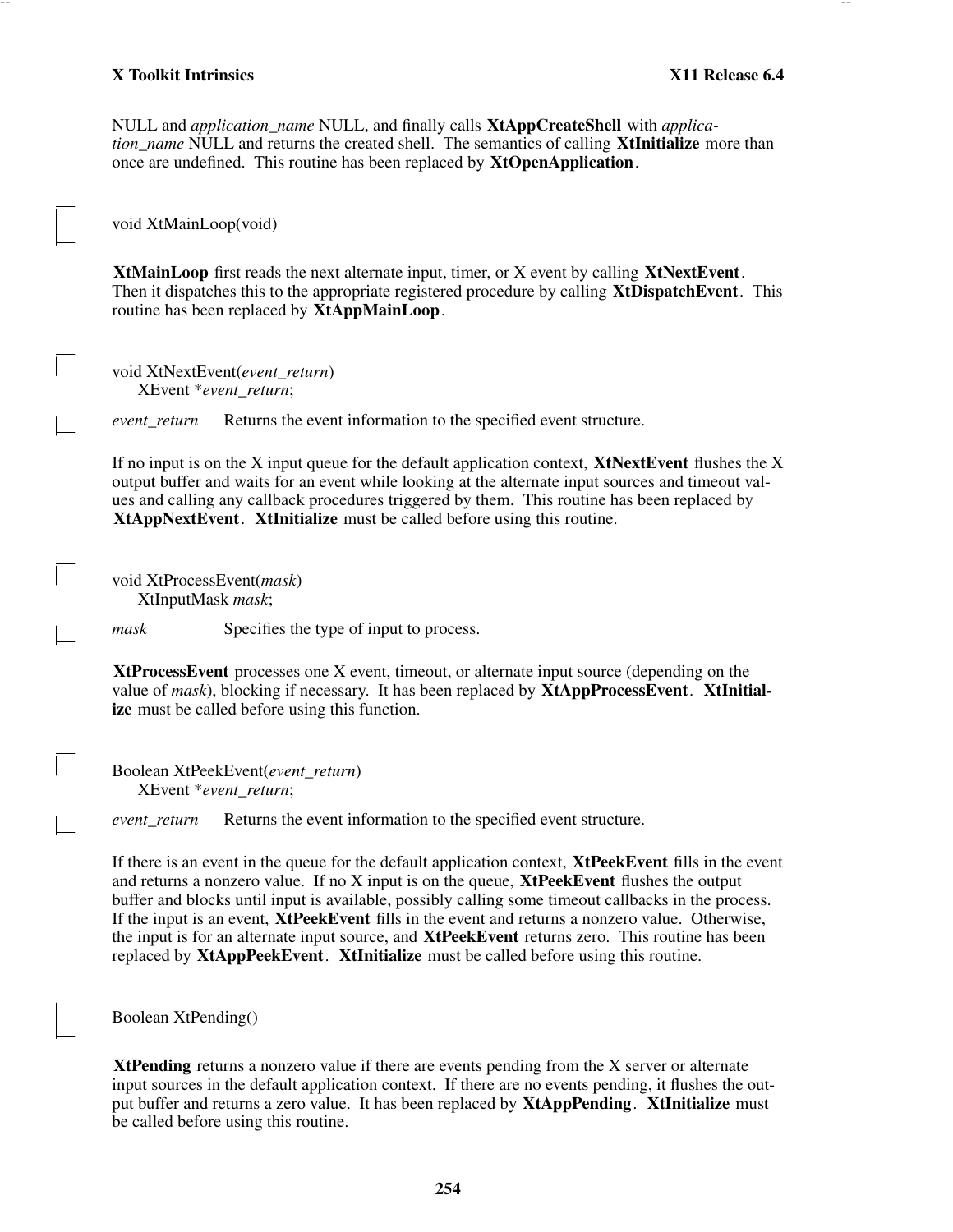Ē

XtInputId XtAddInput(*source*, *condition*, *proc*, *client\_data*) int *source*; XtPointer *condition*; XtInputCallbackProc *proc*; XtPointer *client\_data*;

-- --

*source* Specifies the source file descriptor on a POSIX-based system or other operatingsystem-dependent device specification. *condition* Specifies the mask that indicates either a read, write, or exception condition or some operating-system-dependent condition. *proc* Specifies the procedure called when input is available.

*client\_data* Specifies the parameter to be passed to *proc* when input is available.

The **XtAddInput** function registers in the default application context a new source of events, which is usually file input but can also be file output. (The word *file* should be loosely interpreted to mean any sink or source of data.) **XtAddInput** also specifies the conditions under which the source can generate events. When input is pending on this source in the default application context, the callback procedure is called. This routine has been replaced by **XtAppAddInput**. **XtInitialize** must be called before using this routine.

| XtIntervalId XtAddTimeOut(interval, proc, client_data) |
|--------------------------------------------------------|
| unsigned long <i>interval</i> ;                        |
| XtTimerCallbackProc proc;                              |
| XtPointer <i>client</i> data;                          |
|                                                        |

| interval    | Specifies the time interval in milliseconds.                           |
|-------------|------------------------------------------------------------------------|
| proc        | Specifies the procedure to be called when time expires.                |
| client data | Specifies the parameter to be passed to <i>proc</i> when it is called. |

The **XtAddTimeOut** function creates a timeout in the default application context and returns an identifier for it. The timeout value is set to *interval*. The callback procedure will be called after the time interval elapses, after which the timeout is removed. This routine has been replaced by **XtAppAddTimeOut**. **XtInitialize** must be called before using this routine.

XtWorkProcId XtAddWorkProc(*proc*, *client\_data*) XtWorkProc *proc*; XtPointer *client\_data*;

*proc* Procedure to call to do the work.

*client\_data* Client data to pass to *proc* when it is called.

This routine registers a work procedure in the default application context. It has been replaced by **XtAppAddWorkProc**. **XtInitialize** must be called before using this routine.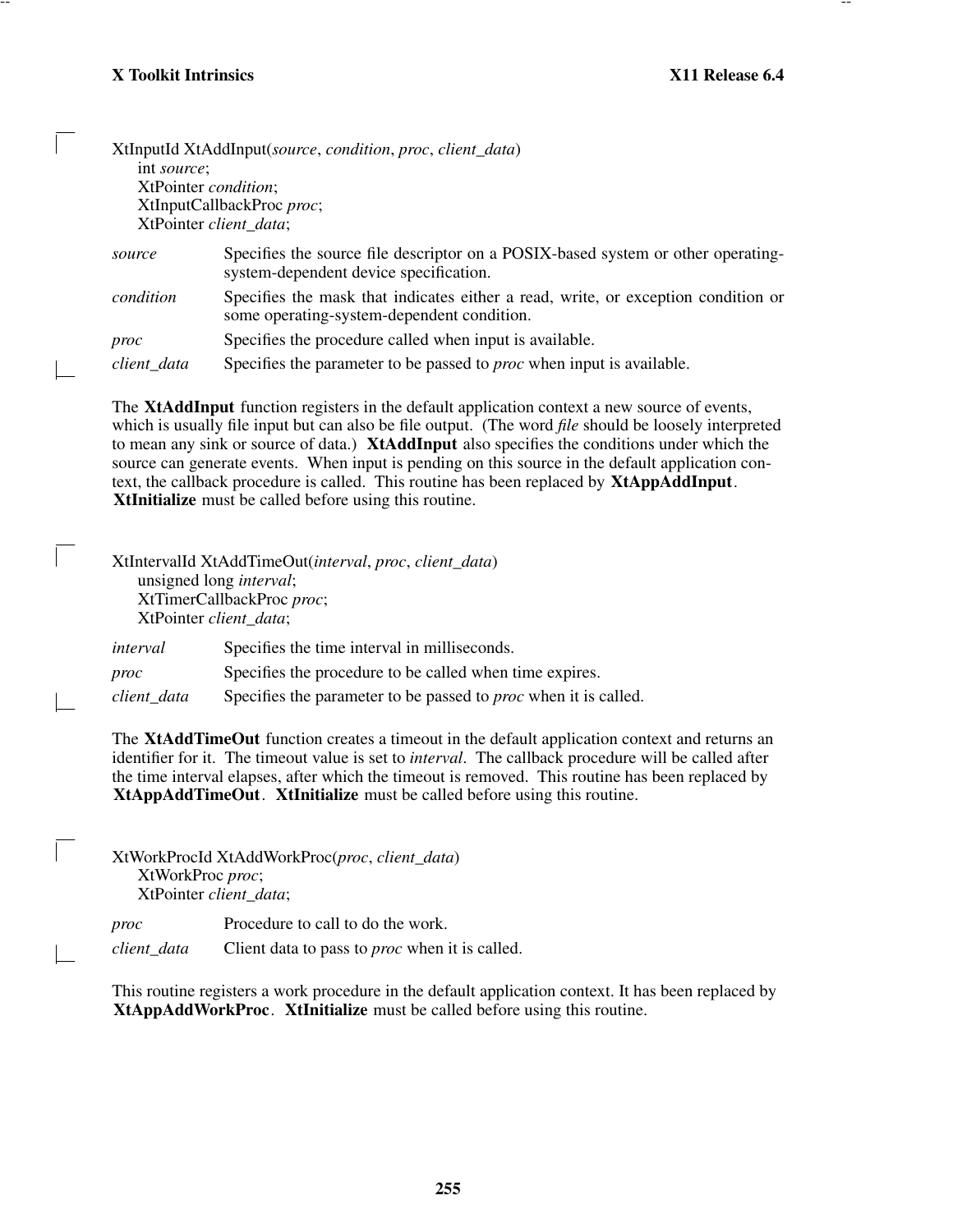|                      | Widget XtCreateApplicationShell(name, widget_class, args, num_args)                                                                                         |
|----------------------|-------------------------------------------------------------------------------------------------------------------------------------------------------------|
| String <i>name</i> ; |                                                                                                                                                             |
|                      | WidgetClass widget_class;                                                                                                                                   |
| ArgList args;        |                                                                                                                                                             |
| Cardinal num_args;   |                                                                                                                                                             |
| name                 | This parameter is ignored; therefore, you can specify NULL.                                                                                                 |
| widget_class         | Specifies the widget class pointer for the created application shell widget. This<br>will usually be <b>topLevelShellWidgetClass</b> or a subclass thereof. |
| args                 | Specifies the argument list to override any other resource specifications.                                                                                  |
| num args             | Specifies the number of entries in <i>args</i> .                                                                                                            |

-- --

The procedure **XtCreateApplicationShell** calls **XtAppCreateShell** with *application\_name* NULL, the application class passed to **XtInitialize**, and the default application context created by **XtInitialize**. This routine has been replaced by **XtAppCreateShell**.

An old-format resource type converter procedure pointer is of type **XtConverter**.

| XrmValue * <i>args</i> ;     | typedef void (*XtConverter)(XrmValue*, Cardinal*, XrmValue*, XrmValue*);                                                                         |  |
|------------------------------|--------------------------------------------------------------------------------------------------------------------------------------------------|--|
| Cardinal * <i>num_args</i> ; |                                                                                                                                                  |  |
| XrmValue *from;              |                                                                                                                                                  |  |
| XrmValue *to;                |                                                                                                                                                  |  |
| args                         | Specifies a list of additional <b>XrmValue</b> arguments to the converter if additional<br>context is needed to perform the conversion, or NULL. |  |
| num_args                     | Specifies the number of entries in <i>args</i> .                                                                                                 |  |
| from                         | Specifies the value to convert.                                                                                                                  |  |
| to                           | Specifies the descriptor to use to return the converted value.                                                                                   |  |

Type converters should perform the following actions:

- Check to see that the number of arguments passed is correct.
- Attempt the type conversion.
- If successful, return the size and pointer to the data in the *to* argument; otherwise, call **XtWarningMsg** and return without modifying the *to* argument.

Most type converters just take the data described by the specified *from* argument and return data by writing into the specified *to* argument. A few need other information, which is available in the specified argument list. A type converter can invoke another type converter, which allows differing sources that may convert into a common intermediate result to make maximum use of the type converter cache.

Note that the address returned in *to->addr* cannot be that of a local variable of the converter because this is not valid after the converter returns. It should be a pointer to a static variable.

The procedure type **XtConverter** has been replaced by **XtTypeConverter**.

The **XtStringConversionWarning** function is a convenience routine for old-format resource converters that convert from strings.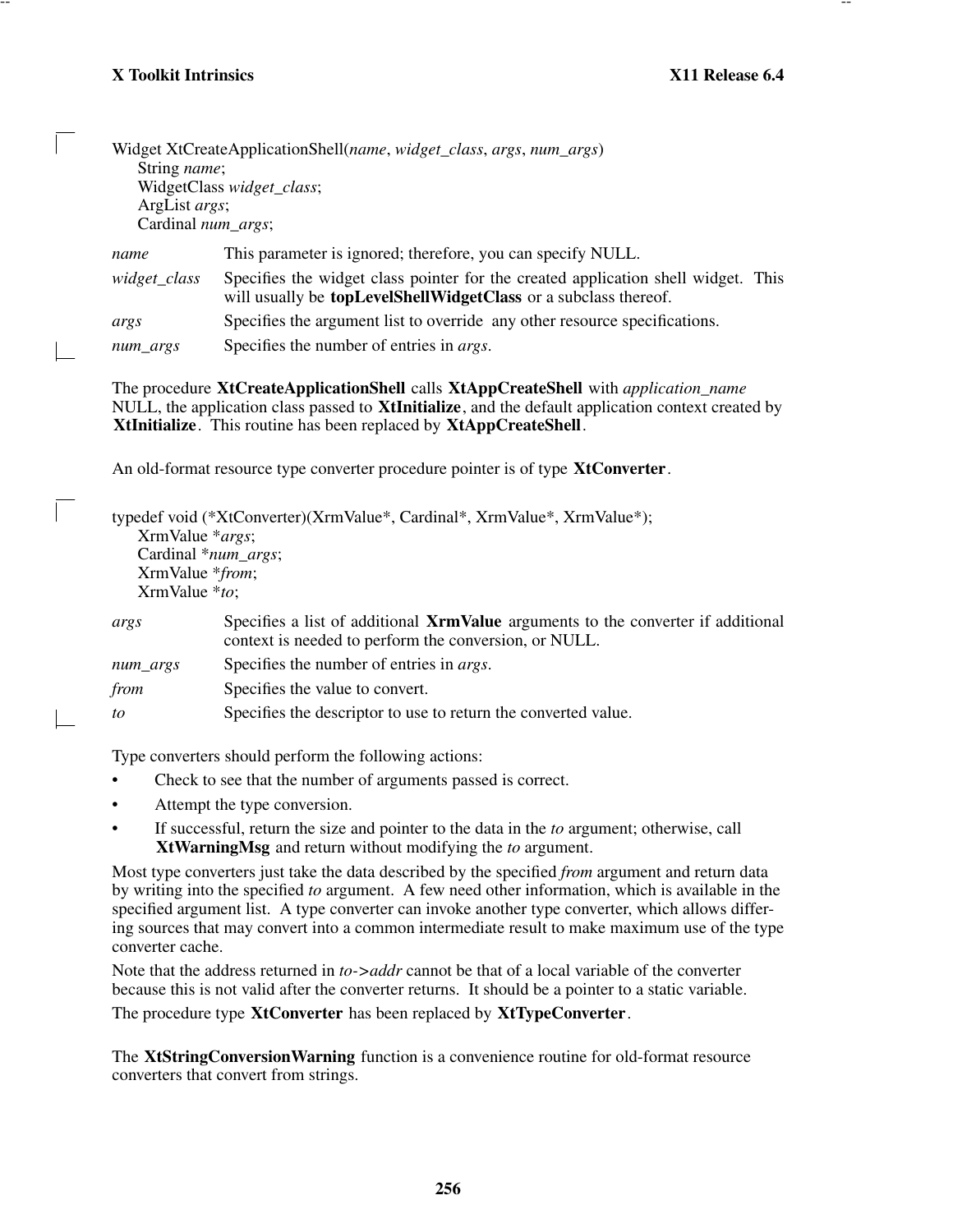L

| void XtStringConversionWarning(src, dst_type) |  |
|-----------------------------------------------|--|
| String <i>src</i> , <i>dst_type</i> ;         |  |

*src* Specifies the string that could not be converted.

*dst\_type* Specifies the name of the type to which the string could not be converted.

-- --

The **XtStringConversionWarning** function issues a warning message with name ''conversion-Error'', type ''string'', class ''XtToolkitError, and the default message string ''Cannot convert "*src*" to type *dst\_type*''. This routine has been superseded by **XtDisplayStringConversionWarning**.

To register an old-format converter, use **XtAddConverter** or **XtAppAddConverter**.

void XtAddConverter(*from\_type*, *to\_type*, *converter*, *convert\_args*, *num\_args*) String *from\_type*; String *to\_type*; XtConverter *converter*; XtConvertArgList *convert\_args*; Cardinal *num\_args*;

| from_type    | Specifies the source type.                                                   |
|--------------|------------------------------------------------------------------------------|
| to type      | Specifies the destination type.                                              |
| converter    | Specifies the type converter procedure.                                      |
| convert_args | Specifies how to compute the additional arguments to the converter, or NULL. |
| num_args     | Specifies the number of entries in <i>convert_args</i> .                     |

**XtAddConverter** is equivalent in function to **XtSetTypeConverter** with *cache\_type* equal to **XtCacheAll** for old-format type converters. It has been superseded by **XtSetTypeConverter**.

void XtAppAddConverter(*app\_context*, *from\_type*, *to\_type*, *converter*, *convert\_args*, *num\_args*) XtAppContext *app\_context*; String *from\_type*; String *to\_type*; XtConverter *converter*; XtConvertArgList *convert\_args*; Cardinal *num\_args*; *app\_context* Specifies the application context.

| from_type    | Specifies the source type.                                                   |
|--------------|------------------------------------------------------------------------------|
| to type      | Specifies the destination type.                                              |
| converter    | Specifies the type converter procedure.                                      |
| convert args | Specifies how to compute the additional arguments to the converter, or NULL. |
| num_args     | Specifies the number of entries in <i>convert args</i> .                     |

**XtAppAddConverter** is equivalent in function to **XtAppSetTypeConverter** with *cache\_type* equal to **XtCacheAll** for old-format type converters. It has been superseded by **XtAppSetTypeConverter**.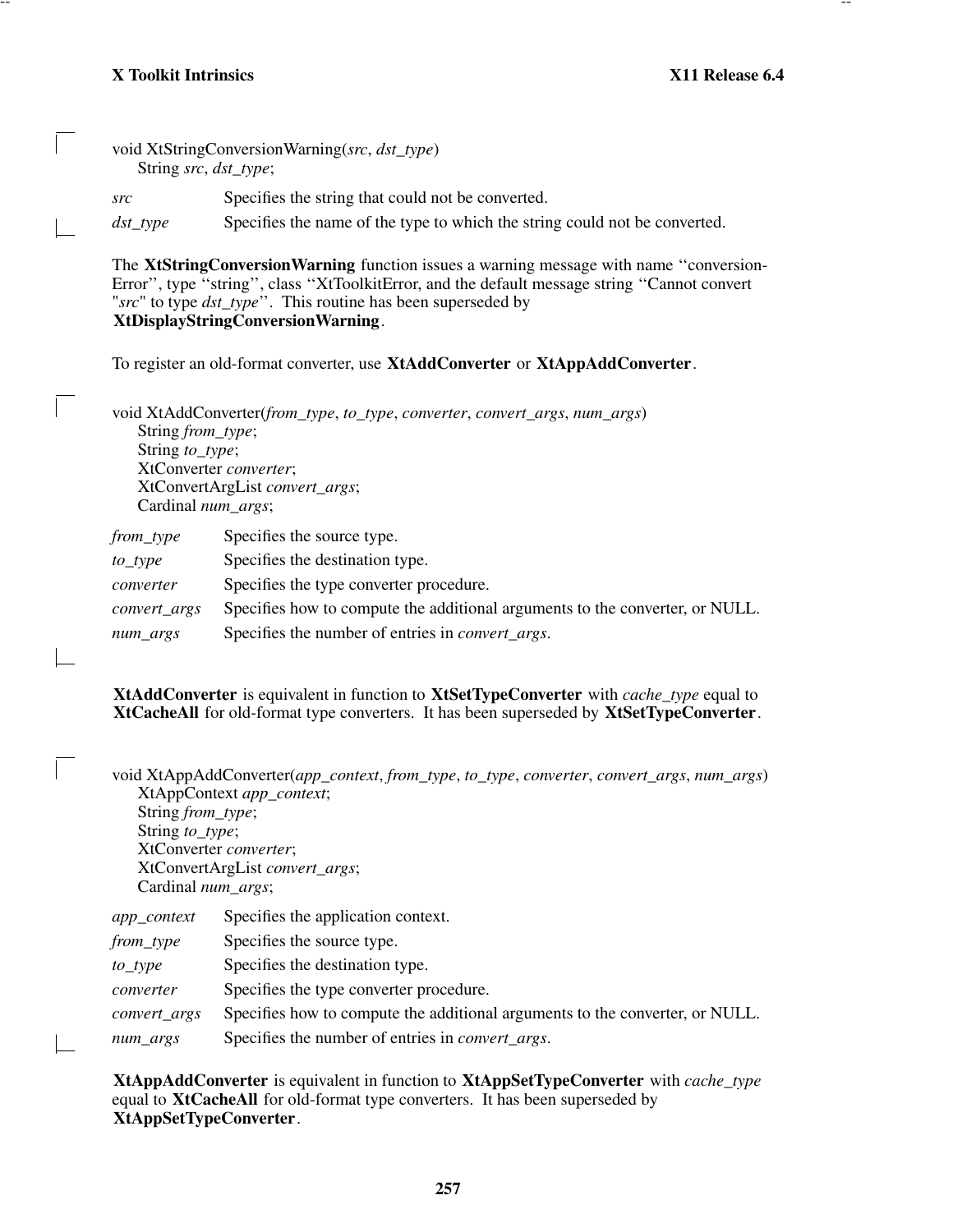To invoke resource conversions, a client may use **XtConvert** or, for old-format converters only, **XtDirectConvert**.

-- --

void XtConvert(*w*, *from\_type*, *from*, *to\_type*, *to\_return*) Widget *w*; String *from\_type*; XrmValuePtr *from*; String *to\_type*; XrmValuePtr *to\_return*;

*w* Specifies the widget to use for additional arguments, if any are needed.

| from_type | Specifies the source type.           |
|-----------|--------------------------------------|
| from      | Specifies the value to be converted. |
| to type   | Specifies the destination type.      |
| to return | Returns the converted value.         |

void XtDirectConvert(*converter*, *args*, *num\_args*, *from*, *to\_return*) XtConverter *converter*; XrmValuePtr *args*; Cardinal *num\_args*; XrmValuePtr *from*; XrmValuePtr *to\_return*;

| converter | Specifies the conversion procedure to be called.                                                                       |  |
|-----------|------------------------------------------------------------------------------------------------------------------------|--|
| args      | Specifies the argument list that contains the additional arguments needed to per-<br>form the conversion (often NULL). |  |
| num args  | Specifies the number of entries in <i>args</i> .                                                                       |  |
| from      | Specifies the value to be converted.                                                                                   |  |
| to return | Returns the converted value.                                                                                           |  |

The **XtConvert** function looks up the type converter registered to convert *from\_type* to *to\_type*, computes any additional arguments needed, and then calls **XtDirectConvert** or

**XtCallConverter**. The **XtDirectConvert** function looks in the converter cache to see if this conversion procedure has been called with the specified arguments. If so, it returns a descriptor for information stored in the cache; otherwise, it calls the converter and enters the result in the cache.

Before calling the specified converter, **XtDirectConvert** sets the return value size to zero and the return value address to NULL. To determine if the conversion was successful, the client should check *to\_return.addr* for non-NULL. The data returned by **XtConvert** must be copied immediately by the caller, as it may point to static data in the type converter.

**XtConvert** has been replaced by **XtConvertAndStore**, and **XtDirectConvert** has been superseded by **XtCallConverter**.

To deallocate a shared GC when it is no longer needed, use **XtDestroyGC**.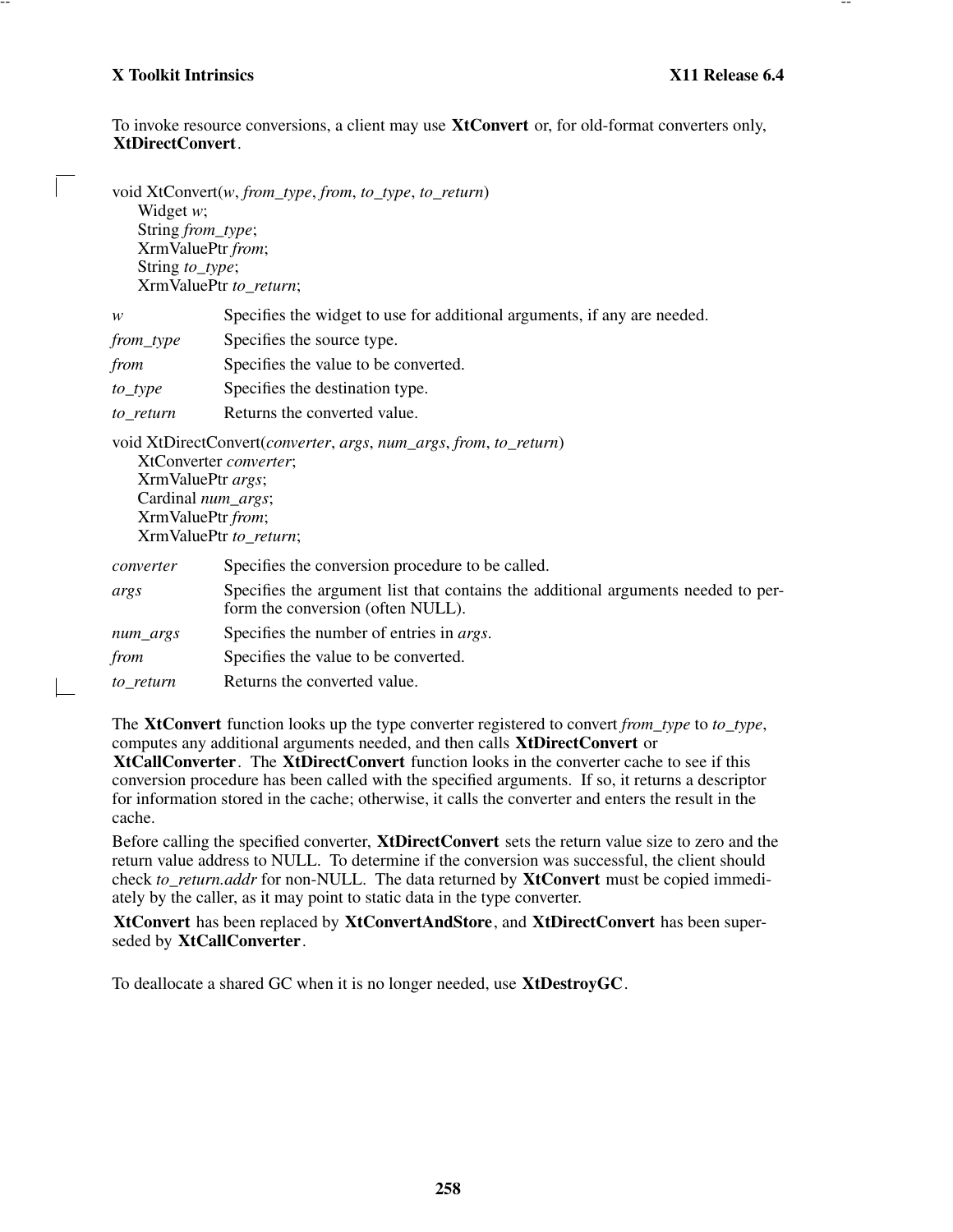| void XtDestroyGC $(w, gc)$ |  |
|----------------------------|--|
| Widget $w$ ;               |  |
| $GC$ gc;                   |  |

*w* Specifies any object on the display for which the shared GC was created. Must be of class Object or any subclass thereof.

-- --

*gc* Specifies the shared GC to be deallocated.

References to sharable GCs are counted and a free request is generated to the server when the last user of a given GC destroys it. Note that some earlier versions of **XtDestroyGC** had only a *gc* argument. Therefore, this function is not very portable, and you are encouraged to use **XtReleaseGC** instead.

To declare an action table in the default application context and register it with the translation manager, use **XtAddActions**.

void XtAddActions(*actions*, *num\_actions*) XtActionList *actions*; Cardinal *num\_actions*;

*actions* Specifies the action table to register. *num\_actions* Specifies the number of entries in *actions*.

If more than one action is registered with the same name, the most recently registered action is used. If duplicate actions exist in an action table, the first is used. The Intrinsics register an action table for **XtMenuPopup** and **XtMenuPopdown** as part of X Toolkit initialization. This routine has been replaced by **XtAppAddActions**. **XtInitialize** must be called before using this routine.

To set the Intrinsics selection timeout in the default application context, use **XtSetSelectionTimeout**.

- void XtSetSelectionTimeout(*timeout*) unsigned long *timeout*;
- *timeout* Specifies the selection timeout in milliseconds. This routine has been replaced by **XtAppSetSelectionTimeout**. **XtInitialize** must be called before using this routine.

To get the current selection timeout value in the default application context, use **XtGetSelectionTimeout**.

unsigned long XtGetSelectionTimeout()

The selection timeout is the time within which the two communicating applications must respond to one another. If one of them does not respond within this interval, the Intrinsics abort the selection request.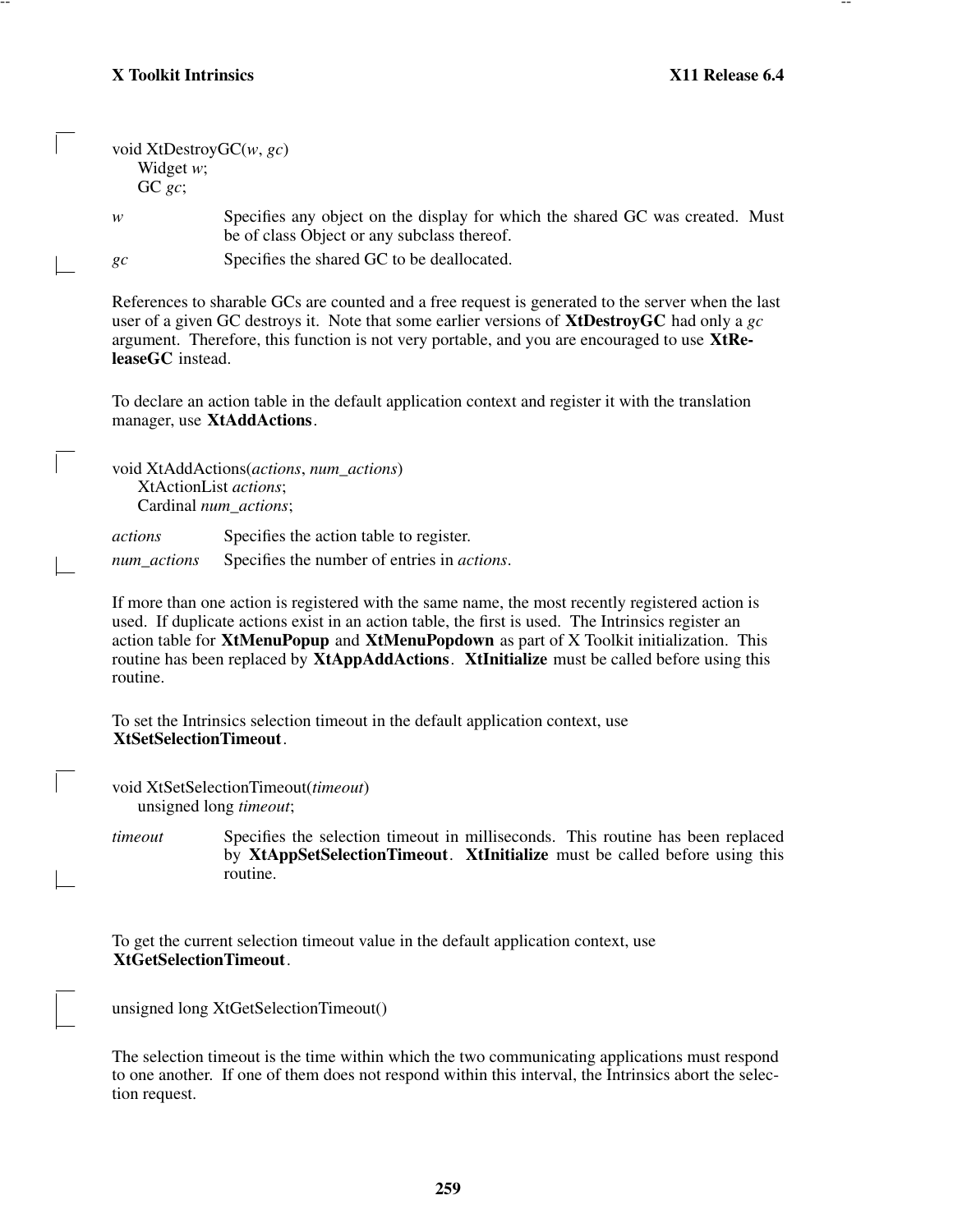This routine has been replaced by **XtAppGetSelectionTimeout**. **XtInitialize** must be called before using this routine.

-- --

To obtain the global error database (for example, to merge with an application- or widget-specific database), use **XtGetErrorDatabase**.

XrmDatabase \*XtGetErrorDatabase()

The **XtGetErrorDatabase** function returns the address of the error database. The Intrinsics do a lazy binding of the error database and do not merge in the database file until the first call to **XtGetErrorDatbaseText**. This routine has been replaced by **XtAppGetErrorDatabase**.

An error message handler can obtain the error database text for an error or a warning by calling **XtGetErrorDatabaseText**.

void XtGetErrorDatabaseText(*name*, *type*, *class*, *default*, *buffer\_return*, *nbytes*) String *name*, *type*, *class*; String *default*; String *buffer\_return*; int *nbytes*;

*name*

| type          | Specify the name and type that are concatenated to form the resource name of the<br>error message. |  |
|---------------|----------------------------------------------------------------------------------------------------|--|
| class         | Specifies the resource class of the error message.                                                 |  |
| default       | Specifies the default message to use if an error database entry is not found.                      |  |
| buffer return | Specifies the buffer into which the error message is to be returned.                               |  |
| nbytes        | Specifies the size of the buffer in bytes.                                                         |  |

The **XtGetErrorDatabaseText** returns the appropriate message from the error database associated with the default application context or returns the specified default message if one is not found in the error database. To form the full resource name and class when querying the database, the *name* and *type* are concatenated with a single ''.'' between them and the *class* is concatenated with itself with a single "." if it does not already contain a ".". This routine has been superseded by **XtAppGetErrorDatabaseText**.

To register a procedure to be called on fatal error conditions, use **XtSetErrorMsgHandler**.

void XtSetErrorMsgHandler(*msg\_handler*) XtErrorMsgHandler *msg\_handler*;

*msg\_handler* Specifies the new fatal error procedure, which should not return.

The default error handler provided by the Intrinsics constructs a string from the error resource database and calls **XtError**. Fatal error message handlers should not return. If one does, subsequent Intrinsics behavior is undefined. This routine has been superseded by **XtAppSetErrorMsgHandler**.

To call the high-level error handler, use **XtErrorMsg**.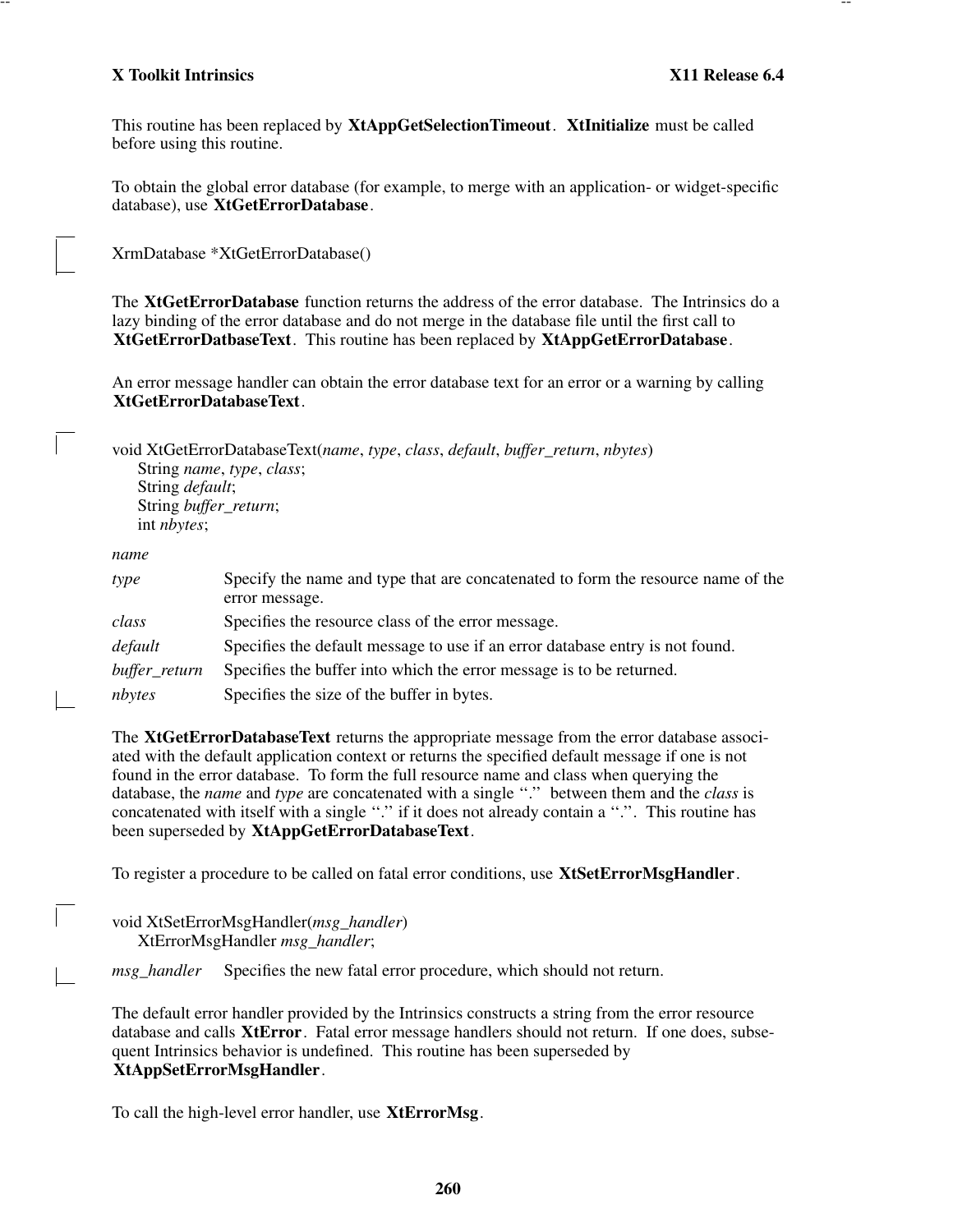-- --

 $\mathbf{L}$ 

void XtErrorMsg(*name*, *type*, *class*, *default*, *params*, *num\_params*) String *name*; String *type*; String *class*; String *default*; String \**params*; Cardinal \**num\_params*;

| name       | Specifies the general kind of error.                                          |  |
|------------|-------------------------------------------------------------------------------|--|
| type       | Specifies the detailed name of the error.                                     |  |
| class      | Specifies the resource class.                                                 |  |
| default    | Specifies the default message to use if an error database entry is not found. |  |
| params     | Specifies a pointer to a list of values to be stored in the message.          |  |
| num_params | Specifies the number of entries in <i>params</i> .                            |  |

This routine has been superseded by **XtAppErrorMsg**.

To register a procedure to be called on nonfatal error conditions, use **XtSetWarningMsgHandler**.

void XtSetWarningMsgHandler(*msg\_handler*) XtErrorMsgHandler *msg\_handler*;

*msg\_handler* Specifies the new nonfatal error procedure, which usually returns.

The default warning handler provided by the Intrinsics constructs a string from the error resource database and calls **XtWarning**. This routine has been superseded by **XtAppSetWarningMsgHandler**.

To call the installed high-level warning handler, use **XtWarningMsg**.

void XtWarningMsg(*name*, *type*, *class*, *default*, *params*, *num\_params*) String *name*; String *type*; String *class*;

String *default*; String \**params*; Cardinal \**num\_params*;

| name       | Specifies the general kind of error.                                          |  |
|------------|-------------------------------------------------------------------------------|--|
| type       | Specifies the detailed name of the error.                                     |  |
| class      | Specifies the resource class.                                                 |  |
| default    | Specifies the default message to use if an error database entry is not found. |  |
| params     | Specifies a pointer to a list of values to be stored in the message.          |  |
| num_params | Specifies the number of entries in <i>params</i> .                            |  |

This routine has been superseded by **XtAppWarningMsg**.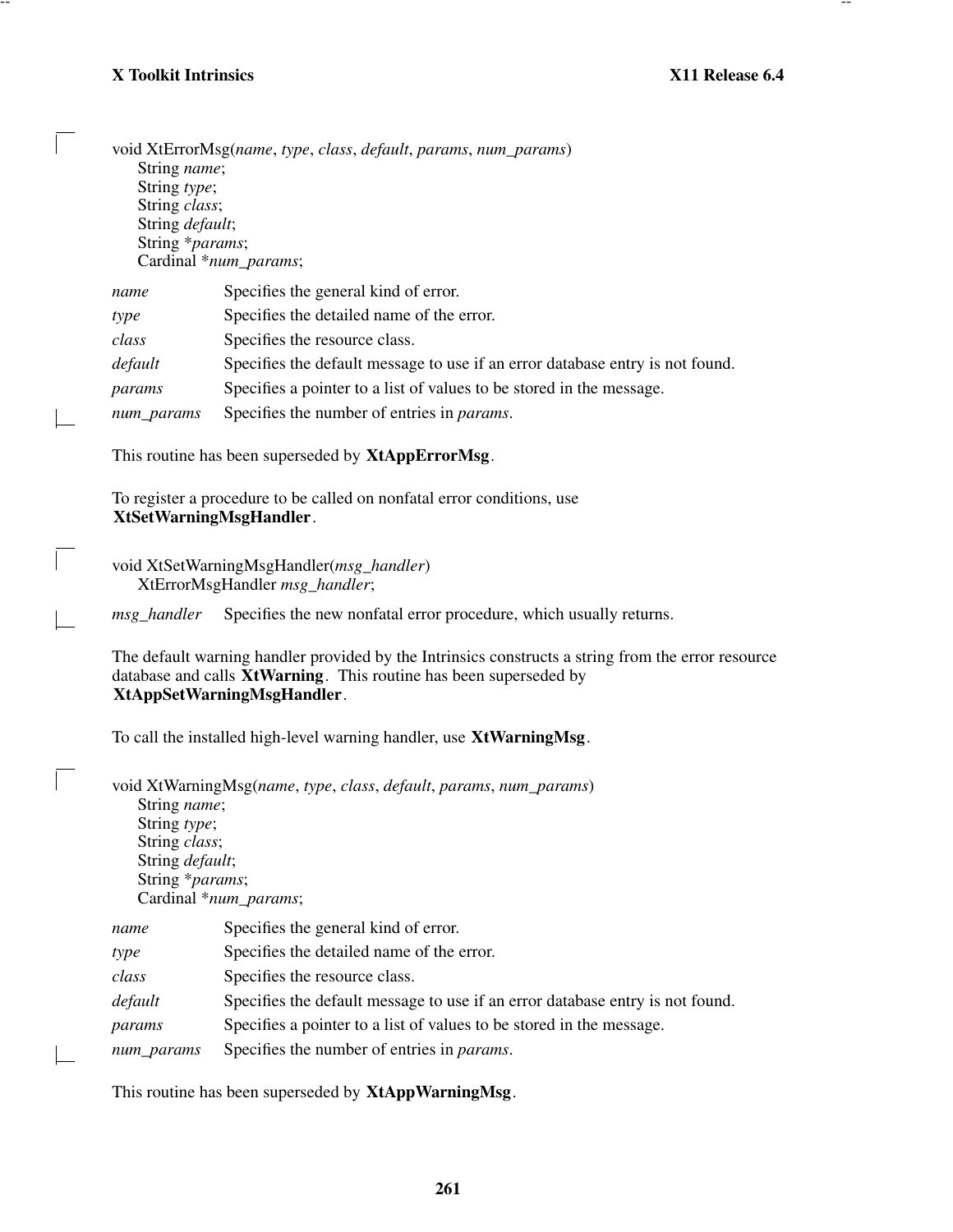To register a procedure to be called on fatal error conditions, use **XtSetErrorHandler**.

-- --

void XtSetErrorHandler(*handler*) XtErrorHandler *handler*;

*handler* Specifies the new fatal error procedure, which should not return.

The default error handler provided by the Intrinsics is **\_XtError**. On POSIX-based systems, it prints the message to standard error and terminates the application. Fatal error message handlers should not return. If one does, subsequent X Toolkit behavior is undefined. This routine has been superseded by **XtAppSetErrorHandler**.

To call the installed fatal error procedure, use **XtError**.

void XtError(*message*) String *message*;

*message* Specifies the message to be reported.

Most programs should use **XtAppErrorMsg**, not **XtError**, to provide for customization and internationalization of error messages. This routine has been superseded by **XtAppError**.

To register a procedure to be called on nonfatal error conditions, use **XtSetWarningHandler**.

void XtSetWarningHandler(*handler*) XtErrorHandler *handler*;

*handler* Specifies the new nonfatal error procedure, which usually returns.

The default warning handler provided by the Intrinsics is **\_XtWarning**. On POSIX-based systems, it prints the message to standard error and returns to the caller. This routine has been superseded by **XtAppSetWarningHandler**.

To call the installed nonfatal error procedure, use **XtWarning**.

void XtWarning(*message*) String *message*;

*message* Specifies the nonfatal error message to be reported.

Most programs should use **XtAppWarningMsg**, not **XtWarning**, to provide for customization and internationalization of warning messages. This routine has been superseded by **XtAppWarning**.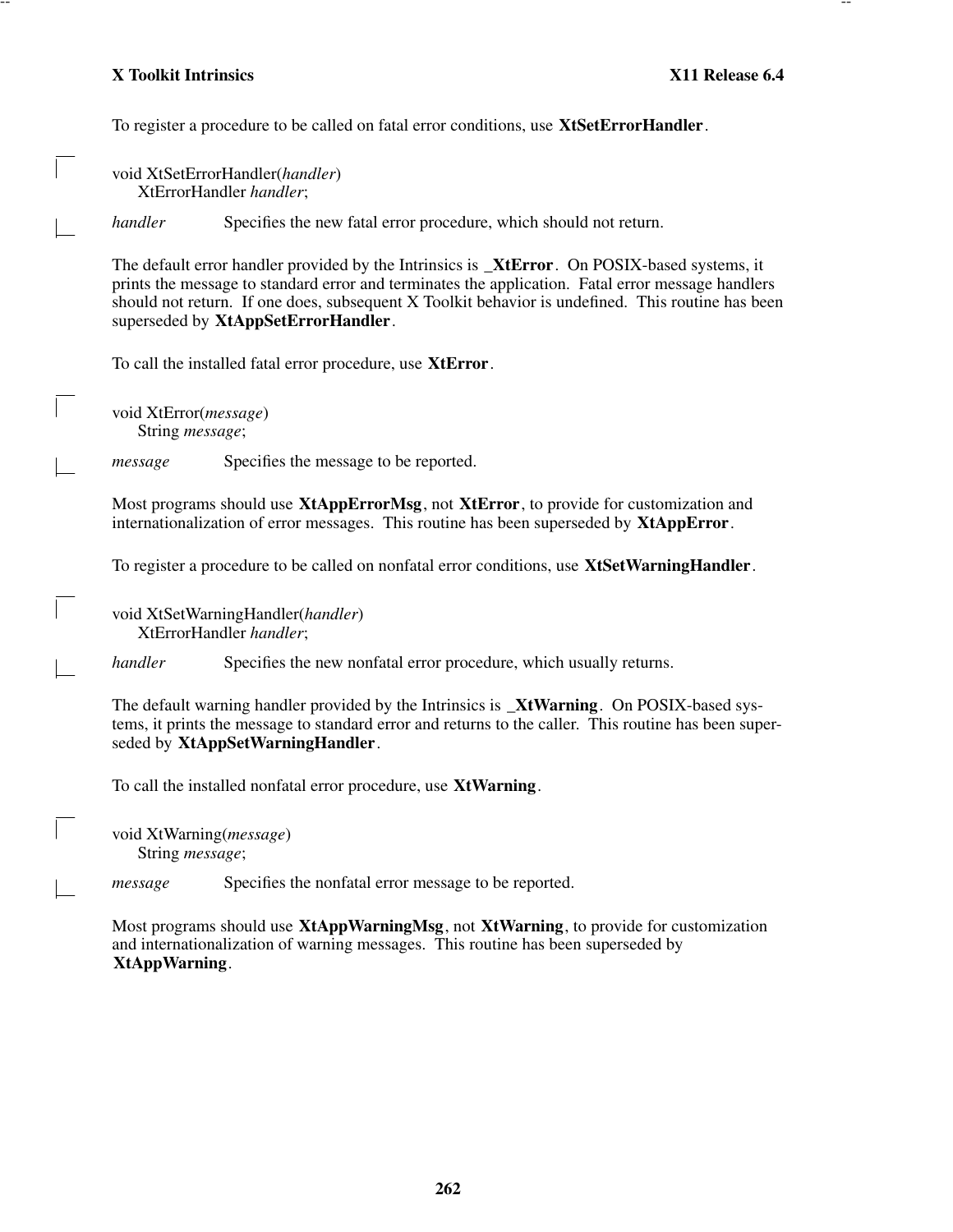## **Appendix D**

-- --

# **Intrinsics Error Messages**

All Intrinsics errors and warnings have class ''XtToolkitError''. The following two tables summarize the common errors and warnings that can be generated by the Intrinsics. Additional implementation-dependent messages are permitted.

## **Error Messages**

| Name                   | Type                        | Default Message                                                 |
|------------------------|-----------------------------|-----------------------------------------------------------------|
| allocError             | calloc                      | Cannot perform calloc                                           |
| allocError             | malloc                      | Cannot perform malloc                                           |
| allocError             | realloc                     | Cannot perform realloc                                          |
| internalError          | xtMakeGeometryRequest       | internal error; ShellClassExtension is NULL                     |
| invalidArgCount        | xtGetValues                 | Argument count > 0 on NULL argument list in XtGetVal-<br>ues    |
| invalidArgCount        | xtSetValues                 | Argument count > 0 on NULL argument list in XtSetVal-<br>ues    |
| invalidClass           | applicationShellInsertChild | ApplicationShell does not accept RectObj children;<br>ignored   |
| invalidClass           | constraintSetValue          | Subclass of Constraint required in CallConstraintSetVal-<br>ues |
| invalidClass           | xtAppCreateShell            | XtAppCreateShell requires non-NULL widget class                 |
| invalidClass           | xtCreatePopupShell          | XtCreatePopupShell requires non-NULL widget class               |
| invalidClass           | xtCreateWidget              | XtCreateWidget requires non-NULL widget class                   |
| invalidClass           | xtPopdown                   | XtPopdown requires a subclass of shellWidgetClass               |
| invalidClass           | xtPopup                     | XtPopup requires a subclass of shellWidgetClass                 |
| invalidDimension       | xtCreateWindow              | Widget %s has zero width and/or height                          |
| invalidDimension       | shellRealize                | Shell widget %s has zero width and/or height                    |
| invalidDisplay         | xtInitialize                | Can't open display: %s                                          |
| invalidGetValues       | xtGetValues                 | NULL ArgVal in XtGetValues                                      |
| invalidExtension       | shellClassPartInitialize    | widget class %s has invalid ShellClassExtension record          |
| invalidExtension       | xtMakeGeometryRequest       | widget class %s has invalid ShellClassExtension record          |
| invalidGeometryManager | xtMakeGeometryRequest       | XtMakeGeometryRequest - parent has no geometry man-<br>ager     |
| invalidParameter       | xtAddInput                  | invalid condition passed to XtAddInput                          |
| invalidParameter       | xtAddInput                  | invalid condition passed to XtAppAddInput                       |
| invalidParent          | xtChangeManagedSet          | Attempt to manage a child when parent is not Composite          |
| invalidParent          | xtChangeManagedSet          | Attempt to unmanage a child when parent is not Compos-<br>ite   |
| invalidParent          | xtCreatePopupShell          | XtCreatePopupShell requires non-NULL parent                     |
| invalidParent          | xtCreateWidget              | XtCreateWidget requires non-NULL parent                         |
| invalidParent          | xtMakeGeometryRequest       | non-shell has no parent in XtMakeGeometryRequest                |
| invalidParent          | xtMakeGeometryRequest       | XtMakeGeometryRequest - parent not composite                    |
| invalidParent          | xtManageChildren            | Attempt to manage a child when parent is not Composite          |
| invalidParent          | xtUnmanageChildren          | Attempt to unmanage a child when parent is not Compos-<br>ite   |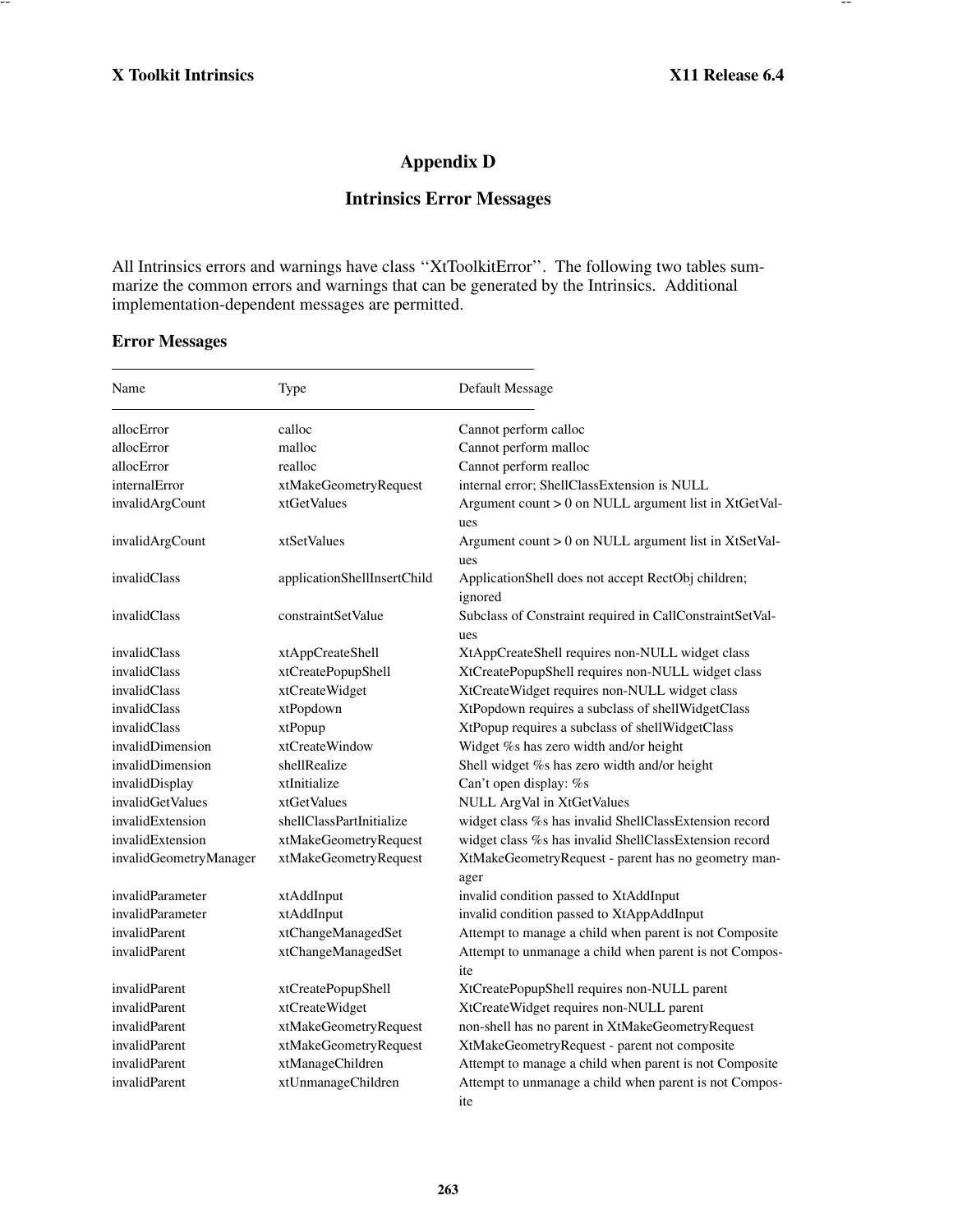| invalidProcedure        | <i>inheritanceProc</i>      | Unresolved inheritance operation                          |
|-------------------------|-----------------------------|-----------------------------------------------------------|
| invalidProcedure        | realizeProc                 | No realize class procedure defined                        |
| invalidWindow           | eventHandler                | Event with wrong window                                   |
| missing Widget          | fetchDisplayArg             | FetchDisplayArg called without a widget to reference      |
| nonWidget               | xtCreateWidget              | attempt to add non-widget child "%s" to parent "%s"       |
|                         |                             | which supports only widgets                               |
| noPerDisplay            | closeDisplay                | Couldn't find per display information                     |
| noPerDisplay            | getPerDisplay               | Couldn't find per display information                     |
| noSelectionProperties   | freeSelectionProperty       | internal error: no selection property context for display |
| noWidgetAncestor        | windowedAncestor            | Object "%s" does not have windowed ancestor               |
| nullDisplay             | xtRegisterExtensionSelector | XtRegisterExtensionSelector requires a non-NULL dis-      |
|                         |                             | play                                                      |
| nullProc                | insertChild                 | "%s" parent has NULL insert_child method                  |
| r2versionMismatch       | widget                      | Widget class % must be re-compiled.                       |
| R3 version Mismatch     | widget                      | Widget class % must be re-compiled.                       |
| R4orR5 version Mismatch | widget                      | Widget class % must be re-compiled.                       |
| rangeError              | xtRegisterExtensionSelector | Attempt to register multiple selectors for one extension  |
|                         |                             | event type                                                |
| sessionManagement       | <b>SmcOpenConnection</b>    | Tried to connect to session manager, %s                   |
| subclassMismatch        | xtCheckSubclass             | Widget class % found when subclass of % expected:         |
|                         |                             | $\%$ s                                                    |

-- --

# **Warning Messages**

| Name                | Type                  | Default Message                                                               |
|---------------------|-----------------------|-------------------------------------------------------------------------------|
| ambiguousParent     | xtChangeManagedSet    | Not all children have same parent                                             |
| ambiguousParent     | xtManageChildren      | Not all children have same parent in XtManageChildren                         |
| ambiguousParent     | xtUnmanageChildren    | Not all children have same parent in XtUnmanageChil-<br>dren                  |
| badFormat           | xtGetSelectionValue   | Selection owner returned type INCR property with for-<br>mat $!= 32$          |
| badGeometry         | shellRealize          | Shell widget "%s" has an invalid geometry specification:<br>"%s"              |
| badValue            | cvtStringToPixel      | Color name "%s" is not defined                                                |
| communicationError  | select                | Select failed; error code %s                                                  |
| conversionError     | string                | Cannot convert string "%s" to type %s                                         |
| conversionError     | stringToVisual        | Cannot find Visual of class % for display % of                                |
| conversionFailed    | xtConvertVarToArgList | Type conversion failed                                                        |
| conversionFailed    | xtGetTypedArg         | Type conversion (%s to %s) failed for widget '%s'                             |
| displayError        | invalidDisplay        | Can't find display structure                                                  |
| grabError           | xtAddGrab             | XtAddGrab requires exclusive grab if spring_loaded is<br><b>TRUE</b>          |
| grabError           | xtRemoveGrab          | XtRemoveGrab asked to remove a widget not on the list                         |
| initializationError | xtInitialize          | Initializing Resource Lists twice                                             |
| insufficientSpace   | xtGetTypedArg         | Insufficient space for converted type '%s' in widget '%s'                     |
| internalError       | shell                 | Shell's window manager interaction is broken                                  |
| invalidAddressMode  | computeArgs           | Conversion arguments for widget '%s' contain an unsup-<br>ported address mode |
| invalidArgCount     | getResources          | argument count > 0 on NULL argument list                                      |
| invalidCallbackList | xtAddCallback         | Cannot find callback list in XtAddCallback                                    |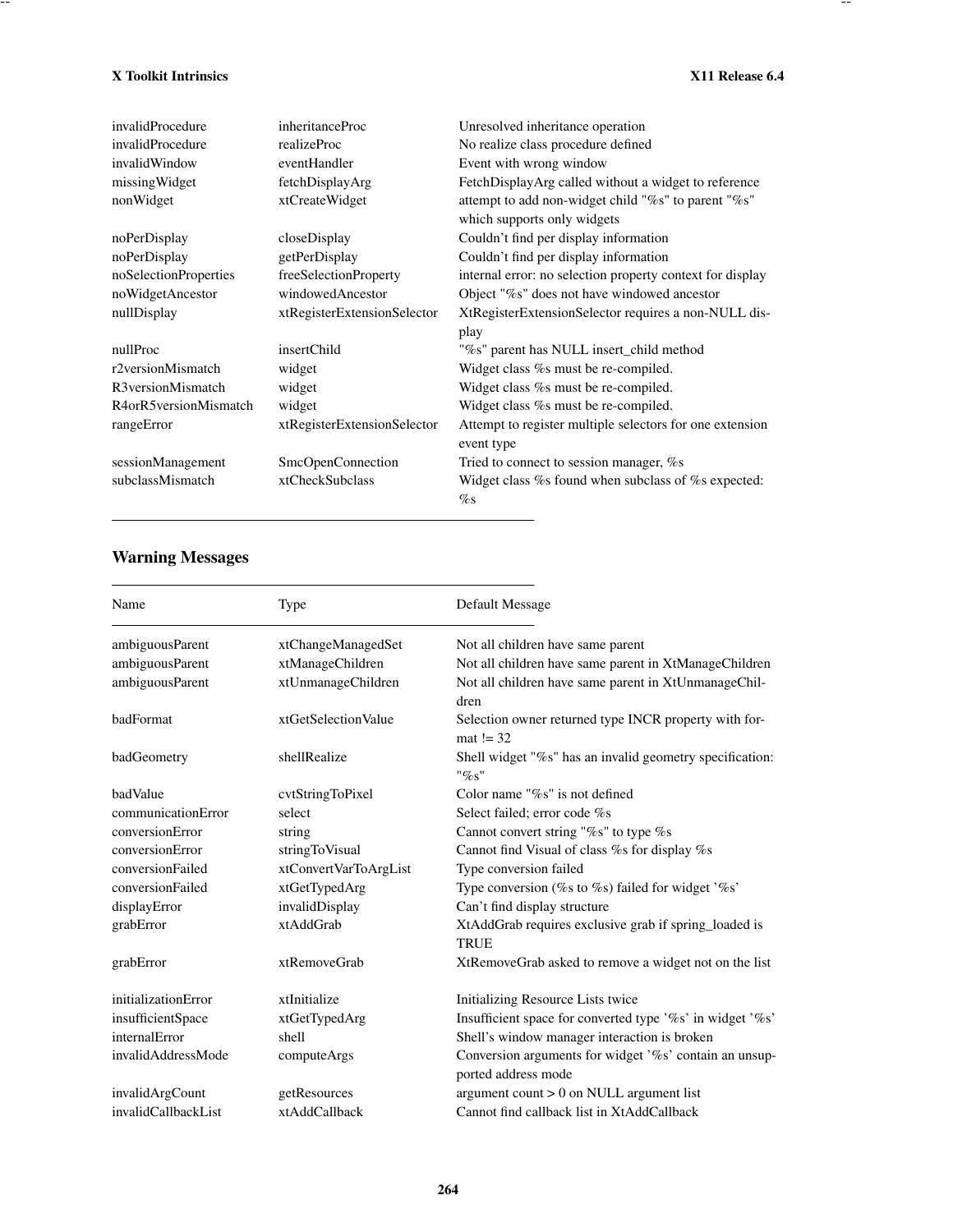| invalidCallbackList   | xtAddCallback         | Cannot find callback list in XtAddCallbacks                                                                  |
|-----------------------|-----------------------|--------------------------------------------------------------------------------------------------------------|
| invalidCallbackList   | xtCallCallback        | Cannot find callback list in XtCallCallbacks                                                                 |
| invalidCallbackList   | xtRemoveAllCallback   | Cannot find callback list in XtRemoveAllCallbacks                                                            |
| invalidCallbackList   | xtRemoveCallback      | Cannot find callback list in XtRemoveCallbacks                                                               |
| invalidChild          | xtChangeManagedSet    | Null child passed to UnmanageChildren                                                                        |
| invalidChild          | xtManageChildren      | null child passed to ManageChildren                                                                          |
| invalidChild          | xtManageChildren      | null child passed to XtManageChildren                                                                        |
| invalidChild          | xtUnmanageChildren    | Null child passed to XtUnmanageChildren                                                                      |
| invalidChild          | xtUnmanageChildren    | Null child found in argument list to unmanage                                                                |
| invalidDepth          | setValues             | Can't change widget depth                                                                                    |
| invalidExtension      | xtCreateWidget        | widget "%s" class %s has invalid CompositeClassExten-<br>sion record                                         |
| invalidExtension      | xtCreateWidget        | widget class %s has invalid ConstraintClassExtension<br>record                                               |
| invalidGrab           | ungrabKeyOrButton     | Attempt to remove nonexistent passive grab                                                                   |
| invalidGrabKind       | xtPopup               | grab kind argument has invalid value; XtGrabNone<br>assumed                                                  |
| invalidParameters     | freeTranslations      | Freeing XtTranslations requires no extra arguments                                                           |
| invalidParameters     | mergeTranslations     | MergeTM to TranslationTable needs no extra arguments                                                         |
| invalidParameters     | xtMenuPopdown         | XtMenuPopdown called with num_params $!= 0$ or 1                                                             |
| invalidParameters     | xtMenuPopupAction     | MenuPopup wants exactly one argument                                                                         |
| invalidParent         | xtCopyFromParent      | CopyFromParent must have non-NULL parent                                                                     |
| invalidPopup          | xtMenuPopup           | Can't find popup widget "%s" in XtMenuPopup                                                                  |
| invalidPopup          | xtMenuPopdown         | Can't find popup in widget "%s" in XtMenuPopdown                                                             |
| invalidPopup          | unsupportedOperation  | Pop-up menu creation is only supported on ButtonPress,<br>KeyPress or EnterNotify events.                    |
| invalidPopup          | unsupportedOperation  | Pop-up menu creation is only supported on Button, Key<br>or EnterNotify events.                              |
| invalidProcedure      | deleteChild           | null delete_child procedure for class %s in XtDestroy                                                        |
| invalidProcedure      | inputHandler          | XtRemoveInput: Input handler not found                                                                       |
| invalidProcedure      | set_values_almost     | set_values_almost procedure shouldn't be NULL                                                                |
| invalidResourceCount  | getResources          | resource count > 0 on NULL resource list                                                                     |
| invalidResourceName   | computeArgs           | Cannot find resource name % as argument to conversion                                                        |
| invalidShell          | xtTranslateCoords     | Widget has no shell ancestor                                                                                 |
| invalidSizeOverride   | xtDependencies        | Representation size %d must match superclass's to over-<br>ride %s                                           |
| missingCharsetList    | cvtStringToFontSet    | Missing charsets in String to FontSet conversion                                                             |
| noActionProc          | xtCallActionProc      | No action proc named "%s" is registered for widget "%s"                                                      |
| noColormap            | cvtStringToPixel      | Cannot allocate colormap entry for "%s"                                                                      |
| noFont                | cvtStringToFont       | Unable to load any usable ISO8859-1 font                                                                     |
| noFont                | cvtStringToFontSet    | Unable to load any usable fontset                                                                            |
| noFont                | cvtStringToFontStruct | Unable to load any usable ISO8859-1 font                                                                     |
| notInConvertSelection | xtGetSelectionRequest | XtGetSelectionRequest or XtGetSelectionParameters<br>called for widget "%s" outside of ConvertSelection proc |
| notRectObj            | xtChangeManagedSet    | child "%s", class %s is not a RectObj                                                                        |
| notRectObj            | xtManageChildren      | child "%s", class %s is not a RectObj                                                                        |
| nullWidget            | xtConvertVarToArgList | XtVaTypedArg conversion needs non-NULL widget han-<br>dle                                                    |
| r3versionMismatch     | widget                | Shell Widget class %s binary compiled for R3                                                                 |
| translationError      | nullTable             | Can't remove accelerators from NULL table                                                                    |
| translationError      | nullTable             | Tried to remove nonexistent accelerators                                                                     |
| translationError      | ambiguousActions      | Overriding earlier translation manager actions.                                                              |
|                       |                       |                                                                                                              |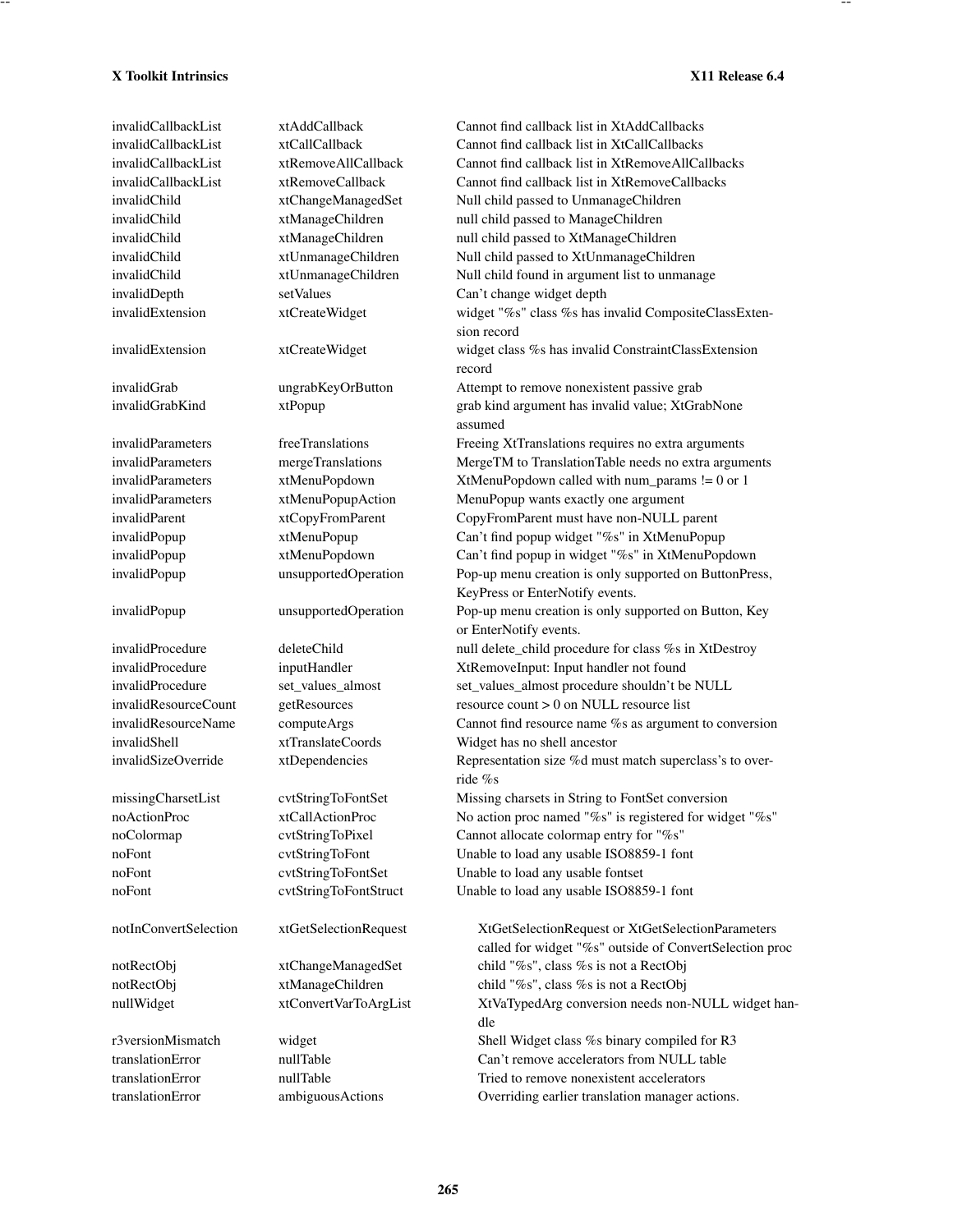translationError newActions New actions are:%s translationError **nullTable** table to (un)merge must not be null translationError nullTable Can't translate event through NULL table translationError **oldActions** Previous entry was: %s %s translationError unboundActions Actions not found: %s translationError xtTranslateInitialize Initializing Translation manager twice. translationParseError missingComma ... possibly due to missing ',' in event sequence. translationParseError nonLatin1 ... probably due to non-Latin1 character in quoted string translationParseError parseError translation table syntax error: %s translationParseError parseString Missing '"'. translationParseError showLine ... found while parsing '%s' typeConversionError noConverter noConverter noConverter Registered for '%s' to '%s' conversion. unknownType xtConvertVarToArgList Unable to find type of resource for conversion unknownType xtGetTypedArg Unable to find type of resource for conversion versionMismatch widget Widget class %s version mismatch (recompilation needed):\n widget %d vs. intrinsics %d. wrongParameters cvtIntOrPixelToXColor Pixel to color conversion needs screen and colormap arguments wrongParameters cvtIntToBool Integer to Bool conversion needs no extra arguments wrongParameters cvtIntToBoolean Integer to Boolean conversion needs no extra arguments wrongParameters cvtIntToFloat Integer to Float conversion needs no extra arguments wrongParameters cvtIntToFont Integer to Font conversion needs no extra arguments wrongParameters cvtIntToPixel Integer to Pixel conversion needs no extra arguments wrongParameters cvtIntToPixmap Integer to Pixmap conversion needs no extra arguments wrongParameters cvtIntToShort Integer to Short conversion needs no extra arguments wrongParameters cvtIntToUnsignedChar Integer to UnsignedChar conversion needs no extra arguments wrongParameters cvtStringToAcceleratorTable String to AcceleratorTable conversion needs no extra arguments wrongParameters cvtStringToAtom String to Atom conversion needs Display argument wrongParameters cvtStringToBool String to Bool conversion needs no extra arguments wrongParameters cvtStringToBoolean String to Boolean conversion needs no extra arguments wrongParameters cvtStringToCommandArgArray String to CommandArgArray conversion needs no extra arguments wrongParameters cvtStringToCursor String to cursor conversion needs display argument wrongParameters cvtStringToDimension String to Dimension conversion needs no extra arguments wrongParameters cvtStringToDirectoryString String to DirectoryString conversion needs no extra arguments wrongParameters cvtStringToDisplay String to Display conversion needs no extra arguments wrongParameters cvtStringToFile String to File conversion needs no extra arguments wrongParameters cvtStringToFloat String to Float conversion needs no extra arguments wrongParameters cvtStringToFont String to font conversion needs display argument wrongParameters cvtStringToFontSet String to FontSet conversion needs display and locale arguments wrongParameters cvtStringToFontStruct String to font conversion needs display argument wrongParameters cvtStringToGravity String to Gravity conversion needs no extra arguments wrongParameters cvtStringToInitialState String to InitialState conversion needs no extra arguments wrongParameters cvtStringToInt String to Integer conversion needs no extra arguments wrongParameters cvtStringToPixel String to pixel conversion needs screen and colormap arguments wrongParameters cvtStringToRestartStyle String to RestartStyle conversion needs no extra arguments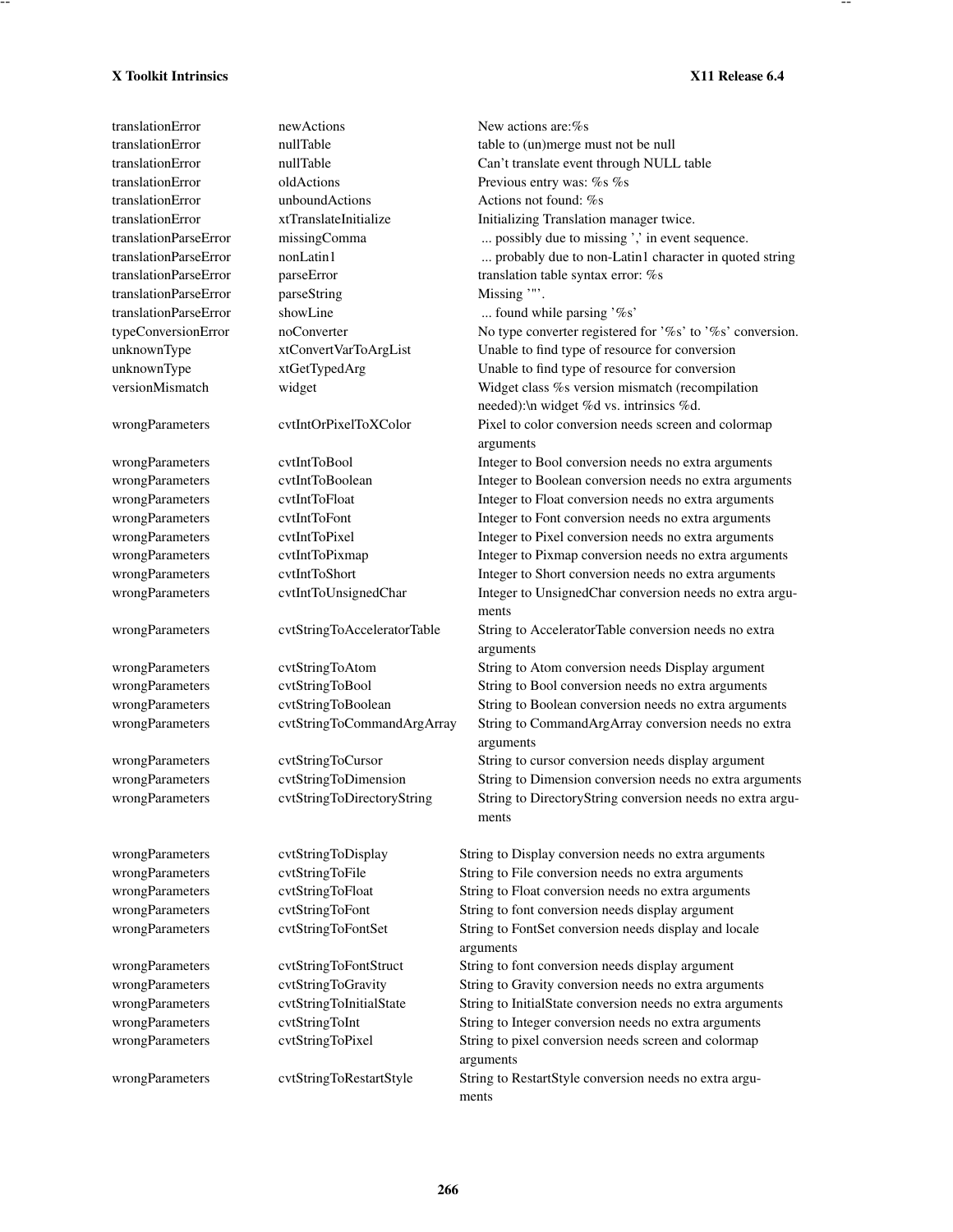| wrongParameters | cvtStringToShort            | String to Integer conversion needs no extra arguments             |
|-----------------|-----------------------------|-------------------------------------------------------------------|
| wrongParameters | cytStringToTranslationTable | String to TranslationTable conversion needs no extra              |
|                 |                             | arguments                                                         |
| wrongParameters | cytStringToUnsignedChar     | String to Integer conversion needs no extra arguments             |
| wrongParameters | cvtStringToVisual           | String to Visual conversion needs screen and depth argu-<br>ments |
| wrongParameters | cytXColorToPixel            | Color to Pixel conversion needs no extra arguments                |
| wrongParameters | freeCursor                  | Free Cursor requires display argument                             |
| wrongParameters | freeDirectoryString         | Free Directory String requires no extra arguments                 |
| wrongParameters | freeFile                    | Free File requires no extra arguments                             |
| wrongParameters | freeFont                    | Free Font needs display argument                                  |
| wrongParameters | freeFontSet                 | FreeFontSet needs display and locale arguments                    |
| wrongParameters | freeFontStruct              | Free FontStruct requires display argument                         |
| wrongParameters | freePixel                   | Freeing a pixel requires screen and colormap arguments            |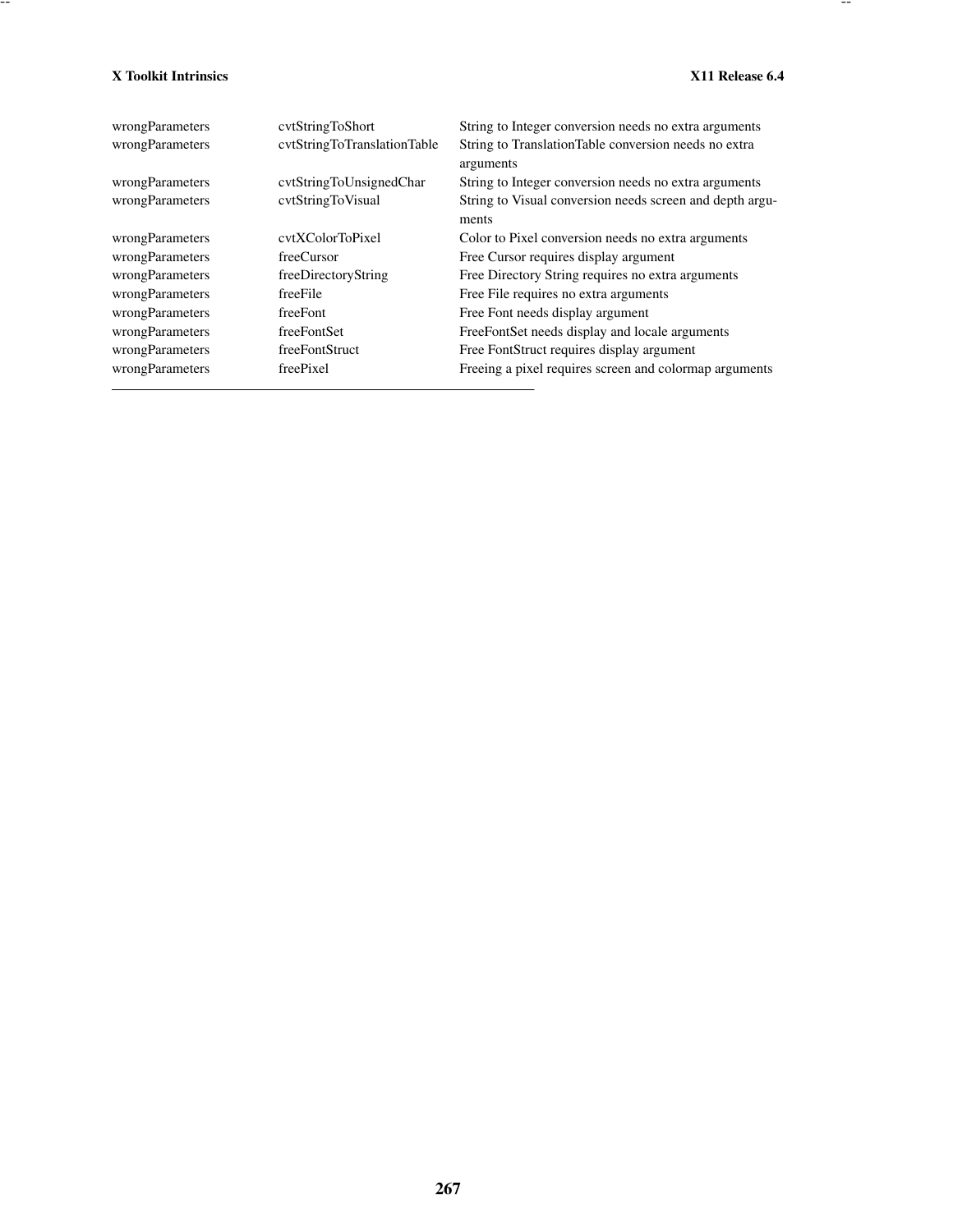# **Appendix E**

-- --

# **Defined Strings**

The **StringDefs.h** header file contains definitions for the following resource name, class, and representation type symbolic constants.

Resource names:

| Symbol                        | Definition                   |  |
|-------------------------------|------------------------------|--|
| XtNaccelerators               | "accelerators"               |  |
| XtNallowHoriz                 | "allowHoriz"                 |  |
| XtNallowVert                  | "allowVert"                  |  |
| <b>XtNancestorSensitive</b>   | "ancestorSensitive"          |  |
| XtNbackground                 | "background"                 |  |
| XtNbackgroundPixmap           | "backgroundPixmap"           |  |
| XtNbitmap                     | "bitmap"                     |  |
| XtNborder                     | "borderColor"                |  |
| <b>XtNborderColor</b>         | "borderColor"                |  |
| XtNborderPixmap               | "borderPixmap"               |  |
| XtNborderWidth                | "borderWidth"                |  |
| XtNcallback                   | "callback"                   |  |
| XtNchangeHook                 | "changeHook"                 |  |
| XtNchildren                   | "children"                   |  |
| XtNcolormap                   | "colormap"                   |  |
| XtNconfigureHook              | "configureHook"              |  |
| <b>XtNcreateHook</b>          | "createHook"                 |  |
| XtNdepth                      | "depth"                      |  |
| XtNdestroyCallback            | "destroyCallback"            |  |
| XtNdestroyHook                | "destroyHook"                |  |
| XtNeditType                   | "editType"                   |  |
| XtNfile                       | "file"                       |  |
| XtNfont                       | "font"                       |  |
| <b>XtNfontSet</b>             | "fontSet"                    |  |
| <b>XtNforceBars</b>           | "forceBars"                  |  |
| XtNforeground                 | "foreground"                 |  |
| XtNfunction                   | "function"                   |  |
| XtNgeometryHook               | "geometryHook"               |  |
| XtNheight                     | "height"                     |  |
| XtNhighlight                  | "highlight"                  |  |
| XtNhSpace                     | "hSpace"                     |  |
| XtNindex                      | "index"                      |  |
| XtNinitialResourcesPersistent | "initialResourcesPersistent" |  |
| XtNinnerHeight                | "innerHeight"                |  |
| <b>XtNinnerWidth</b>          | "innerWidth"                 |  |
| <b>XtNinnerWindow</b>         | "innerWindow"                |  |
| XtNinsertPosition             | "insertPosition"             |  |
| XtNinternalHeight             | "internalHeight"             |  |
| <b>XtNinternalWidth</b>       | "internalWidth"              |  |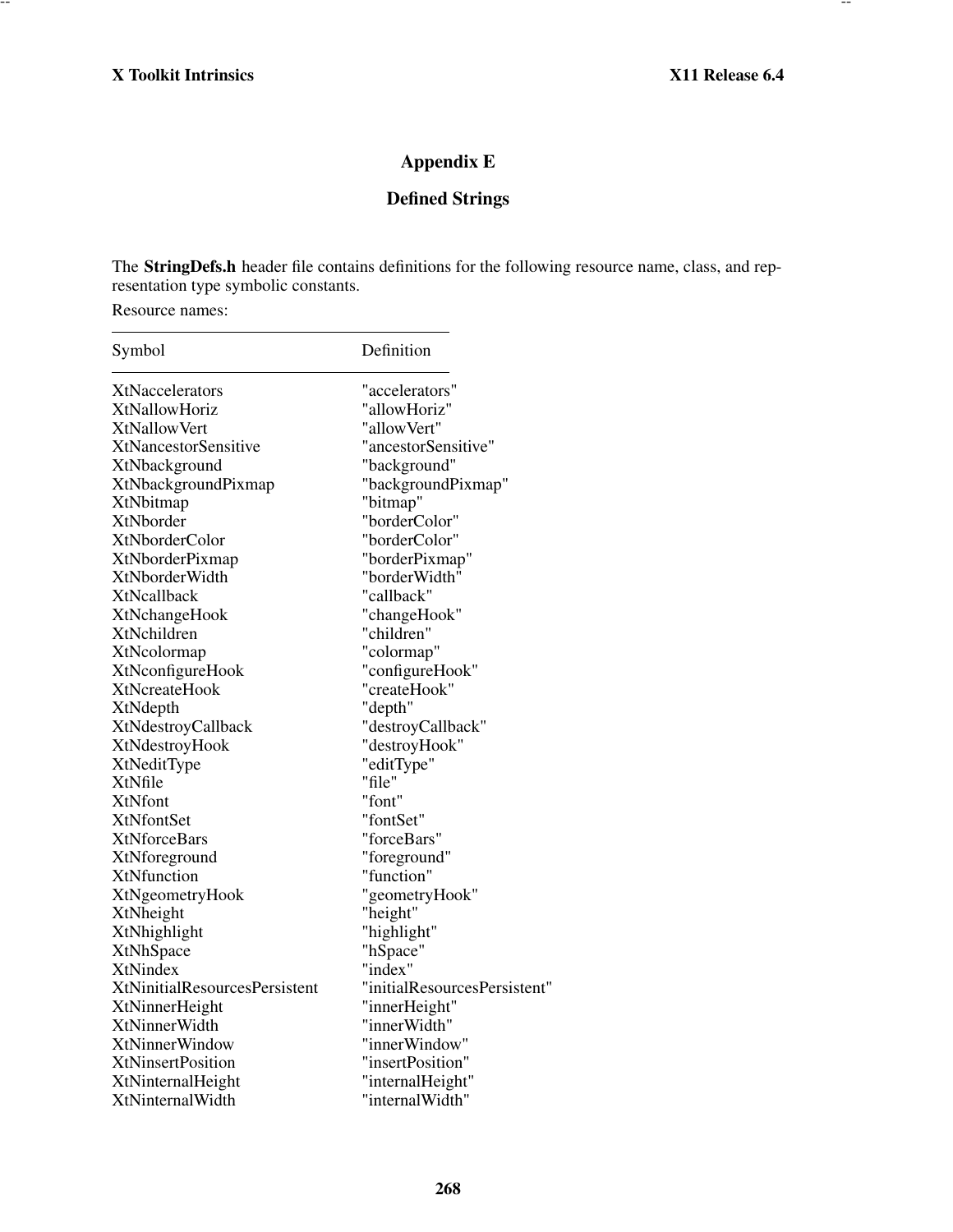XtNjumpProc "jumpProc" XtNjustify "justify"<br>XtNknobHeight "knobHeight" XtNknobHeight XtNknobIndent "knobIndent"<br>XtNknobPixel "knobPixel" XtNknobPixel XtNknobWidth "knobWidth" XtNlabel "label" XtNlength "length" XtNlowerRight "lowerRight"<br>XtNmappedWhenManaged "mappedWhenManaged" XtNmappedWhenManaged "mappedWhen<br>XtNmenuEntry "menuEntry" XtNmenuEntry XtNname "name" XtNnotify "notify"<br>XtNnumChildren "numChildren" XtNnumChildren XtNnumShells "numShells"<br>XtNorientation "orientation" XtNorientation XtNparameter "parameter" XtNpixmap "pixmap"<br>XtNpopupCallback "popupCallback" XtNpopupCallback XtNpopdownCallback "popdownCallback"<br>XtNresize "resize" XtNresize XtNreverseVideo "reverseVideo" XtNscreen "screen" XtNscrollProc "scrollProc"<br>XtNscrollDCursor "scrollDCursor" XtNscrollDCursor XtNscrollHCursor "scrollHCursor" XtNscrollLCursor "scrollLCursor" XtNscrollRCursor "scrollRCursor" XtNscrollUCursor "scrollUCursor" XtNscrollVCursor XtNselection "selection"<br>XtNselectionArray "selectionArray" XtNselectionArray XtNsensitive "sensitive" XtNsession "session" XtNshells "shells"<br>XtNshown "shown" XtNshown XtNspace "space" XtNstring "string" XtNtextOptions "textOptions" XtNtextSink "textSink" XtNtextSource "textSource" XtNthickness "thickness" XtNthumb "thumb" XtNthumbProc "thumbProc"<br>XtNtop "top" XtNtop XtNtranslations "translations"<br>XtNunrealizeCallback "unrealizeCallback" XtNunrealizeCallback "unrealizeCallback"<br>XtNupdate "update" XtNupdate XtNuseBottom "useBottom" XtNuseRight "useRight" XtNvalue "value"<br>XtNvSpace "vSpace" XtNvSpace "vSpace"<br>XtNwidth "width" XtNwidth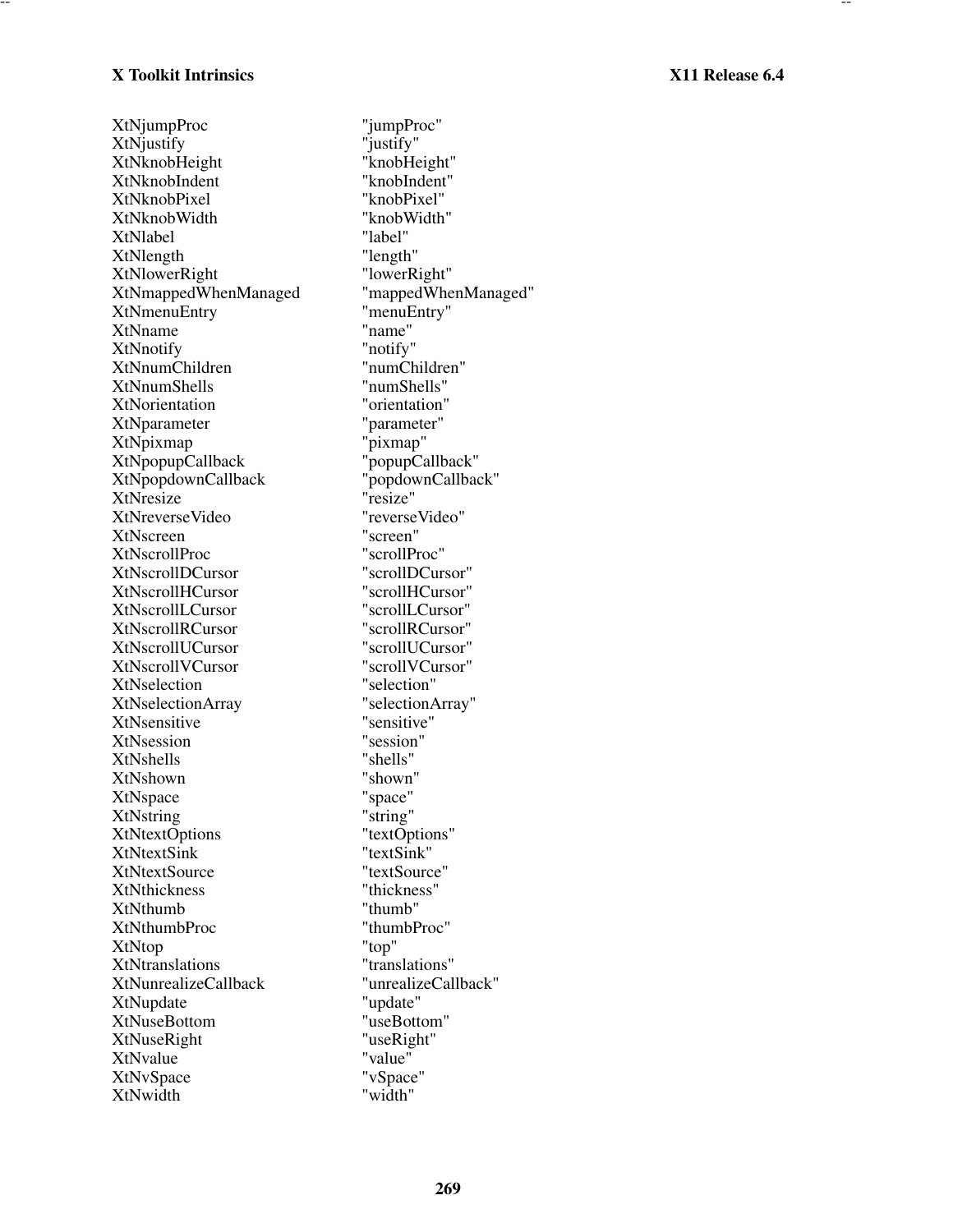## X11 Release 6.4

 $\sim$ 

## X Toolkit Intrinsics

−−.

| XtNwindow | "window" |
|-----------|----------|
| XtNx      | "x"      |
| XtNy      | "v"      |
|           |          |

 $\overline{\phantom{0}}$ 

Resource classes:

| Symbol                        | Definition                   |
|-------------------------------|------------------------------|
| <b>XtCAccelerators</b>        | "Accelerators"               |
| XtCBackground                 | "Background"                 |
| XtCBitmap                     | "Bitmap"                     |
| <b>XtCBoolean</b>             | "Boolean"                    |
| <b>XtCBorderColor</b>         | "BorderColor"                |
| <b>XtCBorderWidth</b>         | "BorderWidth"                |
| <b>XtCCallback</b>            | "Callback"                   |
| XtCColormap                   | "Colormap"                   |
| <b>XtCColor</b>               | "Color"                      |
| <b>XtCCursor</b>              | "Cursor"                     |
| <b>XtCDepth</b>               | "Depth"                      |
| XtCEditType                   | "EditType"                   |
| <b>XtCEventBindings</b>       | "EventBindings"              |
| <b>XtCFile</b>                | "File"                       |
| <b>XtCFont</b>                | "Font"                       |
| <b>XtCFontSet</b>             | "FontSet"                    |
| XtCForeground                 | "Foreground"                 |
| XtCFraction                   | "Fraction"                   |
| XtCFunction                   | "Function"                   |
| XtCHeight                     | "Height"                     |
| XtCHSpace                     | "HSpace"                     |
| <b>XtCIndex</b>               | "Index"                      |
| XtCInitialResourcesPersistent | "InitialResourcesPersistent" |
| <b>XtCInsertPosition</b>      | "InsertPosition"             |
| XtCInterval                   | "Interval"                   |
| XtCJustify                    | "Justify"                    |
| XtCKnobIndent                 | "KnobIndent"                 |
| <b>XtCKnobPixel</b>           | "KnobPixel"                  |
| XtCLabel                      | "Label"                      |
| XtCLength                     | "Length"                     |
| XtCMappedWhenManaged          | "MappedWhenManaged"          |
| XtCMargin                     | "Margin"                     |
| <b>XtCMenuEntry</b>           | "MenuEntry"                  |
| XtCNotify                     | "Notify"                     |
| XtCOrientation                | "Orientation"                |
| XtCParameter                  | "Parameter"                  |
| XtCPixmap                     | "Pixmap"                     |
| XtCPosition                   | "Position"                   |
| <b>XtCReadOnly</b>            | "ReadOnly"                   |
| XtCResize                     | "Resize"                     |
| <b>XtCReverseVideo</b>        | "ReverseVideo"               |
| XtCScreen                     | "Screen"                     |
| <b>XtCScrollProc</b>          | "ScrollProc"                 |
| XtCScrollDCursor              | "ScrollDCursor"              |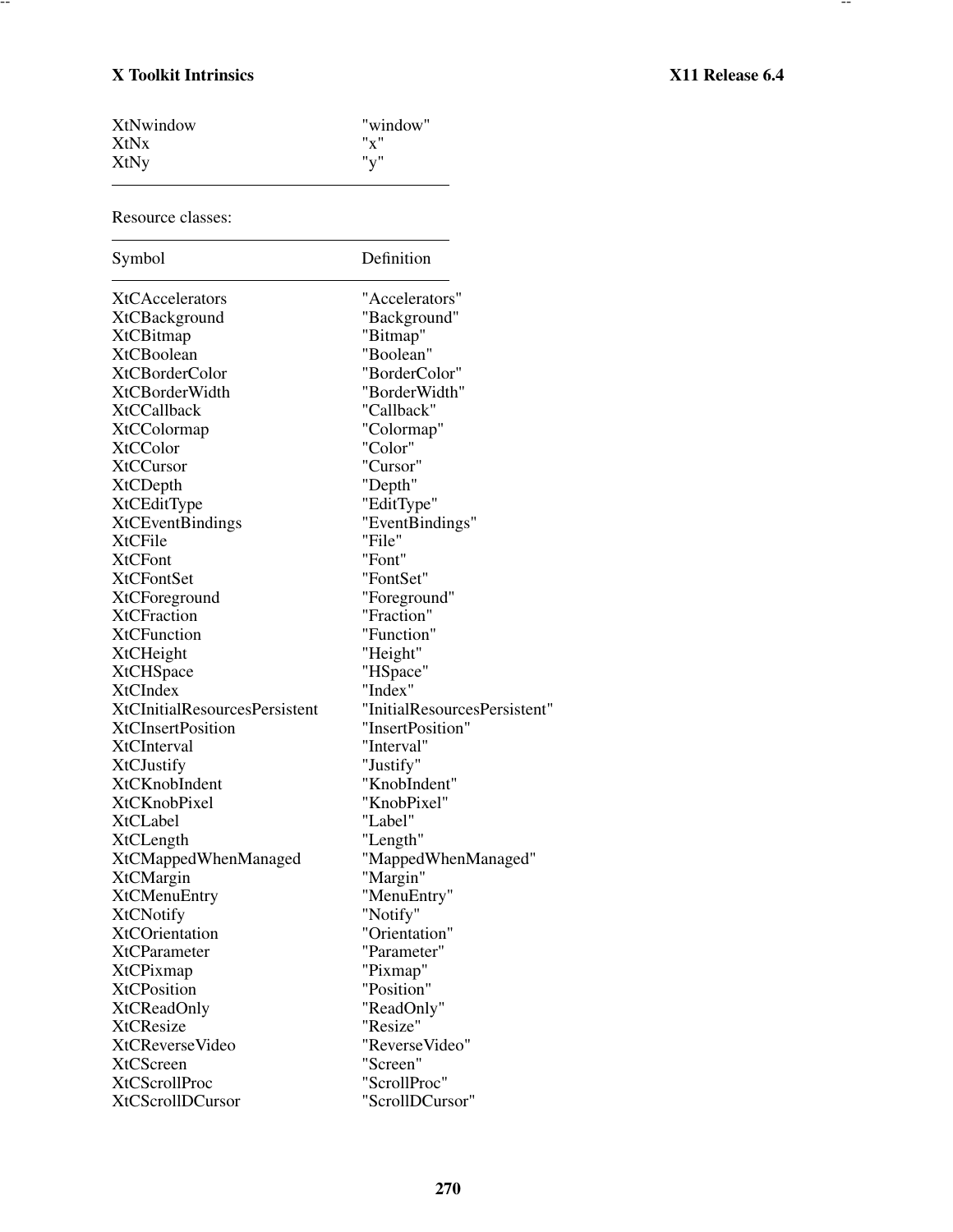| <b>XtCScrollHCursor</b>  | "ScrollHCursor"  |
|--------------------------|------------------|
| <b>XtCScrollLCursor</b>  | "ScrollLCursor"  |
| <b>XtCScrollRCursor</b>  | "ScrollRCursor"  |
| <b>XtCScrollUCursor</b>  | "ScrollUCursor"  |
| <b>XtCScrollVCursor</b>  | "ScrollVCursor"  |
| XtCSelection             | "Selection"      |
| <b>XtCSelectionArray</b> | "SelectionArray" |
| XtCSensitive             | "Sensitive"      |
| XtCSession               | "Session"        |
| XtCSpace                 | "Space"          |
| XtCString                | "String"         |
| <b>XtCTextOptions</b>    | "TextOptions"    |
| <b>XtCTextPosition</b>   | "TextPosition"   |
| <b>XtCTextSink</b>       | "TextSink"       |
| <b>XtCTextSource</b>     | "TextSource"     |
| XtCThickness             | "Thickness"      |
| <b>XtCThumb</b>          | "Thumb"          |
| <b>XtCTranslations</b>   | "Translations"   |
| <b>XtCValue</b>          | "Value"          |
| XtCVSpace                | "VSpace"         |
| XtCWidth                 | "Width"          |
| XtCWindow                | "Window"         |
| <b>XtCX</b>              | "X"              |
| XtCY                     | "Y"              |
|                          |                  |

-- --

Resource representation types:

| Symbol                     | Definition         |
|----------------------------|--------------------|
| XtRAcceleratorTable        | "AcceleratorTable" |
| <b>XtRAtom</b>             | "Atom"             |
| XtRBitmap                  | "Bitmap"           |
| <b>XtRBool</b>             | "Bool"             |
| XtRBoolean                 | "Boolean"          |
| <b>XtRCallback</b>         | "Callback"         |
| <b>XtRCallProc</b>         | "CallProc"         |
| <b>XtRCardinal</b>         | "Cardinal"         |
| <b>XtRColor</b>            | "Color"            |
| XtRColormap                | "Colormap"         |
| XtRCommandArgArray         | "CommandArgArray"  |
| <b>XtRCursor</b>           | "Cursor"           |
| <b>XtRDimension</b>        | "Dimension"        |
| XtRDirectoryString         | "DirectoryString"  |
| XtRDisplay                 | "Display"          |
| XtREditMode                | "EditMode"         |
| <b>XtREnum</b>             | "Enum"             |
| <b>XtREnvironmentArray</b> | "EnvironmentArray" |
| <b>XtRFile</b>             | "File"             |
| <b>XtRFloat</b>            | "Float"            |
| <b>XtRFont</b>             | "Font"             |
| <b>XtRFontSet</b>          | "FontSet"          |
| <b>XtRFontStruct</b>       | "FontStruct"       |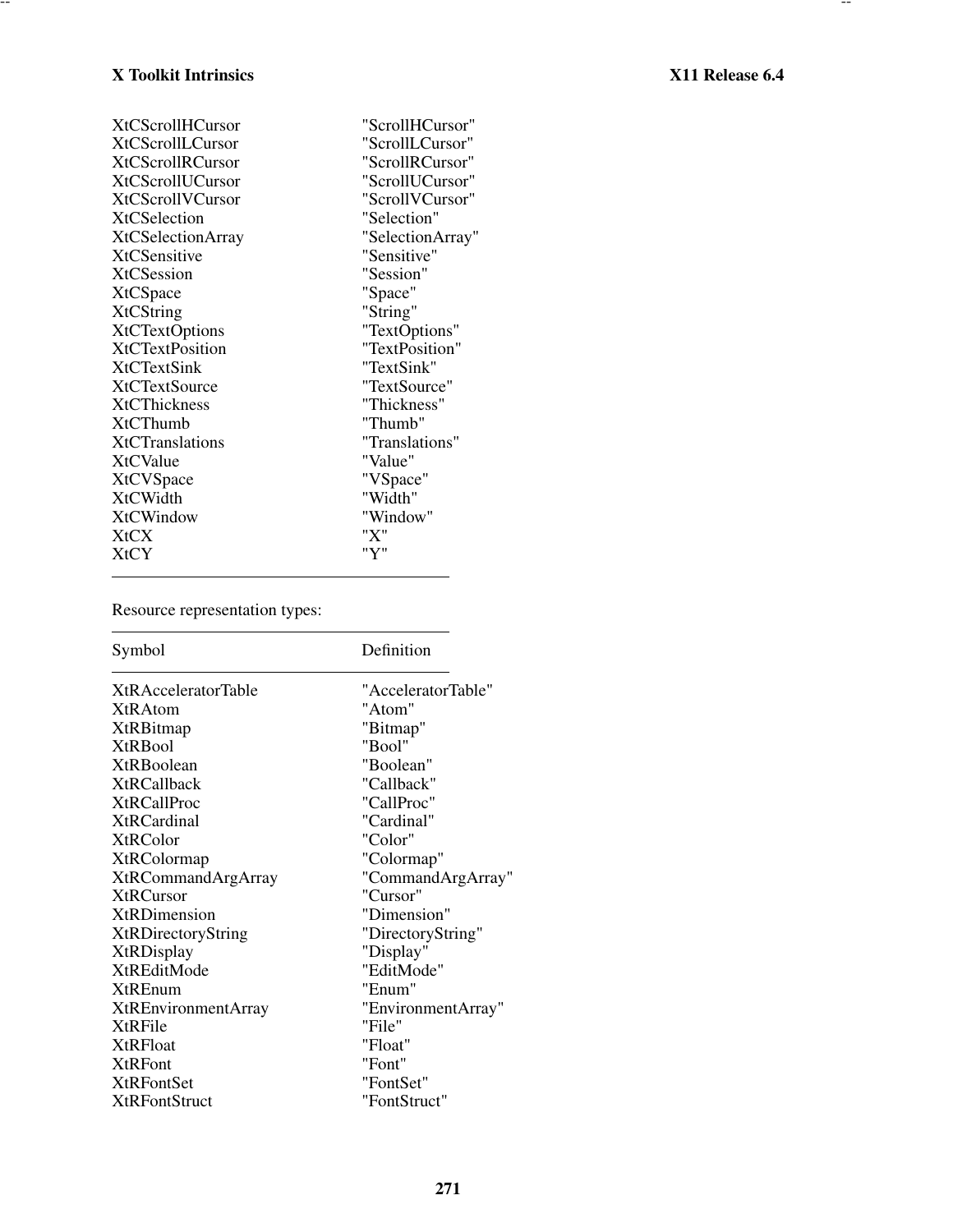## X Toolkit Intrinsics

-−

| <b>XtRFunction</b>         | "Function"         |
|----------------------------|--------------------|
| <b>XtRGeometry</b>         | "Geometry"         |
| XtRGravity                 | "Gravity"          |
| XtRImmediate               | "Immediate"        |
| <b>XtRInitialState</b>     | "InitialState"     |
| <b>XtRInt</b>              | "Int"              |
| XtRJustify                 | "Justify"          |
| XtRLongBoolean             | <b>XtRBool</b>     |
| XtRObject                  | "Object"           |
| XtROrientation             | "Orientation"      |
| <b>XtRPixel</b>            | "Pixel"            |
| XtRPixmap                  | "Pixmap"           |
| <b>XtRPointer</b>          | "Pointer"          |
| XtRPosition                | "Position"         |
| <b>XtRRestartStyle</b>     | "RestartStyle"     |
| <b>XtRScreen</b>           | "Screen"           |
| XtRShort                   | "Short"            |
| <b>XtRSmcConn</b>          | "SmcConn"          |
| XtRString                  | "String"           |
| <b>XtRStringArray</b>      | "StringArray"      |
| XtRStringTable             | "StringTable"      |
| XtRUnsignedChar            | "UnsignedChar"     |
| <b>XtRTranslationTable</b> | "TranslationTable" |
| <b>XtRVisual</b>           | "Visual"           |
| XtRWidget                  | "Widget"           |
| <b>XtRWidgetClass</b>      | "WidgetClass"      |
| XtRWidgetList              | "WidgetList"       |
| <b>XtRWindow</b>           | "Window"           |
|                            |                    |

Boolean enumeration constants:

| Symbol          | Definition |
|-----------------|------------|
| <b>XtEoff</b>   | "off"      |
| <b>XtEfalse</b> | "false"    |
| XtEno           | "no"       |
| <b>XtEon</b>    | "on"       |
| <b>XtEtrue</b>  | "true"     |
| XtEyes          | "yes"      |

Orientation enumeration constants:

| Symbol        | Definition   |
|---------------|--------------|
| XtEvertical   | "vertical"   |
| XtEhorizontal | "horizontal" |

Text edit enumeration constants:

Symbol

Definition

## X11 Release 6.4

 $- -$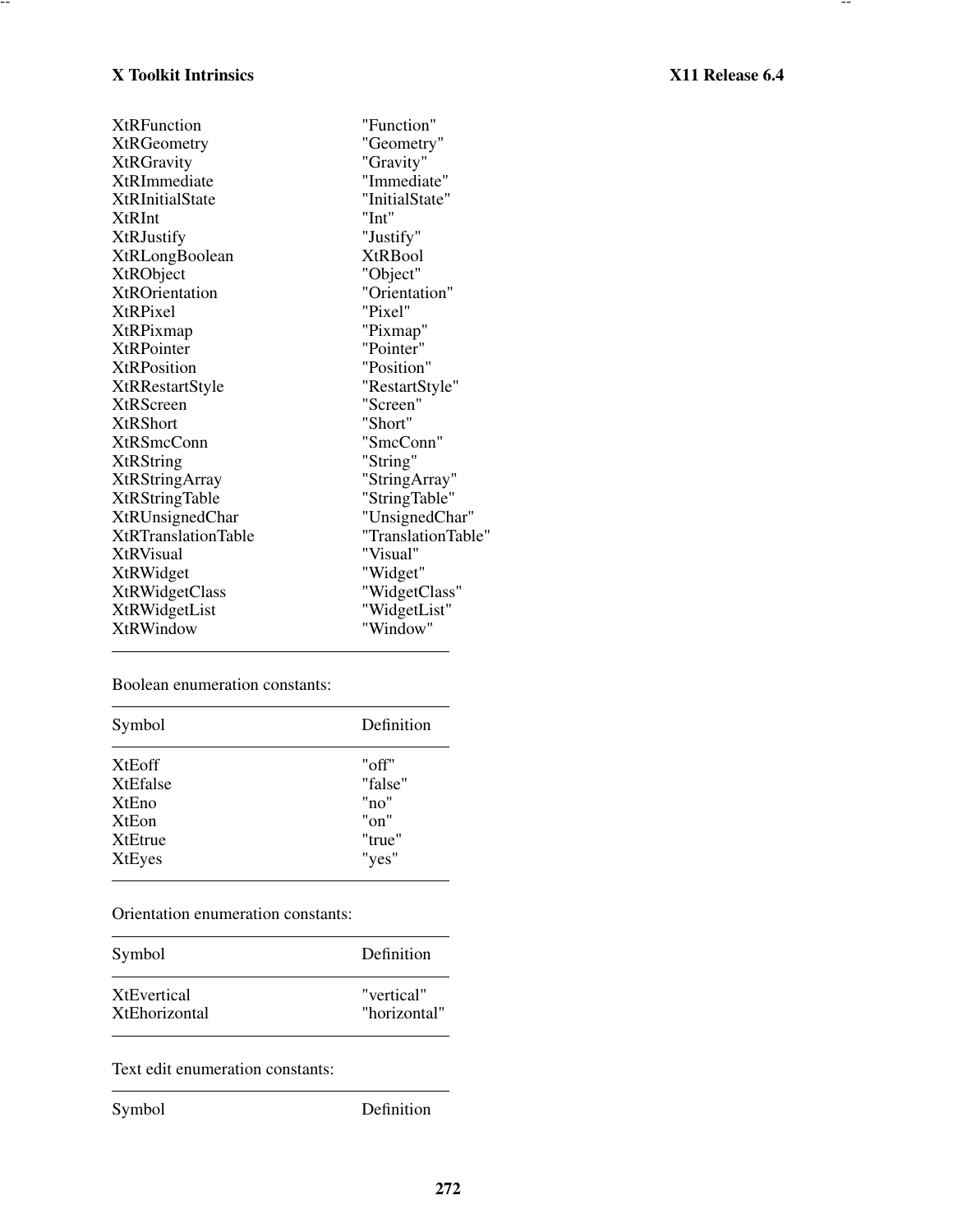| "read"   |
|----------|
| "append" |
| "edit"   |
|          |

Color enumeration constants:

| Symbol                                           | Definition                                     |
|--------------------------------------------------|------------------------------------------------|
| XtExtdefaultbackground<br>XtExtdefaultforeground | "xtdefaultbackground"<br>"xtdefaultforeground" |
|                                                  |                                                |

-- --

Font constant:

| Symbol                  | Definition      |
|-------------------------|-----------------|
| <b>XtExtdefaultfont</b> | "xtdefaultfont" |

Hooks for External Agents constants:

| Definition                |
|---------------------------|
| "Xtcreate"                |
| "Xtsetvalues"             |
| "XtmanageChildren"        |
| "XtunmanageChildren"      |
| "XtmanageSet"             |
| "XtunmanageSet"           |
| "XtrealizeWidget"         |
| "XtunrealizeWidget"       |
| "XtaddCallback"           |
| "XtaddCallbacks"          |
| "XtremoveCallback"        |
| "XtremoveCallbacks"       |
| "XtremoveAllCallbacks"    |
| "XtaugmentTranslations"   |
| "XtoverrideTranslations"  |
| "XtuninstallTranslations" |
| "XtsetKeyboardFocus"      |
| "XtsetWMColormapWindows"  |
| "XtmapWidget"             |
| "XtunmapWidget"           |
| "Xtpopup"                 |
| "XtpopupSpringLoaded"     |
| "Xtpopdown"               |
| "Xtconfigure"             |
| "XtpreGeometry"           |
| "XtpostGeometry"          |
| "Xtdestroy"               |
|                           |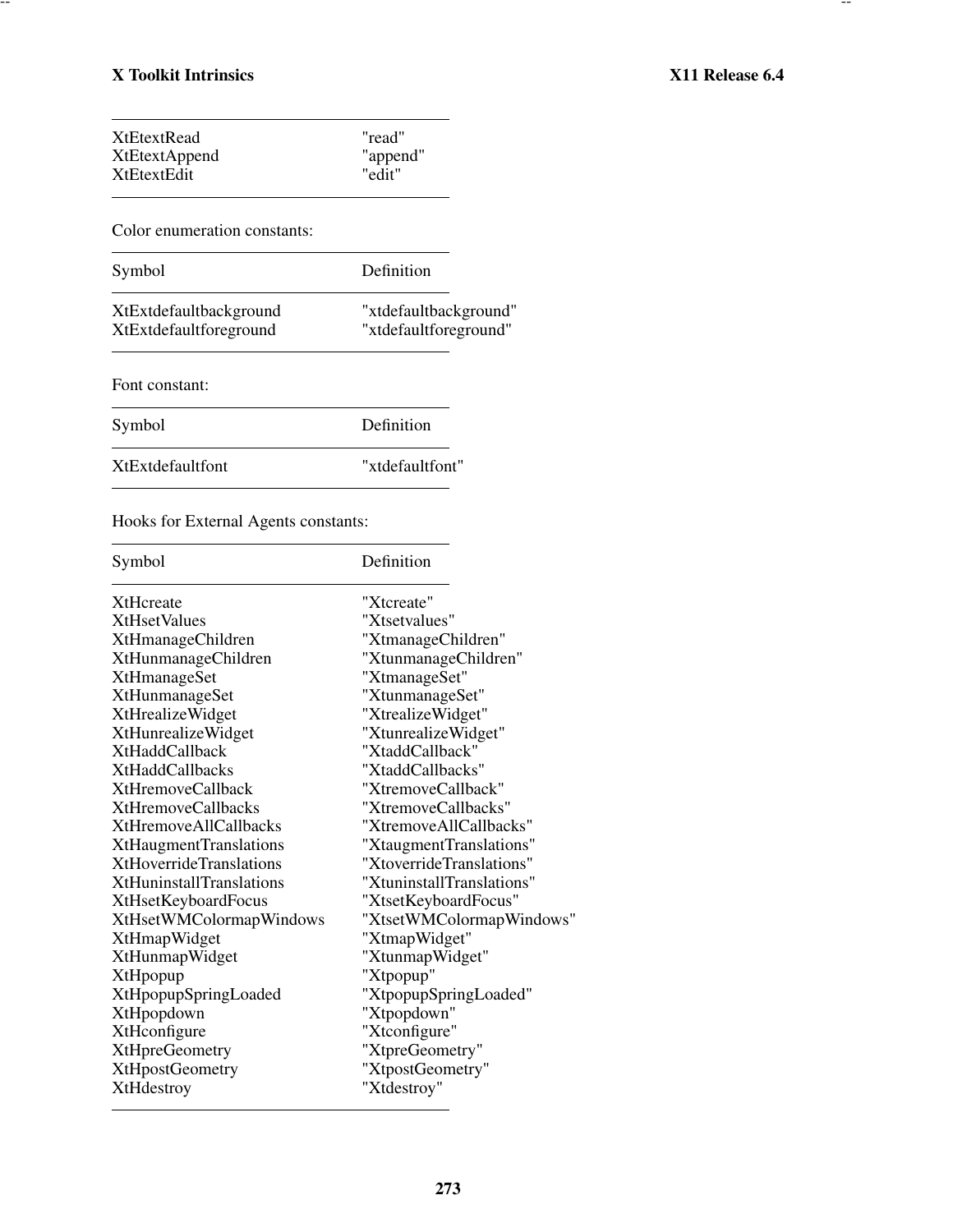The **Shell.h** header file contains definitions for the following resource name, class, and representation type symbolic constants.

-- --

Resource names:

| Symbol                     | Definition                  |
|----------------------------|-----------------------------|
| <b>XtNallowShellResize</b> | "allowShellResize"          |
| XtNarge                    | "argc"                      |
| XtNargy                    | "argv"                      |
| XtNbaseHeight              | "baseHeight"                |
| <b>XtNbaseWidth</b>        | "baseWidth"                 |
| <b>XtNcancelCallback</b>   | "cancelCallback"            |
| <b>XtNclientLeader</b>     | "clientLeader"              |
| <b>XtNcloneCommand</b>     | "cloneCommand"              |
| XtNconnection              | "connection"                |
| XtNcreatePopupChildProc    | "createPopupChildProc"      |
| <b>XtNcurrentDirectory</b> | "currentDirectory"          |
| <b>XtNdieCallback</b>      | "dieCallback"               |
| <b>XtNdiscardCommand</b>   | "discardCommand"            |
| XtNenvironment             | "environment"               |
| <b>XtNerrorCallback</b>    | "errorCallback"             |
| XtNgeometry                | "geometry"                  |
| XtNheightInc               | "heightInc"                 |
| <b>XtNiconMask</b>         | "iconMask"                  |
| <b>XtNiconName</b>         | "iconName"                  |
| XtNiconNameEncoding        | "iconNameEncoding"          |
| <b>XtNiconPixmap</b>       | "iconPixmap"                |
| <b>XtNiconWindow</b>       | "iconWindow"                |
| <b>XtNiconX</b>            | "iconX"                     |
| <b>XtNiconY</b>            | "iconY"                     |
| XtNiconic                  | "iconic"                    |
| XtNinitialState            | "initialState"              |
| XtNinput                   | "input"                     |
| XtNinteractCallback        | "interactCallback"          |
| XtNjoinSession             | "joinSession"               |
| XtNmaxAspectX              | "maxAspectX"                |
| <b>XtNmaxAspectY</b>       | "maxAspectY"                |
| XtNmaxHeight               | "maxHeight"                 |
| <b>XtNmaxWidth</b>         | "maxWidth"                  |
| XtNminAspectX              | "minAspectX"                |
| XtNminAspectY              |                             |
| XtNminHeight               | "minAspectY"<br>"minHeight" |
| XtNminWidth                | "minWidth"                  |
| XtNoverrideRedirect        | "overrideRedirect"          |
|                            |                             |
| <b>XtNprogramPath</b>      | "programPath"               |
| <b>XtNresignCommand</b>    | "resignCommand"             |
| XtNrestartCommand          | "restartCommand"            |
| <b>XtNrestartStyle</b>     | "restartStyle"              |
| XtNsaveCallback            | "saveCallback"              |
| XtNsaveCompleteCallback    | "saveCompleteCallback"      |
| XtNsaveUnder               | "saveUnder"                 |
| XtNsessionID               | "sessionID"                 |
| XtNshutdownCommand         | "shutdownCommand"           |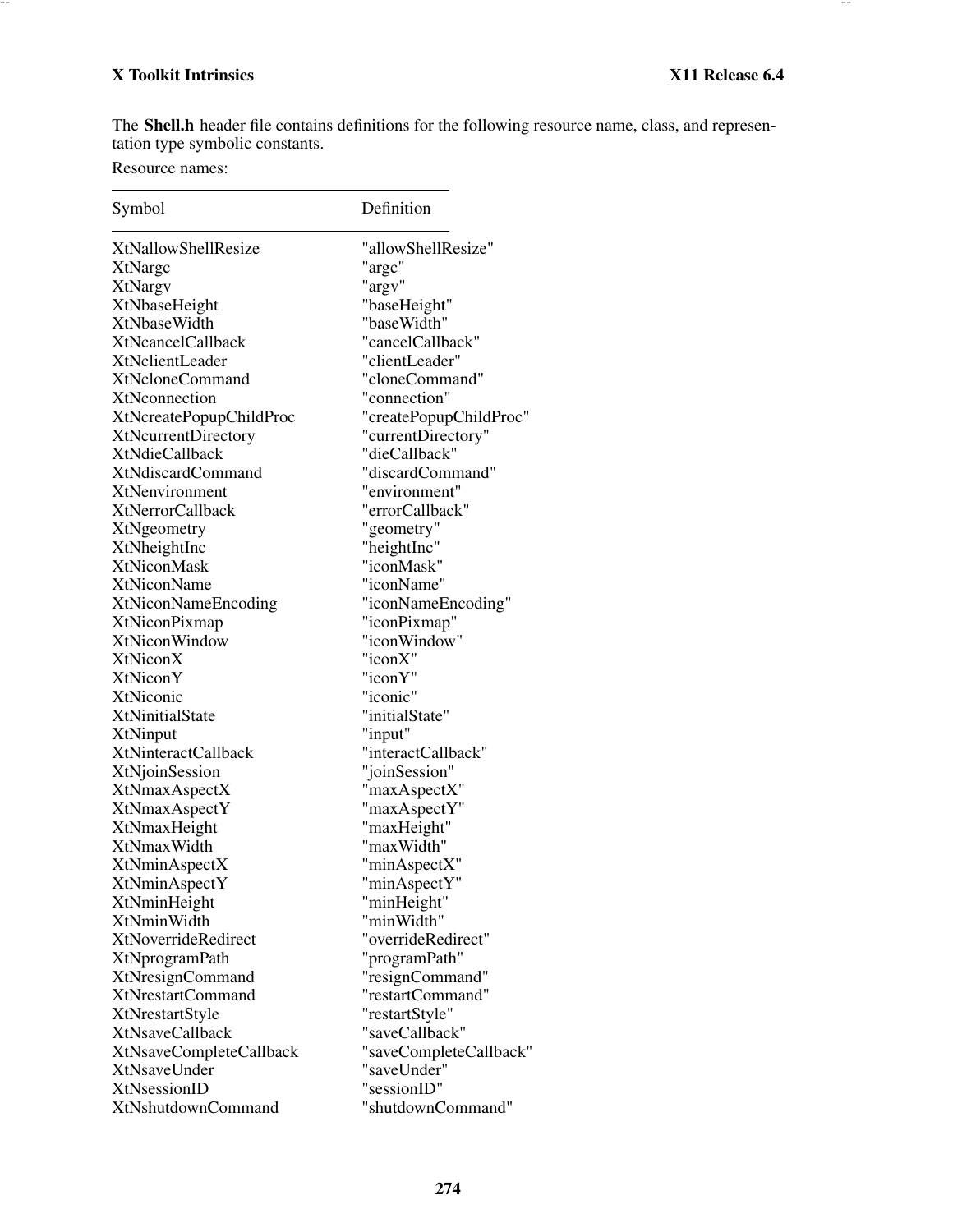| XtNtitle               | "title"         |
|------------------------|-----------------|
| XtNtitleEncoding       | "titleEncoding" |
| XtNtransient           | "transient"     |
| <b>XtNtransientFor</b> | "transientFor"  |
| XtNurgency             | "urgency"       |
| XtNvisual              | "visual"        |
| <b>XtNwaitForWm</b>    | "waitforwm"     |
| XtNwaitforwm           | "waitforwm"     |
| XtNwidthInc            | "widthInc"      |
| XtNwindowGroup         | "windowGroup"   |
| XtNwindowRole          | "windowRole"    |
| XtNwinGravity          | "winGravity"    |
| XtNwmTimeout           | "wmTimeout"     |
|                        |                 |

Resource classes:

Symbol Definition

| "allowShellResize"     |
|------------------------|
| "Argc"                 |
| "Argv"                 |
| "BaseHeight"           |
| "BaseWidth"            |
| "ClientLeader"         |
| "CloneCommand"         |
| "Connection"           |
| "CreatePopupChildProc" |
| "CurrentDirectory"     |
| "DiscardCommand"       |
| "Environment"          |
| "Geometry"             |
| "HeightInc"            |
| "IconMask"             |
| "IconName"             |
| "IconNameEncoding"     |
| "IconPixmap"           |
| "IconWindow"           |
| "IconX"                |
| "IconY"                |
| "Iconic"               |
| "InitialState"         |
| "Input"                |
| "JoinSession"          |
| "MaxAspectX"           |
| "MaxAspectY"           |
| "MaxHeight"            |
| "MaxWidth"             |
| "MinAspectX"           |
| "MinAspectY"           |
| "MinHeight"            |
| "MinWidth"             |
| "OverrideRedirect"     |
|                        |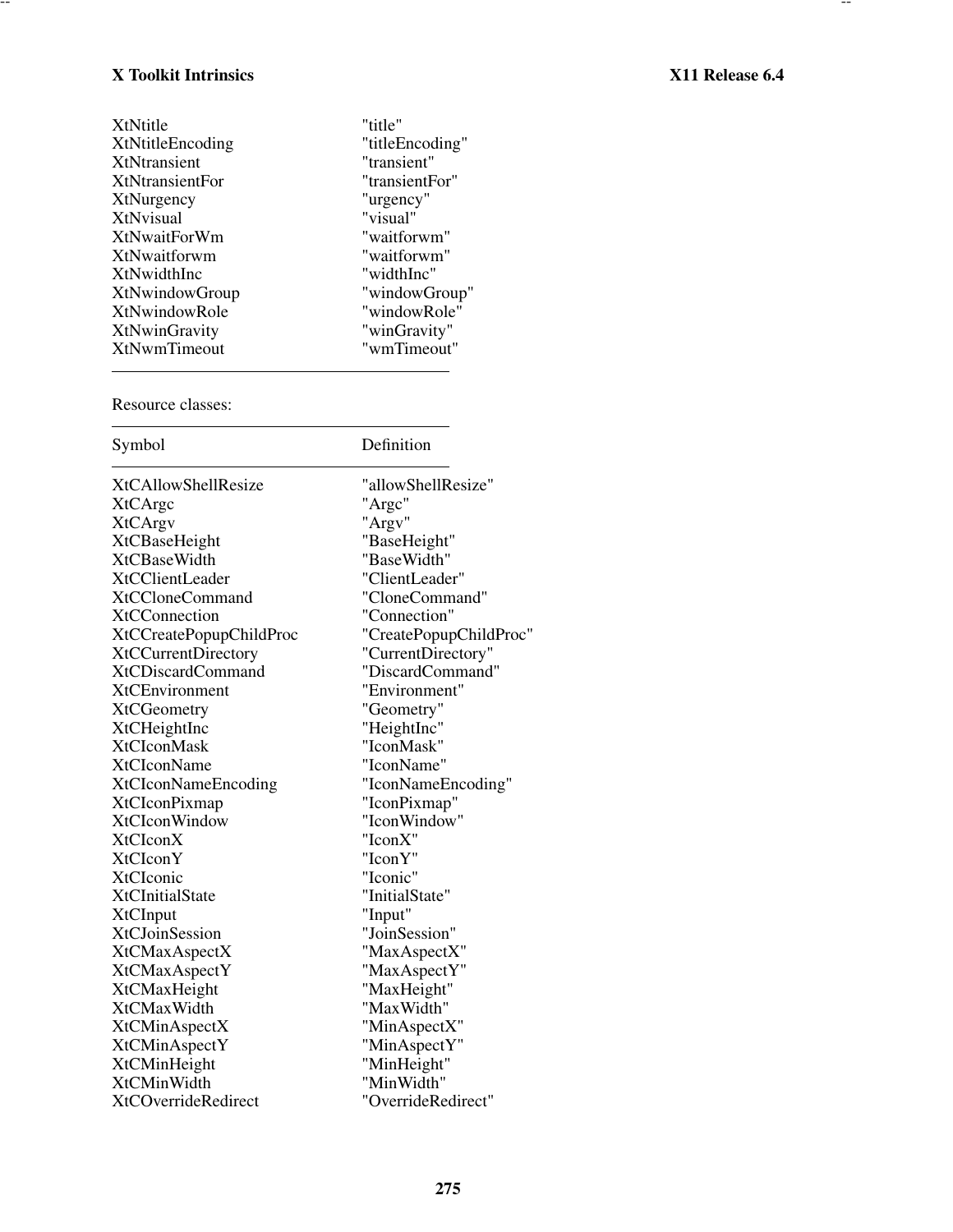| <b>XtCProgramPath</b>     | "ProgramPath"     |
|---------------------------|-------------------|
| <b>XtCResignCommand</b>   | "ResignCommand"   |
| XtCRestartCommand         | "RestartCommand"  |
| <b>XtCRestartStyle</b>    | "RestartStyle"    |
| XtCSaveUnder              | "SaveUnder"       |
| XtCSessionID              | "SessionID"       |
| <b>XtCShutdownCommand</b> | "ShutdownCommand" |
| XtCTitle                  | "Title"           |
| XtCTitleEncoding          | "TitleEncoding"   |
| XtCTransient              | "Transient"       |
| <b>XtCTransientFor</b>    | "TransientFor"    |
| XtCUrgency                | "Urgency"         |
| <b>XtCVisual</b>          | "Visual"          |
| XtCWaitForWm              | "Waitforwm"       |
| <b>XtCWaitforwm</b>       | "Waitforwm"       |
| XtCWidthInc               | "WidthInc"        |
| <b>XtCWindowGroup</b>     | "WindowGroup"     |
| XtCWindowRole             | "WindowRole"      |
| <b>XtCWinGravity</b>      | "WinGravity"      |
| XtCWmTimeout              | "WmTimeout"       |
|                           |                   |

-- --

Resource representation types:

| Symbol         | Definition |
|----------------|------------|
| <b>XtRAtom</b> | "Atom"     |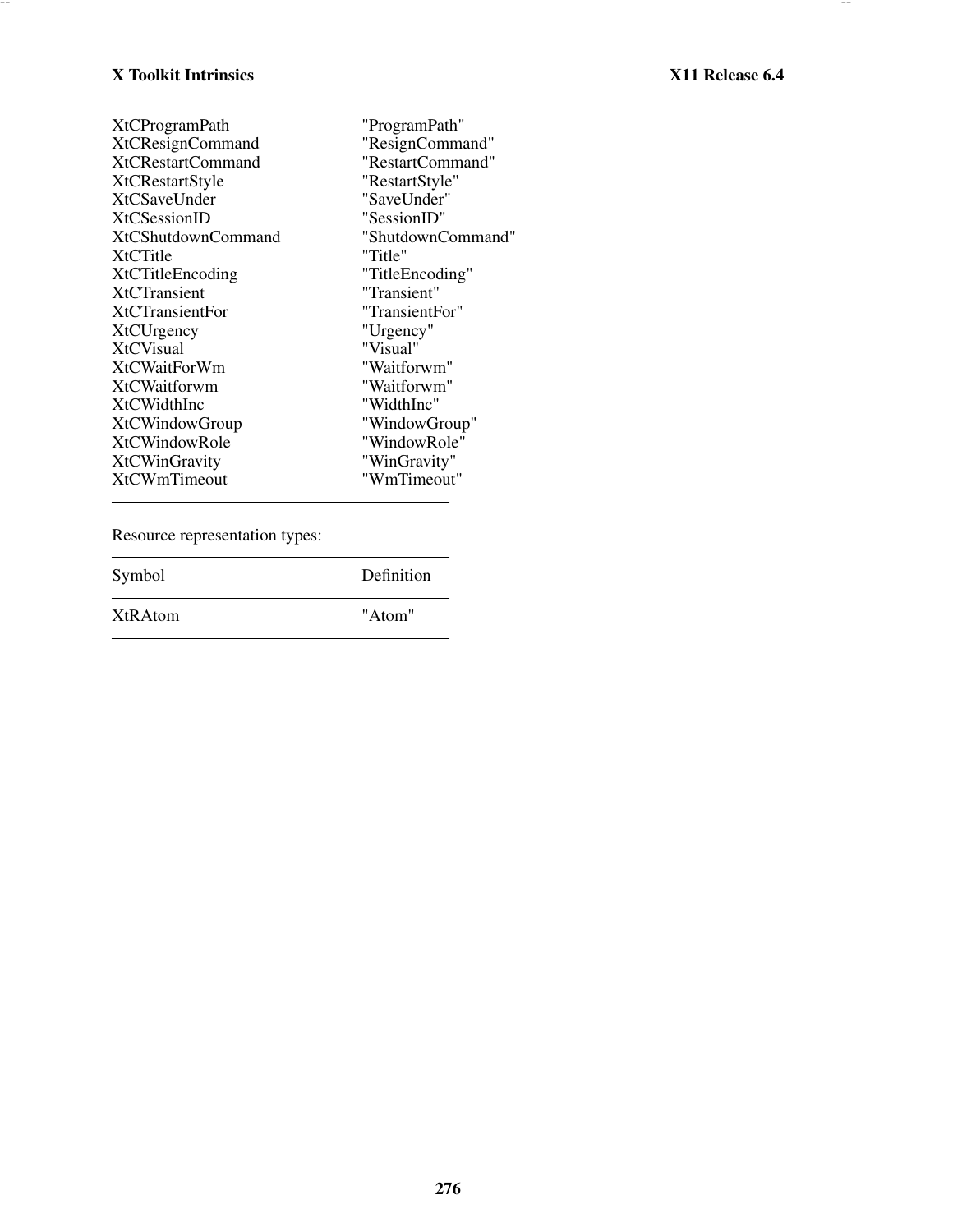## **Appendix F**

-- --

### **Resource Configuration Management**

Setting and changing resources in X applications can be difficult for both the application programmer and the end user. **Resource Configuration Management (RCM)** addresses this problem by changing the **X Intrinsics** to immediately modify a resource for a specified widget and each child widget in the hierarchy. In this context, immediate means: no sourcing of a resource file is required; the application does not need to be restarted for the new resource values to take effect; and the change occurs immediately.

The main difference between **RCM** and the **Editres** protocol is that the **RCM** customizing hooks reside in the **Intrinsics** and thus are linked with other toolkits such as Motif and the Athena widgets. However, the **EditRes** protocol requires the application to link with the **EditRes** routines in the Xmu library and Xmu is not used by all applications that use Motif. Also, the **EditRes** protocol uses ClientMessage, whereas the RCM Intrinsics hooks use PropertyNotify events.

X Properties and the **PropertyNotify** events are used to implement **RCM** and allow on-the-fly resource customization. When the X Toolkit is initialized, two atoms are interned with the strings *Custom Init* and *Custom Data*. Both **\_XtCreatePopupShell** and **\_XtAppCreateShell** register a **PropertyNotify** event handler to handle these properties.

A customization tool uses the *Custom Init* property to *ping* an application to get the application's toplevel window. When the application's property notify event handler is invoked, the handler deletes the property. No data is transferred in this property.

A customization tool uses the *Custom Data* property to tell an application that it should change a resource's value. The data in the property contains the length of the resource name (the number of bytes in the resource name), the resource name and the new value for the resource. This property's type is **XA\_STRING** and the format of the string is:

- 1. The length of the resource name (the number of bytes in the resource name)
- 2. One space character
- 3. The resource name
- 4. One space character
- 5. The resource value

When setting the application's resource, the event handler calls functions to walk the application's widget tree, determining which widgets are affected by the resource string, and then applying the value with **XtSetValues.** As the widget tree is recursively descended, at each level in the widget tree a resource part is tested for a match. When the entire resource string has been matched, the value is applied to the widget or widgets.

Before a value is set on a widget, it is first determined if the last part of the resource is a valid resource for that widget. It must also add the resource to the application's resource database and then query it using specific resource strings that is builds from the widget information.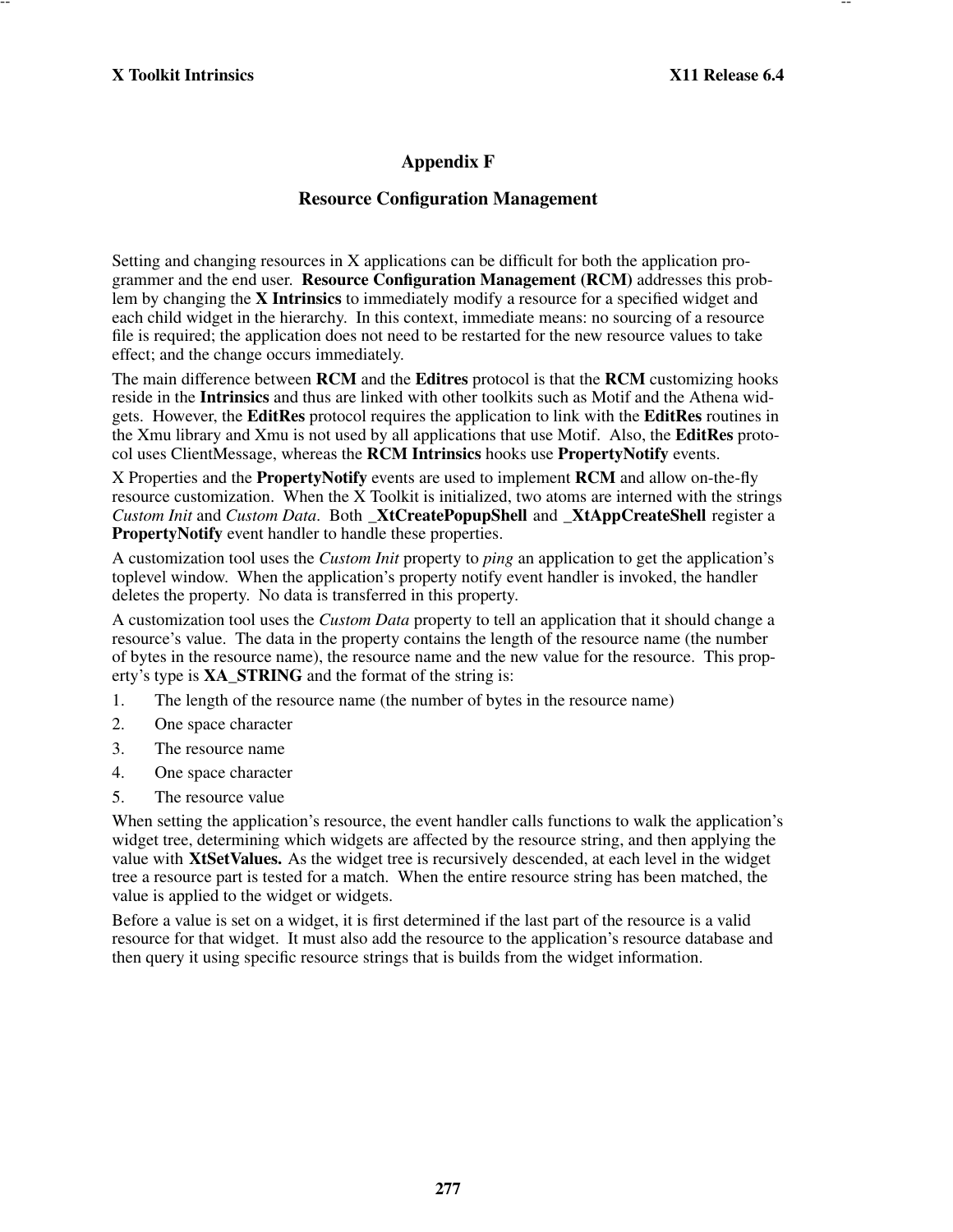−−.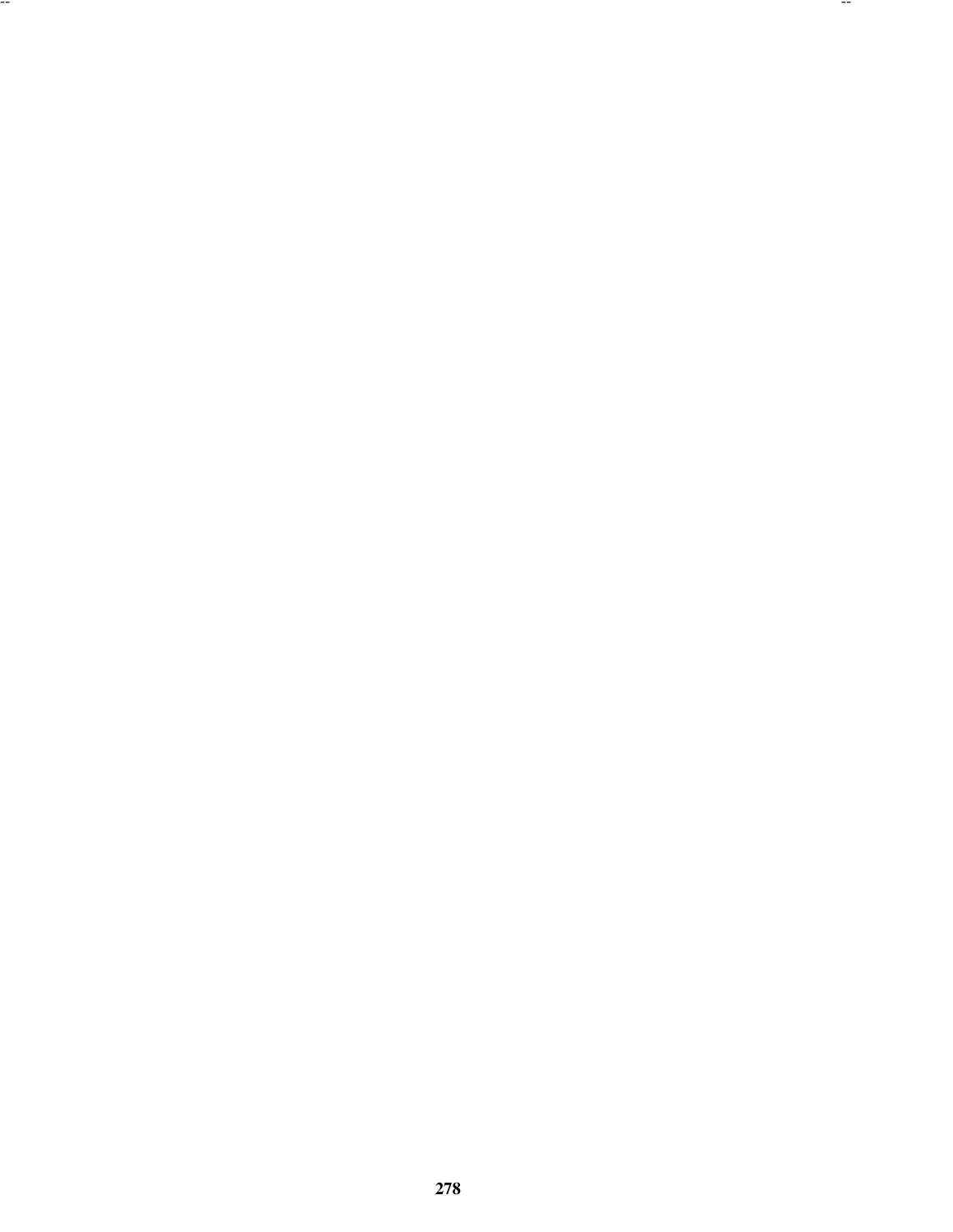# **Table of Contents**

 $--$ 

₩.

|                                                                                    | ix             |
|------------------------------------------------------------------------------------|----------------|
|                                                                                    | xii            |
|                                                                                    | -1             |
|                                                                                    | 1              |
|                                                                                    | 1              |
|                                                                                    | 2              |
|                                                                                    | $\overline{2}$ |
|                                                                                    | 2              |
|                                                                                    | 2              |
|                                                                                    | 4              |
|                                                                                    | 5              |
|                                                                                    | 5              |
|                                                                                    | 6              |
|                                                                                    | 6              |
|                                                                                    | 7              |
|                                                                                    | 8              |
|                                                                                    | 8              |
|                                                                                    | 9              |
|                                                                                    | 9              |
|                                                                                    | 10             |
|                                                                                    | 10             |
|                                                                                    | 11             |
|                                                                                    | 11             |
|                                                                                    | 12             |
|                                                                                    | 13             |
|                                                                                    | 13             |
|                                                                                    | 15             |
|                                                                                    | 18             |
|                                                                                    | 18             |
|                                                                                    | 19             |
| 1.6.8. Class Initialization: class_initialize and class_part_initialize Procedures | 21             |
|                                                                                    | 22             |
|                                                                                    | 22             |
|                                                                                    | 23             |
|                                                                                    | 24             |
|                                                                                    | 26             |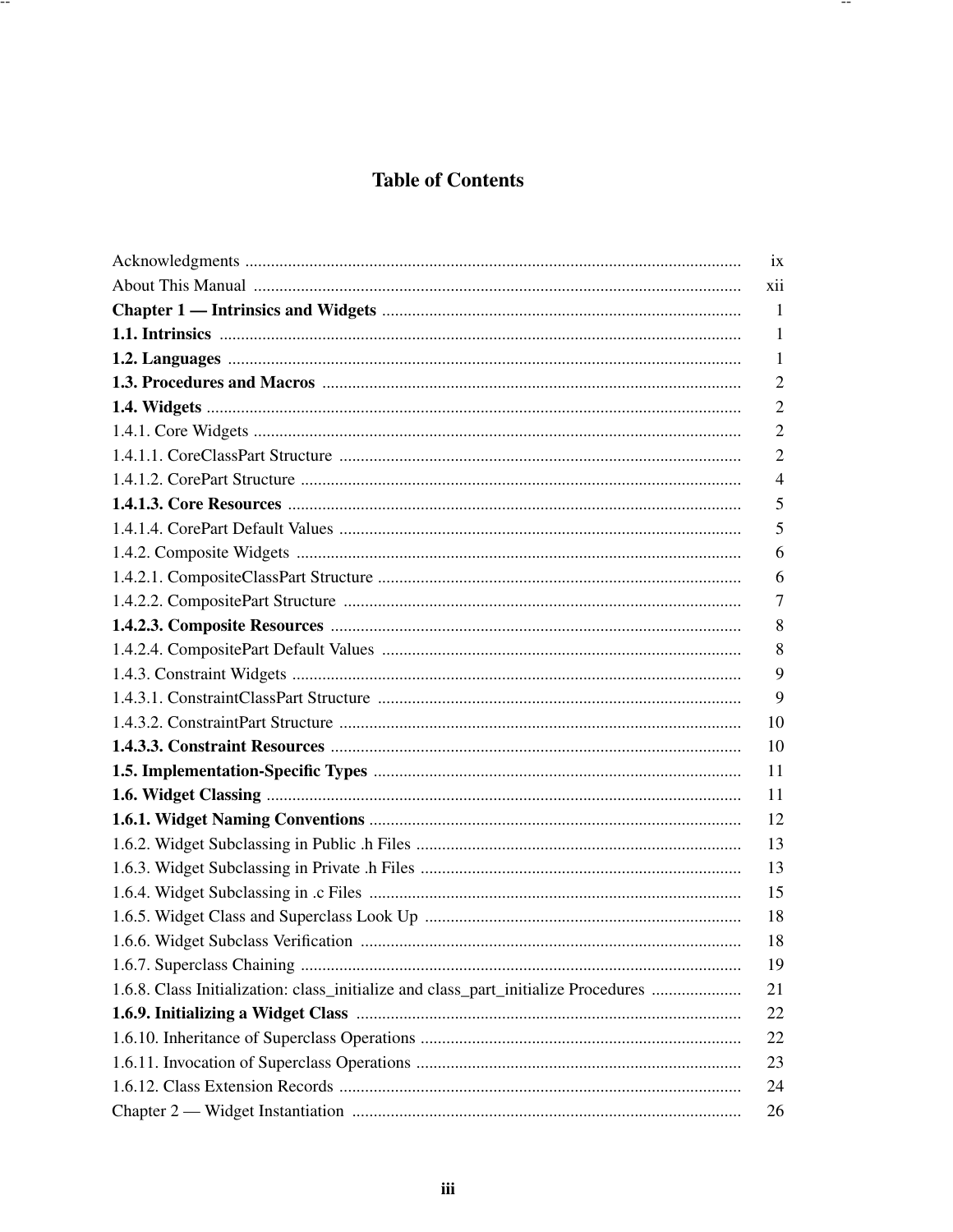|                                                                                         | 26 |
|-----------------------------------------------------------------------------------------|----|
|                                                                                         | 30 |
|                                                                                         | 31 |
|                                                                                         | 34 |
|                                                                                         | 36 |
|                                                                                         | 37 |
|                                                                                         | 39 |
|                                                                                         | 41 |
|                                                                                         | 42 |
|                                                                                         | 44 |
|                                                                                         | 46 |
| 2.5.7. Constraint Instance Initialization: The ConstraintClassPart initialize Procedure | 47 |
|                                                                                         | 47 |
|                                                                                         | 48 |
|                                                                                         | 49 |
|                                                                                         | 50 |
|                                                                                         | 51 |
|                                                                                         | 52 |
|                                                                                         | 53 |
|                                                                                         | 54 |
|                                                                                         | 54 |
| 2.8.3. Dynamic Constraint Data Deallocation: The ConstraintClassPart destroy Proce-     |    |
|                                                                                         | 55 |
|                                                                                         | 55 |
|                                                                                         | 56 |
|                                                                                         | 57 |
| 3.1. Addition of Children to a Composite Widget: The insert_child Procedure             | 58 |
|                                                                                         | 58 |
|                                                                                         | 59 |
|                                                                                         | 59 |
|                                                                                         | 59 |
|                                                                                         | 61 |
|                                                                                         | 62 |
|                                                                                         | 64 |
|                                                                                         | 64 |
|                                                                                         | 65 |
|                                                                                         | 67 |
|                                                                                         | 67 |
|                                                                                         | 68 |
|                                                                                         | 71 |
|                                                                                         | 74 |
|                                                                                         | 76 |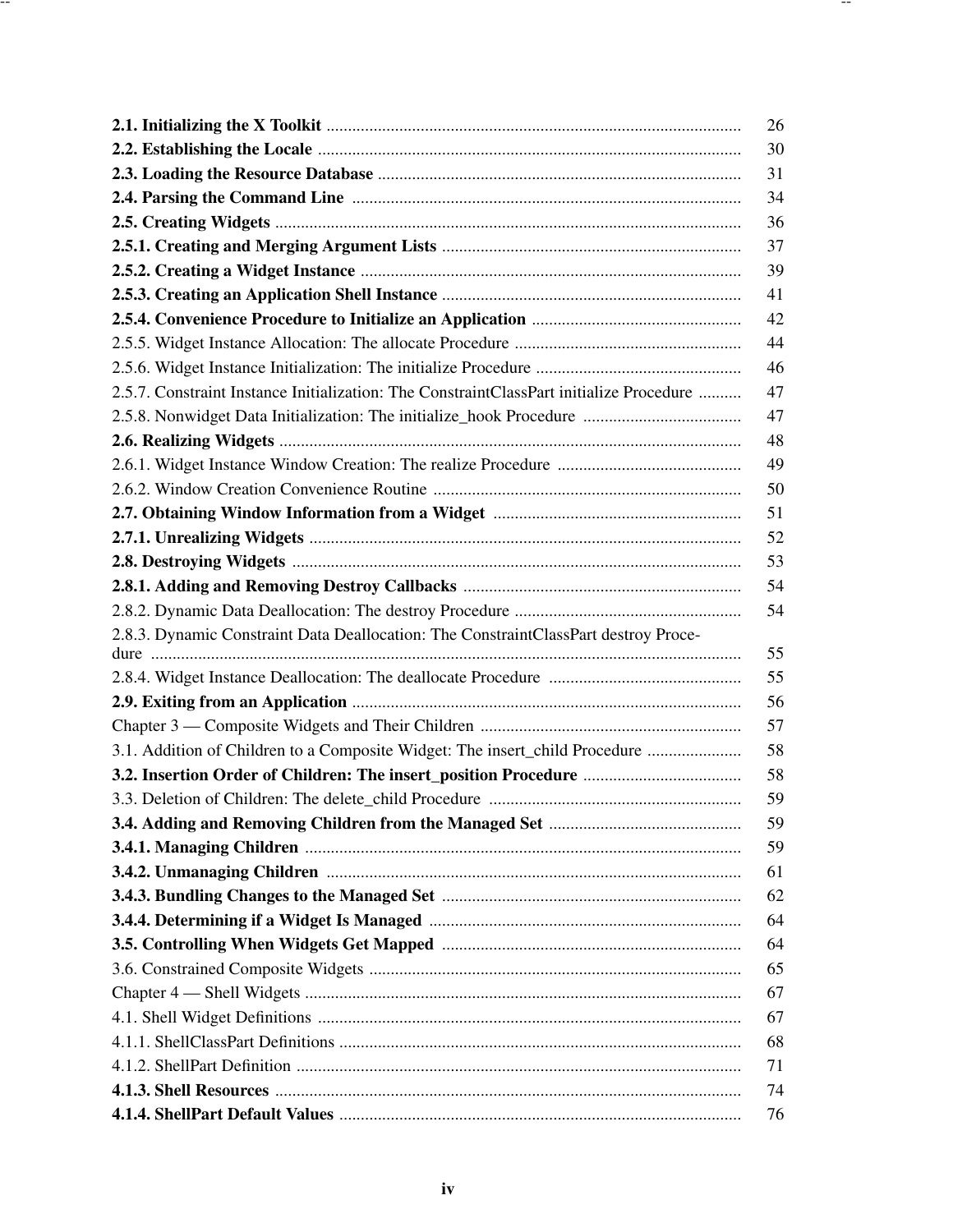| 81  |
|-----|
| 81  |
| 81  |
| 83  |
| 84  |
| 84  |
| 84  |
| 85  |
| 85  |
| 86  |
| 86  |
| 87  |
| 88  |
| 88  |
| 91  |
| 93  |
| 93  |
| 94  |
| 96  |
| 96  |
| 97  |
| 98  |
| 100 |
| 101 |
| 103 |
| 103 |
| 103 |
| 105 |
| 105 |
| 106 |
| 108 |
| 109 |
| 113 |
| 115 |
| 116 |
| 117 |
| 119 |
| 119 |
| 120 |
| 121 |
| 121 |
| 121 |
|     |

 $- -$ 

−−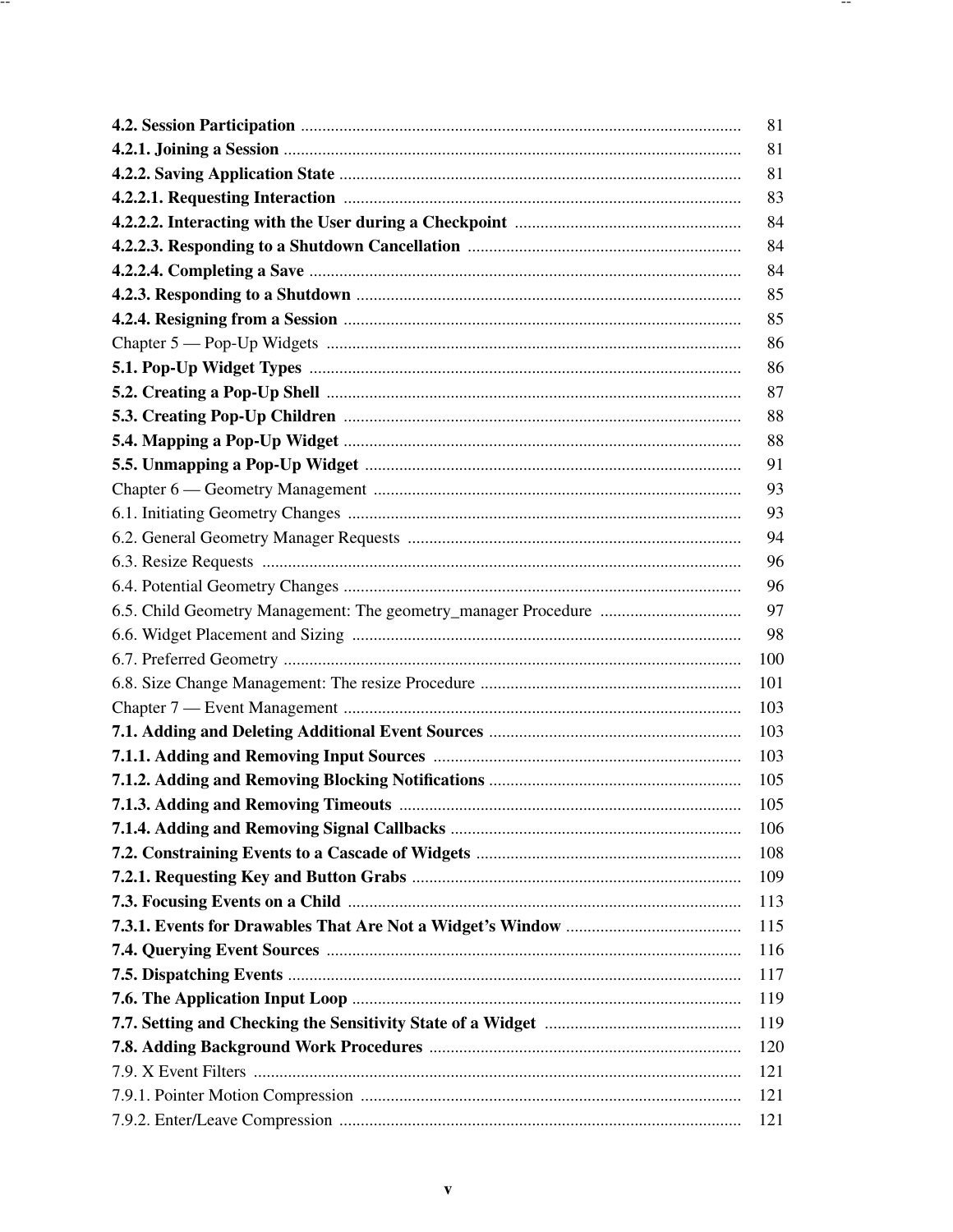|                                                                      | 121 |
|----------------------------------------------------------------------|-----|
|                                                                      | 123 |
|                                                                      | 123 |
|                                                                      | 124 |
|                                                                      | 124 |
|                                                                      | 125 |
|                                                                      | 127 |
|                                                                      | 129 |
|                                                                      | 129 |
|                                                                      | 133 |
|                                                                      | 133 |
|                                                                      | 133 |
|                                                                      | 134 |
|                                                                      | 135 |
|                                                                      | 135 |
|                                                                      | 137 |
|                                                                      | 137 |
|                                                                      | 138 |
|                                                                      | 138 |
|                                                                      | 139 |
|                                                                      | 140 |
|                                                                      | 140 |
|                                                                      | 142 |
|                                                                      | 142 |
|                                                                      | 146 |
|                                                                      | 147 |
|                                                                      | 148 |
|                                                                      | 149 |
|                                                                      | 150 |
|                                                                      | 150 |
|                                                                      | 153 |
|                                                                      | 156 |
|                                                                      | 157 |
|                                                                      | 161 |
|                                                                      | 164 |
|                                                                      | 164 |
| 9.7.1.1. Widget Subpart Resource Data: The get_values_hook Procedure | 165 |
|                                                                      | 166 |
|                                                                      | 167 |
|                                                                      | 168 |
|                                                                      | 169 |
|                                                                      | 170 |

 $-$ 

−−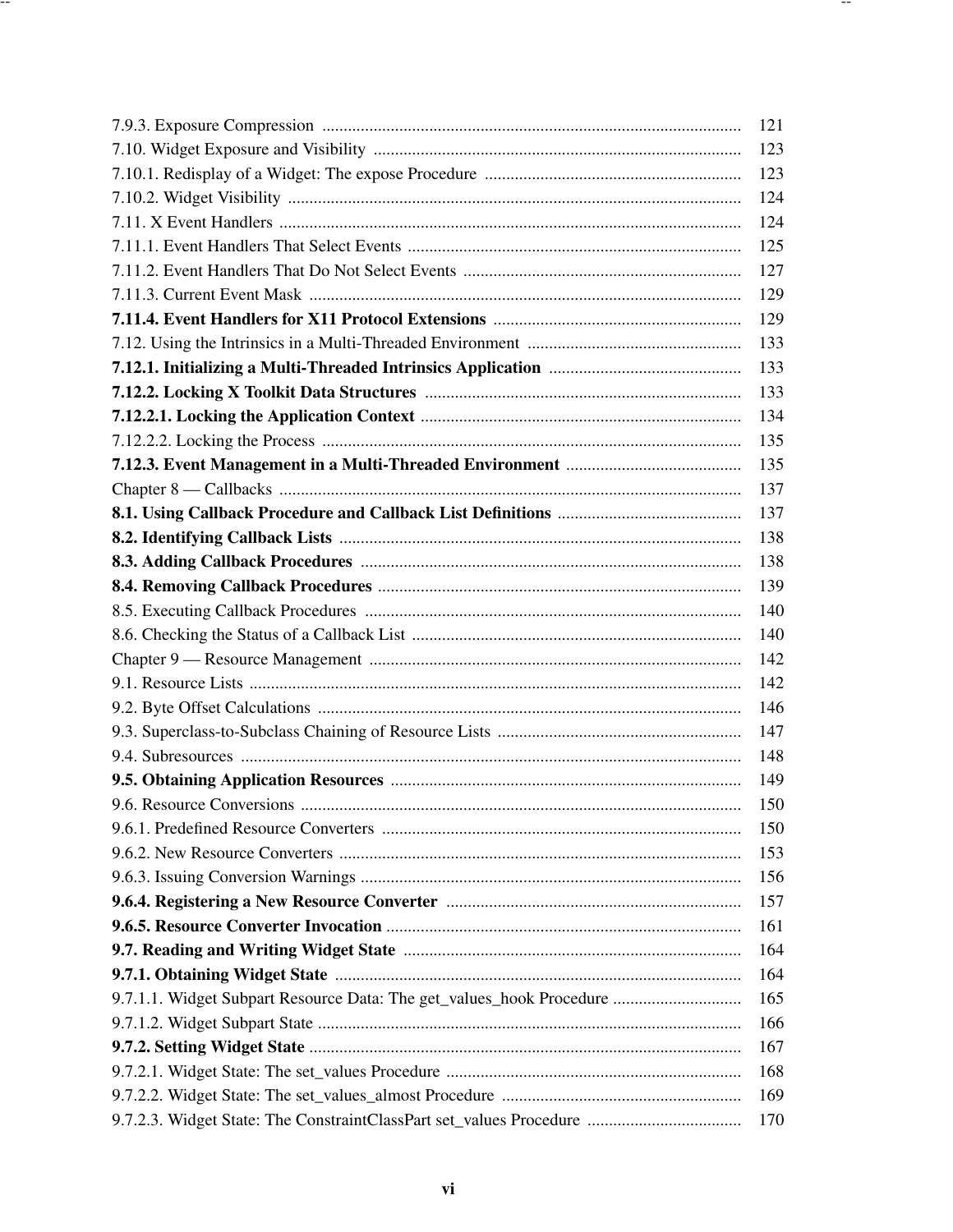|                                                                      | 170 |
|----------------------------------------------------------------------|-----|
| 9.7.2.5. Widget Subpart Resource Data: The set_values_hook Procedure | 171 |
|                                                                      | 173 |
|                                                                      | 173 |
|                                                                      | 174 |
|                                                                      | 175 |
|                                                                      | 175 |
|                                                                      | 176 |
|                                                                      | 177 |
|                                                                      | 177 |
|                                                                      | 177 |
|                                                                      | 178 |
|                                                                      | 180 |
|                                                                      | 181 |
|                                                                      | 184 |
|                                                                      | 185 |
|                                                                      | 185 |
|                                                                      | 186 |
|                                                                      | 187 |
|                                                                      | 188 |
|                                                                      | 188 |
|                                                                      | 188 |
|                                                                      | 189 |
|                                                                      | 191 |
|                                                                      | 192 |
|                                                                      | 193 |
|                                                                      | 193 |
|                                                                      | 193 |
|                                                                      | 196 |
|                                                                      | 198 |
|                                                                      | 199 |
|                                                                      | 199 |
|                                                                      | 202 |
|                                                                      | 203 |
|                                                                      | 204 |
|                                                                      | 206 |
|                                                                      | 207 |
|                                                                      | 208 |
|                                                                      | 208 |
|                                                                      |     |
|                                                                      | 209 |
|                                                                      | 209 |

 $- -$ 

−−.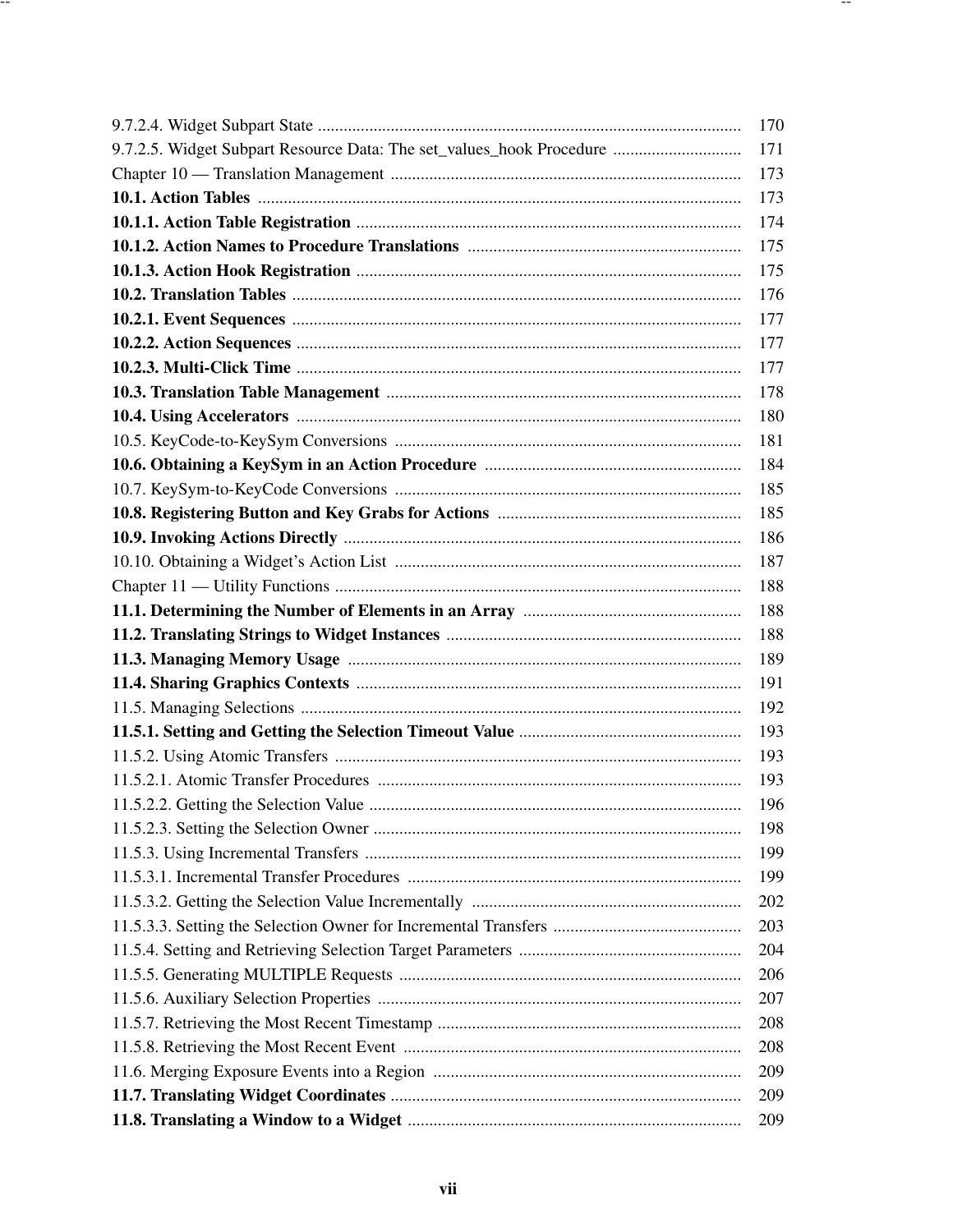| 210 |
|-----|
| 215 |
| 216 |
| 219 |
| 220 |
| 224 |
| 225 |
| 225 |
| 225 |
| 225 |
| 227 |
| 228 |
| 228 |
| 228 |
| 229 |
| 229 |
| 229 |
| 231 |
| 231 |
| 232 |
| 232 |
| 232 |
| 233 |
| 233 |
| 235 |
| 235 |
| 235 |
| 235 |
|     |
| 236 |
| 236 |
| 236 |
| 236 |
| 237 |
| 237 |
| 237 |
| 237 |
| 238 |
| 238 |
| 238 |
| 238 |
| 239 |

 $\hspace{0.1mm}-\hspace{0.1mm}-\hspace{0.1mm}$ 

−−.